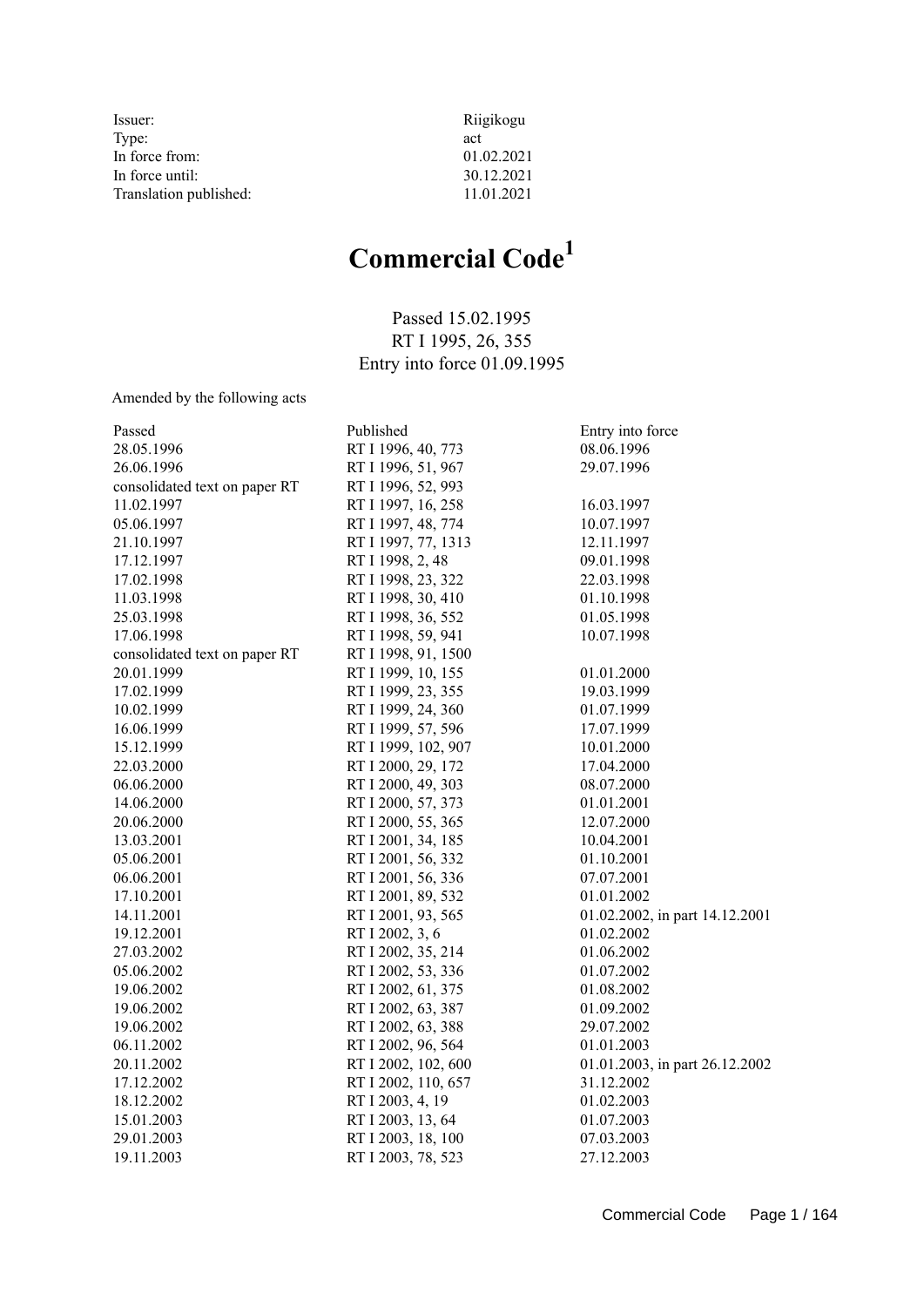| 17.12.2003                    | RT I 2003, 88, 591  | 01.01.2004                                                                   |
|-------------------------------|---------------------|------------------------------------------------------------------------------|
| 25.11.2004                    | RT I 2004, 86, 582  | 01.01.2005                                                                   |
| 16.12.2004                    | RT I 2004, 89, 613  | 07.01.2005                                                                   |
| 22.02.2005                    | RT I 2005, 15, 85   | 01.01.2006                                                                   |
| 12.10.2005                    | RT I 2005, 57, 449  | 01.01.2006                                                                   |
| 12.10.2005                    | RT I 2005, 57, 450  | 01.01.2006                                                                   |
| 12.10.2005                    | RT I 2005, 57, 451  | 18.11.2005                                                                   |
| 27.10.2005                    | RT I 2005, 61, 478  | 01.12.2005                                                                   |
| consolidated text on paper RT | RT I 2005, 63, 481  |                                                                              |
| 08.12.2005                    | RT I 2005, 68, 525  | 01.01.2006                                                                   |
| 26.01.2006                    | RT I 2006, 7, 42    | 04.02.2006                                                                   |
| 10.05.2006                    | RT I 2006, 25, 186  | 01.07.2006                                                                   |
| 15.11.2006                    | RT I 2006, 55, 407  | 01.01.2007                                                                   |
| 23.11.2006                    | RT I 2006, 55, 412  | 01.01.2007                                                                   |
| 06.12.2006                    | RT I 2006, 61, 456  | 01.01.2007                                                                   |
| 24.01.2007                    | RT I 2007, 12, 66   | 01.01.2008                                                                   |
| 24.10.2007                    | RT I 2007, 58, 380  | 19.11.2007                                                                   |
| 21.11.2007                    | RT I 2007, 65, 405  | 15.12.2007                                                                   |
| 21.11.2007                    | RT I 2007, 67, 413  | 28.12.2007                                                                   |
| 20.03.2008                    | RT I 2008, 16, 116  | 15.04.2008                                                                   |
| 04.06.2008                    | RT I 2008, 27, 177  | 10.07.2008                                                                   |
| 04.06.2008                    | RT I 2008, 27, 177  | 01.01.2009                                                                   |
| 04.06.2008                    | RT I 2008, 27, 177  | 01.01.2010                                                                   |
| 19.11.2008                    | RT I 2008, 52, 288  | 22.12.2008                                                                   |
| 10.12.2008                    | RT I 2008, 59, 330  | 01.01.2009                                                                   |
| 11.12.2008                    | RT I 2008, 60, 331  | 01.01.2009                                                                   |
| 17.12.2008                    | RT I 2009, 5, 35    | 01.07.2009                                                                   |
| 28.01.2009                    | RT I 2009, 12, 71   | 27.02.2009                                                                   |
| 29.01.2009                    | RT I 2009, 13, 78   | 01.07.2009                                                                   |
| 06.05.2009                    | RT I 2009, 27, 164  | 08.06.2009                                                                   |
| 20.05.2009                    | RT I 2009, 29, 175  | 01.07.2009                                                                   |
| 21.05.2009                    | RT I 2009, 30, 178  | 01.07.2009                                                                   |
| 21.10.2009                    | RT I 2009, 51, 349  | 15.11.2009                                                                   |
| 29.10.2009                    | RT I 2009, 54, 363  | 01.01.2010                                                                   |
| 11.11.2009                    | RT I 2009, 57, 381  | 01.01.2010                                                                   |
| 26.11.2009                    | RT I 2009, 62, 405  | 01.01.2010                                                                   |
| 16.12.2009                    | RT I 2009, 67, 460  | 01.01.2010                                                                   |
| 27.01.2010                    | RT I 2010, 9, 41    | 08.03.2010                                                                   |
| 22.04.2010                    | RT I 2010, 20, 103  | $01.07.2010$ , in part $01.01.2011$ ,<br>enters into force on the date which |
|                               |                     | has been determined in the Decision                                          |
|                               |                     | of the Council of the European                                               |
|                               |                     | Union regarding the abrogation of<br>the derogation established in respect   |
|                               |                     | of the Republic of Estonia on the                                            |
|                               |                     | basis provided for in Article 140                                            |
|                               |                     | (2) of the Treaty on the Functioning                                         |
|                               |                     | of the European Union, Council<br>Decision 2010/416/EU of 13 July            |
|                               |                     | 2010 (OJ L 196, 28.07.2010, p.                                               |
|                               |                     | $24-26$ ).                                                                   |
| 17.06.2010                    | RT I 2010, 38, 231  | 01.07.2010                                                                   |
| 29.09.2010                    | RT I 2010, 77, 589  | 01.01.2011                                                                   |
| 16.12.2010                    | RT I, 30.12.2010, 2 | 01.01.2011                                                                   |
| 16.02.2011                    | RT I, 14.03.2011, 1 | 01.01.2012                                                                   |
| 23.02.2011                    | RT I, 25.03.2011, 1 | $01.01.2014$ ; date of entry into                                            |
|                               |                     | force changed to $01.07.2014$ [RT I,<br>22.12.2013, 1]                       |
| 12.10.2011                    | RT I, 02.11.2011, 1 | 12.11.2011                                                                   |
| 07.12.2011                    | RT I, 28.12.2011, 1 | 01.01.2012                                                                   |
| 02.05.2012                    | RT I, 25.05.2012, 8 | 04.06.2012                                                                   |
| 10.10.2012                    | RT I, 25.10.2012, 1 | 01.12.2012                                                                   |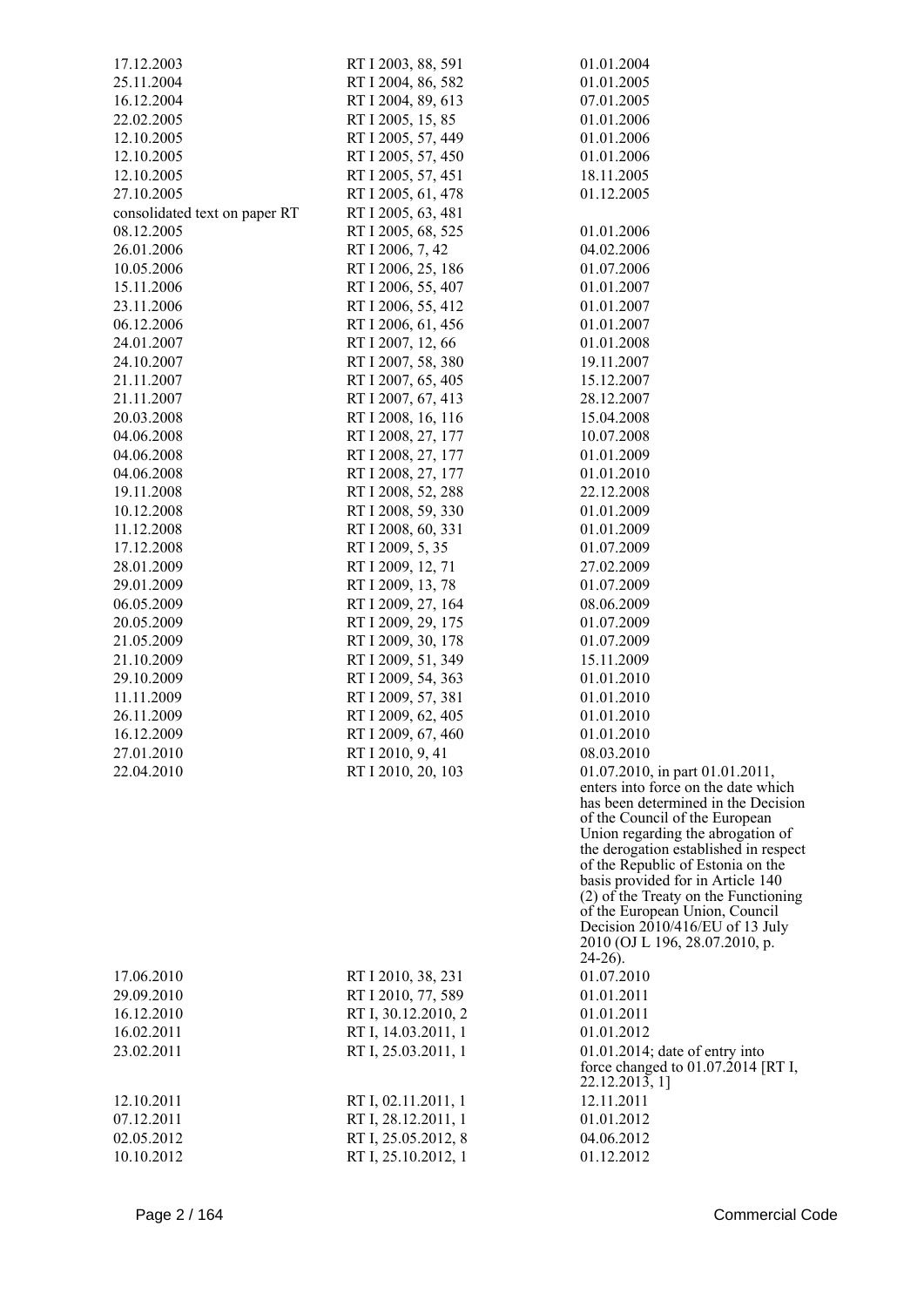| 05.12.2012 | RT I, 18.12.2012, 3   | 19.12.2012, in part 01.01.2013                                          |
|------------|-----------------------|-------------------------------------------------------------------------|
| 13.06.2013 | RT I, 02.07.2013, 3   | 01.09.2013, in part 12.07.2013                                          |
| 05.12.2013 | RT I, 22.12.2013, 1   | 01.01.2014                                                              |
| 11.12.2013 | RT I, 23.12.2013, 1   | 01.01.2014, in part 01.01.2015 and                                      |
|            |                       | 01.01.2020                                                              |
| 21.01.2014 | RT I, 31.01.2014, 6   | 01.02.2014, in part 01.04.2014                                          |
| 27.02.2014 | RT I, 21.03.2014, 3   | 31.03.2014, in part 01.04.2014 and                                      |
|            |                       | 01.01.2015                                                              |
| 11.06.2014 | RT I, 21.06.2014, 8   | 01.01.2015, throughout the text of                                      |
|            |                       | the Code, the words "in the register                                    |
|            |                       | of the registered office" replaced                                      |
|            |                       | with the words "on the registry card"                                   |
| 19.06.2014 | RT I, 12.07.2014, 1   | 01.01.2015                                                              |
| 19.06.2014 | RT I, 29.06.2014, 109 | 01.07.2014, the titles of ministers                                     |
|            |                       | substituted on the basis of                                             |
|            |                       | subsection $1073$ (4) of the                                            |
|            |                       | Government of the Republic Act.                                         |
| 11.02.2015 | RT I, 04.03.2015, 4   | 01.07.2015                                                              |
| 18.02.2015 | RT I, 19.03.2015, 3   | 29.03.2015                                                              |
| 10.12.2015 | RT I, 30.12.2015, 4   | 01.01.2016                                                              |
| 07.06.2016 | RT I, 22.06.2016, 21  | 01.08.2016                                                              |
| 21.02.2017 | RT I, 10.03.2017, 1   | 20.03.2017, in part 30.09.2017                                          |
| 05.04.2017 | RT I, 20.04.2017, 1   | 15.01.2018, throughout the text of                                      |
|            |                       | the Code, the words "the commercial                                     |
|            |                       | register of the registered office"                                      |
|            |                       | replaced with the word "registry                                        |
|            |                       | card" in the appropriate case form;                                     |
|            |                       | amended in part [RT I, 17.11.2017,                                      |
|            |                       | $2$ ]                                                                   |
| 20.04.2017 | RT I, 09.05.2017, 1   | 01.07.2017                                                              |
| 07.06.2017 | RT I, 26.06.2017, 1   | 06.07.2017, in part 01.10.2017                                          |
| 25.10.2017 | RT I, 17.11.2017, 1   | 01.01.2019                                                              |
| 26.10.2017 | RT I, 17.11.2017, 2   | 27.11.2017                                                              |
| 05.12.2018 | RT I, 20.12.2018, 1   | 01.01.2019                                                              |
| 13.02.2019 | RT I, 28.02.2019, 1   | 01.03.2019                                                              |
| 13.02.2019 | RT I, 04.03.2019, 1   | $01.07.2020$ – enters into force on                                     |
|            |                       | 1 January of the year following a                                       |
|            |                       | positive decision by the European<br>Commission pursuant to Article     |
|            |                       | $4(3)$ or Article 9(3) of Council                                       |
|            |                       | Regulation (EU) 2015/1589                                               |
|            |                       | laying down detailed rules for the                                      |
|            |                       | application of Article 108 of the                                       |
|            |                       | Treaty on the Functioning of the                                        |
|            |                       | European Union (OJ 24.9.2015, p.                                        |
|            |                       | 9–29). If the European Commission<br>takes its decision after 1 October |
|            |                       | of the (current) calendar year, the                                     |
|            |                       | entry into force shall take place on 1                                  |
|            |                       | January of the second calendar year                                     |
|            |                       | following the taking of the decision;                                   |
|            |                       | the time of entry into force has been                                   |
|            |                       | changed in part [RT I, $28.02.2020$ ,                                   |
|            |                       | 2]                                                                      |
| 18.02.2020 | RT I, 28.02.2020, 2   | 01.07.2020                                                              |
| 10.03.2020 | RT I, 17.03.2020, 1   | $01.08.2020$ ; date of entry into force                                 |
|            |                       | changed in part 24.05.2020 [RT I,                                       |
| 18.05.2020 | RT I, 23.05.2020, 2   | 23.05.2020, 2]<br>24.05.2020                                            |
| 17.06.2020 | RT I, 10.07.2020, 1   | 20.07.2020                                                              |
| 12.11.2020 | RT I, 21.11.2020, 1   | 01.01.2021                                                              |
| 09.12.2020 |                       |                                                                         |
|            | RT I, 22.12.2020, 34  | 01.01.2021                                                              |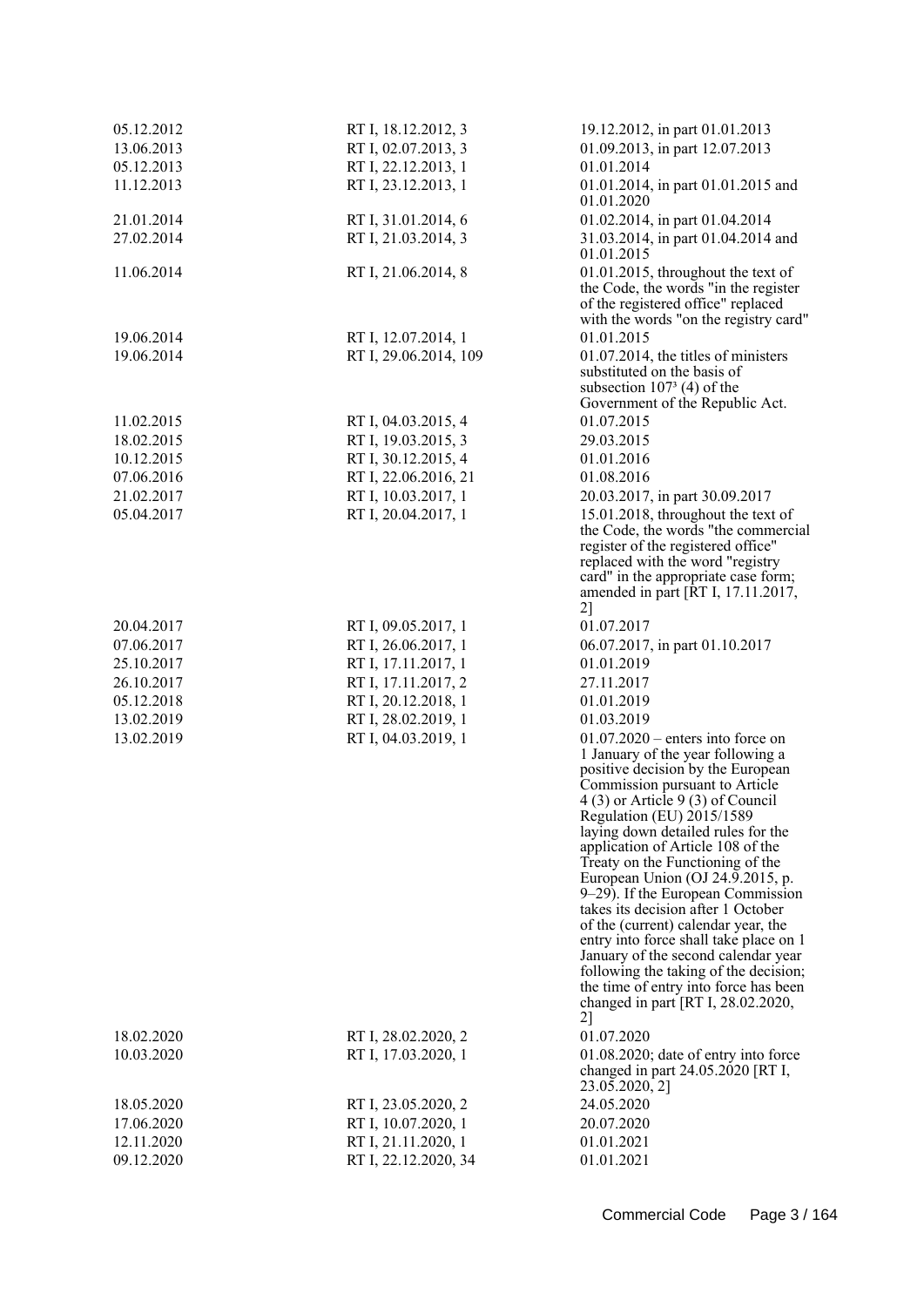# **Part I GENERAL PART**

# **Chapter 1 GENERAL PROVISIONS**

# **§ 1. Undertaking**

 An undertaking for the purposes of this Code is a natural person who offers goods or services for charge in his or her own name and for whom the sale of goods or provision of services is permanent activity, or a company specified in this Code.

[RT I, 25.03.2011, 1 – entry into force 01.07.2014 (entry into force amended - RT I, 22.12.2013, 1)]

# **§ 2. Classification of companies**

 (1) A company is a general partnership, limited partnership, private limited company, public limited company or commercial association. Other companies may also be prescribed by law.

(2) A company shall be entered in the commercial register.

 (3) The passive legal capacity of a company shall commence as of its entry in the commercial register and shall terminate as of its deletion from the commercial register.

 (4) Companies may merge, divide or be transformed into a company of other type only in the cases and pursuant to the procedure provided by law.

 (5) In the cases provided by law, the permission of a competent agency is required for merger, division or transformation.

# **§ 3. Sole proprietorship**

(1) Any natural person may be a sole proprietor.

 (2) A sole proprietor shall submit a petition for his or her entry in the commercial register before the commencement of the activity.

[RT I 2008, 60, 331 – entry into force 01.01.2009]

 (3) A sole proprietor may notify the registrar of the commercial register of the suspension of the activities of his or her enterprise in advance specifying the period of time when the enterprise does not operate. A sole proprietor, the activity of whose enterprise due to the nature of the area of activity is seasonal, may notify the registrar of the commercial register of the starting date and final date of the activity of the enterprise. The notification of the starting date and final date of the activity of the enterprise may also be provided in case of temporary activity.

 $[RT<sup>†</sup>1 2008, 27, 177 - entry into force 01.01.2009]$ 

# **§ 4. Areas of activity of undertaking**

(1) An undertaking may operate in areas of activity in which operation is not prohibited by law.

 (2) Areas of activity for which a licence is required or in which only a particular class of undertaking may operate may be provided by law.

(3) [Repealed – RT I 2006, 61, 456 – entry into force 01.01.2007]

 (4) A farmer is an undertaking engaging in at least one activity which can be classified as production of agricultural products and who uses a farm for such purpose in the capacity of an owner, usufructuary or commercial lessee. [RT I 2006, 61, 456 – entry into force 01.01.2007]

 (5) Upon entry in the commercial register, an undertaking shall specify its planned principal activity and shall keep the register informed of any changes to the principal activity. A company required to file the annual report with the commercial register, shall indicate the areas of activity of the year ended and the areas of activity intended for the new accounting year in its annual report and shall not make a separate announcement of any change in these. Upon notification the commercial register of areas of activity and specification of areas of activity in annual reports, the Estonian Classification of Economic Activities is used.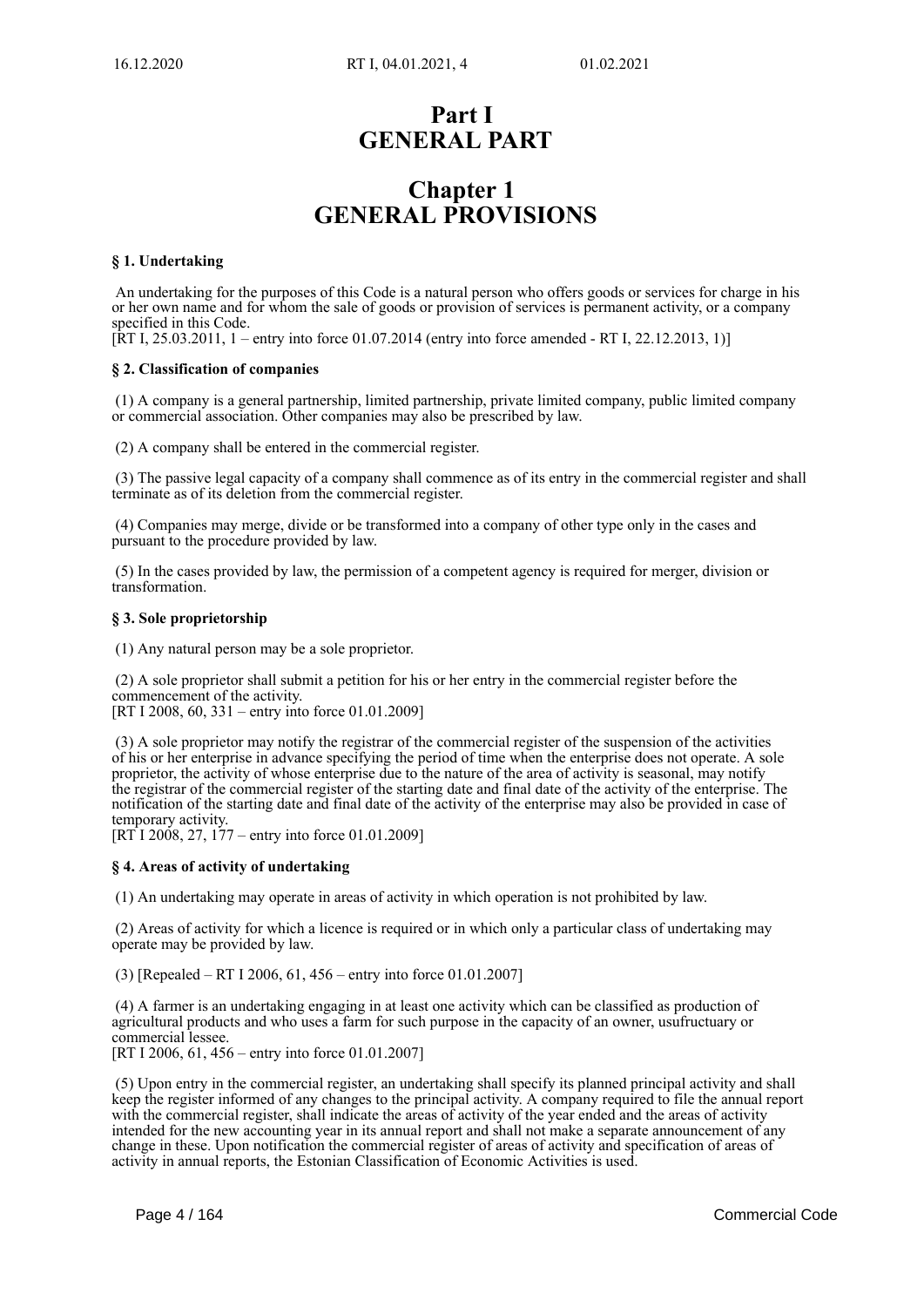[RT I 2006, 61, 456 – entry into force 01.01.2007]

 (6) The Classification of Economic Activities shall be established by a regulation of the minister responsible for the area. The minister responsible for the area may determine the level of classification to be used upon giving the commercial register notice of activities and upon specifying activities in annual reports. [RT I 2006, 61,  $456$  – entry into force 01.01.2007]

**§ 5.**

[Repealed – RT I, 2009.5, 35 – entry into force 01.07.2009]

# **§ 6. Group**

 (1) If a company is a partner or shareholder of another company and owns a majority voting interest therein, the participating company shall be called the parent undertaking, and the company in which it participates shall be called a subsidiary. A company in which another subsidiary or subsidiaries, with or without the parent undertaking, have a majority voting interest is also a subsidiary of the parent undertaking.

 (2) A subsidiary is also a company in which another company (parent undertaking) has control as a partner or shareholder, on the basis of an agreement or without an agreement.

(3) A parent undertaking together with its subsidiaries forms a group.

# **Chapter 2 BUSINESS NAME**

#### **§ 7. Definition of business name**

A business name or firm is the name entered in the commercial register under which an undertaking operates.

#### **§ 8. Business name of sole proprietorship**

 (1) The business name of a sole proprietorship shall contain the given name and surname of the sole proprietor, and shall not contain an appendage or abbreviation referring to a company.

 (2) The business name of a farmer who is a sole proprietor need not contain the given name and surname of the sole proprietor if the name of the farm is contained in the business name.

 (3) If a sole proprietor transfers the enterprise to another natural person, the transferee may continue to operate under the existing business name with the written consent of the transferor.

 (4) If a natural person acquires an enterprise by way of succession, the transferee may continue to operate under the existing business name.

 (5) If a name contained in the business name of a sole proprietorship is changed, the sole proprietor may continue to operate under the existing business name.

 (6) A sole proprietor may have several business names as long as such names are used with regard to different enterprises.

#### **§ 9. Business name of company**

(1) A company may only have one business name.

 (2) The business name of a general partnership shall contain the appendage "täisühing" [general partnership]; a limited partnership, the appendage "usaldusühing" [limited partnership]; a private limited company, the appendage "osaühing" [private limited company]; a public limited company, the appendage "aktsiaselts" [public limited company]; and a commercial association, the appendage "ühistu" [association].

 (3) Instead of the appendages specified in subsection (2) of this section, a general partnership may use the abbreviation "TÜ"; a limited partnership, the abbreviation "UÜ"; a private limited company, the abbreviation "OÜ"; and a public limited company, the abbreviation "AS" in its business name.

 (4) The appendages and abbreviations specified in subsections (2) and (3) may only be used at the beginning or end of the business name.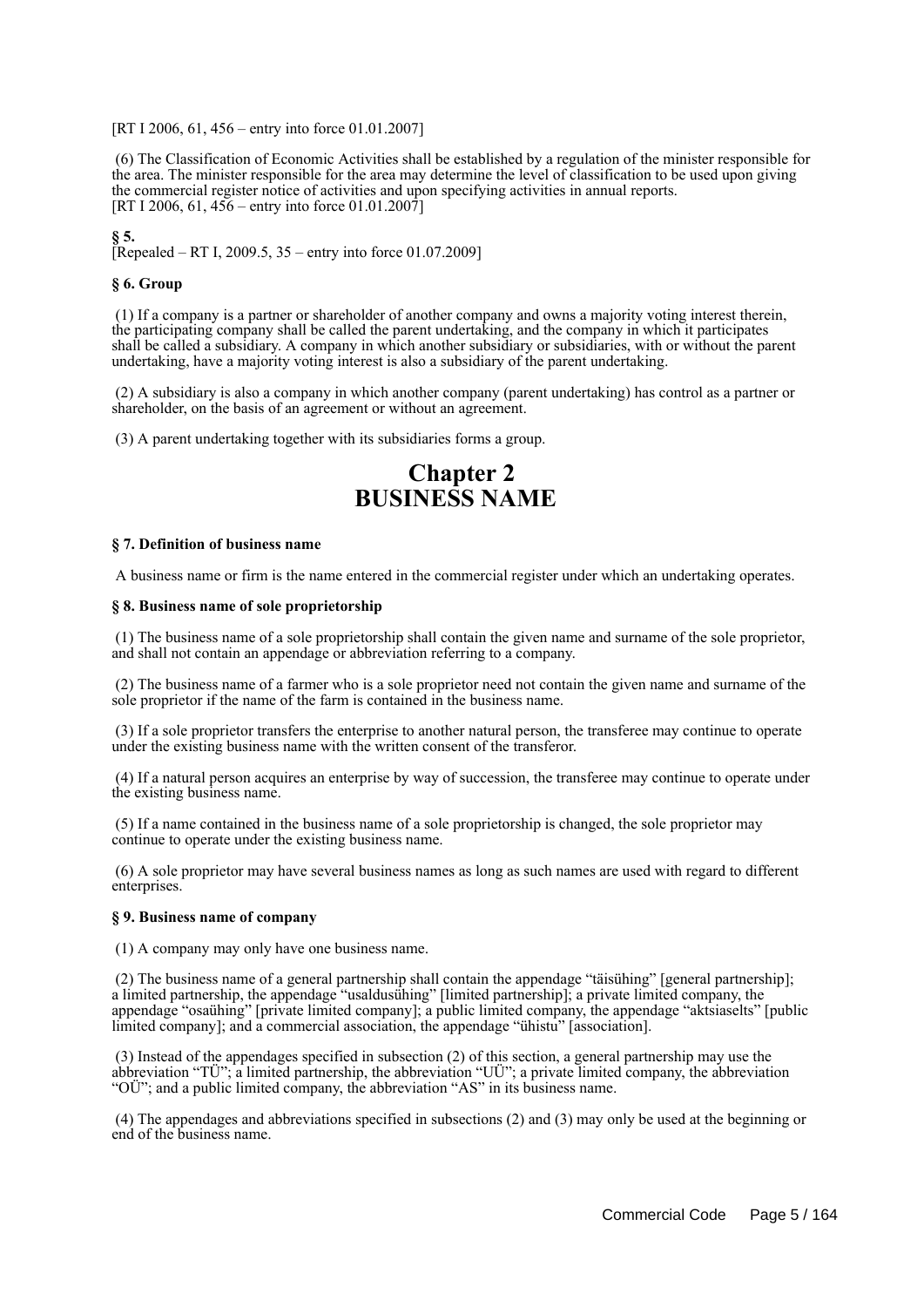# **§ 10. Transfer of business name**

 A business name shall not be transferred without the enterprise, except if the business name is transferred upon liquidation or in the bankruptcy proceedings of an undertaking.

# **§ 11. Distinctiveness of business name**

 (1) The business name of a sole proprietorship shall be clearly distinguishable from other business names entered in the commercial register. [RT I, 21.06.2014, 8 – entry into force 01.01.2015]

 (2) The business name of a company shall be clearly distinguishable from other business names entered in the commercial register in Estonia.

 $(2<sup>1</sup>)$  [Repealed – RT I 2005, 57, 449 – entry into force 01.01.2006]

 (3) If the given name and surname of a sole proprietor for which an application for entry in the register is made are the same as a given name and surname already entered in the register as a business name or as a part thereof, the applicant of the entry shall render his or her business name clearly distinguishable by adding or omitting appendages.

 $[\dot{R}T I 2005, 57, 449 -$  entry into force 01.01.2006]

# **§ 12. Restrictions on choice of business name**

 (1) A business name shall not be misleading with regard to the legal form, area of activity or scope of activity of the undertaking.

(2) A business name shall not be contrary to good morals.

 (3) A sign or combination of signs which consists of letters, words or numerals and is protected as a trade mark in Estonia shall not be used in a business name without the consent of the owner of the trade mark certified by a notary, unless the undertaking is engaged in an area of activity in respect of which the trade mark is not protected. Subsection 33 (11) of this Code applies to such consent.

 $(3<sup>1</sup>)$  A person who does not have the right to use a geographical indication is prohibited from using a registered geographical indication in the business name, except if the person operates in the area of activity concerning which the geographical indication is not protected.

 $(3<sup>2</sup>)$  Subsections (3) and (3<sup>1</sup>) also apply upon changing of activities after the entry of the business name in the commercial register.

[RT I 2006, 61, 456 – entry into force 01.01.2007]

 (4) The Government of the Republic may establish restrictions on the use of the word "Eesti" [Estonia] in a business name in all expressions and foreign language equivalents, except in the business name of the branch of a foreign company pursuant to the provisions of  $\S$  14 of this Code.

 (5) If a business name contains the name of a state or administrative unit or other place-name in addition to the appendage referring to the company, the business name shall contain an appendage which distinguishes it from the name of the state or administrative unit or other place-name.

(6) The names of state and local government bodies and agencies shall not be used in a business name.

 (7) The words "riigi" [state], "linna" [city] and "valla" [rural municipality], and other words which refer to the participation of a local government may be used in the business name of a company only if the state or local government holds more than one-half of the shares of the company.

(8) A business name shall be written in the Estonian-Latin alphabet.

(9) [Omitted - RT I 1996, 40, 773 – entry into force 08.06.1996]

#### **§ 13. Use of name in business name**

(1) [Omitted - RT I 1996, 40, 773 – entry into force 08.06.1996]

(2) [Omitted - RT I 1996, 40, 773 – entry into force 08.06.1996]

 (3) The name of a person who is not the sole proprietor shall not be used in the business name of a sole proprietorship, the name of a person who is not a partner shall not be used in the business name of a general partnership, and the name of a person who is not a general partner shall not be used in the business name of a limited partnership.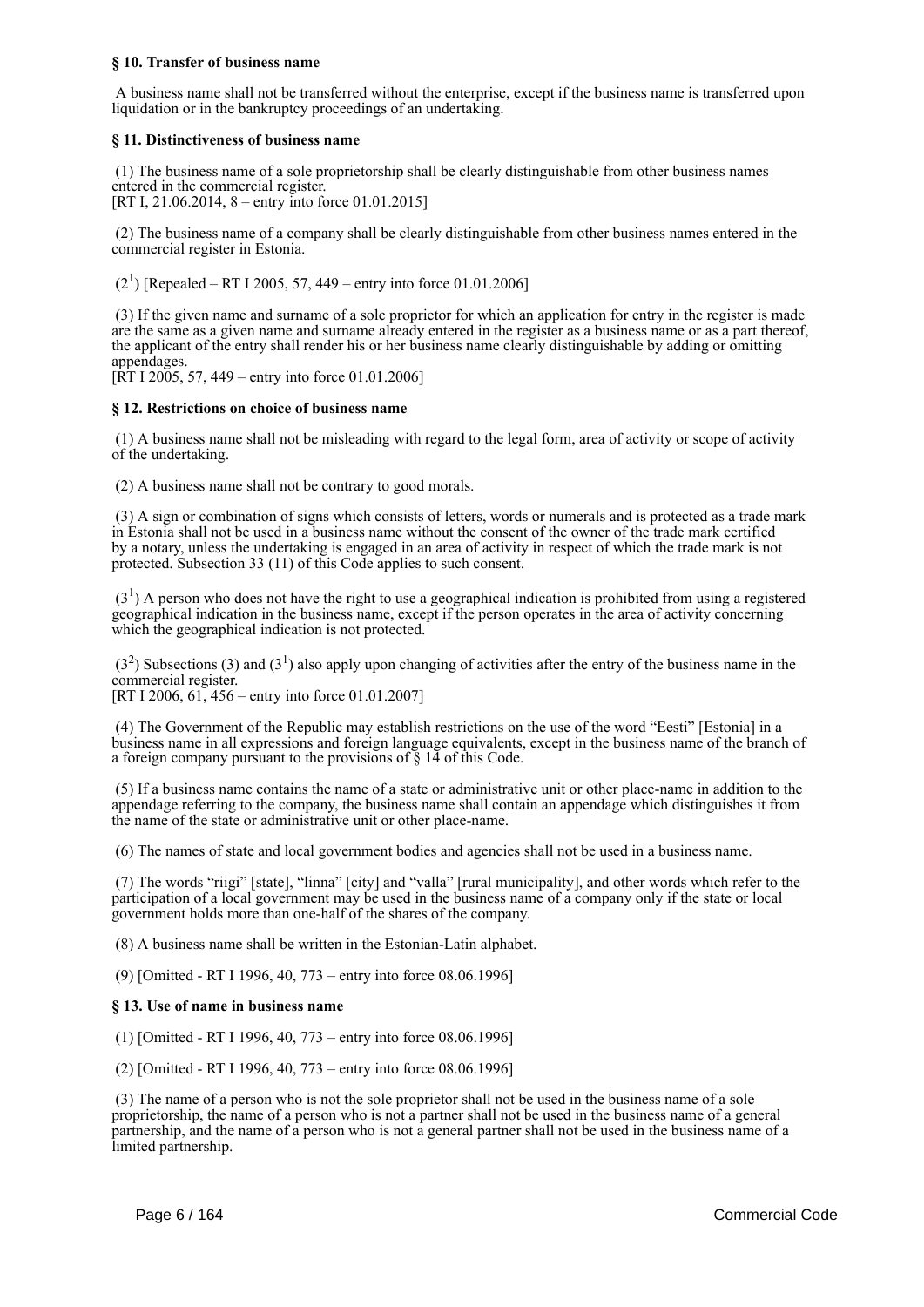(4) The provisions of subsection (3) of this section shall not apply if the sole proprietor transfers the enterprise, or if a partner of a general partnership or a general partner of a limited partnership departs or is excluded from the company.

### **§ 14. Business name of branch of foreign company**

 The business name of the branch of a foreign company shall consist of the business name of the company and the words "Eesti filiaal" [Estonian branch].

# **§ 15. Use and protection of business name**

 (1) An undertaking has the exclusive right to the business name of the undertaking. A court may prohibit, in proceedings on petition, the use of a business name which does not conform to the requirements of this Chapter or which a person has no right to use and, if such prohibition is violated, to impose a fine on the violator. The above shall not preclude the protection of the business name in the proceeding of an action. [RT I 2008, 59, 330 – entry into force 01.01.2009]

 (2) The commercial documents of the undertaking and its website shall indicate the business name, registered office and commercial registry code of the undertaking. If the commercial documents and website of a private limited company or public limited company contain reference to the company's capital, the amount of the share capital and, in case contribution for shares has not been completely paid, the amount of outstanding contributions shall also be specified. The commercial documents of the branch of a foreign undertaking and its website shall include the information specified in the first and the second sentence of this subsection regarding both the undertaking and its branch, if it is relevant. In addition, the commercial documents of the branch and its website shall indicate the legal form of the foreign undertaking and the register where the undertaking is registered. If the foreign undertaking is being liquidated, a reference to this fact shall be provided. [RT I, 02.11.2011, 1 – entry into force 12.11.2011]

(3) [Repealed – RT I 2002, 53, 336 – entry into force 01.07.2002]

# **Chapter 3 PROCURATION**

#### **§ 16. Definition of procuration**

 (1) Procuration is an authorisation which grants the representative of the undertaking (procurator) the right to represent the undertaking in concluding all transactions related to economic activities.  $[\hat{RT} I 2009, 13, 78 -$  entry into force 01.07.2009]

 (2) The procurator may transfer or encumber an immovable of the undertaking only if the undertaking grants this right to him or her in the procuration, and this is noted in the commercial register.

 (3) If the undertaking restricts a procuration, the restriction shall not apply with regard to third persons, except the restrictions provided for in this Act.

 (4) The provisions concerning representation in the General Part of the Civil Code Act apply to procuration unless otherwise provided for in this Code. [RT I 2005, 57, 449 – entry into force 01.01.2006]

# **§ 17. Grant of procuration**

 (1) Procuration may be granted by a company, a sole proprietor entered in the commercial register or a legal representative of a sole proprietor. Upon entry of an undertaking in the commercial register, procuration shall be granted by a sole proprietor; upon foundation of a general partnership or limited partnership, procuration shall be jointly granted by all managing partners and, upon foundation of a private limited company, public limited company or commercial association, procuration shall be jointly granted by the founders by the memorandum of association of the company.

(2) Procuration may only be granted to a natural person. An undertaking may have one or several procurators.

 (3) Procuration may be granted to several persons in such a manner that all or some of the procurators are only entitled to represent the undertaking jointly (joint procuration). Procuration may be granted in such a manner that the procurator may represent the undertaking only jointly with a member of the management board or with a partner who is entitled to represent the company.

(4) A foreign company may grant a procuration for the representation of a branch.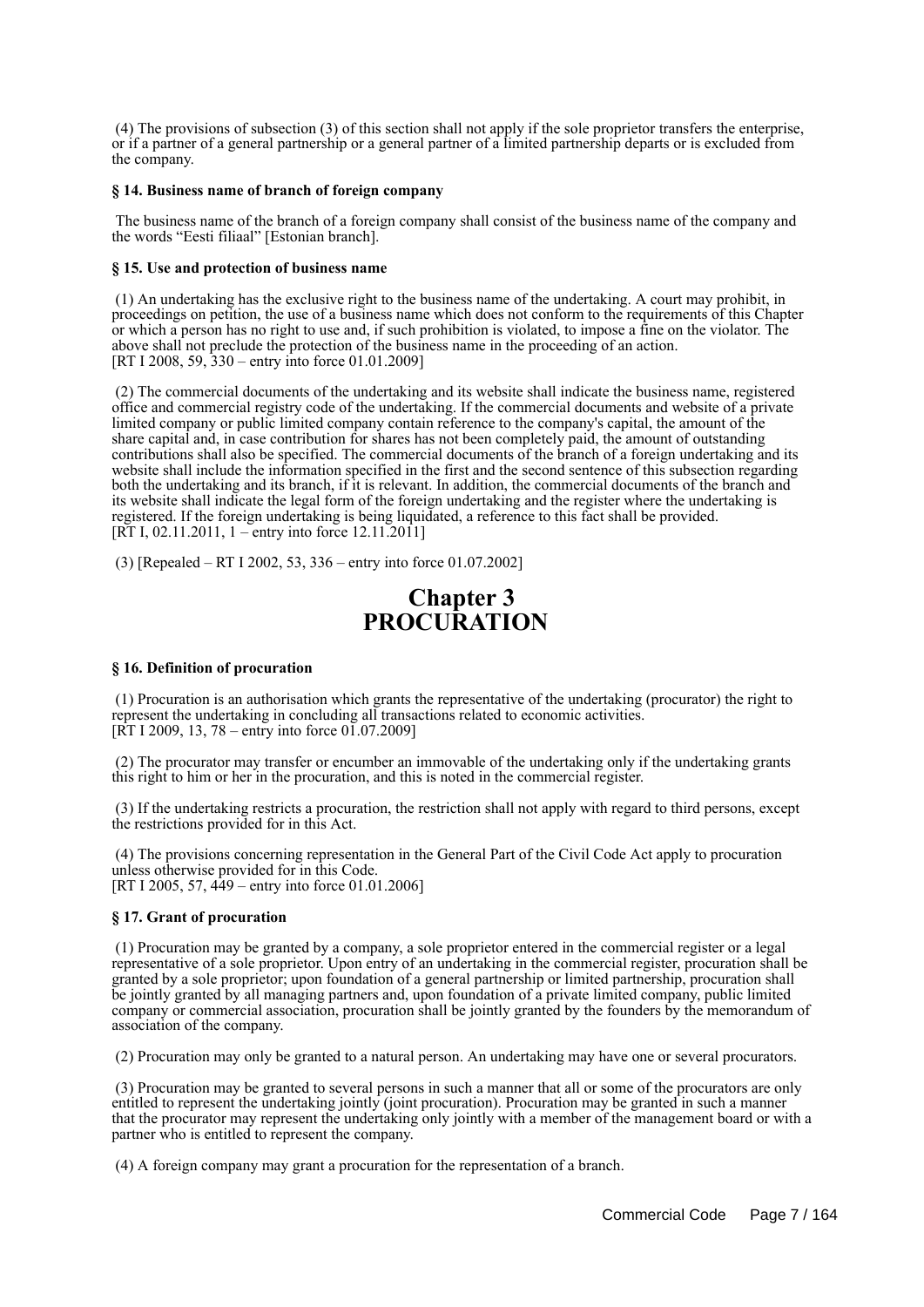(5) A partner of the same general partnership or limited partnership, a member of the supervisory board of the same company or the auditor of the same company shall not be a procurator.

# **§ 18. Signature of procurator**

 A procurator shall sign such that he or she adds the word "prokurist" [procurator] or the abbreviation "p.p." (per procura) to his or her signature.

# **§ 19. Bases for termination of procuration**

(1) An undertaking may terminate a procuration at any time.

 (2) A procurator may demand that the undertaking terminate the procuration if the legal relationship which is the basis for the procuration terminates.

 (3) A procuration shall not terminate upon the death of a sole proprietor. [RT I 2002, 53, 336 – entry into force 01.07.2002]

# **§ 20. Prohibition on transfer of procuration**

A procurator shall not transfer a procuration.

#### **§ 21. Entry of procuration**

 (1) An entry concerning a procuration shall be entered in the commercial register based on the petition of the undertaking. In the case of a company, the resolution of the body which appointed the procurator shall be appended to the petition.

 (2) An entry concerning a procuration shall set out the name and personal identification code of the procurator. If a procuration is granted to several procurators, the entry shall contain a notation concerning if and to which of them joint procuration is granted.

[RT I 2006, 61, 456 – entry into force 01.01.2007]

(3) [Repealed – RT I 1998, 59, 941 – entry into force 10.07.1998]

# **Part II COMMERCIAL REGISTER**

# **Chapter 4 GENERAL PROVISIONS REGARDING REGISTER**

# **§ 22. Maintenance of commercial register and judicial proceedings**

 (1) The commercial register is a database belonging to the state information system and the purpose of maintaining such database is to collect, store and disclose information on the enterprises of sole proprietorships, companies and branches of foreign companies located in Estonia. The registration department of Tartu County Court (hereinafter registrar) shall maintain the commercial register. [RT I, 20.12.2018, 1 – entry into force 01.01.2019]

(2) [Repealed – RT I, 21.06.2014, 8 – entry into force 01.01.2015]

(3) [Repealed – RT I 2005, 15, 85 – entry into force 01.01.2006]

 (4) Documents submitted to a registrar shall be processed and rulings shall be made pursuant to the procedure provided for the registration proceedings in the Code of Civil Procedure unless otherwise provided by this Code. [RT I, 21.03.2014,  $\overline{3}$  – entry into force  $\overline{31.03.2014}$ ]

(5) [Repealed – RT I 2005, 57, 449 – entry into force 01.01.2006]

 (6) The provisions of the Public Information Act concerning databases apply to the commercial register and the maintenance thereof with the specifications provided for in this Code. [RT I 2007, 12, 66 – entry into force 01.01.2008]

# **§ 22<sup>1</sup> . Controller and processor of commercial register**

 The controller of the commercial register is the Ministry of Justice and the processors are Tartu County Court Registration Department and the Centre of Registers and Information Systems. [RT I, 09.05.2017, 1 – entry into force 01.07.2017]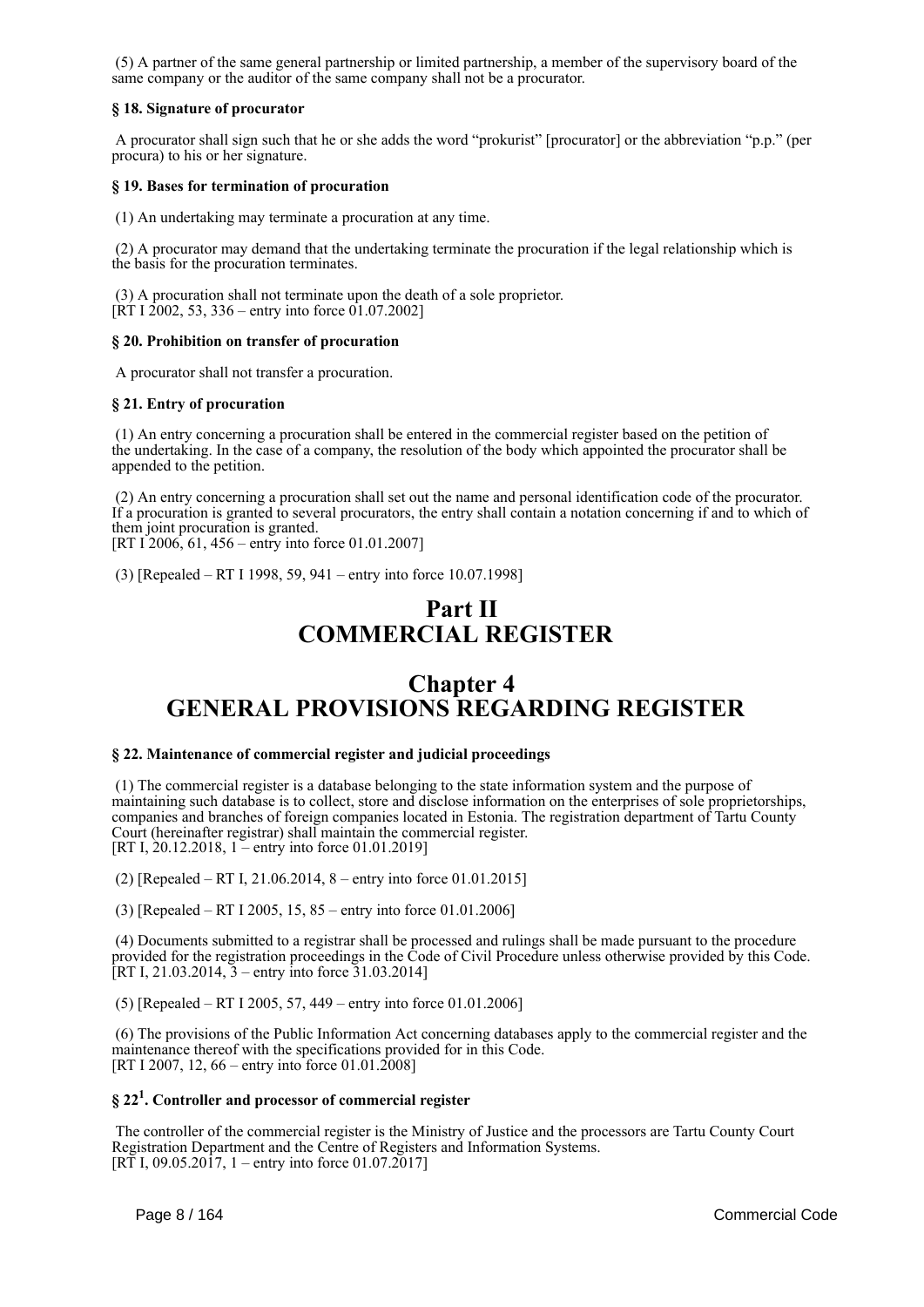**§ 23.–§ 25.**[Repealed – RT I 2005, 57, 449 – entry into force 01.01.2006]

# **§ 26. Registration department seal**

(1) The registration department of a court shall have a seal bearing the national coat of arms.

 (2) A court officer engaged in the performance of acts of attestation on the registration department may have a seal bearing his or her name and the national coat of arms. [RT I 2005, 57, 449 – entry into force 01.01.2006]

### **§ 27. Working language**

(1) The commercial register shall be maintained in Estonian.

 (2) Documents in a foreign language shall be submitted to the registrar together with their translation into Estonian made by a sworn translator. Documents can be submitted to the registrar also with their translation into Estonian made by a notary if the notary has prepared the notarial instrument or notarial notation in a foreign language pursuant to subsection 5 (2) of the Notarisation Act. [RT I, 22.12.2020, 34 – entry into force 01.01.2021]

 (3) An undertaking shall not rely on a translation which differs from the original document. A third person may rely on the translation of a document submitted to the registrar unless the undertaking proves that the third person was aware of the inaccuracy of the translation. [RT I 2005, 57, 449 – entry into force 01.01.2006]

 (4) Upon submission of documents completely or partially in a foreign language which do not meet the requirements of subsection (2) of this section, the registrar shall be guided exclusively by the documents or text parts in the Estonian language submitted to him or her. The undertaking and third parties shall not rely on documents or text parts in a foreign language. [RT I, 04.03.2015,  $4$  – entry into force 01.07.2015]

#### **§ 28. Access to commercial register**

 (1) Entries in the commercial register are public. Everyone has the right to examine the registry cards and the business files, and to obtain copies of registry cards and of documents in the business files. [RT I, 18.12.2012, 3 – entry into force  $19.12.2012$ ]

 (2) Registry data and files are available for examination in notaries' offices or through a relevant website. Certified print-outs from the commercial register can be obtained from notaries' offices. [RT I, 09.05.2017, 1 – entry into force 01.07.2017]

 (3) A registry file may be examined by a competent state agency including by the court in the course of a proceeding, an enforcement agent or a person with a legitimate interest in the matter ascertained by a notary. Section 41 of the Notaries Act applies to refusing examination. [RT I, 09.05.2017, 1 – entry into force 01.07.2017]

 (4) At the request of a person, the notary shall issue a certificate that an entry has not been amended or that a particular entry is not in the register. [RT I, 09.05.2017, 1 – entry into force 01.07.2017]

**§ 29.** [Repealed – RT I 2003, 4, 19 – entry into force 01.02.2003]

**§ 30.** [Repealed – RT I 1999, 10, 155 – entry into force 01.01.2000]

#### **§ 31. Information to be entered in commercial register**

Only information prescribed by law shall be entered in the commercial register.

# **§ 32. Documents to be submitted to registrar**

 (1) An undertaking is required to submit the documents which are the basis for an entry, other documents provided by law and specimen signatures to the registrar. Specimen signatures shall be certified by a notary. The registrar may also demand supplementary documents from the undertaking if these are necessary to determine the facts which are the basis for an entry.

[RT I 2009, 13, 78 – entry into force 01.07.2009]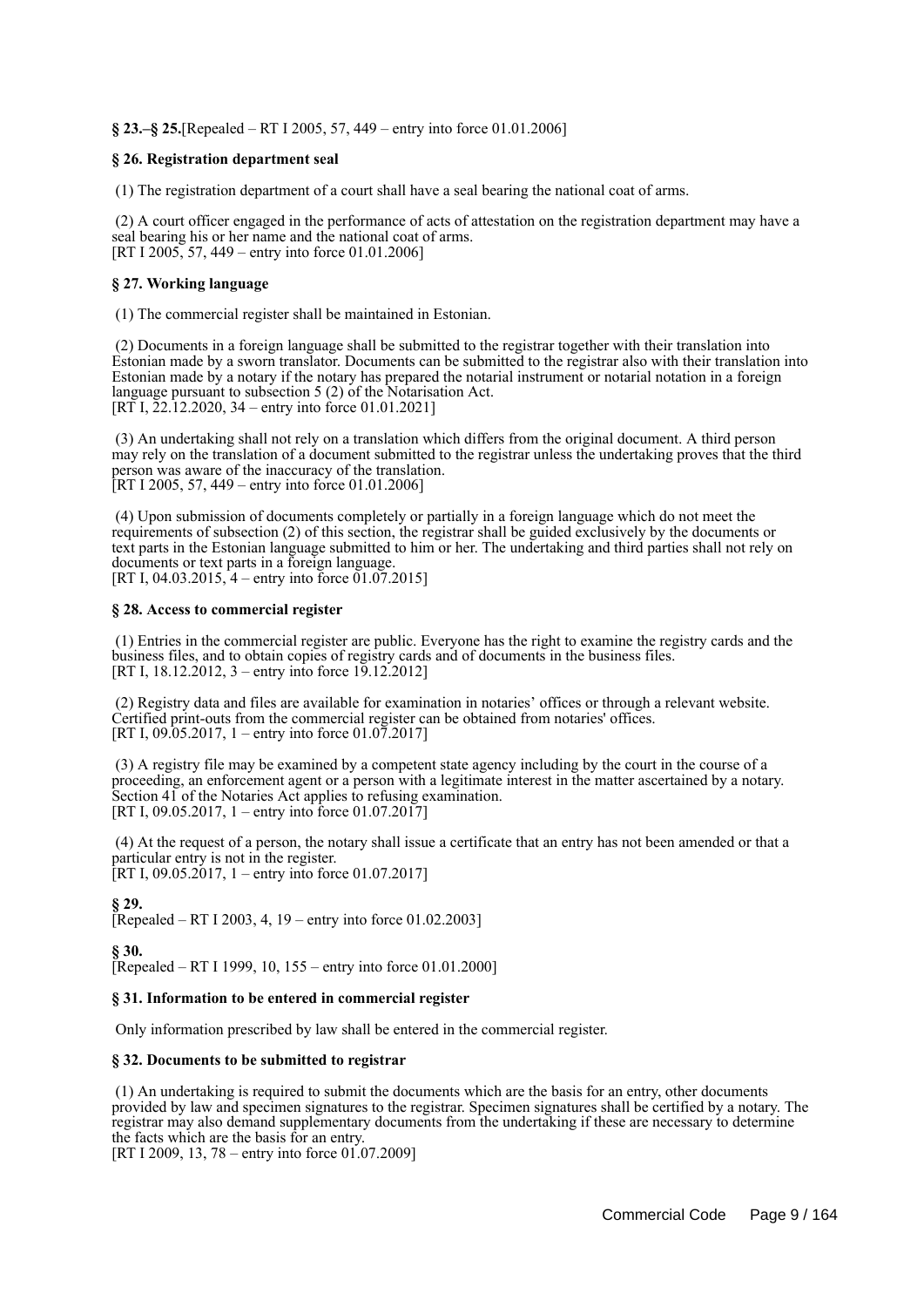(2) An excerpt from the minutes, which contains only the resolution providing the basis for the registry data, may be submitted to the registrar instead of the minutes of the meeting of a body. A dissenting opinion, written proposals and declarations of a person who maintains a dissenting opinion with regard to a resolution need not be appended to the excerpt. The excerpt from the minutes shall be notarised if the minutes prepared with regard to the same meeting are notarised. In the remaining part, the content of the excerpt from the minutes, signing and documents appended to the minutes shall be governed by the provisions concerning the minutes of the meeting of a respective body.

[RT I 2009, 13,  $78 -$  entry into force 01.07.2009]

 (3) The annual report and documents submitted together with the above, as well as data concerning the distribution of profit or covering of loss that are specified in this Code and the authorisation for the submission of the above documents and data shall be submitted to the commercial register in electronic format pursuant to the procedure established by the regulation of the minister responsible for the area on the basis of clause 67 (4) 1) of this Code.

[ $\overline{R}$ T I 2009, 54, 363 – entry into force 01.01.2010]

# **§ 32<sup>1</sup> . Notarial acts and additional services of notaries**

 (1) A petition submitted to a registrar and an authorisation document provided for signature of the petition shall be certified by a notary.

 (2) A specimen signature submitted to a registrar shall be certified by a notary and the Estonian translation of a document in a foreign language shall be made by a sworn translator. A specimen signature of an undertaking or a legal representative thereof need not be submitted if the same person has signed a petition for a corresponding entry or a memorandum of association which contains a petition in the presence of a notary.  $[RT\,I, 23.12.2013, 1 - entry into force 01.01.2020]$ 

(3) The following shall be authenticated by a notary:

1) memorandums of association of private limited companies and public limited companies;

2) merger agreements, division agreements and division plans of companies;

3) authorisation documents issued for the signature of documents specified in clauses 1) and 2).

 (4) A notarised memorandum of association may also contain a petition from a legal person for entry in the register.

[RT I 2010, 77, 589 – entry into force 01.01.2011]

 $(4<sup>1</sup>)$  Based on the application of a legal person, a notary shall forward the annual report of the legal person to the registrar in electronic format. [RT I 2008, 27, 177 – entry into force 01.01.2010]

(5) [Repealed – RT I 2006, 7, 42 – entry into force 04.02.2006]

(6) [Repealed – RT I 2003, 18, 100 – entry into force 07.03.2003]

(7) [Repealed – RT I 2006, 7, 42 – entry into force 04.02.2006]

(8) [Repealed – RT I 2006, 7, 42 – entry into force 04.02.2006]

# **§ 33. Entry in commercial register**

 (1) An entry in the commercial register shall be made on the petition of the undertaking, on the basis of a court decision or on another basis provided by law. A person entitled to submit a petition or other documents to the commercial register is required to do so. [RT I 2009, 51, 349 – entry into force 15.11.2009]

 $(1<sup>1</sup>)$  A court decision shall substitute for a petition if an obligation concerning the person entitled or obliged to submit a petition to the registrar or a legal relationship due to which an entry must be made has been established by the court decision and such court decision has entered into force or is subject to immediate execution.

 $(1<sup>2</sup>)$  If a court decision which has entered into force or is subject to immediate execution prohibits the submission of a petition for an entry, the entry may be made only if the person on whose request such court decision was made agrees to the making of the entry.

 (2) A petition submitted to the registrar shall be certified by a notary. Certification by a notary may substituted by certification of the signatures on the petition by an official of a foreign state who has the right to attest the identity of the undersigned. A document attested in a foreign state shall be legalised or authenticated by a certificate (*apostille*), unless otherwise provided by an international agreement. [RT I 2009, 29, 175 – entry into force 01.07.2009]

 (3) A person entitled to sign a petition submitted to the registrar may authorise another person to sign. An authorisation document provided for signature of a petition shall be certified by a notary.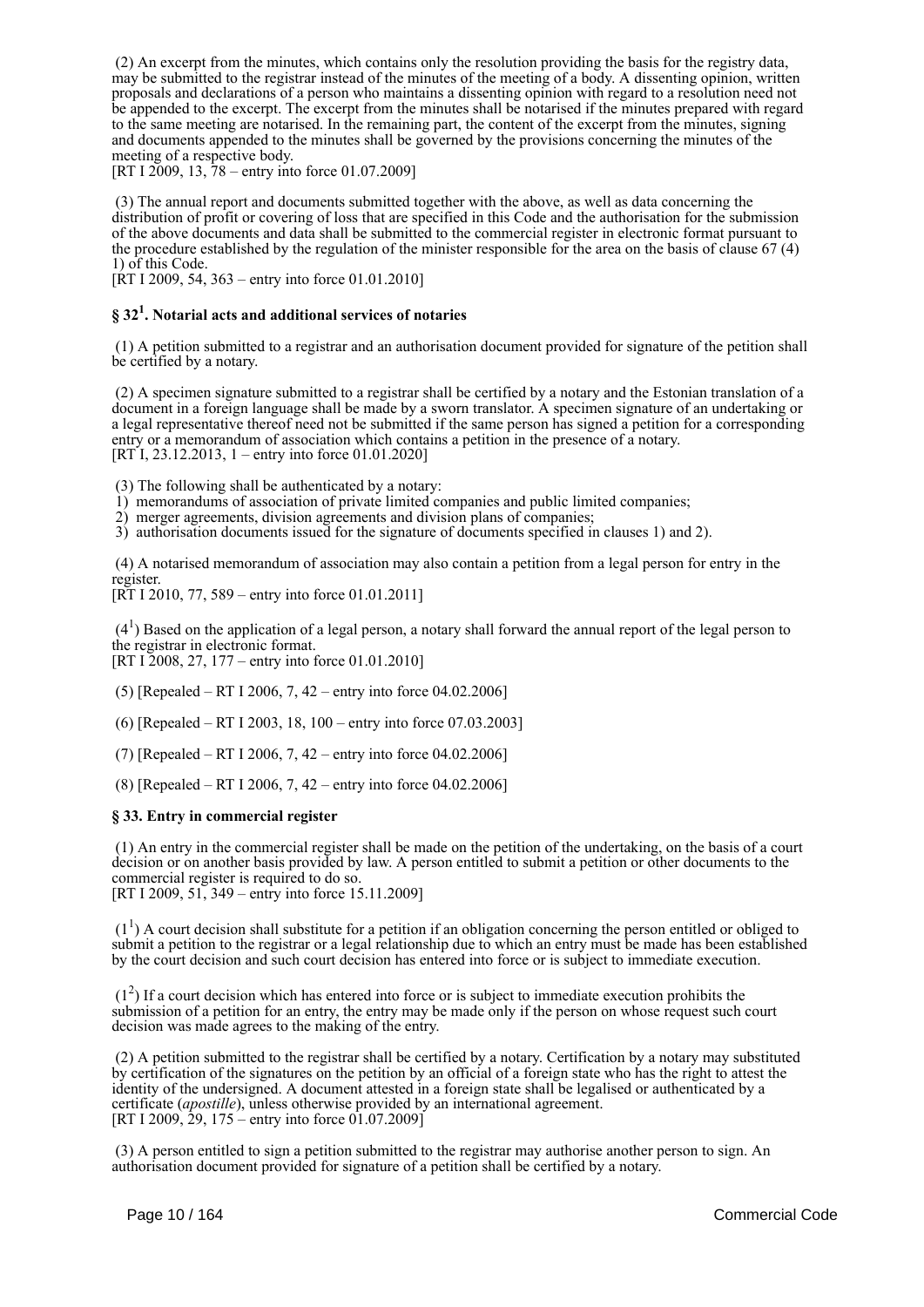(4) The registrar shall make an entry not later than on the fifth working day after signing a ruling on entry. The registrar shall promptly notify the petitioner of making or refusal to make the entry but not later than within ten working days after making the entry in the register or making the decision to deny the petition for an entry.

 $(4^1)$  [Repealed – RT I 2006, 7, 42 – entry into force 04.02.2006]

 (5) The registrar shall not make an entry in the register if the petition or documents appended thereto do not comply with the law or are submitted prior to the term permitted or after the term prescribed by law.

 (6) The registrar shall not have the right to decline to make an entry if all documents required by law are submitted, and they comply with the requirements of law.

 (7) A petition for amendment of registry information shall be immediately submitted to the commercial register if the data entered in the commercial register change, including in the case of appointment, removal or change of the right of representation of a member of the management board of a company or a liquidator, or dissolution of a company.

[RT I  $2006, 61, 456$  – entry into force 01.01.2007]

 $(7<sup>1</sup>)$  Upon amending information in the commercial register, a registrar of the commercial register is required to make the corresponding necessary amendments in the commercial pledges register within 15 days. The provisions of the second sentence of 599 of the Code of Civil Procedure shall not apply.

 $(7<sup>2</sup>)$  Correction of the name and personal identification code of a natural person in an entry of the commercial register is carried out exempt from state fees on the basis of a corresponding notice and the amendment to the population register. This provision also applies in the case of deletion of a deceased person's data from the commercial register unless the entry includes inheritable shareholder's rights or other such rights.

 $(7<sup>3</sup>)$  Amendment of the name of a legal person, legal form or registry code in an entry in the commercial register concerning another person is carried out exempt from state fees on the basis of a corresponding notice and the amendment to the corresponding register This provision also applies to the merger of legal persons.

 $(7<sup>4</sup>)$  Before amending personal data, the registrar shall check the existence, in the corresponding register, of the amendment on the basis of which the entry is to be made.

 $(7<sup>5</sup>)$  If the registrar has no electronic access necessary for checking the existence, in the corresponding register, of the amendment on the basis of which the entry in the commercial register is to be made, the personal data may be amended on the basis of a notice to such effect and a certified extract from the appropriate register, or based on other reliable evidence. A document issued by a foreign state shall be legalised or authenticated by a certificate replacing legalisation (apostille), unless otherwise provided by an international agreement.

 $(7<sup>6</sup>)$  If the technical capacity exists, the correction of an entry specified in subsection  $(7<sup>2</sup>)$  of this section shall be carried out automatically.

[RT I, 22.06.2016, 21 – entry into force 01.08.2016]

 (8) If incorrect information is submitted to the commercial register, the persons who signed the petition shall be solidarily liable for any damage wrongfully caused.

 (9) A person who is authorised to file a petition may withdraw the petition until a ruling on entry is made. In order to withdraw a petition, a petition certified by a notary which sets out the reason for withdrawal shall be submitted to the registrar. Upon the withdrawal of a petition, the petition and the documents submitted with it shall not be returned.

 (10) In the case specified in subsection (9), all the submitted paper documents shall be returned to the petitioner by ordinary mail. In such case, the digitized documents shall be included in the registry file. [ $\text{RT}$  I, 09.05.2017, 1 – entry into force 01.07.2017]

 (11) A digitally signed petition and authorisation document for submission of petition is deemed to be equivalent to a petition certified by a notary and authorisation document for submission of petition. [RT I,  $21.03.2014$ , 3 – entry into force 31.03.2014]

 (12) A petition shall not be submitted by e-mail if it is possible to submit the digitally signed petition directly into the information system of the commercial register maintained using electronic means. Otherwise, the registrar shall return the petition submitted by e-mail and specify the reasons for return of petition. [RT I, 21.03.2014, 3 – entry into force 31.03.2014]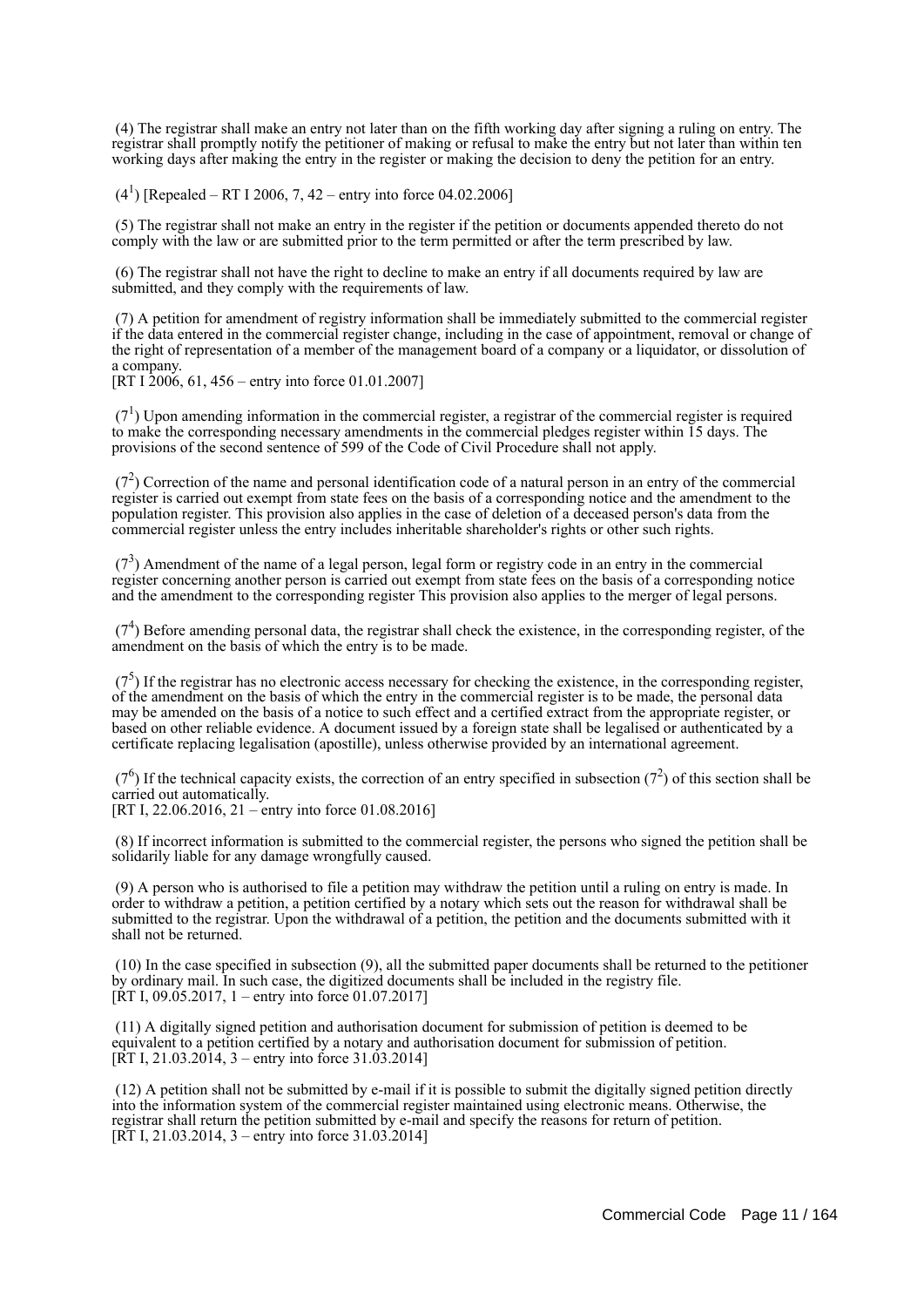$(12<sup>1</sup>)$  A petition certified by a notary shall be submitted together with the documents necessary for making an entry to the registrar through the electronic information system of notaries (hereinafter *e-notary*) through the notary having attested the petition. With good reason, the petition and the documents necessary for making an entry may be submitted through another notary. The notary shall explain to the person which documents shall be appended to the petition and which requirements apply thereto.  $[\hat{R}T I, 18.12.2012, 3 -$  entry into force 19.12.2012

 (13) If submitting petitions directly into the information system of the commercial register maintained using electronic means is impossible due to permanent technical breakdown of the information system, petitions and documents appended thereto may be submitted by mail or e-mail. The submitted documents shall be transferred to the information system of the commercial register maintained using electronic means at the earliest opportunity following the elimination of the breakdown and the petitions shall be reviewed within five working days.

[RT I,  $0.05.2017$ , 1 – entry into force 01.07.2017]

 (14) The conditions and procedure for submitting the documents described in subsection (13) of this section shall be established by a regulation of the minister responsible for the area. [RT I, 18.12.2012, 3 – entry into force 19.12.2012]

# **§ 34. Legal effect of entry**

 (1) An entry in the commercial register shall enter into force upon signature by the person enforcing the ruling on entry and by the person who is competent to make the ruling on entry.

 (2) An entry shall be held as correct with regard to a third person, except if the third person knew or should have known that the entry is not correct. An entry shall be deemed not to apply with regard to transactions which are concluded within fifteen days after the entry is made if a third person proves that the third person was not aware nor should have been aware of the content of the entry. [RT I 2009, 13, 78 – entry into force 01.07.2009]

 (3) If facts which must be entered in the register are not entered in the register, such facts shall have legal effect with regard to a third person only if the third person knew or should have known about them.

(4) [Repealed – RT I 2009, 51, 349 – entry into force 15.11.2009]

#### **§ 35. Notification obligation of administrative agencies**

 The courts, state or local government agencies, registrar of the Estonian Central Register of Securities, registrar or central securities depository specified in subsection 12 (1) of the Securities Register Maintenance Act (hereinafter *depository*), notaries, enforcement agents and auditors are required to notify the registrar of any incorrect information in the commercial register or of any information which has not been submitted to the register that they become aware of.

[RT I, 26.06.2017, 1 – entry into force 01.10.2017]

# **Chapter 5 CONTENT OF COMMERCIAL REGISTER**

### **§ 36. Composition of commercial register**

 The commercial register shall include: 1) the registry card; [RT I, 18.12.2012,  $3$  – entry into force 19.12.2012] 2) the business files;

3) the registry files.

#### **§ 37. Registry card**

[RT I, 18.12.2012, 3 – entry into force 19.12.2012]

(1) A separate registry card shall be opened for each undertaking entered in the register.

(2) [Repealed – RT I, 18.12.2012, 3 – entry into force 19.12.2012]

(3) [Repealed – RT I, 18.12.2012, 3 – entry into force 19.12.2012]

(4) [Repealed – RT I, 18.12.2012, 3 – entry into force 19.12.2012]

#### **§ 38. Business file**

(1) A business file shall be opened for each undertaking entered in the register.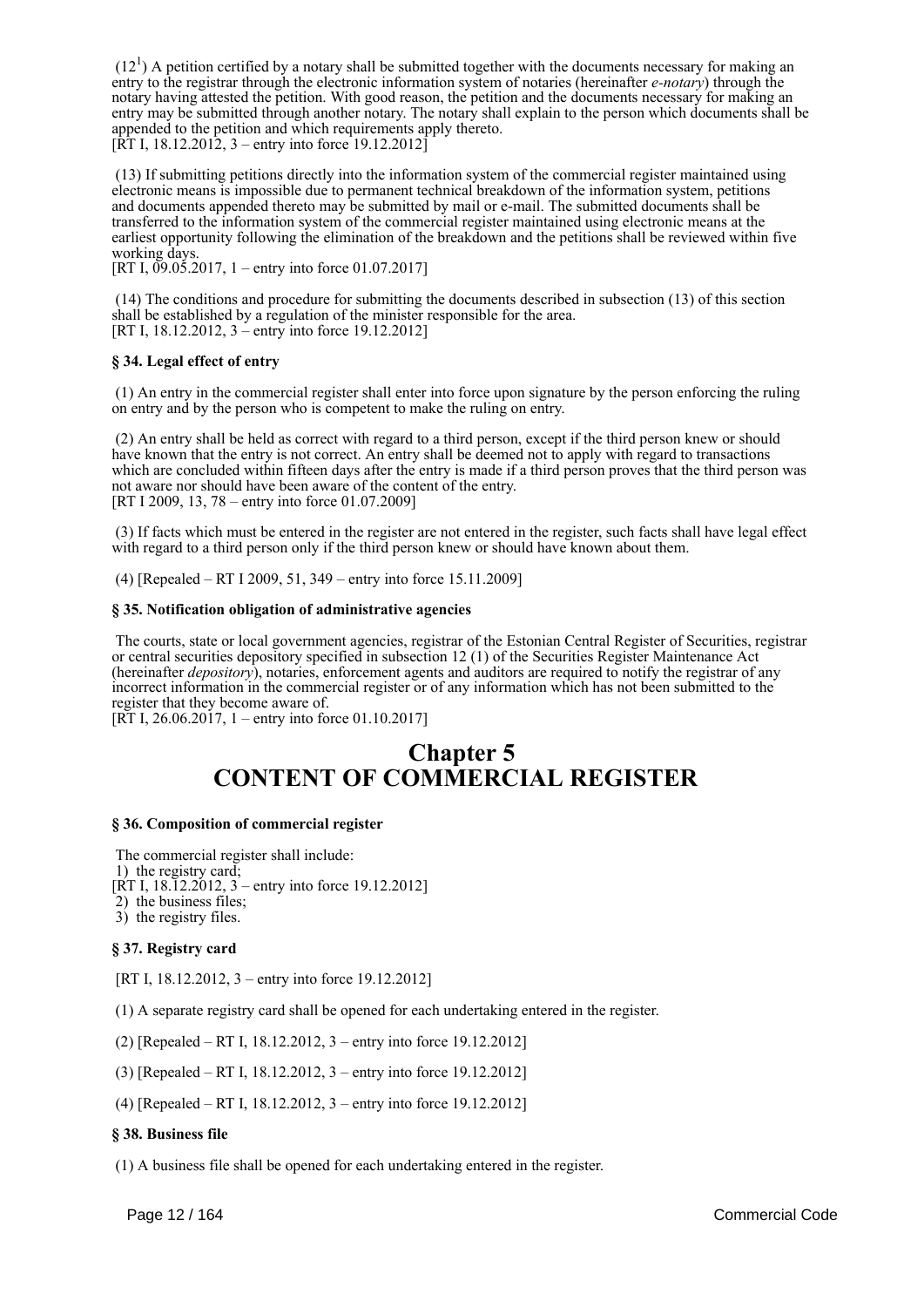(2) Documents which are submitted to the registrar by an undertaking pursuant to law or which are forwarded to the registrar by a court or a trustee in bankruptcy on the basis of the Bankruptcy Act or Covered Bonds Act shall be maintained in the business file.

[RT I, 28.02.2019, 1 – entry into force 01.03.2019]

 (3) Documents submitted to the registrar shall be originals, notarised copies or officially certified copies. Officially certified copies may be electronic. In such case the name and signature of the person certifying the copy and the seal of the agency shall be substituted by the digital signature of the person or the digital seal of the agency.

[RT I, 18.12.2012, 3 – entry into force 19.12.2012]

 (4) In an electronic folder, the original document on paper or notarised or officially certified transcript shall be substituted by a digitized document. [RT I, 21.03.2014, 3 – entry into force 31.03.2014]

#### **§ 39. Registry file**

(1) A registry file shall be opened for each undertaking entered in the register.

 (2) Proof of payment of state fees and other documents concerning the undertaking which are not maintained in the business file shall be maintained in the registry file. [RT I 2003, 4, 19 – entry into force 01.02.2003]

 (3) The provisions of subsection 38 (4) of this Code shall apply to an electronic folder.  $[\hat{R}T I, 21.03.2014, 3 -$  entry into force 31.03.2014]

# **§ 40. Registry journal**

[Repealed – RT I, 21.03.2014, 3 – entry into force 31.03.2014]

# **§ 41. Alphabetical card index**

[Repealed – RT I, 18.12.2012, 3 – entry into force 19.12.2012]

# **Chapter 6 FORM OF ENTRY**

#### **§ 42. Registry code**

Every undertaking shall be given a non-recurrent registry code upon entry in the commercial register.

# **§ 43. Entries**

 (1) Each entry on a registry card shall have a consecutive number. [RT I, 18.12.2012, 3 – entry into force 19.12.2012]

(2) A notation shall be made beside each entry regarding the date it is made.

(3) Entries shall be written legibly. Only common abbreviations shall be used in entries.

#### **§ 44. Entry amendment**

 (1) Upon amendment of an entry, the new entry shall be entered in the register under a new consecutive number. An entry which loses its significance due to a later entry shall be displayed in the system underlined and in red. [RT I, 18.12.2012, 3 – entry into force 19.12.2012]

(2) [Repealed – RT I 1998, 59, 941 – entry into force 10.07.1998]

#### **§ 45. Correction of entry**

[RT I, 21.03.2014, 3 – entry into force 31.03.2014]

 (1) If an entry does not comply with the ruling on entry on which it is based, the entry shall be corrected on the basis of a ruling of an assistant judge with a notation in the notations section of the registry card. [RT I, 18.12.2012, 3 – entry into force 19.12.2012]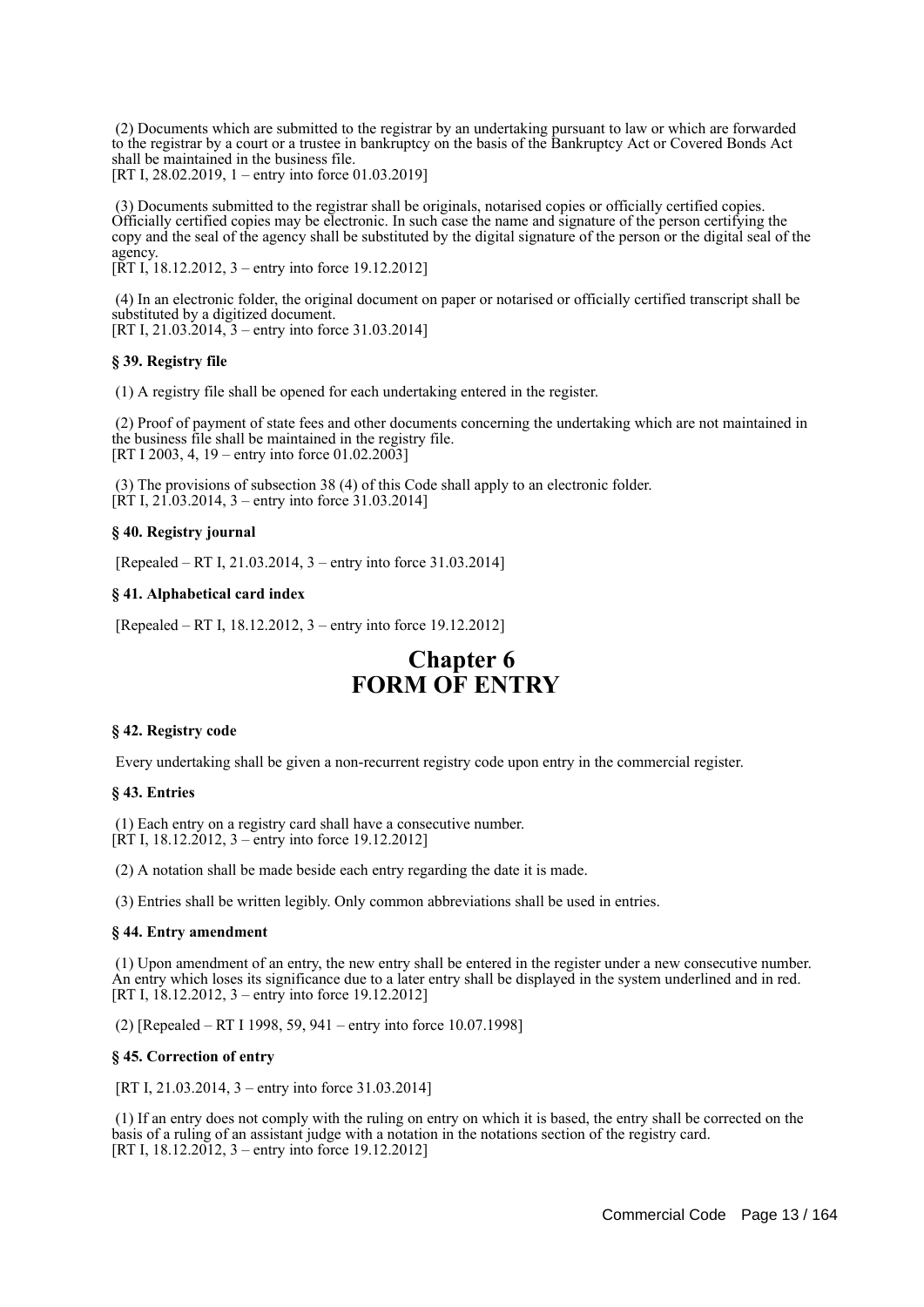(2) The person who submitted the petition for the entry shall promptly be notified of the correction of the entry.

(3) [Repealed – RT I, 18.12.2012, 3 – entry into force 19.12.2012]

# **§ 45<sup>1</sup> . Opening of replacement card**

[Repealed – RT I, 18.12.2012, 3 – entry into force 19.12.2012]

### **§ 46. Entry made on basis of court decision**

 If an entry is made on the basis of a court decision, a notation to this effect shall be made in the entry. A notation concerning the amendment or annulment of the court decision shall be made in the same entry. [RT I, 18.12.2012, 3 – entry into force 19.12.2012]

# **§ 47. Invalidity of registry card entries**

[Repealed – RT I, 18.12.2012, 3 – entry into force 19.12.2012]

**§ 48.**  $[$ [[Repealed – RT I 2001, 56, 336 – entry into force 07,07,2001]]

# **Chapter 7 MAKING OF ENTRY**

# **§ 49. Content of document submitted to registrar**

A document submitted to the registrar shall contain the information prescribed by law.

#### **§ 50. Receipt of documents**

[RT I 2003, 4, 19 – entry into force 01.02.2003]

 (1) Upon submission of a petition, the registrar shall inscribe on the petition the date of receipt of the petition, a list of documents appended to the petition and the number of pages in each document. The inscription shall be signed by the person who receives the petition. A petition submitted by mail and the documents appended thereto shall be digitized and saved in an electronic folder, and petitions submitted by e-mail or through the information system and the documents appended thereto shall also be saved therein. [RT I, 09.05.2017, 1 – entry into force  $01.07.2017$ ]

(2) [Repealed – RT I 2005, 57, 449 – entry into force 01.01.2006]

 (3) The registration and saving of a petition and the documents appended thereto shall be performed pursuant to the procedure established on the basis of subsection 33 (14) of this Act. [RT I, 18.12.2012, 3 – entry into force 19.12.2012]

 (4) Documents submitted by mail shall be returned, at the request of the petitioner, by ordinary mail to the address of the undertaking. Documents which return is not required shall be destroyed one month after the submission thereof. [RT I, 09.05.2017, 1 – entry into force 01.07.2017]

**§ 51.** [Repealed – RT I 2006, 61, 456 – entry into force 01.01.2007]

#### **§ 52. Business name verification**

 The registrar shall verify that the business name is in conformity with the requirements of law. If the business name is not in conformity with the requirements of law, the registrar shall propose that a new business name be chosen during the term designated by the registrar.

# **§ 53. Terms in proceedings**

 (1) A petition for entry shall be reviewed within five working days after receipt of the petition. The time for submission of a petition received by the registration department after the end of a working day, but before 00:00, on a day off or public holiday is deemed to be the working day following the receipt. In case of amendment of a petition for entry or submission of an additional document, the term in proceedings shall commence as of the amendment of the petition for entry or submission of the document. [RT I, 21.03.2014, 3 – entry into force 31.03.2014]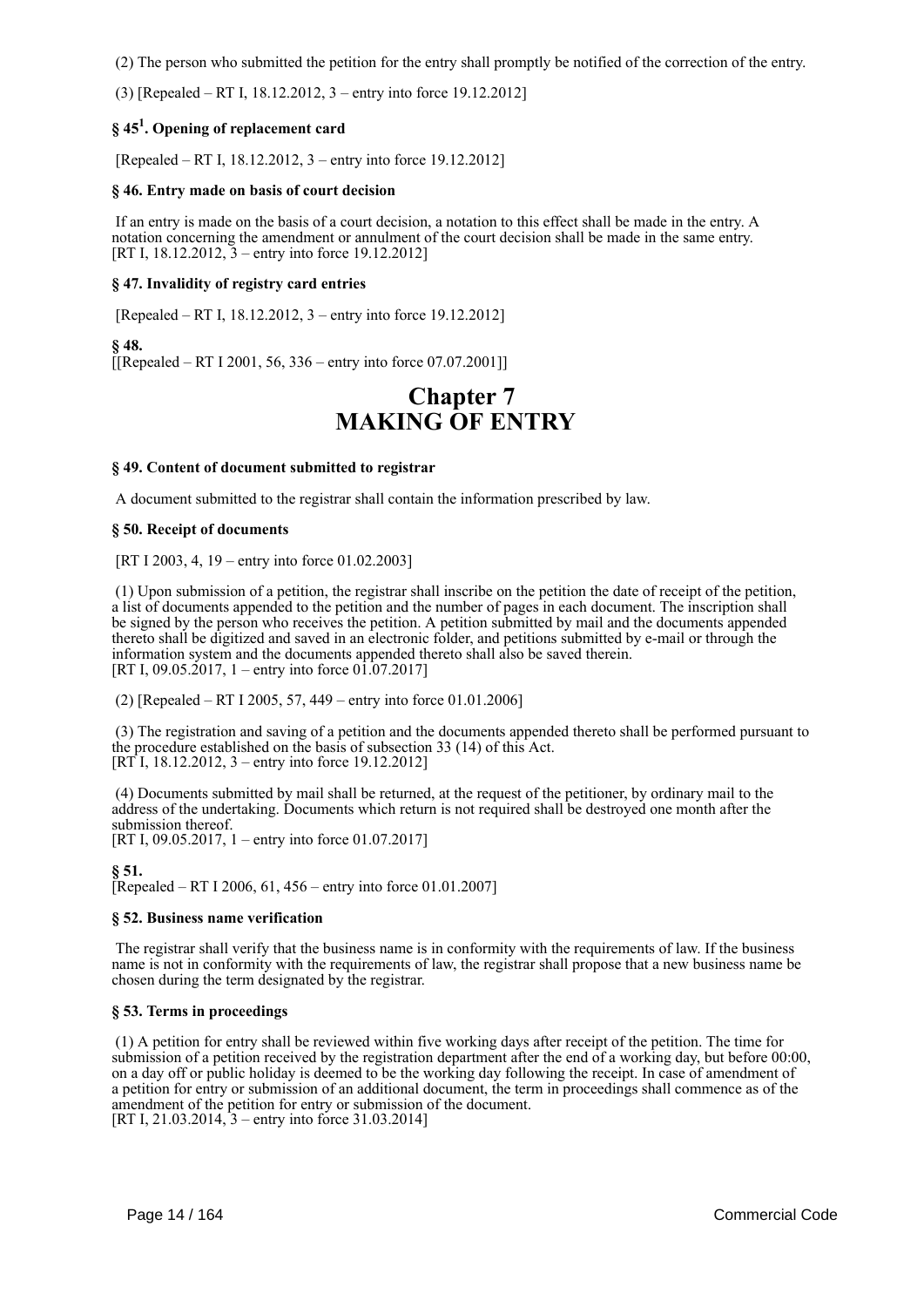(2) If the petitioner has been given a term for elimination of deficiencies by an order and the petitioner has eliminated all the differences then the petition for entry shall be reviewed once again within the period of five days.

 (3) The court may, on the existence of circumstances requiring special investigation, extend the term for review by up to three months.

 (4) In expedited procedure, a petition for entry shall be reviewed not later than during the next working day after the date of receipt of the petition. The time for submission of a petition received by the registration department after the end of a working day, but before 00:00, on a day off or public holiday is deemed to be the working day following the receipt.

[RT I,  $21.03.2014$ ,  $3$  – entry into force 31.03.2014]

 (5) A petition for entry shall be accepted for expedited procedure at the request of the petitioner if: 1) the petition and other documents required pursuant to law (entry documents) are submitted in compliance with the requirements established on the basis of clause 67 (4) 1) of this Code and such documents bear the digital signature of the persons who are required, pursuant to law, to sign them;

 2) the statutes provided in § 1391 of this Code are annexed to the application if the statutes, together or without the memorandum of association, must be annexed to the application;

 3) the registrar is able to automatically verify the personal data of a sole proprietor, founder of a company, limited or general partner or, in the case of a legal person, also the legality of the right of representation of a representative, and the personal data of a member of the management or supervisory board, auditor or procurator of an undertaking through a computer network pursuant to the procedure established on the basis of clause 67  $(4)$  1) of this Code:

 4) only monetary contributions are made into the share capital upon foundation or upon the increase of share capital, and in the case of foundation, such contributions have been transferred as deposit to the account of the registrar or the account specified in subsection 27 (2) of the Money Laundering and Terrorist Financing

Prevention Act, excluding the case when the foundation procedure specified in  $\S 140^{1}$ of this Code was chosen for the foundation of a private limited company;

[RT I, 17.11.2017, 2 – entry into force 27.11.2017]

5) the shares of a private limited company who is to be entered in the commercial register or whose share capital is to be increased or decreased have not been registered in the Estonian register of securities; [RT I, 26.06.2017, 1 – entry into force 01.10.2017]

 6) the state fee for making the entry in the commercial register has been transferred to the bank account prescribed for such purposes in the amount provided by the State Fees Act;

7) the foundation number specified in subsection  $520(1)$  of this Code or, if the undertaking is already entered in the register, the registry code of the undertaking has been used upon payment of the share capital and payment of the state fee for the commercial register entry;

 $[\overline{\text{RT}}\,1\,2008, 27, 177$  – entry into force  $10.07.2008]$ 

 $8$ ) the person himself or herself or, in the case of a legal person, the person's representative has signed the entry documents;

9) the activity has been indicated pursuant to subsections 4 (5) and (6) of this Code;

 10) entry in or deletion from the commercial register of a merger, division, transformation, or dissolution of a company, or entry in the commercial register of a company by the state or a local government is not applied for in the petition.

[RT I, 21.06.2014, 8 – entry into force 01.01.2015]

11) entry of a branch of a foreign company is not applied for in the petition.

 (6) A petition for entry or other entry documents are not accepted for expedited procedure if these do not conform to the requirements of subsection (5) of this section or if these contain essential deficiencies. In such case, the reason for impossibility of submission is displayed for the petitioner. [RT I, 18.12.2012, 3 – entry into force 19.12.2012]

#### **§ 54.**

[Repealed – RT I 2006, 61, 456 – entry into force 01.01.2007]

 $\S 54^1$ . [Repealed – RT I 2005, 57, 449 – entry into force 01.01.2006]

#### **§ 55. Content of ruling on entry**

A ruling on entry shall set out:

1) the court and the name and title of the person competent to make the ruling;

[RT I 2008, 59, 330 – entry into force 01.01.2009]

2) the time and place of making the ruling;

[RT I 2008, 59,  $330 -$  entry into force 01.01.2009]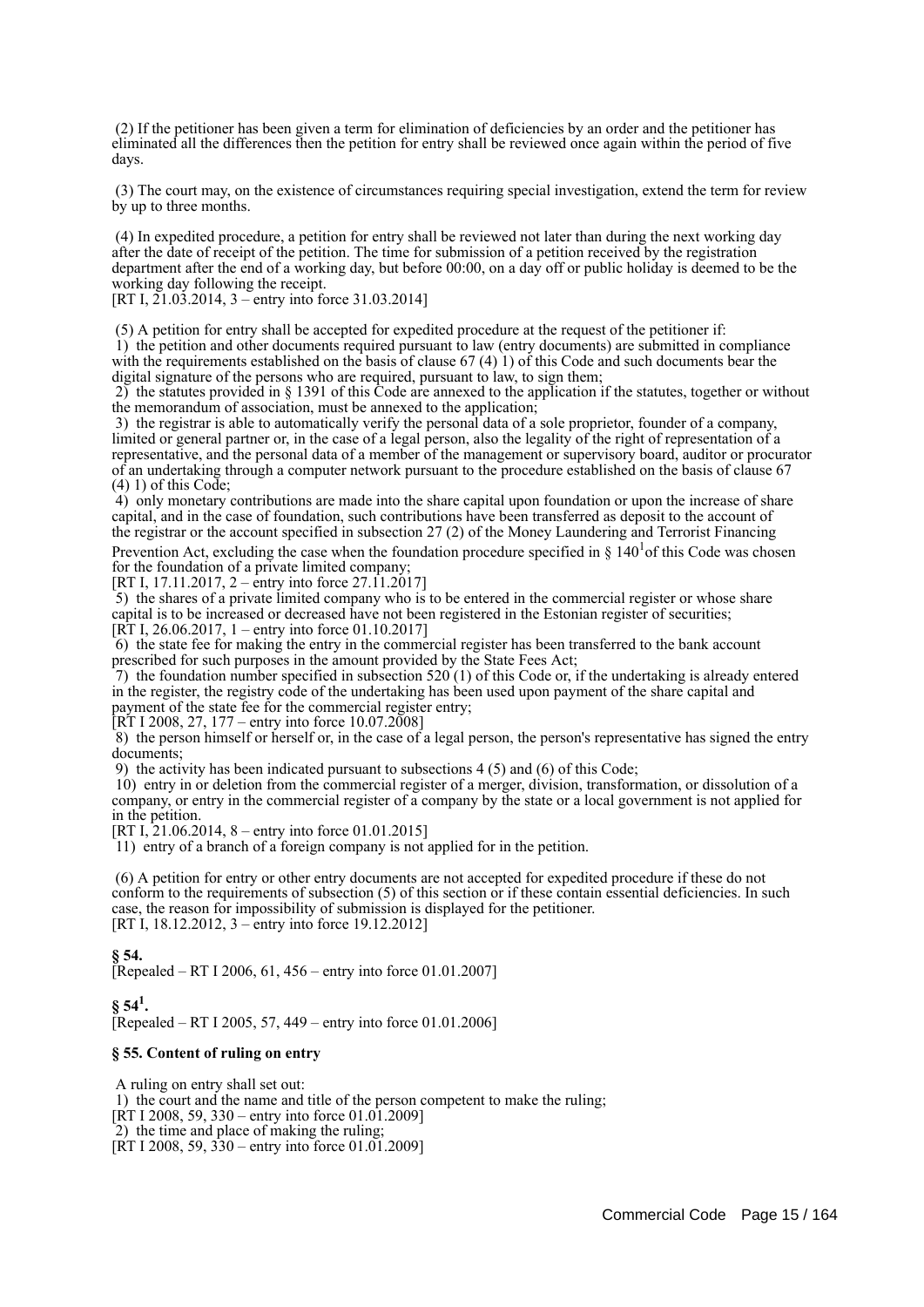3) the text of the entry with reference to the registry card and the section of the card in which the entry shall be made;

[RT I, 18.12.2012, 3 – entry into force 19.12.2012]

4) if the petition is denied, the reasons and legal basis for the ruling;

[RT I 2008, 59, 330 – entry into force 01.01.2009]

5) the procedure and term for an appeal against the ruling;

[RT I 2008, 59, 330 – entry into force 01.01.2009]

# **§ 56. Implementation of ruling on entry**

 (1) After a ruling on entry is made, the registrar shall enter the text of the entry on the registry card. The text of the entry shall be signed by the person enforcing the ruling and by the person competent to decide on making the entry.

 (2) A copy of the ruling on entry shall be given or sent to the undertaking with regard to whom the ruling is made during the term specified in subsection 33 (4). [RT I 2008, 59, 330 – entry into force 01.01.2009]

# **§ 57. Change of registered office of undertaking**

[Repealed – RT I, 21.06.2014, 8 – entry into force 01.01.2015]

#### **§ 58. Registration proceedings in case of bankruptcy, appointment of cover pool administrator, prohibition on business and prohibition to engage in enterprise**

[RT I, 28.02.2019, 1 – entry into force 01.03.2019]

(1) The following shall be entered in the commercial register on the basis of a court decision:

 $1)$  the abatement of bankruptcy proceedings without a declaration of bankruptcy – if the court terminates the proceedings because the debtor's assets are insufficient to cover the costs of the bankruptcy proceedings. The name and personal identification code of the interim trustee in bankruptcy of the company shall be entered in the commercial register together with the entry concerning the abatement and it shall be indicated that the interim trustee organises the liquidation of the company and represents the company. If the bankrupt is a sole proprietor, he or she shall be deleted from the commercial register immediately;

[RT I 2006, 61, 456 – entry into force 01.01.2007]

 2) a declaration of bankruptcy together with the name and personal identification code of the trustee in bankruptcy, and a notation indicating that the trustee represents the undertaking;

[RT I  $2006, 61, 456$  – entry into force 01.01.2007]

 3) the abatement of bankruptcy proceedings after a declaration of bankruptcy together with an entry concerning the continuation of activities of the undertaking – if the court terminates the proceeding because a third person satisfies the claims of creditors or gives a pledge to secure the claims. The notation indicating that the undertaking is represented by the trustee in bankruptcy shall be deleted;

 4) the abatement of bankruptcy proceedings after the declaration of bankruptcy together with the deletion of the undertaking from the register – if the court terminates the proceedings because the bankruptcy estate is not sufficient to make payments related to the bankruptcy proceedings. Unless the trustee in bankruptcy states otherwise, he or she shall be indicated in the commercial register as the depositary of the documents of the company deleted from the commercial register;

 5) the termination of a bankruptcy proceedings together with the deletion of the undertaking from the register or continuation of the activities of the undertaking  $-$  if the court approves the final report of the trustee in bankruptcy. In the case of deletion of the undertaking from the register, the trustee in bankruptcy shall be indicated in the commercial register as the depositary of the documents of the company deleted from the commercial register, unless the trustee in bankruptcy states otherwise. In the case of continuation of activities, the notation indicating that the undertaking is represented by the trustee in bankruptcy shall be deleted;

 6) a compromise and the term thereof together with an entry concerning the continuation of activities – if the court had previously declared bankruptcy. A concurrent notation shall be made in the commercial register indicating that the trustee in bankruptcy performs the functions specified in §§ 188–190 of the Bankruptcy Act. The notation indicating that the trustee in bankruptcy represents the undertaking shall be deleted;

 7) the annulment of a compromise and restoration of bankruptcy proceedings after a declaration of bankruptcy. A notation shall be made in the register indication that the undertaking is represented by the trustee in bankruptcy;

 8) the termination of a compromise due to expiry of the compromise term and release of the trustee in bankruptcy;

 9) the appointment of a cover pool administrator under the Covered Bonds Act, including his or her name and personal identification code, as well as a note stating that he or she shall represent the credit institution upon management and disposal of covered bonds portfolios.

[RT I, 28.02.2019, 1 – entry into force 01.03.2019]

 (2) No entry shall be made in the commercial register concerning a prohibition on business of a debtor or a person with the right to represent the debtor and a prohibition to engage in enterprise imposed on a person.  $[RT I 2008, 52, 288 - entry into force 22.12.2008]$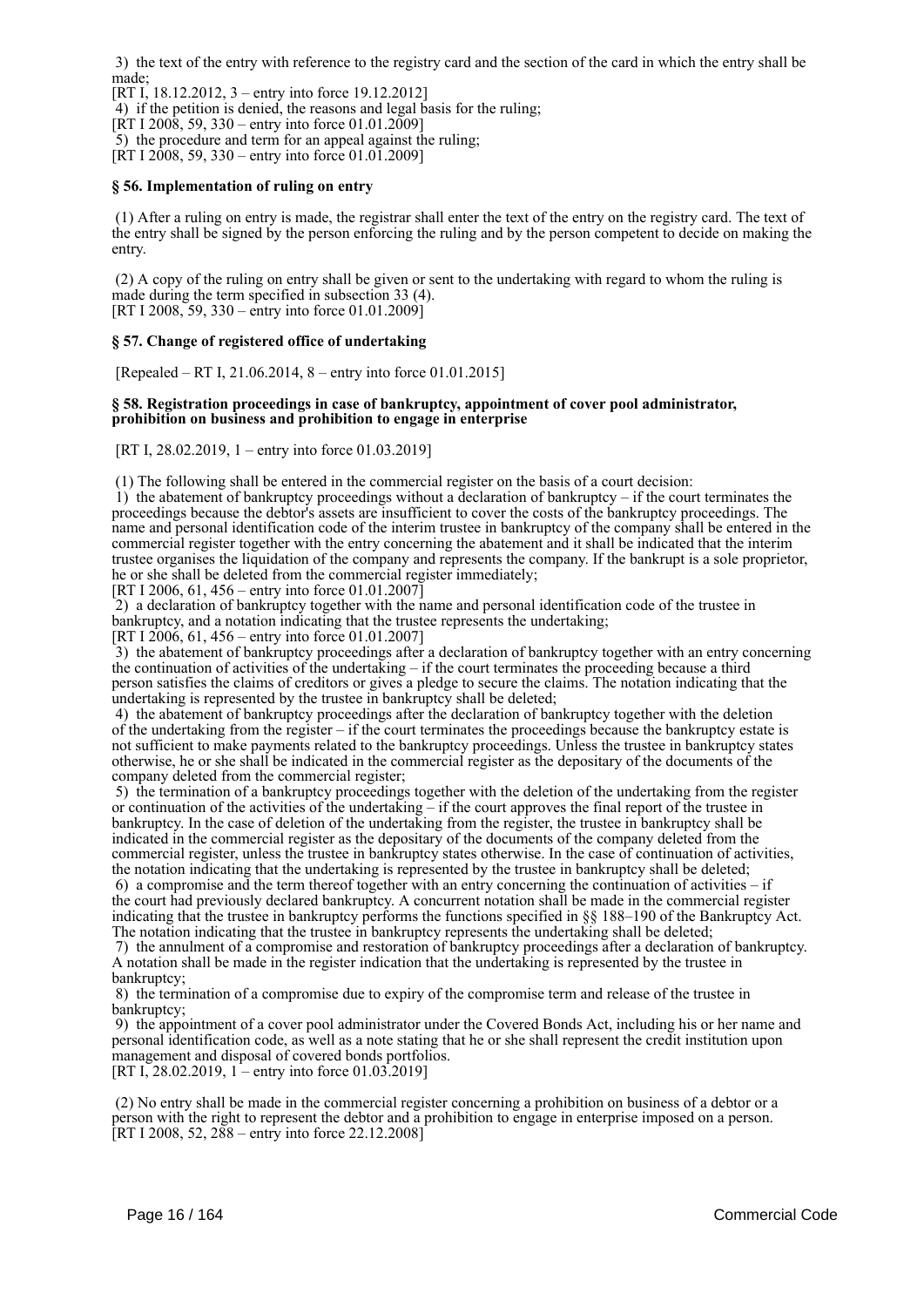(3) No entry shall be made in the commercial register if the person under a prohibition on business or the person who has received a prohibition to engage in enterprise, except for a shareholder of a private limited company who is not simultaneously a member of a managing body of a legal person, has signed the petition for an entry or has issued an authorisation document to do so or if the person participated in adopting the resolution of the supervisory board which is the basis of the petition, or if entry of the person in the commercial register as a member of the management board, general partner, procurator, liquidator or trustee in bankruptcy of a legal person is applied for.

[RT I 2009, 51, 349 – entry into force 15.11.2009]

 (4) In the case specified in clause (1) 1) of this section, a member of the management board of a legal person which is the debtor in bankruptcy proceedings shall be the depositary of documents after the deletion of the legal person from the register and he or she shall be indicated as the depositary of documents in the register unless otherwise agreed or otherwise determined on the basis of a court decision.

#### **§ 59. Deletion of undertaking from commercial register**

 (1) Upon dissolution of a company, the company shall be deleted from the commercial register on its own petition or on another basis provided by law.

 (2) If a petition for deletion from the commercial register is not submitted upon completion of the liquidation of a company, the registrar has the right to delete the company from the register.

 (3) A sole proprietor shall be deleted from the commercial register on his or her petition or on another basis provided by law. A sole proprietor shall not be deleted from the register on his or her petition if he or she must be entered in the register by law.

 $(3<sup>1</sup>)$  A sole proprietor who acts on a temporary basis shall be deleted from the commercial register automatically after the expiry of the final date specified in clause 3 (3) of this Code. [RT I 2008,  $27$ , 177 – entry into force 01.01.2009]

 $(3<sup>2</sup>)$  The registrar may delete a sole proprietor from the commercial register if the person does not comply with the concept of an undertaking specified in § 1 of this Code and the sole proprietor has not notified of the suspension or termination of the activity. [RT I 2008, 27, 177 – entry into force 01.01.2009]

 (4) A company shall not be deleted from the commercial register upon voluntary dissolution without the written consent of the Tax and Customs Board except if it has submitted a petition for deletion of the company from the commercial register. In order to obtain the consent, the registrar shall submit a written request to the Tax and Customs Board. The Tax and Customs Board shall not refuse the consent unless it has claims against the company. If the consent is not received within ten working days after sending a request, the Tax and Customs Board shall be deemed to consent to deletion from the register. [RT I, 21.03.2014, 3 – entry into force 01.01.2015]

 (5) If the articles of association of a company entered in the commercial register do not contain provisions required by law or if any of the provisions of the articles of association are in conflict with the law, the registrar shall set a term for the elimination of omissions by the company, which shall not be less than six months. If the company fails to eliminate the omissions during the set term, the registrar may decide on the compulsory dissolution of the company.

 (6) If the membership of the management board of a company does not comply with the requirements of the law or the articles of association, the registrar shall set a term for the company to bring the membership of the management board into accordance with the requirements of the law or the articles of association; the term shall not be less than one month. If the company fails to bring the membership of the management board into accordance with the requirements of the law or the articles of association during the set term, the registrar shall decide on the compulsory dissolution of the company. [RT I 2005, 57, 449 – entry into force 01.01.2006]

(7) Unless a company has designated a contact person specified in subsection  $63<sup>1</sup>(2)$  or (4) of this Code, the registrar shall determine a term for designating a contact person, which shall not be shorter than one month, but not longer than three months. Unless a company has designated a contact person within the determined term, the registrar may decide on the compulsory dissolution of the company or deletion of the branch of a foreign company.

[RT I, 20.04.2017, 1 – entry into force 15.01.2018]

#### **§ 60. Failure to submit annual report**

[RT I 2006, 7, 42 – entry into force 04.02.2006]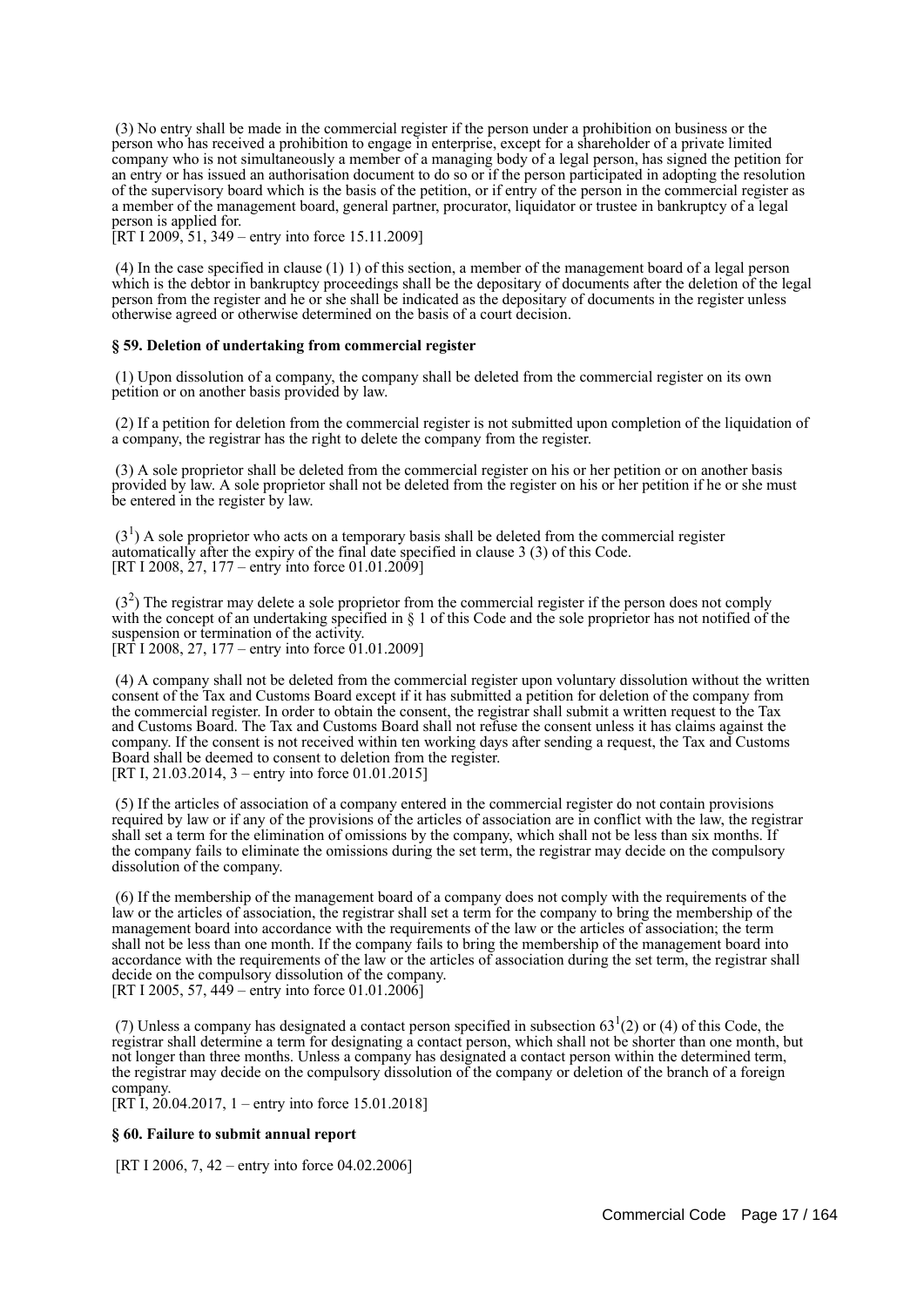(1) If a private limited company, public limited company or commercial association fails to submit the requisite annual report to the registrar within six months after the expiry of the term specified by law, the registrar shall issue a warning on deletion from the register to such person and obligate the person to submit the annual report within a specified term which shall be at least six months. [RT I 2006, 7, 42 – entry into force 04.02.2006]

 $(1<sup>1</sup>)$  The warning specified in subsection (1) of this section shall not be digitally signed, but a digital stamp of Tartu County Court Registration Department shall be added thereto. [RT I, 09.05.2017, 1 – entry into force 01.07.2017]

 (2) If a company fails to submit an annual report within the term specified in subsection (1) of this section and has not notified the registrar of a justified good reason which hinders the company from submitting the report, the registrar may publish a notice concerning the company's failure to submit the annual report within the prescribed term in the publication *Ametlikud Teadaanded*and invite the creditors of the company to notify of their claims against the company and to request the conduct of a liquidation proceeding within six months after the date of publication of the notice, with a warning that if they fail to do so, the company may be deleted from the register without a liquidation proceeding. [RT I 2006, 7, 42 – entry into force 04.02.2006]

 (3) If, within six months after publication of the notice specified in subsection (2) of this section, the company has failed to submit the annual report to the registrar and failed to provide the registrar with justification for the reason which hinders the company from submitting the report, and the creditors of the company have not requested the liquidation of the company, the registrar may delete the company from the commercial register in adherence to the provisions of subsection 59 (4) of this Code. [RT I 2006, 7,  $42$  – entry into force 04.02.2006]

 $(3<sup>1</sup>)$  The court ruling on deletion of a company from the commercial register specified in subsection (3) of this section shall be served on the company. The company has the right to file an appeal against the ruling within thirty days after the service thereof. An entry on deletion of a company from the register shall not be made before the term prescribed for contestation of the court ruling or ruling on entry expires or, if such ruling is contested, before the court proceeding terminates. The provisions of the second sentence of § 599 of the Code of Civil Procedure do not apply to the case prescribed in this subsection. [RT I 2008, 59, 330 – entry into force 01.01.2009]

 (4) If, within six months after publication of the notice specified in subsection (2) of this section, a creditor of the company or the company submits a petition for liquidation of the company, the registrar shall make a decision on compulsory dissolution of the company. [RT I 2006, 7,  $42$  – entry into force 04.02.2006]

 (5) If after deletion from the company from the register, it becomes evident that the company has the means necessary for liquidation, the registrar may decide on the liquidation of the company. A company may be liquidated at the request of a creditor thereof after it has been deleted from the commercial register only if the registrar restores the term for submission of a petition for liquidation for the creditor pursuant to the procedure provided in the Code of Civil Procedure.

[RT I 2006, 7, 42 – entry into force 04.02.2006]

#### **§ 61. Making entry without petition**

 (1) If the registrar has information concerning the incorrectness of an entry or that an entry is missing, the registrar may make the appropriate inquiries.

 (2) Upon ascertaining that an entry is incorrect or missing, the registrar shall notify the undertaking on the basis of whose petition the entry should be made. If no objection to making or correcting the entry is made within two weeks after the notice, the registrar shall make or correct the entry. Upon receipt of an objection the registrar shall decide whether the objection is justified by issuing a ruling on entry.

 (3) Failure to submit a petition shall not exempt an undertaking who is required to submit a petition from the obligation to pay the prescribed state fee for an entry. If the incorrectness of an entry is the result of the activities of the registrar, the registrar shall, by a ruling on entry, exempt the undertaking from payment of the state fee.

 (4) If the making of an entry pursuant to subsection (2) of this section would result in the deletion of a company from the register, the registrar shall decide on the compulsory dissolution of the company. [RT I 2005, 57, 449 – entry into force 01.01.2006]

# **§ 62. Personal data submitted to registrar**

 (1) If by law a personal identification code must be set out in a document submitted to a registrar, the Estonian personal identification code shall be submitted to the registrar and, in the absence thereof, a foreign personal identification code or other and, in the absence thereof, the date, month and year of birth and other identifier substituting for the personal identification code, if available. In the absence of an Estonian personal identification code, a foreign personal identification code shall be entered in the register. In the absence of a foreign personal identification code, the date, month and year of birth and other identifier substituting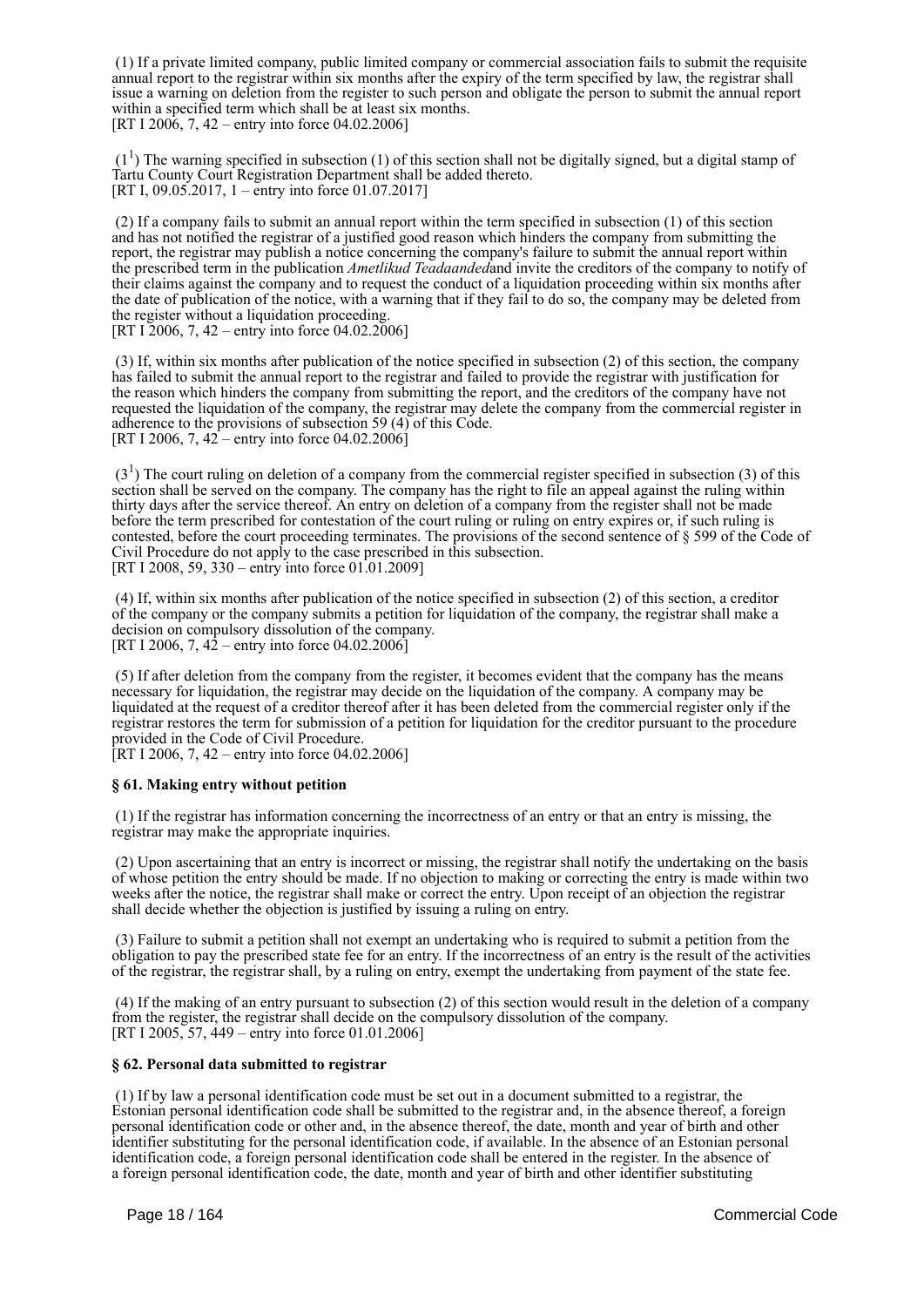for the personal identification code, if available, shall be entered in the register. To enter a foreign personal identification code or an identifier substituting for the personal identification code in the register, the country granting the personal identification code or an identifier substituting therefor must be indicated in the applicant's petition.

[RT I, 09.05.2017, 1 – entry into force 01.07.2017]

 (2) A legal person in public law shall, in a document submitted to a registrar, set out its registry code and reference to the Act or agreement pursuant to which the person is founded. A legal person is not required to submit its registry code or other registration number to a registrar if the legal person is not subject to entry in a public register.

 (3) The name of the local government in which a natural person lives shall be submitted to a registrar and entered in the register as his or her residence.

 (4) The name of the local government in which the registered office of a legal person is located shall be submitted to a registrar and entered in the register as the registered office of the legal person.

 (5) The location address registered in the information system of the address data system regarding the address object which is a person's residence or registered office (the number of the building or part of the building, name of the traffic area or small place, name of the land unit, name of the settlement or city district, if any, name of the local government and county) and postal code shall be submitted to the registrar as the person's address. If the person is a data subject of the population register, the data on the person's residence entered in the population register shall be entered in the register.

[RT I, 17.11.2017, 1 – entry into force 01.01.2019]

 $(5<sup>1</sup>)$  In the case of a foreign country, also the state, province or other administrative unit if it exists, and the name of the country shall be specified in the data of the residence or registered office.

(6) [Repealed – RT I 2010, 77, 589 – entry into force 01.01.2011]

 (7) A sole proprietor, a member of the management board and the chairman of the supervisory board of a company, a partner of a general partnership or limited partnership and a shareholder of a private limited company, and a head of the branch of a foreign company who is not a data subject of the Estonian population register and who was not issued an Estonian identity card, shall also submit their address and e-mail address to the registrar and notify the registrar of any changes in such address. The same also applies to partners of a general or limited partnership and shareholders of a private limited company who are not natural persons and have not been entered in the commercial register or non-profit associations and foundations register of Estonia. [RT I, 17.11.2017, 1 – entry into force 01.01.2019]

# **§ 63. Information on telecommunications of undertaking**

An undertaking, branch of a foreign company and contact person specified in  $\S 63<sup>1</sup>$  of this Code shall submit their e-mail address and other telecommunications data (telephone number and fax number, etc.) to the registrar and may submit the address of their website. The national area code shall be indicated in front of telephone and fax numbers. The e-mail address and other telecommunications data shall also be indicated in the annual report which is submitted to the registrar.

[RT I, 20.04.2017, 1 – entry into force 15.01.2018]

# **§ 63<sup>1</sup> . Contact person**

[RT I, 20.04.2017, 1 – entry into force 15.01.2018]

 (1) An undertaking, including a foreign company that has a branch in Estonia, may designate a person to whom the procedural documents of the undertaking and the declarations of intent addressed to the undertaking may be delivered in Estonia (hereinafter *contact person*). Upon delivery of a procedural document or declaration of intent to the contact person, the respective procedural document or declaration of intent is deemed to have been delivered also to the undertaking.

 (2) If the management board of a company or a body substituting therefor is located in a foreign state, the company must designate a contact person specified in subsection (1) of this section. In such case, only a notary, advocate, law office, sworn auditor, audit firm, tax representative of a non-resident for the purposes of the Taxation Act or a provider of trust and company services specified in § 8 of the Money Laundering and Terrorist Financing Prevention Act may be designated a contact person. The address of the contact person shall be considered the address of the company in such case. [RT I, 10.07.2020, 1 – entry into force 20.07.2020]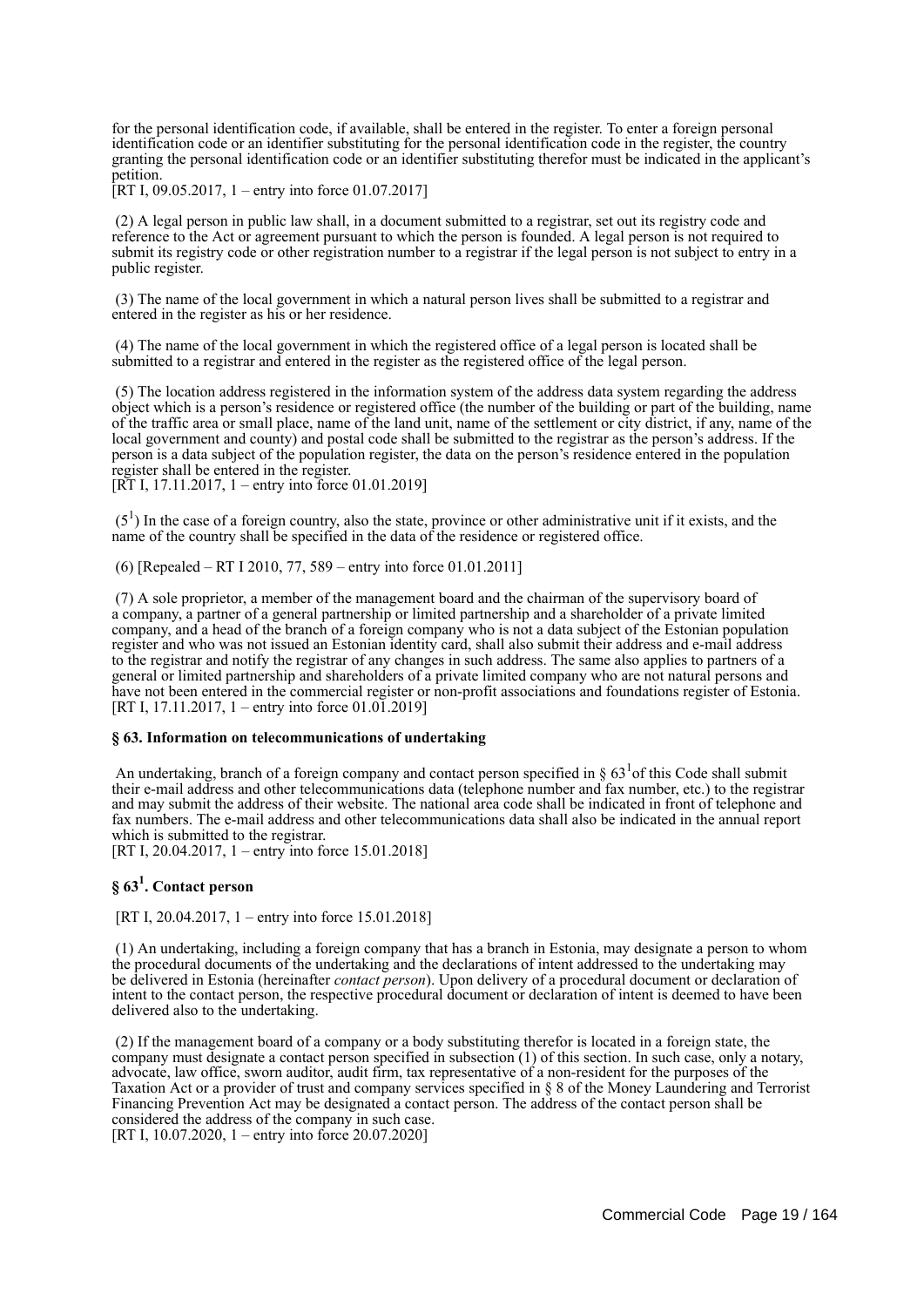$(2<sup>1</sup>)$  In addition to the persons specified in subsection 2 (2) of this Act, also the responsible person within the meaning of the Law of Ship Flag and Ship Registers Act may be appointed the contact person of a company specified in subsection 2  $(2^1)$  of the Law of Ship Flag and Ship Registers Act. [RT I, 04.03.2019, 1 – entry into force 01.07.2020, the date of entry into force changed [RT I, 28.02.2020, 2]]

 (3) If a member of the management board or a body substituting therefor, the partner, shareholder or procurator of a company has a residence in Estonia, one of the persons specified in the same section may be designated a contact person specified in subsection (2) of this section.

 (4) Unless the residence of at least one-half of the managers of the branch of a foreign company is in Estonia, in another Member State of the European Economic Area or in the Swiss Confederation, the foreign company shall designate the person specified in subsection (1) of this section.

 (5) The name or business name, personal identification code or registry code, residence or registered office, and address of the contact person, and the Estonian address for delivery of the procedural documents of the undertaking and the declarations of intent addressed to the undertaking shall be submitted to the commercial register. The digitally signed or notarised consent of the contact person for his or her entry in the commercial register as the contact person is also submitted to the registrar. [RT I, 20.04.2017, 1 – entry into force 15.01.2018]

# **Chapter 8 REGISTRY CARD**

[RT I, 18.12.2012, 3 - entry into force 19.12.2012]

#### **§ 64. Registry card information**

The following shall be entered on a registry card:

1) the business name and registry code of the undertaking or company;

2) the registered office, address and e-mail address of the undertaking or company;

[RT I, 20.04.2017, 1 – entry into force 15.01.2018]

 21 ) the address of the registered office of the management board or a body substituting therefor, if the address is located in a foreign state;

[RT I, 20.04.2017,  $\bar{1}$  – entry into force 15.01.2018]

3) information on the sole proprietor;

 4) information on the suspension of the activity, seasonal or temporal activity of the enterprise of the sole proprietor;

 5) information on general partners and liquidators of the company and persons who are granted right of representation specified in subsection 98 (3) and § 131 of this Code or information on members of the management board and liquidators of the company;

6) information on procurators;

7) the legal form of the undertaking or class of company;

8) the date of approval of the articles of association of the company;

 9) the agreements on the right of representation of the partners or the authority of the members of the management board and of the liquidators of the company in representing the company;

 91 ) the name or business name, personal identification code or registry code of the contact person and the Estonian address for delivery of the declarations of intent addressed to the undertaking and the procedural documents of the undertaking, and also the e-mail address of the contact person;

[RT I, 20.04.2017, 1 – entry into force 15.01.2018]

10) information on the limited partners of the undertaking and the amounts of their contributions;

11) the monetary amount of the share capital of the company;

12) a notation concerning foundation of the private limited company without making contributions;

 13) a notation concerning entry of the shares of the company in the Estonian register of securities or a notation concerning the person maintaining the share register;

[RT I, 26.06.2017, 1 – entry into force 01.10.2017]

13<sup>1</sup>) a notation concerning a waiver of the formal requirement for a disposition for the transfer and pledge of a share;

[RT I, 17.03.2020, 1 – entry into force 01.08.2020]

14) the beginning and end of the financial year;

 15) information on bankruptcy and on appointment of a cover pool administrator pursuant to § 58 of this Code; [RT I, 28.02.2019, 1 – entry into force 01.03.2019]

 16) a notation concerning the merger, division and transformation, and the dissolution and deletion of the company;

17) reference to entries made by the registrar as provided by law without a petition of the undertaking;

18) information on the depositary of documents of a liquidated company;

19) the date of entry;

20) reference to later entries and other notations.

[RT I, 18.12.2012, 3 – entry into force 19.12.2012]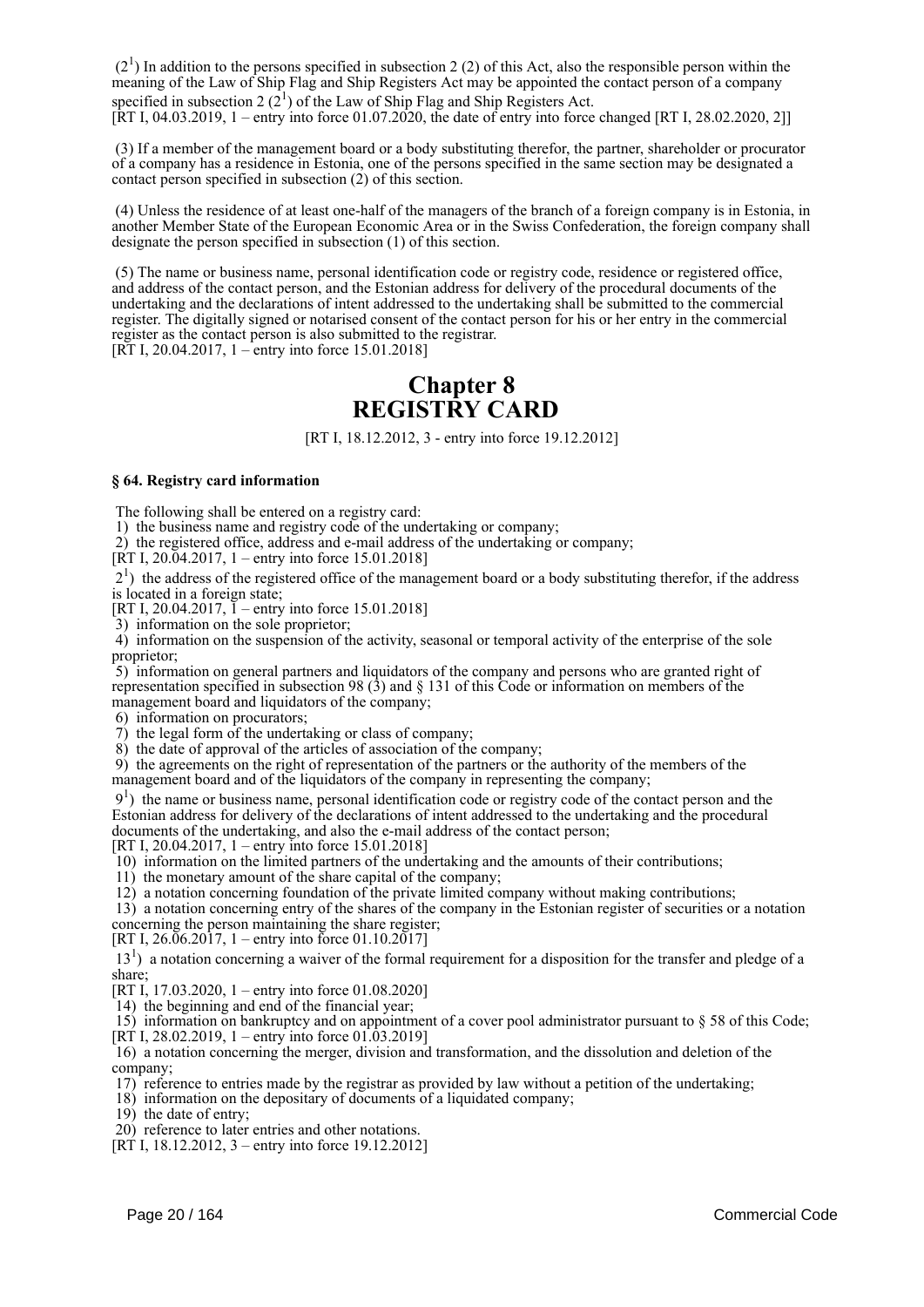### **§ 65. Registry card information of part B of card register**

[Repealed – RT I, 18.12.2012, 3 – entry into force 19.12.2012]

#### **§ 66. Entry concerning invalidation of resolution of company**

 If a court declares invalid the resolution of a body of a company on the basis of which an entry was made in the commercial register, an entry concerning the court judgment shall be made in the same place of a registry card as the entry made on the basis of the resolution which is declared invalid. [RT I, 18.12.2012, 3 – entry into force 19.12.2012]

# **Chapter 9 MAINTENANCE OF COMMERCIAL REGISTER USING ELECTRONIC MEANS**

[RT I, 18.12.2012, 3 - entry into force 19.12.2012]

#### **§ 67. Conditions for maintenance of commercial register using electronic means**

[RT I, 18.12.2012, 3 – entry into force 19.12.2012]

 (1) The commercial register shall be maintained using electronic means.  $[\hat{R}T I, 18.12.2012, 3 - \hat{entry}$  into force 19.12.2012]

(2) [Repealed – RT I 2006, 61, 456 – entry into force 01.01.2007]

 (3) A copy of the commercial register maintained using electronic means shall be substituted by a print-out, the authenticity of which shall be certified by the notary if so requested by a person. A print-out issued to a person shall contain invalid data only if such data were requested. [RT I, 09.05.2017, 1 – entry into force 01.07.2017]

(4) The minister responsible for the area may establish by a regulation:

1) formal requirements for documents submitted to the registrar and technical requirements for their

submission which are necessary for computerised data processing;

2) a requirement that petitions to be submitted to the registrar be prepared by a notary;

3) a procedure based on which the registrar and all interested persons can verify whether the business name

applied for is distinguishable from previous business names;

4) a procedure for maintenance of the central electronic database of the commercial register.

[RT I 2005, 57, 450 – entry into force 01.01.2006]

#### **§ 68. Validity of electronic entry**

[RT I, 18.12.2012, 3 – entry into force 19.12.2012]

 (1) An entry in the commercial register maintained using electronic means is made if it is saved in the database assigned for commercial register entries. [RT I, 18.12.2012, 3 – entry into force 19.12.2012]

 (2) An entry has legal effect provided for in subsections 34 (2) and (3) of this Code as of the moment when a reference concerning the making of the entry is published in public computer network.

#### **§ 69. Access to commercial register through computer network**

 (1) The procedure for accessing data in the commercial register through a computer network shall be established by the minister responsible for the area.

 (2) The minister responsible for the area may require, by a regulation, that notaries ensure the connection with the electronic commercial register through the e-notary information system. In such case, all persons have the right to obtain authenticated print-outs from the commercial register from notaries' offices. [RT I, 18.12.2012, 3 – entry into force 19.12.2012]

# **§ 69<sup>1</sup> . Information concerning prohibitions on business and prohibitions to engage in enterprise**

[RT I 2008, 52, 288 – entry into force 22.12.2008]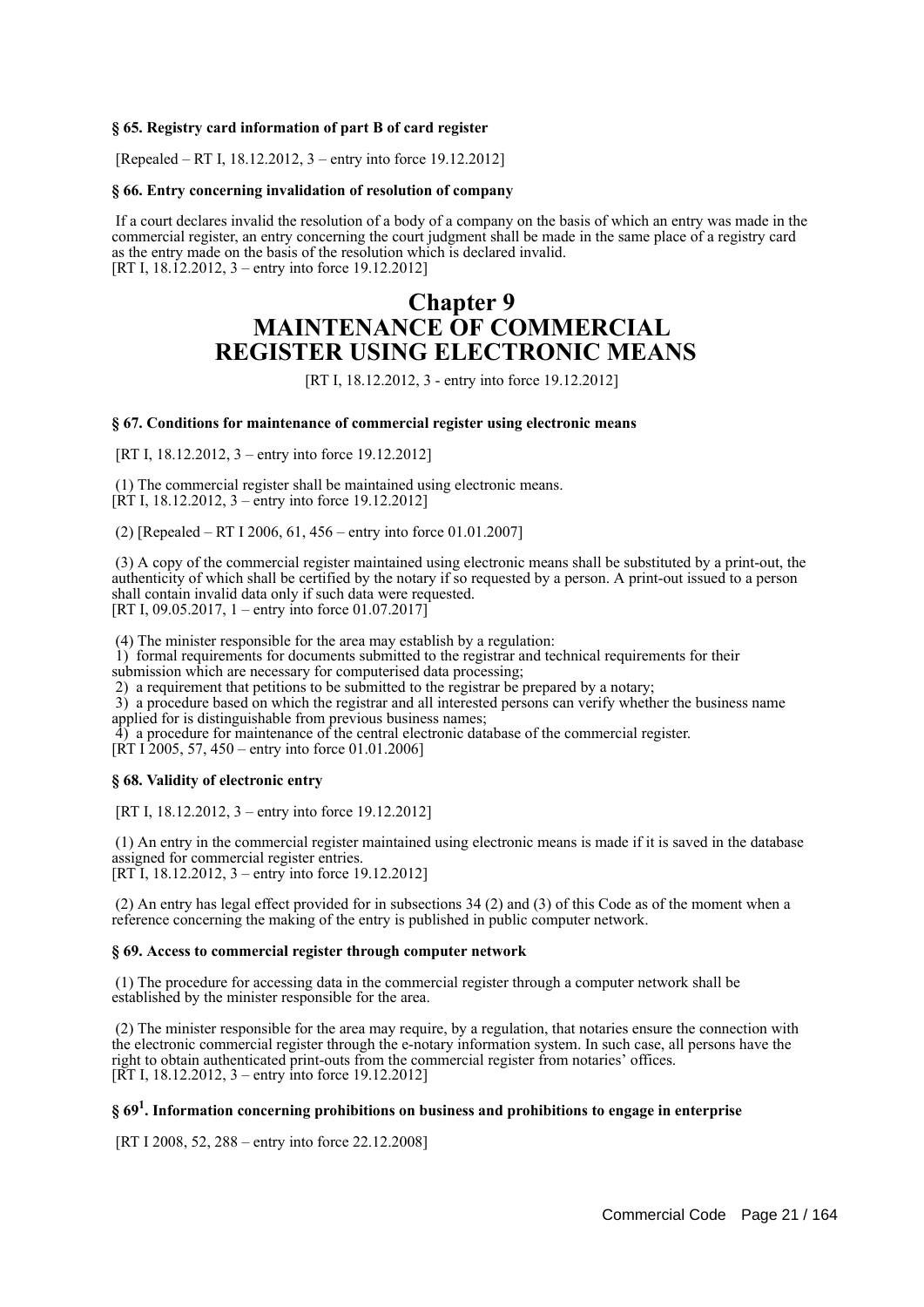Information concerning valid prohibitions on business imposed on the basis of the Bankruptcy Act and valid prohibitions to engage in enterprise imposed on the basis of the Penal Code shall be made available through a computer network.

[RT I, 21.03.2014, 3 – entry into force 31.03.2014]

# **§ 70. Payment procedure for issuing of information in electronic register**

 (1) The issuing of information from the electronic commercial register, non-profit associations and foundations register and commercial pledge register is subject to a fee.

 (2) The minister responsible for the area shall establish, by a regulation, the rates of fees of up to two euros for one inquiry or object of inquiry.

 (3) A person making an Internet inquiry concerning himself or herself or making an Internet inquiry concerning effective entry data and the persons determined by the minister responsible for the area on the basis of subsection (4) of this section for the performance of the public law functions shall be exempt from payment of fees for the issuing of information from the electronic commercial register, non-profit associations and foundations register and commercial pledge register.

 (4) The minister responsible for the area shall establish, by a regulation, the list of legal persons in public law and other persons who shall be issued without charge the information for the performance of the public law functions prescribed by law.

[RT I, 18.12.2012, 3 – entry into force 01.01.2013]

# **Chapter 10 LIABILITY**

#### **§ 71. Liability of undertaking**

 (1) The registrar may, pursuant to the procedure provided by the Code of Civil Procedure, impose a fine on an undertaking and any other person required to submit the information to the register who fails to submit information provided by law or submits incorrect information to the registrar, regardless of whether or not such information is subject to entry in the register.

 (2) If a person fails to submit information to the registrar within the term prescribed by law, the registrar may impose a fine on the person without first issuing the ruling of warning specified in the Code of Civil Procedure.

 $(2<sup>1</sup>)$  A fine is imposed in the amount specified in the Code of Civil Procedure, but no less than 200 euros. [RT I, 18.12.2012, 3 – entry into force  $19.12.2012$ ]

 (3) This section also applies to violations of the requirements provided in subsection 15 (2) of this Code and the violations specified in subsection 42 (7) of the Securities Register Maintenance Act. [RT I,  $26.06.2017$ , 1 – entry into force 01.10.2017]

**§ 72.**

[RT I 2005, 57, 449 – entry into force 01.01.2006]

# **Chapter 11 COMPLAINTS**

**§ 73.–§ 74.**[Repealed – RT I 2005, 57, 449 – entry into force 01.01.2006]

# **Part III SOLE PROPRIETORSHIP**

# **§ 75. Petition for entry in commercial register and information to be entered in commercial register**

 (1) The enterprise of a sole proprietor shall be entered in the commercial register on his or her petition, or on another basis provided by law. The petition shall set out the data specified in subsection (2) of this section and, additionally, the data pertaining to the person's telecommunications (telephone and fax numbers, e-mail and Internet website addresses, etc.) and information on the planned principal activity. [RT I, 21.03.2014, 3 – entry into force 31.03.2014]

 (2) The following shall be entered in the commercial register with regard to the enterprise of a sole proprietor: [RT I, 21.03.2014, 3 – entry into force 31.03.2014]

 1) the business name of the enterprise of a proprietor, the registered office and address of the enterprise, and the beginning and end of the financial year of the enterprise;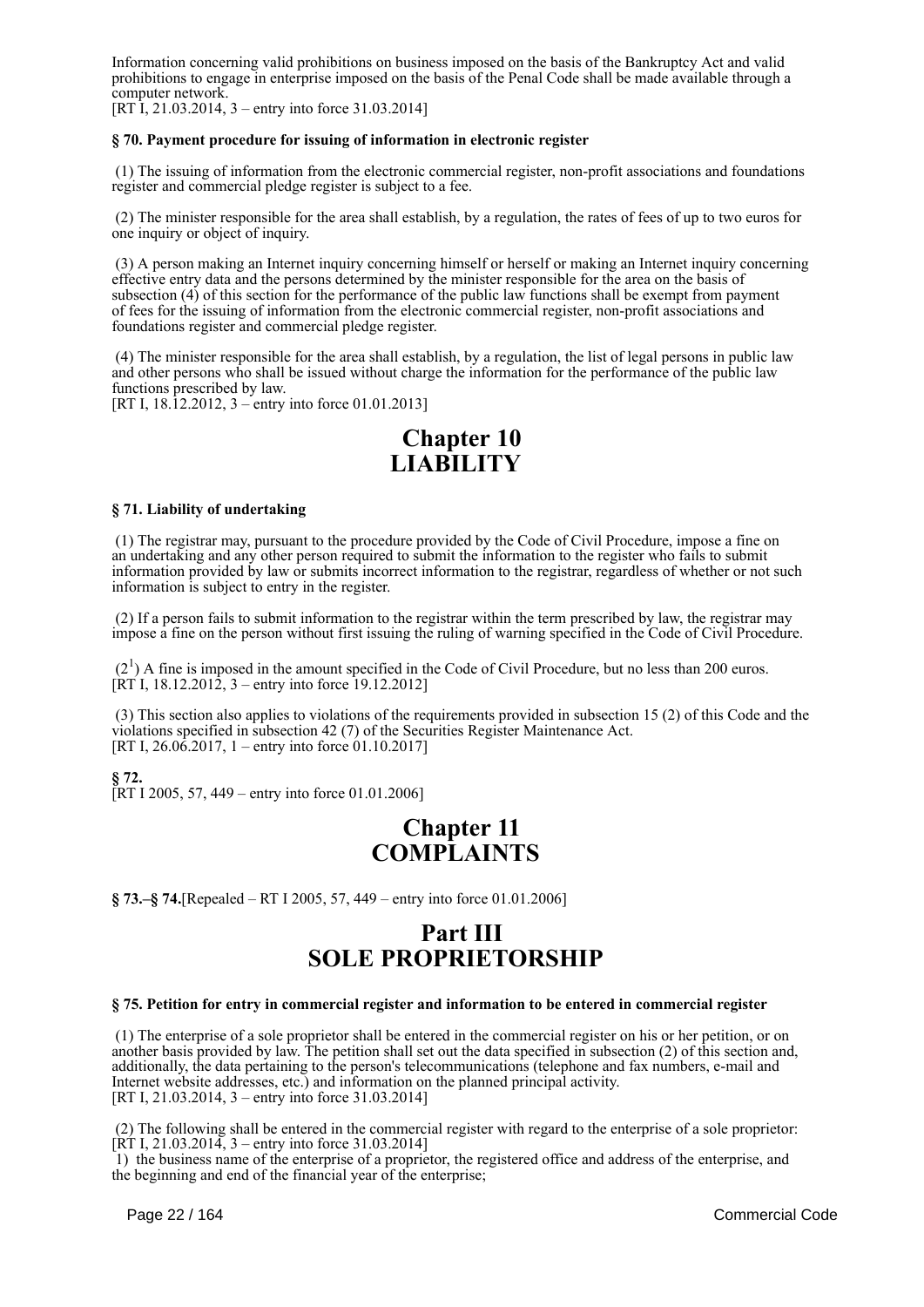[RT I, 21.03.2014, 3 – entry into force 31.03.2014] 2) name and personal identification code of the undertaking; 3) other information provided by law. [RT I 2006, 61, 456 – entry into force 01.01.2007]

# **§ 76.**

[Repealed – RT I 2008, 60, 331 – entry into force 01.01.2009]

# **§ 77. Accounting**

A sole proprietor shall organise his or her accounts pursuant to the Accounting Act.

# **§ 78. Liability**

A sole proprietor shall be liable for his or her obligations with all of his or her assets.

# **Part IV GENERAL PARTNERSHIP**

# **Chapter 12 DEFINITION AND FOUNDATION OF GENERAL PARTNERSHIP**

# **§ 79. Definition of general partnership**

 A general partnership is a company in which two or more partners operate under a common business name and are solidarily liable for the obligations of the general partnership with all of their assets.

#### **§ 80. Partner**

(1) A natural person or legal person may be a partner in a general partnership.

 (2) A local government shall not be a partner in a general partnership.  $[\overline{RT} 1 2009, \overline{57}, 381 -$  entry into force 01.01.2010]

(3) A new partner may be admitted into a general partnership only with the consent of all partners.

# **§ 81. Registered office**

[Repealed – RT I, 20.04.2017, 1 – entry into force 15.01.2018]

#### **§ 82. Partnership agreement**

 (1) A general partnership shall operate on the basis of a partnership agreement entered into by the partners. The partners shall agree on:

- 1) the business name and registered office of the general partnership;
- 2) [Repealed RT I 2006, 61, 456 entry into force 01.01.2007]
- 3) the amount of the contributions of the partners;
- 4) other obligatory terms and conditions provided by law.

 (2) The partners may also agree on other terms and conditions which are not in conflict with the law. If agreed terms and conditions are in conflict with the law, the provisions of law shall apply.

 (3) The partnership agreement may be amended only with the consent of all partners. The partnership agreement may prescribe cases in which the partnership agreement may be amended by a majority vote. The partnership agreement shall not be amended by a majority vote of less than three-quarters of all votes.

 (4) The partnership agreement may prescribe that a partner has different rights and obligations than the other partners, with the consent of the partner. These rights and obligations may be amended or terminated only with the consent of the partner.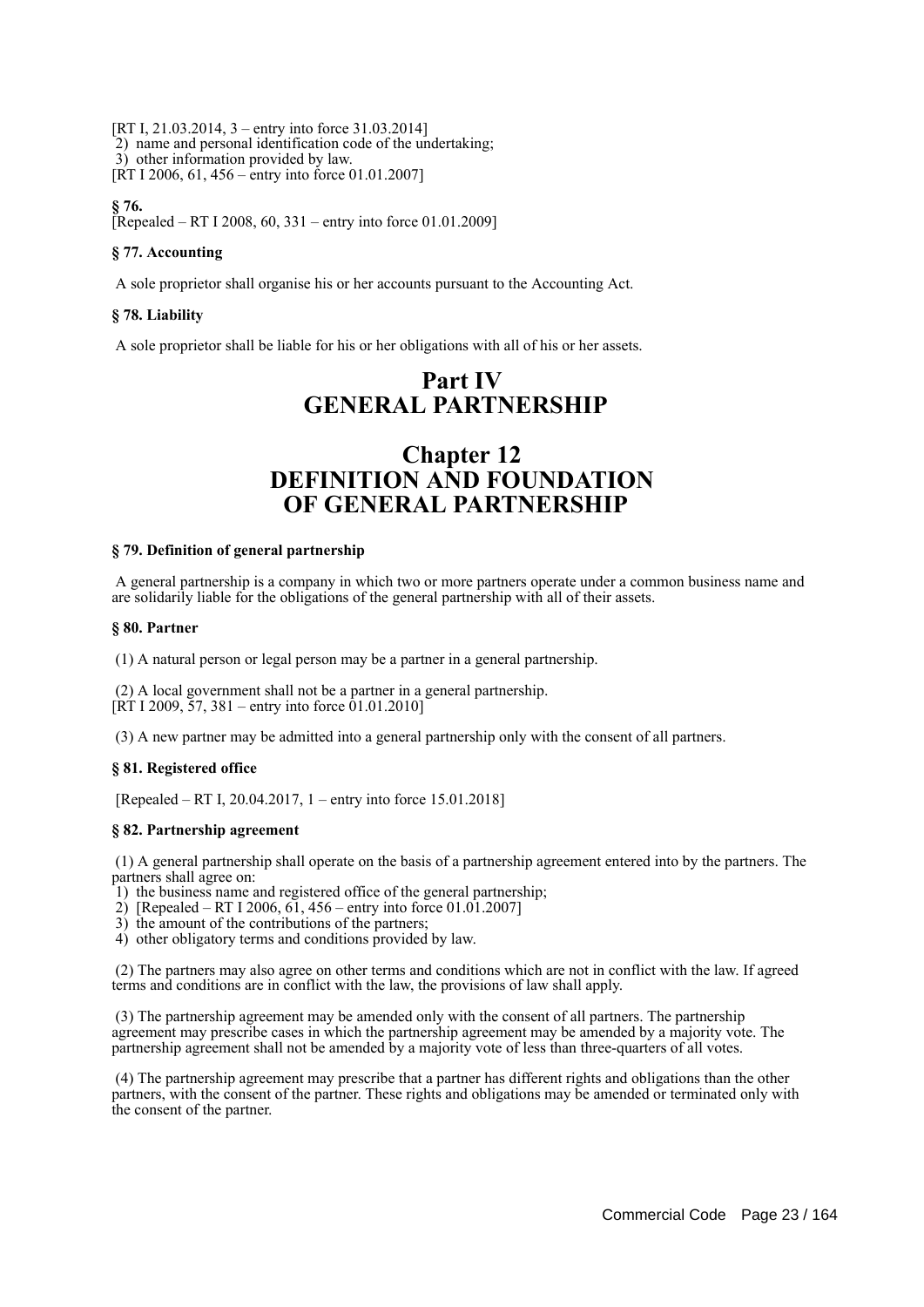# **§ 83. Petition for entry in commercial register**

 (1) A petition for entry in the commercial register shall set out the information specified in § 84 of this Code. The petition shall be signed by all partners.

 $(1<sup>1</sup>)$  The address of the place of administration of a general partnership is enclosed to the petition, if the address is located in a foreign state.

[RT I, 20.04.2017,  $\tilde{I}$  – entry into force 15.01.2018]

 (2) The petition shall additionally set out the e-mail address and other telecommunications data (telephone and fax numbers, Internet website address, etc.) of the general partnership and information on the planned principal activity.

[RT I, 20.04.2017, 1 – entry into force 15.01.2018]

 (3) Any other petition submitted to the commercial register shall be signed by a partner entitled to represent the general partnership. If the partners are only entitled to represent the general partnership jointly, the petition shall be signed by all partners entitled to represent the general partnership jointly.

 (4) If an amendment to an entry or a new entry is applied for by a petition submitted to the commercial register, the corresponding resolution of the partners shall be appended to the petition. Upon entry or deletion from the register of a new partner, such partner shall also sign the petition submitted to the registrar unless the partner has been excluded from the partnership or is deceased.

# **§ 84. Information to be entered in commercial register**

The following shall be entered in the commercial register:

1) the business name of the general partnership;

2) the registered office and address of the general partnership;

 21 ) the address of the place of administration of a general partnership, if the address is located in a foreign state;

 $[RT\,I, 20.04.2017, 1 -$  entry into force 15.01.2018]

3) the beginning and end of the financial year of the general partnership;

 $[\overline{RT} 1 200\overline{6}, 61, 456 -$  entry into force 01.01.2007]

4) the names, personal identification codes or registry codes of the partners;

 $[\hat{R}T I 2006, 61, 456 -$  entry into force 01.01.2007 $\check{]}$ 

 5) the partners authorised to represent the general partnership and which of them are entitled to represent the general partnership jointly;

[RT I 2006, 61,  $456$  – entry into force 01.01.2007]

 51 ) the name or business name, personal identification code or registry code of the contact person and the Estonian address for delivery of the declarations of intent addressed to the general partnership and the procedural documents of the general partnership, and also the e-mail address of the contact person; [RT I, 20.04.2017, 1 – entry into force 15.01.2018]

6) other information prescribed by law.

# **Chapter 13 RELATIONS AMONG PARTNERS**

# **§ 85. Equality of partners**

The partners shall be treated equally under equal circumstances.

#### **§ 86. Contributions**

(1) The partners shall make contributions in the amount prescribed by the partnership agreement.

(2) Contributions shall be equal unless the partnership agreement prescribes otherwise.

 (3) A contribution may be monetary or non-monetary. A non-monetary contribution may also be the provision of services to the general partnership, or the transfer to or use of assets by the general partnership. The monetary value of a non-monetary contribution shall be determined by the partnership agreement. Unless otherwise prescribed by the partnership agreement, assets shall be deemed to be transferred to the ownership of the general partnership, not to its use.

(4) The contribution of a partner may be increased or reduced only with the consent of the partner.

#### **§ 87. Payment of contribution**

(1) A partner shall pay the contribution during the term determined by the partnership agreement.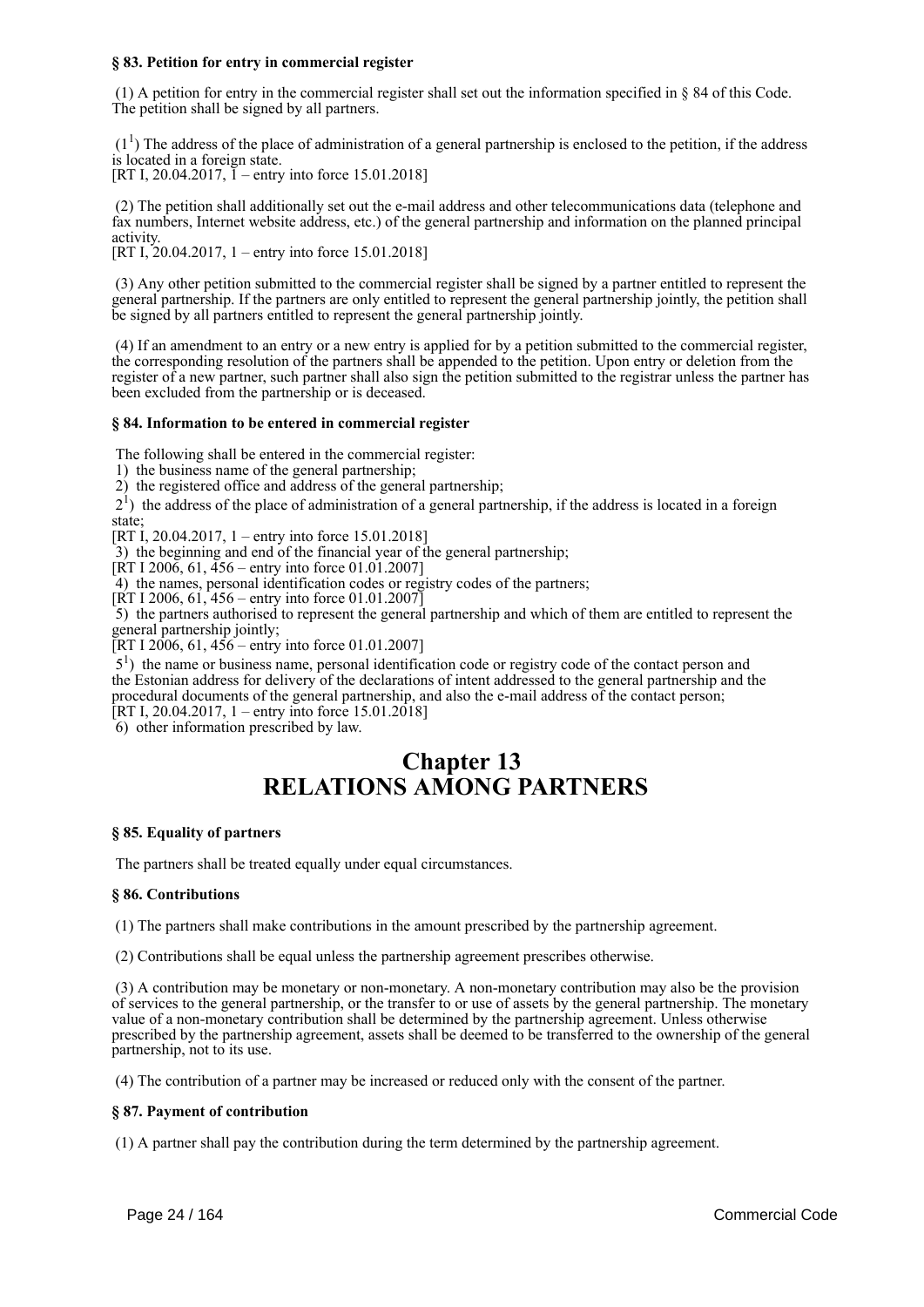(2) If the term for payment of the contribution is not specified by the partnership agreement, a partner shall pay it promptly after conclusion of the partnership agreement.

#### **§ 88. Management of partnership**

(1) Each partner has the right and the obligation to participate in the management of the general partnership.

 (2) The right to manage may be granted by the partnership agreement to one or several partners. In this case, the other partners shall not participate in the management of the general partnership.

 (3) If several partners are entitled to manage the general partnership, each of them may act independently unless the partnership agreement prescribes otherwise. A managing partner shall not perform an act if another managing partner objects to it.

 (4) If the partnership agreement prescribes that the managing partners of the general partnership may only act jointly, an act may be performed with the consent of all managing partners. An act may be performed without the consent of the other partners if a delay in performance would cause damage to the general partnership.

 (5) The managing partners may jointly grant the right to manage the general partnership to a third person. Each managing partner may cancel the right granted to a third person.

 (6) If there is reason to presume that damage will be caused to the general partnership, a partner who, pursuant to subsection (2) of this section, is not entitled to manage the general partnership may also manage the general partnership to avoid such damage.

#### **§ 89. Scope of competence**

 In managing the general partnership, a managing partner may perform acts which are necessary for the everyday economic activities of the general partnership. A resolution of the partners is required for the performance of acts which are beyond everyday economic activities.

#### **§ 90. Deprivation of management right**

 A court may deprive a managing partner of the management right at the request of the other partners if there is good reason. The primary good reason shall be non-performance of a material obligation by the partner or inability to manage the general partnership.

# **§ 91. Relinquishment of management right**

 A managing partner may relinquish the management right with good reason by notifying the other managing partners thereof in advance if the relinquishment does not damage the interests of the general partnership.

#### **§ 92. Compensation for expenditure and damage**

 (1) The general partnership shall compensate a partner for necessary expenditure made, including expenditure for performance of the general partnership's obligations, and losses incurred in acting in the interests of the general partnership unless the partnership agreement prescribes otherwise.

 (2) Monetary expenditure made in the interests of the general partnership shall be compensated for to a partner together with interest in an amount provided by law unless the partnership agreement prescribes otherwise.

#### **§ 93. Adoption of resolution of partners**

 (1) A resolution of the partners shall be adopted if over one-half of the votes of all partners are in favour unless the law or the partnership agreement prescribes a greater majority requirement. The partners may adopt a resolution only if all partners are notified of the voting in advance.

 (2) The number of votes of a partner shall correspond to the amount of the contribution of the partner unless the partnership agreement prescribes otherwise. If the number of votes of a partner is calculated according to the amount of the contribution of the partner, each one euro of the contribution shall give the partner one vote unless the partnership agreement prescribes otherwise.  $[RT\overline{1} 2010, 20, 103 - entry$  into force 01.01.2011]

 (3) A partner shall not participate in voting and the partners votes shall be subtracted from the quorum if release of the partner from an obligation or liability, entry into a transaction with the partner or assertion of a claim against the partner is being decided.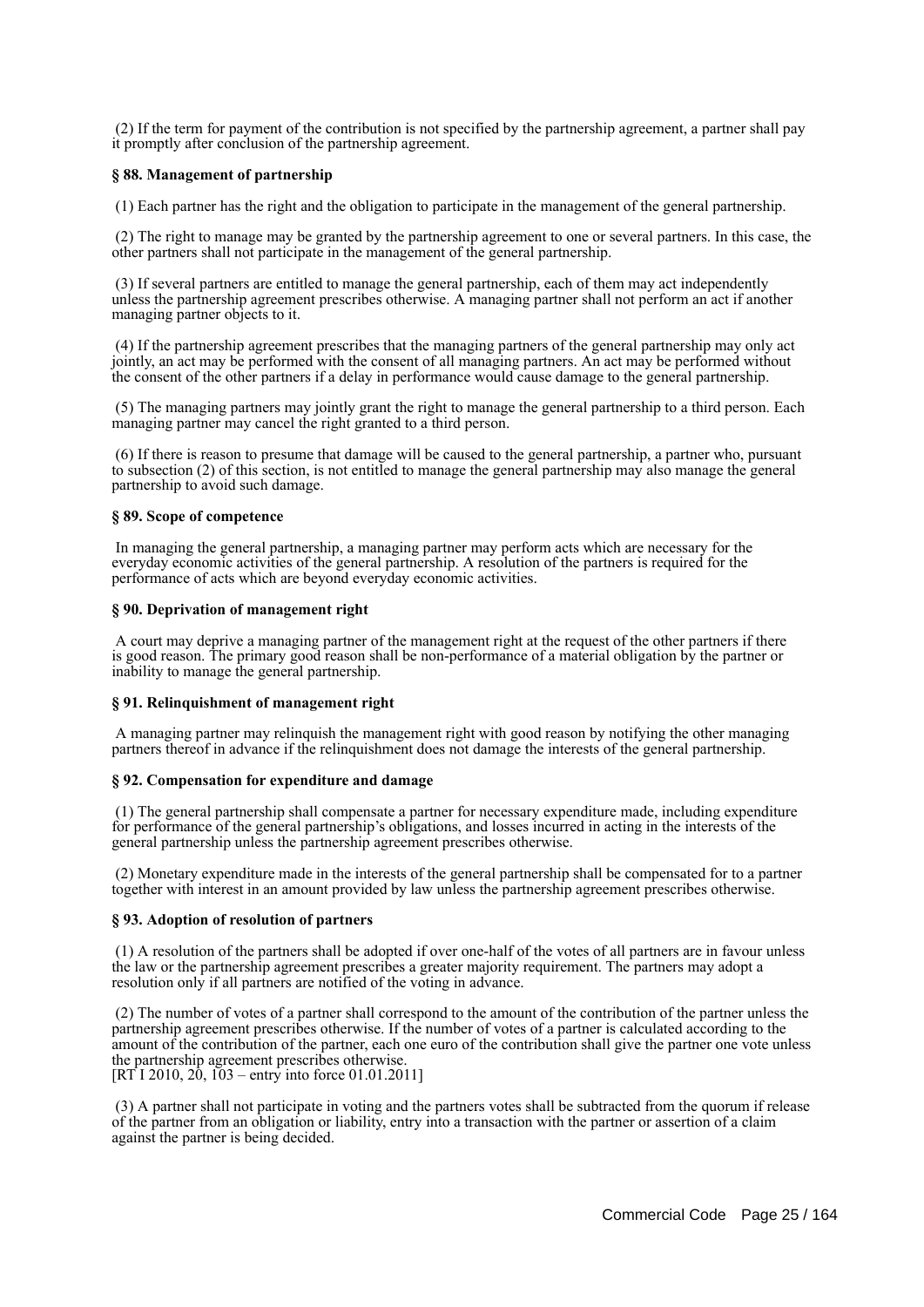(4) A resolution which is in conflict with the law or the partnership agreement shall be declared invalid by a court at the request of a partner if the request is submitted within three months after adoption of the resolution.

# **§ 94. Right of partner to information**

 (1) A partner has the right to obtain information concerning the activities of the general partnership, to examine all documents of the general partnership and to demand a copy of the approved annual report. Upon a resolution of the partners, the right of a partner to obtain information and examine documents may be restricted if there is reason to believe that this may damage the interests of the partnership.

 (2) A partner shall preserve the secrecy of information received concerning the activities and documents of the general partnership unless otherwise decided by the partners or unless the law provides that the information and documents are subject to public disclosure.

# **§ 95. Prohibition on competition**

 (1) Without the consent of the other partners, a partner shall not compete with the general partnership in the same area of activity or participate in a company which competes with the general partnership in the same area of activity, in a capacity which affects the commercial activities of such company. If upon foundation of the general partnership or upon the partner becoming a partner the above circumstances are known to the other partners but no objections are raised, the consent of the other partners shall be deemed to be given.

 (2) The partnership agreement may prescribe a term during which the prohibition on competition specified in subsection (1) of this section is valid with regard to a former partner of the general partnership. The specified term shall not be longer than five years from the departure or exclusion of the partner from the general partnership.

 (3) If the partnership agreement does not prescribe a prohibition on competition with regard to a former partner but the interests of the general partnership require such prohibition, a court may, at the request of the general partnership, impose a prohibition on competition for the term specified in subsection (2) of this section.

#### **§ 96. Violation of prohibition on competition**

 (1) Upon violation of the prohibition on competition provided for in § 95 of this Code, the general partnership may demand termination of the prohibited activity, transfer of the income received from the prohibited activity to the general partnership and compensation for damage to the extent exceeding the claimed income.

 (2) A partner who violates the prohibition on competition shall not participate in the adoption of a resolution on assertion of the claim specified in subsection (1) of this section.

 (3) The limitation period for the claim specified in subsection (1) of this section shall be three months from the date the other partners become aware of the violation of the prohibition on competition but not longer than three years from violation of the prohibition on competition. The general limitation period shall apply to a claim for compensation of damage.

#### **§ 97. Profit and loss**

 (1) The amount of the share of profit to be distributed among the partners shall be decided by the partners after the end of the financial year on the basis of the approved annual report. If a general partnership compiles the annual report of a consolidation group, the partners shall decide on the amount of the share of profit to be distributed on the basis of the consolidated reports of the consolidation group. [RT I 2009, 54, 363 – entry into force 01.01.2010]

 $(1^1)$  [Repealed – RT I 2009, 54, 363 – entry into force 01.01.2010]

 $(1<sup>2</sup>)$  If a company capitalises the development-related expenditure as intangible assets and the development expenditure has not completely depreciated, profit cannot be distributed unless the sum of the reserves which can be used for the distribution of profit and the retained profit from previous periods at least equals the undepreciated development expenditure.

[RT I, 30.12.2015, 4 – entry into force 01.01.2016]

 (2) Each partner shall receive a part of the share of profit to be distributed corresponding to the amount of the contribution of the partner unless the partnership agreement prescribes otherwise.

 (3) If a partner has not paid the contribution, the contribution shall be recovered from the share of profit apportioned to the partner.

 (4) Losses shall be covered by the partners in proportion to their contributions unless the partnership agreement prescribes otherwise.

[RT I 2005, 61, 478 – entry into force 01.12.2005]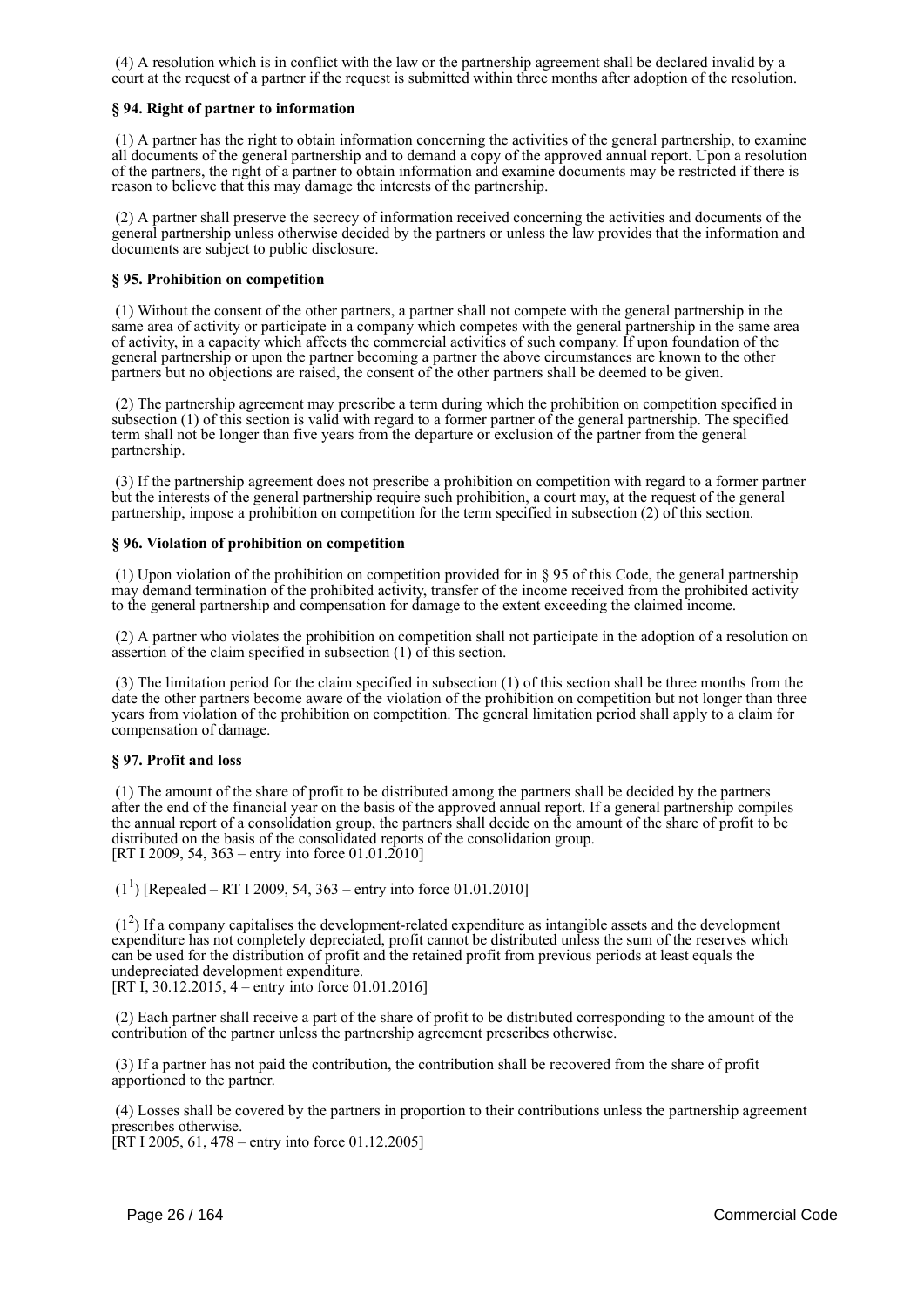# **§ 97<sup>1</sup> . Approval of annual report and submission to commercial register**

 (1) The annual report shall be approved by the partners. If a general partner is a private limited company, a public limited company, a commercial association or a non-profit association, the annual report shall be submitted to the commercial register together with the sworn auditor's report, if auditing is compulsory, the proposal for the distribution of profit or the covering of loss and the division of the sales revenue within six months as of the end of the financial year.

[RT I 2010, 9, 41 – entry into force  $0.0332010$ ]

 $(1<sup>1</sup>)$  A general partnership exempt from the preparation of the annual report of the consolidation group pursuant to subsection  $29(5)$  or (6) of the Accounting Act shall submit to the commercial register within six months as of the end of the financial year the annual report of the consolidation group prepared by the parent undertaking together with the sworn auditor's report, if auditing is compulsory. Neither the annual report of the consolidation group nor the sworn auditor's report need to be submitted to the commercial register if the parent undertaking is a legal person registered in Estonia.

[RT I,  $30.12.2015$ , 4 – entry into force 01.01.2016]

 (2) Together with the annual report, the commercial register shall be submitted the information regarding the amount of the share of profit to be distributed that was decided pursuant to subsection 97 (1) of this Code or the information regarding the amount of losses covered pursuant to subsection 97 (1) of this Code if the above information is not manifested by the annual report. If the resolution on the distribution of profit or the covering of loss is adopted after the submission of the annual report, the aforementioned information shall be submitted together with the next annual report.

[RT I 2009, 54, 363 – entry into force 01.01.2010]

 (3) The division of the sales revenue shall contain information regarding the sales revenue for the accounting year in up to ten major areas of activity pursuant to the Classification of Economic Activities established on the basis of subsection 4 (6) of this Code. In case of the annual report of a consolidation group, the division of the sales revenue is submitted on the basis of the respective information in the unconsolidated income statement of the consolidating entity.

[RT I 2009, 54, 363 – entry into force 01.01.2010]

# **Chapter 14 RELATIONS OF GENERAL PARTNERSHIP WITH THIRD PERSONS**

### **§ 98. Representation of general partnership**

 (1) Each partner may represent the general partnership in making all transactions unless the partnership agreement prescribes otherwise.

[ $\overline{R}T$  I 2009, 13, 78 – entry into force 01.07.2009]

 (2) The partnership agreement may provide that the general partnership may be represented by all or some of the partners jointly. These partners may authorise one or several partners among themselves to perform a certain transaction or act. Each partner who grants an authorisation may cancel the authorisation. Joint representation shall apply with regard to third persons only if it is entered in the commercial register.

 (3) The managing partners may jointly grant the right of representation of the general partnership to a third person. Each managing partner may cancel the right granted to a third person.

 (4) A person entitled to represent the general partnership may represent the general partnership in all relations with third persons. A restriction on the right of representation shall be invalid with regard to third persons.

#### **§ 99. Procurator of general partnership**

 A procurator of a general partnership shall be appointed jointly by the managing partners. Each managing partner may cancel the procuration.

#### **§ 100. Deprivation of right of representation**

 A court may deprive the right of representation of a partner at the request of all the other partners if there is good reason. The primary good reason shall be non-performance of an obligation to a material extent by the partner or inability to represent the general partnership.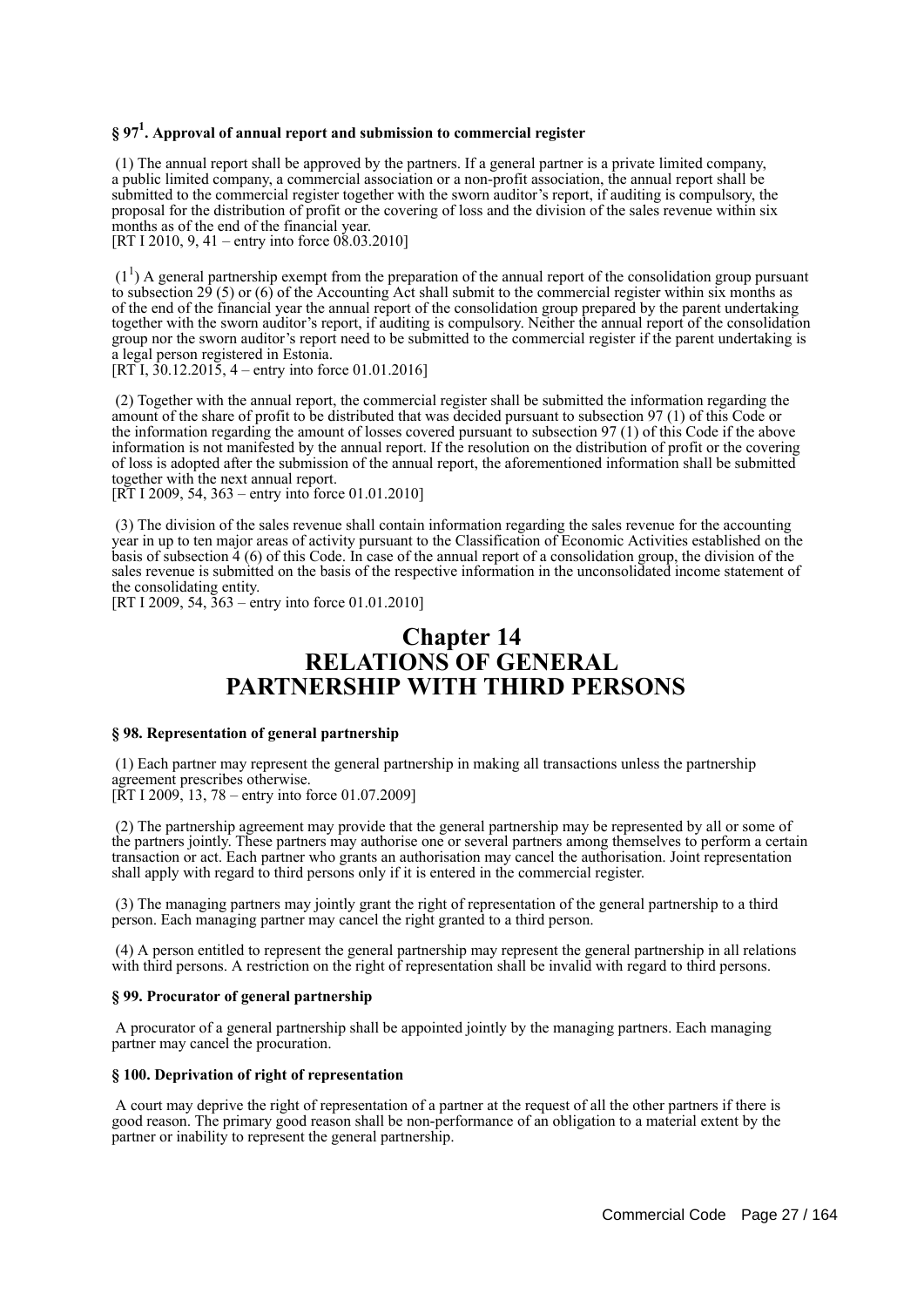# **§ 101. Liability**

(1) A general partnership shall be liable for its obligations with all of its assets.

 (2) The partners shall be solidarily liable for the obligations of the general partnership with all of their assets. A partner may be required to perform obligations only in money.

 (3) An agreement which is in conflict with the provisions of subsection (2) of this section shall not apply with regard to third persons.

 (4) A partner has the right to present all objections against the claim of a creditor which the partner may present themselves or which the general partnership could present. A partner shall not lose the right to the objections even if the general partnership waives them or recognises its obligation.

 (5) A partner may refuse to perform the obligations of the general partnership until a creditor has filed a claim against the general partnership which is not satisfied or as long as the general partnership has rights in respect of the creditor which may allow for the claim to be dismissed. Compulsory enforcement shall not be imposed on a partner pursuant to an enforcement document against the general partnership.

# **§ 102. Liability of partner joining or departing from general partnership**

 (1) A person who becomes a partner of a general partnership shall also be liable for the obligations of the general partnership which arose before the person became a partner.

 (2) A former partner of the general partnership shall also be solidarily liable with the other partners for an obligation of the general partnership which arose before entry of the departure or exclusion of the partner in the commercial register if the due date for performance of the obligation has arrived or arrives within five years after departure or exclusion.

 (3) An agreement which is in conflict with the provisions of subsections (1) or (2) of this section shall not apply with regard to third persons.

(4) [Repealed – RT I 1998, 59, 941 – entry into force 10.07.1998]

# **Chapter 15 DISSOLUTION OF GENERAL PARTNERSHIP AND DEPARTURE OF PARTNER**

#### **§ 103. Bases for dissolution of general partnership and continuation of activities**

(1) A general partnership shall be dissolved:

1) by a resolution of the partners;

2) by a court ruling;

 $[RT I 2008, 59, 330 -$  entry into force 01.01.2009]

3) upon expiry of a term or achievement of an object;

4) on another basis provided by law.

 (2) The partnership agreement may prescribe that the general partnership shall also be dissolved upon departure of a partner from the general partnership, the bankruptcy of a partner or upon the death of a partner who is a natural person, or dissolution of a partner who is a legal person.

 (3) If dissolution of the general partnership is prescribed by the partnership agreement or if the general partnership is dissolved upon expiry of a term or achievement of an object, the partners may decide on continuation of the activities of the general partnership, or on merger, division or transformation of the general partnership. A resolution on continuation of activities shall be adopted if more than three-quarters of the votes of the partners are in favour unless the partnership agreement prescribes a greater majority requirement.

 (4) The partners shall submit a joint petition for entry of the continuation of activities in the commercial register. The resolution on continuation shall enter into force as of its entry in the commercial register.

#### **§ 104. Dissolution of general partnership by resolution of partners**

 A general partnership may be dissolved by a resolution of the partners if more than three-quarters of the votes of the partners are in favour unless the partnership agreement prescribes a greater majority requirement.

#### **§ 105. Dissolution of general partnership by court judgment**

 (1) At the request of a partner, a court may decide on dissolution of the general partnership if there is good reason. The primary good reason shall be non-performance of a material obligation by a partner or the impossibility of its performance.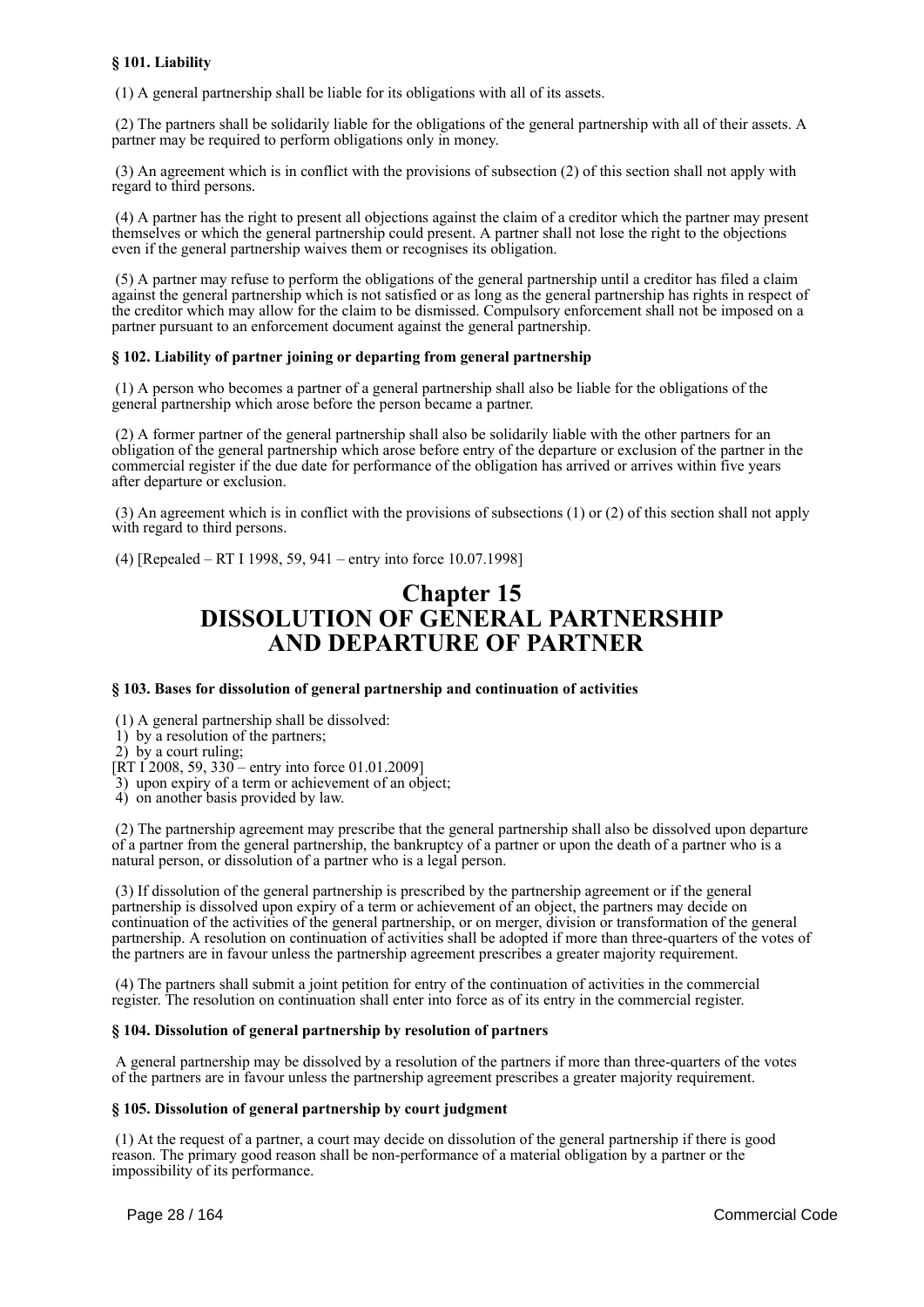(2) An agreement which is in conflict with the provisions of subsection (1) of this section shall be void.

# **§ 106. Successor joining general partnership**

 (1) Upon the death of a partner, his or her successors have the right to join the general partnership if prescribed by the partnership agreement or if all the partners agree to it.

 (2) If the partnership agreement prescribes that only one successor may become a partner but neither this person nor the procedure for selecting him or her is specified, the person may be specified by the will of the bequeather. The partnership agreement may prescribe that a successor may join the general partnership only with the consent of the other partners.

 (3) Upon the consent of the other partners, a successor or successors may be granted the status of a limited partner by which the general partnership shall be deemed to be transformed into a limited partnership. A partner who is a successor has the right to the same share of profit as the deceased general partner. The partnership agreement may prescribe a reduction in the share of profit of a successor if the share of profit of the bequeather was increased in consideration of his or her activities or increased responsibility.

 (4) If a successor does not wish to or cannot join the general partnership or if the partners do not agree to the successor joining the general partnership, the successor has the right to receive a share of the compensation, corresponding to his or her share of the succession, which the deceased partner would have received upon departure from the general partnership.

 (5) If one of the successors joins the general partnership, the corresponding share of the compensation which the deceased partner would have received shall be taken into account in calculating the successor's share of the succession.

 (6) A successor may submit a petition to join the general partnership within three months from the date the successor becomes aware of the successor's right of succession.

 (7) If a partner who is a successor departs or is excluded from the general partnership, or the general partnership is dissolved, or the partner is given the status of a limited partner during the term specified in subsection (6) of this section, the partner who is a successor shall be liable for the obligations of the general partnership which exist at that moment to the extent of his or her share of the succession.

# **§ 107. Departure of partner from general partnership**

 A partner may depart from the general partnership at the end of the financial year by giving at least six months' advance notice thereof unless the partnership agreement prescribes a shorter term.

#### **§ 108. Exclusion of partner at request of other partners**

 If the bases for dissolution of a general partnership provided for in § 105 of this Code become evident, a court may, at the request of the other partners, decide on exclusion from the general partnership of the partner who caused these circumstances.

# **§ 109. Exclusion of partner at request of creditor**

 If satisfaction of the claim of a creditor of a partner from the assets of the partner is unsuccessful, the creditor of the partner may request within six months after the failure of the execution, that a court exclude the partner from the general partnership and that the claim of the creditor be satisfied from the compensation payment to be paid. [RT I 2005, 57, 449 – entry into force 01.01.2006]

#### **§ 110. Assumption**

 If a general partnership has two partners and one of them has left or is excluded from the general partnership pursuant to §§ 107-109 of this Code, a court may, at the request of the other partner, decide that this partner shall continue activities as the legal successor of the general partnership as a sole proprietor and that the general partnership shall be dissolved without liquidation.

# **§ 111. Compensation**

 (1) Upon departure or exclusion of a partner from the general partnership, the partner shall be paid as compensation the share of the assets of the general partnership which the partner would receive if the company were dissolved on the date of departure or exclusion of the partner. The partnership agreement may prescribe a different procedure for the calculation of compensation.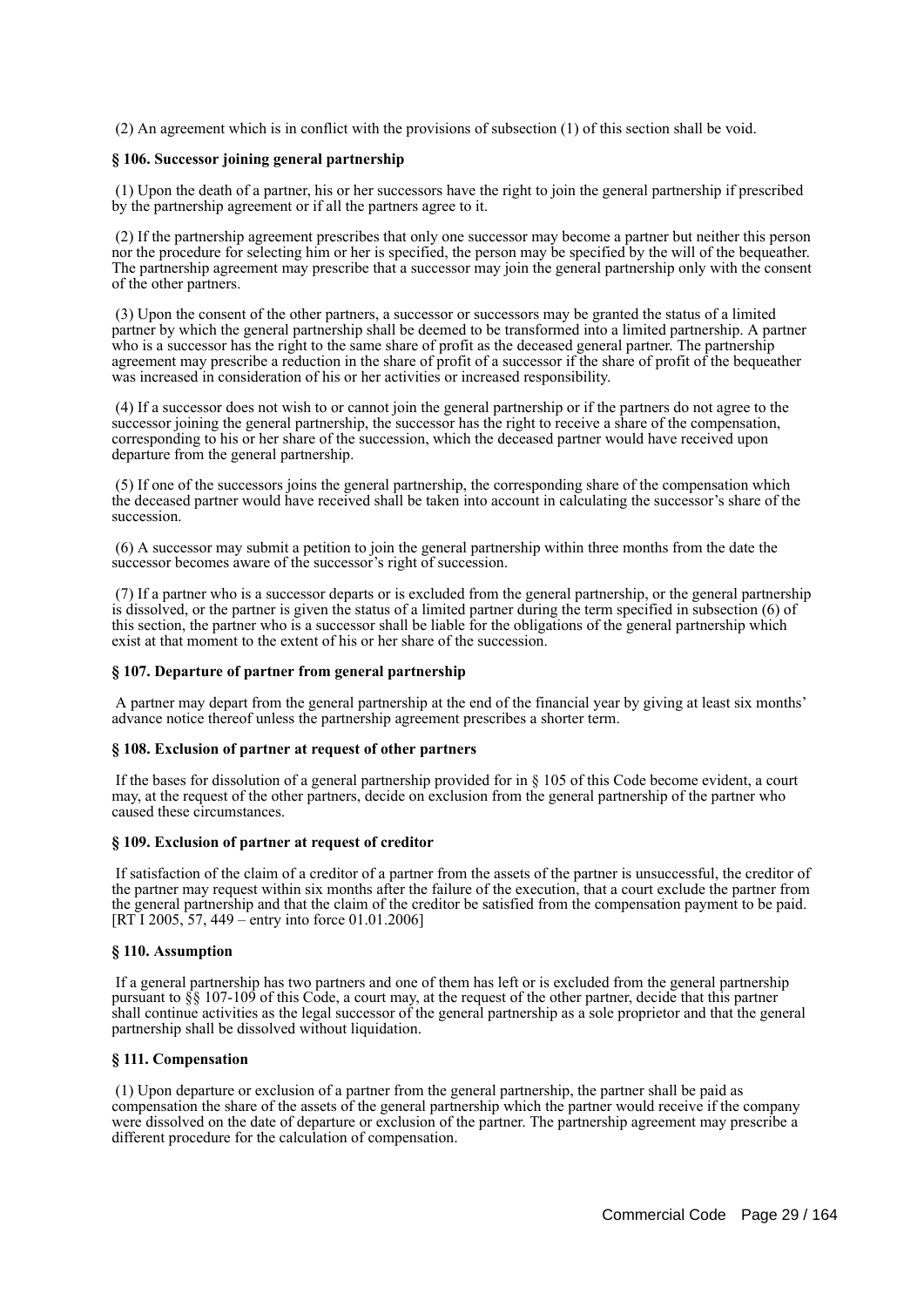(2) Compensation shall be paid not later than six months after departure or exclusion of the partner unless otherwise agreed. Compensation shall be paid with interest in an amount provided by law.

# **§ 112. Making of entry concerning dissolution of general partnership and exclusion of partner**

 The partners shall submit a joint petition for entry of the dissolution of the general partnership in the commercial register. An entry concerning the exclusion of a partner shall be made on the basis of a court judgment.

# **§ 112<sup>1</sup> . Duty to submit bankruptcy petition**

 (1) In the case of the permanent insolvency of a general partnership, the legal representatives of the general partnership shall submit the bankruptcy petition of the general partnership promptly but not later than within twenty days after the date on which the insolvency of the general partnership became evident.

 (2) If it becomes evident that a general partnership has become insolvent, only the payments necessary under the circumstances shall be made on account of the general partnership.

 (3) In the case of violation of a requirement provided in subsection (1) or (2) of this section, the persons obligated to submit the petition are solidarily liable for the damage caused by the violation. The persons obligated to submit the petition are required to compensate any payments made after the date on which the insolvency became evident to the general partnership, except in the case where making the payments under the circumstances in question conforms to the due diligence requirements. The limitation period of the claim is five years after the violation of the obligation.

[RT I 2005, 57, 449 – entry into force 01.01.2006]

# **Chapter 16 LIQUIDATION OF GENERAL PARTNERSHIP**

# **§ 113. Basis for liquidation**

A general partnership shall be liquidated upon dissolution unless otherwise provided by law.

# **§ 114. Appointment of liquidators**

 (1) The liquidators of a general partnership shall be the partners unless the partnership agreement or a resolution of the partners prescribes otherwise. The legal successors of a partner shall appoint one liquidator to jointly represent them.

 (2) Upon agreement of the partners, a third person may be appointed as a liquidator. At the request of a partner, a court may, with good reason, appoint a person who is not a partner as a liquidator.

 (3) Upon the bankruptcy of a partner, the trustee in bankruptcy shall participate in the liquidation instead of the partner.

(4) [Repealed – RT I 1998, 59, 941 – entry into force 10.07.1998]

 (5) The partners shall specify the procedure for and amount of remuneration of liquidators. If the partners do not reach an agreement on the procedure for and amount of remuneration, a court may be requested to specify them.

# **§ 115. Removal of liquidators**

(1) The partners may remove a liquidator if all partners vote in favour of the removal.

(2) A court may remove a liquidator with good reason at the request of a partner or other interested person.

#### **§ 116. Entry of liquidator**

 (1) The partners shall submit a joint petition for entry of the first liquidators in the commercial register. A petition for entry in the commercial register of a change of liquidator or the right of representation of a liquidator shall be submitted by the liquidators. The resolution which constitutes the basis for the change of a liquidator or the right of representation of a liquidator shall be appended to the petition. All liquidators shall submit to the registrar a written confirmation concerning their right pursuant to law to act as liquidators.

 (2) The appointment or removal of a liquidator on the basis of a court judgment shall be entered in the commercial register by the registrar on the basis of the court judgment.

 (3) The names and personal identification codes of the liquidators shall be entered in the commercial register.  $[\hat{R} \hat{T}]$  1 2006, 61, 456 – entry into force 01.01.2007]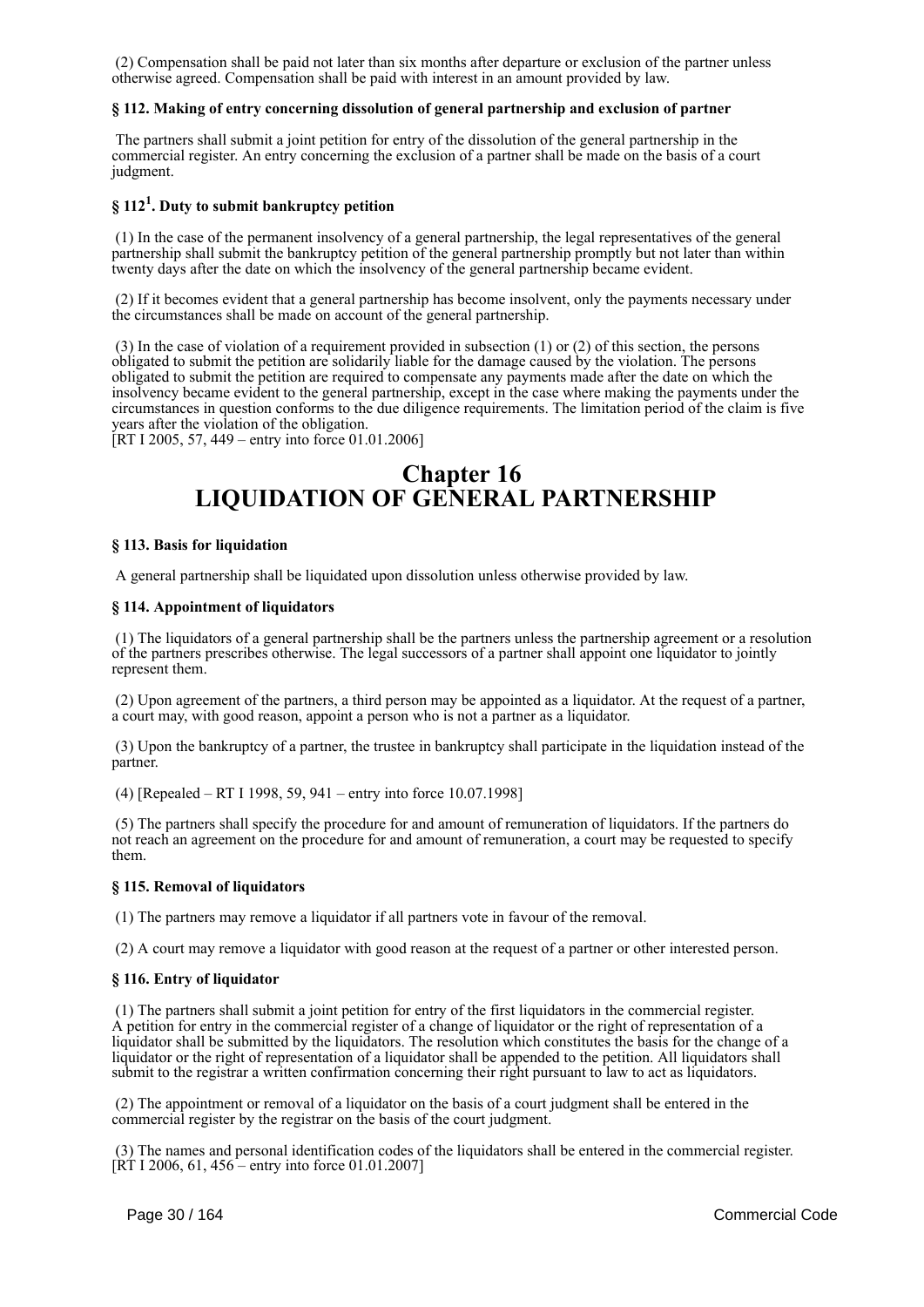# **§ 117. Rights and obligations of liquidators**

 (1) The liquidators shall terminate the activities of the general partnership, collect debts, sell the assets of the general partnership and satisfy the claims of creditors.

 (2) The liquidators only have the right to conclude transactions which are necessary for liquidation of the general partnership.

(3) The liquidators shall represent the general partnership.

 (4) If the general partnership has several liquidators, the liquidators only have the right to represent the general partnership jointly. The liquidators may authorise one or several from among themselves to perform a certain transaction or certain type of activity.

 $(4<sup>1</sup>)$  The right of one liquidator or some of the liquidators to represent the general partnership separately may be prescribed by the partnership agreement, a resolution of the partners or a court decision. The right of sole representation applies with regard to third persons only if it is entered in the commercial register.

(5) A restriction on the authority of the liquidators shall be invalid with regard to third persons.

 (6) During a liquidation proceeding, the notation "likvideerimisel" [in liquidation] shall be appended to the business name of the general partnership. [RT I 2005, 57, 449 – entry into force 01.01.2006]

# **§ 118. Accounting during liquidation**

 (1) A general partnership undergoing liquidation shall organise its accounting pursuant to the procedure provided by the Accounting Act unless otherwise provided by the law or the nature of liquidation.

 (2) Within three months after the date of the dissolution resolution, the liquidators shall prepare, taking account of the provisions concerning the balance sheet contained in the annual report, the opening balance sheet of the liquidation and a report explaining such balance sheet which shall contain the information subject to inclusion in the annexes of the annual accounts.

 (3) With the adoption of the dissolution resolution, the current financial year of the general partnership shall end and a new financial year shall begin. The liquidators shall prepare the annual accounts of the general partnership as at the end of the financial year which ends at the time of dissolution of the general partnership and as at the end of every financial year following dissolution.

 (4) The partners shall approve the opening balance sheet of the liquidation and the annual report by a resolution. After approval, the opening balance sheet of the liquidation and the annual report shall be immediately submitted to the commercial register.

 (5) After completion of the liquidation, the liquidators shall prepare the final balance sheet.  $[\hat{R} \hat{T}]$  I 2005, 57, 449 – entry into force 01.01.2006]

# **§ 119. Distribution of assets of general partnership**

 After satisfaction of the claims of creditors, the liquidators shall distribute the remaining assets among the partners corresponding to the contributions of the partners unless the partnership agreement prescribes otherwise.

#### **§ 120. Liability of partners upon liquidation of general partnership**

 (1) If the assets of a general partnership are not sufficient to cover the claims of creditors, the partners shall be liable for the obligations of the general partnership in proportion to the amounts of their contributions unless the partnership agreement prescribes otherwise.

 (2) If the part to be paid by a partner provided for in subsection (1) of this section cannot be collected from a partner, the other partners shall cover the deficit in proportion to their contributions unless the partnership agreement prescribes otherwise. The partner whose part of the debt is paid by the other partners shall compensate this part of the debt to them.

 (3) If the claims of creditors can also not be satisfied pursuant to the procedure provided for in subsection (2) of this section, the liquidators shall submit a bankruptcy petition for the general partnership.

 (4) The provisions of § 101 of this Code shall apply to the right of a creditor to demand satisfaction of the creditor's claim.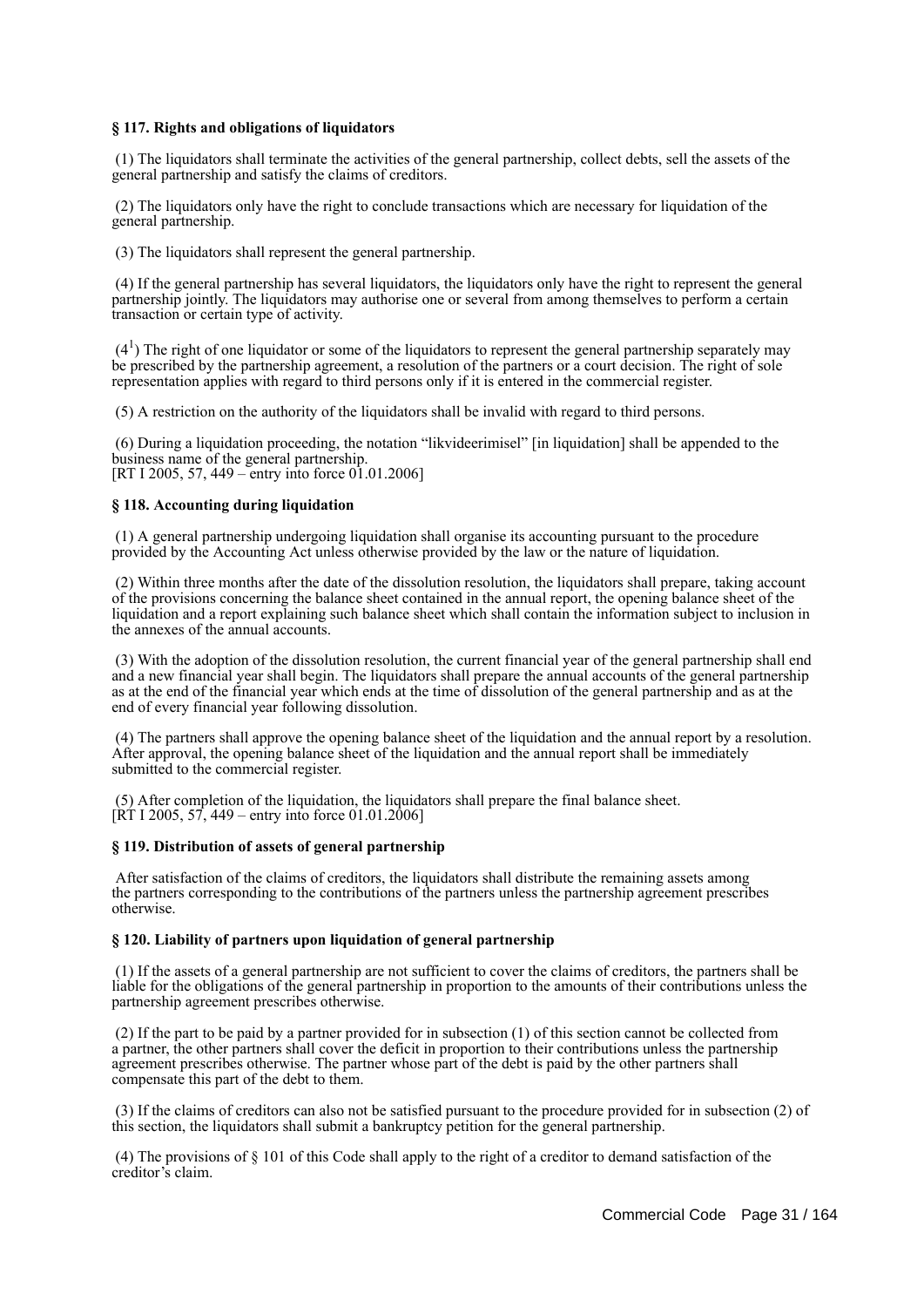# **§ 121. Relations among partners and relations with third persons**

 During liquidation, the provisions of §§ 85-102 of this Code shall apply to relations among partners and to relations between the general partnership and third persons. If satisfaction of the claim of a creditor of a partner from the assets of the partner is unsuccessful, the creditor of the partner may request that a court exclude the partner from the general partnership and that the claim of the creditor be satisfied from the compensation payment to be paid unless the provisions for liquidation provide otherwise.

### **§ 122. Deletion from commercial register and deposit of documents**

 (1) After completion of liquidation, the liquidators shall submit a petition to the commercial register for deletion of the general partnership from the commercial register. The final balance sheet shall be appended to the petition.

 (2) The liquidators shall deposit the documents of the general partnership with a liquidator or, based on the resolution of the partners, with a third person or an archive. If the liquidators have not assigned the depositary of documents, the depositary shall be appointed by the court. [RT I 2005, 57, 449 – entry into force 01.01.2006]

 (3) The name, residence or registered office, and personal identification code or registry code of the depositary of documents shall be entered in the commercial register on the petition of the liquidators or, in the case of a court-appointed depositary, on the basis of the court ruling. Upon a change of depositary, the transferor shall notify the registrar before the transfer in order to allow for the entry of new information in the register. Documents are kept in Estonia.

[RT I, 20.04.2017, 1 – entry into force 15.01.2018]

 (4) Partners and their successors have the right to examine and use deposited documents. Third persons may examine the documents only if they have a legitimate interest.

 (5) A general partnership is responsible for the preservation of documents created or received as a result of its activities during the term prescribed by law. Upon liquidation of a general partnership, the documents of the general partnership which are to be preserved may be transferred to an archives upon agreement with the archives. Upon a transfer of documents to an archives, the responsibility for preservation of the documents transfers to the archives.

# **§ 123. Distribution of assets without liquidation proceeding**

 (1) If the partners decide to dissolve the general partnership without a liquidation proceeding, the claims of a third person shall be satisfied pursuant to the provisions for liquidation of the general partnership. A majority of over three-quarters of the votes of the partners is required to adopt a resolution on dissolution without a liquidation proceeding unless the partnership agreement prescribes a greater majority requirement.

 (2) If a general partnership is dissolved due to the exclusion of a partner at the request of a creditor (§ 109), the general partnership may be dissolved without liquidation only with the consent of the creditor who petitioned for the exclusion of the partner.

[RT I 2005, 57, 449 – entry into force 01.01.2006]

# **§ 124. Claims asserted against partner**

 If a general partnership is dissolved, a partner shall be solidarily liable with the other partners for the obligations of the general partnership for five years after dissolution of the general partnership. Agreements which derogate from this requirement shall not be applicable with regard to third persons.

# **Part V LIMITED PARTNERSHIP**

#### **§ 125. Definition of limited partnership**

 (1) A limited partnership is a company in which two or more persons operate under a common business name, and at least one of the persons (general partner) is liable for the obligations of the limited partnership with all of the general partner's assets, and at least one of the persons (limited partner) is liable for the obligations of the limited partnership to the extent of the limited partner's contribution.

 (2) The provisions concerning general partnerships shall apply to limited partnerships unless otherwise provided for in Part V of this Code.

(3) A share certificate shall not be issued with regard to a limited share.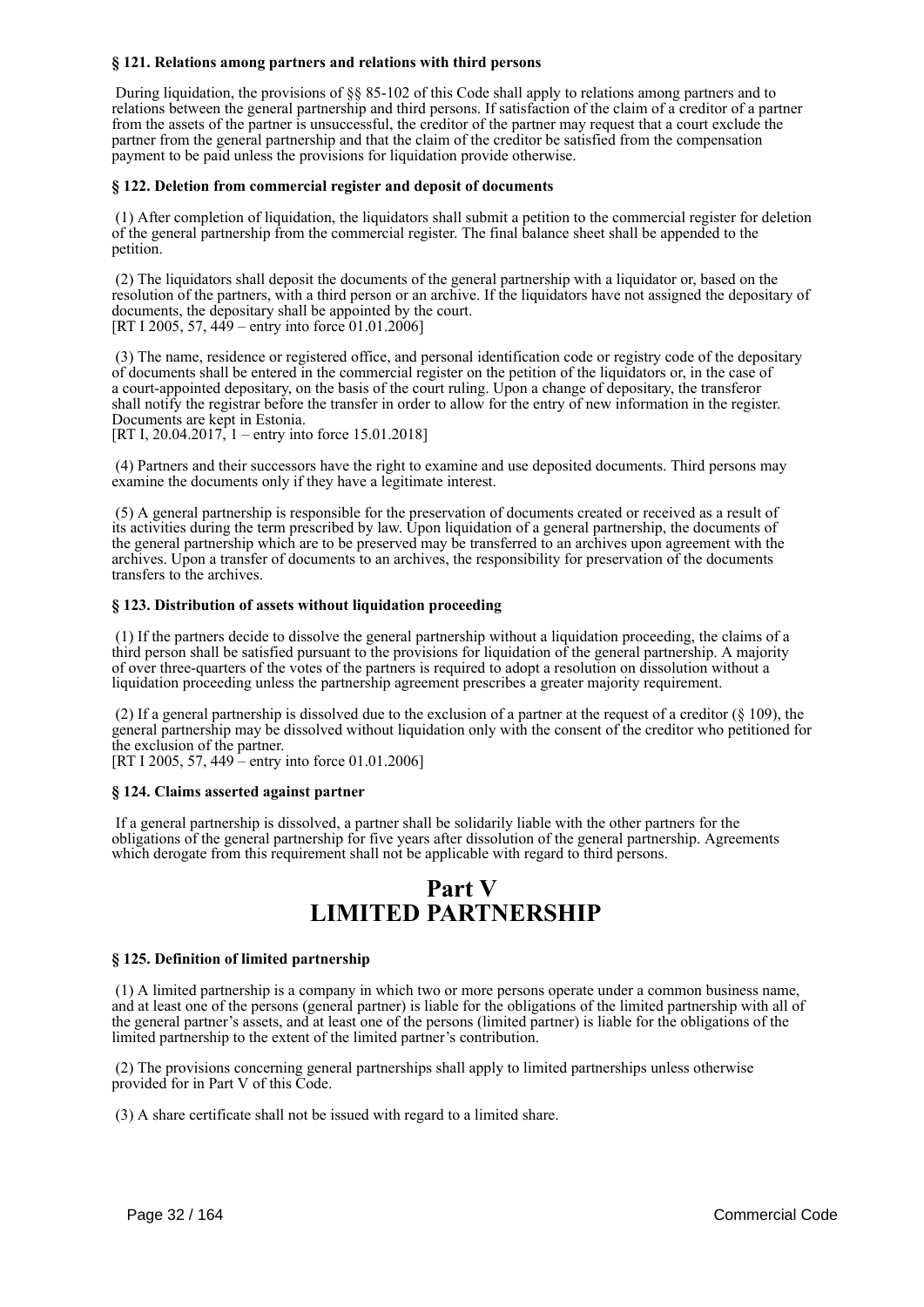# **§ 126. Partner**

 The provisions concerning partners of general partnerships shall apply to general partners and limited partners unless otherwise provided for in Part V of this Code.

### **§ 127. Petition for entry in commercial register**

[RT I 2003, 4, 19 – entry into force 01.02.2003]

 (1) In addition to the provisions of § 83 of this Code, the amount of the contribution of a limited partner, which shall be entered in the commercial register, shall be set out in a petition for entry in the commercial register.

(2) [Repealed – RT I 2003, 4, 19 – entry into force 01.02.2003]

#### **§ 128. Management**

 (1) A limited partner shall not have the right to manage the limited partnership (§ 88) unless the partnership agreement prescribes otherwise.

 (2) A limited partner shall participate as a general partner in the adoption of resolutions of the partners of the limited partnership.

#### **§ 129. Prohibition on competition**

 The provisions of §§ 95 and 96 of this Code shall apply to a limited partner only if the limited partner is granted the right to manage the limited partnership by the partnership agreement.

#### **§ 130. Right of limited partner to information**

A limited partner has the rights specified in § 94 of this Code.

#### **§ 131. Representation of limited partnership**

 (1) A limited partner shall not have the right to represent the limited partnership unless the partnership agreement prescribes otherwise. The provisions of subsection 98 (3) of this Code shall apply to the right of representation of a limited partner.

 (2) The right to represent the limited partnership granted to a limited partner shall be entered in the commercial register.

#### **§ 132. Extent of liability of limited partner**

 (1) A limited partner who has paid a contribution in full shall not be liable for the obligations of the limited partnership. If a limited partner has not paid a contribution in full, the limited partner shall be liable for the obligations of the limited partnership to the extent of the unpaid contribution.

 (2) If a contribution is refunded to a limited partner without observing the provisions of § 133 of this Code, the limited partner shall be liable for the obligations of the limited partnership to the extent of the refunded contribution.

 (3) The provisions of subsection (2) of this section shall also apply if a limited partner is paid the limited partner's share of profit before the share of loss and contribution of the limited partner are covered.

 (4) An agreement which is in conflict with the provisions of this section and an agreement which exempts a limited partner from payment of a contribution shall not apply with regard to third persons.

#### **§ 133. Reduction of contribution**

 (1) The reduction of a contribution of a limited partner shall apply with regard to third persons as of entry in the commercial register.

 (2) The reduction of a contribution shall not apply with regard to a creditor whose claim against the limited partnership arises before entry of the reduction of contribution in the commercial register.

# **§ 134. Transformation**

 (1) If a limited partner joins a general partnership or in the case provided for in subsection 106 (3) of this Code, the general partnership shall be deemed to be transformed into a limited partnership without dissolution. If all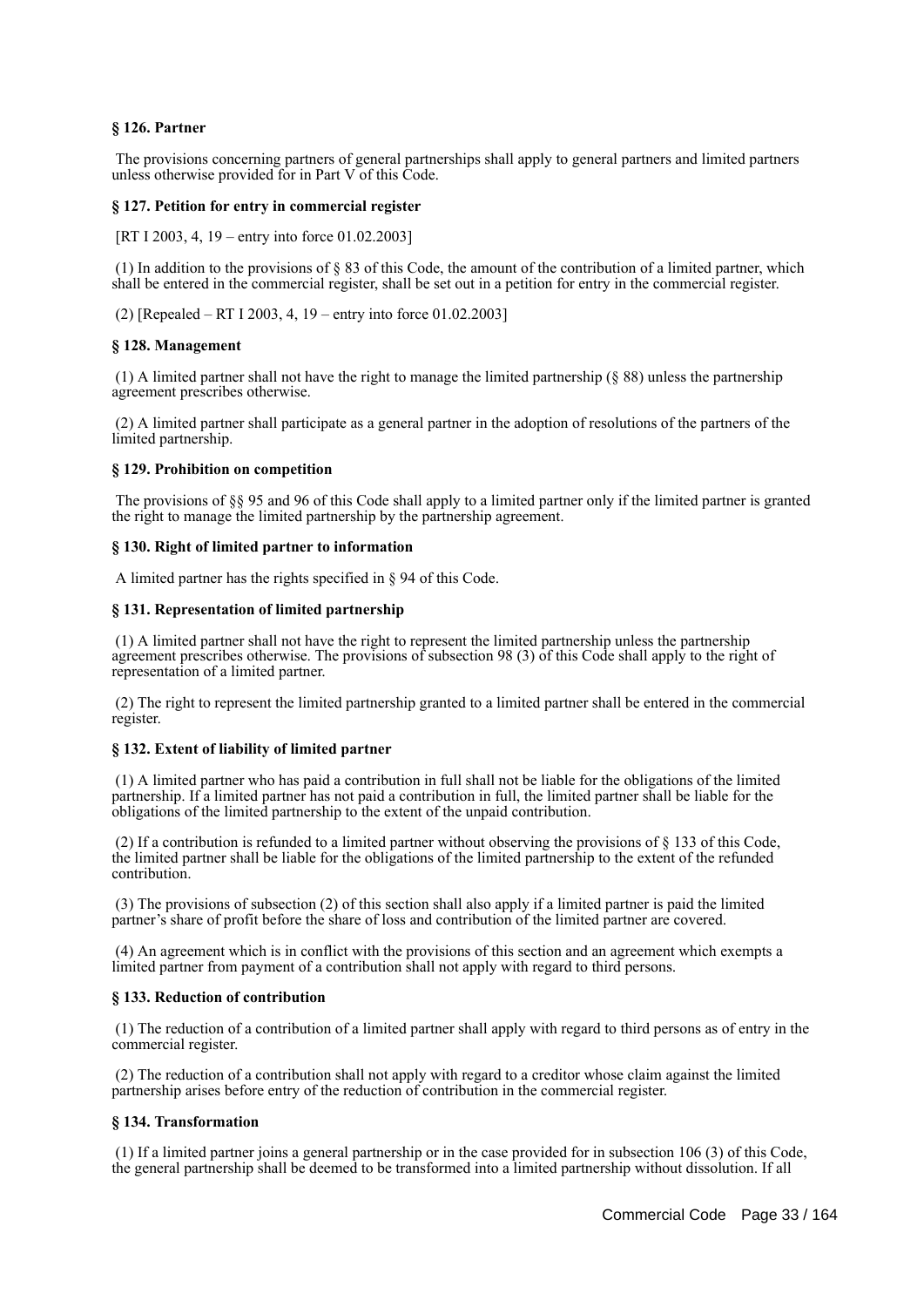the limited partners depart or are excluded from a limited partnership and at least two general partners remain, the limited partnership shall be deemed to be transformed into a general partnership without dissolution.

 (2) Transformation shall be entered in the commercial register on the initiative of the registrar or on a petition of the general partnership.

# **Part VI PRIVATE LIMITED COMPANY**

# **Chapter 17 GENERAL PROVISIONS**

#### **§ 135. Definition of private limited company**

 (1) A private limited company is a company which has share capital divided into private limited company shares.

(2) A shareholder shall not be personally liable for the obligations of the private limited company.

(3) A private limited company shall be liable for performance of its obligations with all of its assets.

#### **§ 136. Share capital**

 Share capital shall be denominated in euros. Share capital shall be at least 2500 euros. [RT I 2010, 20, 103 – entry into force 01.07.2010]

# **Chapter 18 FOUNDATION**

#### **§ 137. Founder**

(1) A private limited company may be founded by one or several persons.

(2) A founder may be a natural person or a legal person.

#### **§ 138. Memorandum of association**

(1) In order to found a private limited company, the founders shall conclude a memorandum of association.

- (2) The memorandum of association shall set out:
- $\hat{1}$ ) the business name, registered office and address of the private limited company being founded;
- [RT I 2006, 61, 456 entry into force 01.01.2007]
- 2) the names and residences or registered offices of the founders;
- 3) the proposed amount of share capital;
- 4) the nominal value and number of shares, and their division among the founders;

5) the amount to be paid for shares and the procedure, time and place of payment;

 6) if a share is paid for by a non-monetary contribution, the item of the non-monetary contribution and its valuation method;

 7) the information on the members of the management board and, if a supervisory board is formed, on its members;

- 8) the information on procurators or auditors, if appointed;
- 9) the projected costs of foundation and the procedure for payment thereof.

 (3) Upon conclusion of a memorandum of association, the founders shall also approve the articles of association of the private limited company as an annex to the memorandum of association.

 (4) The memorandum of association and the articles of association approved thereby shall be notarised and signed by all founders. A representative of a founder may sign the memorandum of association and the articles of association approved thereby if the authorisation document granted to the representative is certified by a notary. The articles of association shall be amended after entry in the commercial register pursuant to the procedure provided for in § 175 and shall not require amendment of the memorandum of association. [RT I 2010, 77, 589 – entry into force 01.01.2011]

 (5) If the private limited company has one founder, the memorandum of association shall be substituted by a notarised foundation resolution signed by the founder.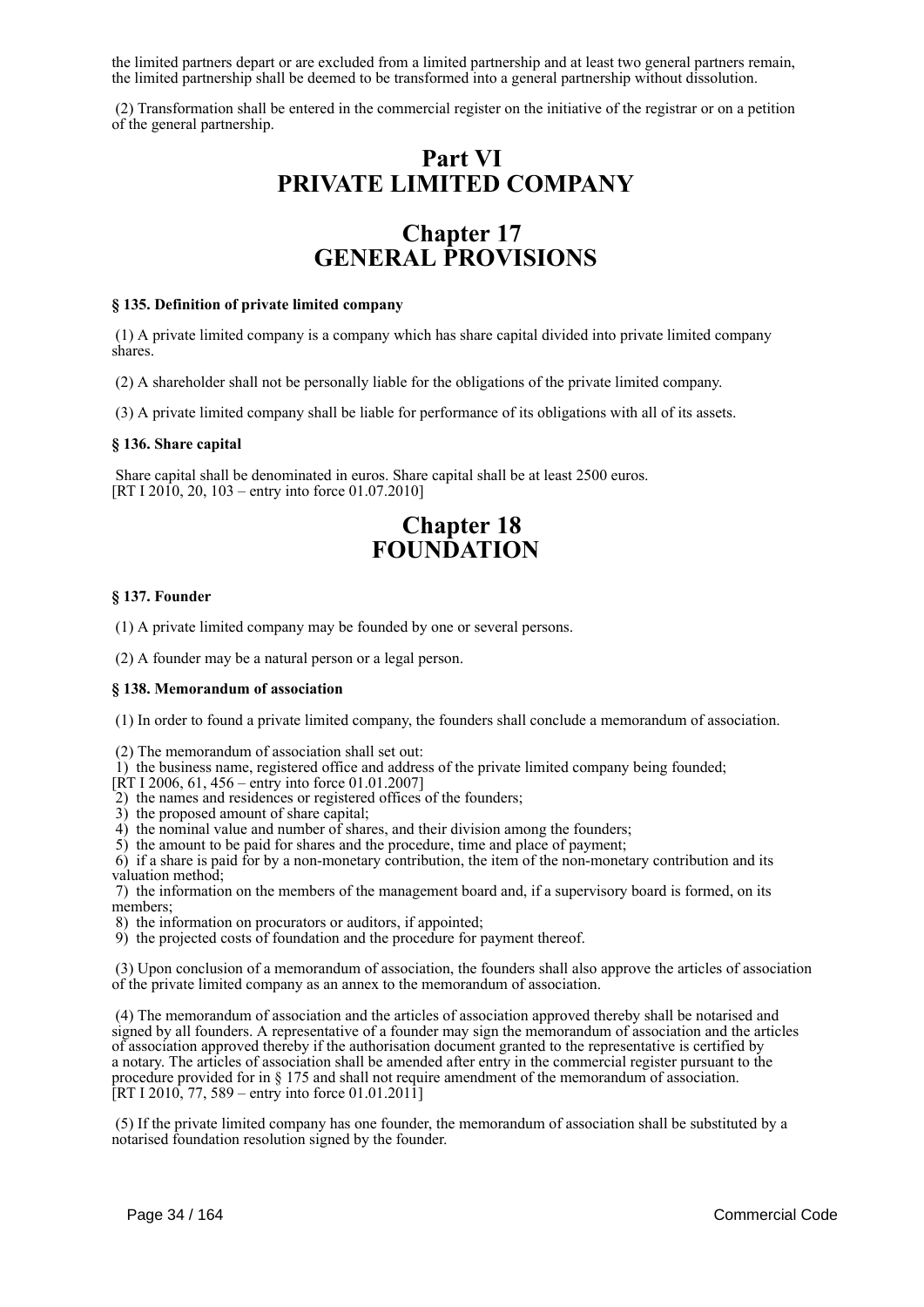#### **§ 139. Articles of association**

(1) The articles of association of a private limited company shall set out:

1) the business name and registered office of the private limited company;

[RT I 2006, 61, 456 – entry into force 01.01.2007]

 2) the amount of share capital which may be specified as a specific amount or as a minimum and maximum capital such that the minimum capital shall be at least one-quarter of the maximum capital;

3) [Omitted - RT I 1996, 40, 773 – entry into force 08.06.1996]

4) the procedure for payment for shares;

 5) the specific rights attaching to a share, or of a shareholder, whereas in case the specific rights attaching to a share are envisaged and various classes of shares are issued the articles of association shall specify the designation of the various classes of shares and the specific rights attaching to the class of shares;

[RT I, 04.03.2015, 4 – entry into force 01.07.2015]

 6) if a share is paid for by a non-monetary contribution, the valuation method of the non-monetary contribution;

7) the formation and amount of legal reserve;

 $[RT I 2010, 77, 589 - entry into force 01.01.2011]$ 

 71 ) if there is a management board and supervisory board, the number of members thereof, which may be expressed as a specific number or a maximum and minimum number, and if necessary, also the specifications for the right of representation of the members of the management board;

[RT I 2006, 61,  $\overline{456}$  – entry into force 01.01.2007]

8) other obligatory terms and conditions provided by law.

 (2) The articles of association may also prescribe other terms and conditions which are not in conflict with the law. If a provision of the articles of association is in conflict with a provision of law, the provision of law shall apply.

 (3) All founders shall sign the articles of association approved by the memorandum of association. The articles of association which are amended after entry in the commercial register shall be signed by at least one member of the management board or, if the members of the management board are only authorised to represent the private limited company jointly, by all the members of the management board authorised to represent the private limited company jointly.

# **§ 139<sup>1</sup> . Articles of association used upon expedited procedure**

 (1) The articles of association of a private limited company used upon expedited procedure, and the selection of data to be specified therein shall be established by a regulation of the minister responsible for the area.

 (2) The articles of association used upon expedited procedure shall provide for at least the information specified in clauses 139 (1) 1), 2), 4) and 7 of this Code. Share capital shall be set out as a specific amount. The private limited company itself is not allowed to add additional provisions to the articles of association used upon expedited procedure.

 (3) The articles of association used upon expedited procedure substitutes for the memorandum of association and the articles of association provided in § 139 of this Code.

 (4) The articles of association used upon expedited procedure shall be digitally signed by all the founders, indicating the nominal value of the share of each founder.

 (5) The articles of association used upon expedited procedure shall not be used by a private limited company operating in an area of activity subject to special requirements if, in addition to the data provided by this Code, the law requires the presentation of additional information in the articles of association of such company.

 (6) Otherwise, the general provisions of this Code regarding the articles of association of a private limited company apply to the articles of association used upon expedited procedure. [RT I 2006,  $61$ , 456 – entry into force 01.01.2007]

#### **§ 140. Payment for share**

 (1) A contribution may be monetary or non-monetary. A share shall be paid for in money unless the articles of association prescribe payment by a non-monetary contribution.

 (2) The founders shall pay for the shares in full before submission of a petition for entry of the private limited company in the commercial register unless the memorandum of association prescribes otherwise. [RT I 2010, 77, 589 – entry into force 01.01.2011]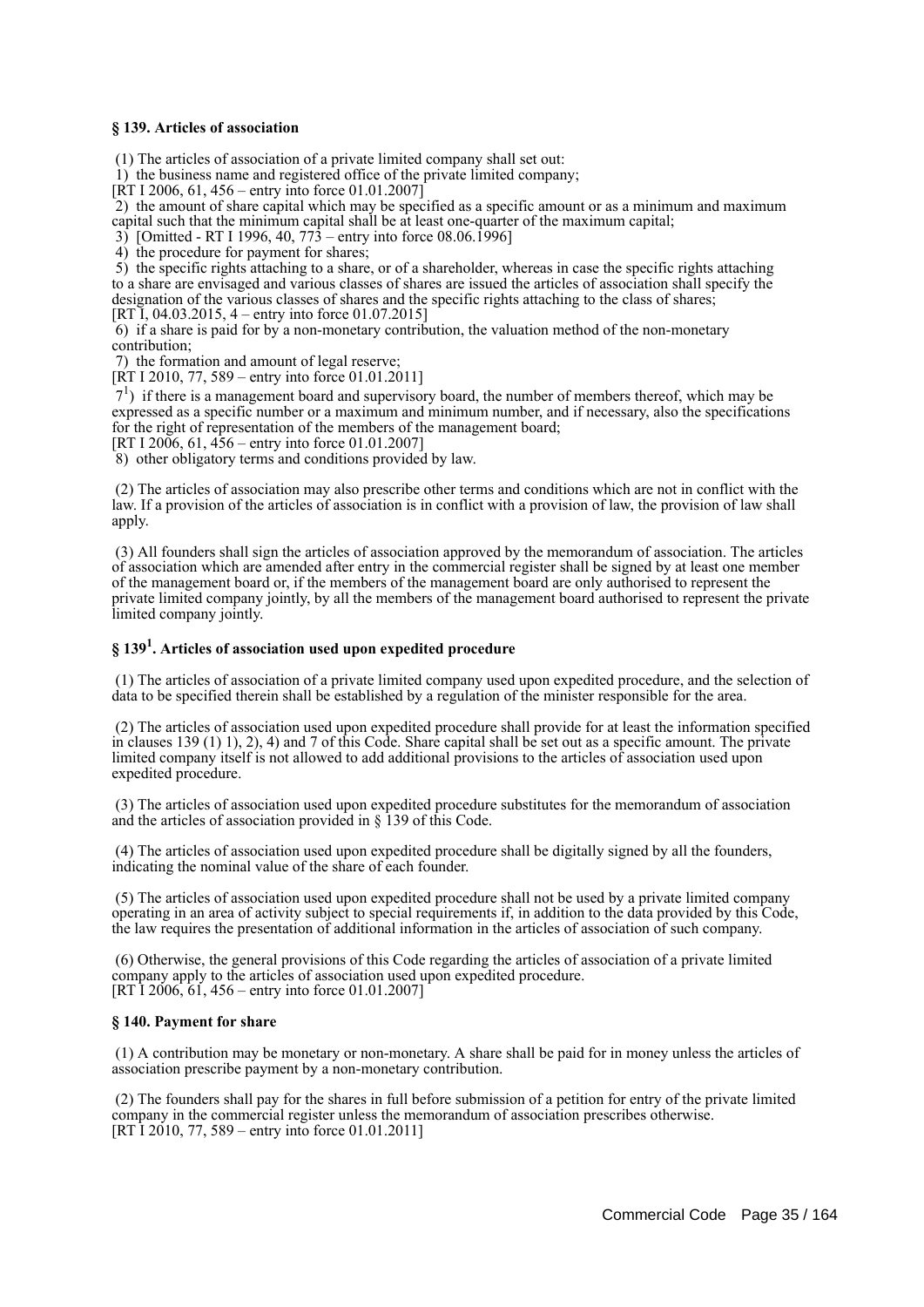(3) The sum to be paid for a share shall not be set off against salary, fees or other such payments by the private limited company being founded or against other claims against the private limited company being founded.

# **§ 140<sup>1</sup> . Foundation without making contributions**

 (1) If the planned share capital of a private limited company is not larger than 25,000 euros, the memorandum of association may prescribe that the founders are not required to pay for the share upon the foundation of the private limited company. The founder of the private limited company specified in the first sentence of this subsection may be exclusively a natural person.

 (2) Until the shareholder has completely paid the contribution under the agreement specified in subsection (1) of this section, the shareholder shall be liable to the private limited company for the obligations of the private limited company in the amount of the outstanding contribution, unless the obligation of the private limited company can be performed on the account of the assets of the private limited company.

 (3) In case of the declaration of bankruptcy of the private limited company, the claim specified in subsection (2) of this section may be filed on behalf of the private limited company exclusively by the trustee in bankruptcy.

 (4) Until the complete payment of the contributions by all the shareholders, the private limited company shall neither increase nor decrease the share capital, and in addition the private limited company shall not make any disbursements to the shareholders. The prohibition on disbursements shall not comprise the salary and other remuneration paid to the shareholder.

 (5) Contributions to the share capital shall be governed by the provisions of § 140, §§ 142–143, subsection 144  $(2)$  and subsections 520  $(2)$ ,  $(4)$  and  $(5)$  of this Code.

 (6) An agreement which is in conflict with the provisions of this section and an agreement which exempts a shareholder from payment of a contribution shall not apply with regard to third persons. [RT I 2010, 77, 589 – entry into force 01.01.2011]

#### **§ 141. Payment of monetary contribution**

 Upon foundation, the founders shall open a bank account in the name of the private limited company being founded, into which they shall pay their monetary contributions.

#### **§ 142. Non-monetary contribution**

 (1) A non-monetary contribution may be any thing which is monetarily appraisable and transferable to the private limited company or a proprietary right which may be the object of a claim.

 (2) A non-monetary contribution shall not be service or work provided to the private limited company or the activities of the founders in the foundation of the private limited company.

(3) A shareholder shall give notice of the rights of third persons with regard to a non-monetary contribution.

 (4) If, at the time of entry in a commercial register of a private limited company or increase of share capital, the value of a non-monetary contribution is lower than the nominal value of the share received on account of the contribution or the share to be increased, the private limited company may demand payment by a shareholder of the contribution in money to the extent to which the value of the contribution was lower than the nominal value. The limitation period of the claim is five years after the entry in the commercial register of a private limited company or increase of share capital.

[RT I 2005, 57, 449 – entry into force 01.01.2006]

#### **§ 143. Valuation of non-monetary contribution**

 (1) In case of a non-monetary contribution, the sufficiency of the value of the object of the contribution for the nominal value of the share of the shareholder obliged to make the non-monetary contribution shall be valuated by the management board of a private limited company.  $[\overline{R}T\ 1\ 2010, \overline{7}7, 589 -$  entry into force 01.01.2011]

 (2) The usual value of a thing or right shall be taken as the basis for the valuation of a non-monetary contribution.

 (3) If the share capital of a private limited company is at least 25,000 euros and the value of a non-monetary contribution exceeds 1/10 of the share capital or if all non-monetary contributions of such private limited company collectively form more than one-half of the share capital, the valuation of the sufficiency of the value of the non-monetary contribution in regard to compliance with the requirements specified in § 142 of this Code shall be verified by an auditor. The liability of an auditor shall be governed respectively by the provisions concerning the valuation of a non-monetary contribution of a public limited company and the liability of an auditor.

[RT I, 02.11.2011, 1 – entry into force 12.11.2011]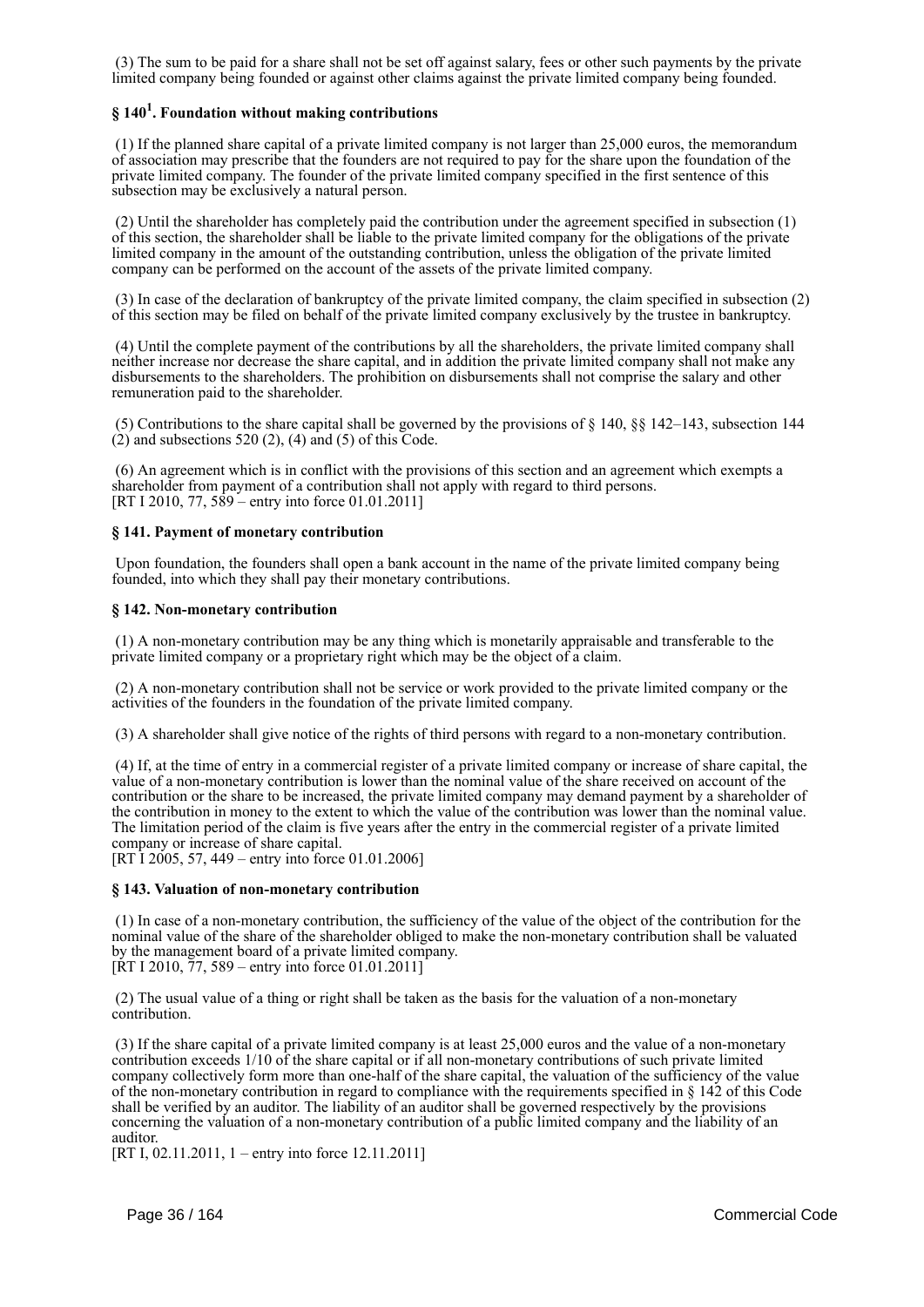$(3<sup>1</sup>)$  [Repealed – RT I 2010, 77, 589 – entry into force 01.01.2011]

 (4) The members of the management board and the person obliged to make a contribution shall be solidarily liable for any damage incurred as a consequence of an inaccurate valuation of the non-monetary contribution. [RT I 2010,  $77$ ,  $589$  – entry into force 01.01.2011]

 (5) Within one year after entry of the private limited company in the commercial register, the private limited company may acquire assets with a value exceeding one-tenth of the share capital from a shareholder or a person with an economic interest equivalent to that of the shareholder on the basis of a contract only by a resolution of the shareholders.

[RT I 2010, 77, 589 – entry into force 01.01.2011]

 (6) The assets specified in subsection (5) of this section shall be valuated pursuant to the procedure provided for in this section.

[RT I 2010, 77, 589 – entry into force 01.01.2011]

 (7) The management board shall, immediately after valuation of the assets specified in subsection (5) of this section, submit the contract for transfer of the assets together with the documents in proof of the value of the assets to the commercial register. In the cases specified in subsection (3) of this section, the documents specified in the previous sentence and a signed opinion by an auditor concerning the valuation of the assets shall be submitted to the commercial register immediately after the auditor has inspected the valuation of the assets. [RT I 2008, 16, 116 – entry into force 15.04.2008]

 $\S$  143<sup>1</sup>.

 $\text{Renealed} - \text{RT}$  I 2010, 77, 589 – entry into force 01.01.2011]

### **§ 144. Petition for entry in commercial register**

 (1) In order to enter a private limited company in the commercial register, the management board shall submit a petition to the commercial register which shall set out the information specified in § 145 of this Code. The following shall be appended to the petition:

[RT I 2010, 77, 589 – entry into force 01.01.2011]

1) the memorandum of association;

2) the articles of association;

 3) a notice of a credit institution or payment institution concerning the payment of share capital if pursuant to the memorandum of association the contributions shall be made before the entry of the private limited company in the commercial register;

[RT I, 20.12.2018, 1 – entry into force 01.01.2019]

 31 ) names, personal identification codes or registry codes and addresses of shareholders, and the nominal value of the share of each shareholder. Section 62 of this Code applies to the addresses and personal identification codes or registry codes;

[RT I 2010, 77, 589 – entry into force 01.01.2011]

 4) the names and personal identification codes of the members of the supervisory board, and of auditors, if the company has auditors and, in the case of expedited procedure, their digitally signed consent regarding assumption of the position of a member of the supervisory board or an auditor; [RT I 2006, 61,  $456$  – entry into force 01.01.2007]

 41 ) consent of all members of the management board to becoming a member of the management board, which is certified by a notary, and a certification that no circumstances arise, which pursuant to law preclude being a member of the management board;

[RT I 2010, 77, 589 – entry into force 01.01.2011]

5) [Repealed – RT I 2005, 57, 449 – entry into force 01.01.2006]

 $5<sup>1</sup>$ ) the information on the planned principal activity;

[RT I 2006, 61, 456 – entry into force 01.01.2007]

 6) upon payment of a non-monetary contribution – if pursuant to the memorandum of association the contributions shall be made before the entry of the private limited company in the commercial register, the agreement for transfer of the contribution to the private limited company and the certification of the management board regarding the fact that the contribution has been transferred to the private limited company and its value covers the nominal value of the share, and also, in the cases specified in subsection 143 (3) of this Code, a sworn auditor's report concerning the verification of the valuation of the sufficiency of the value of the non-monetary contribution;

[RT I 2010, 77, 589 – entry into force 01.01.2011]

61 ) [Repealed – RT I 2010, 77, 589 – entry into force 01.01.2011]

 7) the e-mail address and other telecommunications data (telephone and fax numbers, Internet website address, etc.) of the private limited company;

[RT I, 20.04.2017, 1 – entry into force 15.01.2018]

8) other documents provided by law.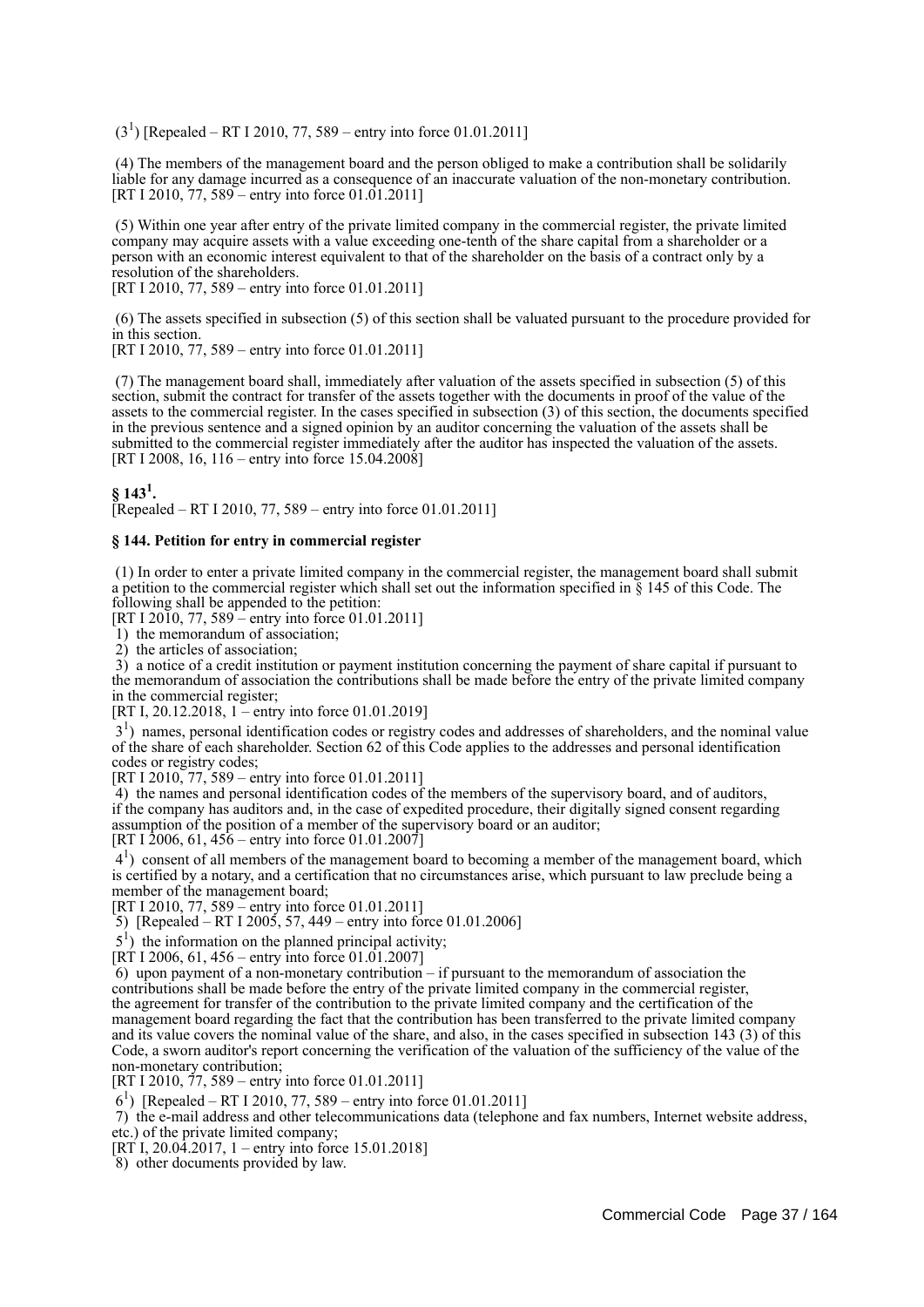(2) If the non-monetary contribution is an immovable or a movable subject to registration, an extract from the land register or the register in which the movable is registered shall be appended to the petition. [RT I 2010, 77, 589 – entry into force 01.01.2011]

 (3) Any other petition submitted to the commercial register shall be signed by a member of the management board. A petition for the entry of a new member of the management board in the commercial register shall be signed by the new member of the management board, who shall certify in the petition that he or she has the rights to be a member of the management board pursuant to law. A petition for the entry of a member of the management board in the commercial register shall indicate the final date of the period of office if pursuant to the articles of association the member of the management board shall be appointed to office for a fixed term. If foundation is done by way of expedited procedure, a member of the management board shall also confirm his or her right, according to law, to act as a board member in the petition for entry of the private limited company in the commercial register. If the members of the management board only have the right to represent the private limited company jointly, all the members of the management board entitled to represent the private limited company jointly shall sign the petition submitted to the register.  $[RT\overline{1} 201\overline{0}, 77, 589 -$  entry into force 01.01.2011]

 $(3<sup>1</sup>)$  [Repealed – RT I 2009, 13, 78 – entry into force 01.07.2009]

 (4) A private limited company is not entered in the commercial register if the petition for entry in the register is submitted later than one year after the date of conclusion of the memorandum of association or receipt of the foundation number specified in subsection 520 (1) of this Code. [RT I 2006, 61, 456 – entry into force 01.01.2007]

### **§ 145. Information to be entered in commercial register**

(1) The following shall be entered in the commercial register:

1) the business name of the private limited company;

2) the registered office and address of the private limited company;

- $[\overline{RT} 1 200\overline{6}, 61, 456 -$  entry into force 01.01.2007]
- 3) the amount of share capital;

 $3<sup>1</sup>$ ) the foundation without making the contribution;

 $[RT 1 2010, 77, 589 - entry into force 01.01.2011]$ 

4) the date of conclusion of the memorandum of association;

5) the names and personal identification codes of the members of the management board;

[RT I 2006, 61,  $456$  – entry into force 01.01.2007]

5<sup>1</sup>) the address of the location of the management board, if the address is located in a foreign state;

[RT I, 20.04.2017, 1 – entry into force  $15.0\overline{1}$ , 2018]

 6) the members of the management board entitled to represent the private limited company differently than provided for in subsection 181 (1) of this Code;

 61 ) the name or business name, personal identification code or registry code of the contact person and the Estonian address for delivery of the declarations of intent addressed to the private limited company and the procedural documents of the private limited company, and also the e-mail address of the contact person; [RT I, 20.04.2017, 1 – entry into force  $15.01.2018$ ]

7) the beginning and end of the financial year of the private limited company;

8) other information provided by law.

[RT I 2010, 77, 589 – entry into force 01.01.2011]

(2) The following shall be appended to a petition for the deletion of the entry specified in clause (1)  $3<sup>1</sup>$ ) of this section:

1) a notice of a credit institution or payment institution concerning the payment of share capital;

[RT I, 20.12.2018, 1 – entry into force 01.01.2019]

 2) upon payment of a non-monetary contribution – the agreement for transfer of the contribution to the private limited company and the certification of the management board regarding the fact that the contribution has been transferred to the private limited company and its value covers the nominal value of the share, and also, in the cases specified in subsection 143 (3) of this Code, a sworn auditor's report concerning the verification of the valuation of the sufficiency of the value of the non-monetary contribution. [RT I 2010, 77, 589 – entry into force 01.01.2011]

### **§ 146. Liability of founders and members of management board and supervisory board upon foundation of private limited companies**

 (1) The founders of a private limited company, the members of the management board and supervisory board shall be solidarily liable for damage caused to the private limited company by submission of inaccurate or incomplete information, incorrect valuation of contribution or foundation expenses or making contributions using the assets specified in subsection 4 (1) of the Money Laundering and Terrorist Financing Prevention Act or breach of other obligations upon the foundation of the private limited company, unless a founder or a member of the management board or supervisory board proves that he or she was not aware nor should have been aware of the circumstances which caused the damage.

[RT I 2008, 27, 177 – entry into force 10.07.2008]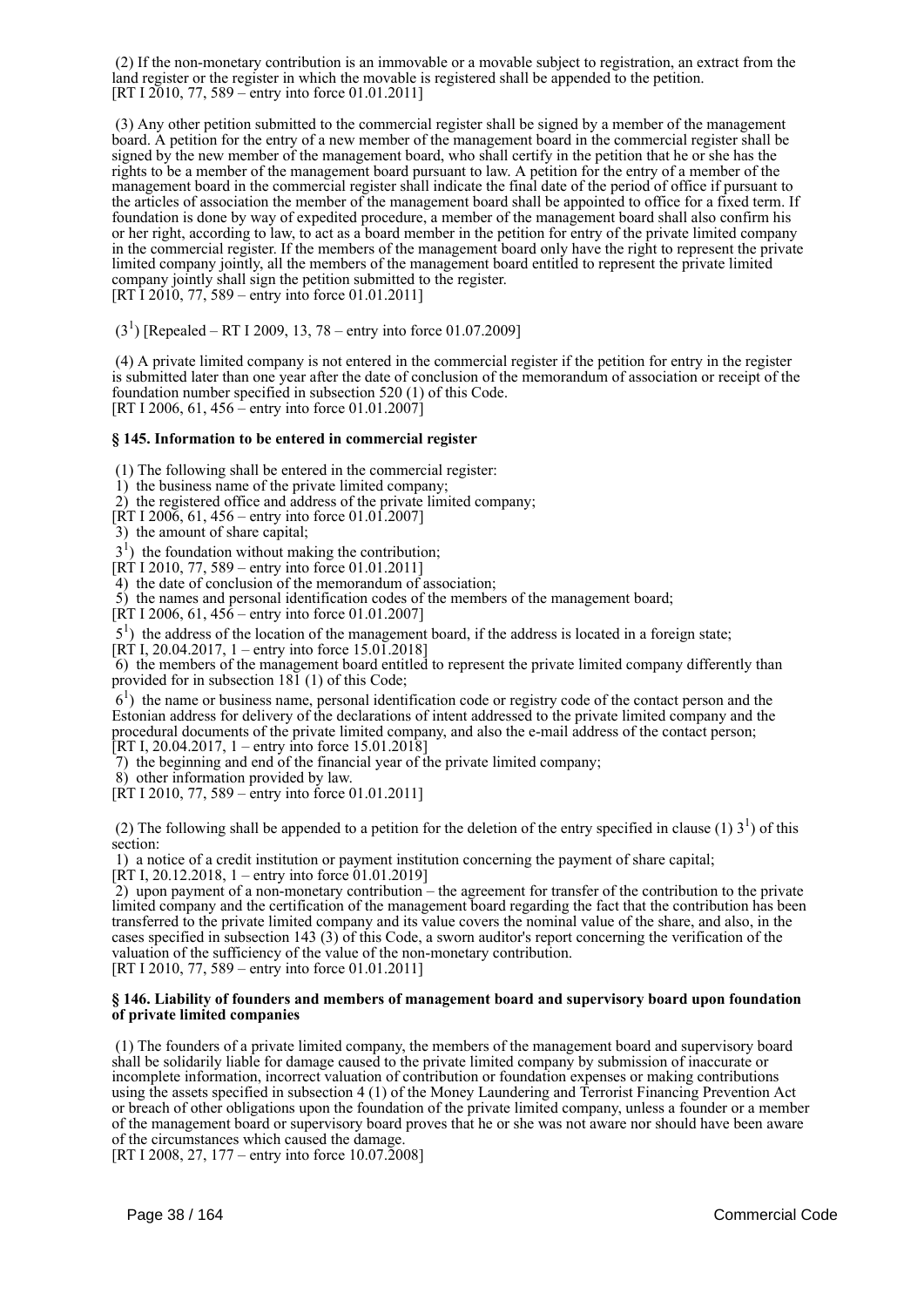$(1<sup>1</sup>)$  A claim for payment of compensation to a private limited company for damage specified in subsection (1) of this section may also be submitted by a creditor of the private limited company if the assets of the private limited company are not sufficient to satisfy the claims of the creditor. In the case of declaration of bankruptcy of a private limited company, only a trustee in bankruptcy may file a claim on behalf of the private limited company.

[RT I 2010, 77, 589 – entry into force 01.01.2011]

 (2) In addition to shareholders, the persons on whose account a private limited company was founded are also liable on the basis provided in subsection (1) of this section. A person is not released from liability regardless of whether or not he or she was aware of circumstances if a shareholder acting on the behalf thereof was or should have been aware of such circumstances.

[RT I 2005, 57, 449 – entry into force 01.01.2006]

(3) An agreement which derogates from the provisions of subsections (1),  $(1^1)$  and (2) of this section shall only be valid with respect to the creditors of a private limited company if such agreement was entered into in the course of bankruptcy proceedings of the private limited company. [RT I 2010, 77, 589 – entry into force 01.01.2011]

 (4) The claims provided for in subsections (1), (11) and (2) of this section shall expire after five years of the entry of a private limited company in the commercial register and, in the case the act which constituted the basis for the causing of damage was committed at a later time, five years after the commission of such act. [RT I 2010, 77, 589 – entry into force 01.01.2011]

### **§ 147. Transactions concluded before entry in commercial register**

 (1) Persons who conclude a transaction in the name of a private limited company being founded before entry of the private limited company in the commercial register shall be solidarily liable for performance of the obligations arising from the transaction.

 (2) The obligations specified in subsection (1) of this section shall transfer to the private limited company as of entry of the private limited company in the commercial register if the person who concluded the transaction had the right to conclude the transaction.

 (3) If a person does not have the right to conclude a transaction, the obligations arising from the transaction shall transfer to the private limited company if the shareholders approve the transaction by a resolution.

 (4) If the assets of the private limited company are not sufficient to satisfy the claim of a creditor of the private limited company, the founders shall be personally and solidarily liable to the creditor of the private limited company for the obligations of the private limited company to the extent that the assets of the private limited company are decreased due to the obligations incurred for the private limited company before entry of the private limited company in the commercial register. The limitation period for such claim shall be five years from entry of the private limited company in the commercial register.

# **Chapter 19 SHARE AND SHAREHOLDER**

### **§ 148. Share**

 (1) The minimum nominal value of a share shall be one cent. [RT I, 17.03.2020, 1 – entry into force 01.08.2020]

 (2) If the nominal value of a share is greater than one cent, the nominal value shall be an exact multiple of one cent.

[RT I, 17.03.2020, 1 – entry into force 01.08.2020]

 (3) Shares may have the same or different nominal values. Pursuant to articles of association, different rights may arise from shares. Shares with the same rights form one class of shares. [RT I, 04.03.2015, 4 – entry into force  $01.07.2015$ ]

 (4) Each shareholder may have one share of the same class, unless otherwise provided by law. In case of acquisition of an additional share of the same class, the nominal value of the share of this class shall increase accordingly. The merger of the shares shall not take place in case the initial share and the additional share acquired by the shareholder are encumbered by different rights and the parties concerned do not agree in a notarially authenticated form on the type of further effect of the rights encumbering the shares. [RT I,  $04.03.2015$ , 4 – entry into force  $01.07.2015$ ]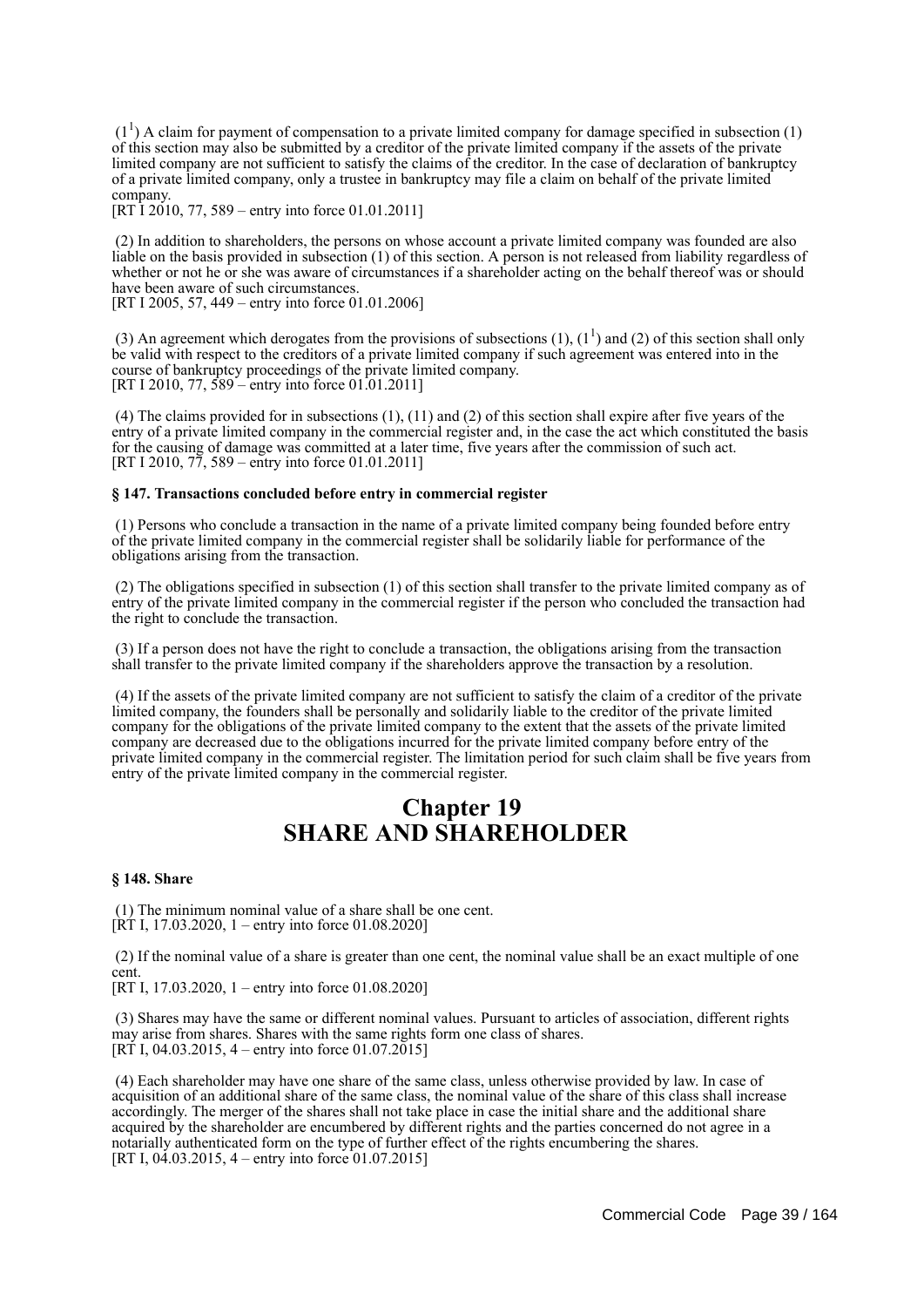(5) A share shall grant the shareholder the right to participate in the management of the private limited company and in the distribution of profit and of remaining assets on dissolution of the private limited company, and other rights prescribed by law or the articles of association.

(6) A certificate shall not be issued for a share.

 (7) The shares of a private limited company may be entered in the Estonian register of securities.  $[RT I, 26.06.2017, 1 -$  entry into force 01.10.2017]

### **§ 149. Transfer of share**

(1) A shareholder may freely transfer a share to another shareholder.

 (2) Upon transfer of a share to a third person, the other shareholders have a right of pre-emption for one month after presentation of the transfer agreement. The seller shall submit the sales contract to the management board of the company that shall promptly notify the other shareholders of entry into the sales contract. The provisions of the Law of Obligations Act concerning the right of pre-emption shall otherwise apply to the right of preemption.

 (3) The articles of association may prescribe that the transfer of a share shall be permitted exclusively in case of the fulfilment of an additional condition, primarily that a resolution of the other shareholders, the management board, the supervisory board or another person is required to transfer a share. In this case, the provisions of subsection (2) of this section do not apply to the private limited company. The articles of association may prescribe that the right of pre-emption shall not apply upon the transfer of a share. A transaction performed without the condition specified in the first sentence of this subsection shall be null and void. With good reason, the shareholder may demand from the person specified in the first sentence to grant the consent for the transfer of the share.

[RT I 2010, 77, 589 – entry into force 01.01.2011]

 (4) A disposition for the transfer of a share must be notarised. The notary who authenticates a disposition for the transfer of a share shall send a notice concerning the transfer of the share in the format established by the minister responsible for the area to the registrar of the commercial register within two days after authentication of the contract.

[RT I, 17.03.2020, 1 – entry into force 24.05.2020, date of entry into force changed [RT I, 23.05.2020, 2]]

 (5) The provisions of subsection (4) of this section do not apply to the transfer of shares entered in the Estonian register of securities.

[RT I, 26.06.2017, 1 – entry into force 01.10.2017]

 (6) If the share capital of a private limited company is at least 10 000 euros and fully paid in, the formal requirement set out in subsection (4) of this section can be waived in the articles of association and it can be prescribed that a disposition for the transfer of a share shall be at least in a format which can be reproduced in writing. All the shareholders of the private limited company shall be in favour of a resolution on such approval of or amendment to the articles of association whereby the formal requirement set out in subsection (4) of this section is waived or restored.

[RT I, 17.03.2020, 1 – entry into force 01.08.2020]

### **§ 150. Notification of transfer**

 (1) The transfer of a share is deemed to be effected and a shareholder is deemed to have changed with respect to the private limited company after notification of the private limited company of the transfer of the share and certification of the transfer of the share.

[RT I 2005, 57, 449 – entry into force 01.01.2006]

 (2) Transactions between the transferor and the company made before notifying the company of the transfer of the share and related to the relationship between the shareholder and the company shall apply to the transferee of the share.

[RT I 2009, 13, 78 – entry into force 01.07.2009]

 (3) Upon receiving a notice of transfer, the management board of the private limited company shall promptly amend the entries in the list of shareholders as appropriate arising from the transfer. The above also applies to amending other information in the list of shareholders which has been submitted to the management board. [RT I 2005, 57, 449 – entry into force 01.01.2006]

(4) [Repealed – RT I 2009, 51, 349 – entry into force 15.11.2009]

 (5) If only one shareholder remains in a private limited company as a result of a transfer of a share or if, in addition to one shareholder, only the private limited company itself has a share in the private limited company, the management board of the private limited company must submit a written notice to this effect to the registrar of the commercial register. Data concerning the single shareholder specified in subsection 182 (1) of this Code shall be set out in the notice. The notice shall be preserved in the business file. [RT I 2005, 57, 449 – entry into force  $01.01.200\overline{6}$ ]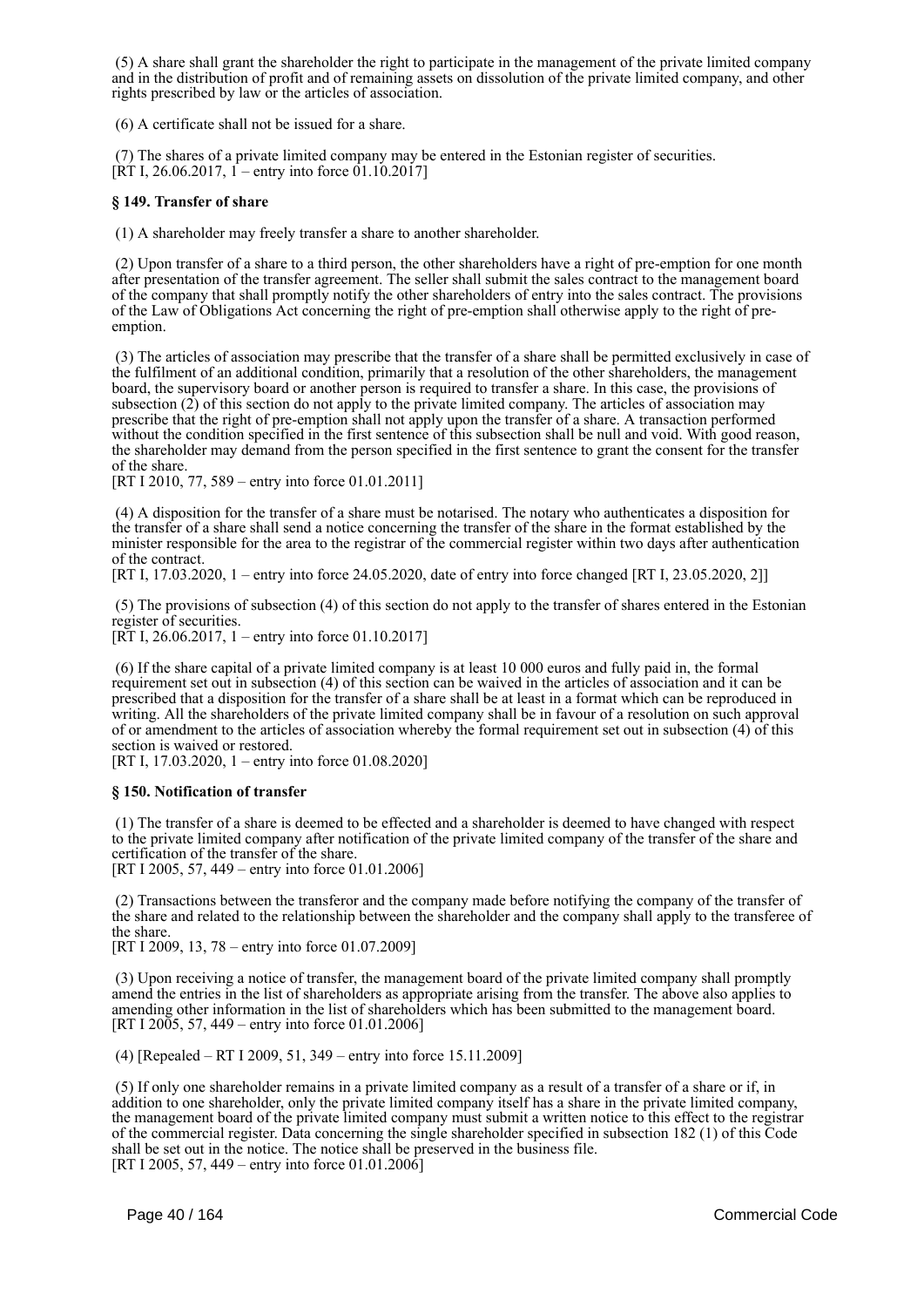(6) The provisions of subsection (1) and (3) of this section do not apply to a private limited company the shares of which are entered in the Estonian register of securities. [RT I, 26.06.2017, 1 – entry into force  $01.10.2017$ ]

### **§ 151. Pledging of shares**

 (1) A share may be pledged unless the articles of association prescribe otherwise. [RT I 2005, 57, 449 – entry into force 01.01.2006]

 (2) A disposition for the pledge of a share must be notarised. The notary who authenticates a disposition for the pledge of a share shall send a notice concerning the pledging of the share in the format established by the minister responsible for the area to the registrar of the commercial register within two days after authentication of the contract.

[RT I, 17.03.2020, 1 – entry into force 24.05.2020, date of entry into force changed [RT I, 23.05.2020, 2]]

 (3) Upon pledge of a share, the pledgor shall exercise the rights attaching to the share.  $[\overline{RT} \ 1 \ 2005, 57, 449 -$  entry into force 01.01.2006]

 (4) At the request of a shareholder, the management board of the private limited company shall enter a notice concerning a pledge in the list of shareholders. Notification of the pledge of a share to a private limited company or entry of a pledge in the list of shareholders does not affect the validity of the pledge. [RT I 2005,  $\frac{5}{7}$ ,  $\frac{449}{9}$  – entry into force 01.01.2006]

 (5) Upon transfer of a pledged share, the right of security shall remain valid with respect to the share unless the acquirer of the share proves that the registrar of the commercial register had not been informed of the right of security at the time of the transfer and the acquirer was not aware nor should have been aware of the right of security.

[RT I 2005, 57, 449 – entry into force 01.01.2006]

 (6) The provisions of subsections (2), (4) and (5) of this section do not apply to the pledging of shares entered in the Estonian register of securities.

[RT I,  $26.06.2017$ , 1 – entry into force 01.10.2017]

 (7) If it is prescribed in the articles of association pursuant to subsection 149 (6) of this Code that a disposition for the transfer of a share shall not be subject to the formal requirement set out in subsection (4) of the same section, the formal requirement specified in the articles of association for a disposition for the transfer of a share shall apply also to a disposition for the pledge of a share, unless otherwise deriving from the articles of association.

[RT I, 17.03.2020, 1 – entry into force 01.08.2020]

### **§ 152. Share division**

 (1) A share may be divided if the shareholder wishes to transfer or pledge a part of the shareholder's share. The resolution of the shareholders shall be required for the division of the share, unless the articles of association prescribe otherwise.

[RT I, 04.03.2015, 4 – entry into force 01.07.2015]

(2) The provisions of  $\S$  149 of this Code apply to the partial transfer of a share and the provisions of  $\S$  151 of this Code apply to the partial pledging of a share. [RT I, 04.03.2015, 4 – entry into force 01.07.2015]

(3) The provisions of § 148, subsection 149 (4) and § 150 of this Code shall be observed in share division.

 (4) The rights encumbering a share shall remain effective upon the division of the share. If the continuation of the effect of the rights in the existing form is impossible, the rights encumbering the share shall remain effective upon the division of the share according to a notarised agreement between the parties concerned.  $[\hat{R}T I 2010, 77, 589 -$  entry into force 01.01.2011]

### **§ 153. Share transfer to successor**

 (1) Upon the death of a shareholder, the share shall transfer to his or her successors unless the law or the articles of association prescribe otherwise.

[RT I 2010, 77, 589 – entry into force 01.01.2011]

 (2) A prohibition or restriction on transfer of a share to a successor in the articles of association shall not be valid unless the articles of association prescribe a term and procedure for payment of appropriate compensation to the successor.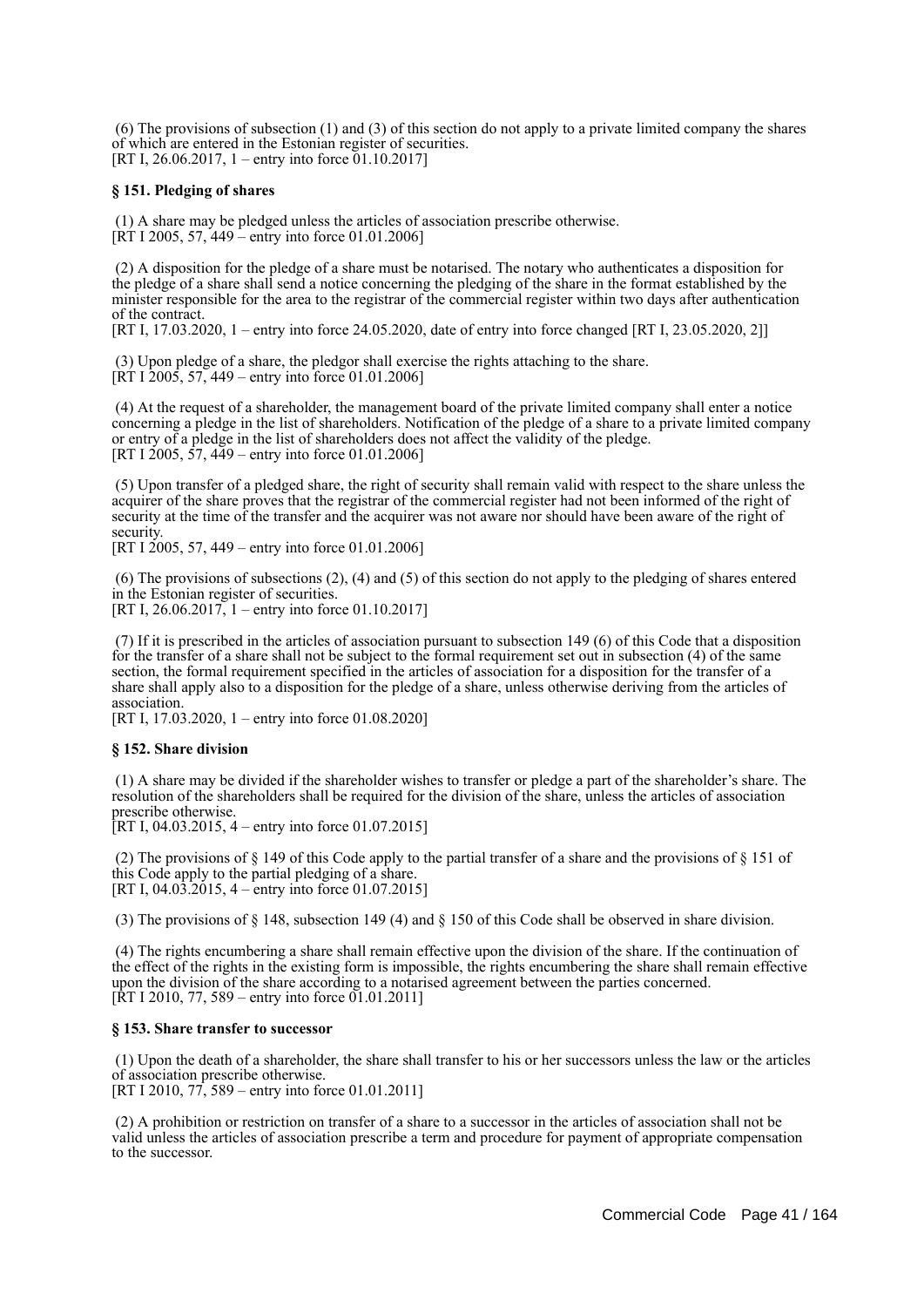(3) The articles of association may prescribe that the consent specified in § 152 of this Code shall not be required for division of a share between the successors of a shareholder.

### **§ 154. Equality of shareholders**

(1) The shareholders shall be treated equally under equal circumstances.

 (2) A shareholder shall not be required to pay a contribution exceeding the nominal value and premium of the share without the consent thereof. [RT I 2005, 57, 449 – entry into force 01.01.2006]

# **§ 154<sup>1</sup> . Specific rights attaching to shares and specific rights of shareholders**

 (1) The articles of association may prescribe the specific rights attaching to a share or the specific rights of a shareholder, primarily upon adoption of resolutions of the shareholders, distribution of profit and division of remaining assets upon liquidation of the private limited company (specific rights attaching to a share and specific rights of a shareholder).

 (2) The adoption of a resolution for amendment of the articles of association, which annuls or changes the specific right attaching to a share or the specific right of a shareholder, shall require the consent of all the shareholders who have such specific right, unless the articles of association prescribe otherwise. [RT I, 04.03.2015, 4 – entry into force 01.07.2015]

### **§ 155. Amount of contribution**

 (1) A shareholder is required to make a contribution corresponding to the nominal value of the shareholder's share.

 (2) The articles of association may prescribe the right of the private limited company to issue shares for a price exceeding their nominal value (premium). In this case, the shareholder is also required to pay the premium. A premium is adjusted in the cases prescribed by the applied accounting practices. A premium may be used: 1) to cover a loss of the private limited company if such loss cannot be covered by retained profit from previous periods, legal reserve prescribed in the articles of association or other reserves prescribed in the articles of association;

2) to increase share capital by a bonus issue.

[RT I 2005, 61, 478 – entry into force 01.12.2005]

### **§ 156. Consequences of delay of contribution**

 (1) A shareholder who fails to pay for the shareholder's share or for the increase of the nominal value of the shareholder's share on time is required to pay a fine on delay in the amount provided by law to the private limited company unless otherwise provided by the articles of association. The above does not preclude or restrict the right to file a claim for compensation of damages exceeding the amount of the fine for delay.

 (2) The management board shall send a notice to a shareholder who delays in payment demanding payment by the term specified in the letter, indicating that the shareholder will lose the shareholder's share if payment is not made. The term for payment shall be at least one month after the notice is sent.

 (3) If the shareholder does not pay the deficient sum during the term specified in the notice, the shareholder shall lose the shareholder's share or the increase of the shareholder's share, and the private limited company has the right to transfer the share to other shareholders or third persons. A sum paid by the shareholder or a part thereof which does not exceed one-fifth of the nominal value shall not be refunded to the shareholder. [RT I 2010, 77, 589 – entry into force 01.01.2011]

 (4) If the shareholder who acquired the share in the case specified in subsection (3) of this section fails to pay for the share or the increase of the nominal value of the share in due time, the person who lost the share or the increase of the nominal value of the share shall be solidarily liable to the private limited company for the outstanding contribution to the private limited company. [RT I 2010, 77, 589 – entry into force 01.01.2011]

 (5) If in the case specified in subsection (3) of this section the private limited company fails to transfer the share to the other shareholders or third persons, the other shareholders shall be solidarily liable for the deficient contribution. In the mutual relations among the shareholders, the shareholders shall be liable according to the nominal values of their shares.

[RT I 2010, 77, 589 – entry into force 01.01.2011]

### **§ 157. Payment of dividends**

 (1) Dividends may be paid to the shareholders from net profit or from retained profit from previous years from which losses from previous years have been deducted, on the basis of the approved annual report. [RT I 2009, 13, 78 – entry into force 01.07.2009]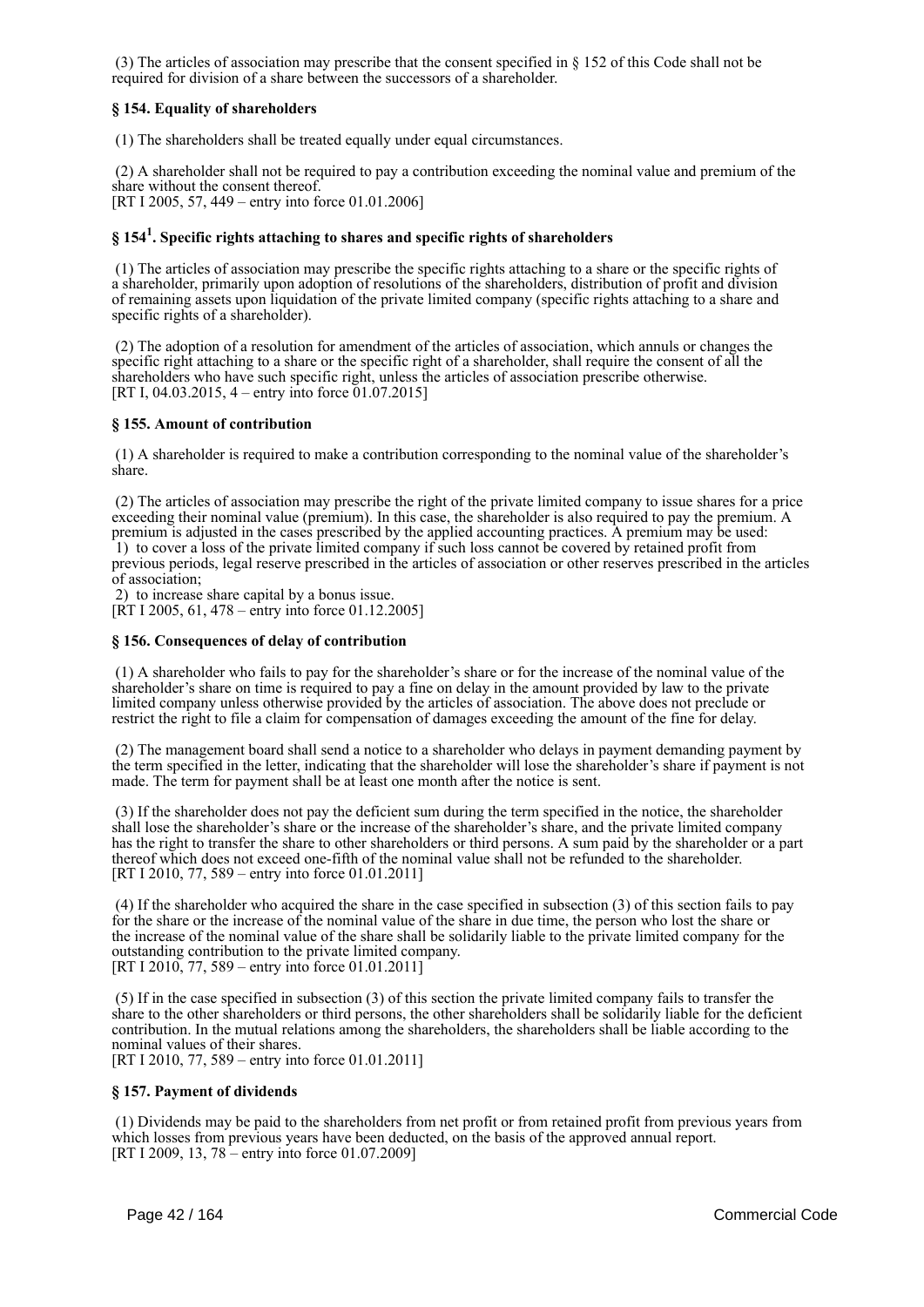(2) A shareholder shall be paid a share of profit (dividend) in proportion to the nominal value of the shareholder's share unless the articles of association prescribe otherwise.

 (3) Payments shall not be made to shareholders if the net assets of the private limited company, as apparent from the annual report approved at the end of the previous financial year of the private limited company, are less than or would be less than the total of share capital and reserves which pursuant to law or the articles of association shall not be paid out to shareholders.

 $(3<sup>1</sup>)$  If a company capitalises the development-related expenditure as intangible assets and the development expenditure has not completely depreciated, profit cannot be distributed unless the sum of the reserves which can be used for the distribution of profit and the retained profit from previous periods at least equals the undepreciated development expenditure. [RT I, 30.12.2015, 4 – entry into force 01.01.2016]

(4) A shareholder has the right to demand payment of a dividend prescribed by a resolution of the shareholders.

 (5) The dividend shall be paid in money. With the consent of the shareholder, the dividend may also be paid in other assets.

[RT I 2005, 57, 449 – entry into force 01.01.2006]

### **§ 158. Return of illegal dividend**

 (1) If a shareholder receives a dividend which the shareholder does not have a right to receive, the shareholder shall return the dividend which is received without basis.

 (2) If upon receipt of the dividend, the shareholder did not know nor should have known that it was paid to the shareholder without basis, return of the dividend may be demanded only if it is necessary for satisfying the claims of the creditors of the private limited company.

 (3) A claim for return of the payment specified in subsection (1) of this section may also be submitted by a creditor of the private limited company if the assets of the private limited company are not sufficient to satisfy the claims of the creditor. In the course of bankruptcy proceedings of a private limited company, only a trustee in bankruptcy may file a claim on behalf of the private limited company.

 (4) An agreement which derogates from the provisions of subsections (1)–(3) of this section shall only be valid with respect to the creditors and trustees in bankruptcy of a private limited company if such agreement was entered into in the course of liquidation proceedings of the private limited company. Set-off of claims is prohibited.

(5) The claims specified in subsections  $(1)$ –(3) of this section expire after five years of payment of the dividends.

 (6) The members of the management board and supervisory board who caused the payment of the illegal dividend shall be liable for the return of the payment solidarily with the shareholder who received such dividend.

[RT I 2005, 57, 449 – entry into force 01.01.2006]

### **§ 159. Prohibited loans**

(1) A private limited company shall not grant a loan:

 $1)$  to one of its shareholders whose share represents more than 5 per cent of the share capital;

 2) to a shareholder or member of its parent undertaking, whose share represents more than 5 per cent of the share capital of the parent undertaking;

3) to a person to acquire a share of the private limited company;

4) to a member of its management board or supervisory board or its procurator.

 (2) A subsidiary may grant a loan to its parent undertaking or a parent undertaking to a shareholder or a member who forms the same group as the subsidiary if this does not harm the financial status of the private limited company or the interests of creditors. A subsidiary shall not grant a loan for acquiring a share of the private limited company to the persons specified in the first sentence of this subsection. [RT I 2008, 16,  $116$  – entry into force 15.04.2008]

 (3) A private limited company shall also not guarantee a loan taken by the persons specified in subsection (1) of this section. The prohibition does not apply to guaranteeing a loan taken by the parent undertaking or guaranteeing a loan taken by a shareholder or member of the parent undertaking that forms the same group as the subsidiary if this does not harm the financial status of the private limited company or the interests of creditors. A private limited company shall not guarantee a loan taken for acquisition of a share of the private limited company.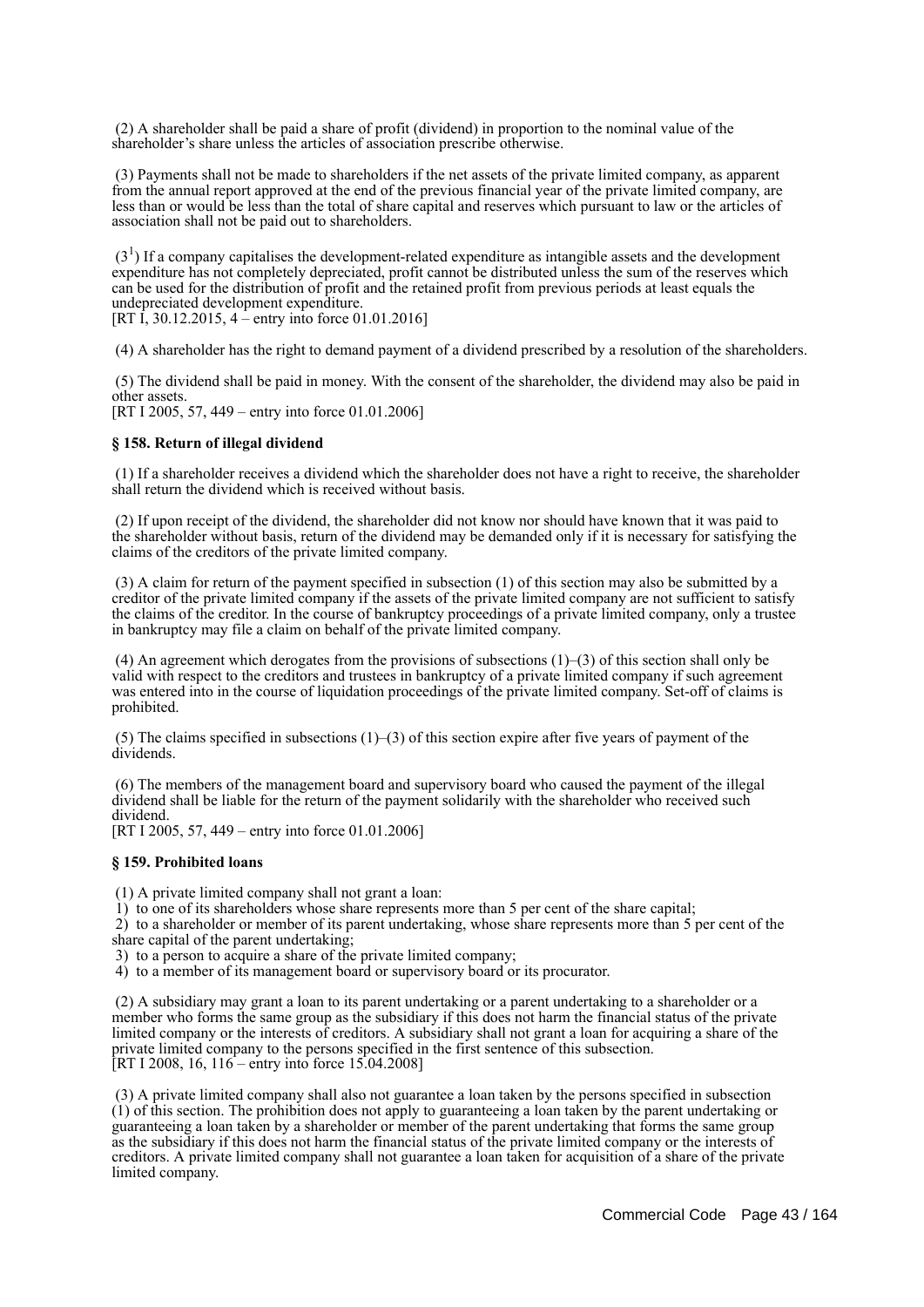[RT I 2008, 16, 116 – entry into force 15.04.2008]

 (4) Transactions in violation of the provisions of subsections (1) and (2) of this section are void. Violation of the provisions of subsection (3) of this section does not result in the nullity of the transaction but the person whose loan was secured must compensate for the damage caused to the private limited company by the provision of the security.

 (5) The provisions of subsections (1)–(4) of this section correspondingly apply to credit agreements and other economically equivalent transactions. [RT I 2005, 57, 449 – entry into force 01.01.2006]

### **§ 160. Legal reserve**

 (1) Legal reserve shall be formed from annual net profit transfers and other transfers entered in the legal reserve pursuant to law or the articles of association.

 (2) If the articles of association prescribe the formation of the legal reserve, it shall not be less than one-tenth of the share capital.

[RT I 2010, 77, 589 – entry into force 01.01.2011]

 (3) During each financial year, at least one-twentieth of the net profit shall be entered in the legal reserve. When the legal reserve reaches the amount prescribed in the articles of association, the increase of the legal reserve on the account of net profit shall be terminated.

### **§ 161. Use of legal reserve**

 (1) Upon a resolution of the shareholders, legal reserve may be used to cover a loss if it is not possible to cover the loss from available shareholders' equity of the private limited company (from retained profit from previous periods and legal reserve prescribed by the articles of association), or may be used to increase share capital.

(2) Payments shall not be made to shareholders from legal reserve.

### **§ 162. Acquisition or taking as security of own shares**

 (1) A private limited company shall not acquire or take as security its own shares unless otherwise provided by law.

 (2) The acquisition or taking as security of its own shares by the private limited company shall be permitted if: 1) this occurs within five years after adoption of a resolution of the shareholders which specifies the terms and conditions and term for the acquisition or taking as security of shares and the minimum and maximum amounts to be paid for the shares;

[RT I 2008, 16, 116 – entry into force 15.04.2008]

<sup>1</sup>) the nominal value of the share belonging to the private limited company does not exceed one third of the share capital, and

[RT I,  $04.03.2015$ , 4 – entry into force 01.07.2015]

 2) acquisition of the share does not cause the net assets to become less than the total of share capital and reserves which pursuant to law or the articles of association shall not be paid out to shareholders. [RT I 2008, 16, 116 – entry into force 15.04.2008]

 (3) The private limited company may acquire its own share without the restrictions provided for in subsection  $(2)$  of this section if the share is acquired by succession.

 (4) The private limited company's own share shall not grant the private limited company any rights of a shareholder.

 (5) A private limited company shall not itself or through a third person acting in its own name but at the expense of the private limited company acquire its own shares upon foundation of the private limited company or an increase of share capital.

 (6) A company shall not acquire a share of its parent undertaking which is a private limited company upon an increase of the share capital of such parent undertaking.

 $(6<sup>1</sup>)$  A private limited company shall neither acquire nor take as security its own share, the contribution for which has not been completely paid. [RT I, 02.11.2011, 1 – entry into force 12.11.2011]

 (7) A transaction constituting an obligation which is in conflict with the provisions of subsections (1), (2), (5), (6) or  $(6<sup>1</sup>)$  of this section is void. The above does not affect the validity of the acquisition of a share or taking of a share as security.

[RT I, 02.11.2011], 1 – entry into force 12.11.2011]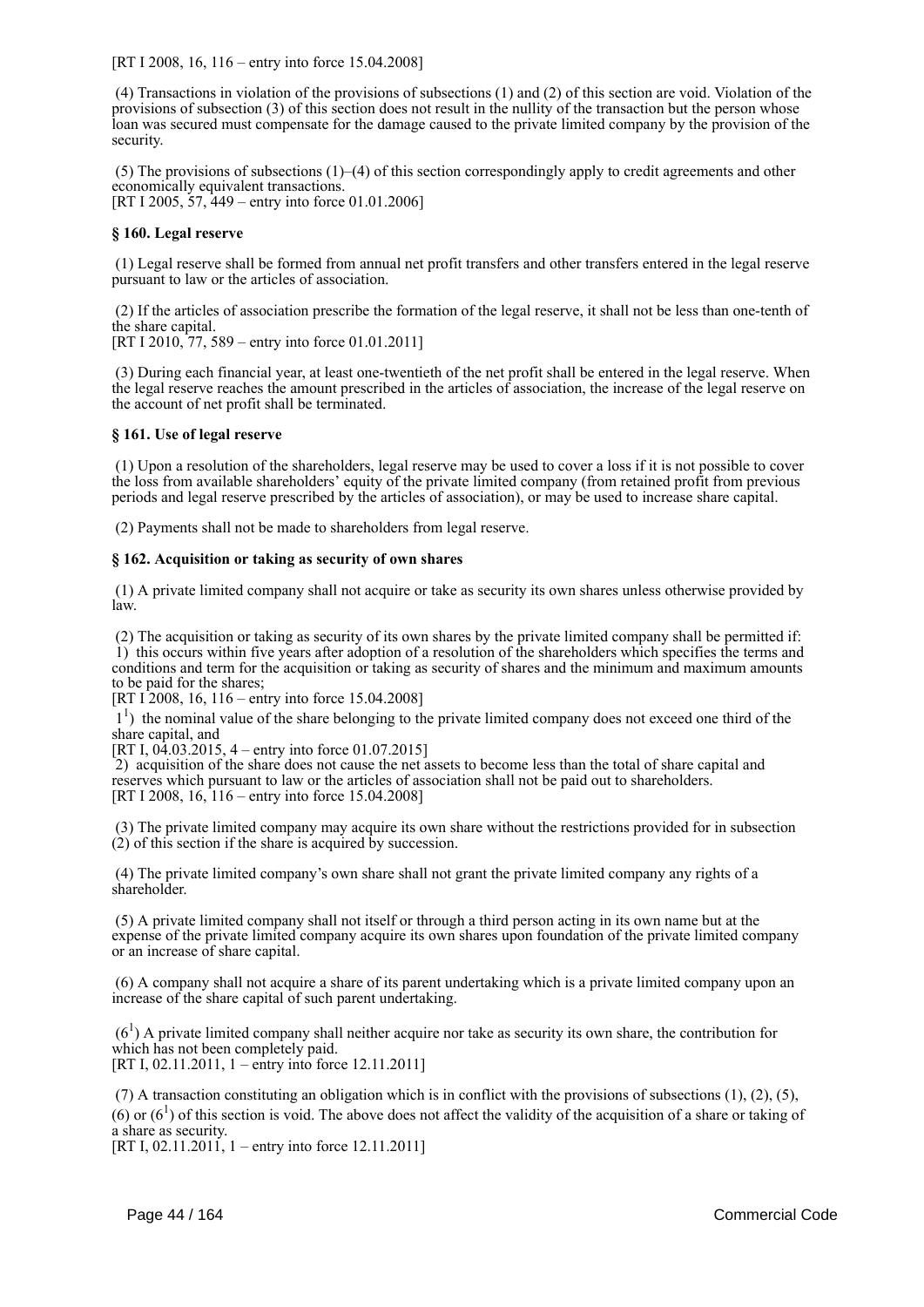### **§ 163. Transfer of own share**

 (1) If a private limited company acquires or takes as security its own shares based on subsection 162 (3) of this Code, and the total of the nominal values thereof, including the sum total of the nominal values of the own shares belonging to or taken as security by the private limited company is higher than 1/3 of the share capital, then the shares acquired or taken as security in such manner which exceed the 1/3 shall be transferred or taking them as security shall be terminated within three years after the transfer or taking as security. [RT I, 04.03.2015, 4 – entry into force  $01.07.201\overline{5}$ ]

 (2) If a private limited company acquires or takes as security its own shares illegally, the shares shall be transferred or the taking as security shall be terminated within one year after the acquisition or taking as security. [RT I 2008, 16, 116 – entry into force 15.04.2008]

 (3) If the shares are not transferred or the taking as security is not terminated during the term specified in subsections (1) and (2) of this section, the shares shall be cancelled and the share capital shall be reduced accordingly.

[RT I 2008, 16, 116 – entry into force 15.04.2008]

### **§ 164. Mutual acquisition or taking as security of shares**

 A subsidiary may acquire or take as security shares of its parent undertaking under the same terms and conditions as its own shares. If a subsidiary acquires or takes as security shares of its parent undertaking, it shall be deemed, for the purposes of this Code, that the parent undertaking has acquired or taken as security such shares.

### **§ 165. Jointly held share**

 (1) If a share is held by several persons jointly, these persons may only exercise the rights attaching to the share jointly. The above does not apply to a private limited company if the private limited company has not been notified of the joint ownership of the share. A person who holds a share jointly has the right to demand to be entered in the list of shareholders.

 (2) If a share is held by several persons jointly, these persons shall be solidarily liable for performance of the obligations attaching to the share.

 3) If the shareholders have not appointed a common representative for performance of the rights arising from the share, a transaction concluded by the private limited company with respect to the joint owners is deemed to be valid even if such act was performed with respect to only one shareholder. [RT I 2010, 77, 589 – entry into force 01.01.2011]

#### **§ 166. Right of shareholder to information**

 (1) The shareholders have the right to receive information from the management board on the activities of the private limited company and to examine the documents of the private limited company.

 (2) The management board may refuse to give information or to present documents if there is a basis to presume that this may cause significant damage to the interests of the private limited company.

 (3) If the management board refuses to give information or refuses to allow documents to be examined, the shareholder may demand that the legality of the shareholder's demand be decided by the meeting of shareholders or to submit, within two weeks after receiving the refusal of the management board or, within four weeks after submission of the request if the management board has not responded to the request, a petition to a court in a proceeding on petition in order to obligate the management board to give information or to allow documents to be examined.

[RT I 2005, 57, 449 – entry into force 01.01.2006]

### **§ 167. Exclusion of shareholder**

 (1) Based on an action of a private limited company, a court may exclude a shareholder from the private limited company if the shareholder fails, without good reason, to perform the shareholder's obligations to a material extent or in any other way significantly damages the interests of the private limited company, or does not perform obligations or terminate damage regardless of a written caution from the private limited company.

 (2) An action for exclusion of a shareholder may be filed on behalf of the private limited company by shareholders whose shares represent more than one-half of the share capital unless the articles of association prescribe a greater representation requirement.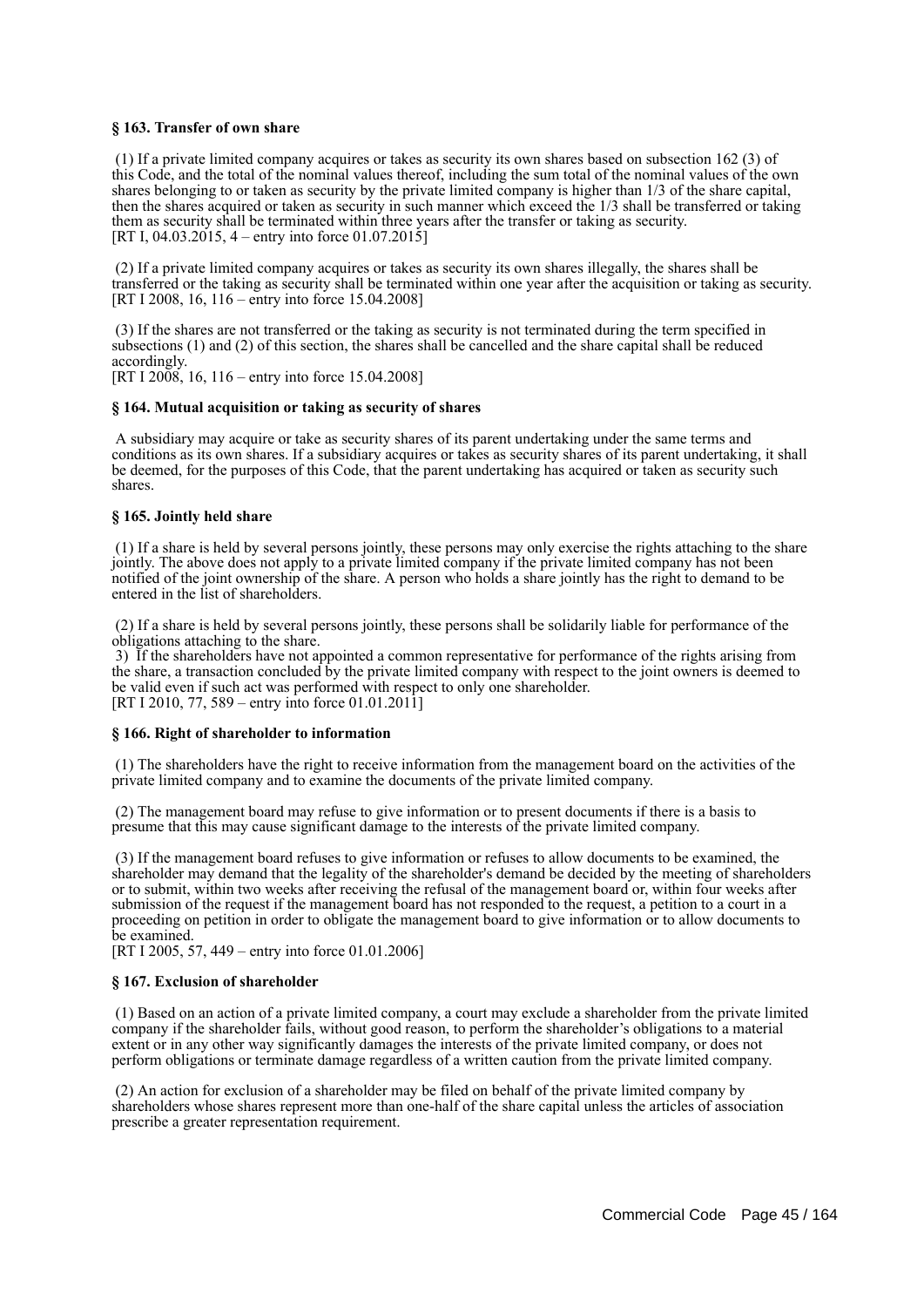(3) Upon exclusion of a shareholder, the shareholder's share shall be sold by public auction or in another way determined by the court. Money received from the sale, from which reasonable expenses related to the sale have been deducted, shall be returned to the shareholder.

[RT I 2008, 59, 330 – entry into force 01.01.2009]

# **§ 167<sup>1</sup> . Liability for damaging private limited company by influencing activity of private limited company**

 (1) A person who, by misusing his or her influence, influences a member of the management board or supervisory board to act contrary to the interests of the private limited company, is liable to compensate any damage incurred thereby to the private limited company.

 (2) In the event specified in subsection (1) of this section, a member of the management board or supervisory board who violated his or her obligations shall be solidarily liable with the person who influenced him or her unless he or she proves that he or she has performed his or her obligations with due diligence.

 (3) In the case specified in subsection (1) of this section, the persons who derived gains from such damage shall also be held liable solidarily with the person who misused his or her influence.

(4) The limitation period for the claims specified in subsections (1)–(3) of this section is five years.

 (5) A claim for payment of compensation to a private limited company for damage specified in subsection (1)- (3) of this section may also be submitted by an creditor of the private limited company if the assets of the private limited company are not sufficient to satisfy the claims of the creditor. In the case of declaration of bankruptcy of a private limited company, only a trustee in bankruptcy may file a claim on behalf of the private limited company.

 (6) A creditor or trustee in bankruptcy has the right to file the claim specified in subsection (5) of this section also if the private limited company has waived the claim or has entered into a contract of compromise with such member or resulting from an agreement, has limited the claim or filing thereof in another manner or reduced the limitation period.

[RT I 2007, 67, 413 – entry into force 28.12.2007]

# **§ 167<sup>2</sup> . Convertible bond**

 (1) If prescribed in the articles of association, a private limited company may issue, for a conditional increase of the share capital, bonds by a resolution of the shareholders, the holders of which have the right to convert their bonds to shares (convertible bond).

 (2) A convertible bond shall be registered. A convertible bond may be transferred under the same terms and conditions as a share.

(3) Convertible bonds may be issued after entry of the private limited company in the commercial register.

 (4) The shareholders shall have the pre-emptive right to subscribe for convertible bonds pursuant to the procedure provided for in § 193 of this Code.

 (5) At least the nominal value of a convertible bond shall be paid for the convertible bond, in money. The nominal value of a share issued for the bond may be greater than the nominal value of the bond only if this difference is paid for in money.

 (6) The sum of the nominal values of convertible bonds shall not be greater than one-half of the share capital.  $[\hat{RT} I, 04.03.2015, 4 - entry into force 01.07.2015]$ 

# **Chapter 20 MANAGEMENT**

### **§ 168. Competence of shareholders**

(1) The shareholders are competent to:

1) amend the articles of association;

2) increase and reduce share capital;

3) elect and remove members of the supervisory board;

4) elect and remove members of the management board, if the company does not have a supervisory board;

[RT I 2008, 16, 116 – entry into force 15.04.2008]

5) approve the annual report and distribute profit;

6) divide shares, unless the articles of association prescribe otherwise;

[RT I, 04.03.2015, 4 – entry into force 01.07.2015]

7) elect an auditor;

8) designate a special audit;

9) if the company does not have a supervisory board, appoint and remove procurators;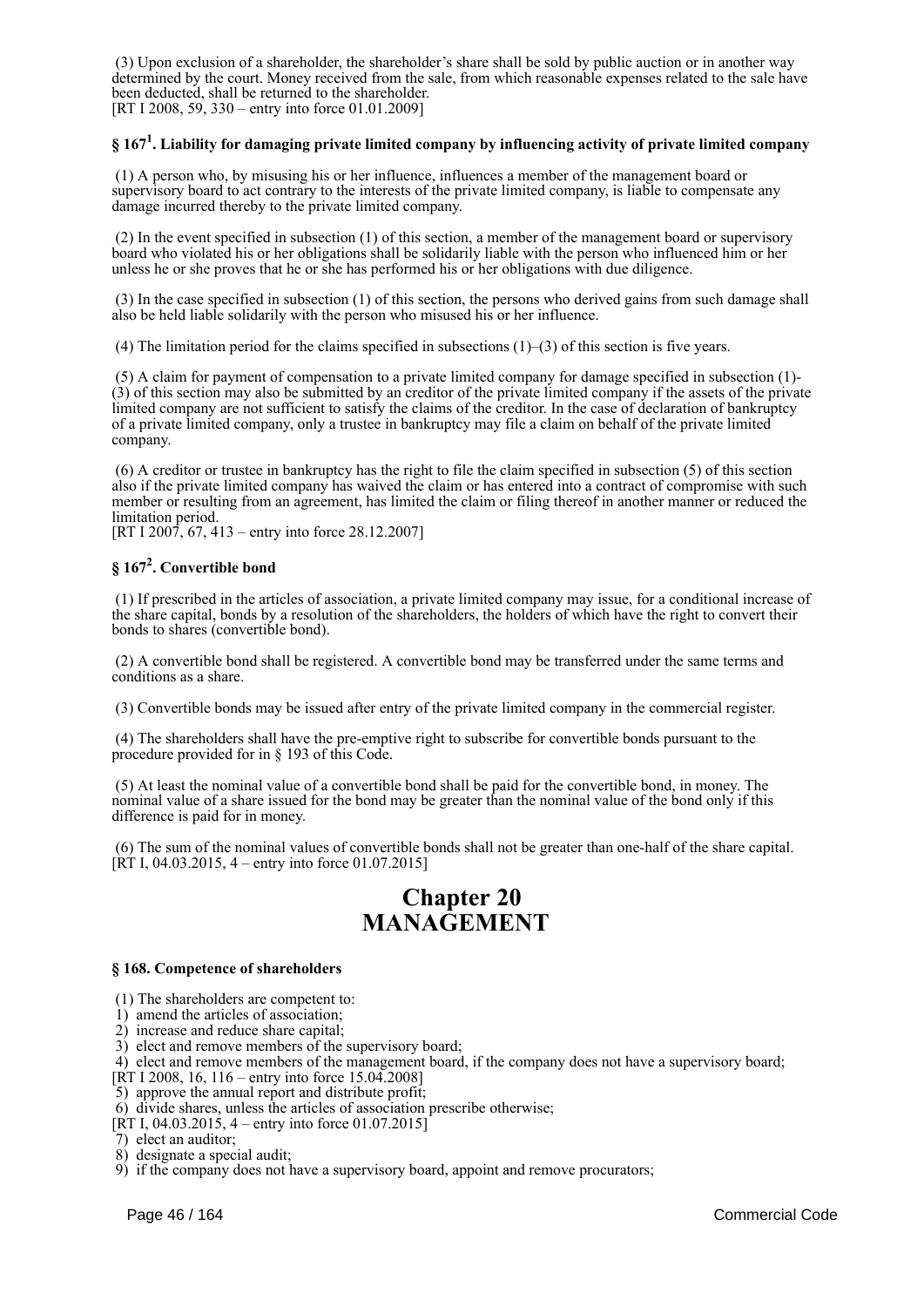10) decide on conclusion and terms and conditions of transactions with the members of the supervisory board or, if the company does not have a supervisory board, with the members of the management board, decide on the conduct of legal disputes with the members of the management board or supervisory board, and appointment of the representative of the private limited company in such transactions and disputes;

[RT I 2008, 16, 116 – entry into force 15.04.2008]

11) decide on dissolution, merger, division or transformation of the private limited company;

12) decide on other matters placed in the competence of the shareholders by law or the articles of association.

 (2) The shareholders may also adopt resolutions on matters within the competence of the management board or supervisory board. In such case, the shareholders shall be liable in the same manner as members of the management board or supervisory board. [RT I 2005, 57, 449 – entry into force 01.01.2006]

### **§ 169. Number of votes of shareholder**

 (1) The number of votes of a shareholder shall be proportional to the amount of the shareholder's share, unless the articles of association prescribe otherwise. [RT I, 04.03.2015, 4 – entry into force 01.07.2015]

 (2) Each one cent of a share shall grant one vote unless the articles of association prescribe otherwise.  $[\overline{RT} I, 17.03.2020, 1 -$  entry into force 01.08.2020]

### **§ 170. Meeting of shareholders**

 (1) The shareholders shall adopt resolutions at a meeting or pursuant to the procedure provided for in § 173 of this Code. In the cases provided by law, the shareholders may only adopt resolutions at a meeting of shareholders.

 (2) A meeting of shareholders is competent to adopt resolutions if the represented votes represent over one-half of the shares unless the articles of association prescribe a greater representation requirement.

 (3) A shareholder may participate in a meeting personally or through a representative, the availability of whose right of representation shall be certified by a document in a format which can be reproduced in writing.  $[\overline{RT} 1 2010, 77, 589 -$  entry into force 01.01.2011]

 (4) The costs of organising a meeting of shareholders shall be borne by the private limited company. If a meeting of shareholders is called at the request of the shareholders or if shareholders themselves call a meeting, the shareholders who requested the calling of the meeting or called the meeting may be required to cover the costs of the general meeting by a resolution of the meeting of shareholders which receives at least two thirds of the votes represented at the general meeting. [RT I 2009, 13, 78 – entry into force 01.07.2009]

 (5) A shareholder may vote on the draft resolutions prepared in respect to the items on the agenda of a meeting of shareholders by submitting his or her vote to the private limited company prior to the meeting of shareholders at least in a format which can be reproduced in writing, unless otherwise prescribed in the articles of association, provided that the identification of shareholders and the security and reliability of voting shall be ensured upon voting prior to the meeting. Subsections  $298^2(2)$  and (3) of this Code are applied respectively. [ RT I, 23.05.2020, 2 – entry into force 24.05.2020]

# **§ 170<sup>1</sup> . Electronic participation in meeting of shareholders**

[ RT I, 23.05.2020, 2 – entry into force 24.05.2020]

 (1) Participation in a meeting of shareholders by electronic means shall take place pursuant to the procedure provided for in §  $33<sup>1</sup>$  of the General Part of the Civil Code Act.

 $[RTI, 23.05.2020, 2 - entry into force 24.05.2020]$ 

- (2) [Repealed RT I, 23.05.2020, 2 entry into force 24.05.2020]
- (3) [Repealed RT I, 23.05.2020, 2 entry into force 24.05.2020]
- (4) [Repealed RT I, 23.05.2020, 2 entry into force 24.05.2020]
- (5) [Repealed RT I, 23.05.2020, 2 entry into force 24.05.2020]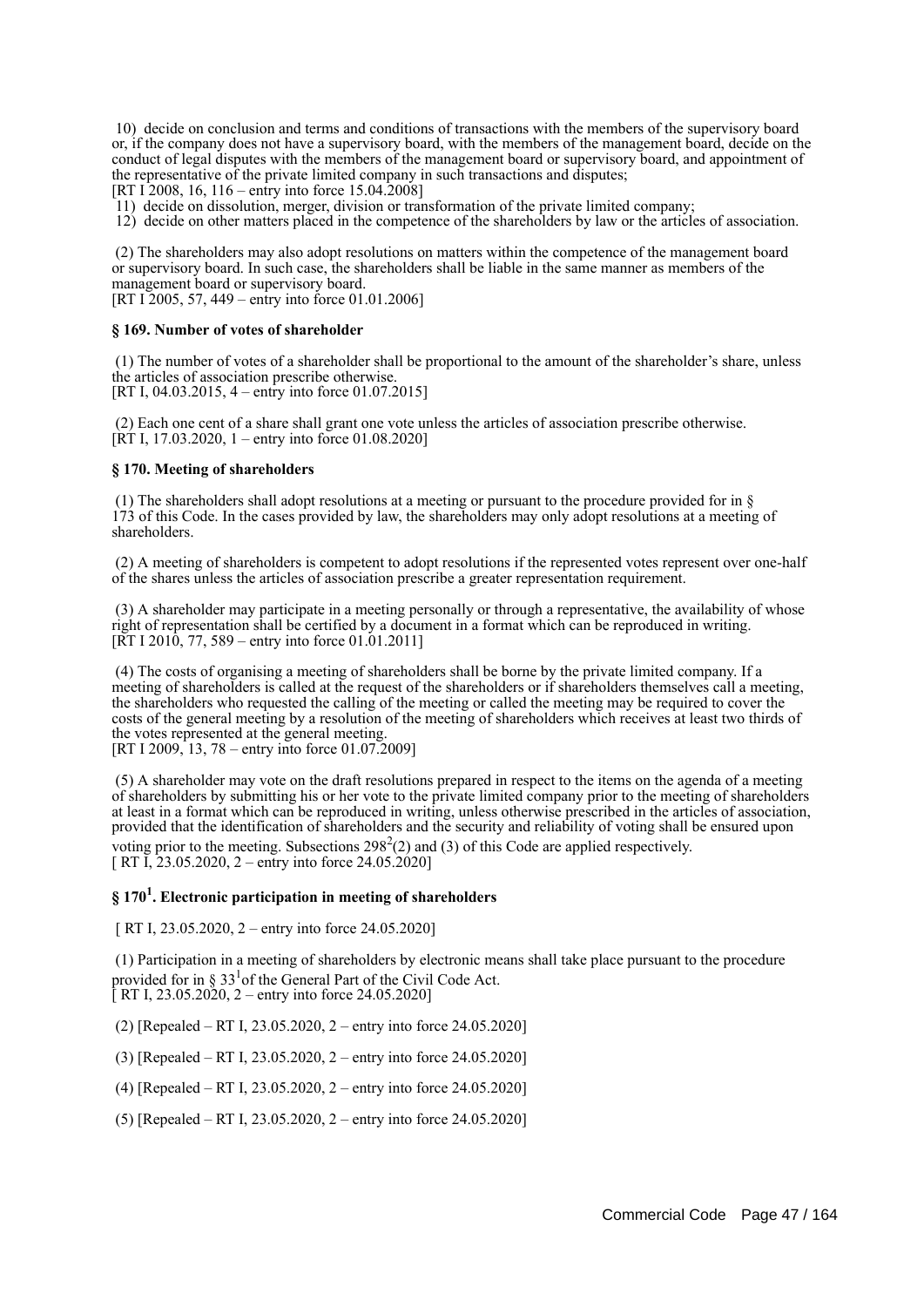### **§ 171. Calling meeting of shareholders**

(1) A meeting of shareholders shall be called by the management board.

 (2) The management board shall call a meeting of shareholders if this is necessary in the interests of the private limited company, or if:

[RT I 2005, 57, 449 – entry into force 01.01.2006]

 1) the net assets (total assets minus total obligations shown under liabilities on a balance sheet) of the private limited company are less than one-half of the share capital or less than the amount of share capital specified in § 136 of this Code or other minimum amount of share capital provided by law, or

[RT I 2005, 57, 449 – entry into force 01.01.2006]

2) this is demanded by the supervisory board or auditor; or

3) this is demanded by shareholders whose shares represent at least one-tenth of the share capital.

 (3) If the management board does not call a meeting of shareholders within one month after receipt of a demand from the supervisory board, auditor or shareholders, the supervisory board, auditor or shareholders have the right to call the meeting themselves.

 (4) A list of the shareholders participating in a meeting of shareholders shall be compiled at the meeting of shareholders, which shall set out their names, the number of votes arising from their shares and the way of participation in the meeting, and also the names of the representatives of shareholders. If the shareholder has voted prior to the meeting using electronic means or by mail, the list shall also specify the voting date. The list shall be signed by the chairman of the meeting and the recording secretary, and any shareholder or the shareholder's representative who physically attended the meeting. [RT I 2009, 51, 349 – entry into force 15.11.2009]

(5) Minutes shall be taken of the meetings of shareholders. The provisions of subsections  $304$  (1)–(6), respectively, apply to the minutes of the meetings of shareholders.

 (6) If the votes specified in subsection 170 (2) of this Code are not represented at a meeting of shareholders and the meeting has no quorum due to the above, the management board shall call a new meeting without changing the agenda, which is competent to adopt resolutions regardless of the number of votes represented at the meeting. The above applies exclusively in case the notice for calling the new meeting has been sent to the shareholders no earlier than two days after the first meeting and no later than on the tenth day after the first meeting.

[RT I  $2010$ , 77, 589 – entry into force 01.01.2011]

# **§ 171<sup>1</sup> . Agenda of meeting of shareholders**

[RT I 2005, 57, 449 – entry into force 01.01.2006]

 (1) The agenda of a meeting of shareholders shall be determined by the management board unless the articles of association prescribe otherwise. If a meeting of shareholders is called by the shareholders, the supervisory board or an auditor, such persons shall also determine the agenda of the meeting. [RT I 2005,  $\frac{57}{9}$ , 449 – entry into force 01.01.2006]

 (2) Shareholders whose shares represent at least one-tenth of the share capital may demand the inclusion of additional issues on the agenda. The agenda shall not be changed prior to the meeting if the respective demand is submitted later than three days before holding the meeting of shareholders. [RT I 2009, 51, 349 – entry into force 15, 11, 2009]

 (3) An item which is initially not on the agenda of a meeting of shareholders may be included on the agenda with the consent of at least nine-tenths of the shareholders who participate in the meeting of shareholders if their shares represent at least two-thirds of the share capital. Upon adoption of such resolution, the votes given prior to the meeting shall not be accounted as part of the meeting quorum. [ RT I, 23.05.2020, 2 – entry into force  $24.05.2020$ ]

 (4) A meeting of shareholders may decide on calling the next meeting and settle submissions concerning operational issues related to the agenda or to the procedure for holding the meeting without including such matters in the agenda beforehand, and to discuss other matters at the meeting of the shareholders without passing a decision on such matters.

 $[RT I \overline{2008}, 16, 116 -$  entry into force 15.04.2008]

# **§ 171<sup>2</sup> . Draft of resolution**

 (1) The person who calls the meeting shall prepare a draft of the resolution in respect to each item on the agenda unless the articles of association prescribe otherwise.

 (2) If a meeting of shareholders is called by the shareholders, the supervisory board or an auditor, such persons shall submit the prepared drafts of the resolutions to the management board prior to the notification about calling the meeting of shareholders. The drafts of the resolutions may be additionally included in the notice on calling the meeting.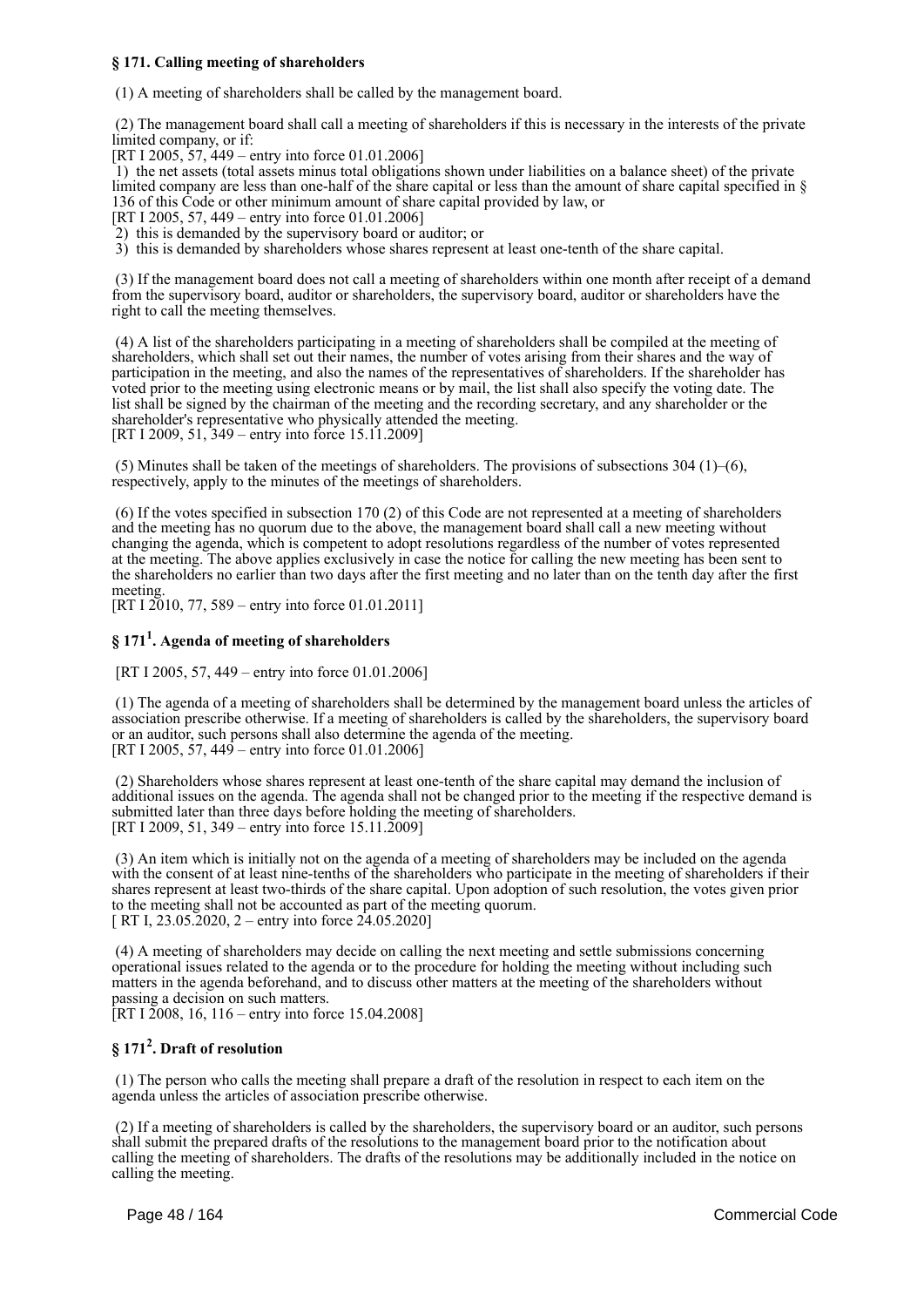(3) If the shareholders demand the inclusion of additional issues on the agenda, they shall simultaneously with the demand on the modification of the agenda submit to the private limited company a draft of the resolution or substantiation regarding each additional issue.

 (4) The private limited company shall make the drafts of the resolutions and substantiations prepared by the management board and submitted by the shareholders, the supervisory board or an auditor available to the shareholders in the location determined by the private limited company or on the homepage of the private limited company. It shall be possible to examine the drafts of the resolutions at least as of the notification about a meeting until the day of holding the meeting of shareholders unless otherwise provided by law.

 (5) The private limited company shall make the drafts of the resolutions and substantiations specified in subsection (3) of this section available to the shareholders immediately after the submission thereof to the private limited company if these are submitted to the private limited company after the notification about the meeting of shareholders.

 (6) Failure to make the drafts of the resolutions specified in subsection (2) of this section available shall not constitute a material violation of the procedure of calling a meeting of shareholders. [RT I 2009, 51, 349 – entry into force 15.11.2009]

### **§ 172. Notice calling meeting of shareholders**

 (1) The management board shall send a notice of a meeting of shareholders to all shareholders. The notice shall be sent to the address or e-mail address entered in the list of shareholders. If a private limited company is aware or should be aware that the address of a shareholder differs from the address entered in the list of shareholders, the notice shall also be sent to that address. The notice shall be sent in such manner that, under normal conditions of delivery, it would reach the addressee at least one week before the meeting takes place. [RT I 2010, 77, 589 – entry into force 01.01.2011]

 (2) A notice shall indicate the time, place and agenda for the meeting of shareholders and the location or homepage address of the private limited company, where it is possible to examine the drafts of the resolutions and substantiations, and also other important circumstances related to the meeting. If the private limited company provides an opportunity to vote using electronic means or by mail, the information regarding the procedure and term for voting using electronic means or by mail shall be specified in the notice. [RT I 2009, 51, 349 – entry into force 15.11.2009]

 (3) If, after dispatching the notice on calling a meeting of shareholders, the agenda of the meeting is changed at the request of the shareholders, such changes to the agenda must be communicated before the meeting of the shareholders takes place pursuant to the same procedure and within the same term as prescribed for the dispatch of the notice on calling a meeting of shareholders. [RT I 2005, 57, 449 – entry into force 01.01.2006]

 (4) If the share is jointly owned by several persons and the shareholders did not appoint a joint representative for exercising the rights arising from the share, the notice on calling a meeting of shareholders shall be considered sent to all the persons who jointly own the share also in case it has been sent exclusively to the shareholders who are entered as the shareholders in the list of shareholders. If the private limited company is aware or should be aware that not all persons who own the share are entered in the list of shareholders, the notice shall be sent to all the shareholders.

[RT I 2010, 77, 589 – entry into force 01.01.2011]

 (5) If in the case specified in subsection (4) of this section the notice has been sent to all the shareholders and only one of the persons who jointly own the share participates in the meeting, it shall be presumed that the attending shareholder is entitled to represent the other joint shareholders. The above does not apply if a resolution is adopted without calling a meeting.

[RT I 2010, 77,  $\frac{1}{589}$  – entry into force 01.01.2011]

# **§ 172<sup>1</sup> . Violation of procedure for calling of meeting of shareholders**

 If the requirements of law or the articles of association are materially violated in calling a meeting of shareholders, the meeting of shareholders shall not have the right to adopt resolutions except if all shareholders participate in or are represented at the meeting. Resolutions adopted at such meeting are void unless the shareholders with respect to whom the procedure for calling the meeting was violated approve of the resolutions.

[RT I 2005, 57, 449 – entry into force 01.01.2006]

### **§ 173. Adoption of resolution without calling meeting**

(1) Shareholders have the right to adopt resolutions without calling a meeting of shareholders.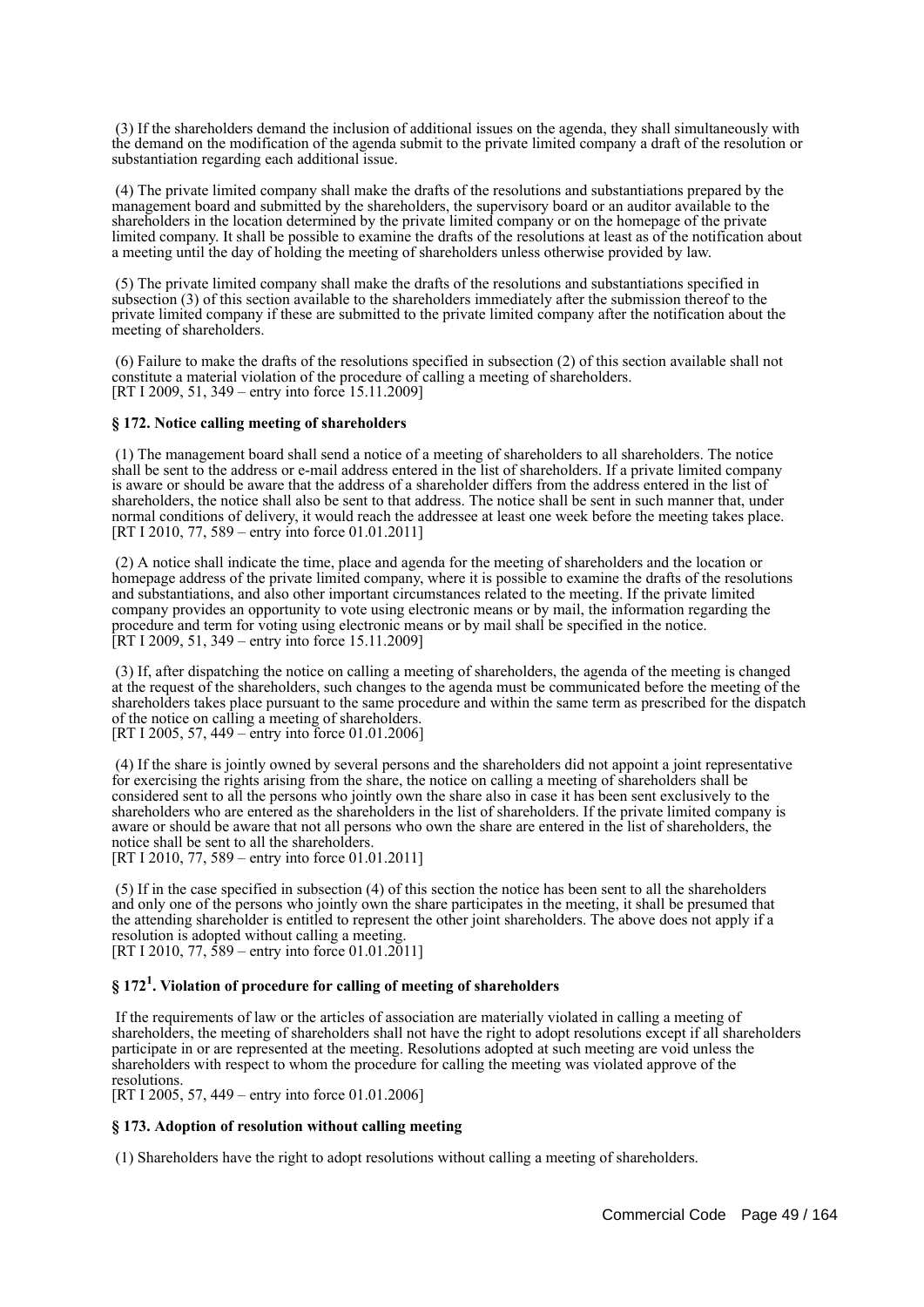(2) The management board shall send a draft of the resolution specified in subsection (1) of this section in a format which can be reproduced in writing to all shareholders, specifying the term during which the shareholder must present the shareholder's position on it in a format which can be reproduced in writing. If a shareholder does not give notice of whether the shareholder is in favour of or opposed to the resolution during this term, it shall be deemed that the shareholder votes against the resolution. [RT I 2010, 77, 589 – entry into force 01.01.2011]

 (3) The management board shall prepare a record of voting concerning the voting results and shall promptly send it to the shareholders. A record of voting shall set out:

1) the business name and registered office of the private limited company;

2) the name of the recording secretary;

 3) the adopted resolution together with the voting results (including the shareholders who voted for the resolutions by name);

 4) at the request of a shareholder who maintains a dissenting opinion with regard to a resolution, the content of the shareholder's dissenting opinion;

5) other circumstances of importance with regard to the vote.

 (4) The positions of shareholders specified in subsection (2) of this section that were submitted in a format which can be reproduced in writing shall be an integral part of the record of voting. [RT I 2010, 77, 589 – entry into force 01.01.2011]

 $(4<sup>1</sup>)$  If the resolution of the shareholders provides the basis for the election of a member of the management board, the record of voting shall be signed by the member of the management board, in whose respect an entry has been made in the commercial register, or a shareholder of the private limited company. The signature under the record of voting by a person specified in the previous sentence shall be certified by a notary. The notarial certification of the signature shall be substituted by the digital signing of the record of voting by the person specified in the first sentence of this subsection.

[RT I 2008, 52, 288 – entry into force 22.12.2008]

 $(4<sup>2</sup>)$  The provisions of subsection  $(4<sup>1</sup>)$  of this section need not be observed if the extension of the term of office of a member of the management board is decided. The provisions of subsection (41) of this section need not be observed also in case the petition for the entry of a member of the management board in the register is signed by the member of the management board, in whose respect an entry has been made in the commercial register, or a shareholder of the private limited company.

[RT I 2008, 52, 288 – entry into force 22.12.2008]

(5) [Repealed – RT I 2005, 57, 449 – entry into force 01.01.2006]

 (6) If a private limited company has a single shareholder or if, in addition to such shareholder, only the private limited company is a shareholder, resolutions may be adopted without observing the provisions of § 170, subsections 171 (4)–(6), § 172 and subsections (1)–(4<sup>1</sup>) of this section. In such event, a resolution shall be prepared in writing and signed by the shareholders and such resolution shall set forth, among other, the names of the shareholders, the number of votes and the time of passing the resolution. If the resolution of the shareholders provides the basis for the election of a member of the management board, the signature of one shareholder shall be certified by a notary. The notarial certification of the signature shall be substituted by the digital signing of the resolution by the person specified in the previous sentence. Subsection  $(4^2)$  of this section shall be implemented to the election of a member of the management board respectively. [RT I 2008, 52, 288 – entry into force 22.12.2008]

 (7) The provisions of subsection (6) of this section also apply in the case where there are more shareholders provided that they all agree to the resolution and sign it. [RT I 2005, 57, 449 – entry into force 01.01.2006]

### **§ 174. Resolution of shareholders**

 (1) A resolution of the shareholders shall be adopted if over one-half of the votes represented at the meeting of shareholders are in favour unless the law or the articles of association prescribe a greater majority requirement.

 (2) If a resolution is made pursuant to the procedure provided for in subsection 173 (2) of this Code, the resolution shall be adopted if over one-half of the votes of the shareholders are in favour unless the law or the articles of association prescribe a greater majority requirement. [RT I 2008, 16, 116 – entry into force 15.04.2008]

 (3) In the election of a person, the candidate who receives more votes than the others shall be deemed to be elected. Upon an equal division of votes, lots shall be drawn unless the articles of association prescribe otherwise.

 (4) If the minutes of a meeting of shareholders, the record of votes or a resolution of shareholders is submitted to the commercial register, such document shall include a complete list of shareholders which sets out the number of votes of each shareholder.

[RT I 2005, 57, 449 – entry into force 01.01.2006]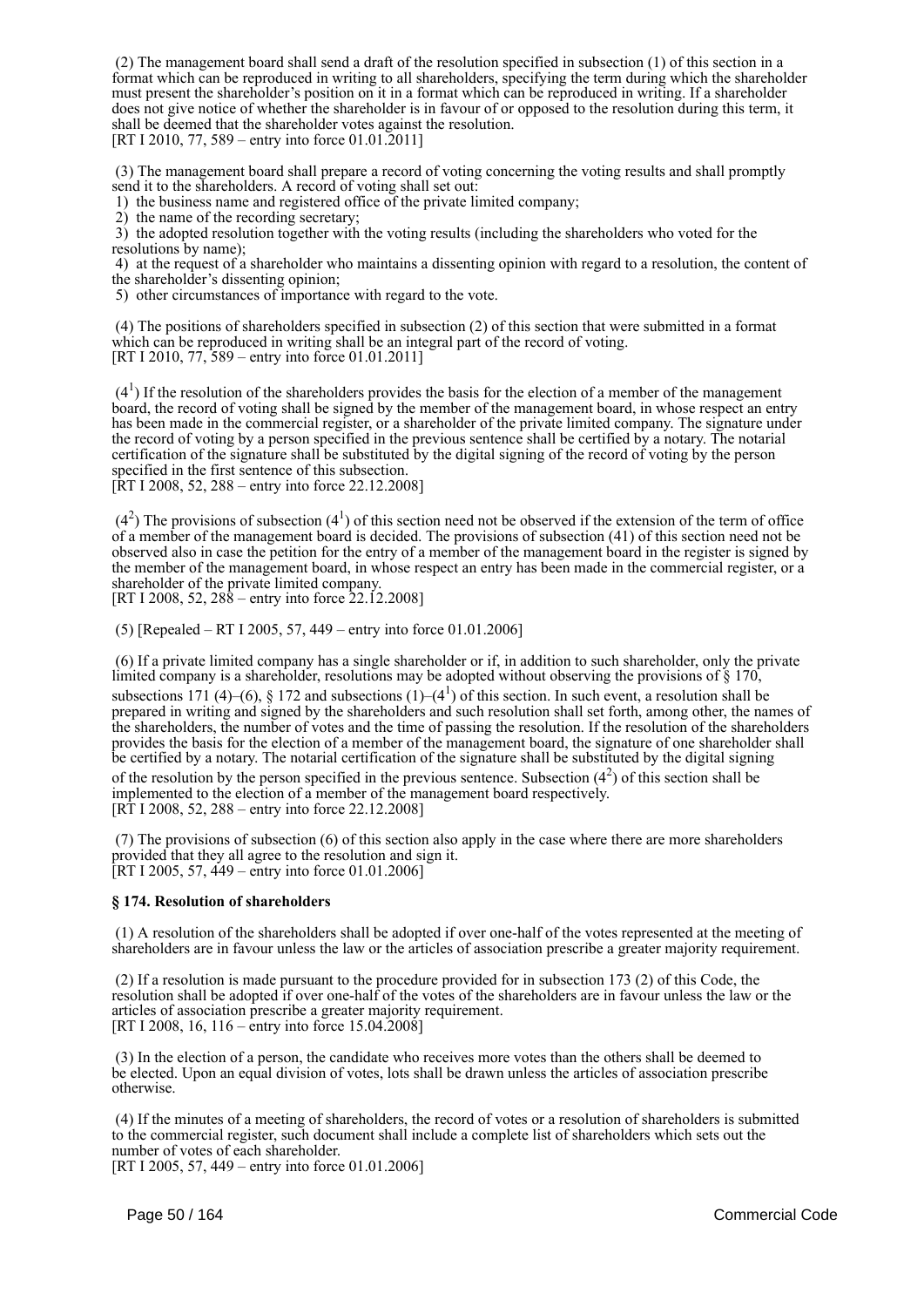### **§ 175. Resolution on amendment of articles of association**

 (1) A resolution on amendment of the articles of association shall be adopted if at least two-thirds of the votes of the shareholders who participate in the meeting or, in the case specified in subsection 174 (2) of this Code, at least two-thirds of the votes of the shareholders are in favour, unless the articles of association prescribe a greater majority requirement.

 (2) A resolution on amendment of the articles of association shall enter into force as of the making of a corresponding entry in the commercial register. The resolution of the shareholders on amendment of the articles of association, the minutes of the meeting of shareholders or the record of voting, and the new text of the articles of association shall be appended to the petition submitted to the commercial register.

### **§ 176. Decrease of assets**

 If the net assets of a private limited company are less than one-half of the share capital, or less than the amount of share capital specified in § 136 of this Code or another minimum amount of share capital provided by law, the shareholders shall decide on:

 1) a reduction or increase of share capital on the condition that the net assets would thereby form at least onehalf of the share capital and at least the share capital specified in § 136 of this Code or other minimum capital provided by law; or

<sup>1</sup>) the implementation of other measures as a result of which the net assets of the private limited company would form at least one-half of the share capital specified in § 136 of this Code or other minimum capital provided by law; or

2) dissolution, merger, division or transformation of the private limited company; or

3) submission of a bankruptcy petition.

### **§ 177. Restriction on right to vote**

 (1) A shareholder shall not vote if release of the shareholder from obligations or liabilities, consent for the transfer of the shareholder's share, conclusion of a transaction between the shareholder and the private limited company, or conduct of a legal dispute with the shareholder or appointment of a representative of the private limited company in such legal dispute or transaction, or issues related to the monitoring or evaluation of the activities of a shareholder or representative thereof in the capacity of a member of the management board or supervisory board, is being decided. The votes of the shareholder shall not be taken into account in the determination of representation.

[RT I 2005, 57, 449 – entry into force 01.01.2006]

 (2) The provisions of subsection (1) of this section do not apply if a private limited company has only one shareholder or if, in addition to such shareholder, only the private limited company itself is a shareholder. In such case all transactions between the private limited company and the sole shareholder shall be formalised in writing or, a document signed by the shareholder which sets out the main terms and conditions of a transaction shall be promptly prepared.

[RT I 2005,  $57, \frac{449}{-}$  entry into force 01.01.2006]

 (3) Irrespective of the provisions specified in subsection (1) of this section, the shareholder may vote upon the shareholder's election as a member of the management board, extension of the term of office and removal. [RT I 2010, 77, 589 – entry into force 01.01.2011]

# **§ 177<sup>1</sup> . Nullity of resolution of shareholders**

 (1) A resolution of the shareholders is void if it violates a provision of law established for the protection of the creditors of the private limited company or due to other public interest, of if it is contrary to good morals, or if the procedure for calling the meeting of shareholders which made the resolution or making the resolution was materially violated. A resolution is also void in other cases provided by law. [RT I 2010, 77, 589 – entry into force 01.01.2011]

 (2) The nullity of a resolution may be relied on in court proceedings by filing an action or an objection.  $[\hat{R}T I 2005, 57, 449 -$  entry into force 01.01.2006]

 (3) The nullity of a resolution cannot be relied upon if an entry has been made in the commercial register based on the resolution and two years have passed from the date making the entry. [RT I 2005, 57, 449 – entry into force 01.01.2006]

 (4) Subsections 178 (5) and (6) correspondingly apply to a court proceeding for establishment of the nullity of a resolution.

[RT I 2005, 57, 449 – entry into force 01.01.2006]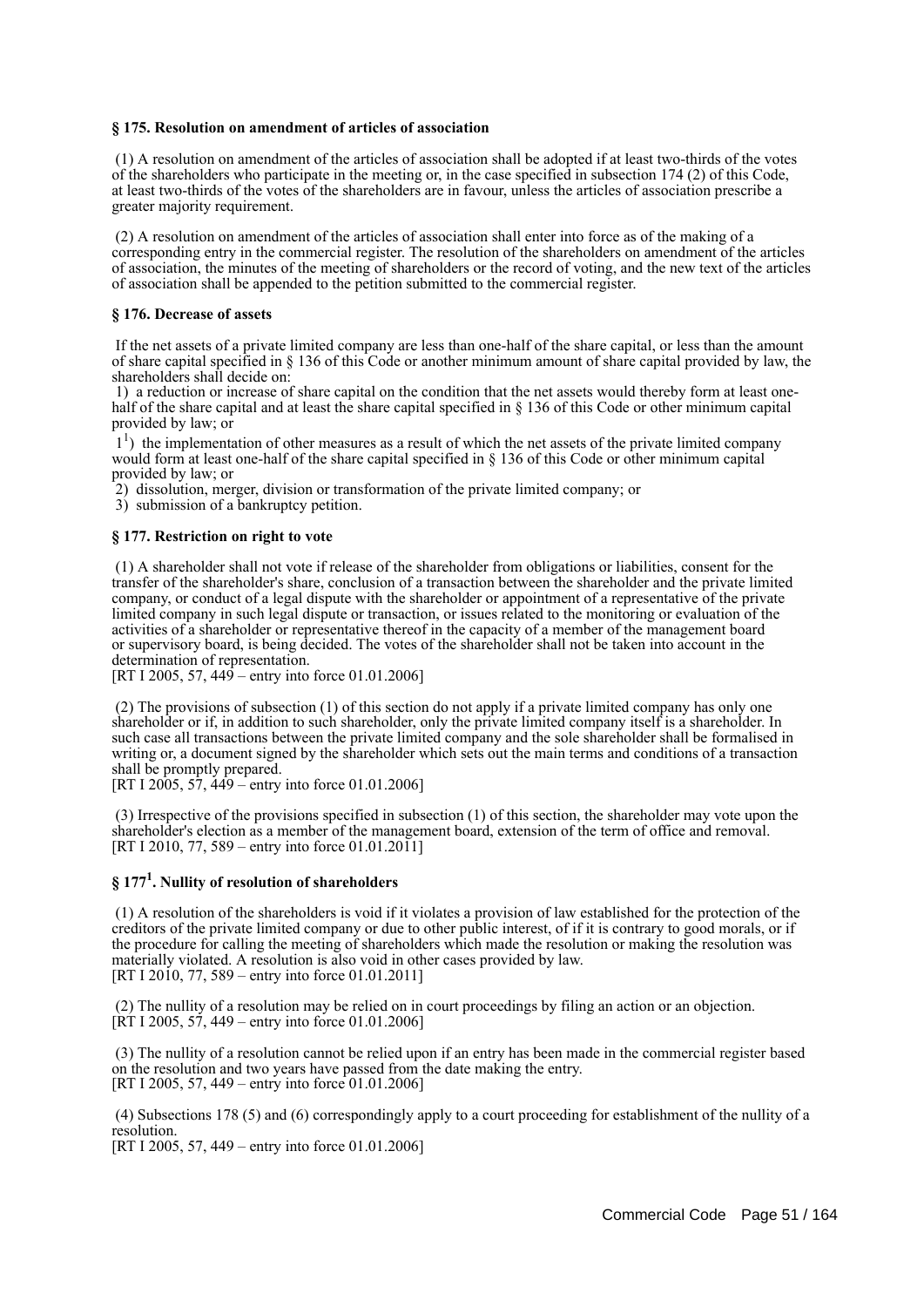### **§ 178. Contestation of resolution of shareholders**

 (1) Based on an action filed against a private limited company, a court may revoke a resolution of shareholders which is in conflict with the law or the articles of association. The limitation period for the claim is three months after the date of adopting the resolution of the shareholders. [RT I 2005, 57, 449 – entry into force 01.01.2006]

 (2) Revocation of a resolution cannot be demanded if the shareholders have approved the resolution by a new resolution and the action specified in subsection (1) of this section has not been filed against the new resolution within the term specified in the same subsection. [RT I 2005, 57, 449 – entry into force 01.01.2006]

 (3) Revocation of a resolution of shareholders may be demanded by the management board or supervisory board if, by performing the resolution, an offence or misdemeanour would be committed or if performance of the resolution would clearly result in an obligation to compensate for damage, and by a shareholder who did not participate in passing the resolution. A shareholder who participated in the adoption of a resolution may demand the revocation of the resolution only if the shareholder's objection to the resolution has been entered in the minutes. The shareholders who gave their vote prior to the meeting may demand revocation of a resolution also without entering the objection in the minutes. [ RT I, 23.05.2020, 2 – entry into force 24.05.2020]

 (4) If an action is filed, the court shall not hear the matter before the expiry of term specified in subsection (1) of this section. Different actions filed in order to revoke the same resolution shall be joined and heard in one proceeding.

 $[RT I 2005, 57, 449 - entry into force 01.01.2006]$ 

 (5) A court judgment for revocation of a resolution of the shareholders applies to all shareholders and members of the management board and supervisory board regardless of whether or not they participated in the court proceeding.

 $[RT I 2005, 57, 449 - entry into force 01.01.2006]$ 

 (6) In an entry has been made in the commercial register based on a revoked resolution, the court shall send a copy of the judgment to the registrar of the commercial register for amendment of the entry.  $[RT 1 2005, 57, 449 -$  entry into force 01.01.2006]

### **§ 179. Approval of reports**

 (1) After the end of a financial year, the management board shall prepare the annual report pursuant to the procedure provided for in the Accounting Act. [RT I 2009, 13, 78 – entry into force  $01.07.2009$ ]

 (2) The management board shall submit the annual report and the profit distribution proposal to the shareholders. The annual report shall be approved and executed pursuant to the provisions of § 25 of the Accounting Act. If the private limited company has an auditor, the sworn auditor's report shall be appended to the annual report. If the private limited company has a supervisory board, the report of the supervisory board shall be appended to the annual report.

[RT I,  $25.05.2012$ , 8 – entry into force 04.06.2012]

 (3) Approval of the annual report shall be decided by the shareholders. A shareholder may request the private limited company the presence of the auditor who provided the sworn auditor's report at the decision on the approval of the annual report and provision of explanations concerning the sworn auditor's report by him or her. A corresponding written request shall be submitted at least five days prior to the meeting of the shareholders. [RT I 2010, 9, 41 – entry into force 08.03.2010]

 (4) The management board shall submit the approved annual report together with the proposal for the distribution of profit or the covering of loss, the division of the sales revenue and the sworn auditor's report, if auditing is compulsory, to the commercial register within six months after the end of the financial year. Together with the submission of the annual report, the management board shall notify the commercial register in what way specified in § 176 of this Code the shareholders have decided to cover the loss. If compared to the time of the approval of the previous annual report the shareholders' data have changed, a new list of shareholders shall also be submitted together with the annual report as at the approval of the annual report. The list shall set forth the data specified in subsection 182 (1) whereas only the country of the residence or registered office of the shareholder shall be specified instead of the address of the shareholder. [RT I 2010, 9, 41 – entry into force 08.03.2010]

 $(4<sup>1</sup>)$  [Repealed – RT I 2009, 54, 363 – entry into force 01.01.2010]

 $(4<sup>2</sup>)$  The management board of a company exempt from the preparation of the annual report of the consolidation group pursuant to subsection 29 (5) or (6) of the Accounting Act shall submit to the commercial register within six months as of the end of the financial year the annual report of the consolidation group prepared by the parent undertaking together with the sworn auditor's report, if auditing is compulsory. Neither the annual report of the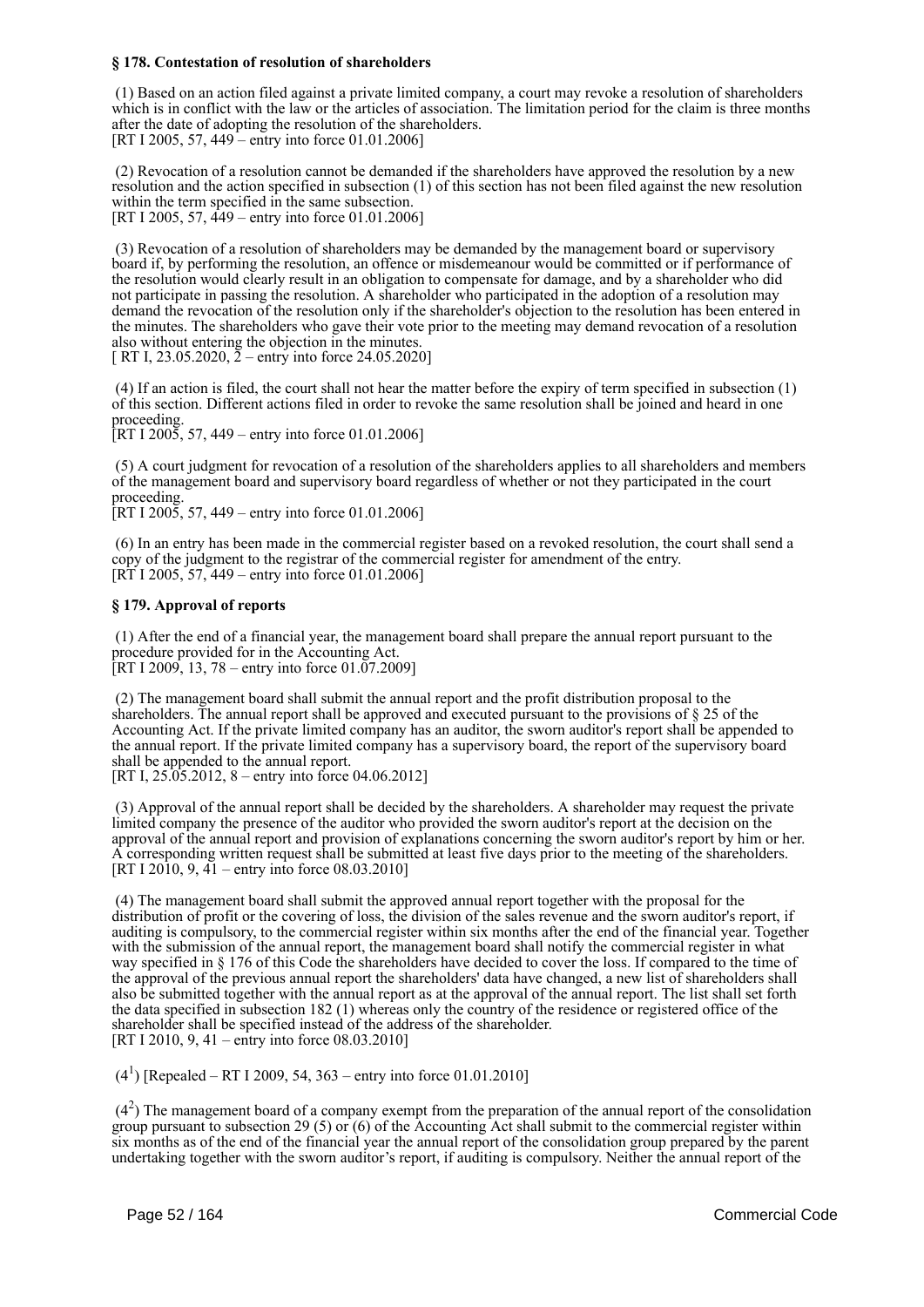consolidation group nor the sworn auditor's report need to be submitted to the commercial register if the parent undertaking is a legal person registered in Estonia. [RT I,  $30.12.2015$ ,  $4$  – entry into force 01.01.2016]

 (5) The information specified in subsection 332 (3) shall be indicated in the profit distribution proposal. The provisions of § 335 shall correspondingly apply to the resolution on profit distribution.

 (6) The division of the sales revenue shall contain information regarding the sales revenue for the accounting year in up to ten major areas of activity pursuant to the Classification of Economic Activities established on the basis of subsection 4 (6) of this Code. In case of the annual report of a consolidation group, the division of the sales revenue is submitted on the basis of the respective information in the unconsolidated income statement of the consolidating entity.

[RT I 2009, 54, 363 – entry into force 01.01.2010]

### **§ 180. Management board**

 (1) The management board is a managing body of the private limited company which represents and manages the private limited company.

[RT I 2009, 13, 78 – entry into force 01.07.2009]

 (2) The management board may have one member (manager) or several members. A member of the management board need not be a shareholder. A member of the management board must be a natural person with active legal capacity. [RT I 2010,  $77,589$  – entry into force 01.01.2011]

 (3) A member of the supervisory board shall not be a member of the management board. The articles of association may prescribe other persons who shall not be members of the management board.

 $(3<sup>1</sup>)$  A person with respect to whom a court has, pursuant to §§ 49 or 49<sup>1</sup> of the Penal Code, imposed a prohibition on acting as a member of the management board or a prohibition to engage in enterprise, a person who is prohibited from operating within the same area of activity as the private limited company, or a person who is prohibited to act as a member of the management board on the basis of law or a court decision shall not be a member of the management board.

[RT I 2008, 52, 288 – entry into force 22.12.2008]

 (4) If the private limited company has a supervisory board, the management board shall, in managing, adhere to the lawful orders of the supervisory board. Transactions which are beyond the scope of everyday economic activities may only be concluded by the management board with the consent of the supervisory board. Such restriction shall not apply with regard to third persons.

 (5) The management board shall present an overview of the economic activities and economic situation of the private limited company to the supervisory board at least once every four months and shall immediately give notice of any material deterioration of the economic condition of the private limited company or any other material circumstances related to the economic activities of the private limited company. The management board shall also notify of any circumstances related to other private limited companies belonging to the same group as the private limited company, which may significantly affect the operation of the private limited company.

 $(5<sup>1</sup>)$  If a private limited company is insolvent and the insolvency, due to the company's economic situation, is not temporary, the management board shall promptly but not later than within twenty days after the date on which the insolvency became evident, submit the bankruptcy petition of the private limited company to a court. After insolvency has become evident, the members of the management board shall no longer make payments on behalf of the private limited company, except in the case where making the payments in the situation of insolvency conforms to the due diligence requirements. The members of the management board shall solidarily compensate to the private limited company for any payments made by the private limited company after the insolvency of the company became evident which, under the given circumstances, were not made with due diligence. The provisions of § 187 of this Act apply to the liability of the members of the management board. If the private limited company has no members of the management board, the obligation set forth in this subsection shall apply, if there is no supervisory board, to the shareholders if the shareholders were aware or should have been aware of the permanent insolvency. [RT I, 04.01.2021, 4 – entry into force 01.02.2021]

 (6) If the management board has more than two members, the members of the management board shall elect a chairman of the management board from among themselves, who shall organise the activities of the management board. If the private limited company has a supervisory board, the articles of association of the private limited company may prescribe that the chairman of the management board shall be appointed by the supervisory board.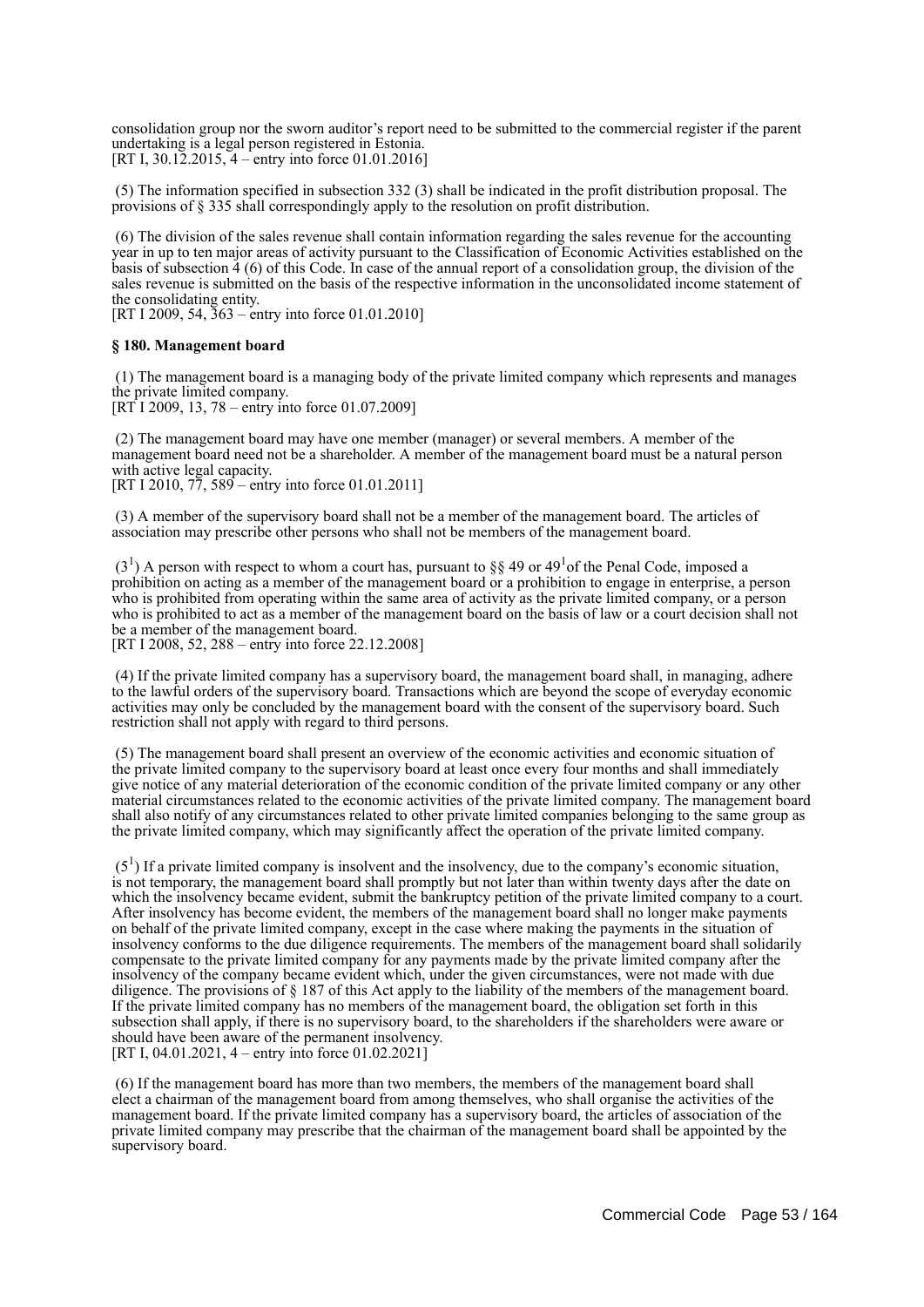(7) [Repealed – RT I 2005, 57, 449 – entry into force 01.01.2006]

 (8) The specific work procedure of the management board may be prescribed by the articles of association or by a decision of the shareholders, management board or supervisory board. [RT I 2005, 57, 449 – entry into force 01.01.2006]

# **§ 180<sup>1</sup> . Remuneration of members of management board**

 (1) The amount of remuneration payable to a member of the management board and the procedure for payment shall be determined by a resolution of the shareholders or, in the case there is a supervisory board, by a resolution of the supervisory board.

 (2) Upon establishing the procedure for remuneration of the members of the management board and the amount of fees and other benefits, and entry into contracts with the members of the management board, the shareholders or the supervisory board shall ensure that the total amount of the payments made by the private limited company to the members of the management board are in reasonable proportion to the duties of the members of the management board and the economic situation of the private limited company.

 (3) If the economic situation of a private limited company significantly deteriorates and further payment to a member of the management board of the fees established for or agreed upon with the member, or further allowing of other benefits to the member would be extremely unfair to the private limited company, the private limited company may demand the decrease of the fees or benefits.

 (4) The decrease specified in subsection (3) of this section does not affect other terms and conditions of contracts entered into with the member of the management board. If decrease of fees or other benefits is demanded, the member of the management board may exercise the right to extraordinary cancellation of a contract entered into with him or her upon one month's advance notice of cancellation.

 (5) Upon declaration of bankruptcy of a private limited company and termination of the contract of a member of the management board, the member of the management board has the right to demand, in the course of the bankruptcy proceeding, compensation of the damage caused by the termination of the contract within one year after the date of termination of the contract.

[RT I 2005, 57, 449 – entry into force 01.01.2006]

### **§ 181. Right of representation of management board**

 (1) Every member of the management board may represent the private limited company in all transactions unless the articles of association prescribe that some or all of the members of the management board shall represent the private limited company jointly. Joint representation shall apply with regard to third persons only if it is entered in the commercial register.

[RT I 2009, 13, 78 – entry into force 01.07.2009]

 $(1<sup>1</sup>)$  The differences concerning the right of representation of the members of the management board of a private limited company with articles of association used for expedited procedure shall be prescribed by the petition for entry of the company in the register and later, in the resolution of the shareholders. The provisions on § 175 of this Code apply to the approval and entry into force of the resolution of the shareholders.  $[RT]$  I 2006, 61, 456 – entry into force 01.01.2007]

 (2) Upon concluding transactions on behalf of a private limited company, the members of the management board are required to adhere, with respect to the private limited company, the restrictions prescribed by the articles of association or established by the shareholders, the supervisory board or the management board. A restriction on the right of representation does not apply with regard to third persons.

 (3) A transaction concluded between a private limited company and a member of the management board is void if the shareholders or the supervisory board do not agree to the transaction. The above does not apply to transactions concluded in the course of the everyday economic activities of the private limited company or according to the market price of a service.

 (4) A member of the management board has no right to represent the private limited company in the performance of transactions for which, pursuant to law, the shareholders or the supervisory board must separately decide on the appointment of representatives. [RT I 2009, 13, 78 – entry into force 01.07.2009]

### **§ 182. List of shareholders**

 (1) The management board shall keep a list of shareholders which shall set out the names, addresses, personal identification codes or registry codes and the nominal value of their shares. Section 62 of this Code applies to the addresses and personal identification codes or registry codes. [RT I 2006, 61,  $456$  – entry into force 01.01.2007]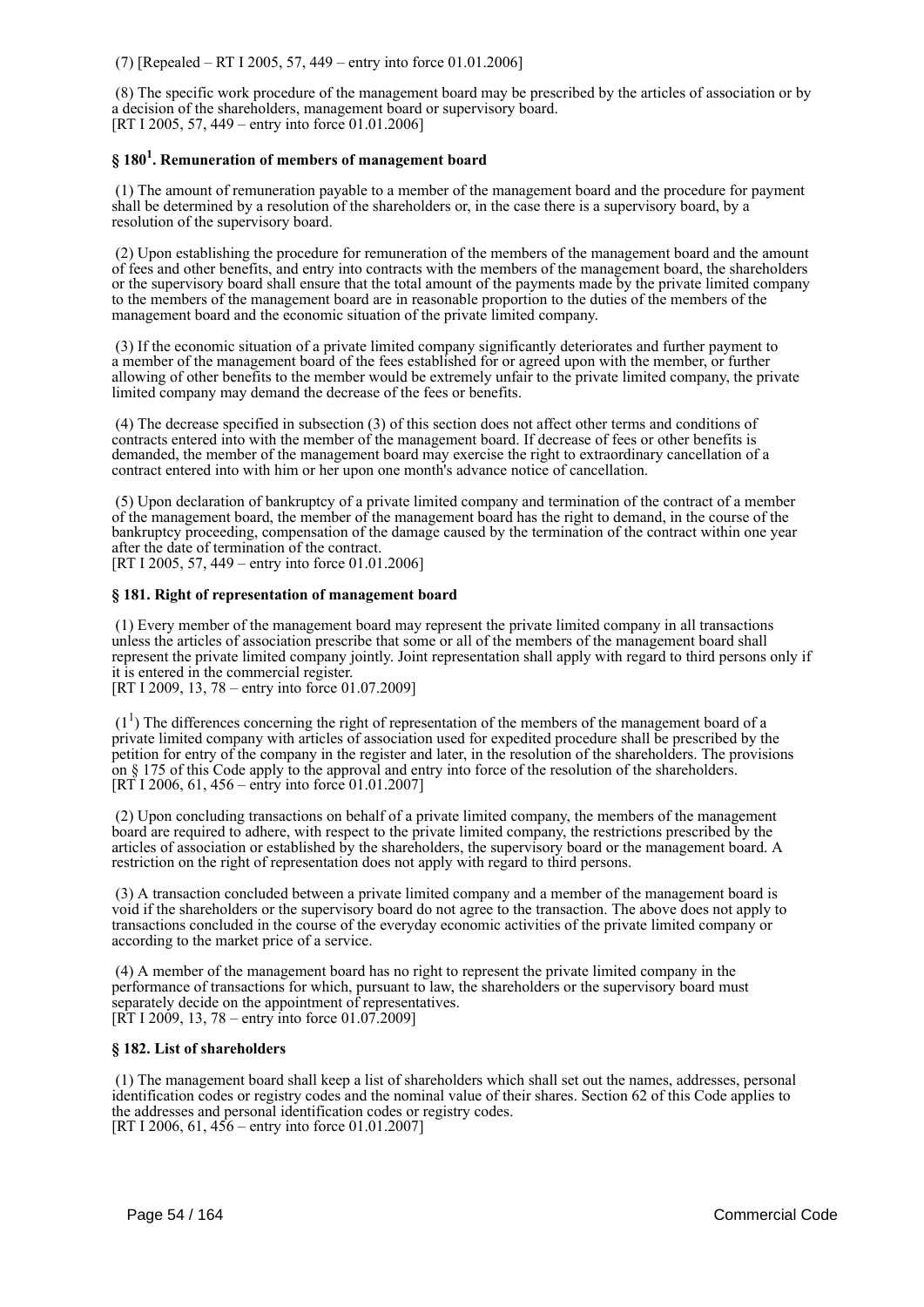$(1<sup>1</sup>)$  A shareholder shall immediately inform the management board about any changes in the information on the shareholders.

[RT I, 17.03.2020, 1 – entry into force 01.08.2020]

 (1<sup>2</sup> ) The management board shall immediately inform the commercial register about any changes in the information on the shareholders, unless a notary sends a notice regarding a change pursuant to the second sentence of subsection 149 (4) or the second sentence of subsection 151 (2) of this Code or on any other grounds, or unless the shares of the private limited company are registered with the Estonian register of securities.

[RT I, 17.03.2020, 1 – entry into force 01.08.2020]

 (2) The shareholders, members of the management board and supervisory board, competent state agencies and other persons with a legitimate interest have the right to examine the list of shareholders.

 (3) Upon a resolution of the shareholders, the list of the shareholders may be maintained by the registrar of the Estonian register of securities. A resolution of the shareholders shall be adopted if at least two-thirds of the votes represented at the meeting or, in the case specified in subsection 173  $(2)$  of this Code, at least twothirds of the votes of the shareholders are in favour, unless the articles of association prescribe a greater majority requirement. The management board of a private limited company shall ensure timely submission of correct information provided by law to the person maintaining the list of the shareholders. [RT I, 26.06.2017, 1 – entry into force 01.10.2017]

 (4) Upon entry of shares in the Estonian register of securities or deletion of shares from the Estonian register of securities, the management board of the private limited company shall promptly submit a notice from the registrar of the Estonian register of securities concerning registration or deletion of the shares to the registrar of the commercial register.

[RT I,  $26.06.2017$ , 1 – entry into force 01.10.2017]

 (5) Upon a resolution of the shareholders, the shares of a private limited company may be deleted from the Estonian register of securities and the right to maintain the list of the shareholders may be granted to the management board. The second sentence of subsection (3) of this section shall apply to the adoption of such resolution.

[RT I, 26.06.2017, 1 – entry into force 01.10.2017]

 (6) Upon replacement of the person maintaining the list of the shareholders, the management board or the Estonian register of securities shall use the list of the shareholders issued by the Estonian register of securities or the management board respectively as the basis for maintaining the list of the shareholders. [RT I, 26.06.2017, 1 – entry into force 01.10.2017]

 (7) The data specified in subsection (3) of this section, except for the addresses of shareholders, can be examined through the commercial register as the data of the business file. [RT I, 26.06.2017, 1 – entry into force 01.10.2017]

### **§ 183. Accounting**

The management board shall organise the accounting of the private limited company.

### **§ 184. Election and removal of members of management board**

 (1) The members of the management board shall be elected and removed by the shareholders. If the private limited company has a supervisory board, the members of the management board shall be elected and removed by the supervisory board. The resolution of the supervisory board and minutes of the meeting or, if no supervisory board exists, the resolution of the meeting of shareholders and the minutes of the meeting or record of voting shall be appended to a petition for entry of the termination of the authority of a member of the management board, or for entry of a new member of the management board in the register. In order to elect a member of the management board, his or her consent is required.

 $(1<sup>1</sup>)$  If a private limited company has a supervisory board, the chairman of the supervisory board or a person authorised by the chairman shall sign a petition for deletion of a member of the management board from the register or entry of a new member of the management board in the register. [RT I 2005, 57, 449 – entry into force 01.01.2006]

 (1<sup>2</sup> ) If a member of the management board is elected at a meeting of shareholders, the recording secretary or the chairman of the meeting shall be the member of the management board, in whose respect an entry has been made in the commercial register, or a shareholder of the private limited company. The signature under the minutes of the meeting by a person specified in the previous sentence shall be certified by a notary. The notarial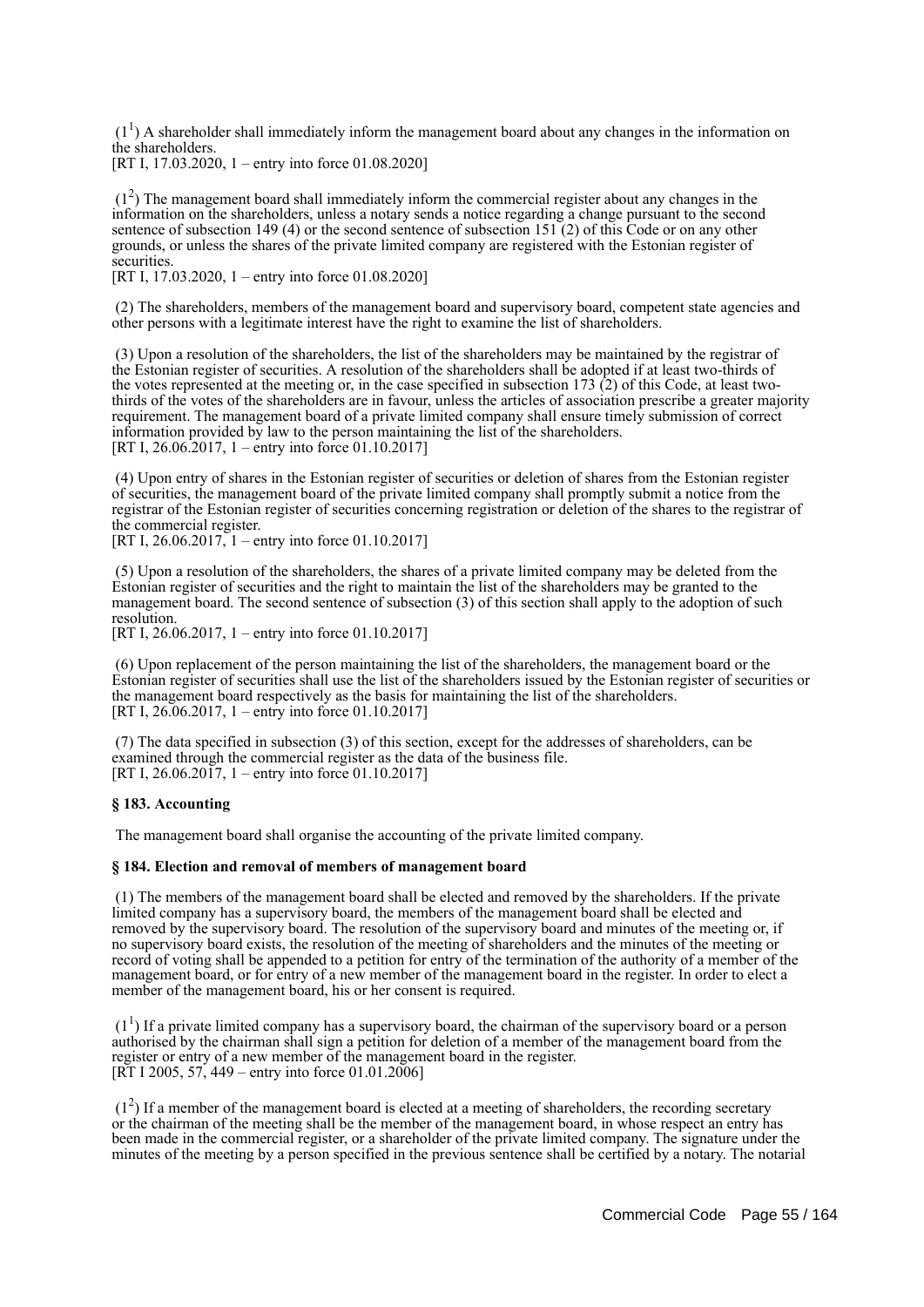certification of the signature shall be substituted by the digital signing of the minutes by the person specified in the first sentence of this subsection.

[RT I 2008, 52, 288 – entry into force 22.12.2008]

 $(1^3)$  The provisions of subsection  $(1^2)$  of this section need not be observed if the minutes of the meeting of shareholders are notarised or if the extension of the term of office of a member of the management board is decided. The provisions of subsection  $(1^2)$  of this section need not be observed also in case the petition for the entry of a member of the management board in the register is signed by the member of the management board, in whose respect an entry has been made in the commercial register, or a shareholder of the private limited company.

[RT I 2008, 52, 288 – entry into force 22.12.2008]

 (2) A member of the management board shall be elected for an unspecified term unless the articles of association prescribe a term. Extension of the term of office of a member of the management board shall not be decided earlier than one year before the planned date of expiry of the term of office, and not for a period longer than the maximum term of office prescribed by the articles of association. A resolution for extension of the term of office of a member of the management board entered in the commercial register shall be immediately sent to the registrar of the commercial register.

[RT I 2010, 77, 589 – entry into force 01.01.2011]

 (3) A member of the management board may be removed upon a resolution of the shareholders regardless of the reason. Rights and obligations arising from contracts entered into with a member of the management board shall terminate pursuant to the contracts. The provisions of the Law of Obligations Act concerning cancellation of authorisation agreement apply to cancellation of the contract of a member of the management board. If the private limited company has a supervisory board, the supervisory board may also remove a member of the management board.

[RT I 2009, 51, 349 – entry into force 15.11.2009]

(4) [Repealed – RT I 1998, 59, 941 – entry into force 10.07.1998]

 (5) If the private limited company does not have a supervisory board, shareholders whose shares represent at least one-tenth of the share capital may, with good reason, request the removal of a member of the management board by a court.

 (6) With good reason, a court may appoint a new member to replace a removed member of the management board at the request of the supervisory board, a shareholder or other interested person. A member of the management board appointed by a court has the right, at the expense of the private limited company, to be compensated for his or her costs to a reasonable extent and to receive a reasonable fee, the amount of which shall be established, in the case of dispute, by a court ruling. The authority of the court-appointed member of the management board shall continue until appointment of a new member of the management board by the shareholders or the supervisory board.

[RT I 2005, 57, 449 – entry into force 01.01.2006]

 (7) A member of the management board may resign from the management board regardless of the reason by giving the notice thereof to the body that appointed him or her. Rights and obligations arising from a contract concluded with a member of the management board shall terminate pursuant to the contract. The provisions of the Law of Obligations Act concerning cancellation of authorisation agreement apply to cancellation of the contract of a member of the management board. [RT I 2009, 51, 349 – entry into force 15.11.2009]

 (8) If an entry made in the commercial register concerning a member of the management board becomes incorrect due to the removal, resignation or expiry of the term of office of the member of the management board, the provisions of § 61 of this Code apply.  $[RT<sup>†</sup>12009, 51, 349 - entry into force  $15.11.2009$ ]$ 

### **§ 185. Prohibition on competition**

 (1) Without the consent of the shareholders or, if a supervisory board exists, without the consent of the supervisory board, a member of the management board shall not:

1) be a sole proprietor in the area of activity of the private limited company;

 2) be a partner of a general partnership or a general partner of a limited partnership which operates in the same area of activity as the private limited company;

 3) be a member of a managing body of a company which operates in the same area of activity as the private limited company, except if the companies belong to one group.

[RT I 2009, 13, 78 – entry into force 01.07.2009]

 (2) If the activities of a member of the management board are in conflict with the provisions of subsection (1) of this section, the private limited company may demand that the member of the management board terminate the prohibited activity, transfer the income received from the prohibited activity to the private limited company and compensate for damage to the extent exceeding the claimed income.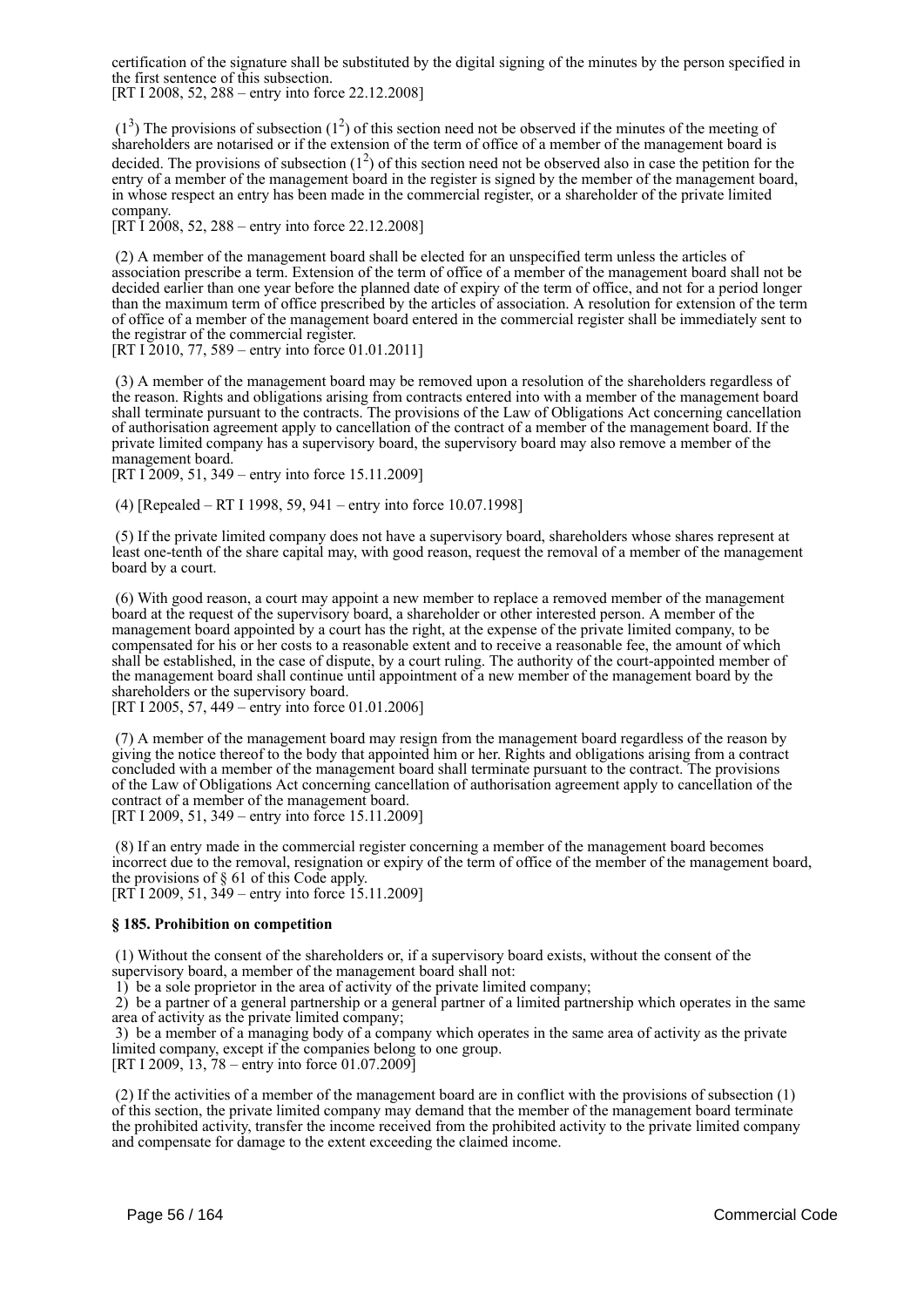(3) The limitation period for a claim to terminate a prohibited activity and to transfer the income received from the prohibited activity shall be three months from the date the private limited company becomes aware of the violation of the prohibition on competition but not longer than three years after the violation of the prohibition on competition. The general limitation period shall apply to a claim for compensation of damage.

### **§ 186. Preservation of business secrets**

(1) The members of the management board shall preserve the business secrets of the private limited company.

 (2) The private limited company shall not claim compensation for any damage caused by violation of the obligation specified in subsection (1) of this section if the members of the management board acted in accordance with a lawful resolution of the meeting of shareholders or of the supervisory board.

### **§ 187. Liability of members of management board**

[RT I 2005, 57, 449 – entry into force 01.01.2006]

(1) A member of the management board shall perform his or her duties with due diligence.

 (2) Members of the management board who cause damage to the private limited company by violation of their obligations shall be solidarily liable for compensation for the damage caused. A member of the management board is released from liability if he or she proves that he or she has performed his or her obligations with due diligence.

 (3) The limitation period for assertion of a claim against a member of the management board is five years unless the articles of association of the private limited company or an agreement with the member of the management board prescribes another limitation period.

 (4) A claim for payment of compensation to a private limited company for damage specified in subsection (2) of this section may also be submitted by a creditor of the private limited company if the assets of the private limited company are not sufficient to satisfy the claims of the creditor. In the case of declaration of bankruptcy of a private limited company, only a trustee in bankruptcy may file a claim on behalf of the private limited company.

 (5) A creditor or trustee in bankruptcy has the right to file the claim specified in subsection (4) of this section also if the private limited company has waived the claim against a member of the management board or has entered into a contract of compromise with such member or, upon agreement with the member of the management board, has limited the claim or filing thereof in another manner or reduced the limitation period.

(6) [Repealed – RT I 2005, 68, 525 – entry into force 01.01.2006]

### **§ 188. Liability of shareholders**

 (1) A shareholder shall be liable for any damage wrongfully caused to the private limited company, another shareholder or a third person, in the capacity of shareholder.

 (2) A shareholder shall not be liable for any damage caused if the shareholder did not participate in the adoption of the resolution which was the basis for the cause of damage or if the shareholder voted against the resolution. In the case provided for in subsection 173 (2) of this Code, a shareholder who does not give notice of whether the shareholder is in favour of or opposed to a resolution shall be deemed to vote against the resolution. [RT I 2002, 53, 336 – entry into force 01.07.2002]

### **§ 189. Supervisory board**

 (1) A private limited company shall have a supervisory board if prescribed by the articles of association of the private limited company.

[RT I 2010, 77, 589 – entry into force 01.01.2011]

 (2) The provisions of this Code concerning the supervisory board of a public limited company shall correspondingly apply to the competence and activity of the supervisory board unless otherwise provided by law.

 (3) The election and removal of members of the supervisory board shall be governed by the provisions concerning the election of the supervisory board of a public limited company, excluding the provisions of subsection 304 (7) of this Code. The minutes and record of voting prepared in respect to a resolution concerning the election of a member of the supervisory board shall be governed by the provisions regarding the minutes and record of voting prepared in respect to the election of a member of the management board of a private limited company.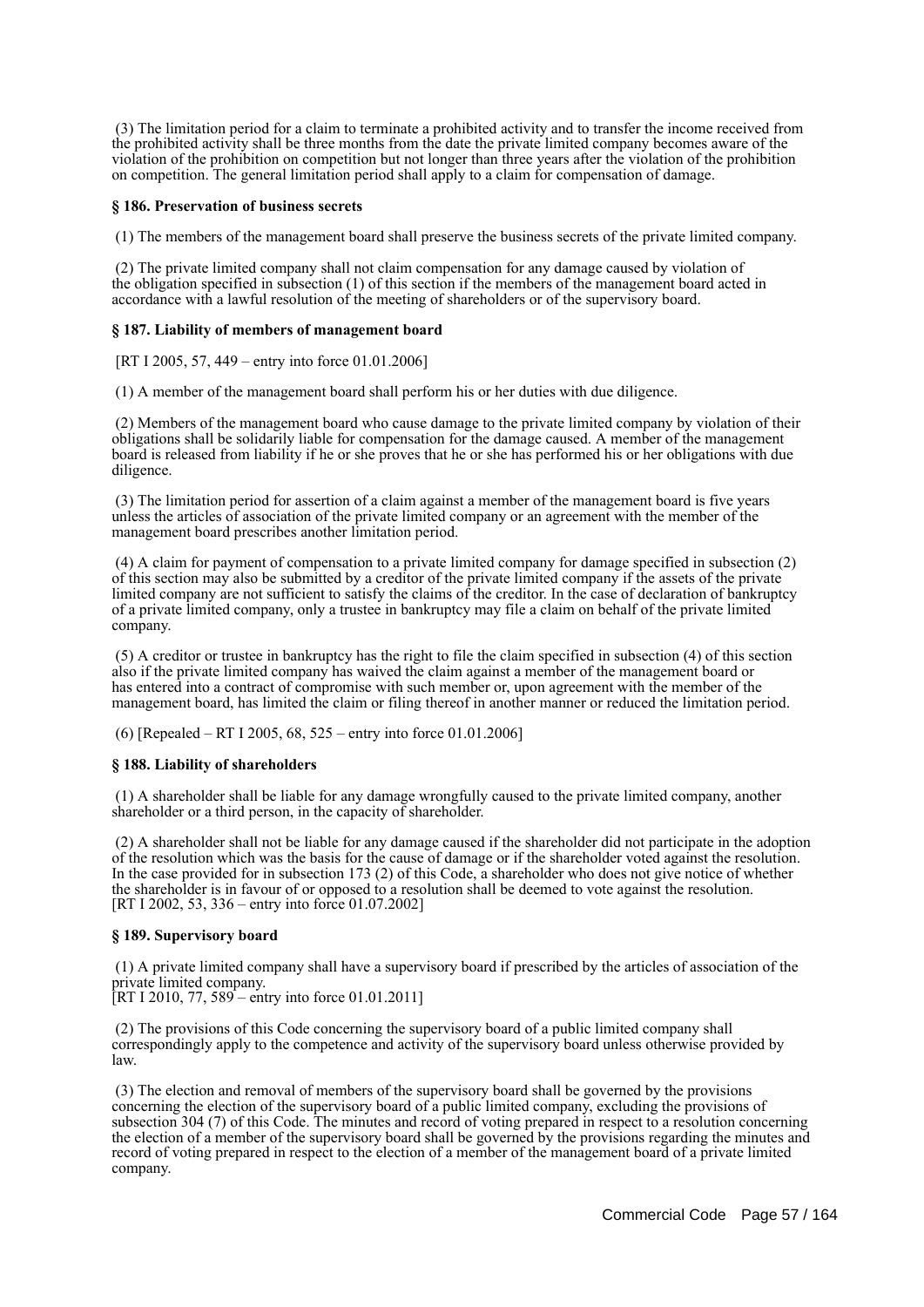### **§ 190. Auditor**

 (1) The obligation of auditing the annual accounts of a private limited company shall be stipulated in the Auditors Activities Act or the articles of association of the private limited company. [RT I 2010, 9, 41 – entry into force 08.03.2010]

 (2) The provisions of §§ 328–3291 of this Code shall apply to the competence and activity of the auditor.  $[\hat{R}T I 2005, 57, 449 - \hat{entry}$  into force 01.01.2006]

### **§ 191. Special audit**

 (1) Shareholders whose shares represent at least one-tenth of the share capital may demand a resolution on conduct of a special audit on matters regarding the management or financial situation of the private limited company, and the appointment of an auditor for the special audit by a resolution of the shareholders.

 (2) If the shareholders do not decide on conduct of a special audit, shareholders whose shares represent at least one tenth of the share capital may request that a special audit be conducted and that an auditor for the special audit be appointed by a court. The court shall decide on conduct of a special audit only with good reason. If possible, the court shall also hear the members of the management board and supervisory board of the private limited company before deciding on the conduct of a special audit.

 $(2<sup>1</sup>)$  The shareholders whose shares represent at least one tenth of the share capital may also demand, pursuant to the procedure provided by subsection (2) of this section, the substitution of the auditor for the special audit appointed by the shareholders if the person appointed by the shareholders clearly lacks the expertise or experience necessary for the conduct of the special audit or if doubts exist concerning his or her impartiality. The court shall also hear the auditor for the special audit appointed by the shareholders.

 (3) Auditors, sworn advocates or companies of advocates may be the auditors for a special audit. If the auditors for a special audit are appointed by the shareholders, the shareholders shall also approve the procedure for their remuneration. The procedure for and amount of remuneration for court-appointed auditors for a special audit shall be specified by the court.

 (4) The members of the management board and supervisory board shall enable the auditors for the special audit to examine all documents necessary for conduct of the special audit and shall provide necessary information. The auditors for the special audit also have the above right with respect to companies belonging to the same group as the private limited company being audited. The auditors for the special audit shall preserve the business secrets of the private limited company. In the case of refusal to allow documents to be examined or information to be given, an auditor for the special audit may submit, within two weeks after the refusal, or within four weeks after submission of a request to such effect if no response to such request has been received, a petition to a court by way of proceedings on petition in order to obligate the members of the management board or supervisory board to allow documents to be examined or information to be given.

 (5) The auditors for the special audit shall prepare a report concerning the results of the special audit, which they shall present to a meeting of shareholders.

 (6) The provisions concerning the liability of auditors for mandatory auditing apply to the liability of auditors for special audit. The provisions of the Bar Association Act apply to the liability of sworn advocates and companies of advocates conducting special audits. [RT I 2005, 57, 449 – entry into force 01.01.2006]

# **Chapter 21 ALTERATION OF SHARE CAPITAL**

# **Subchapter 1 Increase of Share Capital**

### **§ 192. Adoption of resolution on increase of share capital**

 (1) A resolution on increase of share capital shall be adopted if at least two-thirds of the votes of the shareholders who participate in the meeting or, in the case specified in subsection 174 (2) of this Code, at least two-thirds of the votes of the shareholders are in favour, unless the articles of association prescribe a greater majority requirement.

 (2) If the articles of association must be amended due to the increase of share capital, amendment of the articles of association shall be decided before share capital is increased.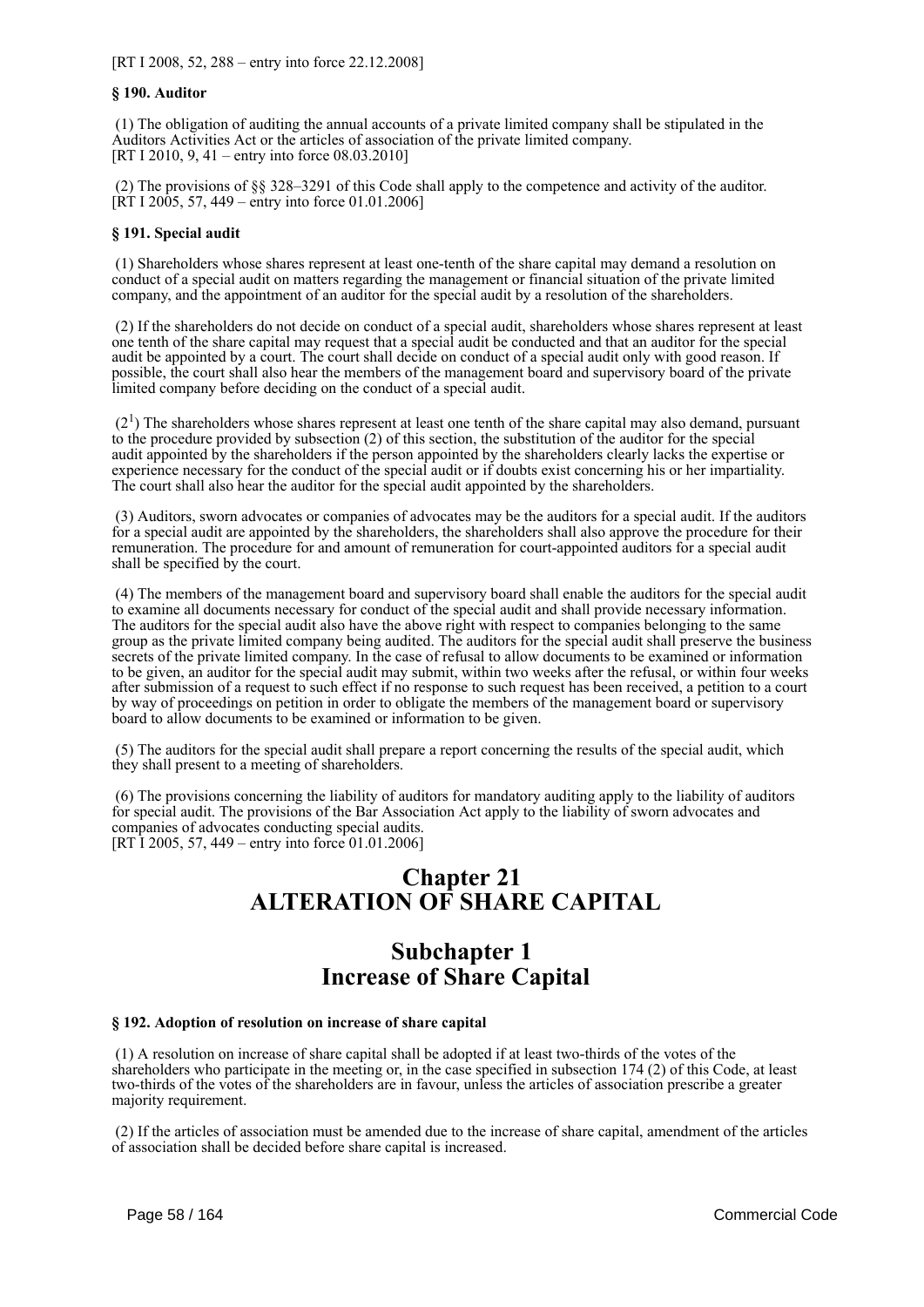(3) A resolution on increase of share capital shall not be adopted before entry of the private limited company in the commercial register.

# **§ 192<sup>1</sup> . Resolution on increase of share capital**

The following shall be set out in a resolution on increase of share capital:

1) the number of new shares and their nominal values and the amount of increase of share capital;

<sup>1</sup>) the persons who have the right of subscription for new shares and the term of exercising the right of subscription;

[RT I,  $\overline{04.03.2015}$ , 4 – entry into force 01.07.2015]

 $2)$  if the nominal values of the shares are increased, the new nominal values of existing shares;

3) specifications for the rights attaching to the new shares;

 4) the time and place for payment for the new shares and whether and to what extent the shares are to be paid by a monetary or non-monetary contribution; in the case of a non-monetary contribution, the item of the contribution;

5) if the shares are issued at a premium, the amount of the premium;

 6) in the case of a bonus issue, reference to the underlying balance sheet and equity categories, and the amount of each equity category used to carry out the bonus issue.

### **§ 193. Pre-emptive right of shareholder**

 (1) Upon increase of share capital, a shareholder has the pre-emptive right of subscription for the shares to be issued in proportion to the shareholder's share unless the resolution on increase of share capital prescribes otherwise. If a private limited company has several classes of shares and new shares of one or several classes are issued, the holders of the corresponding classes of shares have a pre-emptive right in the subscription for of such shares before other shareholders.

 (2) If a shareholder does not wish to exercise the right specified in subsection (1) of this section, the other shareholders have the right of subscription for the new shares.

 (3) The shareholders' pre-emptive right of subscription for shares may be precluded by a resolution of shareholders supported by at least three-quarters of the shares represented at the meeting or, in the case specified in subsection 174 (2) of this Code, by at least three-quarters of the votes of the shareholders, unless the articles of association prescribe a greater majority requirement. The management board shall provide a written explanation to the shareholders in advance as to why it is necessary to preclude the pre-emptive subscription right and shall also justify the issue price of shares.

 (4) In the cases specified in the articles of association, the pre-emptive right of subscription for shares may be precluded in the manner provided for in subsection (3) of this section also with respect to certain shareholders only. The consent of all the shareholders is required for the adoption of a resolution for such amendment of the articles of association.

 (5) If the shareholders do not wish to exercise the right specified in subsections (1) and (2) of this section or if such right is precluded pursuant to the provisions of subsection (3), the other persons who have acquired the right of subscription for a share pursuant to a resolution on increase of the share capital shall have the right of subscription for new shares.

 (6) The management board shall send a resolution on increase of the share capital to the shareholders who have the pre-emptive right of subscription for new shares and who did not participate in the adoption of the resolution.

 (7) The right of subscription for a share may be transferred under the same terms and conditions as a share.  $[\hat{R}T I, 04.03.2015, 4 - entry into force 01.07.2015]$ 

# **§ 193<sup>1</sup> . Undersubscription**

 (1) A subscription shall be deemed to be an undersubscription if all new shares are not subscribed for within the term specified in the resolution on increase of the share capital.

 (2) In case of an undersubscription, all rights of subscribers associated with the subscription shall terminate, and the increase of the share capital shall not occur. The management board shall promptly refund the payments made by subscribers. The members of the management board shall be solidarily liable for the refund of payments.

 (3) The management board may, by a resolution of the shareholders, be granted the right to extend a subscription term or to cancel shares which are not subscribed for during the subscription term. The management board may exercise such right within fifteen days after the end of the subscription term. If shares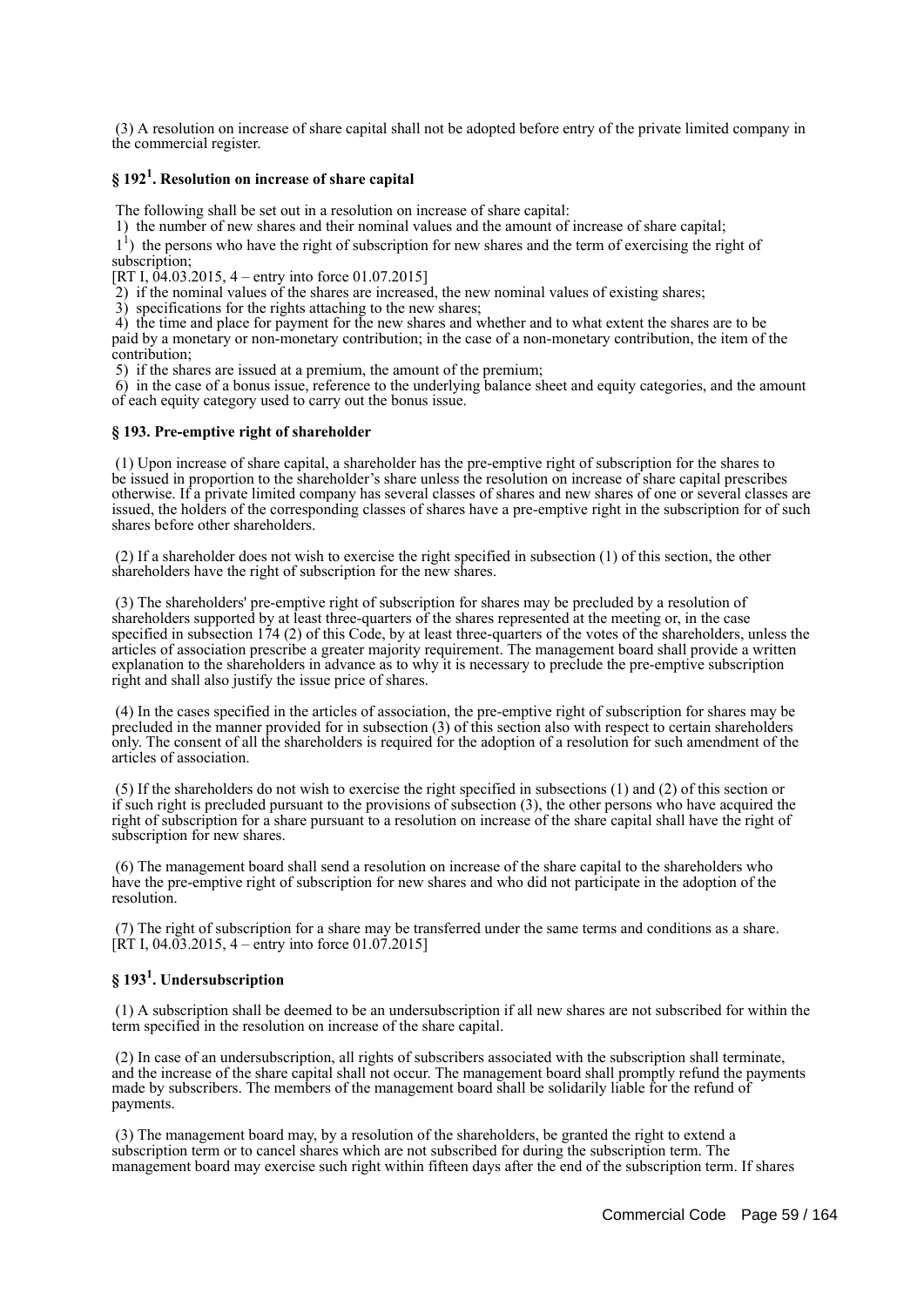are subscribed for by the new due date provided by the management board, the subscription is deemed to be valid.

[RT I, 04.03.2015, 4 – entry into force 01.07.2015]

### **§ 194. Application of foundation provisions**

 The provisions of § 140, §§ 141-143, subsection 144 (2) and subsections 520 (2), (4) and (5) of this Code shall apply to an increase of share capital unless this Subchapter prescribes otherwise.  $[\hat{R}T\ I\ 2010, 77, 589 -$  entry into force 01.01.2011]

# **§ 194<sup>1</sup> . Set-off of claim**

Upon an increase of share capital, payment for a new share or for a share increasing the size of a share may, pursuant to a resolution of shareholders, be set off against a claim of the shareholder or the person acquiring the share against the private limited company if this does not harm the interests of the private limited company or of its creditors. A claim shall be valuated as a non-monetary contribution.

# **§ 194<sup>2</sup> . Right of management board or supervisory board to increase share capital**

 (1) The articles of association may grant the management board or the supervisory board the right to increase the share capital by contributions for up to five years.

 (2) The management board or the supervisory board may increase share capital to an amount prescribed in the articles of association. The share capital shall not be increased by more than one-half of the share capital which existed at the time the management board or the supervisory board received the right to increase the share capital.

(3) The management board or the supervisory board shall have the rights specified in subsection  $193<sup>1</sup>(3)$  of this Code.

 (4) The management board or the supervisory board may pay for issued shares by a non-monetary contribution only if prescribed in the articles of association.

 (5) If the right to increase the share capital is granted to the supervisory board, the resolution of the supervisory board and the minutes of the meeting and, in the case provided for in § 323 of this Code, the record of voting, shall be appended to the petition submitted to the commercial register concerning the increase of the share capital. If the right to increase the share capital is granted to the management board, the member of the management board who has filed a petition shall add a confirmation to the petition that the management board has decided to increase the share capital. [RT I, 04.03.2015, 4 – entry into force 01.07.2015]

### **§ 195. Bonus issue**

 (1) A private limited company may increase share capital on account of the shareholders' equity of the private limited company without making contributions (bonus issue).

 (2) After approval of the annual report and adoption of the profit distribution resolution, the shareholders may decide on a bonus issue based on the annual report and the profit distribution resolution. A bonus issue may also be carried out on the basis of the interim balance sheet which must be prepared and approved pursuant to the procedure for the preparation and approval of the balance sheet included in the annual report. Increase of the share capital shall not be entered in the commercial register if the petition for increasing the share capital and the corresponding resolution are submitted to the registrar of the commercial register eight months after the date as at which the annual report or interim balance sheet, which was the basis for the share capital increase, was prepared.

 (3) Upon a bonus issue, the share of a shareholder shall be increased in proportion to the nominal value of the shareholder's share. Any resolution contrary to the above is void.

 (4) Upon a bonus issue, the own shares held by the private limited company shall also be increased.  $[RT I 2005, 57, 449 - entry into force 01.01.2006]$ 

# **§ 195<sup>1</sup> . Conditional increase of share capital**

(1) In case of issue of convertible bonds specified in  $\S 167^2$  of this Act, the shareholders may decide on the conditional increase of the share capital to the extent of the sum of the nominal values of the convertible bonds exchangeable for shares. A resolution on the conditional increase of the share capital may prescribe the increase of the share capital to an extent exceeding the sum of the nominal values of the exchangeable convertible bonds, if the difference between the nominal value of the convertible bonds and the nominal value of the shares is covered in money.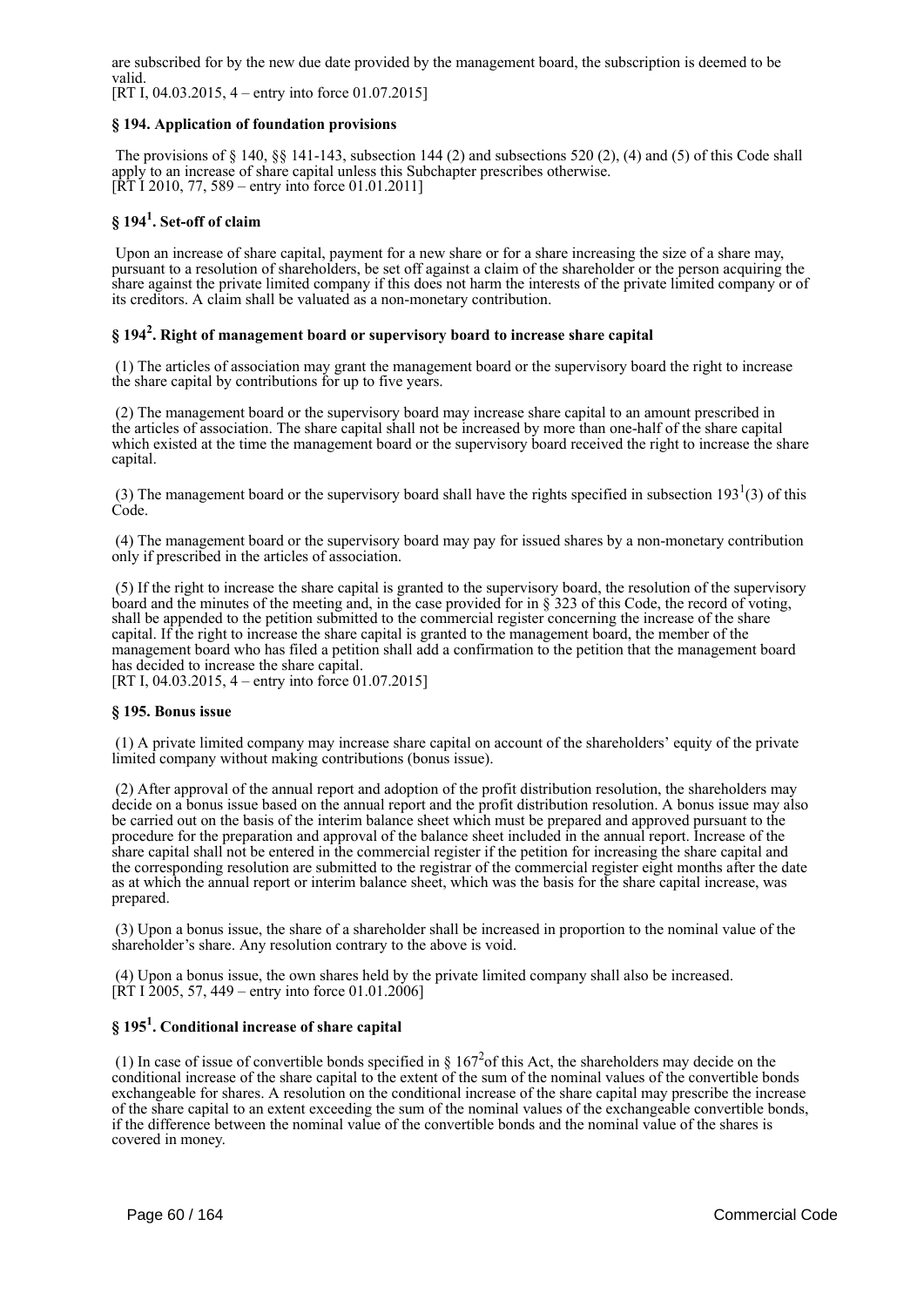(2) The shareholders may also decide on a conditional increase of the share capital to the extent of the performance of the subscription rights if this is necessary for preparing the concentration of the private limited company or for granting the subscription rights to the members or employees of the private limited company or a company related thereto, or other persons related to the private limited company.

 (3) A conditional increase of the share capital to an extent of more than one-half of the existing share capital at the time of the adoption of the resolution is prohibited.

(4) A resolution of the shareholders contrary to the conditional increase of share capital is void.

(5) A resolution for conditional increase of share capital shall set out:

- 1) the objective of the conditional increase of share capital;
- 2) the set of persons entitled to participate in the conditional increase of share capital;
- 3) the issue price of shares or the bases for determination thereof;
- 4) the term for performing the subscription rights.

(6) In the event of conditional increase of the share capital, the shares shall be paid for only in money.

 (7) Following the adoption of a resolution for conditional increase of the share capital, the management board shall file a petition for entry of the conditional increase of the share capital in the commercial register.

 (8) Shares shall not be issued based on a resolution on conditional increase of the share capital before the conditional increase of share capital has been entered in the commercial register.

 (9) Based on a resolution on conditional increase of the share capital, the entitled person acquires the share in the same manner as in the event of share subscription, based on a declaration of intention submitted to a private limited company. The management board shall issue the shares only based on a resolution of the shareholders and for compliance with such resolution, and not before the issue price of a share has been paid. In case of conditional increase of the share capital in connection with the issue of convertible bonds, the management board shall issue the share at the request of the holder of a bond within the term specified in the bond and exchange it for a bond.

 (10) In case of conditional increase of the share capital, the share capital and number of shares is deemed to be increased as of the issue of the share.

 (11) Not later than within one month after the end of the financial year of the private limited company, the management board shall submit a petition to the registrar of the commercial register for entry in the register the number of shares issued based on a resolution on conditional increase of share capital and the corresponding increase of the share capital during the financial year. The members of the management board shall confirm in the petition that the shares were issued only based on a resolution on conditional increase of share capital and that they have been paid for in full.

[RT I,  $04.03.2015$ ,  $4$  – entry into force 01.07.2015]

### **§ 196. Submission of petition to commercial register**

 (1) If share capital is paid in full or a bonus issue is conducted, the management board shall submit a petition to the commercial register for entry of the increase of share capital in the commercial register. The following shall be appended to the petition:

1) the resolution of the shareholders;

2) the new text of the articles of association if the articles of association are amended;

 3) the minutes of the meeting of shareholders or, in the case provided for in § 173 of this Code, the record of voting;

 4) upon increase of share capital by new contributions, a notice of a credit institution or payment institution concerning the payment of share capital;

[RT I, 20.12.2018, 1 – entry into force 01.01.2019]

5) upon a bonus issue, the annual report or interim balance sheet on which it is based;

 6) upon payment by a non-monetary contribution, documents certifying the value of the contribution and its transfer;

 61 ) if the shares are entered in the Estonian register of securities, a notice from the Estonian register of securities confirming that the management board has notified the register of the increase in share capital; [RT I, 26.06.2017, 1 – entry into force 01.10.2017]

7) other documents prescribed by law.

 (2) The members of the management board shall certify the transfer of a non-monetary contribution to the private limited company by their signatures. If the non-monetary contribution is an immovable, an extract from the land register shall be appended to the petition.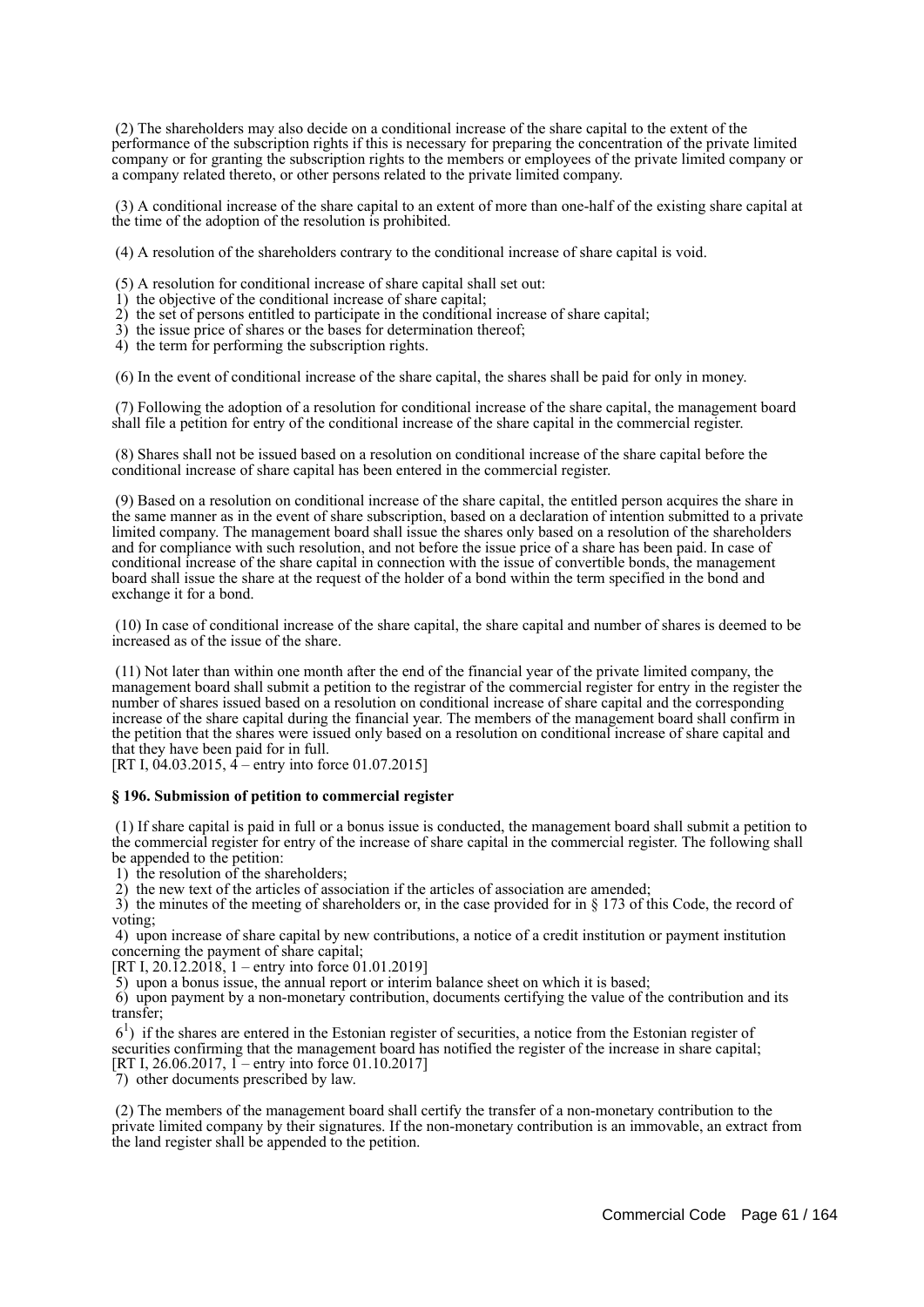(3) The management board shall submit a petition for entry of the increase of share capital in the commercial register within six months after adoption of the resolution on increase of share capital.

 $(3<sup>1</sup>)$  In the case of increase of share capital by a bonus issue, the petition submitted to the registrar shall include a confirmation that the members of the management board who signed the petition are not aware of a decrease to the assets of the private limited company, during the time between the date of preparation of the balance sheet which was the basis for the increase of the share capital and the date of submission of the petition to the registrar, to an extent which could hinder the adoption of the resolution on the increase of the share capital on the date of submission of the petition.

 $(3<sup>2</sup>)$  The registrar need not check the conformity of the content of the balance sheet which was the basis for the increase of the share capital with the law.

 (4) Share capital shall be deemed to be increased and the rights arising from the newly issued or increased portion of shares shall be deemed to have arisen as of the making of such entry in the commercial register. [RT I 2005, 57, 449 – entry into force 01.01.2006]

# **§ 196<sup>1</sup> . Liability of members of management board upon entry of increase of share capital in register**

 (1) The members of the management board of a private limited company are solidarily liable for damage caused to the private limited company by submission of incorrect or inaccurate information or incorrect valuation of contributions upon the increase of the share capital unless a member of the management board proves that he or she was not aware and did not have to be aware of the circumstances which caused the damage.

 (2) An agreement which derogates from the provisions of subsection (1) of this section shall only be valid with respect to the creditors of a private limited company if such agreement was entered into in the course of bankruptcy proceedings of the private limited company.

 (3) The claim provided in subsection (1) of this section expires after five years of the date on which the increase of the share capital was entered in the commercial register. [RT I 2005, 57, 449 – entry into force 01.01.2006]

# **§ 196<sup>2</sup> . Participation in profit distribution**

 (1) The resolution on increase of share capital may prescribe a date as of which the new shares or the shares whose nominal value was increased grant the right to receive a dividend. Such right does not arise with respect to a dividend payable for a later financial year than the financial year following the year of increase of the share capital.

 (2) If the date specified in subsection (1) of this section is not prescribed in a resolution on increase of share capital, the right to receive a dividend shall arise during the financial year in which the entry on increase of share capital is made.

[RT I 2005, 57, 449 – entry into force 01.01.2006]

# **Subchapter 2 Reduction of Share Capital**

### **§ 197. Adoption of resolution on reduction of share capital**

 (1) A resolution on reduction of share capital shall be adopted if at least two-thirds of the votes of the shareholders who participate in the meeting or, in the case specified in subsection 174 (2) of this Code, at least two-thirds of the votes of the shareholders are in favour, unless the articles of association prescribe a greater majority requirement.

 $(1<sup>1</sup>)$  If upon a reduction of share capital there is a desire to reduce the nominal values of shares or to cancel shares other than proportionally with regard to each share, the corresponding resolution shall be adopted if, in addition to the provisions of subsection  $(1)$  of this section, the resolution is supported by the shareholders whose shares are disproportionately cancelled compared with other shares, or the nominal values of whose shares are disproportionately reduced.

 (2) If the articles of association must be amended due to the reduction of share capital, amendment of the articles of association shall be decided before share capital is reduced, except if share capital is reduced in the case specified in subsection 198 (2) of this Code.

# **§ 197<sup>1</sup> . Resolution on reduction of share capital**

The following shall be set out in a resolution on reduction of share capital:

1) the reason for the reduction of share capital;

2) the extent and method of reduction of share capital;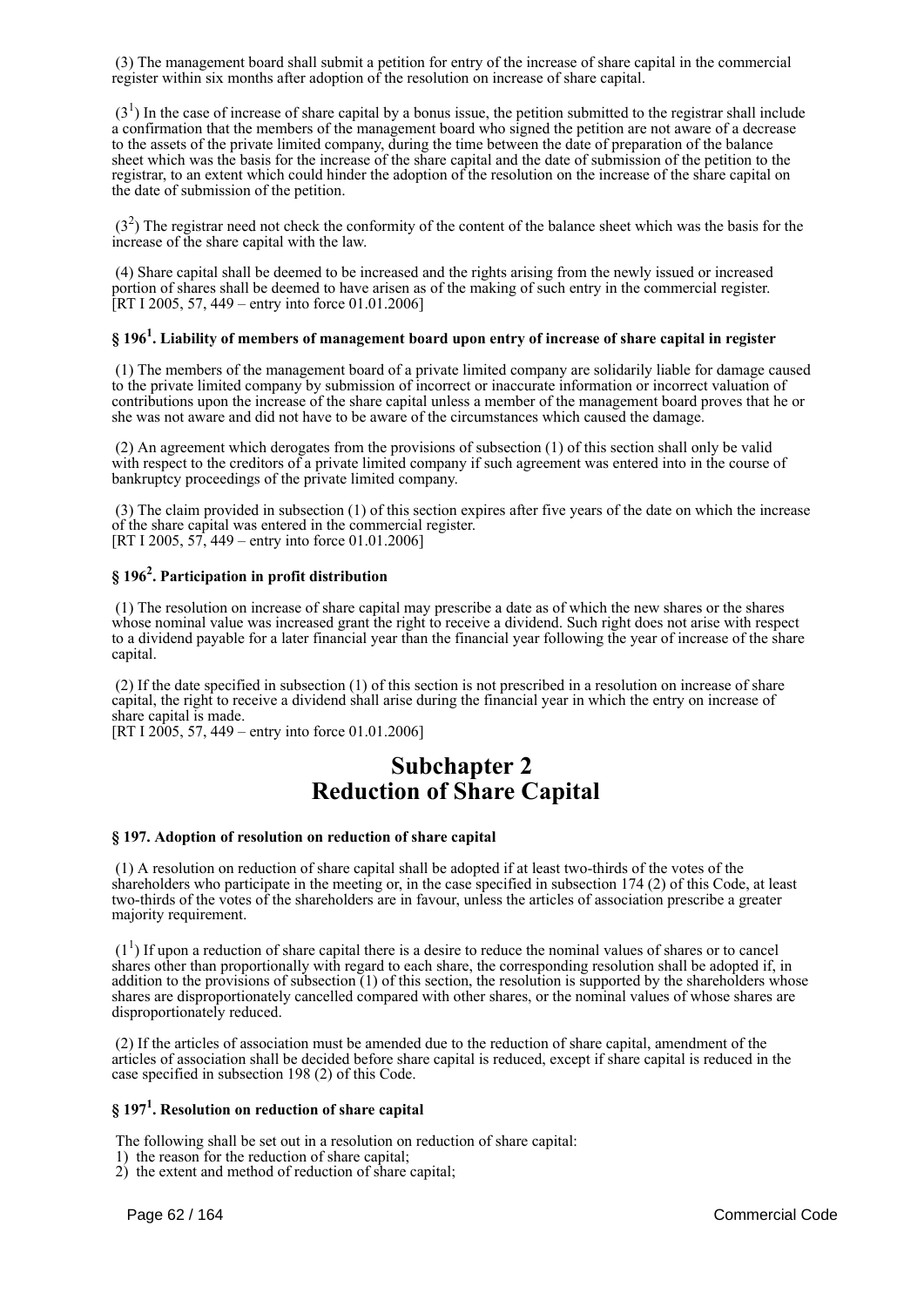3) the new nominal values of shares.

### **§ 198. Extent of reduction of share capital**

 (1) Share capital shall not be reduced below the amount of share capital specified in § 136 of this Code or any other minimum amount of share capital provided by law.

 (2) The provisions of subsection (1) of this section shall not apply if an increase of share capital at least to the amount of share capital specified in § 136 of this Code is decided concurrently with a reduction of share capital. The provisions of  $\hat{\S}$  199 shall also not apply if an increase of share capital at least to the current size of the share capital is decided concurrently with a reduction of share capital. Shares which are issued concurrently with a decrease of the share capital shall only be paid for in money. A resolution on increase or reduction of share capital shall be entered in the commercial register. [RT I 2009, 13, 78 – entry into force 01.07.2009]

### **§ 199. Notification of creditors**

 (1) The management board shall, within fifteen days after adoption of a resolution on reduction of share capital, send a notice concerning the new amount of share capital to the known creditors of the private limited company who have claims against the private limited company which predate the adoption of the resolution on reduction of share capital.

 (2) The management board shall publish a notice concerning a resolution on reduction of share capital in the publication *Ametlikud Teadaanded*and invite all creditors to submit their claims. The notice shall indicate that creditors are to submit their claims within two months. [RT I 2006, 55, 412 – entry into force 01.01.2007]

 (3) The private limited company shall secure the claims of creditors if they are submitted within two months after publication of the notice. If the due date for fulfilment of a claim has arrived or if a claim is not sufficiently secured, the creditor may demand satisfaction or securing the claim. The creditor may demand securing the claim if the creditor provides proof that decrease in the share capital endangers the satisfaction of the claim. [RT I, 02.11.2011, 1 – entry into force 12.11.2011]

**§ 199<sup>1</sup> .** [Repealed – RT I 2007, 67, 413 – entry into force 28.12.2007]

# **§ 199<sup>2</sup> . Simplified reduction of share capital**

 (1) Share capital may be reduced in order to cover a loss of the private limited company without applying the provisions of § 199 of this Code (simplified reduction of share capital). [RT I 2005,  $57,449$  – entry into force 01.01.2006]

 (2) Simplified reduction of share capital may be applied if the profit of the private limited company and the legal reserve are not sufficient to cover a loss and if the private limited company has no other reserves. [RT I 2005, 57, 449 – entry into force 01.01.2006]

 (3) The resolution on reduction of share capital shall indicate the loss for the coverage of which the share capital is being reduced.

[RT I 2005, 57, 449 – entry into force 01.01.2006]

 (4) Available capital which arises upon a simplified reduction of share capital may only be used to cover the loss of the private limited company. [RT I 2010, 77, 589 – entry into force 01.01.2011]

 (5) In the case of simplified reduction of the share capital, no payments shall be made to the shareholders and no dividends shall be paid to the shareholders during the financial year on which the decrease of the share capital was decided and for the two subsequent financial years. [RT I 2005, 57, 449 – entry into force 01.01.2006]

#### **§ 200. Submission of petition to commercial register**

 (1) The management board shall submit a petition for entry of a reduction of share capital in the commercial register not earlier than three months after publication of the notice of share capital reduction, unless a notice on reduction of the share capital need not be published. The following shall be appended to the petition: [RT I 2006, 55, 412 – entry into force 01.01.2007]

1) the resolution of the shareholders;

2) the new text of the articles of association if the articles of association are amended;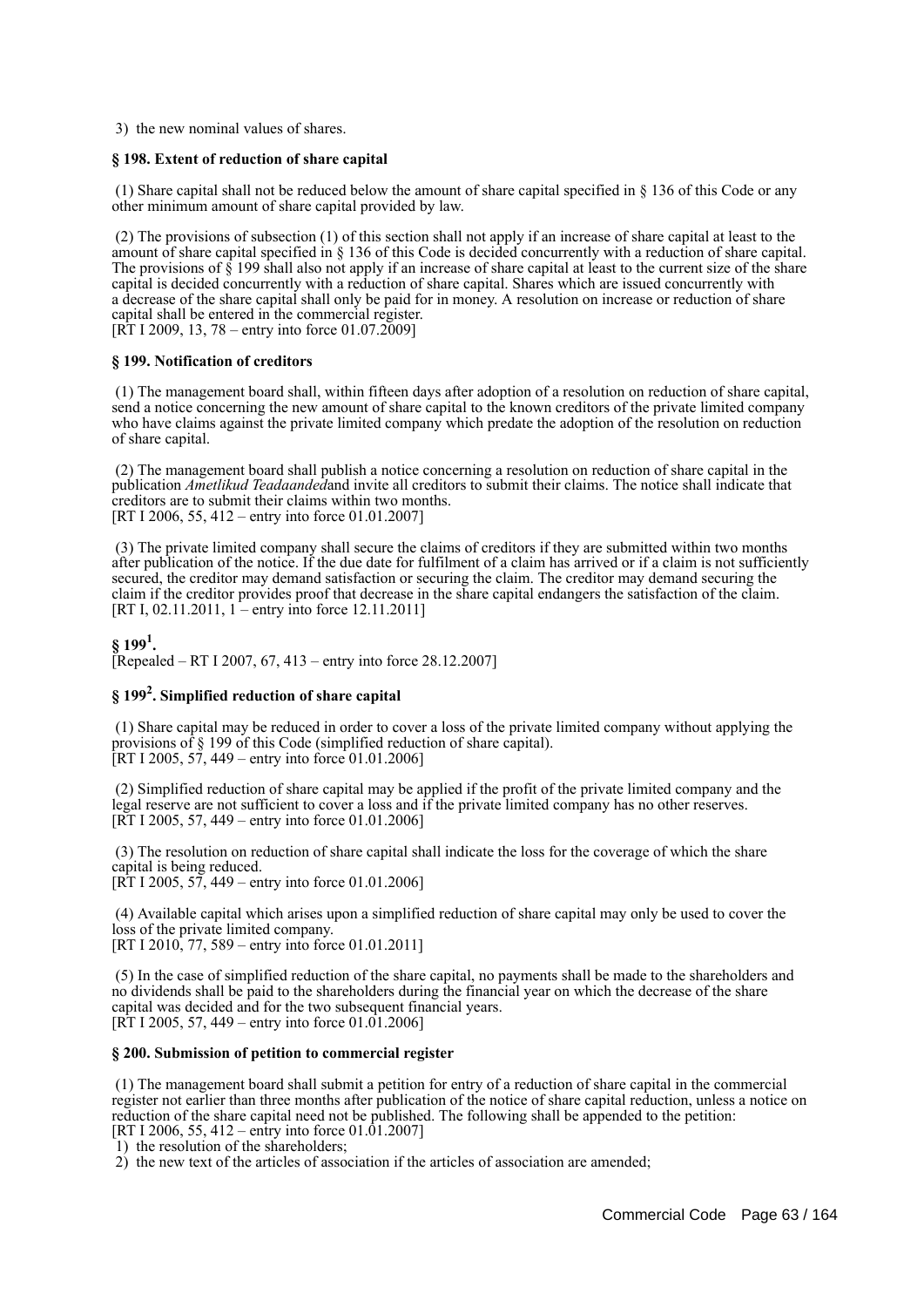3) the minutes of the meeting of shareholders or, in the case provided for in § 173 of this Code, the record of voting;

 31 ) if the shares are entered in the Estonian register of securities, a notice from the Estonian register of securities confirming that the management board has notified the register of the reduction of share capital; [RT I, 26.06.2017, 1 – entry into force 01.10.2017]

 32 ) reference to the dates on which notices to the creditors were published in the *Ametlikud Teadaanded*; 4) other documents prescribed by law.

 (2) In the petition, the members of the management board shall confirm that the claims of creditors who submitted their claims during the term or who opposed the reduction are secured or satisfied.

(3) The share capital shall be deemed to be reduced as of the making of such entry in the commercial register.

# **§ 200<sup>1</sup> . Payments to shareholders**

 (1) Payments may be made to the shareholders upon a reduction of share capital if prescribed in the resolution on reduction of share capital.

 (2) The payments specified in subsection (1) of this section may be made no earlier than three months after entry of the reduction of share capital in the commercial register and on the condition that the claims of creditors submitted during the term are secured or satisfied. [RT I 2005, 57, 449 – entry into force 01.01.2006]

# **Chapter 22 DISSOLUTION OF PRIVATE LIMITED COMPANY**

### **§ 201. Bases for dissolution of private limited company**

A private limited company shall be dissolved:

1) by a resolution of the shareholders;

2) by a court decision;

2<sup>1</sup>) by declaration of bankruptcy of the private limited company;

 22 ) by abatement of the bankruptcy proceeding of the private limited company without a declaration of bankruptcy;

3) [Omitted - RT I 1996, 40, 773 – entry into force 08.06.1996]

4) on other bases prescribed by law or the articles of association.

[RT I 2005, 57, 449 – entry into force 01.01.2006]

### **§ 202. Adoption of dissolution resolution of private limited company**

 (1) A dissolution resolution shall be adopted if at least two-thirds of the votes of the shareholders who participate in the meeting or, in the cases specified in subsection 174 (2) of this Code, at least two-thirds of the votes of the shareholders are in favour, unless the articles of association prescribe a greater majority requirement.

 (2) The management board shall present the preceding annual report and an overview of the economic activities of the private limited company for the current year to the shareholders.

 (3) The overview of economic activities shall indicate the term during which the private limited company is able to satisfy the claims of creditors.

### **§ 203. Compulsory dissolution**

(1) A private limited company shall be dissolved by a court ruling if:

 1) the shareholders do not adopt a dissolution resolution if its adoption is obligatory pursuant to law or the articles of association, or if the shareholders do not adopt any of the resolutions prescribed in § 176 or if no meeting of shareholders is called to adopt a resolution specified in § 176:

 2) the term of office of the management board expired more than two years previously and a new management board has not been elected;

3) in other cases provided by law.

[RT I 2005, 57, 449 – entry into force 01.01.2006]

 (2) A petition for the compulsory dissolution of a private limited company may be submitted by the management board, the supervisory board, a member of the management board, a shareholder or other persons specified by law. Unless otherwise provided by law, a court may also decide on compulsory dissolution at its own initiative.

[RT I 2005, 57, 449 – entry into force 01.01.2006]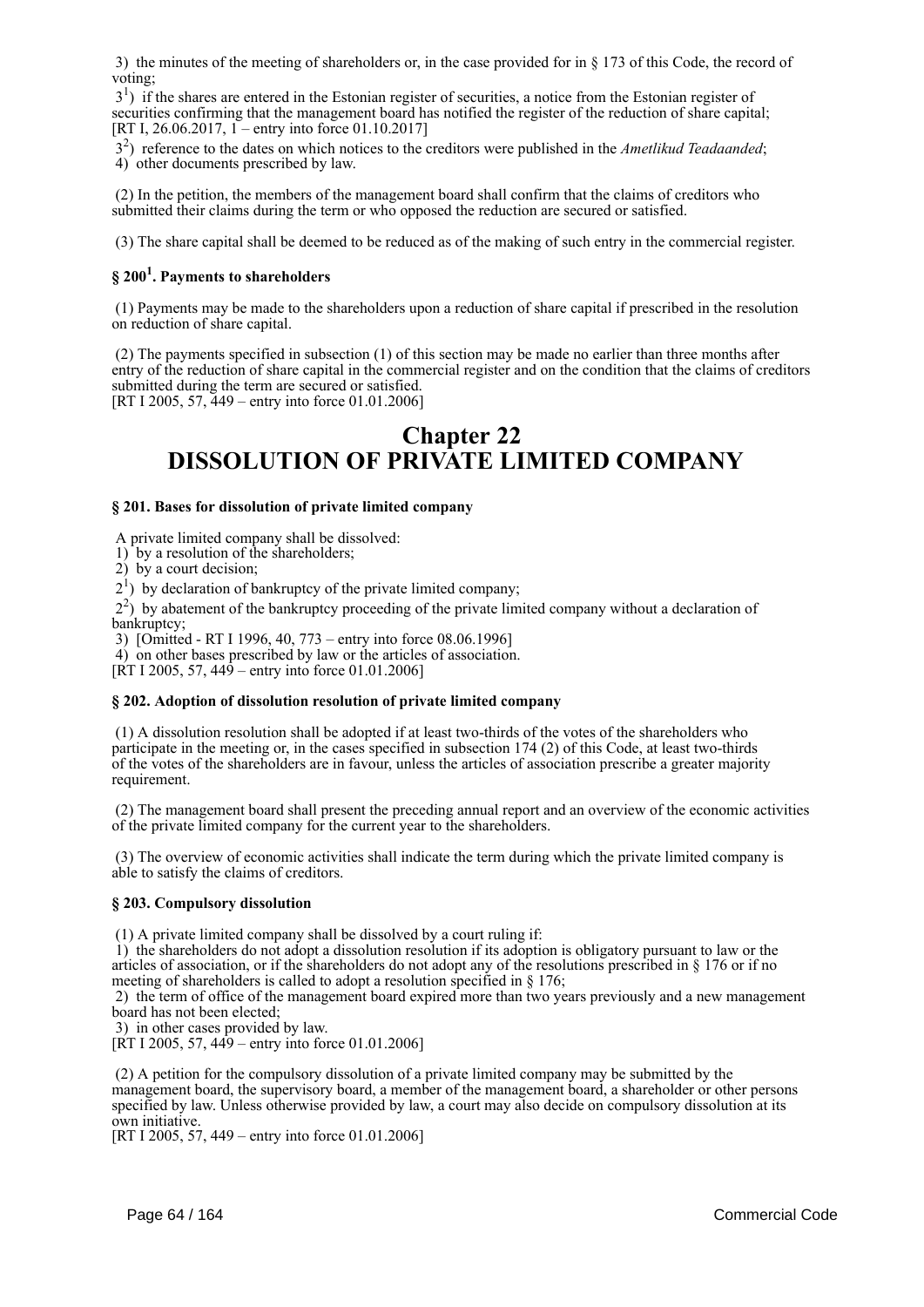(3) If the deficiency or other circumstance that provides the basis for compulsory dissolution can be evidently eliminated, the court shall previously establish a term for the private limited company for the elimination of the deficiency or circumstance.

[RT I 2008, 59, 330 – entry into force 01.01.2009]

### **§ 204. Petition for dissolution of private limited company**

 (1) The management board shall submit a petition for entry of the dissolution resolution of the private limited company in the commercial register. The resolution of the shareholders and the minutes of the meeting of shareholders or, in the cases provided for in § 173 of this Code, the record of voting shall be appended to the petition.

 (2) If a private limited company is dissolved on the basis of a court decision, the court shall send the decision to the commercial register for entry.

 (3) A private limited company is deemed to be dissolved as of the making of the entry on dissolution in the commercial register. Compulsory dissolution enters into force as of the entry into force of the court decision. [RT I 2005, 57, 449 – entry into force 01.01.2006]

### **§ 205. Liquidation**

 A private limited company shall be liquidated (liquidation proceeding) upon dissolution unless otherwise provided by law.

### **§ 206. Appointment of liquidators**

 (1) The liquidators of a private limited company shall be members of the management board unless the articles of association, a resolution of the shareholders or a court ruling prescribes otherwise. A natural person who is prohibited from acting as a member of the management board shall not be a liquidator. [RT I 2008, 59, 330 – entry into force  $01.01.2009$ ]

(2) The residence of at least one liquidator must be in Estonia.

 (3) A court shall appoint the liquidators in a compulsory dissolution or if this is requested by shareholders whose shares represent at least one-tenth of the share capital. The court shall also specify the procedure for and amount of remuneration for the liquidators.

### **§ 207. Removal of liquidators**

 (1) A liquidator who is a member of the management board, or who has been appointed in accordance with the articles of association or by a resolution of the shareholders can be recalled at any time by a resolution of the shareholders. In order to adopt such resolution, a majority of votes equal to the majority of votes necessary for appointment of a liquidator is needed.

 (2) A court may recall a liquidator appointed by the court, and to appoint a new liquidator. At the request of the shareholders whose shares represent at least one tenth of the share capital, a court may also recall, for a good reason, a liquidator who is a member of the management board, or who has been appointed in accordance with the articles of association or by a resolution of the shareholders, and to appoint a new liquidator.

 (3) A liquidator may resign for the same reasons and pursuant to the same procedure as a member of the management board.

[RT I 2005, 57, 449 – entry into force 01.01.2006]

### **§ 208. Entry of liquidator**

 (1) The management board shall submit a petition for entry of the first liquidators in the commercial register. A petition for entry in the commercial register of a change of liquidator or the right of representation of a liquidator shall be submitted by the liquidators. The resolution which constitutes the basis for the change of a liquidator or the right of representation of a liquidator shall be appended to the petition. All liquidators shall submit to the registrar a written confirmation concerning their right pursuant to law to act as liquidators.

 (2) If a liquidator is appointed by a court decision, the court shall send the decision to the commercial register for entry.

 (3) The names and personal identification codes of the liquidators shall be entered in the commercial register.  $[\overline{RT} 1 2006, 61, 456 -$  entry into force 01.01.2007]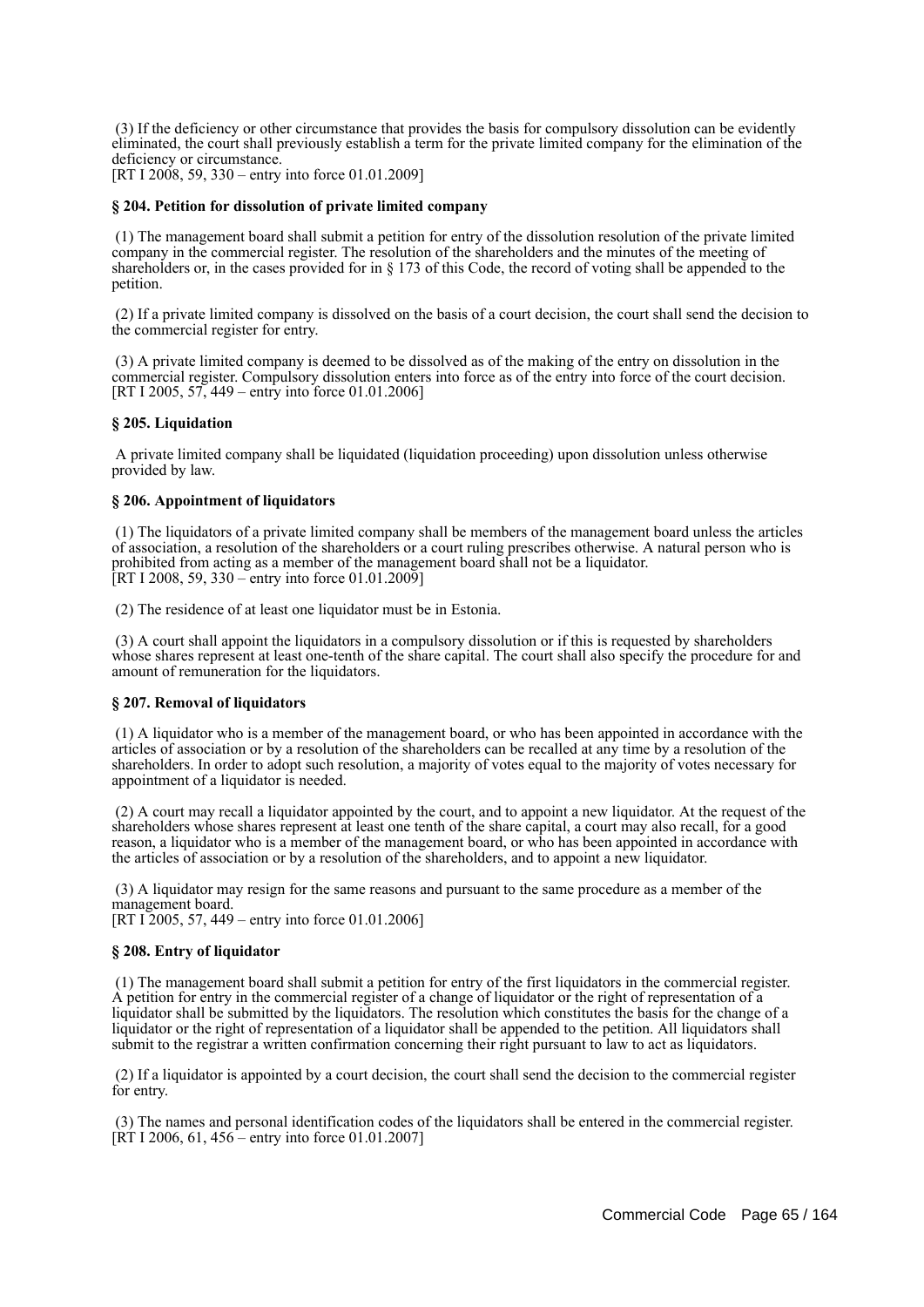### **§ 209. Rights and obligations of liquidators**

 (1) Liquidators have the rights and obligations of the management board which are not contrary to the nature of liquidation. Liquidation does not affect the legal relationships between the shareholders or between the shareholders and the private limited company, or the rights of the supervisory board, unless otherwise provided by law and the nature of liquidation.

 (2) The liquidators shall terminate the activities of the private limited company, collect debts, sell assets and satisfy the claims of creditors.

 (3) The liquidators may only conclude transactions which are necessary for liquidation of the private limited company. The right of representation of liquidators is unrestricted with regard to third persons.

 (4) The right of representation of liquidators who are members of the management board does not change upon liquidation unless the articles of association, a decision of the shareholders or a court decision prescribes the changing of the right of representation into joint representation or sole representation. Liquidators appointed by a resolution of the shareholders or a court decision may represent the private limited company only jointly, unless the resolution of the general meeting or a court decision prescribe that all or some of the liquidators may represent the private limited company alone or together. A division of the right of representation which differs from the right of representation prescribed by law applies with respect to third persons only if it has been entered in the commercial register.

 (5) During a liquidation proceeding, the notation "likvideerimisel" [in liquidation] shall be appended to the business name of the private limited company. [RT I 2005, 57, 449 – entry into force 01.01.2006]

### **§ 210. Submission of bankruptcy petition**

 If the assets of a private limited company being liquidated are insufficient for satisfaction of all claims of creditors, the liquidators shall submit a bankruptcy petition.

### **§ 211. Accounting during liquidation**

 (1) A private limited company undergoing liquidation shall organise its accounting pursuant to the procedure provided by the Accounting Act unless otherwise provided by the law or the nature of liquidation.

 (2) Within three months after the date of the dissolution resolution, the liquidators shall prepare, taking account of the provisions concerning the balance sheet contained in the annual report, the opening balance sheet of the liquidation and a report explaining such balance sheet which shall contain the information subject to inclusion in the annexes of the annual accounts.

 (3) With the adoption of the dissolution resolution, the current financial year of the private limited company shall end and a new financial year shall begin. The liquidators shall prepare the annual accounts of the private limited company as at the end of the financial year which ends at the time of dissolution of the private limited company and as at the end of every financial year following dissolution.

 (4) The shareholders shall approve the opening balance sheet of the liquidation and the annual report by a resolution. After approval, the opening balance sheet of the liquidation and the annual report shall be immediately submitted to the commercial register.

 (5) A court may release a private limited company from the obligation to audit the opening balance sheet of the liquidation and the annual report if the financial situation of the private limited company is sufficiently clear and auditing is evidently not necessary in the interests of the shareholders and creditors. [RT I 2005, 57, 449 – entry into force 01.01.2006]

### **§ 212. Notification of creditors**

 (1) The liquidators shall promptly publish a notice of the liquidation proceeding of the private limited company in the official publication *Ametlikud Teadaanded*.

(2) The liquidators shall send a notice of liquidation to the known creditors.

 (3) The notice of liquidation shall indicate that creditors are to submit their claims within four months after publication of the notice.

### **§ 213. Submission of claims**

 The creditors shall notify the liquidators of all their claims against the private limited company within four months after publication of the notice. A notice shall set out the content, basis and amount of the claim, and documents substantiating the claim shall be appended thereto. Failure to notify of a claim on time does not affect the validity of the claim or restrict the right of the creditor to file an action with a court against the private limited company being liquidated.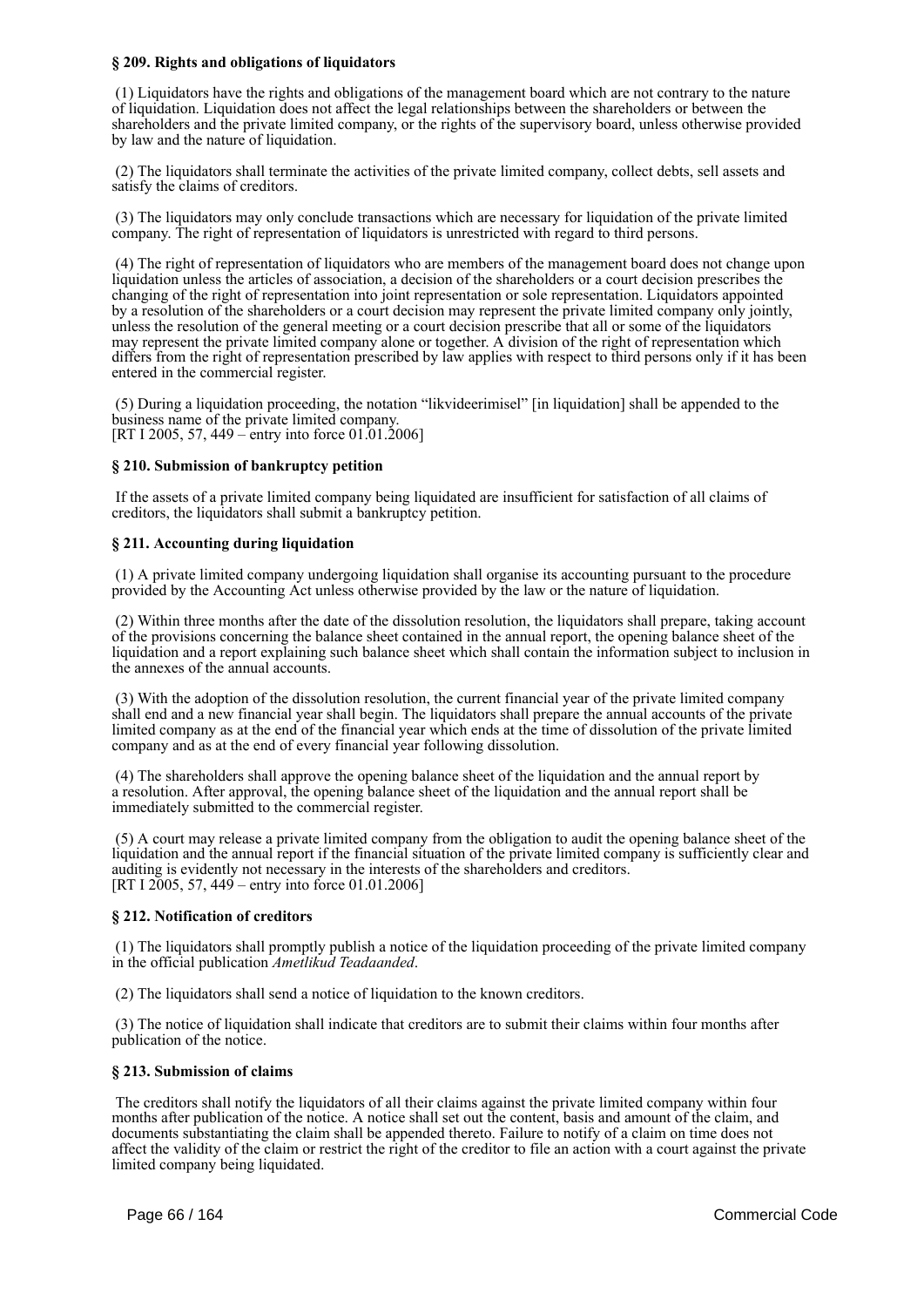[RT I 2005, 57, 449 – entry into force 01.01.2006]

### **§ 214. Satisfaction of claims**

 (1) Liquidators shall satisfy the claims of creditors of which the private limited company is aware regardless of whether or not notification of such claims has been given.

 (2) If a creditor known to the private limited company has not filed a claim and the claim cannot be satisfied for reasons independent of the private limited company, the money which belongs to the creditor shall be deposited if the conditions for depositing exist.

 (3) If an obligation cannot be performed during liquidation or if a claim is under dispute, the assets of the private limited company cannot be distributed between the shareholders unless the contested amount of money has been deposited and the creditor has been granted sufficient security. [RT I 2005, 57, 449 – entry into force 01.01.2006]

### **§ 215. Final balance sheet**

 (1) After satisfaction of the claims of all creditors and the deposit of money, the liquidators shall prepare the final balance sheet and distribution plan for the assets remaining upon liquidation.

 (2) An auditor shall audit the final balance sheet and asset distribution plan if audit of the annual report of the private limited company by an auditor is prescribed.

 (3) The liquidators shall present the final balance sheet and asset distribution plan to all shareholders for examination at the registered office of the private limited company and shall notify the shareholders thereof.

 (4) If the provisions of law or of the articles of association, or the resolutions of the meeting of the shareholders are not observed in the preparation of a balance sheet or asset distribution plan, a court may, based on an action by the shareholders whose shares represent at least one tenth of the share capital, order preparation of a new balance sheet or asset distribution plan, or supplementary liquidation. Such action may be filed within two months after the date on which the shareholders were informed that the balance sheet and asset distribution plan are presented to the shareholders for examination. The private limited party shall be the defendant. [RT I 2008, 16, 116 – entry into force 15.04.2008]

### **§ 216. Distribution of assets**

 (1) After satisfying or securing all the creditors' claims and depositing the money, the remaining assets shall be distributed among the shareholders according to the nominal values of their shares pursuant to the asset distribution plan prepared by the liquidators unless the articles of association prescribe otherwise.

 (2) Assets may be distributed within six months after the entry of the dissolution of the private limited company in the commercial register and within two months after the date on which the shareholders were informed that the final balance sheet and asset distribution plan are presented to the shareholders for examination, except in the case where the balance sheet or asset distribution plan have been contested in court, the action has not been heard or has not been satisfied, or if the proceeding in the matter has been concluded.

 (3) A court may allow payments to shareholders within six months after publication of the notice of liquidation unless this damages the interests of the creditors.

(4) Payments shall be made in money unless the articles of association prescribe otherwise.

 (5) The liquidators need not sell assets unless this is necessary for satisfaction of the claims of creditors, and if the shareholders consent thereto.

[RT I 2005, 57, 449 – entry into force 01.01.2006]

### **§ 217. Continuation of activities of dissolved private limited company**

 (1) If dissolution of a private limited company is prescribed by the articles of association or is decided by the shareholders, the shareholders may, until commencement of the distribution of assets among the shareholders, decide on continuation of the activities of the private limited company or on merger, division or transformation of the private limited company. A resolution on continuation of activities shall be adopted if at least two-thirds of the votes of the shareholders who participate in the meeting or, in the cases specified in subsection 174 (2) of this Code, at least two-thirds of the votes of the shareholders are in favour, unless the articles of association prescribe a greater majority requirement.

 (2) If continuation of activities is decided, the same resolution shall designate the new management board and supervisory board, and shall reduce the share capital to the value of the remaining assets. If the assets have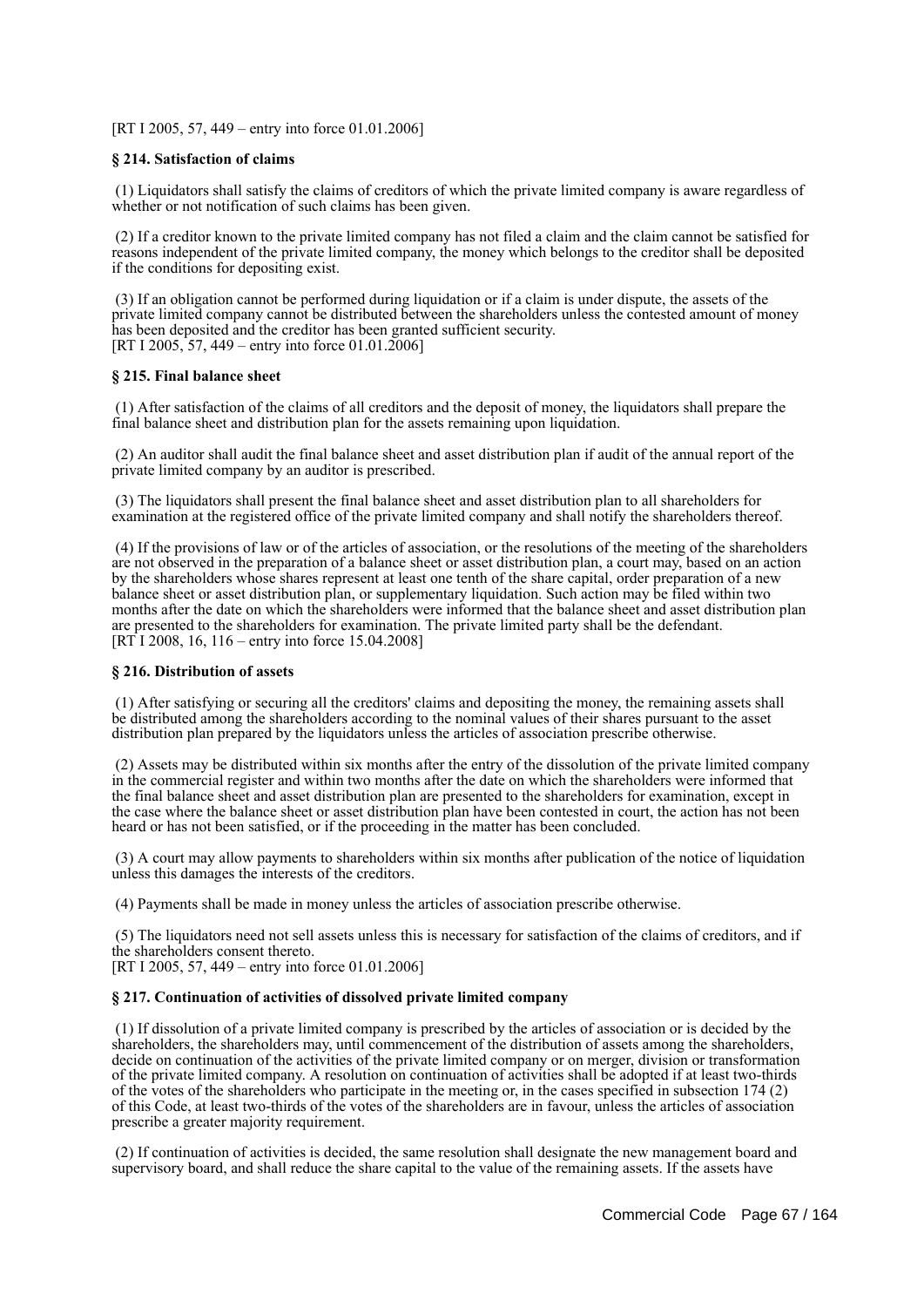decreased below the amount of share capital specified in § 136 of this Code, increase of share capital shall also be decided.

 (3) The liquidators shall submit a petition for entry of the continuation of activities in the commercial register. The resolution on continuation shall enter into force as of its entry in the commercial register.

### **§ 218. Deletion from commercial register and supplementary liquidation**

 (1) Liquidators shall submit a petition for deletion of a private limited company from the commercial register after the conclusion of the liquidation, however not earlier than six months after the entry of the liquidation of the private limited company in the commercial register and publication of the liquidation notice and after three months of the date on which the shareholders were informed that the final balance sheet and asset distribution plan are presented to the shareholders for examination, provided that the private limited company is not a party to any court proceedings currently conducted in Estonia. The final balance sheet and asset distribution plan shall be appended to the petition. The petition shall include a confirmation by all the liquidators that the final balance sheet and asset distribution plan have not been contested in court, or the action has been not been heard or has not been satisfied, or that the proceeding in the matter has been terminated and the claims of the creditors of the private limited company have been satisfied or that the assets necessary to satisfy the claims have been deposited and that the private limited company is not a party to any court proceedings currently conducted in Estonia.

 (2) If, after the private limited company has been deleted from the register, it becomes evident that the private limited company has assets which were not distributed and that supplementary liquidation measures are necessary, a court may, at the request of an interested person, order a supplementary liquidation and restore the rights of the former liquidators or appoint new liquidators.

 (3) After a private limited company has been deleted from the register, liquidation may be carried out at the request of a creditor only in the case where the creditor proves that the creditor's claim against the private limited company was not satisfied in the liquidation proceeding, that the creditor has no other possibility for the satisfaction of the claim and that, upon restoration of the liquidation proceeding, the claim could be satisfied, or that the private limited company should not have been deleted from the register because a dispute over the claim existed. Among other, a creditor's demand for supplementary liquidation shall not be satisfied if the creditor has failed, without good reason, to submit the creditor's claim to the liquidators on time. [RT I 2005, 57, 449 – entry into force 01.01.2006]

### **§ 219. Preservation of documents**

 (1) The liquidators shall deposit the documents of a private limited company with a liquidator, a person maintaining an archive or another trustworthy person. If the liquidators have not appointed a depositary of documents, a court shall appoint one as necessary. Documents are kept in Estonia. [RT I, 20.04.2017, 1 – entry into force 15.01.2018]

 (2) The name, residence or registered office, and personal identification code or registry code of the depositary of documents shall be entered in the commercial register on the petition of the liquidators or, in the case of a court-appointed depositary, on the basis of the court ruling. The depositary of documents shall be exchanged and a new depositary shall be appointed based on a court ruling.

 (3) The depositary of documents shall be responsible for the preservation, during the term prescribed for by law, of the documents deposited with the depositary.

 (4) Shareholders and their legal successors have the right to examine the deposited documents. The creditors of the private limited company and persons with a legitimate interest in the matter may examine the documents with the permission of the court. [RT I 2009, 13, 78 – entry into force 01.07.2009]

### **§ 220. Liability of liquidators**

 The liquidators shall be liable in the same manner as members of the management board for any damage caused.

# **Part VII PUBLIC LIMITED COMPANY**

# **Chapter 23 GENERAL PROVISIONS**

### **§ 221. Definition of public limited company**

(1) A public limited company is a company which has share capital divided into public limited company shares.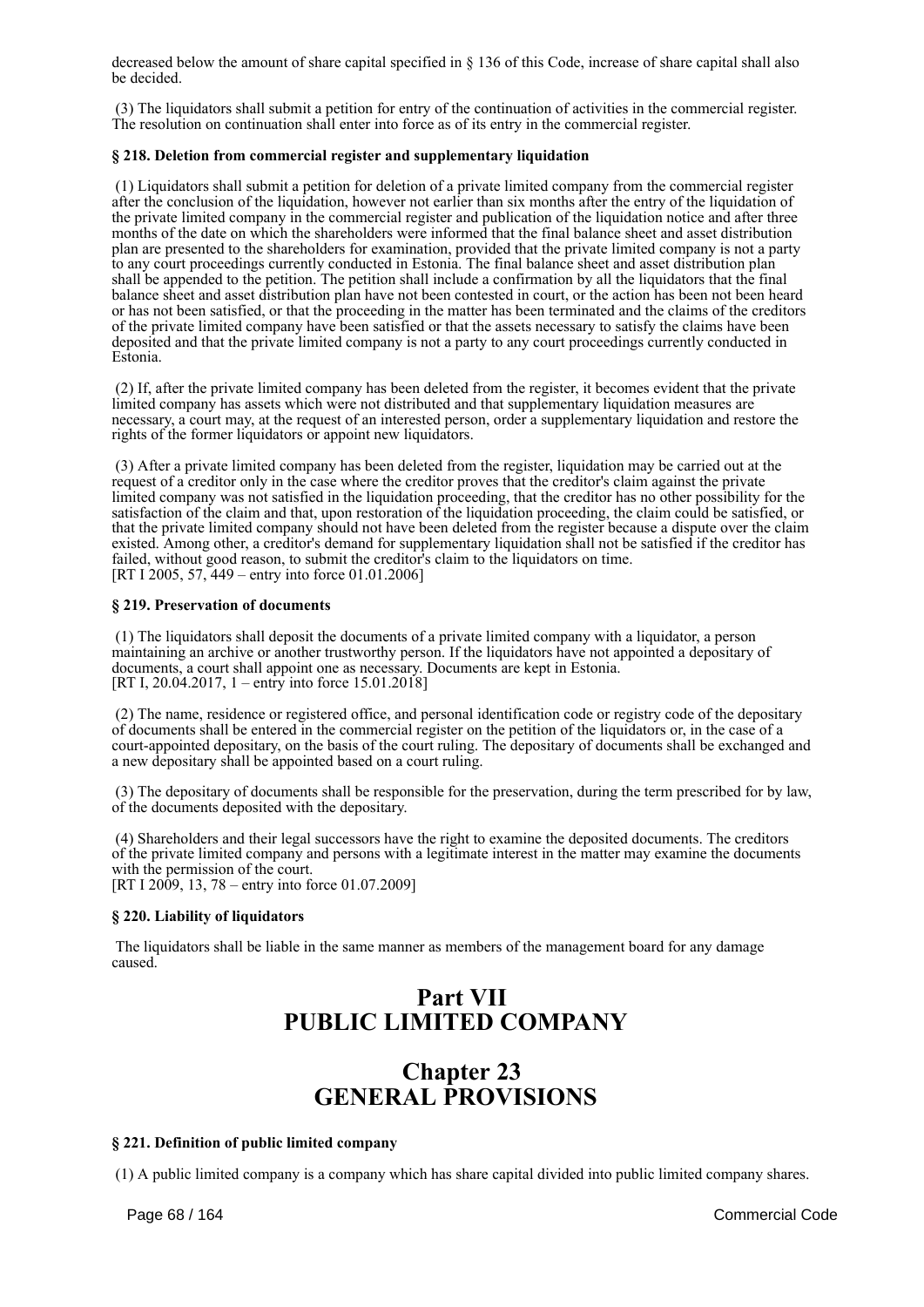(2) A shareholder shall not be personally liable for the obligations of the public limited company.

(3) A public limited company shall be liable for performance of its obligations with all of its assets.

### **§ 222. Share capital**

 Share capital shall be denominated in euros. Share capital shall be at least 25,000 euros. [RT I 2010, 20, 103 – entry into force 01.07.2010]

# **§ 222<sup>1</sup> . Share with nominal value and without nominal value**

 (1) A share may be issued as share with nominal value or share without nominal value. The simultaneous issue and use of shares with nominal value and without nominal value is prohibited. Any shares issued in contradiction to the requirement specified in the previous sentence shall be null and void. The second sentence of subsection 223 (3) of this Code shall apply respectively. [RT I 2010, 20,  $103 -$ entry into force 01.07.2010]

 (2) An equal part of the share capital shall conform to all shares without nominal value. The part of the share capital corresponding to one share without nominal value (book value of the share) shall be established by dividing the share capital by the number of shares. [RT I 2010, 20, 103 – entry into force 01.07.2010]

 (3) A public limited company, which has issued shares with different nominal value, may introduce shares without nominal value in case the equalisation of the nominal values of the shares is decided prior to the introduction of the share without nominal value. [RT I 2010, 20, 103 – entry into force 01.07.2010]

 (4) The number of shares without nominal value shall be deemed to be effected as of the making of an entry in the commercial register. [RT I, 02.11.2011, 1 – entry into force 12.11.2011]

# **Chapter 24 SHARE**

### **§ 223. Nominal value and book value of share**

(1) The minimum nominal value or book value of a share shall be ten cents.

(2) If the nominal value of a share is greater than ten cents, the nominal value shall be a multiple of ten cents.

 (3) Shares with a nominal value or book value of less than ten cents shall be void. The issuers shall be solidarily liable for any damage caused by the issue of such shares. [RT I 2010, 20, 103 – entry into force 01.07.2010]

### **§ 224. Indivisibility of share**

A share shall be indivisible.

### **§ 225. Issue price of share**

 (1) The issue price of a share shall not be less than the nominal value or book value of the share.  $[\hat{R}T I 2010, 20, 103 -$  entry into force 01.07.2010]

 (2) The issue price of a share may be greater than the nominal value or book value of the share (premium). A premium is adjusted in the cases prescribed by the applied accounting practices. A premium may be used:  $[RT I 2010, 20, 103 -$  entry into force 01.07.2010]

 1) to cover a loss of the public limited company if such loss cannot be covered by retained profit from previous periods or the legal reserve prescribed in the articles of association;

[RT I 2005, 61,  $\frac{478}{4}$  – entry into force 01.12.2005]

2) to increase share capital by a bonus issue.

[RT I 2005, 61, 478 – entry into force 01.12.2005]

(3) The issue price of a share shall be paid in full by the subscriber upon issue of the share.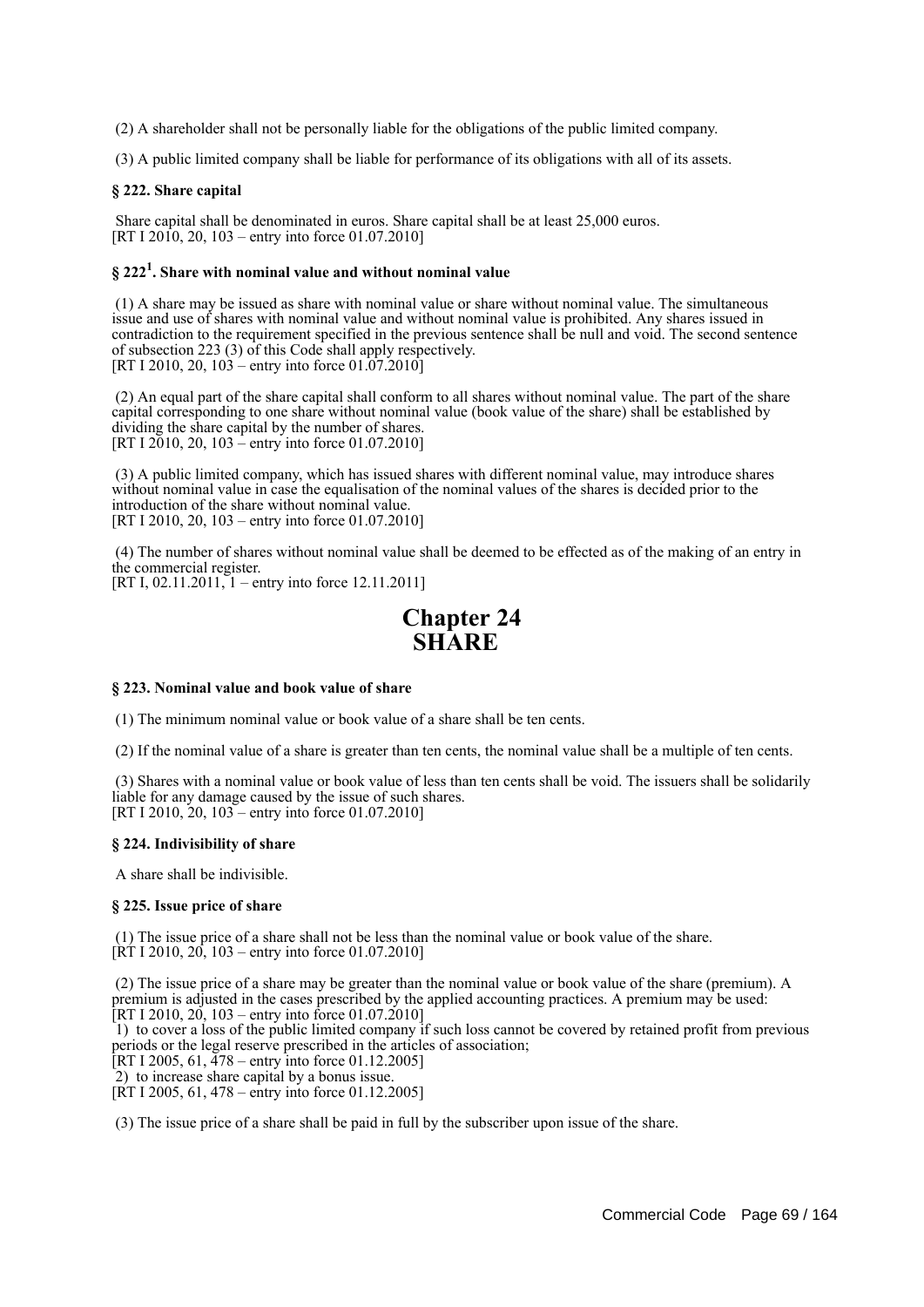### **§ 226. Rights attaching to share**

 A share shall grant the shareholder the right to participate in the general meeting of shareholders and in the distribution of profits and, upon dissolution, of the remaining assets of the public limited company, as well as other rights provided by law or prescribed by the articles of association.

# **§ 226<sup>1</sup> . Share subscription**

(1) By share subscription, a subscriber shall receive the right to receive a share and shall undertake to pay for it.

(2) A subscriber may be given a certificate of subscription concerning shares which are subscribed for.

 (3) A subscriber may transfer the rights and obligations attaching to a subscription. If the shares are not paid for in full, the subscriber and the transferee shall be solidarily liable for payment. The provisions for transfer of registered shares shall apply to delivery of certificates of subscription. [RT I 2005, 57, 449 – entry into force 01.01.2006]

**§ 227.**

[Repealed – RT I 2000, 57, 373 – entry into force 01.01.2001]

### **§ 228. Registered shares**

 (1) Shares shall be registered. Shares shall be entered in the Estonian register of securities. Unless the articles of association of a public limited company prescribe the right of pre-emption for the shareholders or a prohibition on pledge of shares, the person maintaining the share register, pursuant to the provisions of  $\S 18<sup>1</sup>$  of the Securities Register Maintenance Act, may also be another depository. [RT I,  $26.06.\overline{2017}$ , 1 – entry into force 01.10.2017]

 (2) The rights attaching to a registered share shall belong to the person who is entered as the shareholder in the share register.

(3) [Repealed – RT I 2000, 57, 373 – entry into force 01.01.2001]

(4) [Repealed – RT I 2000, 57, 373 – entry into force 01.01.2001]

(5) [Repealed – RT I 2000, 57, 373 – entry into force 01.01.2001]

### **§ 229. Transfer of registered share**

(1) Registered shares may be freely transferred.

 (2) The articles of association may prescribe that, upon transfer of shares to third persons, other shareholders have a pre-emptive right which applies to each transfer of shares for charge and the term of which shall not exceed two months as of the presentation of the transfer agreement. The seller shall notify the management board of the public limited company of entry into a contract of sale, which shall promptly notify the other shareholders thereof. The provisions of the Law of Obligations Act concerning the right of pre-emption otherwise apply to the right of pre-emption and exercise thereof.

 $(2<sup>1</sup>)$  Shareholders may exercise the right of pre-emption only commonly and to the full extent. If one of the shareholders waives the right of pre-emption, the others have the right to exercise the right of pre-emption jointly and to the full extent.

 $(2<sup>2</sup>)$  If the articles of association of a public limited company prescribe the right of pre-emption for the shareholders, a notice concerning the right of pre-emption shall be made in the Estonian register of securities at the request of the public limited company. The disposal of share after the entry of a notation in the register is void to the extent that this prejudices or restricts the exercise of the right of pre-emption. [RT I, 26.06.2017, 1 – entry into force 01.10.2017]

(3) [Repealed – RT I 2000, 57, 373 – entry into force 01.01.2001]

 (4) The transferee has the right to demand to be entered as a shareholder in the share register. For the purposes of the public limited company, the share shall be deemed to be transferred as of entry of the transferee in the share register maintained by the person maintaining the share register entered in the commercial register. [RT I,  $26.06.2017$ , 1 – entry into force 01.10.2017]

### **§ 230.**

[Repealed – RT I 2000, 57, 373 – entry into force 01.01.2001]

### **§ 231. Transfer of share to successor**

Upon the death of a shareholder, the share shall transfer to a successor of the shareholder.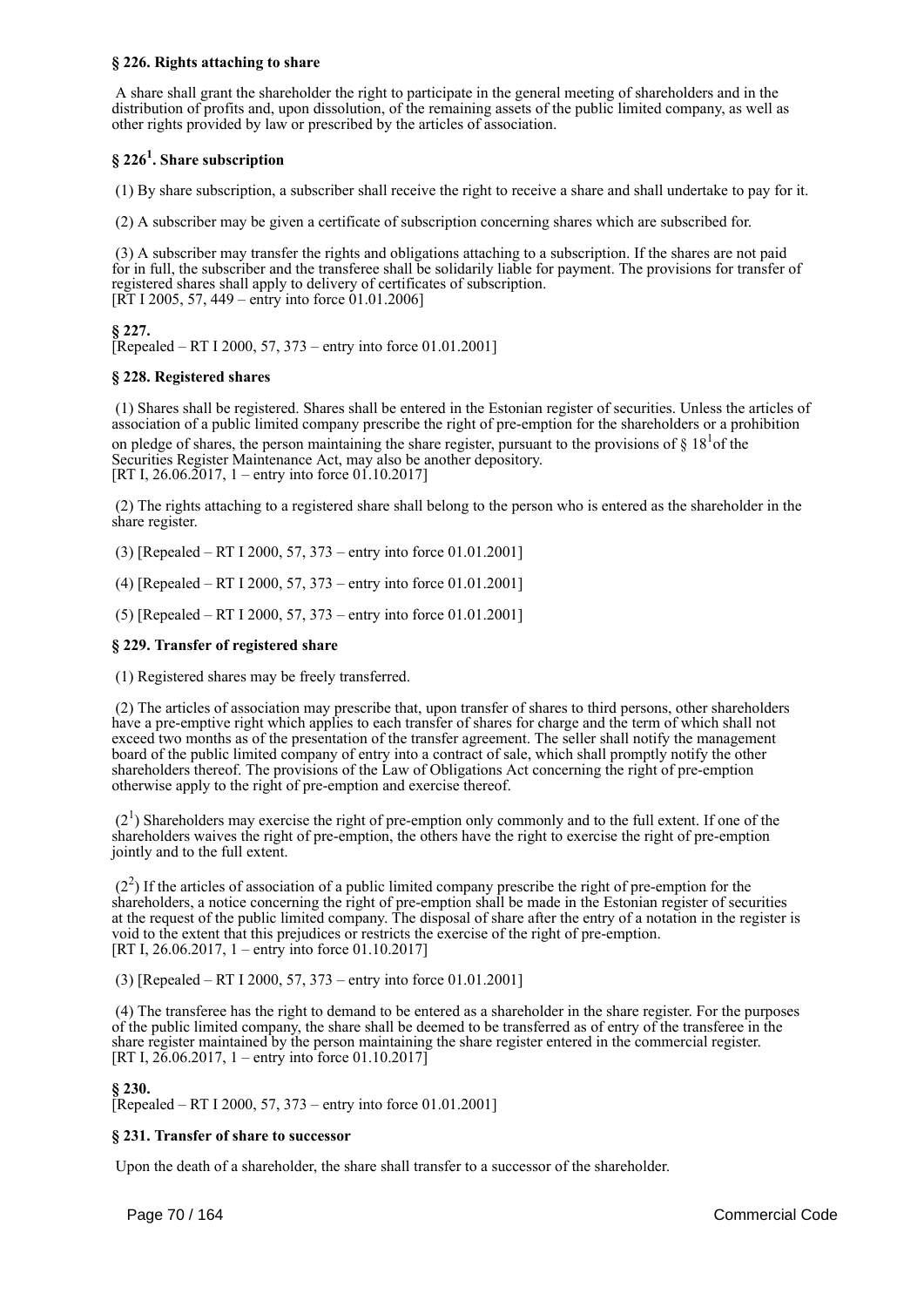### **§ 232. Pledging of share**

(1) A share may be pledged unless the articles of association prescribe otherwise.

 (2) In order to pledge a share, a written disposition shall be prepared concerning the establishment of the pledge and a notice concerning the pledge shall be entered in the Estonian register of securities or another depository. [RT I, 26.06.2017, 1 – entry into force 01.10.2017]

 (3) Upon pledge of a share, the pledgor shall exercise the rights attaching to the share.  $[\hat{R}T I \hat{2}005, 57, 449 -$  entry into force 01.01.2006]

### **§ 233. Share register**

(1) A share register concerning registered shares shall be maintained which shall set out:

1) the name, address and personal identification code or registry code of the shareholder;

2) the class and nominal value of the shares;

[RT I 2010, 20, 103 – entry into force 01.07.2010]

3) the date of subscription and acquisition of the shares.

4) [Repealed – RT I 2005, 57, 449 – entry into force 01.01.2006]

 (2) The share register shall be maintained by the Estonian register of securities or another depository. The information contained in the share register shall be determined by legislation regulating the registration of securities. The management board of the public limited company shall ensure timely submission of correct information provided by law to the person maintaining the share register. [RT I, 26.06.2017, 1 – entry into force 01.10.2017]

# **§ 233<sup>1</sup> . Replacement of person maintaining share register**

 (1) The person maintaining the share register may be replaced upon a resolution of the general meeting. A resolution on replacement of the person maintaining the share register shall be adopted if at least nine-tenths of the votes represented at the general meeting or, in the case specified in subsection 300 (1) of this Act, at least nine-tenths of the votes represented at the general meeting by each class of shares are in favour, unless the articles of association prescribe a greater majority requirement. The resolution must specify the business name, registry code or other registration number and address of the new person maintaining the share register.

 (2) The management board shall submit a petition for entry of the replacement of the person maintaining the share register in the commercial register not earlier than one month after the adoption of a resolution on replacement of the person maintaining the share register. A resolution of the general meeting on replacement of the person maintaining the share register and the minutes of the general meeting must be enclosed to the petition. A confirmation of the management board of a public limited company that a resolution on replacement of the person maintaining the share register has not been disputed or the petition has been denied is also enclosed to the petition. The registrar shall make a notation on the registry card regarding the fact that a petition for replacement of the person maintaining the share register has been submitted to the registrar.

 (3) The registrar shall issue to a public limited company a certificate stating that the resolution of the general meeting conforms to the law and that the replacement of the person maintaining the share register is entered in the commercial register.

 (4) If the person maintaining the share register has changed, the management board of a public limited company shall promptly submit to the registrar the certificates of the persons maintaining the share register regarding the fact that the share register has been deleted by the former person maintaining the share register and registered by the new person maintaining the share register. The management board shall confirm in the petition that the person maintaining the share register has changed. The registrar shall enter the new person maintaining the share register on the registry card.

[RT I, 26.06.2017, 1 – entry into force 01.10.2017]

# **§ 233<sup>2</sup> . Contestation of resolution on replacement of person maintaining share register**

 At the request of a shareholder, a court may declare a resolution on replacement of the person maintaining the share register which is in conflict with law or the articles of association to be invalid if the request is submitted within one month as of the resolution being made. [RT I, 26.06.2017, 1 – entry into force 01.10.2017]

# **§ 233<sup>3</sup> . Compensation upon replacement of person maintaining share register**

 (1) A shareholder who does not agree with the resolution on replacement of the person maintaining the share register may, within two months as of the making in the commercial register of an entry on replacement of the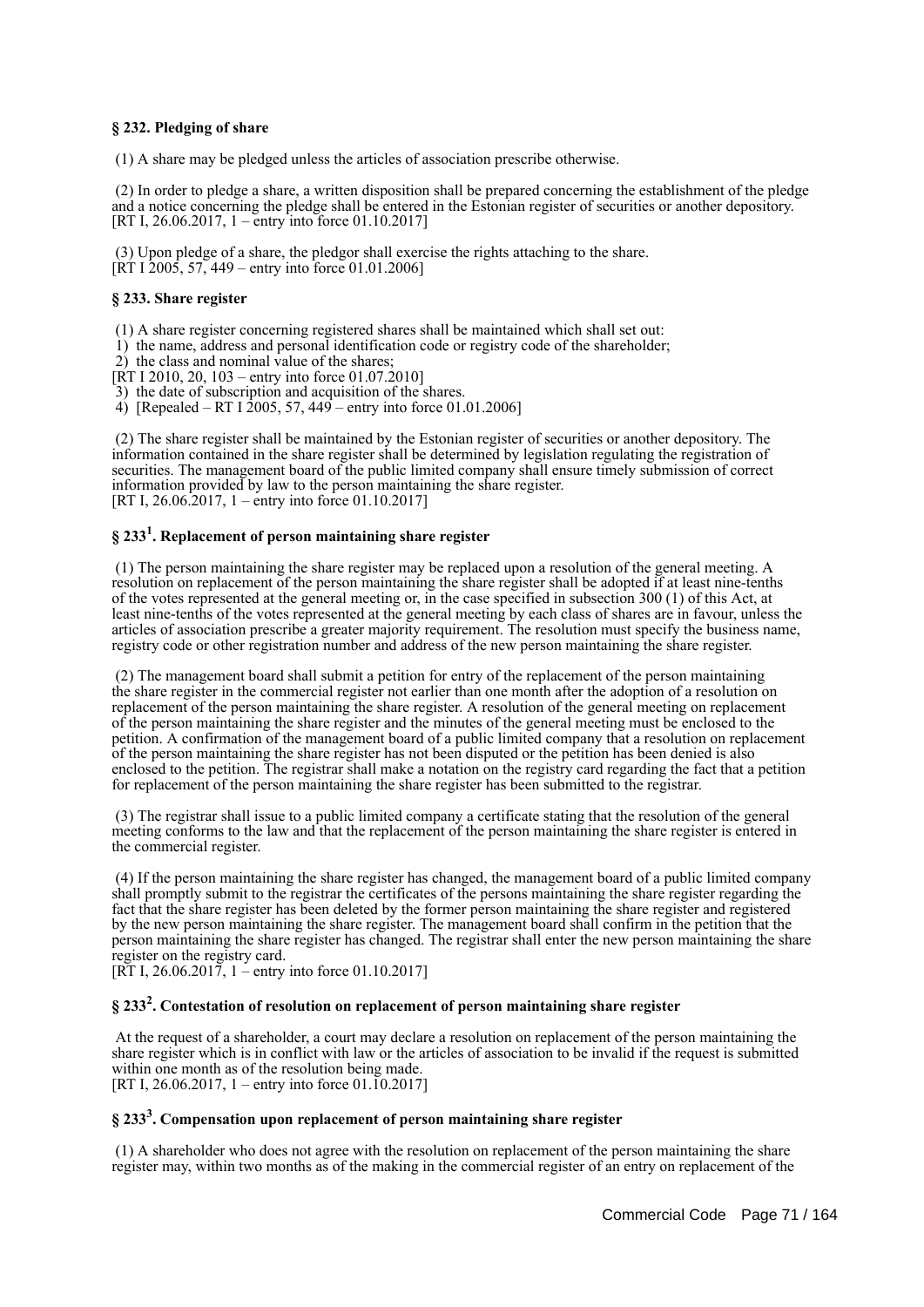person maintaining the share register, request a public limited company to acquire the shareholder's shares for a fair monetary compensation.

 (2) The provisions of clause 283 (2) 2) of this Code shall not apply to acquisition of shares by a private limited company on the basis specified in subsection (1) of this section.

 (3) The names of the shareholders who did not agree with the resolution on replacement of the person maintaining the share register and who wish to use the rights specified in this section, shall be enclosed to the resolution on replacement of the person maintaining the share register. Opposition to the resolution shall be confirmed by the shareholder by his or her signature.

 (4) A public limited company must pay a fine for delay on the compensation payable to the shareholder in the amount provided by law. Calculation of the fine for delay shall commence as of the day of expiry of two months since the replacement of the person maintaining the share register. [RT I, 26.06.2017, 1 – entry into force 01.10.2017]

### **§ 234. Access to share register**

 (1) The share register may be examined in accordance to the provisions of the Securities Register Maintenance Act.

[RT I, 26.06.2017, 1 – entry into force 01.10.2017]

(2) [Repealed – RT I 2005, 57, 449 – entry into force 01.01.2006]

### **§ 235. Classes of shares**

 (1) Rights attaching to shares may be different in the case of distribution of profit according to the articles of association and in the event of division of remaining assets upon liquidation of the public limited company. Shares with the same rights form a class of shares.

 (2) Rights attaching to a class of shares may be amended by a resolution of the general meeting by at least a four-fifths majority of votes in favour unless the articles of association prescribe a greater majority requirement. At least nine-tenths of the shareholders whose shares belong to the class of which the rights are amended must vote in favour of the resolution.

 (3) The management board shall promptly notify all holders of registered shares in writing of an amendment to the rights attaching to a class of shares. [RT I 2005, 57, 449 – entry into force 01.01.2006]

### **§ 236. Right to vote**

(1) Each share shall grant a separate vote unless otherwise provided by law.

 (2) Shares with equal nominal values shall grant an equal number of votes. If the public limited company has shares with different nominal values, the difference in votes granted by them shall correspond to the difference in nominal values.

 (3) Shares without nominal value shall grant an equal number of votes.  $[RT I 2010, 20, 103 - entry into force 01.07.2010]$ 

### **§ 237. Preferred share**

 (1) A public limited company may issue non-voting shares which grant the preferential right to receive dividends and to participate in the distribution of the remaining assets of the public limited company upon dissolution (preferred shares). The owner of a preferred share has all the rights of a shareholder with the exception of the right to vote.

[RT  $\bar{1}$  2005, 57, 449 – entry into force 01.01.2006]

 (2) The sum of the nominal values or book values of preferred shares shall not be greater than one-third of the share capital.

[RT I 2010, 20, 103 – entry into force 01.07.2010]

 (3) The articles of association may prescribe that a preferred share shall grant the right to vote in the adoption of certain resolutions (restricted voting right).

 (4) The consent of all holders of preferred shares is required to adopt a resolution on cancellation or amendment of the preference of preferred shares, or on cancellation of preferred shares. Upon cancellation of the preferential right, the holders of preferred shares shall acquire the right to vote.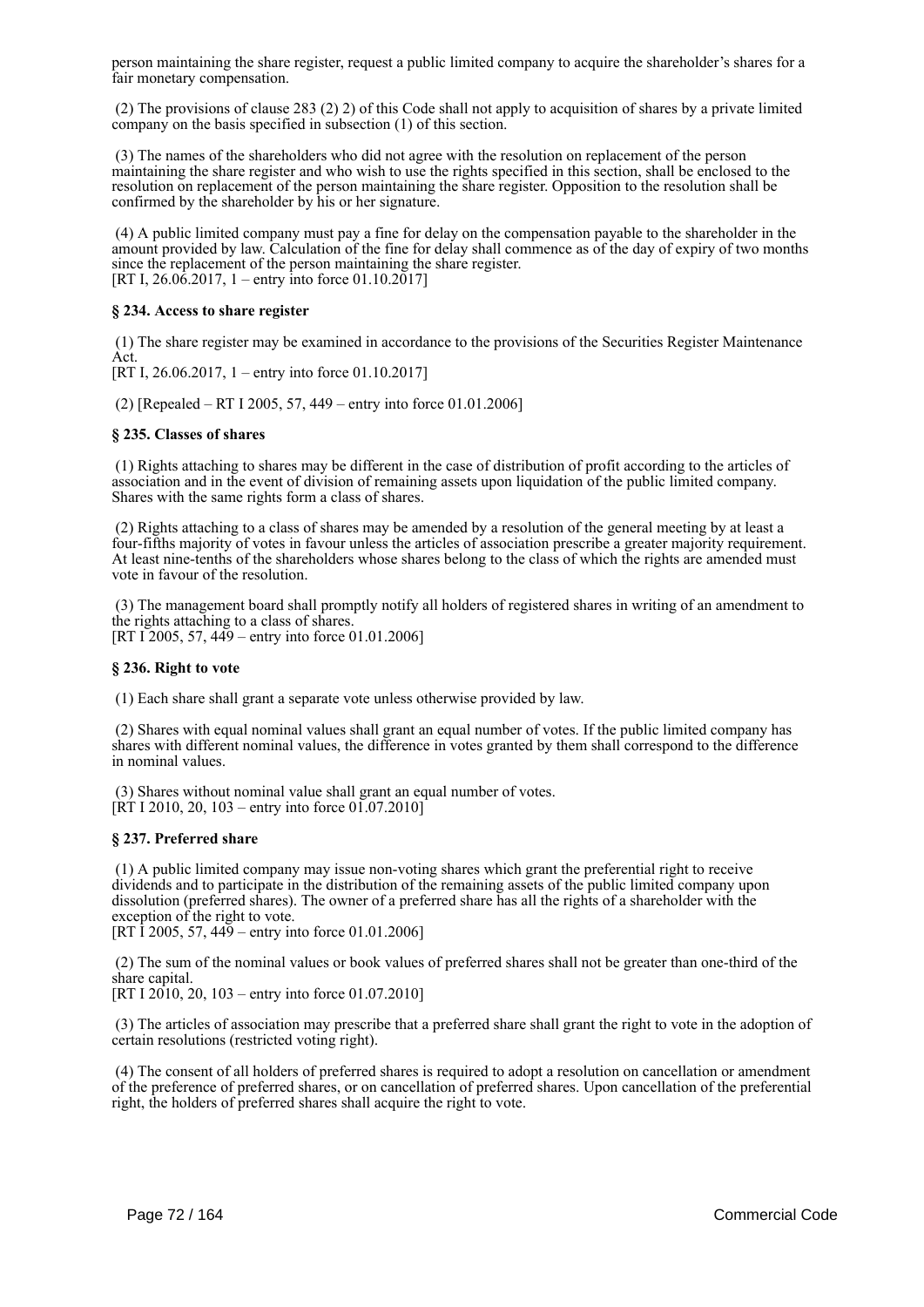## **§ 238. Dividend on preferred share**

 (1) A holder of a preferred share shall be paid a dividend prior to the payment of dividends to other shareholders. The dividend shall be specified in the articles of association as a percentage of the nominal value or book value of the share unless the articles of association prescribe otherwise. [RT I 2010, 20, 103 – entry into force 01.07.2010]

(2) The holder of a preferred share may be paid a larger dividend than prescribed by the articles of association.

 (3) If the public limited company does not have distributable profit or if it is insufficient, the dividends to holders of preferred shares may be left unpaid in whole or in part. The unpaid part shall be added to the dividend to be paid the following year, including interest in the amount provided by law.

#### **§ 239. Acquisition and loss of right to vote**

 (1) If the holder of a preferred share is not paid dividends in full during two financial years, the holder of a preferred share shall acquire the right to vote. In case of a share with nominal value, the holder of a preferred share shall acquire the right to vote according to the nominal value of the share; in case of a share without nominal value, the holder of a preferred share shall acquire the right to vote according subsection 236 (3) of this Code. The votes attaching to preferred shares shall be included in the quorum of the general meeting. [RT I 2010, 20, 103 – entry into force 01.07.2010]

 (2) The holder of a preferred share shall lose the right to vote on the last day of the financial year during which a dividend is paid in full.

 (3) Acquisition of the right to vote shall not exempt the public limited company from its obligation to pay dividends for the previous years and the interest provided by law, nor cancel the preferential right of the holder of a preferred share to receive dividends and to participate in the distribution of remaining assets upon dissolution.

**§ 240.** [[Repealed – RT I 2000, 57, 373 – entry into force 01.01.2001]]

#### **§ 241. Convertible bond**

 (1) If prescribed in the articles of association, a public limited company may issue, for a conditional increase of the share capital, bonds by a resolution of the general meeting, the holders of which have the right to convert their bonds to shares (convertible bond).

(2) A convertible bond may be registered.

(3) Convertible bonds may be issued after entry of the public limited company in the commercial register.

 (4) At least the nominal value of a convertible bond shall be paid for the convertible bond, in money. The nominal value or book value of shares issued for the bond may be greater than the nominal value of the bond only if this difference is paid for in money.  $[RT\ 1\ 2010, 20, 103 - entry into force 01.07.2010]$ 

(5) The sum of the nominal values of convertible bonds shall not be greater than one-third of the share capital.

# **Chapter 25 FOUNDATION**

# **Subchapter 1 Foundation without Share Subscription**

#### **§ 242. Founder**

(1) A public limited company may be founded by one or several persons.

(2) A founder may be a natural person or a legal person.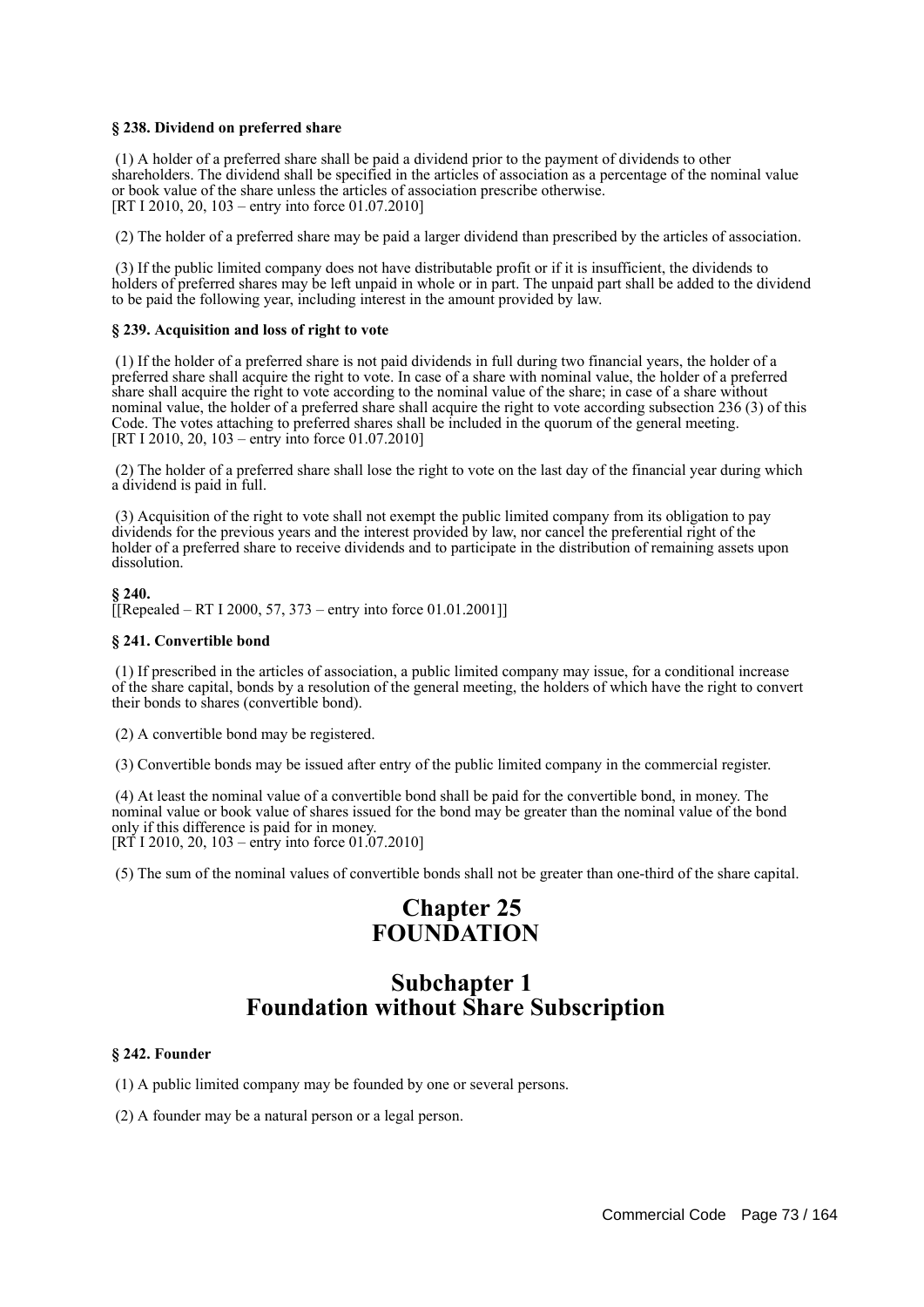## **§ 243. Memorandum of association**

(1) In order to found a public limited company, the founders shall conclude a memorandum of association.

(2) The memorandum of association shall set out:

1) the business name, registered office and address of the public limited company being founded;

[RT I 2006, 61, 456 – entry into force 01.01.2007]  $\sim$  2) the names and residences or registered offices of the founders;

3) the proposed amount of share capital;

 4) the number of shares and the division of shares among the founders, and, in case of shares with nominal value, the nominal value thereof, and, upon issue of more than one class of shares, their denotation and the

rights attaching to the shares;

 $[\overline{RT} 1 2010, 20, 103 -$  entry into force 01.07.2010]

5) the amount to be paid for shares and the procedure, time and place of payment;

 6) if a share is paid for by a non-monetary contribution, the item of the non-monetary contribution and its valuation method;

 61 ) the business name, registry code or other registration number and address of the person maintaining the share register;

[RT I,  $26.06.2017$ , 1 – entry into force 01.10.2017]

7) information on the members of the management board and supervisory board, and the auditor;

8) information on procurators, if appointed;

9) the projected costs of foundation and the procedure for payment thereof.

 (3) By conclusion of the memorandum of association, the founders shall also approve the articles of association of the public limited company as an annex to the memorandum of association.

 (4) The memorandum of association and the articles of association approved thereby shall be notarised and signed by all founders. A representative of a founder may sign the memorandum of association if the authorisation document granted to the representative is notarised. Articles of association shall be amended after entry in the commercial register pursuant to the procedure provided for in § 300 of this Code and shall not require amendment of the memorandum of association.

 (5) If the public limited company has one founder, the memorandum of association shall be substituted by a notarised foundation resolution signed by the founder.

#### **§ 244. Articles of association**

(1) The articles of association of a public limited company shall set out:

1) the business name and registered office of the Company;

[RT I 2006, 61, 456 – entry into force 01.01.2007]

 2) the amount of share capital which may be specified as a specific amount or as a minimum and maximum capital such that the minimum capital shall be at least one-quarter of the maximum capital;

3) in case of shares with nominal value, the nominal values of the shares;

[RT I 2010, 20, 103 – entry into force 01.07.2010]

3<sup>1</sup>) in case of shares without nominal value, the number of the shares, which may be specified as certain number or minimum and maximum number;

[RT I, 02.11.2011, 1 – entry into force 12.11.2011]

4) [Repealed – RT I 2000, 57, 373 – entry into force 01.01.2001]

 5) upon issue of more than one class of shares, the denotation of the different classes of the shares and the rights attaching to the shares, and, in case of the shares with nominal value, the nominal value of each class of the shares;

[RT I 2010, 20, 103 – entry into force 01.07.2010]

6) the procedure for calling the general meeting and for adoption of resolutions;

 7) the number of members in the management board and supervisory board, which may be expressed as a specific number or a maximum and minimum number, and if necessary, also the specifications for the right of representation of the members of the management board;

[RT I 2006, 61, 456 – entry into force 01.01.2007]

8) [Omitted - RT I 1996, 40, 773 – entry into force 08.06.1996]

9) if a share is paid for by a non-monetary contribution, the valuation method of the non-monetary

contribution;

10) the amount of legal reserve;

11) other obligatory terms and conditions provided by law.

 (2) The articles of association may also prescribe other terms and conditions which are not in conflict with the law. If a provision of the articles of association is in conflict with a provision of law, the provision of law shall apply.

 (3) All founders shall sign the articles of association approved by the memorandum of association. Articles of association which are amended after entry in the commercial register shall be signed by at least one member of the management board or, if the members of the management board are only authorised to represent the public limited company jointly, by all the members of the management board authorised to represent the public limited company jointly.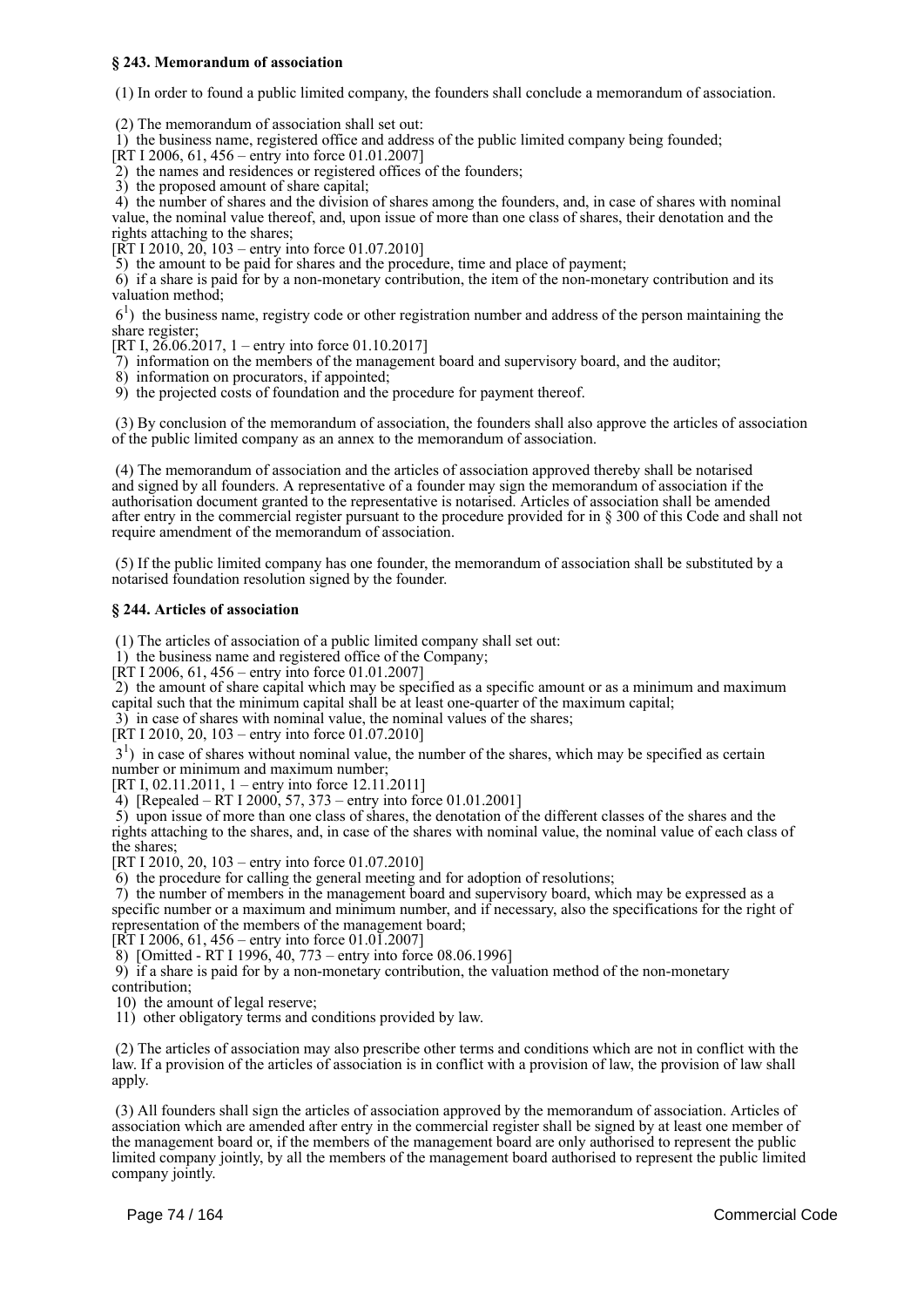## **§ 245. Disallowance of preferences**

The founders shall not reserve any rights for themselves which do not arise from the shares.

## **§ 246. Payment for share**

 (1) A contribution may be monetary or non-monetary. A share shall be paid for in money unless the articles of association prescribe payment by a non-monetary contribution.

 (2) The shareholders shall pay for shares in full before submission of a petition for entry of the public limited company in the commercial register unless the memorandum of association prescribes an earlier due date. Upon a delay of payment, the provisions of § 275 of this Code shall apply.

 (3) The sum to be paid for a share shall not be set off against salary, fees or other such payments by a public limited company being founded or against other claims against a public limited company being founded.

#### **§ 247. Payment of monetary contribution**

 Upon foundation, the founders shall open a bank account in the name of the public limited company being founded into which monetary contributions shall be paid.

## **§ 248. Non-monetary contribution**

 (1) A non-monetary contribution may be any thing which is monetarily appraisable and transferable to the public limited company or a proprietary right which may be the object of a claim.

 (2) A non-monetary contribution shall not be service or work provided to the public limited company or the activities of the founders in the foundation of the public limited company.

(3) A shareholder shall give notice of the rights of third persons with regard to a non-monetary contribution.

 (4) If, at the time of entry in the commercial register of a public limited company or increase of share capital, the value of a non-monetary contribution is lower than the nominal value or book value and the premium of the share received out of the contribution, the public limited company may demand payment by a shareholder of the contribution in money to the extent to which the value of the contribution was lower than the nominal value or book value and the premium. The limitation period of the claim is five years after the entry in the commercial register of a public limited company or increase of share capital. [RT I 2010, 20, 103 – entry into force 01.07.2010]

#### **§ 249. Valuation of non-monetary contribution**

 (1) The valuation method of a non-monetary contribution shall be prescribed in the articles of association. If generally recognised experts are available for valuation of the item of a non-monetary claim, valuation by such experts of the item shall be arranged.

 (2) The usual value of a thing or right shall be taken as the basis for the valuation of a non-monetary contribution.

 (3) An auditor shall audit the valuation of a non-monetary contribution and shall present an opinion on whether the contribution meets the requirements specified in § 248 of this Code. A sworn auditor's report shall contain a description of a non-monetary contribution and shall set out the method which was used upon valuation of the non-monetary contribution and whether the value of the non-monetary contribution covers the nominal value and the premium of the share paid for by the non-monetary contribution. [RT I 2010, 77, 589 – entry into force 01.01.2011]

 (4) The valuators and the auditor who audits the valuation shall be solidarily liable for any damage caused by an inaccurate valuation of the non-monetary contribution.

# **§ 249<sup>1</sup> . Securities as item of non-monetary contribution**

 (1) If the securities specified in subsection 2 (1) of the Securities Market Act which have been admitted for trading on a regulated securities market within the meaning of the Securities Market Act, except for holding units of investment funds and derivative contracts, are used as an item of non-monetary contribution, the valuation of the non-monetary contribution need not be audited by an auditor, provided that the securities which are the item of non-monetary contribution have been valuated based on the weighted average price which has been used for trading on one or several regulated securities markets during three months prior to the date of making the non-monetary contribution.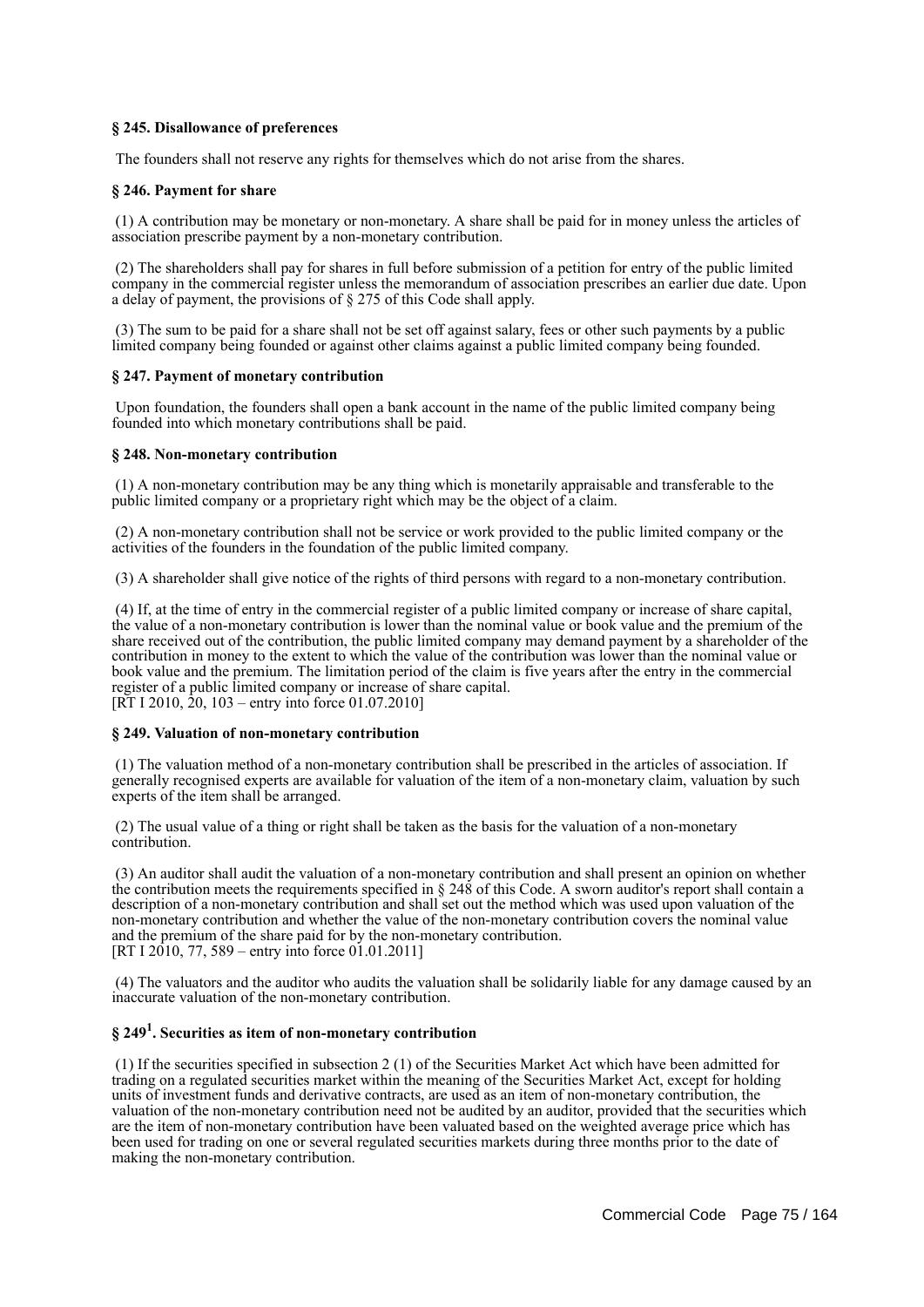(2) If a non-monetary contribution is made in the manner provided in subsection (1) of this section, the management board shall publish a notice concerning the making of such contribution in the official publication *Ametlikud Teadaanded*within one month after making the non-monetary contribution and before submitting a petition for entry of the public limited company in the commercial register. Instead of publication in *Ametlikud Teadaanded*, the notice may be submitted to the commercial register together with the petition for entry of the public limited company in the commercial register within one month after making the contribution. The notice shall contain the following information:

 1) number of the shares to be issued out of the non-monetary contribution and, in case of shares with nominal value, the nominal value of the shares;

[RT I 2010, 20, 103 – entry into force 01.07.2010]

 2) item of non-monetary contribution, a description thereof and the name of the person who made the contribution;

3) value of the non-monetary contribution, method of valuation and data of the valuator;

 4) a confirmation that the value of the non-monetary contribution equals to the issue price of the shares paid for by the non-monetary contribution, and that after valuation of the contribution, no new and significant circumstances have arisen.

 (3) In the case of increase of the share capital, the notice specified in subsection (2) shall be submitted to the commercial register.

 (4) If a non-monetary contribution is made in the manner provided in subsection (1) of this section in the course of increasing the share capital pursuant to  $\S$  349 of this Code, the notice specified in subsection (2) of this section shall be submitted to the commercial register before the date of making the non-monetary contribution. The notice shall set forth the date of adopting the resolution to increase the share capital.

 (5) If a notice concerning the making of a non-monetary contribution is submitted in the manner provided in subsection (4) of this section, the management board shall submit, within one month after making the nonmonetary contribution, a notice concerning the making of the non-monetary contribution to the commercial register confirming that after the submission of the notice specified in subsection (4) of this section, no new and significant circumstances have arisen. The notice shall be submitted before or simultaneously with the petition for entry of the increase of the share capital in the commercial register.

 (6) If the notice specified in subsection (2) or (5) has not been submitted or published in conformance to the requirements, the non-monetary contribution shall be valuated pursuant to the procedure provided in § 249 of this Code.

 (7) If extraordinary circumstances which would significantly change the value of the securities on the date of making the contribution have affected the price specified in subsection (1), the management board shall organise valuation of the securities to which § 249 of this Code shall apply. [RT I 2008, 16, 116 – entry into force 15.04.2008]

# **§ 250. Petition for entry in commercial register**

 (1) In order to enter a public limited company in the commercial register, the management board shall submit a petition which shall set out the information specified in § 251 of this Code and shall be signed by all members of the management board. The following shall be appended to the petition:

1) the memorandum of association;

2) the articles of association;

3) a notice of a credit institution or payment institution concerning the payment of share capital;

[RT I, 20.12.2018, 1 – entry into force 01.01.2019]

 4) upon payment of a non-monetary contribution, the agreement for transfer of the contribution to the public limited company, the documents certifying the value of the contribution, except in the case specified in  $\S 249^1$ of this Code;

[RT I 2008, 16, 116 – entry into force 15.04.2008]

 41 ) reference to the date of publication of *Ametlikud Teadaanded*containing the notice specified in the first sentence of subsection  $249<sup>1</sup>(2)$  of this Code, if the non-monetary contribution was made in the manner specified in subsection  $249<sup>1</sup>(1)$  of this Code before entry of the private limited company in the commercial register; [RT I 2008, 16,  $116 -$  entry into force 15.04.2008]

 5) the names and personal identification codes of the members of the supervisory board and the names and personal identification codes of the auditors;

[RT I 2006, 61, 456 – entry into force 01.01.2007]

 $5<sup>1</sup>$ ) the information on the planned principal activity;

 $[RT 1 2006, 61, 456 - entry into force 01.01.2007]$ 

52 ) the address of the location of the management board, if the address is located in a foreign state;

[RT I, 20.04.2017, 1 – entry into force 15.01.2018] 6) [Repealed – RT I 2005, 57, 449 – entry into force 01.01.2006]

7) the e-mail address and other telecommunications data (telephone and fax numbers, Internet website address,

etc.) of the public limited company; [RT I, 20.04.2017, 1 – entry into force 15.01.2018]

 $7<sup>1</sup>$ ) a notice from the person maintaining the share register concerning registration of the shares;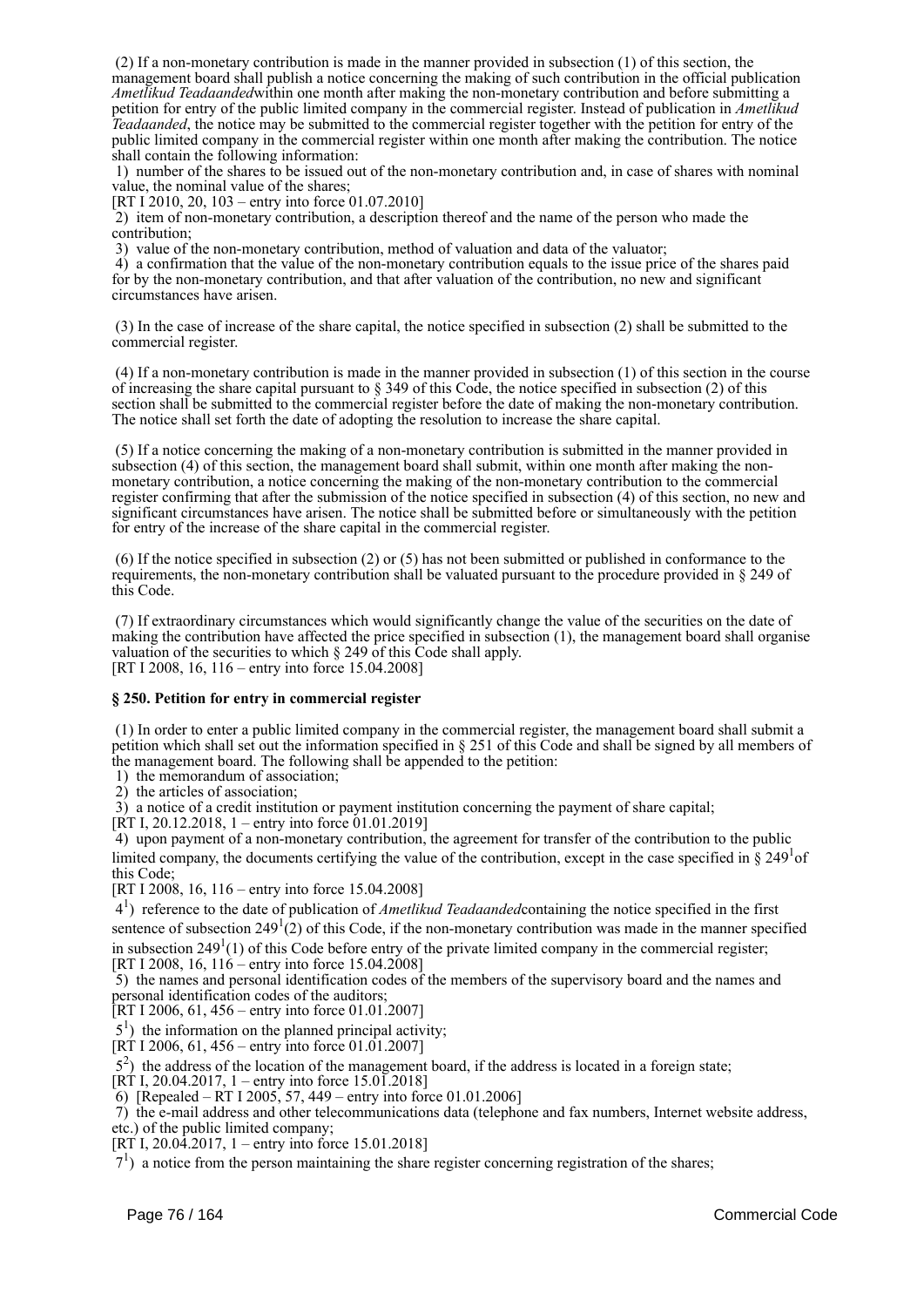[RT I, 26.06.2017, 1 – entry into force 01.10.2017] 8) other documents provided by law.

 (2) Transfer of a non-monetary contribution to the public limited company shall be certified by the members of the management board by their signatures. If the non-monetary contribution is an immovable or a movable subject to registration, an extract from the land register or the register in which the movable is registered shall be appended to the petition.

 (3) Any other petition submitted to the commercial register shall be signed by a member of the management board. A petition for entry in the commercial register of a new member of the management board shall be signed by the new member of the management board. The new member shall confirm his or her right to act as a board member in the petition. If the members of the management board only have the right to represent the public limited company jointly, all the members of the management board entitled to represent the public limited company jointly shall sign the petition submitted to the register.  $[RT\overline{1}200\overline{9}, 13, 78 -$  entry into force 01.07.2009]

 (4) A public limited company shall not be entered in the commercial register if the petition for entry in the commercial register is submitted after one year has passed since the conclusion of the memorandum of association or passing of the foundation resolution.

## **§ 251. Information to be entered in commercial register**

The following shall be entered in the commercial register:

- 1) the business name of the public limited company;
- 2) the registered office and address of the public limited company;
- $[\text{RT } I \, 200\,6, 61, 456 \text{entry} \]$  into force 01.01.2007]
- 3) the amount of share capital;

 $3<sup>1</sup>$ ) the number of shares without nominal value;

- $[RT I, 02.11.2011, 1 entry into force 12.11.2011]$
- 4) the date of approval of the articles of association;

5) the names and personal identification codes of the members of the management board;

[RT I 2006, 61,  $456$  – entry into force 01.01.2007]

5<sup>1</sup>) the address of the location of the management board, if the address is located in a foreign state;

[RT I, 20.04.2017, 1 – entry into force 15.01.2018]

 6) the members of the management board entitled to represent the public limited company differently than provided for in subsection 307 (1) of this Code;

 $6<sup>1</sup>$ ) the name or business name, personal identification code or registry code of the contact person and the Estonian address for delivery of the declarations of intent addressed to the public limited company and the procedural documents of the public limited company, and also the e-mail address of the contact person;

[RT I, 20.12.2018, 1 – entry into force 01.01.2019]

7) the beginning and end of the financial year;

8) other information provided by law.

#### **§ 252. Liability of founders and members of management board and supervisory board upon foundation of public limited company**

 (1) The founders of a public limited company, the members of the management board and supervisory board shall be solidarily liable for damage caused to the public limited company by submission of inaccurate or incomplete information, incorrect valuation of contribution or foundation expenses, or breach of other obligations upon the foundation of the public limited company, unless a founder or a member of the management board or supervisory board proves that he or she was not aware nor should have been aware of the circumstances which caused the damage.

 (2) In addition to shareholders, the persons on whose account the public limited company was founded are also liable on the basis provided in subsection (1) of this section. A person is not released from liability regardless of whether or not he or she was aware of circumstances if a shareholder acting on the shareholder's behalf was or should have been aware of such circumstances.

 (3) An agreement which derogates from the provisions of subsections (1) and (2) of this section shall only be valid with respect to the creditors of a public limited company if such agreement was entered into in the course of liquidation proceedings.

 (4) The claims provided by subsections (1) and (2) of this section expire after five years of the entry of a public limited company in the commercial register and, in the case the act which constituted the basis for the causing of damage was committed later, five years after the commission of such act. [RT I 2005, 57, 449 – entry into force 01.01.2006]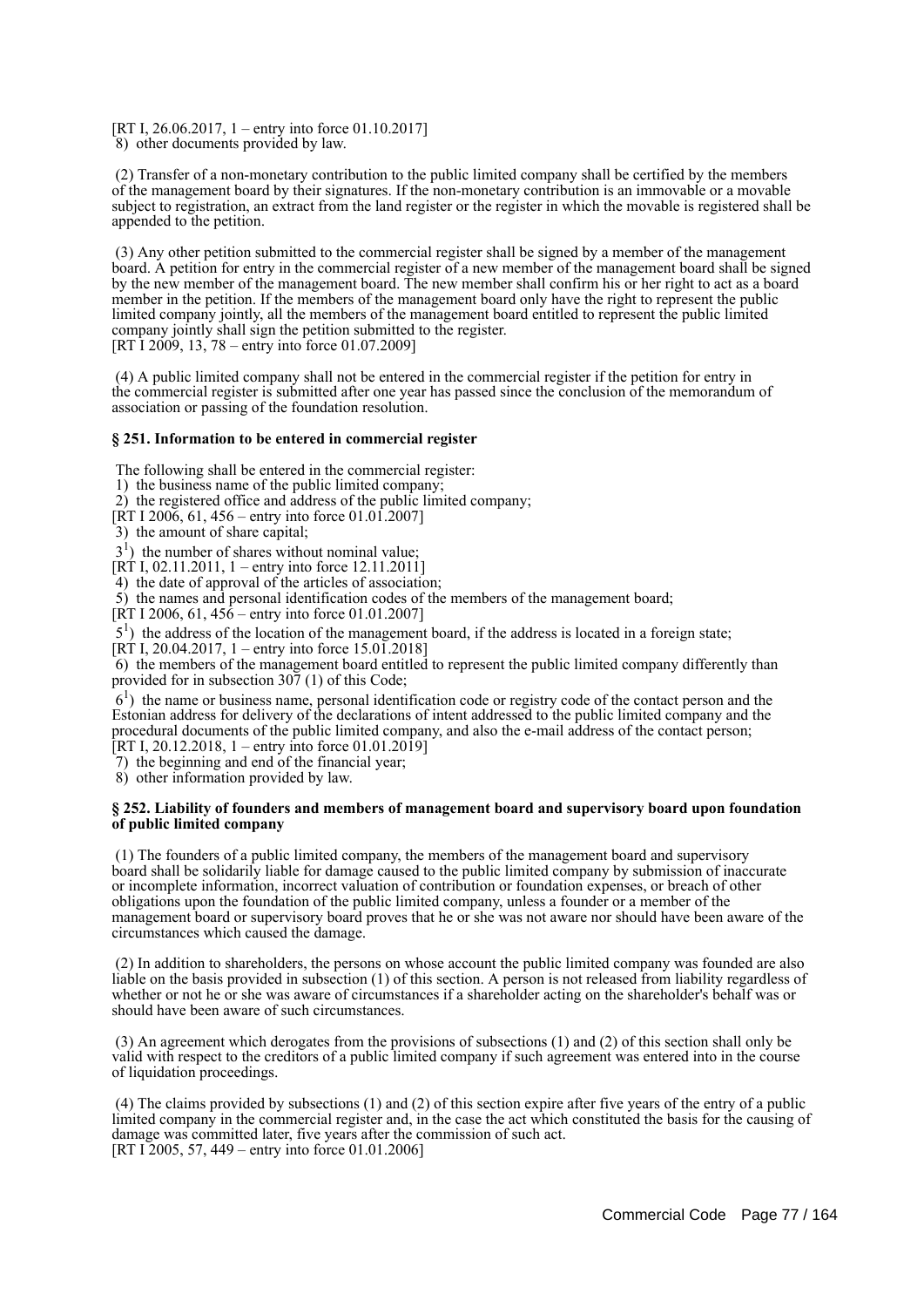# **§ 253. Transactions concluded before entry in commercial register**

 (1) Persons who conclude a transaction in the name of a public limited company being founded before entry of the public limited company in the commercial register shall be solidarily liable for performance of the obligations arising from the transaction.

 (2) The obligations specified in subsection (1) of this section shall transfer to the public limited company as of entry of the public limited company in the commercial register if the person who concluded the transaction had the right to conclude the transaction.

 (3) If a person does not have the right to conclude a transaction, the obligations arising from the transaction shall transfer to the public limited company if the general meeting approves the transaction.

 (4) If the assets of the public limited company are not sufficient to satisfy a claim of a creditor of the public limited company, the founders shall be personally and solidarily liable to the creditor of the public limited company for performance of the obligations of the public limited company to the extent that the assets of the public limited company are decreased due to the obligations incurred for the public limited company before entry of the public limited company in the commercial register. The limitation period for such claim shall be five years from entry of the public limited company in the commercial register.

## **§ 254.**

[Repealed – RT I 2005, 57, 449 – entry into force  $01.01.2006$ ]

## **§ 255. Validity of contract**

 (1) Within two years after entry of a public limited company in the commercial register, the public limited company may acquire assets with a value exceeding one-tenth of the share capital from a shareholder or a person with an economic interest equivalent to that of the shareholder on the basis of a contract only by a resolution of the general meeting. The above does not apply for acquisition of assets on exchanges or in the course of everyday business activities.

[RT I 2005,  $57,449$  – entry into force 01.01.2006]

(2) The assets shall be valuated pursuant to the procedure provided for in § 249 of this Code.

 (3) The management board shall, immediately after an auditor has audited the valuation of the assets specified in subsection (1) of this section, submit the contract for transfer of the asset, the documents in proof of the value of the assets and an opinion signed by the auditor on valuation of the assets to the commercial register. [RT I 2008, 16, 116 – entry into force 15.04.2008]

# **Subchapter 2 [Repealed – RT I 2005, 57, 449 – entry into force 01.01.2006]**

# **Chapter 26 SHAREHOLDER AND PUBLIC LIMITED COMPANY**

#### **§ 272. Equality of shareholders**

The shareholders shall be treated equally under equal circumstances.

#### **§ 273. Obligation of shareholder to pay contributions**

 A shareholder shall not be required to pay a contribution exceeding the nominal value or book value and premium of the share without the shareholder's consent. [RT I 2010, 20, 103 – entry into force 01.07.2010]

#### **§ 274. Prohibition on refund of contribution and on accrual of interest on contribution**

(1) A contribution paid by a shareholder shall not be refunded, nor shall any interest be paid on a contribution.

 (2) Payment of the purchase price by the public limited company upon repurchase of its own shares shall be deemed not to be a refund of contribution.

#### **§ 275. Consequences of delay of contribution**

 (1) A shareholder who fails to pay for the shareholder's share on time is required to pay a fine on delay in the amount provided by law to the public limited company unless otherwise provided by the articles of association. The above does not preclude or restrict the right to file a claim for compensation of damages exceeding the amount of the fine for delay.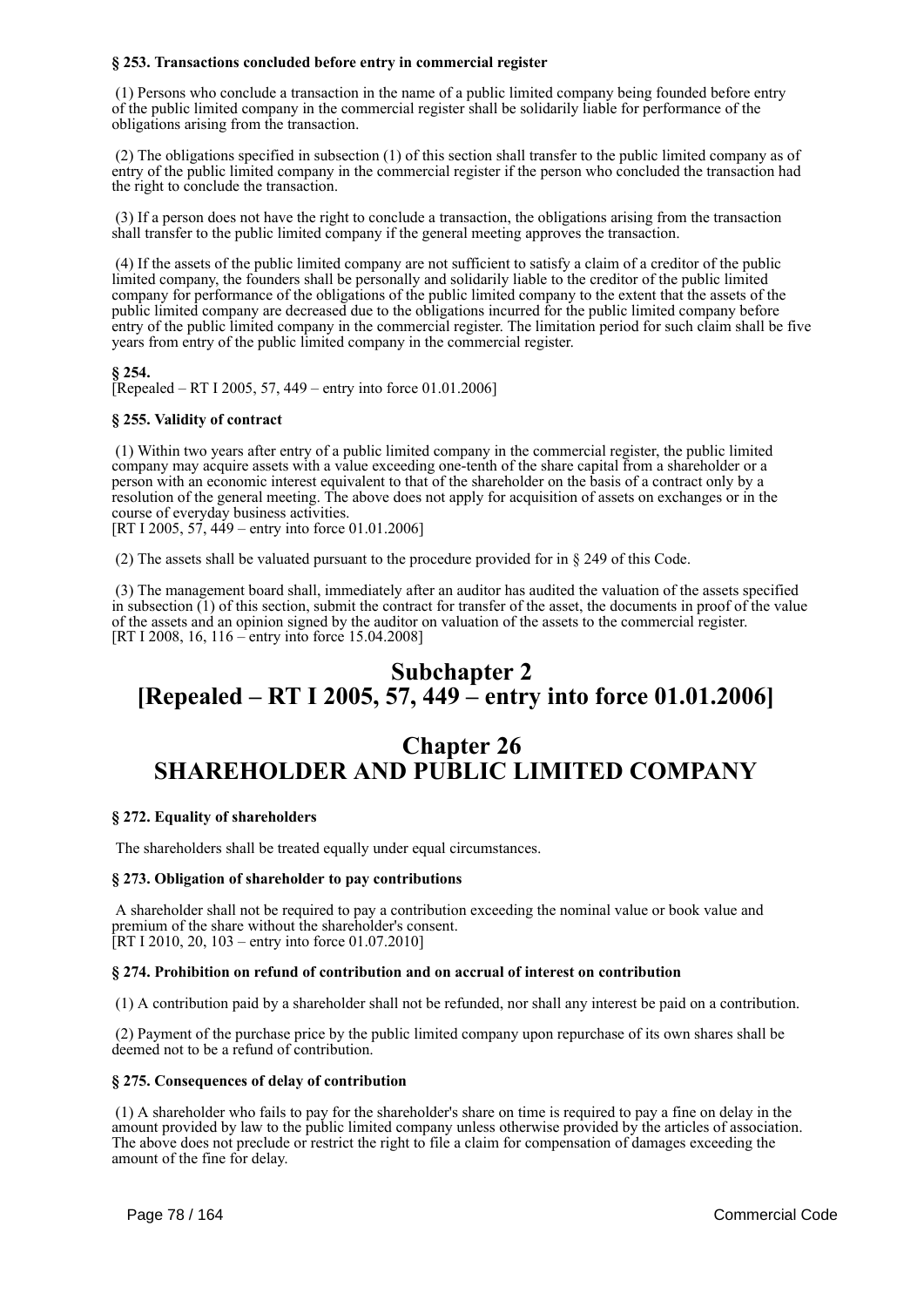(2) The management board shall send a notice to a shareholder who delays in payment demanding payment during the term specified in the letter, indicating that the shareholder shall lose the shareholder's share if payment is not made. The term for payment shall be at least fifteen days after the notice is sent.

 (3) If the shareholder does not pay the deficient sum during the term specified in the notice, the shareholder shall lose the shareholder's share and the public limited company has the right to transfer it to other shareholders or third persons. A sum paid by the shareholder which does not exceed one-fifth of the nominal value or book value of the share shall be transferred to the legal reserve, and the remainder of the sum shall be refunded to the shareholder.

[RT I 2010, 20, 103 – entry into force 01.07.2010]

#### **§ 276. Payment to shareholders**

 (1) A public limited company may only make payments to shareholders from net profit or from retained profits from previous financial years from which uncovered losses from previous years have been deducted, pursuant to law.

 (2) A shareholder shall be paid a share of profit (dividend) according to the nominal value or book value of the shareholder's shares. The articles of association may prescribe different rights attaching to different classes of shares with regard to distribution of profit. [RT I 2010, 20, 103 – entry into force 01.07.2010]

#### **§ 277. Procedure for payment of dividends**

(1) Dividends may be paid on the basis of the approved annual report.

 (2) The procedure for payment of dividends shall be prescribed in the articles of association or by a resolution of the general meeting.

 (3) The articles of association may give the management board of a public limited company the right to make advance payments to the shareholders with the consent of the supervisory board after the end of a financial year and before approval of the annual report on account of the presumed profit in the amount of up to one half of the amount subject to distribution among the shareholders. [RT I 2005, 57, 449 – entry into force 01.01.2006]

#### **§ 278. Amount of dividend**

 The amount of a dividend shall be approved by the general meeting. The management board shall present a proposal concorded with the supervisory board. Payments shall not be made to shareholders if the net assets of the public limited company, as apparent from the annual report approved at the end of the previous financial year of the public limited company, are less than or would be less than the total of share capital and reserves which pursuant to law or the articles of association shall not be paid out to shareholders.

#### **§ 279. Payment of dividend**

 (1) A shareholder has the right to demand payment of a dividend prescribed by a resolution of the general meeting.

 (2) The dividend shall be paid in money. Upon the consent of the shareholder, the dividend may also be paid in other assets.

#### **§ 280. Return of illegal dividend**

 (1) If a shareholder is made a payment which the shareholder does not have a right to receive, the shareholder shall return the payment which is received without basis.

 (2) If upon receipt of the payment, the shareholder did not know nor should have known that it was paid to the shareholder without basis, return of the payment may be demanded only if it is necessary for satisfying the claims of the creditors of the public limited company.

 (3) A claim for return of the payment specified in subsection (1) of this section may also be submitted by a creditor of the public limited company if the assets of the public limited company are not sufficient to satisfy the claims of the creditor. In the course of bankruptcy proceedings of a public limited company, only a trustee in bankruptcy may file a claim on behalf of the public limited company.

 (4) An agreement which derogates from the provisions of subsections (1)–(3) of this section shall only be valid with respect to the creditors and trustees in bankruptcy of a public limited company if such agreement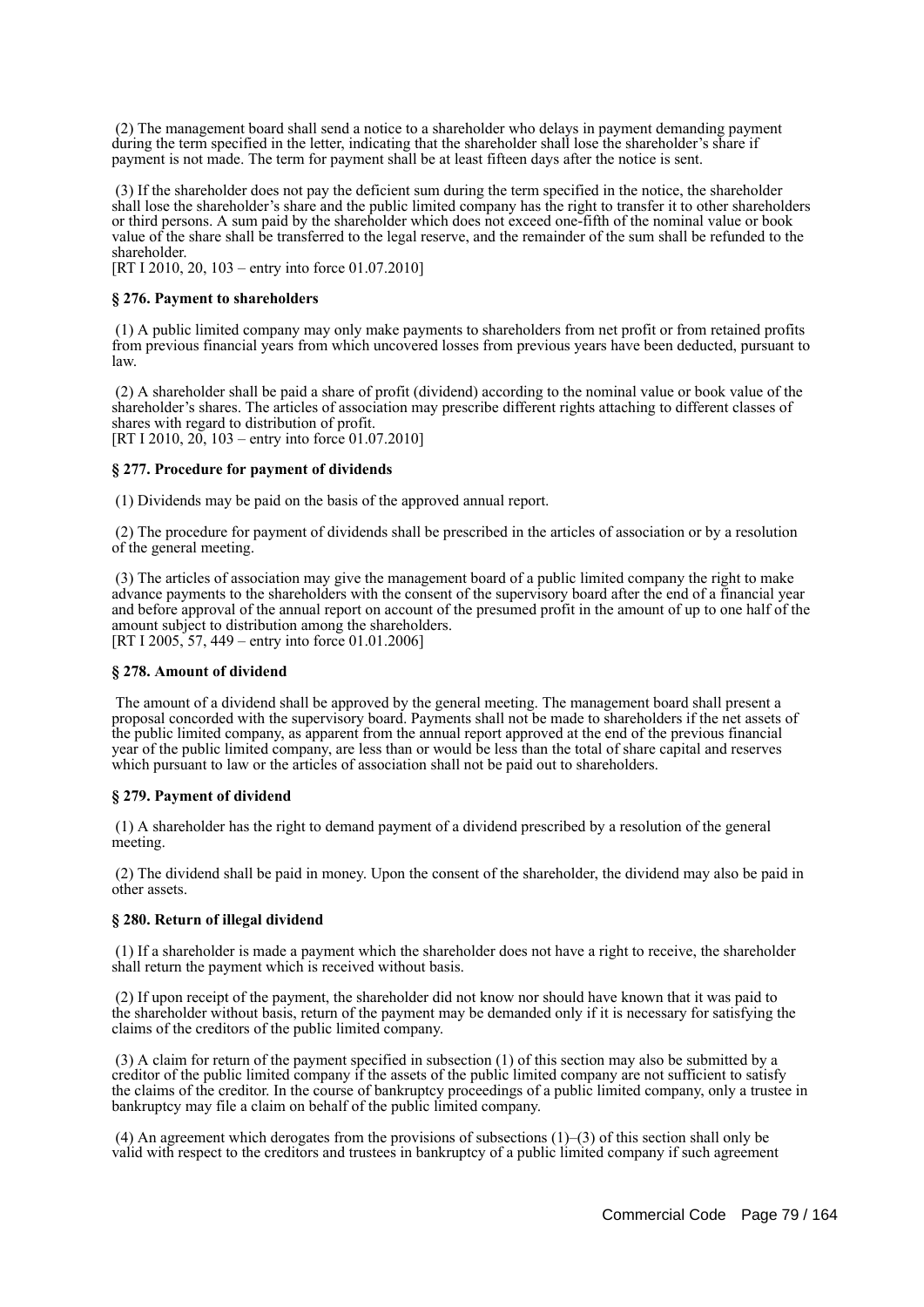was entered into in the course of bankruptcy proceedings of the public limited company. Set-off of claims is prohibited.

(5) The claims specified in subsections  $(1)$ –(3) of this section expire after five years of payment of the dividends.

 (6) The members of the management board and supervisory board who caused the making of the unlawful payment shall be liable for the return of the payment solidarily with the shareholder who received such payment.  $[RT I 2005, 57, 449 - entry into force 01.01.2006]$ 

#### **§ 281. Prohibited loans**

(1) A public limited company shall not grant a loan:

1) to one of its shareholders whose shares represent more than 1 per cent of the share capital;

 2) to a shareholder or member of its parent undertaking, whose shares represent more than 1 per cent of the share capital of the parent undertaking;

3) to a person to acquire shares of the public limited company;

4) to a member of its management board or supervisory board or its procurator.

(2) [Repealed – RT I 2000, 29, 172 – entry into force 17.04.2000]

 $(2<sup>1</sup>)$  A subsidiary may grant a loan to its parent undertaking or to a shareholder of the parent undertaking or to a member who forms the same group as the subsidiary if this does not harm the financial status of the public limited company or the interests of creditors. A subsidiary shall not grant a loan for acquiring a share of the public limited company to the persons specified in the first sentence of this subsection. [RT I 2008, 16,  $116$  – entry into force 15.04.2008]

 (3) A public limited company shall also not guarantee a loan taken by the persons specified in subsection (1) of this section. The prohibition does not apply to guaranteeing a loan taken by the parent undertaking or guaranteeing a loan taken by a shareholder or member of the parent undertaking who forms the same group as the subsidiary if this does not harm the financial status of the public limited company or the interests of creditors. A public limited company shall not guarantee a loan taken for acquisition of a share of the public limited company.

[RT I 2008, 16, 116 – entry into force 15.04.2008]

(4) Transactions in violation of the provisions of subsections (1) and  $(2^1)$  of this section are void. Violation of the provisions of subsection (3) of this section does not result in the nullity of the transaction but the person whose loan was secured must compensate the damage caused to the public limited company by the provision of the security.

 (5) The provisions of subsections (1)–(4) of this section correspondingly apply to credit agreements and other economically equivalent transactions.

[RT I 2005, 57, 449 – entry into force 01.01.2006]

#### **§ 282. Subscription for own shares**

 (1) A public limited company shall not itself or through a third person acting at the expense of the public limited company subscribe for its own shares.

(2) A subsidiary shall not subscribe for shares of its parent undertaking.

#### **§ 283. Acquisition or taking as security of own shares**

 (1) A public limited company shall not itself or through a third person acting in its own name but at the expense of the public limited company acquire or take as security its own shares unless otherwise provided by law.

 (2) The acquisition or taking as security of its own shares by a public limited company shall be permitted if: 1) this occurs within five years after adoption of a resolution of the general meeting which specifies the terms and conditions and term for the acquisition or taking as security of shares and the minimum and maximum amounts to be paid for the shares;

[RT I 2008, 16, 116 – entry into force 15.04.2008]

 2) the sum of the nominal values or book values of the shares held or taken as security by the public limited company does not exceed one-tenth of the share capital; and

[RT I 2010, 20, 103 – entry into force 01.07.2010]

 3) acquisition of the shares does not cause the net assets to become less than the total of share capital and reserves which pursuant to law or the articles of association shall not be paid out to shareholders. [RT I 2008, 16, 116 – entry into force 15.04.2008]

 (3) The public limited company may acquire its own shares by a resolution of the supervisory board without a resolution of the general meeting if the acquisition of shares is necessary to prevent significant damage to the public limited company. The shareholders shall be informed of the circumstances surrounding and the details of the acquisition of shares at the next general meeting of shareholders.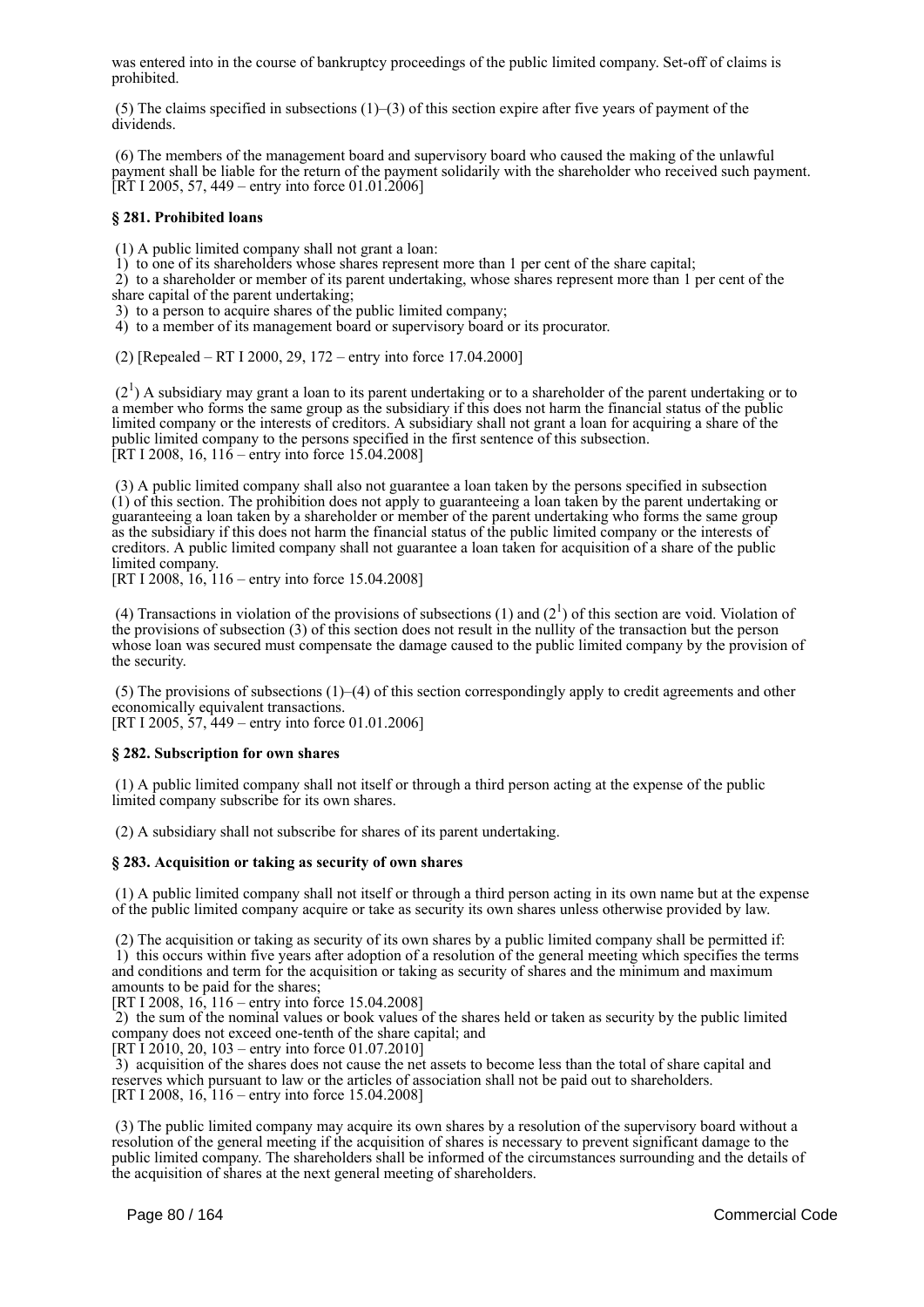[RT I 2008, 16, 116 – entry into force 15.04.2008]

 (4) A public limited company may acquire its own shares without the restrictions provided for in subsection (2) of this section if the shares are acquired by succession.

 (5) A public limited company's own shares shall not grant the public limited company any rights of a shareholder.

 (6) In the course of ongoing transactions, a credit institution or another professional securities market participant is permitted to take as security own shares to the extent of up to one-tenth of the share capital.

 (7) A transaction constituting an obligation which is in conflict with the provisions of subsections (1), (2) or (6) of this section is void. The above does not affect the validity of the acquisition of a share or taking of a share as security.

[RT I 2005, 57, 449 – entry into force 01.01.2006]

#### **§ 284. Transfer of own shares**

(1) [Repealed – RT I 2008, 16, 116 – entry into force 15.04.2008]

 (2) If a public limited company has acquired or taken as security its own shares based on subsection 283 (4) of this Code, and the total of the nominal values or book values thereof, including the sum total of the nominal values or book values of the own shares belonging to or taken as security by the public limited company is higher than 1/10 of the share capital, then the shares acquired or taken as security in such manner which exceed the 1/10 shall be transferred or taking them as security shall be terminated within three years after the transfer or taking as security.

[RT  $\tilde{I}$  2010, 20,  $\tilde{I}$  03 – entry into force 01.07.2010]

 (3) If a public limited company acquires or takes as security its own shares illegally, the shares shall be transferred or the taking as security shall be terminated within one year after the acquisition or taking as security. [RT I 2008, 16, 116 – entry into force 15.04.2008]

 (4) If the shares are not transferred or the taking as security is not terminated during the term specified in subsections (2) or (3) of this section, the shares shall be cancelled and the share capital reduced accordingly. [RT I 2008, 16, 116 – entry into force 15.04.2008]

#### **§ 285. Mutual acquisition of shares**

 A subsidiary may acquire or take as security shares of its parent undertaking on the same terms and conditions as its own shares. If a subsidiary acquires or takes as security shares of its parent undertaking, it shall be deemed, for the purposes of this Code, that the parent undertaking has acquired such shares or taken such shares as security.

#### **§ 286. Jointly held share**

 (1) If a share is held by several persons jointly, these persons may only exercise the rights attaching to the share jointly. The above does not apply to a public limited company if the public limited company has not been informed of the common ownership of the share.

(2) The common owners of a share shall be solidarily liable for the obligations attaching to the share.

(3) A common owner of a share has the right to demand the entry of the owner in the share register.

 (4) If the shareholders have not appointed a common representative for performance of the rights arising from the share, a transaction performed by the public limited company with respect to the joint owners is deemed to be valid even if such act was performed with respect to only one shareholder or some of the shareholders. [RT I 2009, 13, 78 – entry into force 01.07.2009]

#### **§ 287. Right of shareholder to information**

 (1) A shareholder has the right to receive information on the activities of the public limited company from the management board at the general meeting.

 (2) The management board may refuse to give information if there is a basis to presume that this may cause significant damage to the interests of the public limited company.

 (3) If the management board refuses to give information, the shareholder may demand that the general meeting decide on the legality of the shareholder's request or to file, within two weeks after the general meeting.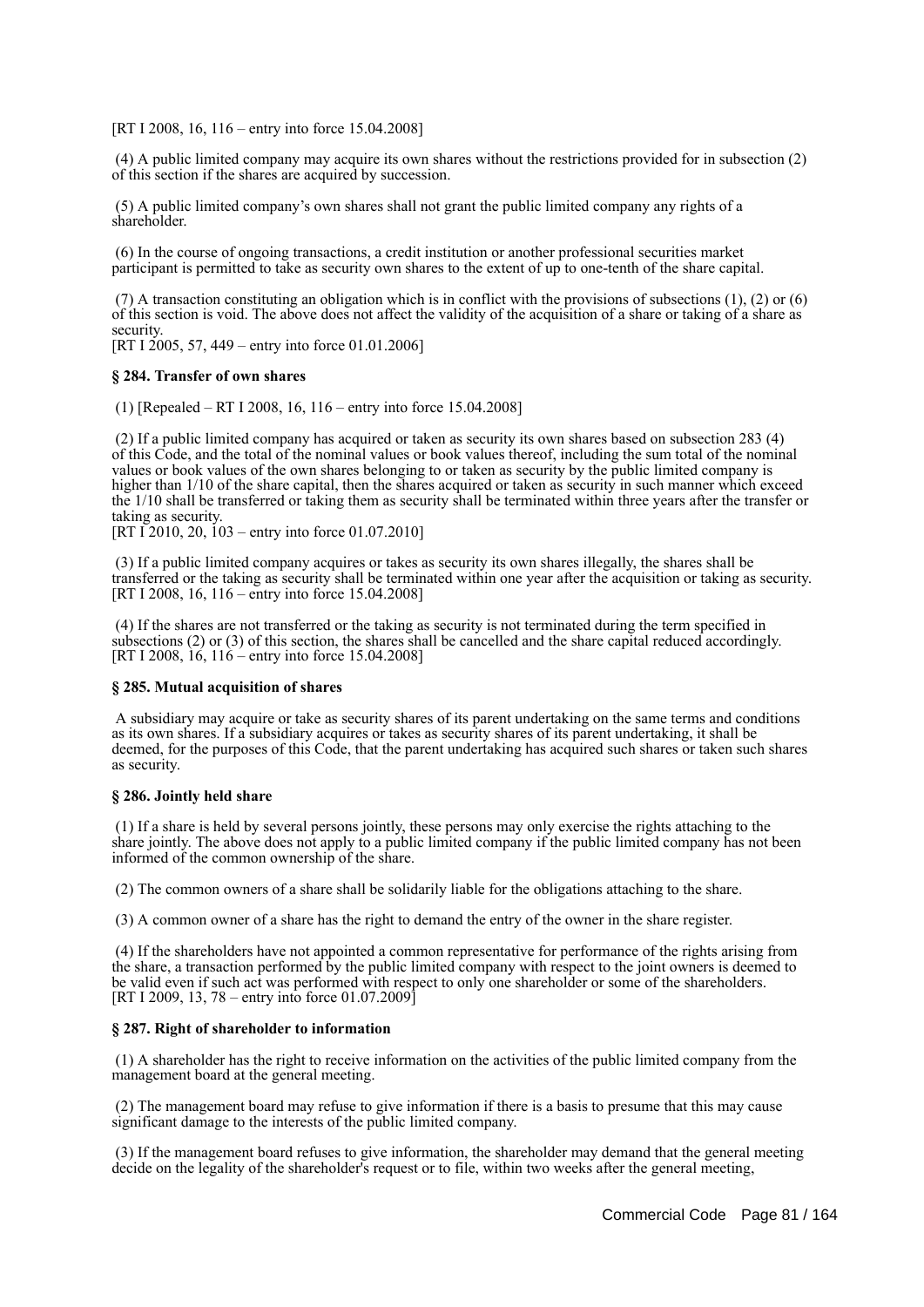a petition to a court by way of proceedings on petition in order to obligate the management board to give information.

[RT I 2005, 57, 449 – entry into force 01.01.2006]

# **§ 288.**

[Repealed – RT I 2005, 57, 449 – entry into force 01.01.2006]

# **§ 289. Liability of shareholder**

 (1) A shareholder shall be liable for any damage wrongfully caused to the public limited company, another shareholder or third persons, in the capacity of shareholder.

 (2) A shareholder shall not be liable for any damage caused if the shareholder did not participate in the adoption of the resolution of the general meeting which was the basis for the cause of damage or if the shareholder voted against the resolution.

[ $\overline{R}$ T I 2002, 53, 336 – entry into force 01.07.2002]

# **§ 289<sup>1</sup> . Public limited company with one shareholder**

 (1) If all the shares in a public limited company belong to one single shareholder or if, in addition to the single shareholder, the shares of the public limited company are owned only by the public limited company itself, the management board shall immediately submit a corresponding written notice to the registrar of the commercial register. The notice shall set out the name, address and personal identification code or registry code of the single shareholder. The notice shall be preserved in the business file.

 (2) The members of the management board shall be solidarily liable for damage caused by violation of the notification requirement provided for in subsection (1) of this section.

# **§ 289<sup>2</sup> . Liability for damaging public limited company by influencing activity of public limited company**

 (1) A person who, by misusing his or her influence, influences a member of the management board or supervisory board to act contrary to the interests of the public limited company, is liable to compensate any damage incurred thereby to the public limited company.

 (2) In the event specified in subsection (1) of this section, a member of the management board or supervisory board who violated his or her obligations shall be solidarily liable with the person who influenced him or her unless he or she proves that he or she has performed his or her obligations with due diligence.

 (3) In the case specified in subsection (1) of this section, the persons who derived gains from such damage shall also be held liable solidarily with the person who misused his or her influence.

(4) The limitation period for the claims specified in subsections  $(1)$ – $(3)$  of this section is five years.

(5) A claim for payment of compensation for the damage specified in subsection  $(1)$ –(3) of this section to a public limited company may also be submitted by a creditor of the public limited company if the assets of the public limited company are not sufficient to satisfy the claims of the creditor. In the case of declaration of bankruptcy of a public limited company, only a trustee in bankruptcy may file a claim on behalf of the public limited company.

 (6) A creditor or trustee in bankruptcy has the right to file the claim specified in subsection (5) of this section also if the public limited company has waived the claim or has entered into a contract of compromise with such member or resulting from an agreement, has limited the claim or filing thereof in another manner or reduced the limitation period.

[RT I 2005, 57, 449 – entry into force 01.01.2006]

# **Chapter 27 MANAGEMENT**

# **Subchapter 1 General Meeting**

#### **§ 290. Nature of general meeting**

 (1) Shareholders shall exercise their rights in a public limited company at the general meeting of shareholders unless otherwise provided by law. [RT I 2009, 51, 349 – entry into force 15.11.2009]

(2) The general meeting of shareholders is the highest managing body of a public limited company.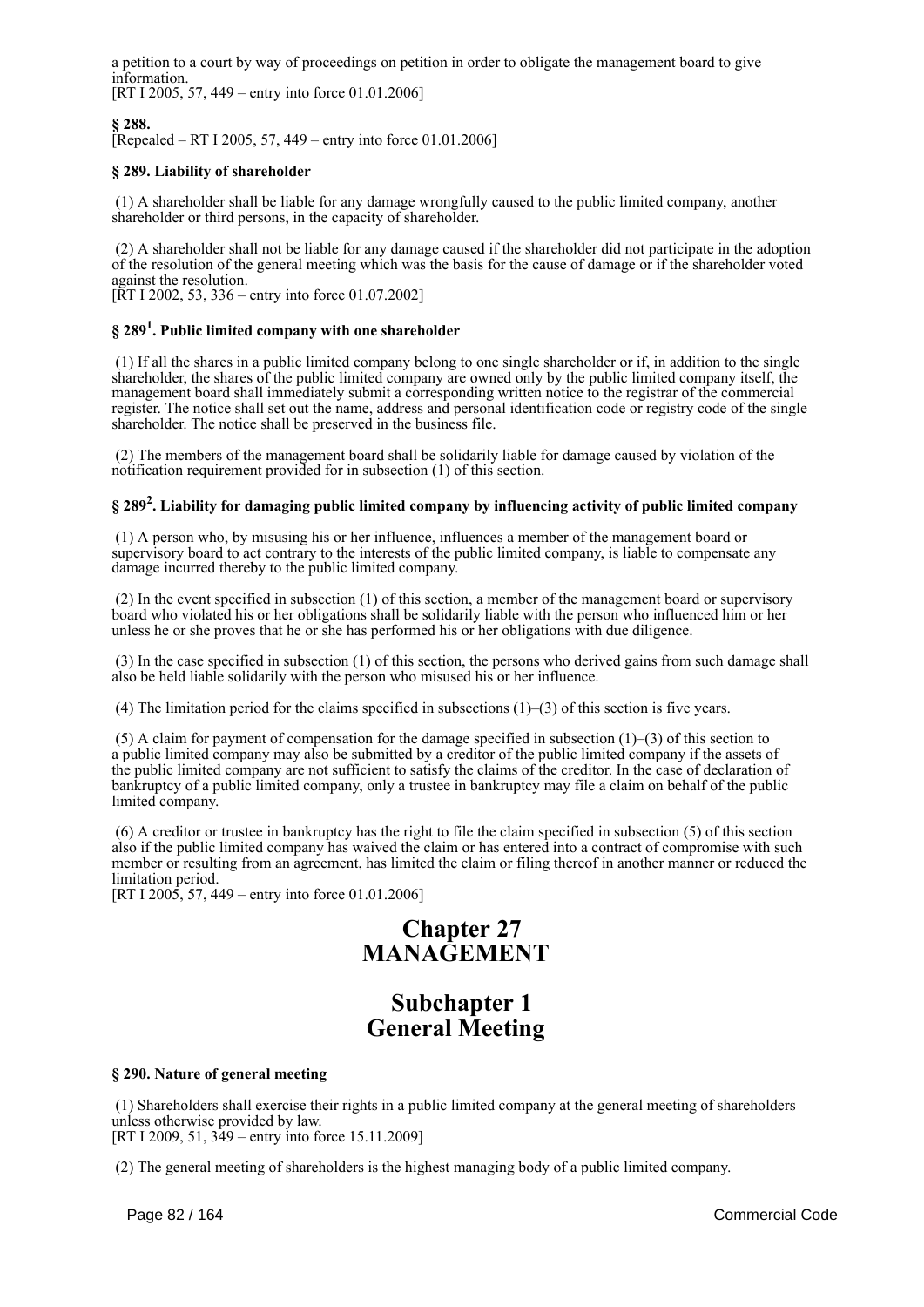# **§ 290<sup>1</sup> . Electronic participation in general meeting of listed public limited company**

 (1) If the shares of a public limited company have been admitted for trading on a regulated securities market (hereinafter *listed public limited company*), participation in the general meeting of such public limited company by electronic means shall take place pursuant to the procedure provided for in § 33 $1/2$  of the General Part of the Civil Code Act.

[ RT I, 23.05.2020, 2 – entry into force 24.05.2020]

(2) [Repealed – RT I, 23.05.2020, 2 – entry into force 24.05.2020]

 (3) The provisions of this Chapter do not apply to the general meeting of a listed public limited company if resolution tools or powers are implemented with regard to the listed public limited company on the basis of the Financial Crisis Prevention and Resolution Act. [RT I, 19.03.2015, 3 – entry into force 29.03.2015]

#### **§ 291. Annual general meeting**

 (1) An annual general meeting shall be held at least once a year. The general meeting is annual if its agenda includes the approval of the annual report. [RT I 2009, 51, 349 – entry into force 15.11.2009]

 (2) The management board shall call the annual general meeting pursuant to the procedure and at the time prescribed by the articles of association but not later than six months after the end of the financial year. Allowing the term to expire does not affect the validity of the resolutions passed by the meeting. [RT I 2005, 57, 449 – entry into force 01.01.2006]

#### **§ 292. Special general meeting**

 (1) The management board shall call a special general meeting in the cases prescribed by the articles of association, and also if:

 1) the net assets of the public limited company are less than one-half of the share capital or less than the amount of share capital specified in § 222 of this Code or other minimum amount of share capital provided by law;

 2) this is demanded by shareholders whose shares represent at least one-tenth of the share capital, and in case of a listed public limited company, by shareholders whose shares represent at least one-twentieth of the share capital; or

 $[R\overline{T} 1\overline{2}009, 51, 349 -$  entry into force 15.11.2009]

3) this is demanded by the supervisory board or the auditor;

4) this is clearly in the interests of the public limited company.

 (2) If the management board does not call a general meeting within one month after receipt of a demand from the shareholders, the supervisory board or the auditor or the management board does not call a general meeting with the demanded agenda, the shareholders, the supervisory board or the auditor have the right to call the general meeting themselves.

[RT I 2009, 51, 349 – entry into force 15.11.2009]

 (3) A special general meeting shall not be called if the time between becoming aware of the decrease of assets or submission of the demand and the annual general meeting is less than two months.

## **§ 293. Agenda of general meeting**

 (1) If a general meeting is called by the management board or the supervisory board, the agenda of the general meeting shall be determined by the supervisory board. If the general meeting is called by the shareholders or the auditor, they shall determine the agenda of the general meeting. [RT I 2009, 51, 349 – entry into force 15.11.2009]

 (2) The management board or the shareholders whose shares represent at least one-tenth of the share capital, and in case of a listed public limited company, the shareholders whose shares represent at least one-twentieth of the share capital, may demand the inclusion of additional issues on the agenda of the general meeting if the respective demand has been submitted no later than 15 days before the general meeting is held.  $[RT 1 2009, 51, 349 -$  entry into force 15.11.2009]

 $(2<sup>1</sup>)$  If a special general meeting is called at the request of the auditor or the shareholders, the auditor or the shareholders, at whose request the general meeting is called, may demand simultaneously with the submission of an application for calling the general meeting the inclusion of an issue on the agenda of the special general meeting.

[RT I 2009, 51, 349 – entry into force 15.11.2009]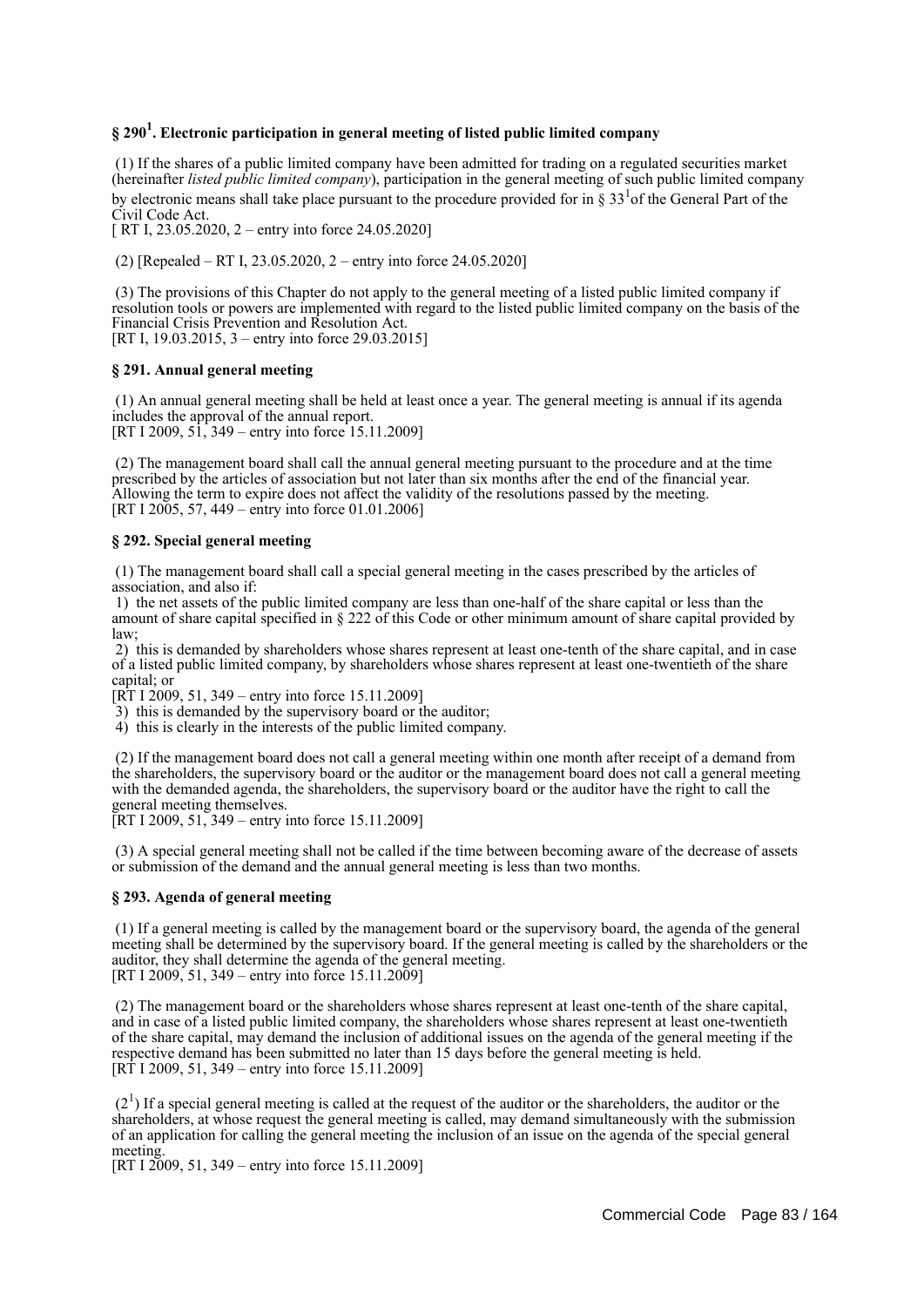(3) An item which is initially not on the agenda of a general meeting may be included on the agenda with the consent of at least nine-tenths of the shareholders who participate in the general meeting if their shares represent at least two-thirds of the share capital. Upon adoption of such resolution, the votes given prior to the meeting shall not be taken into account as part of the quorum of the meeting. [ RT I, 23.05.2020, 2 – entry into force 24.05.2020]

 (4) A general meeting may decide on calling the next meeting and settle submissions concerning operational issues related to the agenda or to the procedure for holding the meeting without including such matters in the agenda beforehand, and to discuss other matters at the general meeting without deciding on such matters. [ $\overline{RT}$  I 2005, 57, 449 – entry into force 01.01.2006]

# **§ 293<sup>1</sup> . Draft of resolution**

 (1) If the general meeting is called by the management board, the management board shall prepare a draft of the resolution in respect to each item on the agenda.

 (2) If the general meeting is called by the shareholders, the supervisory board or an auditor, they shall prepare a draft of the resolution in respect to each item on the agenda. The drafts of the resolutions shall be submitted to the management board prior to the notification about calling the general meeting. The drafts of the resolutions may be additionally included in the notice on calling the general meeting.

(3) In case of using the rights specified in subsection 293 (2) or  $(2^1)$  of this Code, the shareholders or the auditor shall simultaneously with the demand on the modification of the agenda submit to the public limited company a draft of the resolution or substantiation regarding each additional issue.

 (4) The shareholders whose shares represent at least one-tenth of the share capital, and in case of a listed public limited company, the shareholders whose shares represent at least one-twentieth of the share capital may submit to the public limited company a draft of the resolution in respect to each item on the agenda. The right specified in the previous sentence may not be used later than three days before holding a general meeting.

 (5) The public limited company shall make the drafts of the resolutions and substantiations prepared by the management board and submitted by the shareholders, the supervisory board or an auditor available to the shareholders in the location determined by the public limited company. Failure to make the drafts of the resolutions specified in subsection (2) of this section available shall not constitute a material violation of the procedure of calling a general meeting.

 (6) In the case specified in subsections (3) and (4) of this section, the public limited company shall make the submitted drafts of the resolutions and substantiations together with the drafts of the resolutions prepared by the management board in respect to additional items on the agenda available to the shareholders immediately after the submission thereof to the public limited company if these are submitted to the public limited company after the notification about holding the general meeting.

[RT I 2009, 51, 349 – entry into force 15.11.2009]

#### **§ 294. Notice calling general meeting**

 (1) The management board shall send a notice of the general meeting to all shareholders. The notice shall be sent to the address entered in the share register by registered mail. If the public limited company has more than 50 shareholders, notices need not be sent to the shareholders, however a notice of the general meeting shall be published in at least one daily national newspaper. A listed public limited company shall publish the notice calling the general meeting also in a way that provides the opportunity to quickly access the notice using for this purpose the means of information, in case of which the efficient transmission of the information to the public in the entire European Union can be presumed.

[RT I 2009, 51, 349 – entry into force 15.11.2009]

 $(1<sup>1</sup>)$  The notice specified in subsection (1) of this section may also be forwarded by sending an unregistered letter, fax or by electronic means provided that a notice concerning the obligation to immediately send acknowledgement of receipt of the document is appended to the notice. A notice sent by unregistered letter, fax or electronic mail is deemed to have been delivered if the recipient sends the management board acknowledgement of receipt of the document in writing, by fax or electronic mail at the recipient's discretion. [RT I 2007, 67, 413 – entry into force 28.12.2007]

(2) [Repealed – RT I 2000, 57, 373 – entry into force 01.01.2001]

 (3) Notice of an annual general meeting shall be given at least three weeks in advance unless the articles of association prescribe a longer term. Notice of a special general meeting shall be given at least one week in advance unless the articles of association prescribe a longer term. The first sentence of this subsection shall be applied to the advance notice of a special general meeting of a listed public limited company.  $[\hat{R}T 1 2009, 51, 349 -$  entry into force 15.11.2009]

 $(3<sup>1</sup>)$  If a public limited company is aware or should be aware that the address of a shareholder differs from the address entered in the share register, the notice shall also be sent to that address. The notice shall be sent in such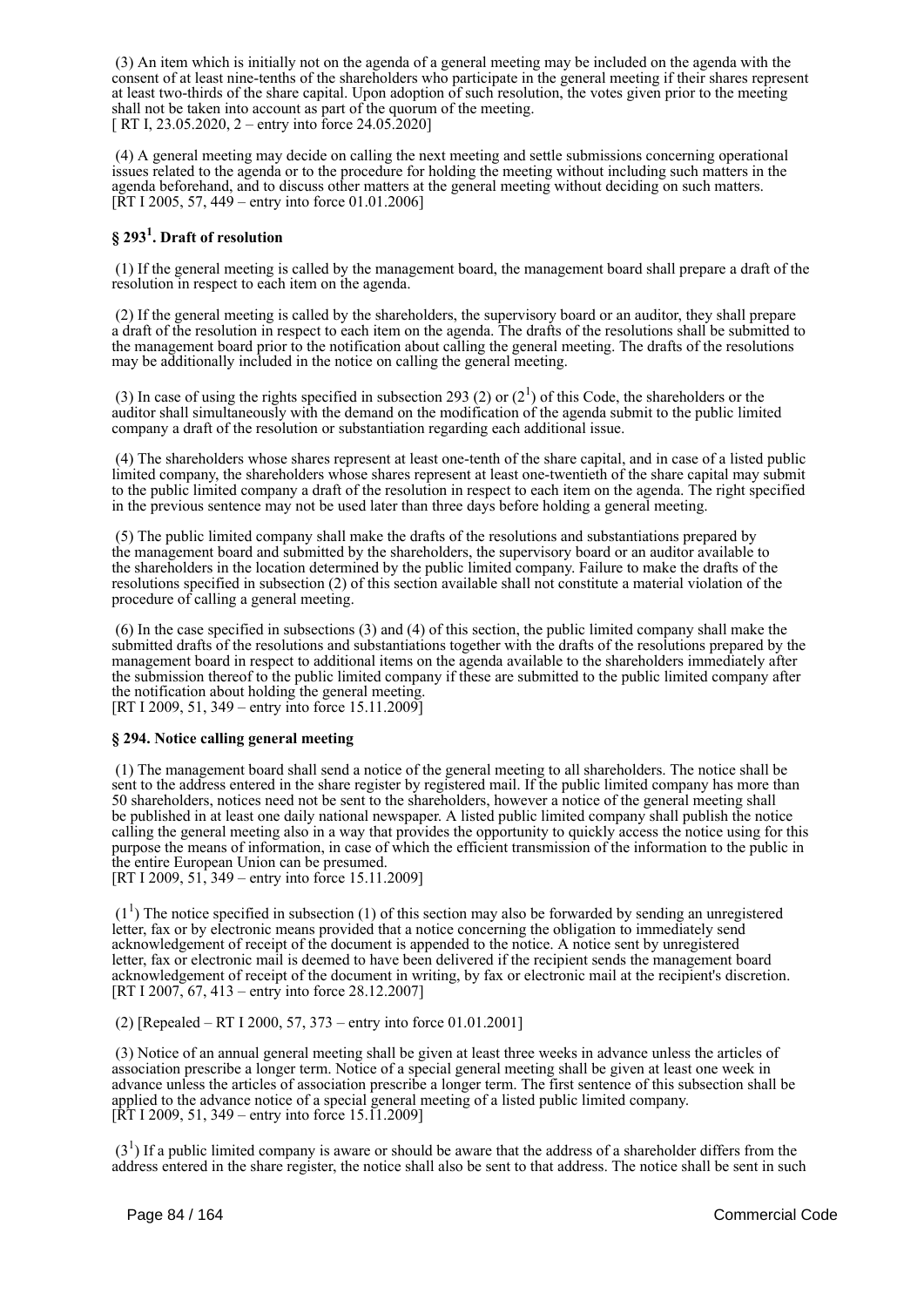manner that, under normal conditions of delivery, it would reach the addressee at least by the due date specified in subsection (3) of this section.

(4) A notice calling a general meeting shall set out:

1) the business name and registered office of the public limited company;

2) the time and place of the general meeting;

3) a notation with regard to whether the meeting is annual or special;

4) the agenda of the general meeting;

 5) the explanation of the fact as at what date the set of shareholders entitled to take part in a general meeting shall be determined;

 6) the information regarding the procedure and term for exercising the rights specified in § 287, subsections 293 (2) and (21) and subsection  $293<sup>1</sup>(4)$  of this Code;

 7) if the public limited company provides an opportunity for electronic participation in a general meeting or voting using electronic means or by mail, the information regarding the procedure and term for electronic participation or voting using electronic means or by mail;

 8) if the agenda of a general meeting includes the approval of the annual report, amendments to the articles of association or consent to a contract, the place where it is possible to examine the annual report, the sworn auditor's report, the profit distribution proposal, the draft of the articles of association or the contract or draft thereof and the procedure for the examination of these documents;

[RT I 2010, 9, 41 – entry into force 08.03.2010]

 9) the place where it is possible to examine the drafts of the resolutions submitted by the management board, the supervisory board, the shareholders or an auditor and the substantiations submitted by the shareholders in respect to the items on the agenda and the procedure for the examination of these documents;

 10) the place where it is possible to examine other documents submitted to the general meeting pursuant to law and the procedure for the examination of these documents;

 11) in case of a listed public limited company, the homepage address of the public limited company where the information specified in § 2941 of this Code shall be published;

 12) in case of a listed public limited company, the information regarding the participation in a general meeting by proxy, including the information on the blanks, which have to be used when voting on the basis of authorisation if the use of such blanks is necessary pursuant to law, the articles of association or the resolution of the supervisory board or the management board, and the information regarding the notification procedure of the public limited company of the appointment of a representative and revocation of the authorisation pursuant to subsection 297 $(4^1)$  of this Code;

13) other important circumstances related to the general meeting.

 $[RT 1 2009, 51, 349 - entry into force 15.11.2009]$ 

 $(4<sup>1</sup>)$  The notice calling the general meeting need not specify the procedure for exercising the rights specified in clause (4) 6) of this section if this procedure can be examined under the procedure specified in subsection  $(4<sup>3</sup>)$  of this section on the homepage of the public limited company, and the notice contains the reference to this opportunity and the homepage address of the public limited company.

 $[\hat{R}T 1 2009, 51, 349 -$  entry into force 15.11.2009]

 $(4<sup>2</sup>)$  If the documents specified in clauses (4) 8)–10) of this section have been made available to the shareholders on the homepage of the public limited company and the notice calling the general meeting contains the reference to this opportunity and the homepage address, the public limited company need not provide an opportunity to examine the documents in any other way.  $[\hat{RT} I, 02.11.2011, 1 -$  entry into force 12.11.2011]

 $(4<sup>3</sup>)$  It shall be possible to examine the documents specified in clauses (4) 8)–10) of this section at least as of the notification of the general meeting until the date of holding the general meeting unless otherwise provided by law.

[RT I 2009, 51, 349 – entry into force 15.11.2009]

 (5) Concerning each item on the agenda, the supervisory board shall present its proposal which shall be entered in the notice calling the general meeting. Failure to include the proposal in the notice shall not constitute a material violation of the procedure of calling the general meeting. [RT I 2009, 51, 349 – entry into force 15.11.2009]

 (6) If following the notification about calling the annual general meeting the agenda is amended at the request of the management board or the shareholders, the notice of the amendments to the agenda shall be given prior to holding the annual general meeting under the same procedure as calling the general meeting. The notice of the amendments to the agenda before holding the general meeting shall be given at least one week in advance unless the articles of association prescribe a longer term.

[RT I 2009, 51, 349 – entry into force 15.11.2009]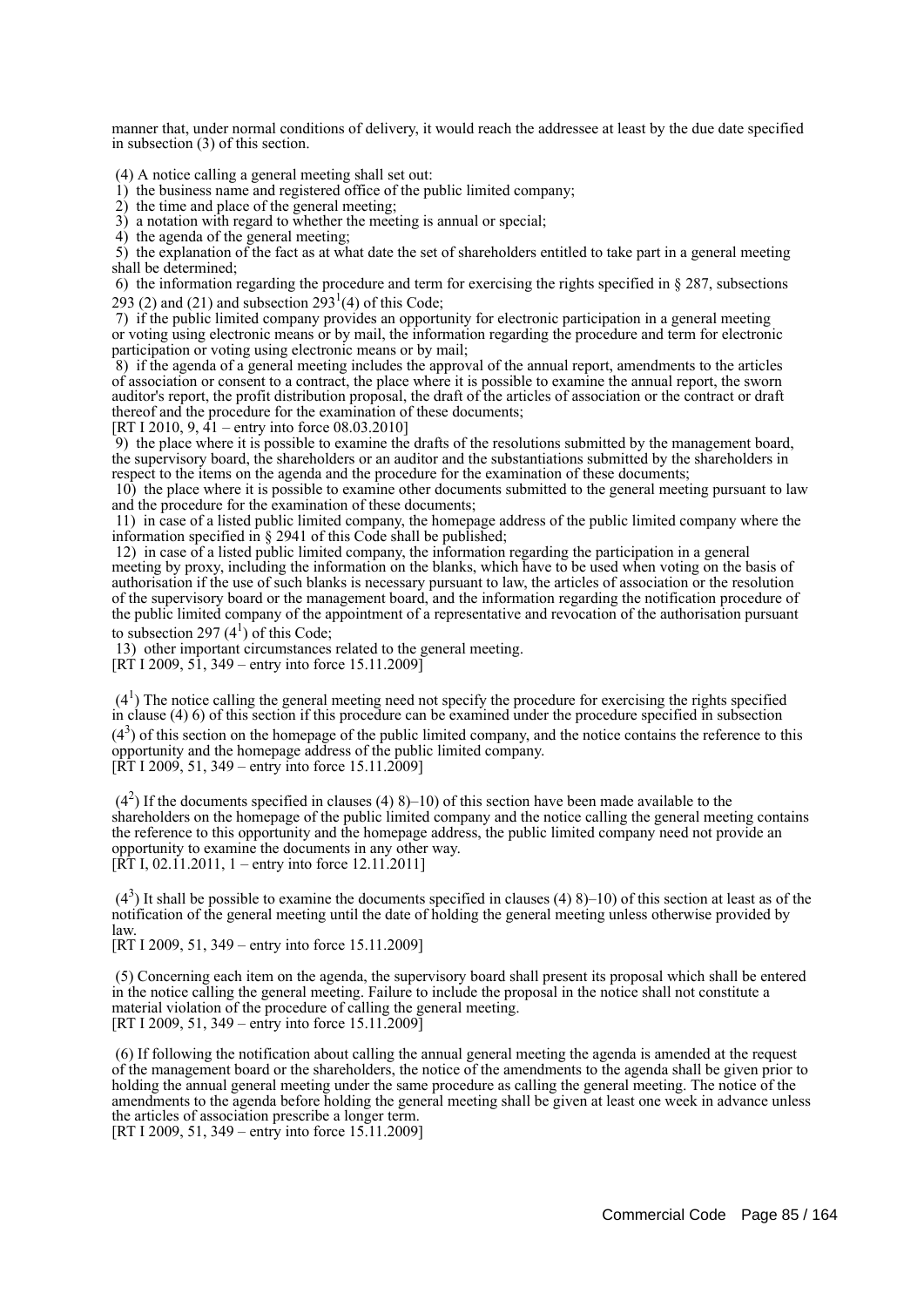$(6<sup>1</sup>)$  The provisions of subsection (6) of this section do not apply if resolution tools or powers are implemented with regard to the listed public limited company on the basis of the Financial Crisis Prevention and Resolution Act.

[RT I, 19.03.2015, 3 – entry into force 29.03.2015]

 $(6<sup>2</sup>)$  In case of a listed public limited company, a term for advance notice of a general meeting which is shorter than that provided for in subsection (3) of this section may be prescribed if the shareholders who represent at least 2/3 of the share capital agree thereto and if it is decided to increase the share capital to avoid the public limited company experiencing solvency problems pursuant to the provisions of the Financial Crisis Prevention and Resolution Act.

[RT I, 19.03.2015, 3 – entry into force 29.03.2015]

 (7) The costs of sending or publishing the notice calling the general meeting shall be borne by the public limited company.

[RT I 2009, 51, 349 – entry into force 15.11.2009]

# **§ 294<sup>1</sup> . Publication of information related to general meeting on homepage of listed public limited company**

(1) A listed public limited company shall publish the following on its homepage:

1) the notice calling the general meeting;

2) the documents specified in clauses 294 (4) 8)-10) of this Code;

 3) the total number of shares and voting rights related to shares, and, if the public limited company has several classes of shares, the total number of shares and voting rights related to shares in the cross-section of the classes of shares on the day of sending or publishing the notice calling the general meeting;

4) the blanks specified in clause 294 (4) 12) and subsection  $298^2(3)$  of this Code, excluding the case when the public limited company has send these together with the notice calling the general meeting to all the shareholders.

 (2) If the blanks specified in clause (1) 4) of this section cannot be published on the homepage of the public limited company due to technical reasons, the public limited company shall specify on its homepage under what procedure the shareholders have the opportunity to receive the blanks on paper. In such case, the public limited company shall immediately send the blanks by mail to each shareholder who has requested it. The costs of sending the blanks shall be borne by the public limited company.

 (3) The information and documents specified in subsections (1) and (2) of this section shall be available to the shareholders on the homepage of the public limited company for three weeks prior to holding the general meeting and on the day of holding the general meeting unless a longer term is prescribed by law. If the notice on calling the general meeting is provided pursuant to subsection  $171<sup>1</sup>(3)$  of the Securities Market Act less than three weeks in advance, the term specified in the previous sentence shall be reduced respectively. [RT I 2009, 51, 349 – entry into force 15.11.2009]

# **§ 295. Place of general meeting**

 A general meeting shall be held at the registered office of the public limited company unless the articles of association prescribe otherwise.

#### **§ 296. Violation of procedure for calling general meeting**

 If the requirements of law or of the articles of association for calling a general meeting are materially violated, the general meeting shall not have the right to adopt resolutions except if all the shareholders participate in or all the shareholders are represented at the general meeting. Resolutions adopted at such meeting are void unless the shareholders with respect to whom the procedure for calling the meeting was violated approve of the resolutions.

[RT I 2009, 51, 349 – entry into force 15.11.2009]

#### **§ 297. Procedure of general meeting**

 (1) A general meeting may adopt resolutions if shareholders who own over one-half of the votes represented by shares participate in the general meeting unless the articles of association prescribe a greater participation requirement.

[RT I 2009, 51, 349 – entry into force 15.11.2009]

 (2) If the shareholders specified in subsection (1) of this section do not participate in the general meeting, the management board shall, within three weeks but not earlier than after seven days, call another meeting with the same agenda. The new general meeting is competent to adopt resolutions regardless of the votes represented at the meeting.

[RT I 2009, 51, 349 – entry into force 15.11.2009]

 (3) A list of shareholders who participate in the general meeting which shall set out the names of the shareholders who participate in the general meeting, the number of votes attaching to their shares, the way of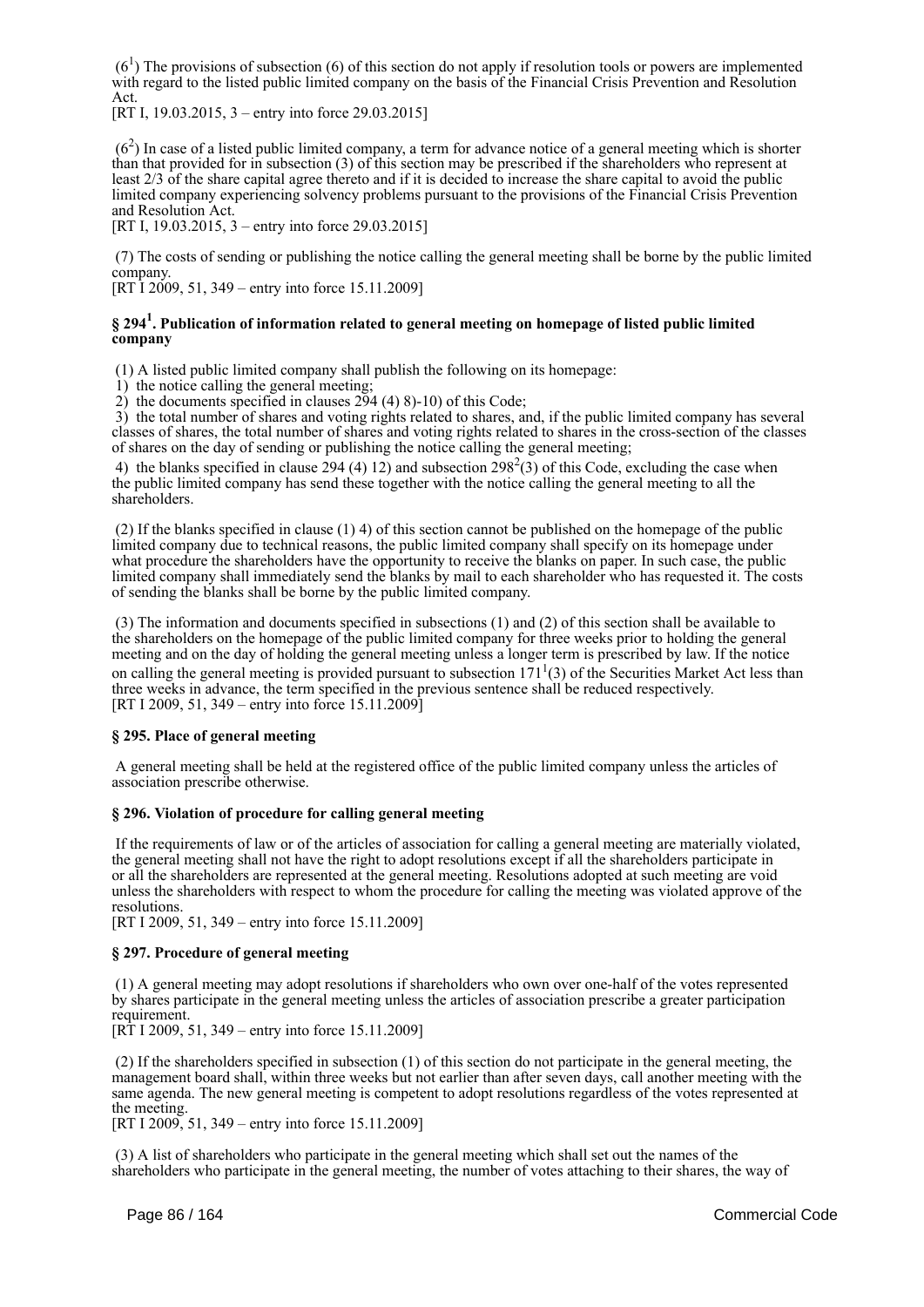participation in the general meeting and the names of the representatives of shareholders shall be prepared at a general meeting. If a shareholder has voted prior to the general meeting using electronic means or by mail, the list shall also specify the voting date. The list shall be signed by the chairman of the meeting and the recording secretary, and by each shareholder physically attending the general meeting or the shareholder's representative. [RT I 2009, 51, 349 – entry into force 15.11.2009]

 (4) A shareholder in person or a representative of a shareholder, the availability of whose right of representation shall be certified by a written document, may participate in a general meeting unless otherwise provided by law. The participation of a representative shall not deprive the shareholder of the right to participate in the general meeting.

[RT I 2009, 51, 349 – entry into force 15.11.2009]

 $(4<sup>1</sup>)$  A listed public limited company shall provide a shareholder with an opportunity to notify the public limited company about the appointment of a representative and the withdrawal by the principal of the authorisation in a secure manner that ensures the identification of shareholders in a format which can be reproduced in writing. The articles of association may establish a specific procedure of the notification about the appointment of a representative and the withdrawal of the authorisation. The procedure established by the articles of association or by the management board shall ensure the identification of shareholders and the security and reliability of voting and shall be proportionate for achieving these objectives.

[ RT I, 23.05.2020, 2 – entry into force 24.05.2020]

 $(5)$  The set of shareholders entitled to take part in a general meeting shall be determined as at seven days before holding the general meeting. The articles of association may prescribe shorter time limits for determining the set of shareholders entitled to take part in a general meeting, but it must be determined no later than as at the end of the working day of the settlement system of the registrar of the Estonian register of securities or another depository where the shares of a public limited company are entered, which precedes the general meeting. The set of shareholders entitled to take part in a general meeting of a public limited company traded on a regulated market, in a multilateral trading facility or organised trading facility (trading venue) shall be determined as at seven days before holding the general meeting as at the end of the working day of the settlement system of the registrar of the Estonian register of securities or another depository where the shares of a public limited company are entered, which precedes the general meeting. [RT I,  $26.06.2017$ , 1 – entry into force 01.10.2017]

 (6) The costs of organising a general meeting of shareholders shall be borne by the public limited company. If a general meeting is called at the request of shareholders or if shareholders themselves call the meeting, or the meeting is called by a resolution of a general meeting which receives at least two thirds of the votes represented at the general meeting, the shareholders who called the meeting or requested the calling of the meeting may be required to cover the costs of the general meeting unless otherwise provided by law.

 $[RT 1 2009, 51, 349 - entry into force 15.11.2009]$ 

## **§ 298. Competence of general meeting**

(1) A general meeting is competent to:

- 1) amend the articles of association;
- 2) increase and reduce share capital;
- 3) issue convertible bonds;
- 4) elect and remove members of the supervisory board;
- 5) elect an auditor;
- 6) designate a special audit;
- 7) approve the annual report and distribute profit;
- 8) decide on dissolution, merger, division or transformation of the public limited company;

 9) decide on conclusion and terms and conditions of transactions with the members of the supervisory board, decide on the conduct of legal disputes with the members of the management board or supervisory board, and appointment of the representative of the public limited company in such transactions and disputes; 10) decide on other matters placed in the competence of the general meeting by law.

 (2) A general meeting may adopt resolutions on other matters related to the activities of the public limited company at the request of the management board or supervisory board. The shareholders shall be solidarily liable in the same manner as members of the management board or supervisory board for damage caused by resolutions adopted under such conditions. [RT I 2005, 57, 449 – entry into force 01.01.2006]

# **§ 298<sup>1</sup> . Electronic participation in general meeting of public limited company**

[ RT I, 23.05.2020, 2 – entry into force 24.05.2020]

 (1) Participation in the general meeting of a public limited company by electronic means shall take place pursuant to the procedure provided for in  $\S 33^{1}$  of the General Part of the Civil Code Act.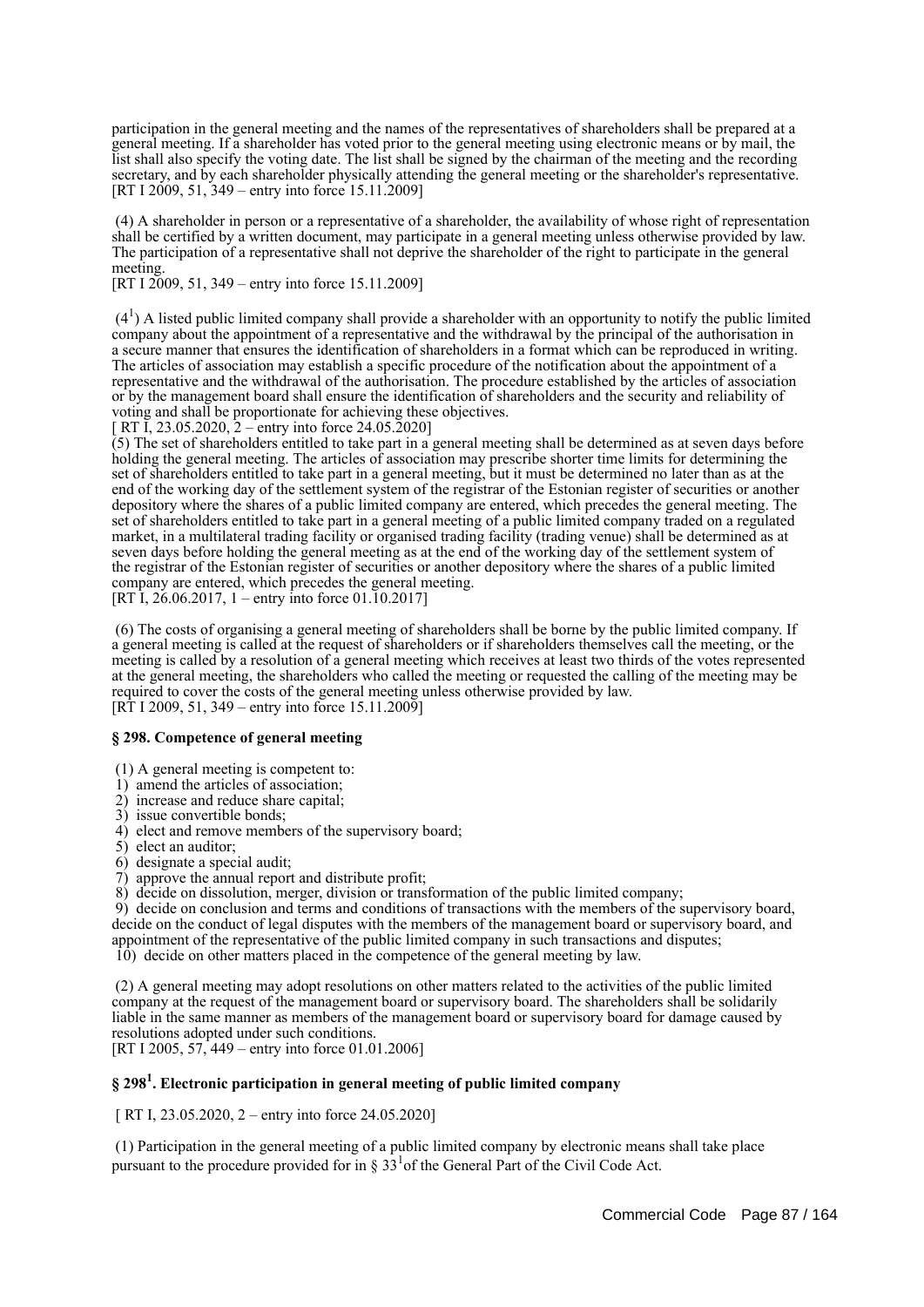[ RT I, 23.05.2020, 2 – entry into force 24.05.2020]

- (2) [Repealed RT I, 23.05.2020, 2 entry into force 24.05.2020]
- (3) [Repealed RT I, 23.05.2020, 2 entry into force 24.05.2020]
- (4) [Repealed RT I, 23.05.2020, 2 entry into force 24.05.2020]
- (5) [Repealed RT I, 23.05.2020, 2 entry into force 24.05.2020]

# **§ 298<sup>2</sup> . Voting prior to meeting**

[ RT I, 23.05.2020, 2 – entry into force 24.05.2020]

 (1) A shareholder may vote on the draft resolutions prepared in respect to the items on the agenda of a general meeting by submitting his or her vote to the public limited company prior to the general meeting at least in a format which can be reproduced in writing, unless otherwise prescribed in the articles of association, provided that the identification of shareholders and the security and reliability of voting shall be ensured upon voting prior to the meeting.

 (2) The shareholder who voted prior to the meeting shall be deemed to have participated in the general meeting and the votes represented by the shares held by the shareholder shall be accounted as part of the quorum of the general meeting unless otherwise provided by law. If only draft resolutions that were not disclosed before a general meeting are voted on during the general meeting, in respect to which the shareholder did not submit any votes, the shareholder shall not be deemed to have participated in the general meeting.

 (3) A blank shall be used for voting prior to the meeting, which shall be delivered to the shareholder pursuant to clause 294 $(1)$  4) of this Code. The articles of association may prescribe more detailed requirements regarding the blank meant for voting prior to the meeting.  $\sqrt{R}$  RT I, 23.05.2020, 2 – entry into force 24.05.2020]

## **§ 299. Resolution of general meeting**

 (1) A resolution of a general meeting shall be adopted if over one-half of the votes represented at the general meeting are in favour unless the law or the articles of association prescribe a greater majority requirement. In the cases provided by law or prescribed by the articles of association, the support of the owners of special classes of shares, to the extent prescribed by law or the articles of association, shall also be required for the adoption of a resolution.

 (2) In the election of a person at a general meeting, the candidate who receives more votes than the others shall be deemed to be elected. Upon an equal division of votes, lots shall be drawn unless the articles of association prescribe otherwise.

 $(2<sup>1</sup>)$  If a resolution of a general meeting is made pursuant to the procedure provided for in § 299<sup>1</sup> of this Code, the resolution shall be adopted if more than one-half of the shareholders are in favour of the resolution, unless the law or the articles of association prescribe a greater majority requirement. [ RT I, 23.05.2020, 2 – entry into force  $24.05.2020$ ]

 (3) The list of shareholders referred to in subsection 297 (3) of this Code shall serve as the basis for the calculation of votes.

# **§ 299<sup>1</sup> . Adoption of resolutions of general meeting without calling meeting**

 (1) Shareholders have the right to adopt resolutions without convening a general meeting unless otherwise prescribed by the articles of association.

 (2) The management board shall send a draft of the resolution specified in subsection (1) of this section in a format which can be reproduced in writing to all shareholders, specifying the term within which the shareholder must present the shareholder's position on it in a format which can be reproduced in writing. If a shareholder does not give notice of whether the shareholder is in favour of or opposed to the resolution during this term, it shall be deemed that the shareholder votes against the resolution.

 (3) If the public limited company has more than 50 shareholders, the draft of the resolution need not be sent to all shareholders, however, the draft shall be published in at least one daily national newspaper. A listed public limited company shall publish the draft also on its homepage.

 (4) The management board shall prepare a record of voting concerning the voting results. A record of voting shall set out:

1) the business name and registered office of the public limited company;

2) the name of the recording secretary;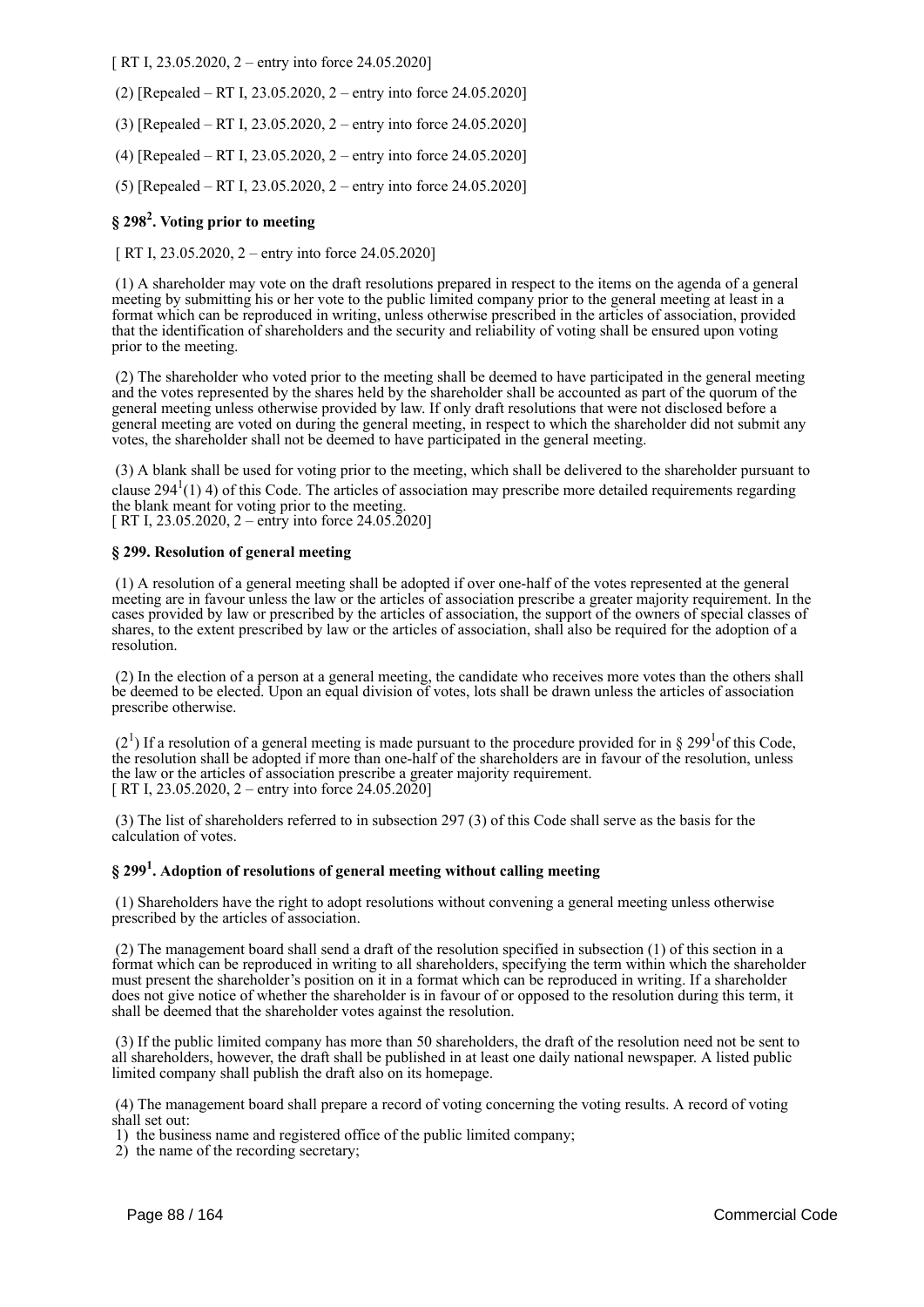3) the adopted resolutions together with the voting results, including the shareholders who voted in favour of the resolutions by name;

 4) at the request of a shareholder who maintains a dissenting opinion with regard to a resolution, the content of the shareholder's dissenting opinion;

5) other circumstances of importance with regard to the vote.

 (5) The positions of shareholders specified in subsection (2) of this section that were submitted in a format which can be reproduced in writing shall be an integral part of the record of voting.

 (6) The adopted resolution shall be made accessible to the shareholders at the registered office of a public limited company or the homepage of a public limited company after seven days after the due date granted to the shareholders for presenting their opinions. A listed public limited company shall publish the adopted resolutions on its homepage. The complete minutes, including the opinions presented, shall be presented to the shareholders at their request.

 (7) If the resolution of the shareholders provides the basis for the election of a member of the supervisory board or for making an amendment concerning the supervisory board to the articles of association, the record of voting shall be signed, in addition to the member of the management board, also by at least one shareholder of the public limited company who participated in voting. The signature under the record of voting by the aforesaid shareholder shall be certified by a notary. The notarial certification of the signature may be substituted by the digital signing of the record of voting by the person specified in the first sentence of this subsection.  $\overline{R}$  RT I, 23.05.2020, 2 – entry into force 24.05.2020]

## **§ 300. Resolution on amendment of articles of association**

 (1) A resolution on amendment of the articles of association shall be adopted if at least two-thirds of the votes represented at a general meeting are in favour unless the articles of association prescribe a greater majority requirement. If a public limited company has several classes of shares, a resolution on amendment of the articles of association shall be adopted if, in addition to the provisions of the first sentence, at least two-thirds of the votes represented at the general meeting of each class of share are in favour unless the articles of association prescribe a greater majority requirement.

 (2) A resolution on amendment of the articles of association shall enter into force as of the making of a corresponding entry in the commercial register. The resolution of the general meeting on amendment of the articles of association, the minutes of the general meeting and the new text of the articles of association shall be appended to the petition submitted to the commercial register. In case of introducing a share without nominal value or with nominal value, the notice from the registrar of the Estonian register of securities or another depository regarding the fact that the public limited company has notified the registrar about the introduction of the share without nominal value or with nominal value shall also be enclosed to the petition filed with the commercial register in addition to the documents specified in the previous sentence. In case of introducing a share without nominal value, the petition shall also indicate the number of shares. [RT I, 26.06.2017, 1 – entry into force 01.10.2017]

#### **§ 301. Decrease of assets**

 If the net assets of a public limited company are less than one-half of the share capital, or less than the amount of share capital specified in § 222 of this Code or another minimum amount of share capital provided by law, the general meeting shall decide on:

 1) a reduction or increase of share capital on the condition that the net assets would thereby form at least onehalf of the share capital and at least the share capital specified in § 222 of this Code or other minimum share capital provided by law; or

<sup>1</sup>) the implementation of other measures as a result of which the net assets of the public limited company would form at least one-half of the share capital specified in § 222 of this Code or other minimum share capital provided by law;

2) dissolution, merger, division or transformation of the public limited company; or

3) submission of a bankruptcy petition.

# **§ 301<sup>1</sup> . Nullity of resolution of general meeting**

(1) The resolution of the general meeting of shareholders is void if:

 1) it violates a provision of law established for the protection of the creditors of the public limited company or due to other public interest;

2) it is contrary to good morals;

 3) the minutes of the general meeting which passed the resolution has not been notarised in the case prescribed by law;

 4) the procedure for calling a meeting was materially violated upon calling of the general meeting which passed the resolution.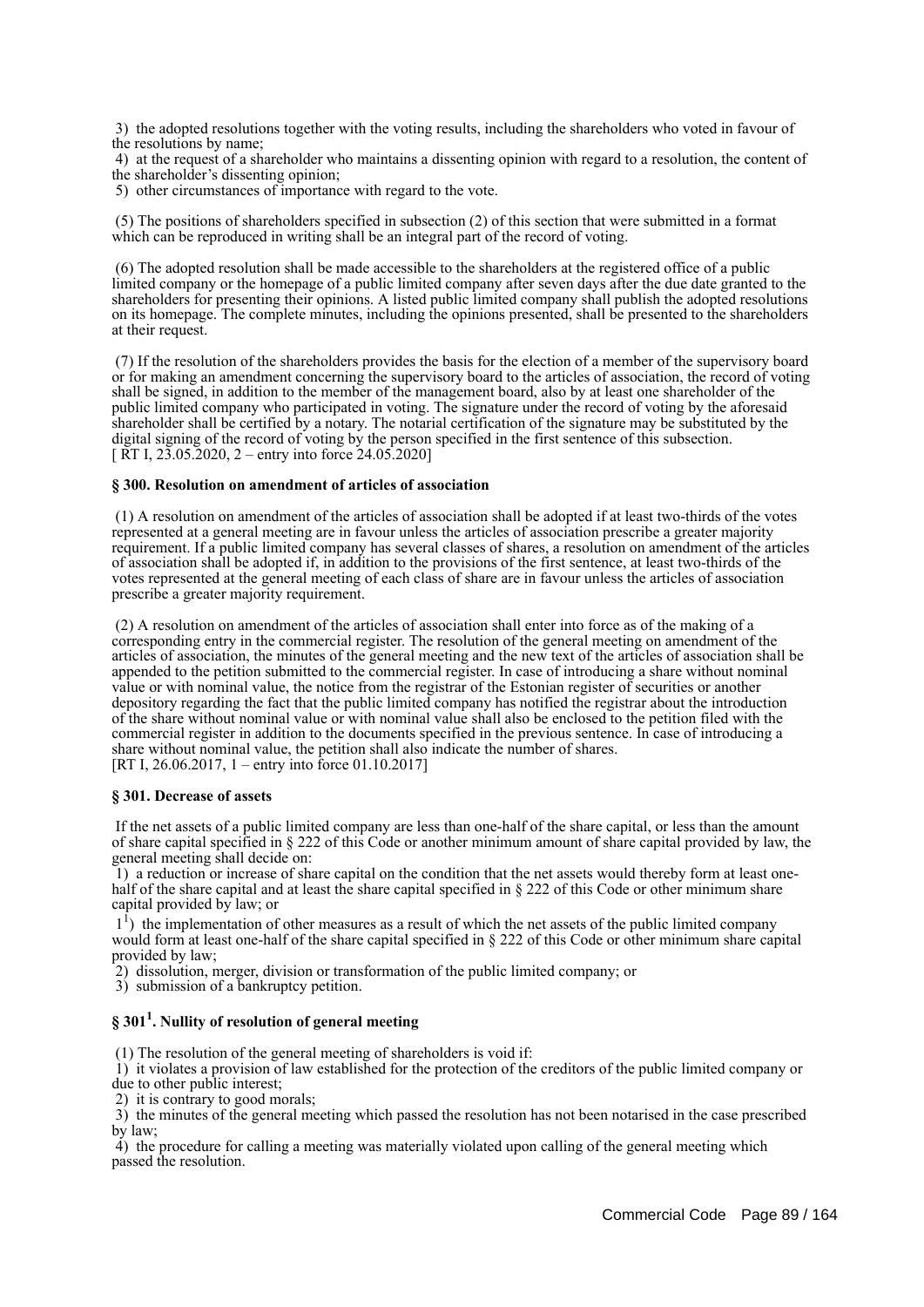[RT I 2009, 51, 349 – entry into force 15.11.2009]

(2) A resolution is also void in other cases provided by law.

(3) Nullity of a resolution may be relied upon in court proceedings by filing an action or objection.

 (4) The nullity of a resolution cannot be relied upon if an entry has been made in the commercial register based on the resolution and two years have passed from the date making the entry.

 (5) Subsections 302 (5) and (6) correspondingly apply to a court proceeding for establishment of the nullity of a resolution.

[RT I 2005, 57, 449 – entry into force 01.01.2006]

#### **§ 302. Invalidation of resolution of general meeting**

 (1) Based on an action filed against a public limited company, a court may revoke a resolution of the general meeting of shareholders which is in conflict with the law or the articles of association. The limitation period for the claim is three months after the date of adopting the resolution of the general meeting. [RT I 2005, 57, 449 – entry into force 01.01.2006]

 (2) Revocation of a resolution cannot be demanded if the general meeting has approved the resolution by a new resolution and the new resolution has not been contested within the term specified in the same subsection or the action has not been satisfied.

[RT I 2005, 57, 449 – entry into force 01.01.2006]

 (3) Revocation of a resolution of the general meeting may be demanded by the management board or supervisory board if, by enforcing the resolution, an offence or misdemeanour would be committed or if enforcement of the resolution would clearly result in an obligation to compensate for damage, and by a shareholder who did not participate in the general meeting. A shareholder who participated in the general meeting may demand the revocation of the resolution only if the shareholder's objection to the resolution has been entered in the minutes of the general meeting. The shareholders who gave their votes prior to the meeting may demand revocation of a resolution also without entering the objection in the minutes. [ RT I, 23.05.2020, 2 – entry into force 24.05.2020]

 (4) If an action has been filed with a court then the court shall not hear the action before the term for contestation of the resolution has expired. Different actions filed in order to revoke the same resolution shall be joined and heard in one proceeding.

[RT I 2005, 57, 449 – entry into force 01.01.2006]

 (5) A court judgment for revocation of a resolution of the general meeting applies to all shareholders and members of the management board and supervisory board regardless of whether or not they participated in the court proceeding.

[RT I 2005, 57, 449 – entry into force 01.01.2006]

 (6) In an entry has been made in the commercial register based on a revoked resolution, the court shall send a copy of the judgment to the registrar of the commercial register for amendment of the entry.  $[R\overline{T} I 2005, 57, 449 - entry into force 01.01.2006]$ 

#### **§ 303. Restriction on right to vote**

 (1) A shareholder shall not vote if release of the shareholder from obligations or liabilities, conclusion of a transaction between the shareholder and the public limited company, or conduct of a legal dispute with the shareholder or appointment of a representative of the public limited company in such legal dispute or transaction, or issues related to the monitoring or evaluation of the activities of a shareholder or representative thereof in the capacity of a member of the management board or supervisory board, is being decided. The votes of such shareholder shall not be taken into account in the determination of representation.

 (2) The provisions of subsection (1) of this section do not apply if a public limited company has only one shareholder or if, in addition to such shareholder, only the public limited company itself is a shareholder. In such case all transactions between the public limited company and the sole shareholder shall be formalised in writing or, a document signed by the shareholder which sets out the main terms and conditions of a transaction shall be promptly prepared.

[RT  $12005, 57, 449$  – entry into force 01.01.2006]

#### **§ 304. Minutes of general meeting**

(1) Minutes shall be taken of a general meeting. The minutes shall set out:

- 1) the business name and registered office of the public limited company;
- 2) the time and place of the meeting;
- 3) the names of the chair and secretary of the meeting;
- 4) the agenda of the meeting;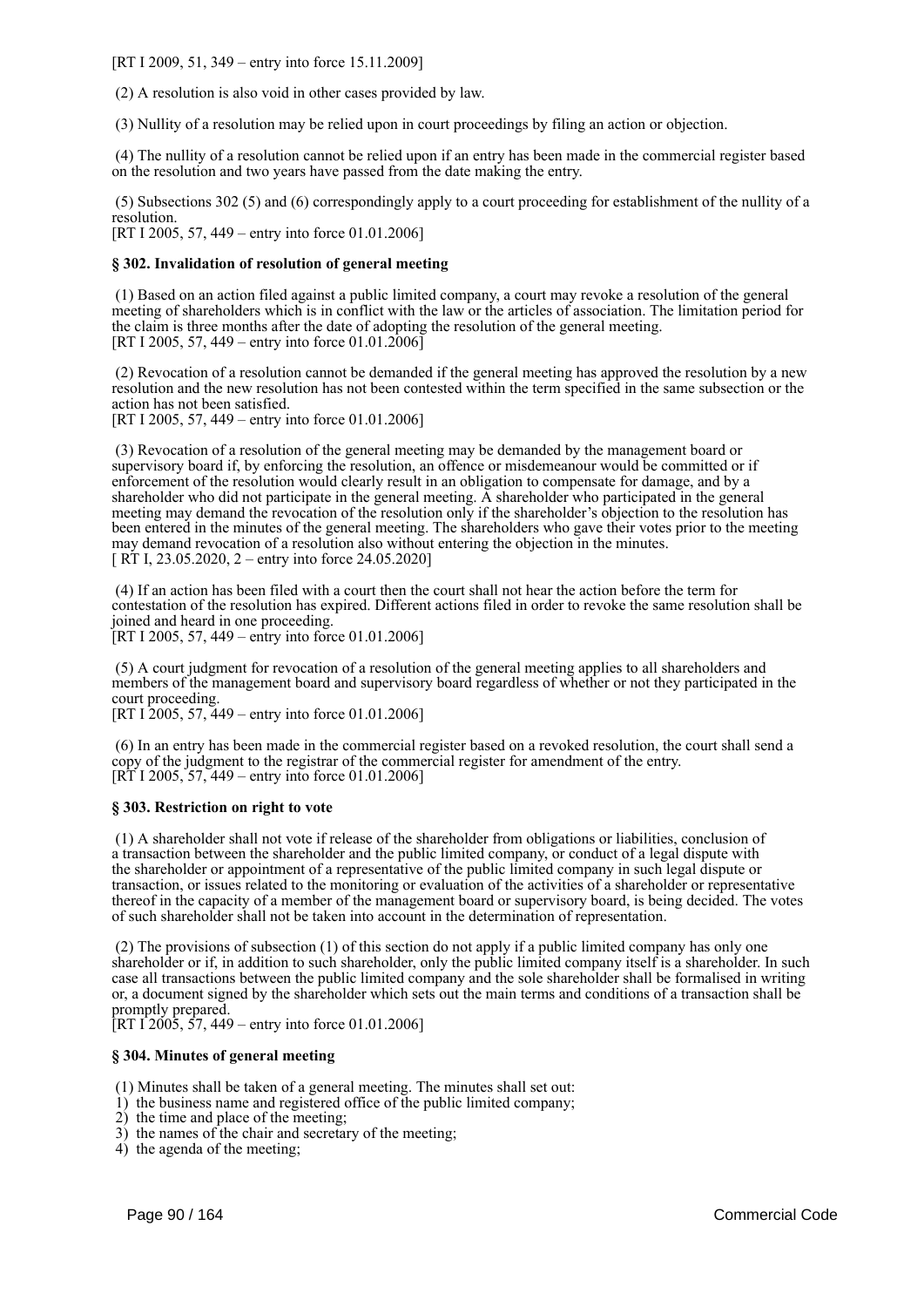5) the resolutions adopted at the meeting together with the voting results, *inter alia*, the number of shares that gave the votes, the proportion of the share capital of the shares represented by votes, the total number of votes, the number of votes given in favour of and against each resolution and the number of abstained votes; [RT I 2009, 51, 349 – entry into force 15.11.2009]

 6) at the request of a shareholder who maintains a dissenting opinion with regard to a resolution of the meeting, the content of the shareholder's dissenting opinion;

7) material circumstances at the general meeting.

 (2) Written proposals and applications submitted to the general meeting and the list of shareholders who participate in the meeting shall be appended to the minutes. The documents certifying the right of representation of the representatives or transcripts thereof shall be appended to the minutes of the general meeting. The minutes shall be signed by the chairman and the recording secretary of the meeting. A dissenting opinion shall be signed by the person who presents the opinion if this person is physically present at the general meeting.  $[\text{RT } I \, 2009, 51, 349 - \text{entry} \]$  into force 15.11.2009]

 (3) The minutes shall be made accessible to the shareholders after seven days after the end of the general meeting at the registered office of a public limited company or the homepage of a public limited company. If the public limited company publishes the minutes exclusively on its homepage, the notice calling the general meeting shall contain reference to this fact and the homepage address. A listed public limited company shall publish the minutes on its homepage.

[RT I 2009, 51, 349 – entry into force 15.11.2009]

 (4) A shareholder has the right to obtain a copy of the minutes of the general meeting or a copy of a part thereof if the minutes are not available on the homepage of the public limited company. [RT I 2009, 51, 349 – entry into force  $15.11.2009$ ]

(5) [Omitted - RT I 2001, 93, 565 – entry into force 14.12.2001]

 (6) At the request of the management board, supervisory board or shareholders whose shares represent at least one-tenth of the share capital, the minutes of the general meeting shall be notarised. A corresponding written request shall be submitted at least three days prior to the meeting of the shareholders. [RT I 2006, 61, 456 – entry into force 01.01.2007]

 (7) The minutes of the general meeting of a public limited company shall be notarised if a resolution of the general meeting is the basis for the election or removal of a member of the supervisory board, or for amendment of the articles of association with regard to the supervisory board. This requirement shall not apply if the public limited company has a single shareholder.

#### **§ 305. General meeting of single member public limited company**

 (1) If a public limited company has a single shareholder or if, in addition to such shareholder, only the public limited company is a shareholder, resolutions may be adopted without observing the provisions of § 291, 293– 297 and 304 of this Code. In such event, a resolution shall be prepared in writing and signed by the shareholders and such resolution shall set forth, among other, the names of the shareholders, the number of votes and the time of the adoption of the resolution. If a resolution of the shareholders provides the basis for the election of a member of the supervisory board, excluding in case of extension of the term of office of a member of the supervisory board, the signature of one of the shareholders shall be certified by a notary. The notarial certification of the signature shall be substituted by the digital signing of the resolution by the person specified in the previous sentence.

[RT I 2008, 52, 288 – entry into force 22.12.2008]

 (2) The provisions of subsection (1) of this section also applies in the case where there are more shareholders provided that they all agree to the resolution and sign it. [RT I 2005, 57,  $449 -$  entry into force 01.01.2006]

# **Subchapter 2 Management Board**

#### **§ 306. Competence of management board**

 (1) The management board is a managing body of the public limited company which represents and manages the public limited company.

[RT I 2009, 13, 78 – entry into force 01.07.2009]

 (2) The management board shall, in managing, adhere to the lawful orders of the supervisory board. Transactions which are beyond the scope of everyday economic activities may only be concluded by the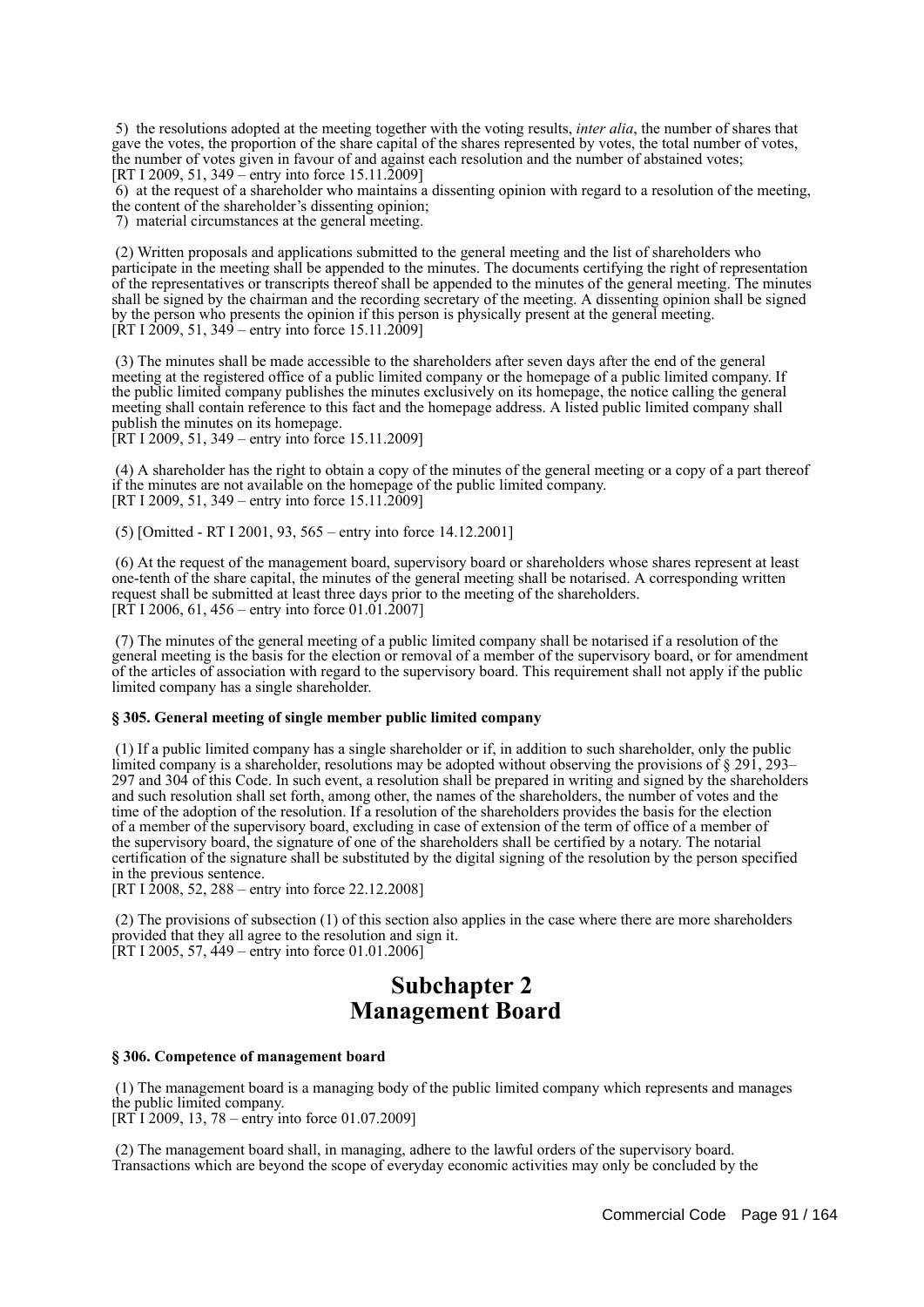management board with the consent of the supervisory board. The management board is required to act in the most economically purposeful manner.

 (3) The management board shall present an overview of the economic activities and economic situation of the public limited company to the supervisory board at least once every four months and shall immediately give notice of any material deterioration of the economic condition of the public limited company or of any other material circumstances related to the economic activities of the public limited company. The management board shall also notify of any circumstances related to the companies connected to the public limited company, which may significantly affect the operation of the public limited company. The management board's reports and notices to the supervisory board shall be comprehensive and clear and shall be submitted in good time and in a format which can be reproduced in writing. The members of the members of the supervisory board may demand copies of reports and documents unless the supervisory board decides otherwise.  $[R\overline{T} 1 2005, 57, 449 -$  entry into force 01.01.2006]

 $(3<sup>1</sup>)$  If a public limited company is insolvent and the insolvency, due to the company's economic situation, is not temporary, the management board shall promptly but not later than within twenty days after the date on which the insolvency became evident, submit the bankruptcy petition of the public limited company to a court. After insolvency has become evident, the members of the management board shall no longer make payments on behalf of the public limited company, except in the case where making the payments in the situation of insolvency conforms to the due diligence requirements. The members of the management board shall solidarily compensate to the public limited company any payments made by the public limited company after the insolvency of the company became evident which, under the circumstances, were not made with due diligence. The provisions of § 315 of this Act apply to the liability of the members of the management board. [RT I 2005, 57, 449 – entry into force 01.01.2006]

(4) The management board shall organise the accounting of the public limited company.

 (5) The specific work procedure of the management board may be prescribed by the articles of association or by a resolution of the management board or supervisory board. [RT I 2005, 57, 449 – entry into force 01.01.2006]

 (6) The management board shall prepare the matters to he discussed at a general meeting, prepare the drafts of resolutions and necessary drafts and ensure the enforcement of the resolutions of a general meeting. [RT I 2009, 51, 349 – entry into force 15.11.2009]

 (7) The management board shall ensure the application of necessary measures and above all, the organisation of internal audit in order to detect, as early as possible, any circumstances which are likely to jeopardise the operation of the public limited company. [RT I 2005, 57, 449 – entry into force 01.01.2006]

#### **§ 307. Right of representation of management board**

 (1) Every member of the management board may represent the public limited company in performing all transactions unless the articles of association prescribe that all or some of the members of the management board may represent the public limited company jointly. Joint representation shall apply with regard to third persons only if it is entered in the commercial register. [RT I 2009, 13, 78 – entry into force 01.07.2009]

 (2) Upon concluding transactions on behalf of a public limited company, the members of the management board are required to adhere, with respect to the public limited company, the restrictions prescribed by the articles of association or established by the general meeting, the supervisory board or the management board. A restriction on the right of representation does not apply with regard to third persons.

 (3) A transaction concluded between a public limited company and a member of the management board is void if the supervisory board does not agree to the transaction. The above does not apply to transactions concluded in the course of the everyday economic activities of the public limited company or based on the market price of a service.

 (4) A member of the management board has no right to represent the public limited company in the performance of transactions for which, pursuant to law, the shareholders or the supervisory board must separately decide on the appointment of representatives.  $[\overline{RT} I 2009, 13, 78 - entry into force 01.07.2009]$ 

#### **§ 308. Members of management board**

 (1) A member of the management board need not be a shareholder. The management board may have one member (manager) or several members.

(2) A member of the management board must be a natural person with active legal capacity.

 (3) A member of the supervisory board shall not be a member of the management board. The articles of association may prescribe other persons who shall not be members of the management board.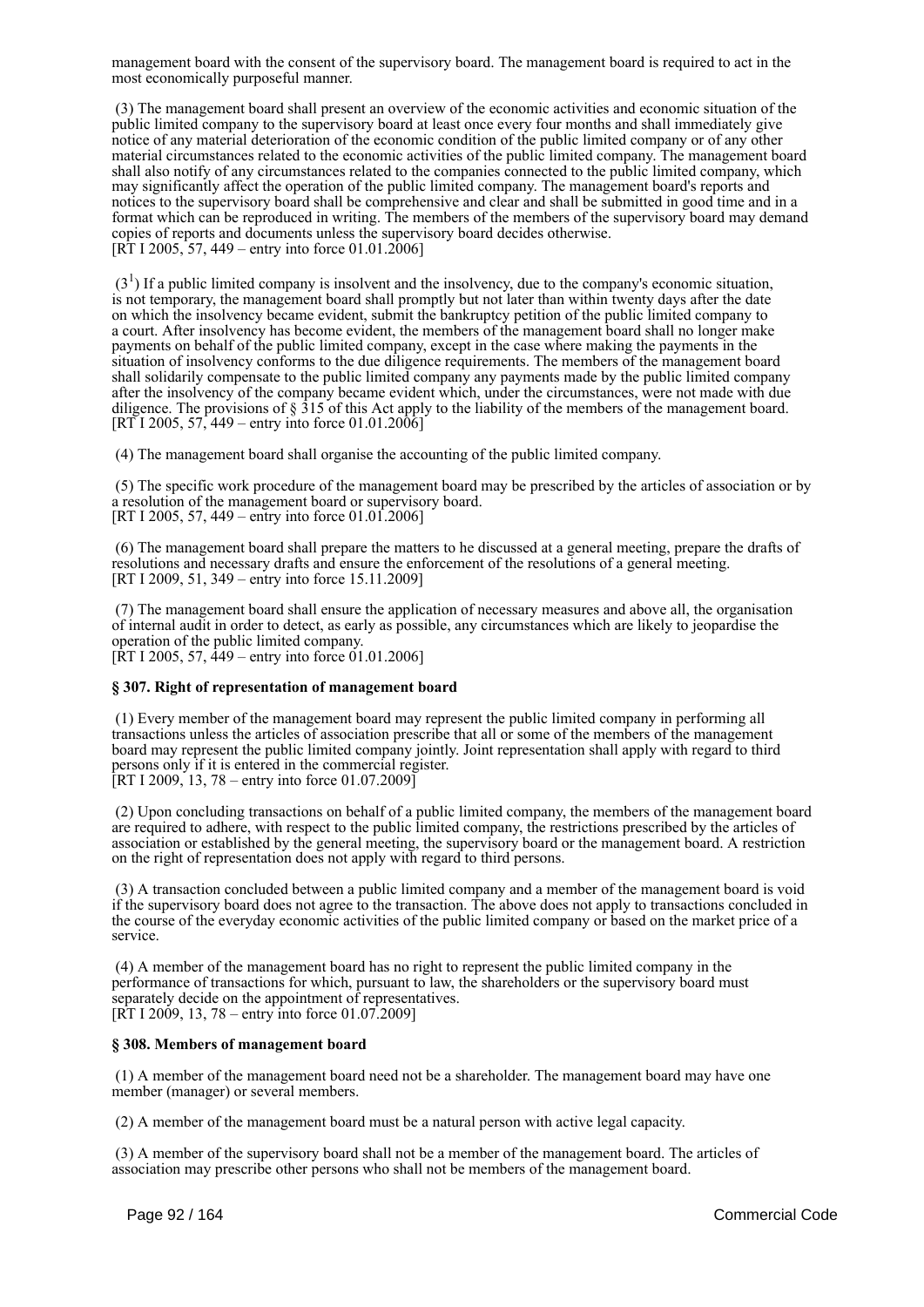[RT I 2005, 57, 449 – entry into force 01.01.2006]

 $(3<sup>1</sup>)$  A person with respect to whom a court has, pursuant to §§ 49 or 49<sup>1</sup> of the Penal Code, imposed a prohibition on acting as a member of the management board or a prohibition to engage in enterprise, a person who is prohibited from operating within the same area of activity as the public limited company, or a person who is prohibited to act as a member of the management board on the basis of law or a court decision shall not be a member of the management board.

[RT I 2008, 52, 288 – entry into force 22.12.2008]

(4) [Repealed – RT I 2010, 77, 589 – entry into force 01.01.2011]

#### **§ 309. Election and removal of members of management board**

 (1) The members of the management board shall be elected and removed by the supervisory board. In order to elect a member of the management board, his or her consent is required.

 (2) A member of the management board shall be elected for a specified term of three years unless the articles of association prescribe another term. The articles of association shall not prescribe a term of office longer than five years for the members of the management board Extension of the term of office of a member of the management board shall not be decided earlier than one year before the planned date of expiry of the term of office, and not for a period longer than the maximum term of office prescribed by the articles of association. A resolution for extension of the term of office of a member of the management board entered in the commercial register shall be immediately sent to the registrar of the commercial register.

 (3) The supervisory board may remove a member of the management board regardless of the reason. Rights and obligations arising from contracts entered into with a member of the management board shall terminate pursuant to the contracts. The provisions of the Law of Obligations Act concerning cancellation of authorisation agreement apply to cancellation of the contract of a member of the management board. [ $\overline{RT}$  I 2009,  $\overline{51}$ , 349 – entry into force 15.11.2009]

 (4) The chairman of the supervisory board or a person authorised by him or her shall sign a petition for entry of expiry of the authority of a member of the management board or for entry of a new member of the management board in the register. The corresponding minutes of the meeting of the supervisory board shall be appended to the petition.

 (5) A member of the management board may resign from the management board regardless of the reason by giving the notice thereof to the supervisory board. Rights and obligations arising from a contract concluded with a member of the management board shall terminate pursuant to the contract. The provisions of the Law of Obligations Act concerning cancellation of authorisation agreement apply to cancellation of the contract of a member of the management board.

[RT I 2009, 51, 349 – entry into force 15.11.2009]

 (6) If an entry made in the commercial register concerning a member of the management board becomes incorrect due to the removal, resignation or expiry of the term of office of the member of the management board, the provisions of § 61 of this Code apply. [RT I 2009, 51, 349 – entry into force 15.11.2009]

#### **§ 310. Substitute members**

 With good reason, a court may appoint a new member of the management board to replace a withdrawn member of the management board at the request of the supervisory board, a shareholder or other interested person. The authority of the court-appointed member of the management board shall continue until appointment of a new member of the management board by the supervisory board. A member of the management board appointed by a court has the right, at the expense of the public limited company, to be compensated for his or her costs to a reasonable extent and to receive a reasonable fee, the amount of which shall be established, in the case of dispute, by a court ruling.

[RT I 2005, 57, 449 – entry into force 01.01.2006]

#### **§ 311. Chairman of management board**

 If the management board has more than two members, the members of the management board shall elect a chairman of the management board from among themselves, who shall organise the activities of the management board. The articles of association may grant the right to appoint the chairman of the management board to the supervisory board.

### **§ 312. Prohibition on competition**

(1) Without the consent of the supervisory board, a member of the management board shall not: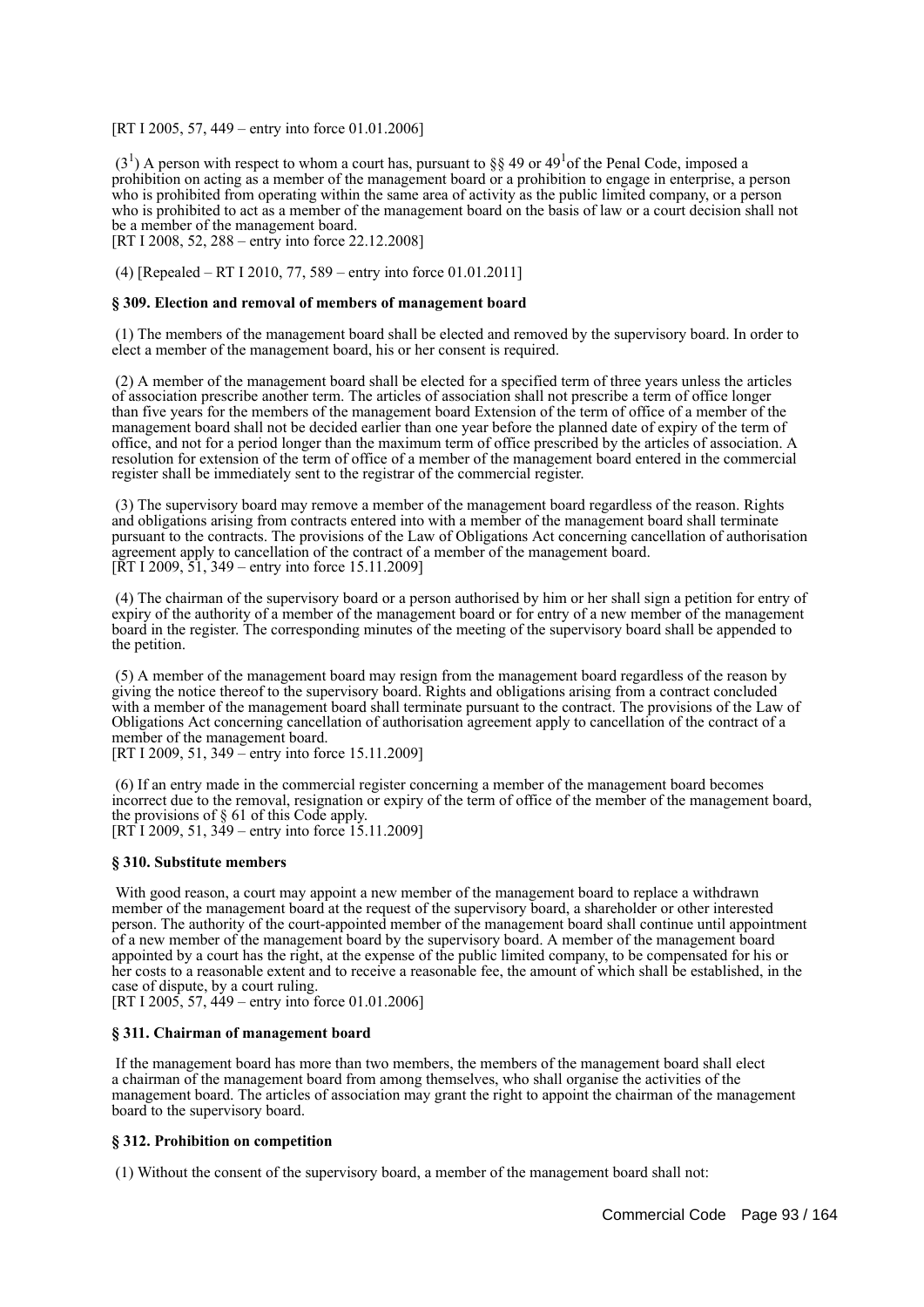1) be a sole proprietor in the area of activity of the public limited company;

 2) be a partner of a general partnership or a general partner of a limited partnership which operates in the same area of activity as the public limited company;

 3) be a member of a managing body of a company which operates in the same area of activity as the public limited company, except if the companies belong to one group.

[RT I 2009, 13, 78 – entry into force 01.07.2009]

 (2) If the activities of a member of the management board are in conflict with the provisions of subsection (1) of this section, the public limited company may demand that the member of the management board terminate the prohibited activity, transfer the income received from the prohibited activity to the public limited company and compensate for damage to the extent exceeding the claimed income.

 (3) The limitation period for a claim to terminate a prohibited activity and to transfer the income received from the prohibited activity shall be three months from the date the public limited company becomes aware of the violation of the prohibition on competition but not longer than three years after the violation of the prohibition on competition. The general limitation period shall apply to a claim for compensation of damage.

# **§ 313. Preservation of business secrets**

(1) The members of the management board shall preserve the business secrets of the public limited company.

 (2) The public limited company shall not claim compensation for any damage caused by violation of the obligation specified in subsection (1) of this section if the members of the management board acted in accordance with a lawful resolution of the general meeting or of the supervisory board.

## **§ 314. Remuneration of member of management board**

 (1) The amount of remuneration payable to a member of the management board and the procedure for payment shall be determined by a resolution of the supervisory board.

 (2) Upon determining the procedure for remuneration of the members of the management board and the amount of fees and other benefits, and upon entry into contracts with the members of the management board, the supervisory board shall ensure that the total amount of the payments made by the public limited company to the members of the management board are in reasonable proportion to the duties of the members of the management board and the economic situation of the public limited company.

 (3) If the economic situation of a public limited company significantly deteriorates and further payment to a member of the management board of the fees established for or agreed upon with the member, or further allowing of other benefits to the member would be extremely unfair to the public limited company, the public limited company may require the decrease of the fees or benefits.

 (4) The decrease specified in subsection (3) of this section does not affect other terms and conditions of contracts entered into with the members of the management board. If decrease of fees or other benefits is demanded, the member of the management board may exercise the right to extraordinary cancellation of a contract entered into with him or her upon one month's advance notice of cancellation.

 (5) Upon declaration of bankruptcy of a public limited company and termination of the contract of a member of the management board, the member of the management board has the right to demand, in the course of the bankruptcy proceeding, compensation of the damage caused by the termination of the contract within one year after the date of termination of the contract. [RT I 2005, 57, 449 – entry into force 01.01.2006]

# **§ 315. Liability of members of management board**

(1) A member of the management board shall perform his or her duties with due diligence.

 (2) Members of the management board who cause damage to the public limited company by violation of their obligations shall be solidarily liable for compensation for the damage caused. A member of the management board is released from liability if he or she proves that he or she has performed his or her obligations with due diligence.

 (3) The limitation period for assertion of a claim against a member of the management board is five years unless the articles of association of the public limited company or an agreement with the member of the management board prescribes another limitation period.

 (4) A claim for payment of compensation to a public limited company for damage specified in subsection (2) of this section may also be submitted by a creditor of the public limited company if the assets of the public limited company are not sufficient to satisfy the claims of the creditor. In the case of declaration of bankruptcy of a public limited company, only a trustee in bankruptcy may file a claim on behalf of the public limited company.

 (5) A creditor or trustee in bankruptcy has the right to file the claim specified in subsection (4) of this section also if the public limited company has waived the claim against a member of the management board or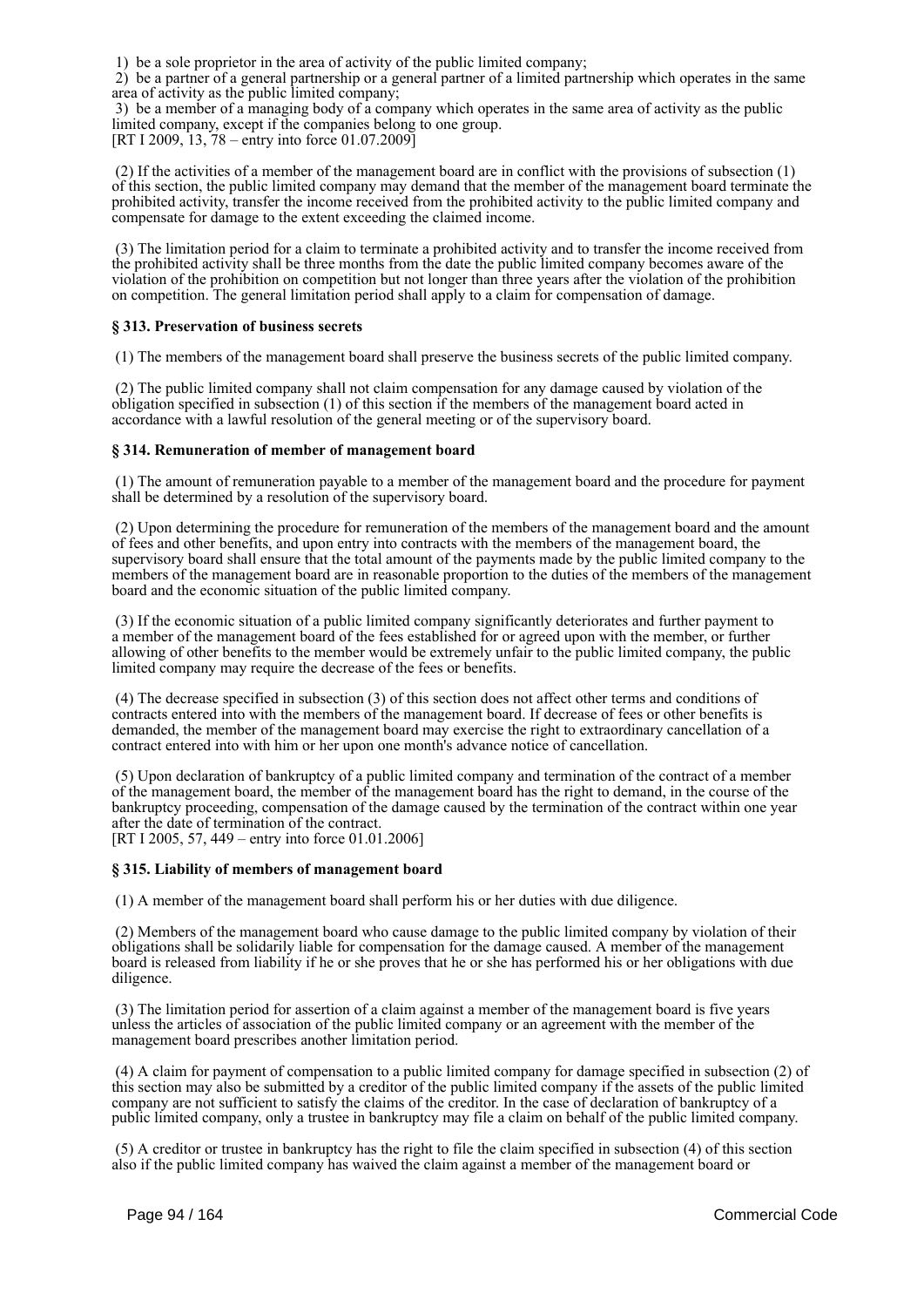has entered into a contract of compromise with such member or, upon agreement with the member of the management board, has limited the claim or filing thereof in another manner or reduced the limitation period. [RT I 2005, 57, 449 – entry into force 01.01.2006]

# **Subchapter 3 Supervisory board**

#### **§ 316. Competence of supervisory board**

 (1) The supervisory board shall plan the activities of the public limited company, organise the management of the public limited company and supervise the activities of the management board. The supervisory board shall notify the general meeting of the results of a review.

 (2) If the private limited company has no members of the management board, the provisions of subsection 306  $(3<sup>1</sup>)$  of this Code shall apply to the members of the supervisory board, unless a member of the supervisory board proves that he or she was not aware and did not have to be aware of the permanent insolvency.  $[RT I, 04.01.2021, 4 - entry into force 01.02.2021]$ 

#### **§ 317. Rights of supervisory board**

 (1) The supervisory board shall give orders to the management board for organisation of the management of the public limited company. The consent of the supervisory board is required for conclusion of transactions which are beyond the scope of everyday economic activities and, above all, for conclusion of transactions which bring about:

1) the acquisition or termination of holdings in other companies; or

- $1<sup>1</sup>$ ) the foundation or dissolution of subsidiaries; or
- 2) the acquisition or transfer of an enterprise, or the termination of its activities; or
- 3) the transfer or encumbrance of immovables or registered movables; or
- 4) the foundation or closure of foreign branches; or
- 5) the making of investments exceeding a prescribed sum of expenditure for the current financial year; or
- 6) the assumption of loans or debt obligations exceeding a prescribed sum for the current financial year; or

 7) the granting of loans or the guarantee of debt obligations if this is beyond the scope of everyday economic activities.

 (2) The articles of association may prescribe that the consent of the supervisory board shall not be required, or is only required in the cases specified in the articles of association, for conclusion of transactions specified in subsection (1) of this section, and may prescribe other transactions for the conclusion of which the consent of the supervisory board is required. The articles of association may also grant the supervisory board the right to decide on other issues which are not placed within the competence of the management board or the general meeting pursuant to law or the articles of association.

 (3) The consent specified in subsections (1) and (2) of this section shall not be required for conclusion of a transaction if a delay in conclusion of the transaction would bring about significant damage to the public limited company.

 (4) The restrictions provided for in subsections (1) and (2) of this section shall not apply with regard to third persons.

(5) The supervisory board shall appoint and remove procurators.

 (6) In order to fulfil its tasks, the supervisory board has the right to examine all documents of the public limited company and to audit the accuracy of accounting, the existence of assets and the conformity of the activities of the public limited company with the law, the articles of association and resolutions of the general meeting.

 (7) The supervisory board has the right to obtain information concerning the activities of the public limited company from the management board and to demand an activity report and preparation of a balance sheet from the management board. Every member of the supervisory board has the right to demand the submission of reports and information to the supervisory board. The supervisory board shall also approve the annual budget of the public limited company unless the articles of association place this within the competence of the general meeting.

 (8) The supervisory board shall decide on conclusion and terms and conditions of transactions with members of the management board and it shall also decide on the conduct of legal disputes with the members of the management board. The supervisory board shall appoint a representative of the public limited company for the conclusion of the transactions and conduct of the legal disputes. [RT I 2009, 13, 78 – entry into force 01.07.2009]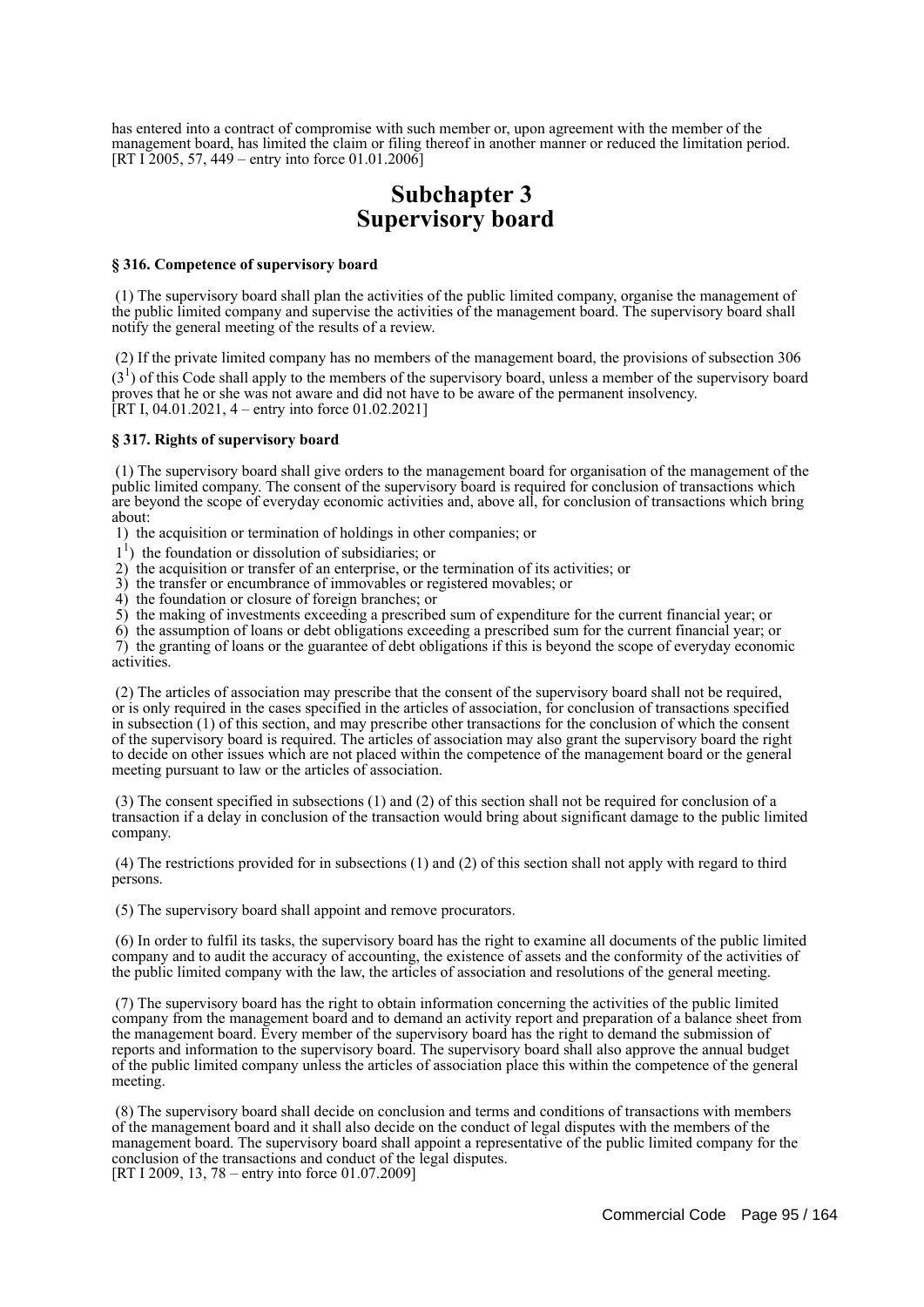(9) The supervisory board also has other rights provided by law.

 (10) The supervisory board shall request the calling of a general meeting from the management board if this is clearly in the interests of the public limited company.

 (11) The specific work procedure of the supervisory board may be prescribed by the articles of association or by a resolution of a general meeting or supervisory board. [RT I 2005, 57,  $\frac{449}{-}$  entry into force 01.01.2006]

## **§ 318. Members of supervisory board**

 (1) The supervisory board shall have three members unless the articles of association prescribe a greater number of members. A member of the supervisory board must be a natural person with active legal capacity.

(2) A member of the supervisory board need not be a shareholder.

(3) [Omitted - RT I 1996, 40, 773 – entry into force 08.06.1996]

 (4) A member of the management board, a procurator, auditor, or a member of the management board of a subsidiary of the public limited company shall not be a member of the supervisory board. The articles of association may prescribe other persons who shall not be members of the supervisory board.

 $(4<sup>1</sup>)$  A person with respect to whom a court has, pursuant to §§ 49 or 49<sup>1</sup> of the Penal Code, imposed a prohibition on acting as a member of the supervisory board or a prohibition to engage in enterprise, a person who is prohibited from operating within the same area of activity as the public limited company, or a person who is prohibited to act as a member of the supervisory board on the basis of law or a court decision shall not be a member of the supervisory board.

[RT I 2008, 52, 288 – entry into force 22.12.2008]

 (5) The management board shall submit the commercial register a list of members of the supervisory board which shall set out the names, personal identification codes, dates of entry into force of authorisations and, in the case specified in subsection 26 (7) of this Code, also the addresses of the members. Upon a change of the members of the supervisory board, the management board shall, within five days, submit a new list of the members of the supervisory board to the commercial register. The minutes of the general meeting at which the members were elected or other resolutions on the appointment of members of the supervisory board and the consent of each new member of the supervisory board specified in subsection 319 (1) of this Code shall be appended to the list of the members of the supervisory board.  $[\hat{R}T 1 2006, 61, 456 -$  entry into force 01.01.2007]

 $(5<sup>1</sup>)$  If the minutes prepared in respect to a resolution of the general meeting of shareholders concerning the election or removal of a member is notarised then, instead of the management board, the notary who authenticates the minutes shall submit the amendments to the list of the members of the supervisory board to the commercial register pursuant to the procedure established by the minister responsible for the area after having previously verified the consents specified in subsection 318 (1) of this Code.  $[RT 1 2009, 27, 164 - entry into force 08.06.2009]$ 

 (6) A transaction concluded between a public limited company and a member of the supervisory board is void if a general meeting does not agree to the transaction. The above does not apply to transactions concluded in the course of the everyday economic activities of the public limited company or based on the market price of a service.

# **§ 319. Election and removal of members of supervisory board**

 (1) The members of the supervisory board shall be elected and removed by the general meeting. In order to elect a member of the supervisory board, his or her written consent is required.

 (2) The law or the articles of association may prescribe that not more than half of the members of the supervisory board shall be elected or appointed and removed in a manner different than provided for in subsection (1) of this section.

 (3) A member of the supervisory board shall be elected for a term of five years unless the articles of association prescribe a shorter term of authority.

 (4) Upon a resolution of the general meeting, a member of the supervisory board elected by the general meeting may be removed regardless of the reason. A resolution on removal of a member of the supervisory board before expiry of his or her term of authority shall be adopted if at least two-thirds of the votes represented at the general meeting are in favour. Members of the supervisory board who are not elected by the general meeting may be removed before the term provided for in the resolution on their election or appointment by a resolution of their elector or appointer. Rights and obligations arising from a contract entered into with a member of the supervisory board shall terminate pursuant to the contract. The provisions of the Law of Obligations Act concerning cancellation of authorisation agreement apply to cancellation of the contract of a member of the supervisory board.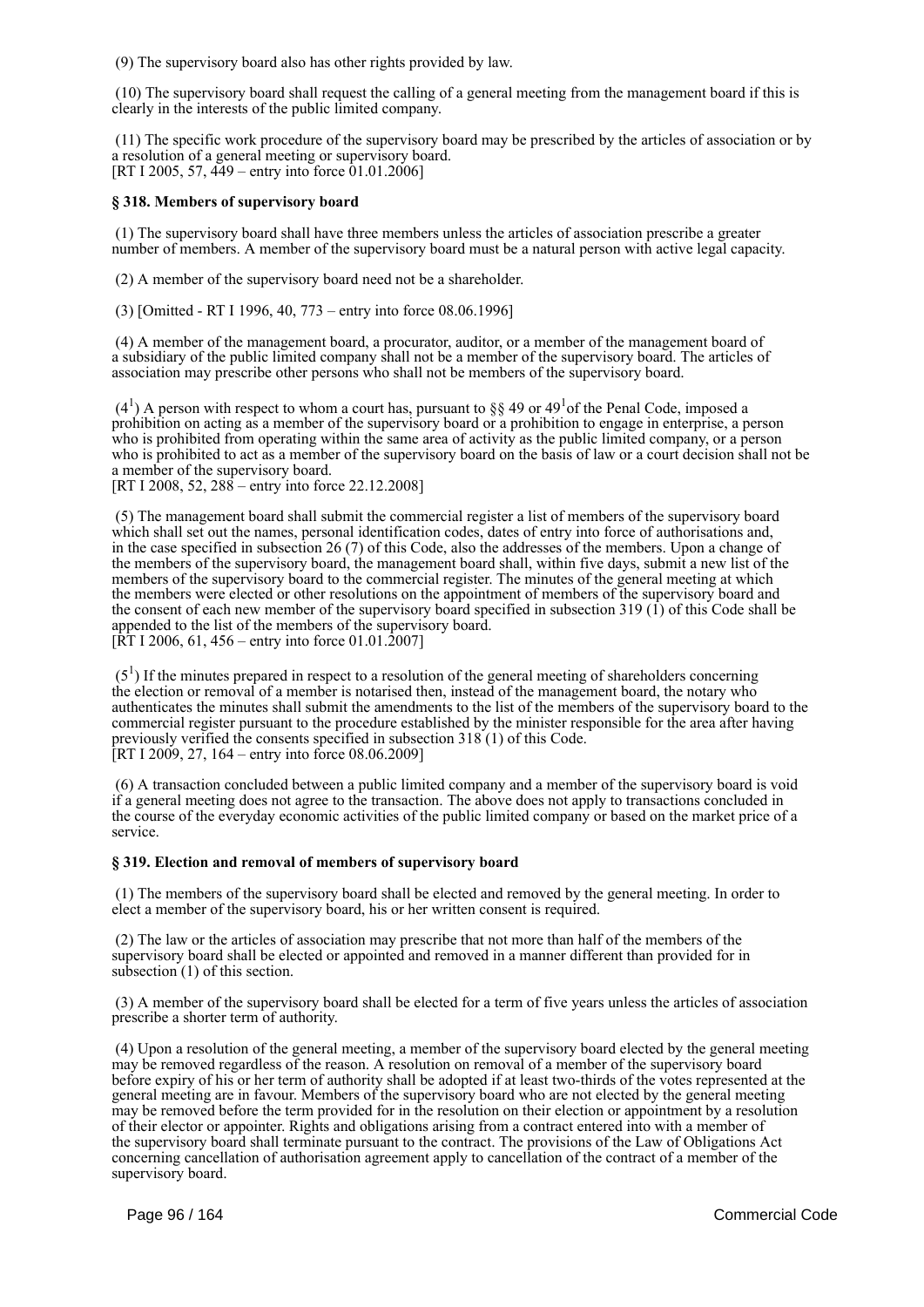[RT I 2009, 51, 349 – entry into force 15.11.2009]

 (5) Shareholders whose shares represent at least one-tenth of the share capital may, with good reason, request the removal of a member of the supervisory board by a court.

 (6) At the request of the management board, supervisory board, a shareholder or other interested person, a court may, with good reason, appoint a new member to replace a removed member of the supervisory board. The authority of the court-appointed member of the supervisory board shall continue until the election or appointment of a new member of the supervisory board by the general meeting. A member of the supervisory board appointed by a court has the right to be compensated, to a reasonable extent, for his or her costs and to receive a reasonable fee at the expense of the public limited company, the amount of which shall be established, in the case of dispute, by a court ruling. [RT I 2005, 57, 449 – entry into force 01.01.2006]

 (7) A member of the supervisory board may resign from the supervisory board regardless of the reason notifying thereof the general meeting or his or her appointer. Rights and obligations arising from a contract entered into with a member of the supervisory board shall terminate pursuant to the contract. The provisions of the Law of Obligations Act concerning cancellation of authorisation agreement apply to cancellation of the contract of a member of the supervisory board. [RT I 2009, 51, 349 – entry into force 15.11.2009]

#### **§ 320. Chairman of supervisory board**

 The members of the supervisory board shall elect a chairman from among themselves, who shall organise the activities of the supervisory board. The registrar of the commercial register shall be notified of the election and exchange of the chairman of the supervisory board within five days. For notification, the relevant resolution of the supervisory board shall be submitted.

[RT I 2005, 57, 449 – entry into force 01.01.2006]

#### **§ 321. Meeting of supervisory board**

 (1) Meetings of the supervisory board shall be held when necessary but not less frequently than once every three months. A meeting shall be called by the chairman of the supervisory board or by a member of the supervisory board substituting for the chairman. Advance notice of at least one day shall be given of the holding of a meeting and of its agenda unless the articles of association prescribe a longer term.

 (2) A meeting of the supervisory board has a quorum if more than one-half of the members of the supervisory board participate. The articles of association may prescribe a greater representation requirement. A member of the supervisory board shall not be represented by another member of the supervisory board or by a third person at a meeting or in the adoption of a resolution. Participation in a meeting of the supervisory board by electronic means shall take place pursuant to the procedure provided for in  $\S 33^{1}$  of the General Part of the Civil Code Act. [ RT I, 23.05.2020, 2 – entry into force 24.05.2020]

 (3) A meeting of the supervisory board shall be called if this is demanded by a member of the supervisory board, the management board, an auditor or shareholders whose shares represent at least one-tenth of the share capital. If the meeting is not called within two weeks after the date of receipt of the relevant request, a member of the supervisory board, the management board, auditors or shareholders have the right to call the meeting themselves.

 $(3<sup>1</sup>)$  An issue which is not included on the agenda in the notice may be added to the agenda by the supervisory board only if all members of the supervisory board participate in the meeting and at least three-quarters of the members of the supervisory support including the issue on the agenda.

 (4) Minutes shall be taken of a meeting of the supervisory board. The minutes shall be signed by all the members of the supervisory board who participate in the meeting and the recording secretary of the meeting. The dissenting opinion of a member of the supervisory board shall be entered in the minutes, which shall be confirmed by his or her signature.

 (5) If the requirements of law or of the articles of association are violated in the calling of a meeting of the supervisory board, the supervisory board shall not be authorised to adopt resolutions unless all the members of the supervisory board participate in the meeting. Resolutions adopted at such meeting of the supervisory board are void unless the members of the supervisory board with respect to whom the procedure for calling the meeting was violated approve of the resolutions.

[RT I 2005, 57, 449 – entry into force 01.01.2006]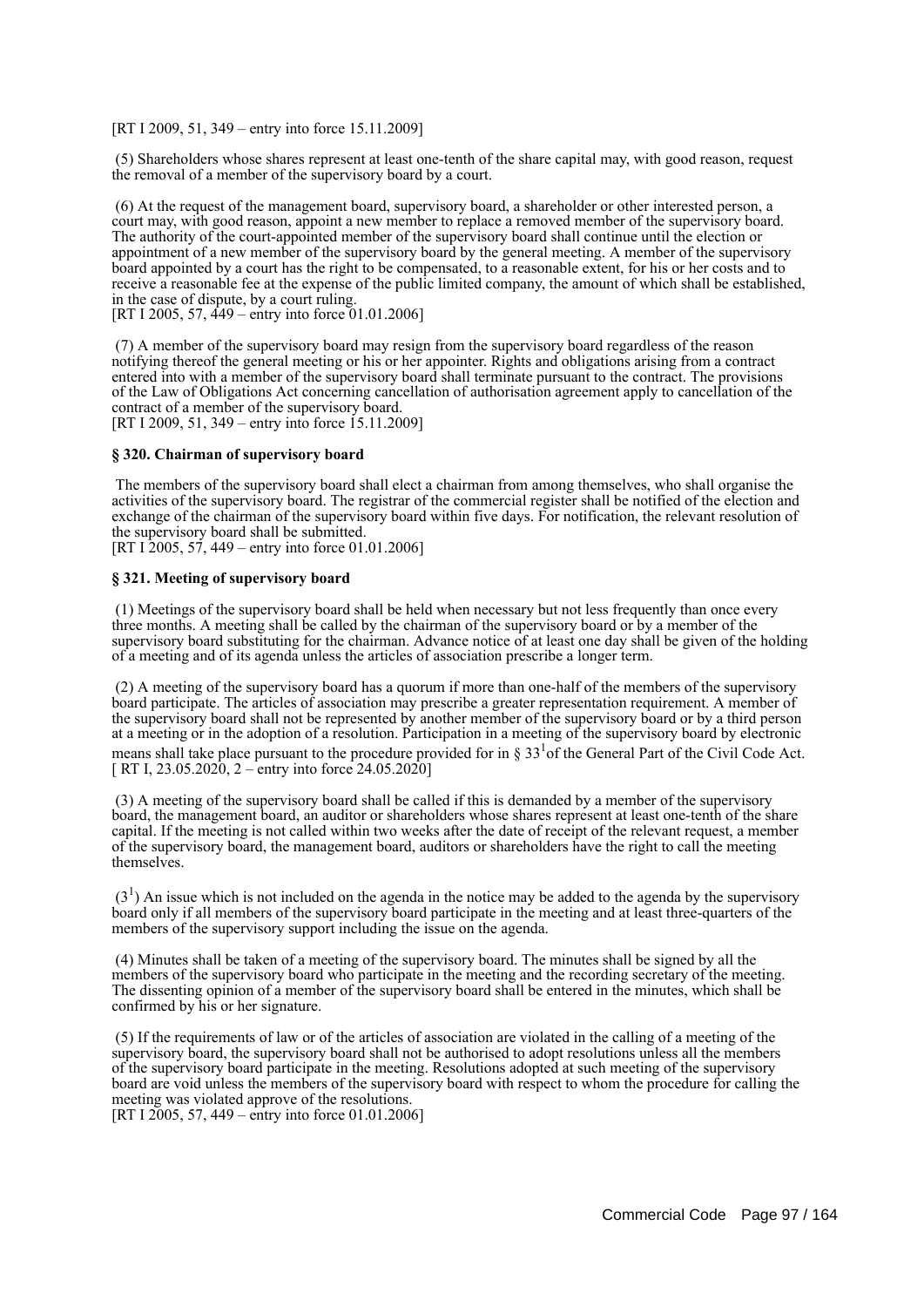## **§ 322. Resolution of supervisory board**

 (1) A resolution of the supervisory board shall be adopted if more than one-half of the members of the supervisory board who participate in the voting vote in favour. The articles of association may prescribe a greater representation requirement.

[RT I, 04.03.2015, 4 – entry into force 01.07.2015]

 $(1<sup>1</sup>)$  The quorum of the supervisory board or the validity of a resolution is not affected by the fact that less members than prescribed by the articles of association belong to the supervisory board.

 $(1<sup>2</sup>)$  The members of the supervisory board absent from a meeting may participate in voting if they communicate their vote in a form which can be reproduced in writing.

 (2) Each member of the supervisory board shall have one vote. A member of the supervisory board does not have the right to abstain from voting or to remain undecided. The chairman of the supervisory board shall have the deciding vote upon an equal division of votes if so prescribed by the articles of association.

 (3) A member of the supervisory board shall not participate in voting if approval of the conclusion of a transaction between the member and the public limited company is being decided, or if approval of the conclusion of a transaction between a third person and the public limited company is being decided if the interests of the member of the supervisory board arising from such transaction are in conflict with the interests of the public limited company.

 (4) Based on an action filed against a public limited company, a court may revoke a resolution of the supervisory board which is in conflict with the law or the articles of association. The limitation period for the claim is three months after the date of adopting the resolution of the supervisory board.

 (5) Revocation of a resolution of the supervisory board cannot be demanded if the supervisory board has approved the resolution by a new resolution and the new resolution has not been contested within the term specified in the same subsection or the action has not been satisfied.

 (6) Revocation of a resolution of the supervisory board may be demanded by the management board or a shareholder if, by enforcing the resolution, an offence or misdemeanour would be committed or if enforcement of the resolution would clearly result in an obligation to compensate for damage, and by a member of the supervisory board who did not participate in the adoption of the resolution. A member of the supervisory board who participated in the adoption of a resolution may demand the revocation of the resolution only if the objection of the member of the supervisory board to the resolution has been entered in the minutes.

 (7) A resolution of the supervisory board is void if he requirements of law or the articles of association are violated in calling the supervisory board or if it violates a provision of law established for the protection of the creditors of the public limited company or due to other public interest, or if it is contrary to good morals, or other cases prescribed by law.

 (8) The provisions of subsections 302 (4)–(6) otherwise apply to revocation of resolutions of the supervisory board and the provisions of subsections 3011 (3)–(5) otherwise apply to the nullity of resolutions. [RT I 2005, 57, 449 – entry into force 01.01.2006]

# **§ 323. Adoption of resolution without calling meeting**

 (1) The supervisory board has the right to adopt resolutions without calling a meeting, unless the articles of association prescribe otherwise and if prescribed by the work procedure of the supervisory board, or if all of the members of the supervisory board consent to it. [RT I, 04.03.2015, 4 – entry into force 01.07.2015]

 (2) The chairman of the supervisory board shall send a draft of the resolution specified in subsection (1) of this section to all members of the supervisory board and specify the term by which the member of the supervisory board must present his or her position on it. The position of a member of the supervisory board shall be expressed in writing, unless the articles of association or work procedure of the supervisory board prescribe otherwise. If a member of the supervisory board does not give notice of whether the member is in favour of or opposed to the resolution during this term, it shall be deemed that he or she votes against the resolution. [RT I, 04.03.2015, 4 – entry into force 01.07.2015]

 (3) If a resolution is made pursuant to the procedure provided for in this section, the resolution shall be adopted if more than one-half of the votes of the members of the supervisory board are in favour unless the law or the articles of association prescribe a greater majority requirement.

 (4) The chairman of the supervisory board shall prepare a record of voting on the results of voting in lieu of minutes of the meeting and shall send the record promptly to the members of the supervisory board and management board. A record of voting shall set out:

1) the business name and registered office of the public limited company;

 2) the adopted resolutions and the number of votes in favour (including the names of the members of the supervisory board who voted in favour of each resolution);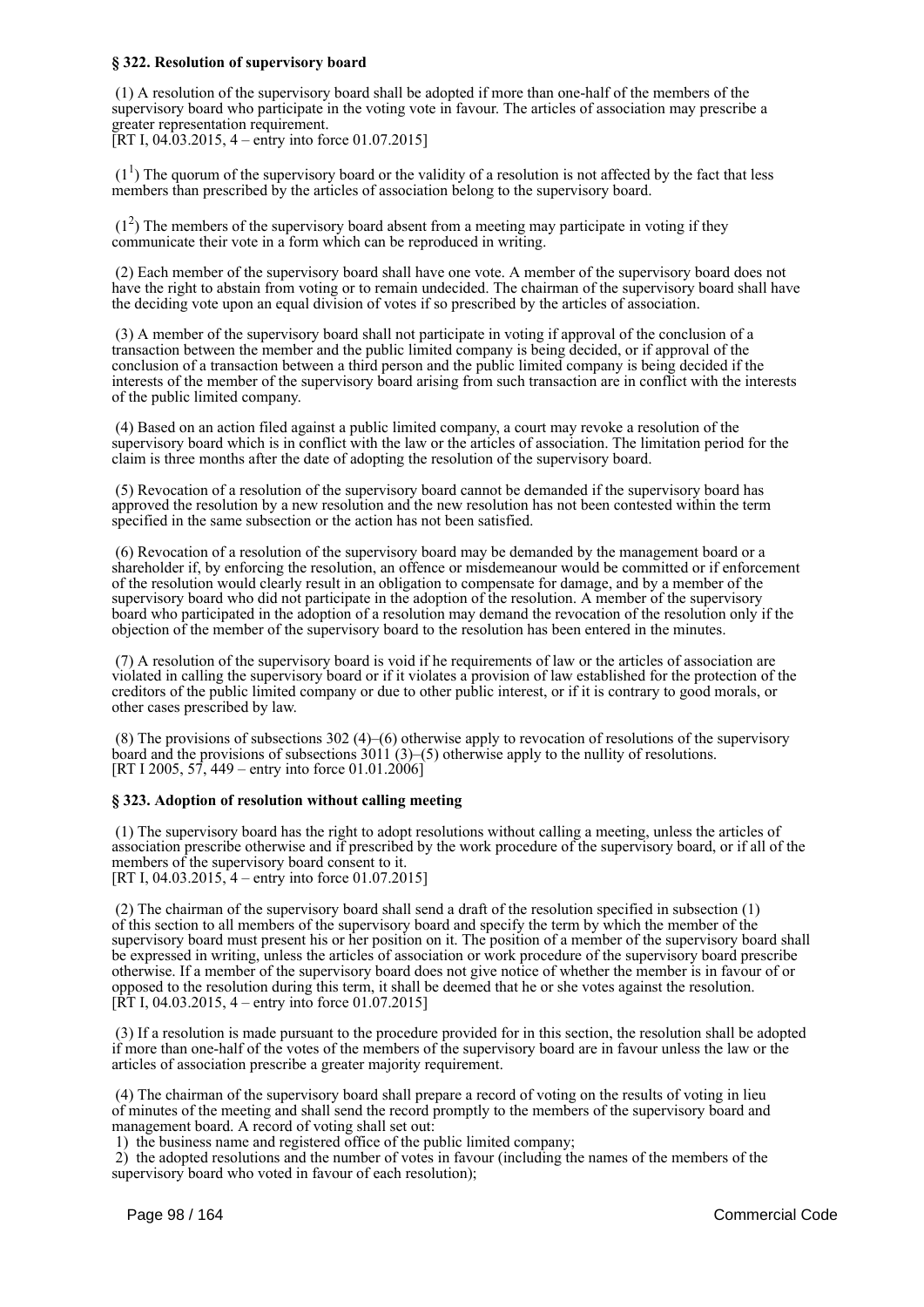3) other circumstances of importance with regard to the vote.

 (5) The opinions of members of the supervisory board specified in subsection (2) of this section shall be an integral part of the record of voting. [RT I,  $04.03.2015$ , 4 – entry into force 01.07.2015]

 (6) A resolution may be formalised also without advance notice and record of vote if all the members of the supervisory board agree to and sign the resolution. A resolution shall set out the names of the members of the supervisory board and the time of passing the resolution. [RT I 2005, 57, 449 – entry into force 01.01.2006]

#### **§ 324. Prohibition on competition**

(1) Without a resolution of the general meeting, a member of the supervisory board shall not:

1) be a sole proprietor in the area of activity of the public limited company;

 2) be a partner of a general partnership or a general partner of a limited partnership which operates in the same area of activity as the public limited company;

 3) be a member of a managing body of a company which operates in the same area of activity as the public limited company, except if the companies belong to one group. [RT I 2009, 13, 78 – entry into force 01.07.2009]

 (2) If the activities of a member of the supervisory board are in conflict with the provisions of subsection (1) of this section, the public limited company may demand that the member of the supervisory board terminate the prohibited activity, transfer the income received from the prohibited activity to the public limited company and compensate for damage to the extent exceeding the claimed income.

 (3) The limitation period for a claim to terminate a prohibited activity and to transfer the income received from the prohibited activity shall be three months from the date the public limited company becomes aware of the violation of the prohibition on competition but not longer than three years after the violation of the prohibition on competition. The general limitation period shall apply to a claim for compensation of damage.

#### **§ 325. Preservation of business secrets**

(1) The members of the supervisory board shall preserve the business secrets of the public limited company.

 (2) The public limited company shall not claim compensation for any damage caused by violation of the obligation specified in subsection (1) of this section if the members of the supervisory board acted in accordance with a lawful resolution of the general meeting.

#### **§ 326. Remuneration for work by member of supervisory board**

 (1) The general meeting shall specify the procedure for and amount of remuneration for the members of the supervisory board. The founders shall decide on remuneration of the first members of the supervisory board.

 (2) Upon determining the procedure for remuneration of the members of the management board and the amount of fees and other benefits, and upon concluding contracts with the members of the supervisory board, it shall be ensured that the total amount of the payments made by the public limited company to the members of the supervisory board are in reasonable proportion to the duties of the members of the supervisory board and the economic situation of the public limited company.

 (3) If the economic situation of a public limited company significantly deteriorates and further payment to a member of the supervisory board of the fees established for or agreed upon with the member, or further allowing of other benefits to the member would be extremely unfair to the public limited company, the public limited company may require the decrease of the fees or benefits.

 (4) The decrease specified in subsection (3) of this section does not affect other terms and conditions of contracts entered into with the member of the supervisory board. If decrease of fees or other benefits is demanded, the member of the supervisory board may exercise the right to extraordinary cancellation of a contract entered into with him or her upon one month's advance notice of cancellation.

 (5) Upon declaration of bankruptcy of a public limited company and termination of the contract of a member of the supervisory board, the member of the supervisory board has the right to demand, in the course of the bankruptcy proceeding, compensation of the damage caused by the termination of the contract within one year after the date of termination of the contract.

[RT I 2005, 57, 449 – entry into force 01.01.2006]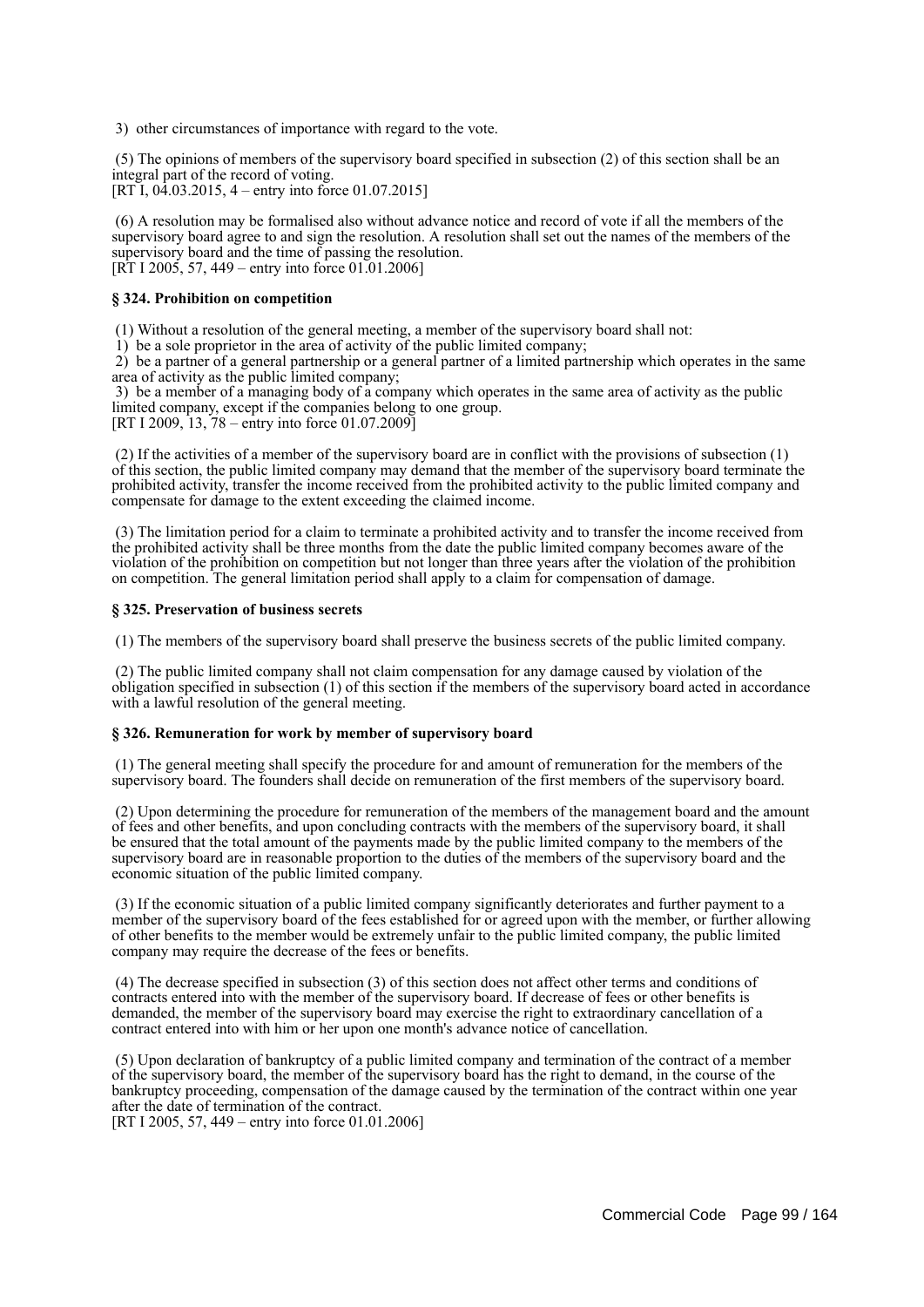# **§ 327. Liability of members of supervisory board**

(1) A member of the supervisory board shall perform his or her duties with due diligence.

 (2) Members of the supervisory board who cause damage to the public limited company by violation of their obligations shall be solidarily liable for compensation for the damage caused. A member of the supervisory board is released from liability if he or she proves that he or she has performed his or her obligations with due diligence.

 (3) The limitation period for assertion of a claim against a member of the supervisory board is five years unless the articles of association of the public limited company or an agreement with the member of the management board prescribes another limitation period.

 (4) A claim for payment of compensation to a public limited company for damage specified in subsection (2) of this section may also be submitted by a creditor of the public limited company if the assets of the public limited company are not sufficient to satisfy the claims of the creditor. In the case of declaration of bankruptcy of a public limited company, only a trustee in bankruptcy may file a claim on behalf of the public limited company.

 (5) A creditor or trustee in bankruptcy has the right to file the claim specified in subsection (4) of this section also if the public limited company has waived the claim against a member of the supervisory board or has entered into a contract of compromise with such member or, upon agreement with the member of the supervisory board, has limited the claim or filing thereof in another manner or reduced the limitation period. [RT I 2005, 57, 449 – entry into force 01.01.2006]

# **Subchapter 4 Auditor and Special Audit**

#### **§ 328. Appointment of auditor**

 (1) The number of auditors shall be specified and auditors shall be appointed by the general meeting, which shall also specify the procedure for remuneration of auditors. The written consent of a person shall be required for appointment of the person as auditor.

(2) [Omitted - RT I 1999, 24, 360 – entry into force 01.07.1999]

 (3) The management board shall submit a list of auditors to the commercial register, which shall set out the names and personal identification codes of the auditors, and the legal basis for their activities as auditors. Upon a change of auditors, the management board shall, within five days, submit a new list of auditors to the commercial register. The consent of auditors specified in subsection (1) of this section shall be appended to a list of auditors submitted to the commercial register. [RT I 2006, 61, 456 – entry into force 01.01.2007]

 (4) At the request of the management board, supervisory board, a shareholder or other interested person, a court may, with good reason, appoint a new auditor to replace a withdrawn auditor. The authority of a court-appointed auditor shall continue until election of a new auditor by the general meeting. The court shall also specify the procedure for and amount of remuneration for the auditors it appoints.

# **§ 329. Term of authority of auditor**

An auditor may be appointed to conduct a single audit or for a specified term.

# **§ 329<sup>1</sup> . Change and replacement of auditor by court**

 (1) The management board, supervisory board, another person specified in the law or the shareholders whose shares represent at least one tenth of the share capital may request the change of an auditor appointed by the general meeting from a court if doubt exists concerning the impartiality of the person appointed by the general meeting. The court shall hear the auditor appointed by the general meeting.

 (2) The request specified in subsection (1) of this section may be submitted within two weeks after the appointment of an auditor or becoming aware of the respective circumstances.

 (3) A court shall also decide on the procedure for and amount of remuneration for the auditors appointed by the court.

[RT I 2010, 9, 41 – entry into force 08.03.2010]

#### **§ 330. Special audit**

 (1) At the general meeting of shareholders, shareholders whose shares represent at least one-tenth of the share capital may demand a resolution on conduct of a special audit on matters regarding the management or financial situation of the public limited company, and the appointment of an auditor for the special audit.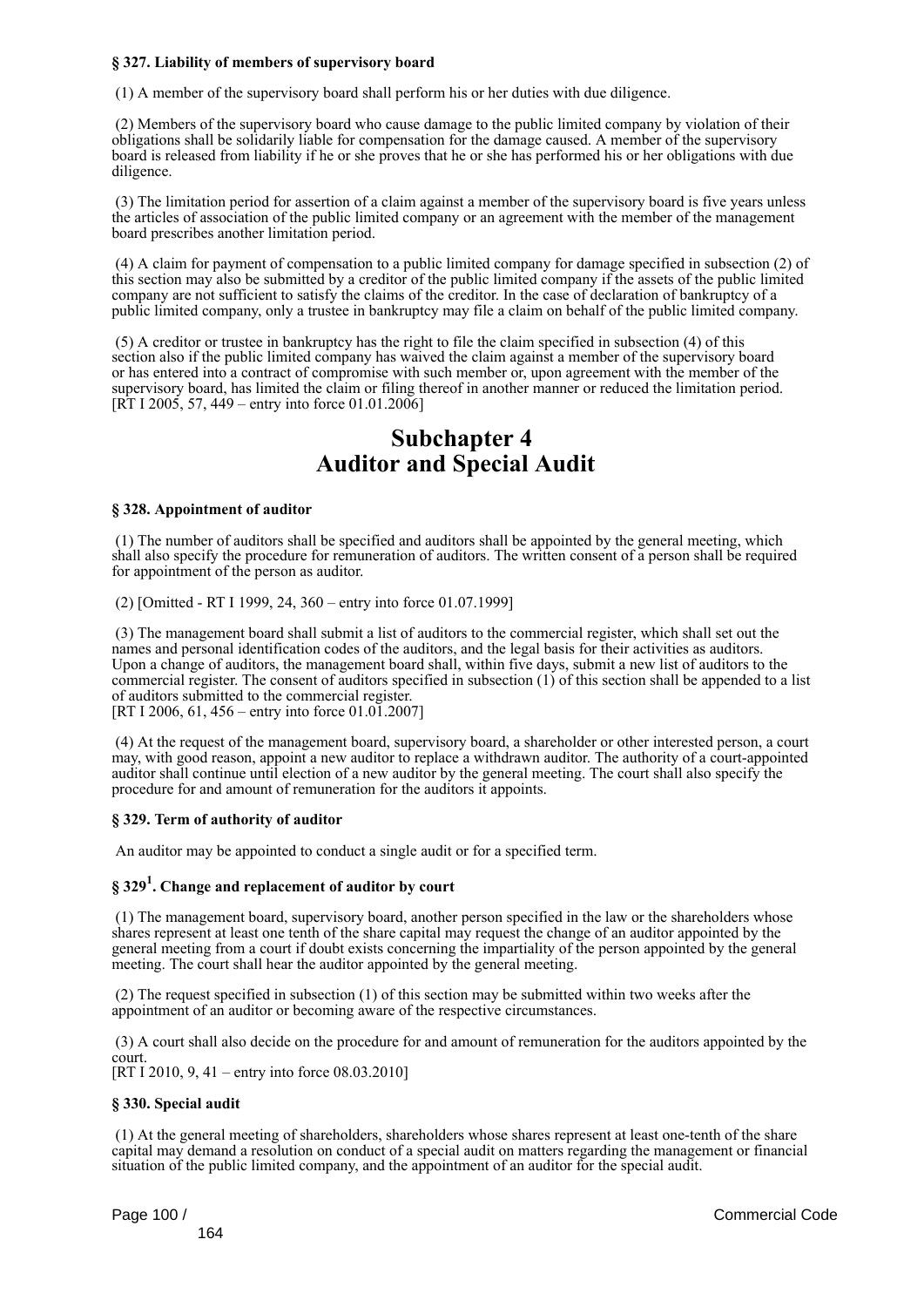(2) If the general meeting does not decide on conduct of a special audit, shareholders whose shares represent at least one tenth of the share capital may request that a special audit be conducted and that an auditor for the special audit be appointed by a court. The court shall decide on conduct of a special audit only with good reason. If possible, the court shall also hear the members of the management board and supervisory board of the public limited company before deciding on the conduct of a special audit.

 $(2<sup>1</sup>)$  The shareholders whose shares represent at least one tenth of the share capital may also demand, pursuant to the procedure provided by subsection (2) of this section, the substitution of the auditor for the special audit appointed by the general meeting of shareholders if such person clearly lacks the expertise or experience necessary for the conduct of the special audit or if doubts exist concerning his or her impartiality. The court shall also hear the auditor for the special audit appointed by the general meeting of shareholders.

 (3) Auditors, sworn advocates or companies of advocates may be the auditors for a special audit. If the auditors for a special audit are appointed by the general meeting, the general meeting shall also approve the procedure for their remuneration. The procedure for and amount of remuneration for court-appointed auditors for a special audit shall be specified by the court.

 (4) The members of the management board and supervisory board shall enable the auditors for the special audit to examine all documents necessary for conduct of the special audit and shall provide necessary information. The auditors for the special audit also have the above right with respect to companies belonging to the same group as the public limited company being audited. The auditors for the special audit shall preserve the business secrets of the public limited company. In the case of refusal to allow documents to be examined or information to be given, an auditor for the special audit may submit, within two weeks after the refusal, or within four weeks after submission of a request to such effect if no response to such request has been received, a petition to a court by way of proceedings on petition in order to obligate the members of the management board or supervisory board to allow documents to be examined or information to be given.

 (5) The auditors for the special audit shall prepare a report concerning the results of the special audit, which they shall present to the general meeting of shareholders. Clause 294 (4) 8) and subsection 294 (42) of this Code shall respectively apply to making the report available. [RT I 2009, 51, 349 – entry into force 15.11.2009]

 (6) The provisions concerning the liability of auditors for mandatory auditing apply to the liability of auditors for special audit. The provisions of the Bar Association Act apply to the liability of sworn advocates and companies of advocates conducting special audits. [RT I 2005, 57, 449 – entry into force 01.01.2006]

# **Chapter 28 REPORTING AND DISTRIBUTION OF PROFITS**

#### **§ 331. Preparation of annual report**

 After the end of the financial year, the management board shall prepare the annual accounts and activity report pursuant to the procedure provided for in the Accounting Act. [RT I 2009, 13, 78 – entry into force  $01.07.2009$ ]

#### **§ 332. Presentation of reports**

 (1) After the preparation of the annual report, the management board shall promptly present it to the auditor.  $[\hat{R}T I 2009, 13, 78 -$  entry into force 01.07.2009]

 (2) The management board shall present the annual report, the sworn auditor's report and the profit distribution proposal to the general meeting.

[RT I 2010, 9, 41 – entry into force 08.03.2010]

- (3) A profit distribution proposal shall set out:
- 1) the net profit;
- 2) the transfers to legal reserve;
- 3) the transfers of profit to other reserves prescribed by law or the articles of association;
- 4) the share of profit to be paid to shareholders;
- 5) the use of profit for other purposes.

 (4) The management board shall provide the shareholders with an opportunity to examine the annual report approved and signed pursuant to the provisions of § 25 of the Accounting Act for at least two weeks before the general meeting.

 $[RT I, 25.05.2012, 8 - entry into force 04.06.2012]$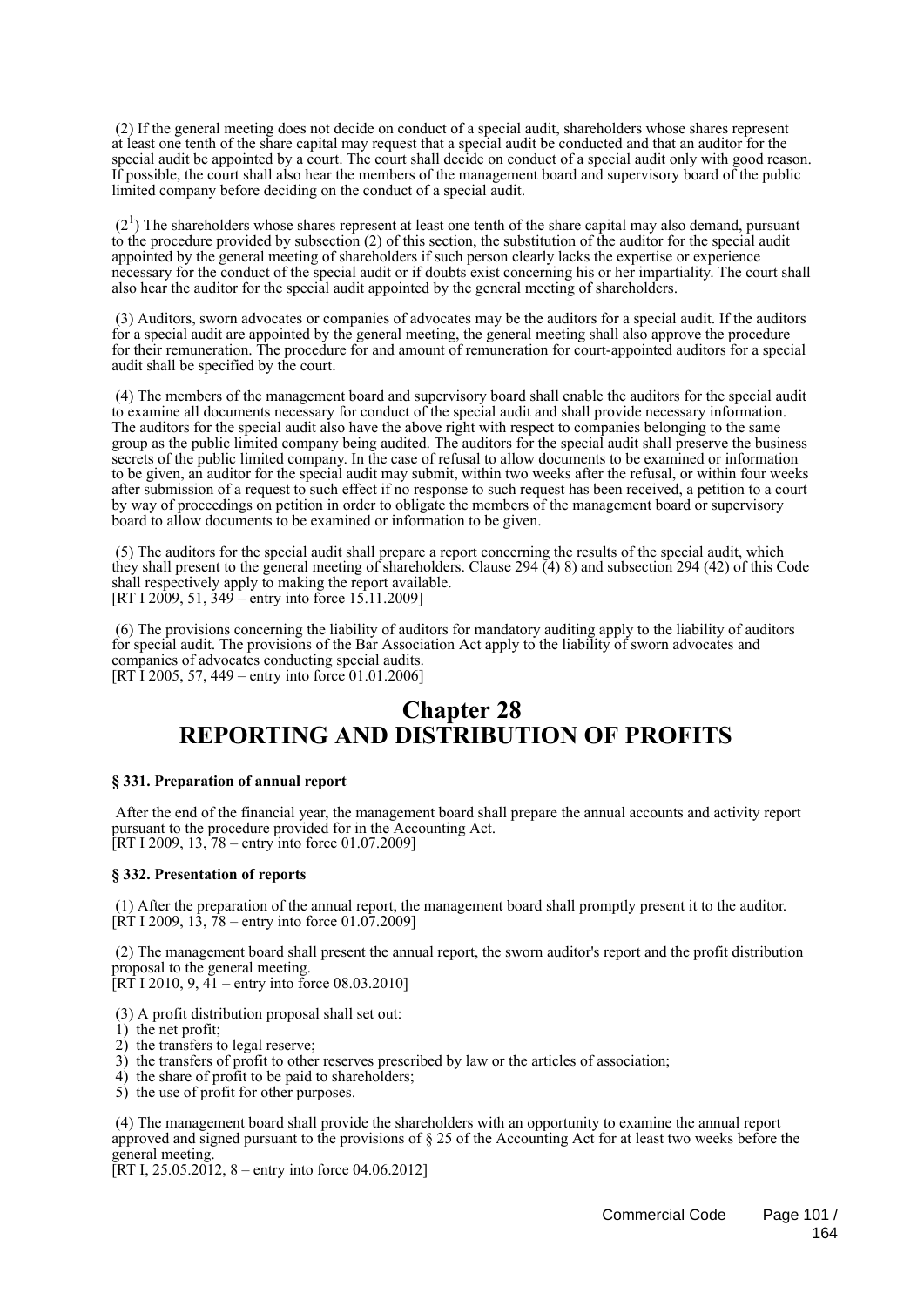# **§ 333. Rights of supervisory board in preparation of reports**

 (1) The supervisory board shall review the annual report and shall prepare a written report concerning the annual report, which shall be presented to the general meeting. The supervisory board shall indicate in the report whether it approves the annual report prepared by the management board. In addition, the report shall indicate how the supervisory board has organised and managed the activities of the public limited company. [RT I 2009, 54, 363 – entry into force 01.01.2010]

 (2) The supervisory board has the right to make amendments to the profit distribution proposal before its presentation to the general meeting.

#### **§ 334. Approval of annual report and submission to commercial register**

 (1) An annual report shall be approved by the general meeting. The shareholders whose shares represent at least one tenth of the share capital may request of the public limited company that the auditor who prepared the sworn auditor's report participate in the adoption of the resolution to approve the annual report, and provide explanations concerning the sworn auditor's report if the shareholders have submitted the corresponding written request at least five days before the general meeting. [RT I 2010, 9, 41 – entry into force  $08.03.2010$ ]

 (2) The management board shall submit the approved annual report together with the proposal for the distribution of profit or the covering of loss, the division of the sales revenue and the sworn auditor's report to the commercial register within six months after the end of the financial year. Together with the submission of the annual report, the management board shall notify in what way specified in § 301 of this Code the general meeting have decided to cover the loss. Unless the shares are entered in the Estonian register of securities and another depository maintaining the share register does not disclose the data pursuant to the provisions of subsection 7 (2) of the Securities Register Maintenance Act, a list of holders of shares who hold more than ten per cent of the votes determined by shares as at the date of the general meeting which approves the annual report shall be presented together with the annual report. The list shall indicate the data specified in subsection  $233(1)$ of this Code whereas only the country of the residence or registered office of the shareholder shall be specified instead of the address of the shareholder.

[RT I, 26.06.2017, 1 – entry into force 01.10.2017]

 $(2<sup>1</sup>)$  The management board of a company exempt from the preparation of the annual report of the consolidation group pursuant to subsection 29 (5) or (6) of the Accounting Act shall submit to the commercial register within six months as of the end of the financial year the annual report of the consolidation group prepared by the parent undertaking together with the sworn auditor's report, if auditing is compulsory. Neither the annual report of the consolidation group nor the sworn auditor's report need to be submitted to the commercial register if the parent undertaking is a legal person registered in Estonia. [RT I, 30.12.2015, 4 – entry into force 01.01.2016]

 (3) The division of the sales revenue shall contain information regarding the sales revenue for the accounting year in up to ten major areas of activity pursuant to the Classification of Economic Activities established on the basis of subsection 4 (6) of this Code. In case of the annual report of a consolidation group, the division of the sales revenue is submitted on the basis of the respective information in the unconsolidated income statement of the consolidating entity.

[RT I 2009, 54, 363 – entry into force 01.01.2010]

#### **§ 335. Profit distribution resolution**

 (1) A profit distribution resolution shall be adopted by the general meeting on the basis of the approved annual report.

 $[\overline{RT} 1 2009, 13, 78 -$  entry into force 01.07.2009]

 $(1<sup>1</sup>)$  A parent undertaking who prepares the annual report of the consolidation group shall approve the profit distribution resolution based on the consolidated reports of the consolidation group. Profit as apparent from the consolidated reports shall not be distributed in so far as this would decrease the net assets of the parent undertaking to a level below the total of share capital and reserves which pursuant to law or the articles of association shall not be paid out to shareholders.

 $(1<sup>2</sup>)$  If a company capitalises the development-related expenditure as intangible assets and the development expenditure has not completely depreciated, profit cannot be distributed unless the sum of the reserves which can be used for the distribution of profit and the retained profit from previous periods at least equals the undepreciated development expenditure.

[RT I, 30.12.2015, 4 – entry into force 01.01.2016]

(2) A profit distribution resolution shall set out:

- 1) the amount of net profit;
- 2) the transfers to legal reserve;
- 3) the transfers to other reserves prescribed by law or the articles of association;
- 4) the share of profit to be distributed among the shareholders;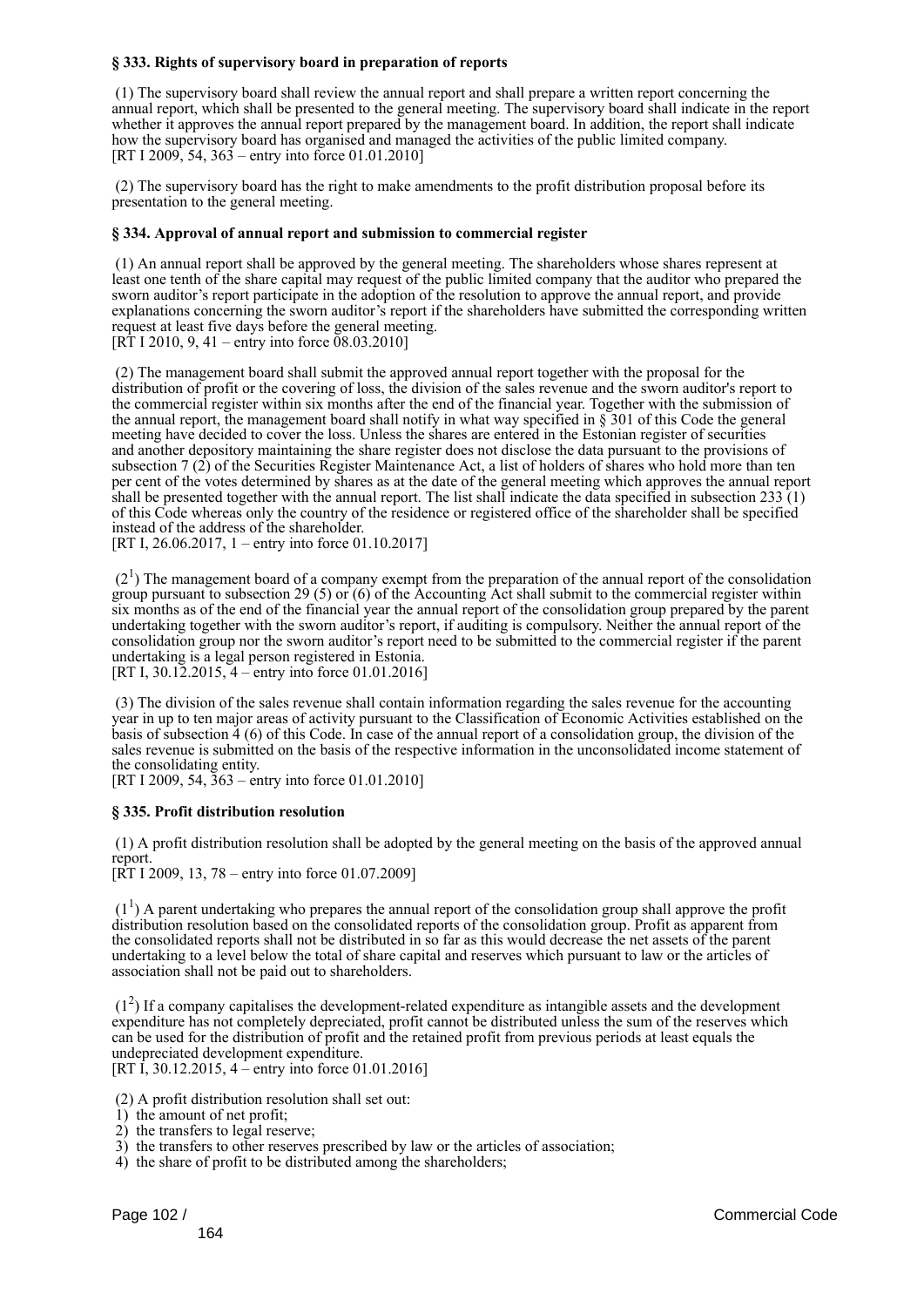5) the use of profit for other purposes. [RT I 2005, 61, 478 – entry into force 01.12.2005]

 (3) The management board shall submit the information regarding the profit distribution resolution specified in subsection (2) of this section to the commercial register together with the annual report if this information is not manifested by the annual report. If the profit distribution resolution is adopted after the submission of the annual report, the aforementioned information shall be submitted together with the next annual report. [RT I 2009, 54, 363 – entry into force 01.01.2010]

# **§ 336. Formation of legal reserve**

 (1) Legal reserve shall be formed from annual net profit transfers and other transfers entered in the legal reserve pursuant to law or the articles of association.

 (2) The amount of legal reserve shall be prescribed in the articles of association and shall not be less than onetenth of the share capital.

 (3) During each financial year, at least one-twentieth of the net profit shall be entered in the legal reserve. When the legal reserve reaches the amount prescribed in the articles of association, the increase of the legal reserve on the account of net profit shall be terminated.

## **§ 337. Use of legal reserve**

 (1) Upon a resolution of the general meeting, legal reserve may be used to cover a loss if it is not possible to cover the loss from available shareholders' equity of the public limited company (from retained profit from previous periods and legal reserve prescribed by the articles of association), or may be used to increase share capital.

(2) Payments shall not be made to shareholders from legal reserve.

# **Chapter 29 ALTERATION OF SHARE CAPITAL**

# **Subchapter 1 Increase of Share Capital**

# **§ 338. Methods of increase of share capital**

 (1) Share capital may be increased by the issue of new shares or the increase of the nominal value or book value of existing shares.

[RT I 2010, 20, 103 – entry into force 01.07.2010]

(2) Share capital shall be increased with or without supplementary contributions.

 (3) If the share capital is increased by issuing new shares without nominal value, the number of the shares shall be increased proportionally to the increase of the share capital. Any shares issued in violation of the requirement specified in the previous sentence shall be null and void. [RT I 2010, 20,  $103 -$  entry into force 01.07.2010]

#### **§ 339. Notice calling general meeting**

In order to increase share capital, the notice calling the general meeting shall set out:

1) the reason and method for the increase of share capital;

2) the new amount of share capital;

 3) the number of new shares and their nominal value of shares with nominal value or the new nominal values of existing shares;

[RT I 2010, 20,  $103$  – entry into force 01.07.2010]

4) the pre-emptive right to subscribe for new shares and the term for its exercise;

5) if share capital is increased by the issue of new shares, the term and place for subscription;

6) if a new class of shares is issued, the rights attaching to such shares.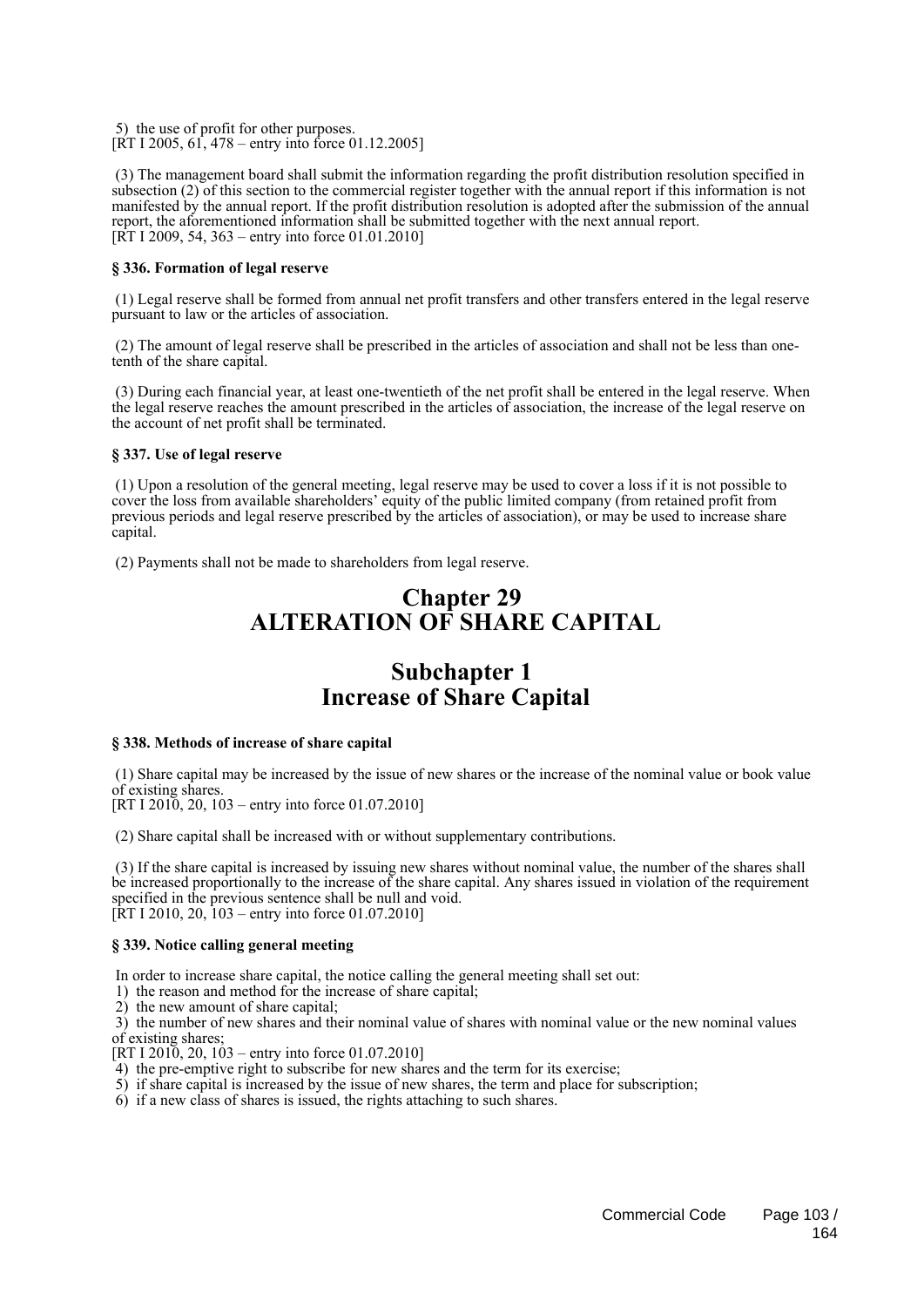## **§ 340. Documents presented to special general meeting**

 If an increase of share capital is decided by a special general meeting, the management board shall present the preceding annual report, approved by the general meeting, and an overview of the economic activities of the public limited company for the current year to the general meeting. Clause 294 (4) 8) and subsection 294 ( $4^2$ ) of this Code shall respectively apply to making the documents specified in the previous sentence available. [RT I 2009, 51, 349 – entry into force 15.11.2009]

### **§ 341. Adoption of resolution to increase share capital**

 (1) A resolution on increase of share capital shall be adopted if at least two-thirds of the votes represented at the general meeting are in favour. The articles of association may prescribe a greater majority requirement.

 (2) If the public limited company has several classes of shares, a resolution on increase of share capital shall be adopted if, in addition to the provisions of subsection (1) of this section, at least two-thirds of the votes represented of each class of shares at the general meeting are in favour. The articles of association may prescribe a greater majority requirement.

 (3) If the articles of association must be amended due to the increase of share capital, amendment of the articles of association shall be decided before share capital is increased.

 (4) A resolution on increase of share capital shall not be adopted before entry of the public limited company in the commercial register.

#### **§ 342. Resolution on increase of share capital**

A resolution on increase of share capital shall set out:

 1) the number of new shares and their nominal value of shares with nominal value, and also the amount of the increase of the share capital;

[RT I 2010, 20, 103 – entry into force 01.07.2010]

2) the classes of shares to be issued if the public limited company has or issues several classes of shares;

3) the pre-emptive right to subscribe for new shares and the term for its exercise, and the date as of which

shareholders have a pre-emptive right to subscribe;

4) the share subscription term;

 5) the time and place for payment of shares, and whether and to what extent the shares shall be paid for by a monetary or non-monetary contribution; in the case of a non-monetary contribution, the item of the nonmonetary contribution;

6) if the nominal values of shares are increased, the new nominal values of existing shares;

 7) if shares are issued with a premium, the premium amount, which may be specified either as a specific amount or a maximum premium; the supervisory board may determine a higher premium until the subscription commences;

8) [Repealed – RT I 2005, 57, 449 – entry into force 01.01.2006]

 9) in the case of a bonus issue, also reference to the underlying balance sheet and equity categories, and the amount of each equity category used to carry out the bonus issue.

#### **§ 343. Entry in commercial register**

 (1) If share capital is paid in full or a bonus issue is conducted, the management board shall submit a petition to the commercial register for entry of the increase of share capital in the commercial register. The following shall be appended to the petition:

1) the resolution of the general meeting;

2) the minutes of the general meeting;

3) the new text of the articles of association if the articles of association are amended;

 4) upon increase of share capital by new contributions, a notice of a credit institution or payment institution concerning the payment of share capital;

[RT I, 20.12.2018, 1 – entry into force 01.01.2019]

5) upon a bonus issue, the annual report or interim balance sheet on which it is based;

 6) upon payment by a non-monetary contribution, documents certifying the value of the contribution and its transfer;

 61 ) a notice from the registrar of the Estonian register of securities or another depository confirming that the management board has informed the registrar or the depository of the increase in share capital;

[RT I, 26.06.2017, 1 – entry into force  $01.10.2017$ ] 7) other documents provided by law.

(2) [Repealed – RT I 2008, 16, 116 – entry into force 15.04.2008]

 (3) The members of the management board shall certify the transfer of a non-monetary contribution by their signatures. If the non-monetary contribution is an immovable, an extract from the land register shall be appended to the petition.

 (4) The management board shall submit a petition for entry of the increase of share capital in the commercial register within six months after adoption of the resolution on increase of share capital.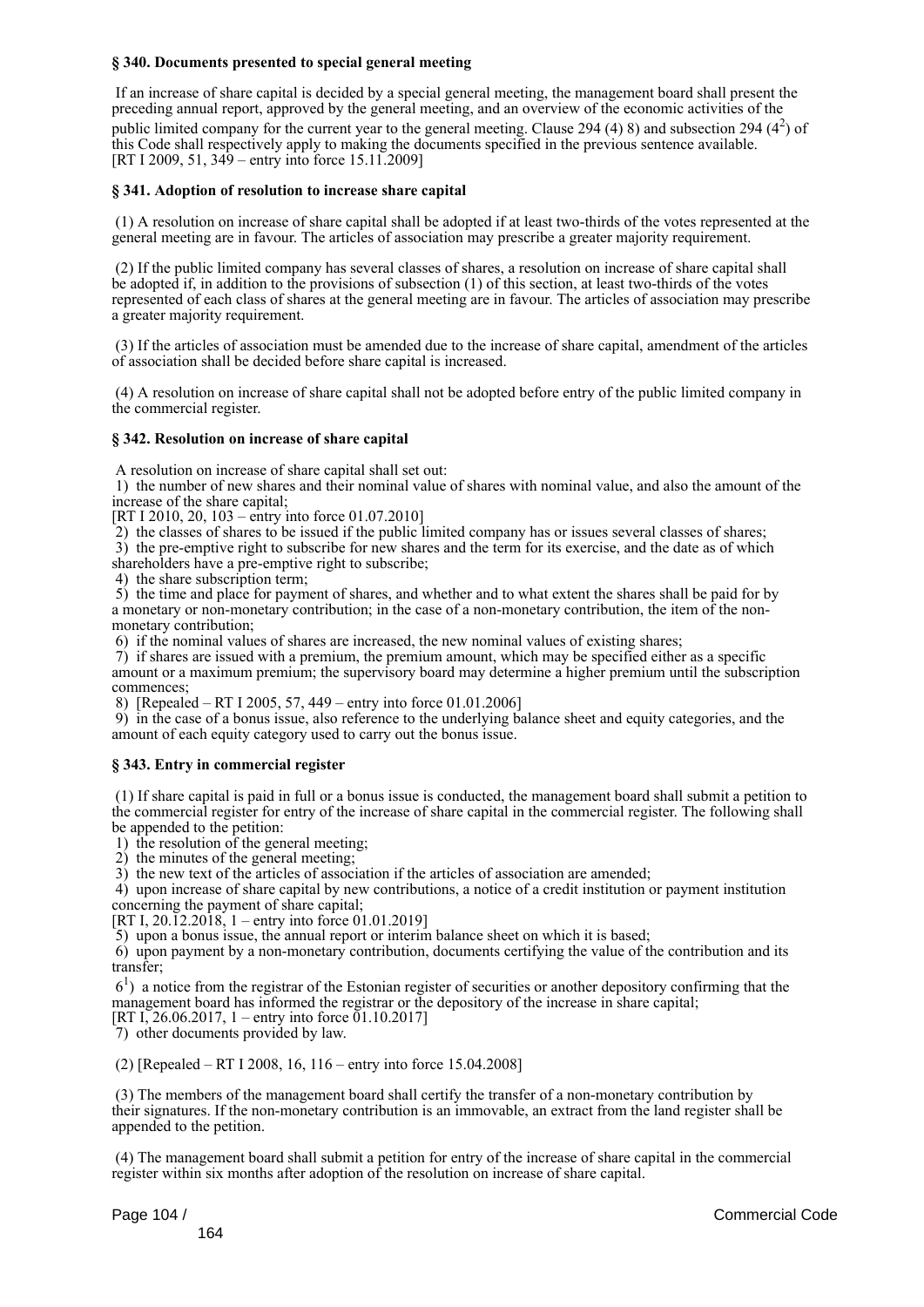$(4<sup>1</sup>)$  In the case of increase of share capital by bonus issue, the petition submitted to the registrar shall include a confirmation that the members of the management board who signed the petition are not aware of a decrease to the assets of the public limited company, during the time between the date of preparation of the balance sheet which was the basis for the increase of the share capital and the date of submission of the petition to the registrar, to an extent which could hinder the adoption of the resolution on the increase of the share capital on the date of submission of the petition.

 $(4<sup>2</sup>)$  The registrar need not check the conformity of the content of the balance sheet which was the basis for the increase of the share capital with the law.

 (5) The share capital shall be deemed to be increased and the rights arising from the new shares, the increased nominal values of the shares or the increased book value of the shares without nominal value shall be deemed to have arisen as of the making of such entry in the commercial register. [RT I 2010, 20, 103 – entry into force 01.07.2010]

# **§ 343<sup>1</sup> . Liability of members of management board upon entry of increase of share capital in register**

 (1) The members of the management board of a public limited company are solidarily liable for damage caused to the public limited company by submission of incorrect or inaccurate information or incorrect valuation of contributions upon the increase of the share capital unless a member of the management board proves that he or she was not aware and did not have to be aware of the circumstances which caused the damage.

 (2) An agreement which derogates from the provisions of subsection (1) of this section shall only be valid with respect to the creditors of a public limited company if such agreement was entered into in the course of liquidation proceedings of the public limited company.

 (3) The claim provided in subsection (1) of this section expires after five years of the date on which the increase of the share capital was entered in the commercial register. [RT I 2005, 57, 449 – entry into force 01.01.2006]

## **§ 344. Application of foundation provisions**

 The provisions for payment of contributions on the foundation of a public limited company and for the subscription of shares shall apply to an increase of share capital by contributions unless otherwise provided for in this chapter.

#### **§ 345. Pre-emptive right of shareholder**

 (1) A shareholder has a pre-emptive right to subscribe for the new shares in proportion to the sum of the nominal value or book value of the shareholder's shares. The pre-emptive right of the shareholders may be barred by a resolution of the general meeting which receives at least three-quarters of the votes represented at the general meeting. The management board shall provide a written explanation to the shareholders in advance as to why it is necessary to bar the pre-emptive subscription right and shall also justify the issue price of shares. [RT I 2010, 20, 103 – entry into force 01.07.2010]

 $(1<sup>1</sup>)$  A shareholder may transfer the shareholder's pre-emptive right to subscribe for shares under the same terms and conditions as a transfer of shares.

 (2) If a public limited company has several classes of shares and new shares of one or some classes are issued, the holders of the corresponding classes of shares have a pre-emptive right in the subscription of such shares before other shareholders.

 (3) The management board shall send the resolution of the general meeting to the shareholders who have the pre-emptive right of subscription and who did not participate in the general meeting. [RT I 2005, 57, 449 – entry into force 01.01.2006]

 (4) The term for subscription of shares with a pre-emptive right shall be two weeks from the adoption of a resolution on increase of share capital unless the resolution of the general meeting prescribes a longer term.

#### **§ 346. Set-off of claim**

 A claim of a shareholder or of any other person who wishes to subscribe for share against the public limited company may, by a resolution of the general meeting, be set off against a payment for new shares if this does not damage the interests of the public limited company or of its creditors. A claim shall be valuated as a nonmonetary contribution.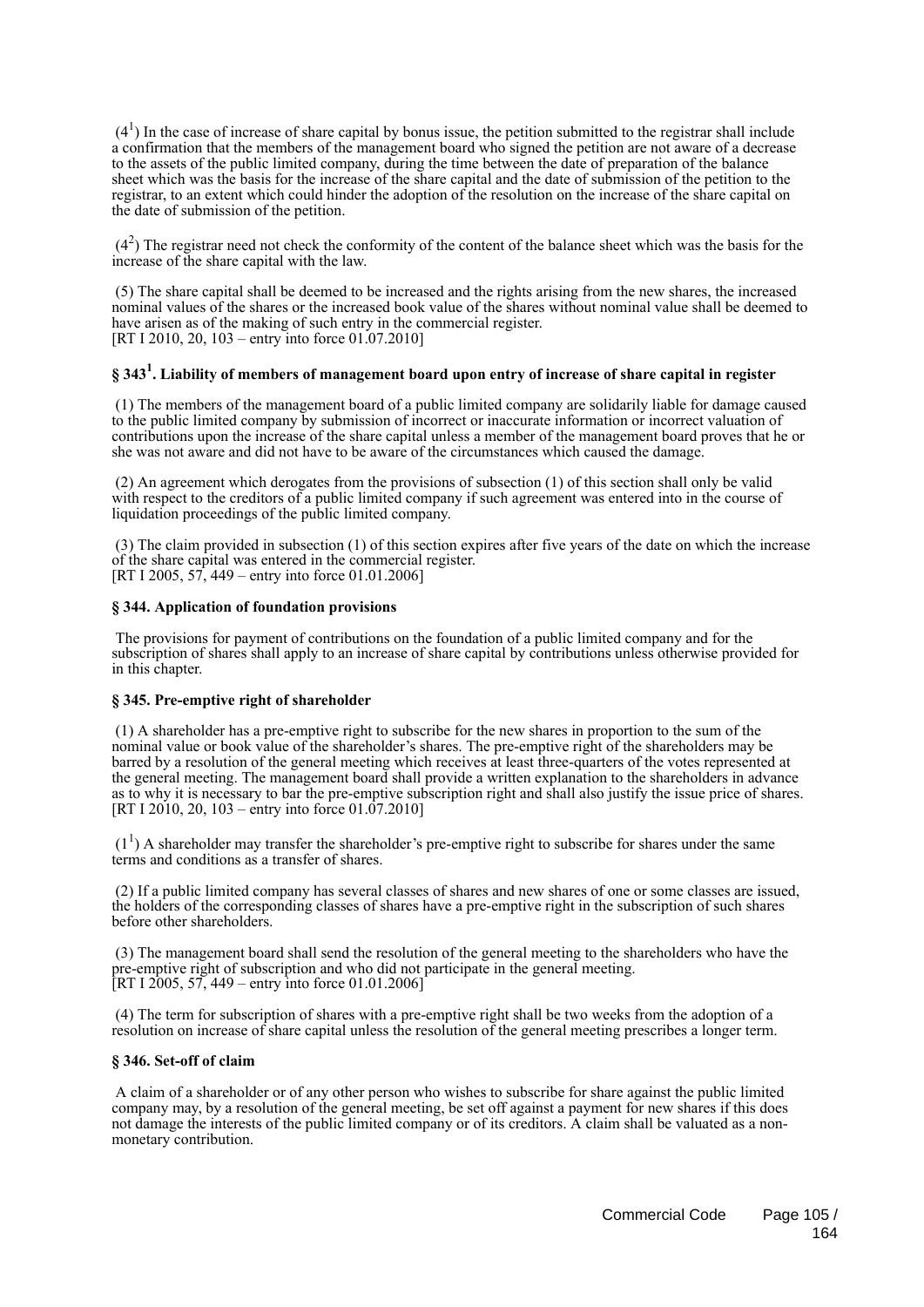# **§ 346<sup>1</sup> . Oversubscription**

 (1) If upon an increase of share capital shares are subscribed for to the full extent of the increase of share capital, the supervisory board may decide to terminate the share subscription before the end of the term prescribed in the resolution on increase of share capital.

 (2) If it becomes evident that shares are subscribed for in excess of the planned increase of share capital, the supervisory board shall decide on the distribution of shares based on the number of subscribed for shares and on the cancellation of oversubscribed shares unless the resolution on increase of share capital prescribes otherwise. Payments for oversubscribed shares shall be returned to the subscribers promptly at the expense of the public limited company.

# **§ 347. Undersubscription**

 (1) A share subscription shall be deemed to be an undersubscription if all new shares are not subscribed for during the term indicated in the resolution on increase of share capital.

 (2) Upon undersubscription, all rights of subscribers associated with the subscription shall terminate, and the increase of share capital shall not occur. The management board shall promptly refund the payments made by subscribers. The members of the management board shall be solidarily liable for the refund of payments.

 (3) The management board may, by a resolution of the general meeting, be granted the right to extend a subscription term or to cancel shares which are not subscribed for during the subscription term. The management board may exercise such right within fifteen days after the end of the subscription term. If shares are subscribed for by the new due date provided by the management board, the subscription is deemed to be valid.

# **§ 348. Participation in profit distribution**

 (1) A resolution on increase of share capital may prescribe a date as of which shares grant the right to receive a dividend. This right shall not arise later than for the financial year following the increase of share capital.

 (2) If the date specified in subsection (1) of this section is not prescribed in a resolution on increase of share capital, the right to receive a dividend shall arise during the financial year in which the entry on increase of share capital is made.

# **§ 349. Right of supervisory board to increase share capital**

 (1) The articles of association may grant the supervisory board the right to increase share capital by contributions for up to three years.

 (2) The supervisory board may increase share capital to an amount prescribed in the articles of association. Share capital shall not be increased by more than one-half of the share capital which existed at the time the supervisory board received the right to increase share capital.

 $(2<sup>1</sup>)$  The supervisory board shall have the rights specified in subsection 347 (3) of this Code.

 (3) The supervisory board may pay for issued shares by a non-monetary contribution only if prescribed in the articles of association.

 (4) The resolution of the supervisory board and the minutes of the meeting and, in the case provided for in § 323 of this Code, the record of voting, shall be appended to the petition submitted to the commercial register concerning the increase of share capital.

# **§ 350. Bonus issue**

 (1) A public limited company may increase share capital from the shareholders' equity of the public limited company without making contributions (bonus issue).

 (2) After approval of the annual report and passing of the profit distribution resolution, the general meeting may decide on a bonus issue based on the annual report and the profit distribution resolution. A bonus issue may also be carried out on the basis of the interim balance sheet which must be prepared and approved pursuant to the procedure for the preparation and approval of the balance sheet included in the annual report. Increase of the share capital need not be entered in the commercial if the petition for increasing the share capital and the corresponding resolution are submitted to the registrar of the commercial register within eight months after the date as at which the annual report or interim balance sheet which was the basis for the share capital increase was prepared.

 $[RT 1 2005, 57, 449 -$  entry into force 01.01.2006]

(3) [Repealed – RT I 2005, 57, 449 – entry into force 01.01.2006]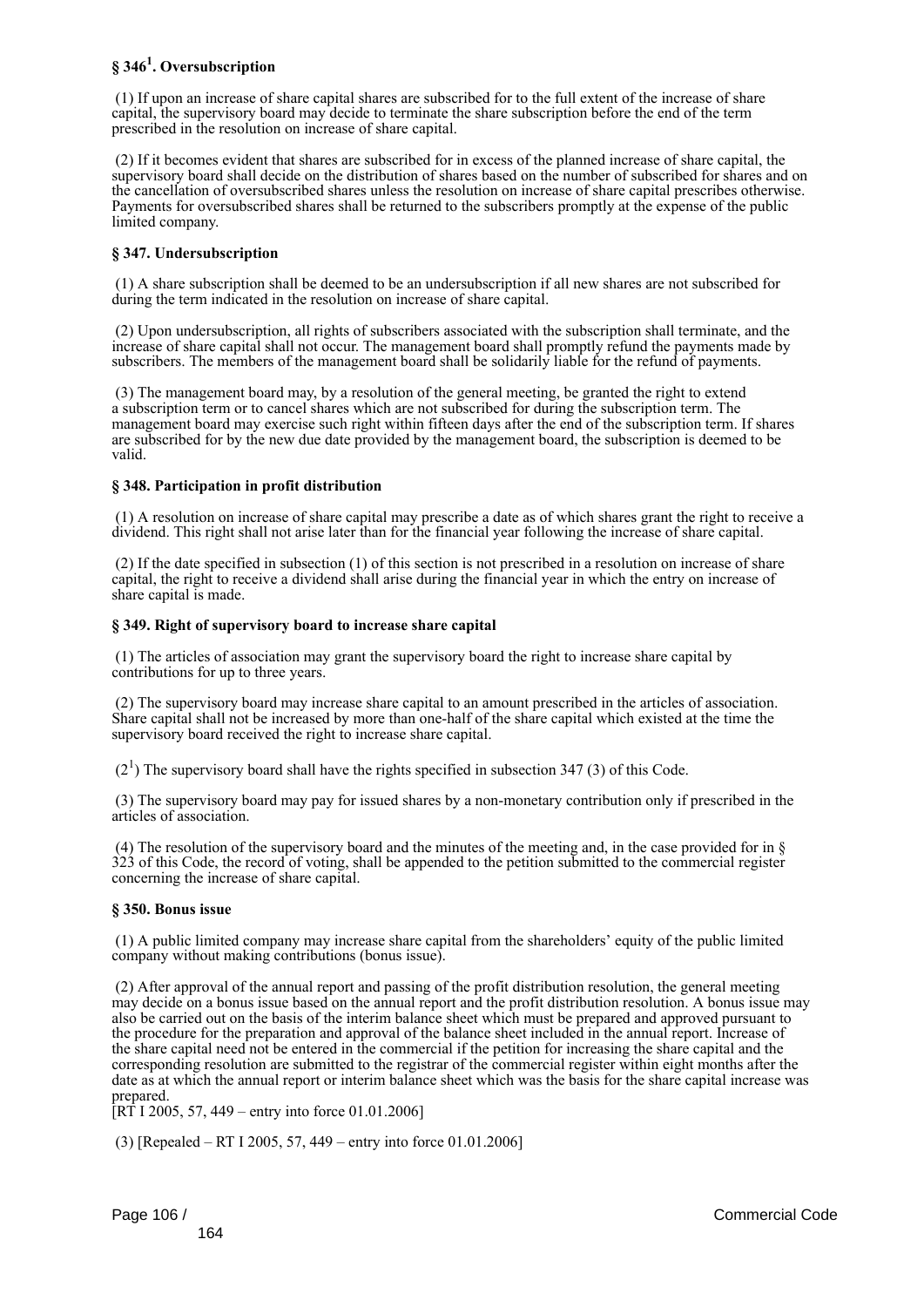(4) Upon a bonus issue, a shareholder's part of the share capital shall increase in proportion to the nominal value or book value of the shareholder's shares. Any resolution contrary to the above is void. [RT I 2010, 20, 103 – entry into force 01.07.2010]

(5) Own shares held by the public limited company shall also participate in the bonus issue.

 (6) Share capital shall be increased by the bonus issue to the extent of the sum of the nominal values or book values of new shares or to the extent of the increase of the nominal value or book value of existing shares. [RT I 2010, 20, 103 – entry into force 01.07.2010]

## **§ 351. Conditional increase of share capital**

 (1) If a public limited company issues convertible bonds (§ 241), the management board may increase share capital to the extent of the sum of the nominal values of the convertible bonds exchangeable for shares. The management board may also increase share capital to a greater extent if such possibility in prescribed in a resolution on a conditional increase of share capital and the difference between the nominal value of convertible bonds and nominal value or book value of shares is covered in money. [RT I 2010, 20, 103 – entry into force 01.07.2010]

 (2) At the request of the holder of a bond, the management board shall issue shares and exchange them for bonds during the term specified in the bond.

 (3) If the public limited company issues convertible bonds, the shareholders have the pre-emptive right to subscribe for them pursuant to the procedure provided for in § 345 of this Code.

 (4) The general meeting may also decide on a conditional increase of the share capital to the extent of the performance of the subscription rights if this is necessary for preparing the concentration of the public limited company or for granting the subscription rights to the members or employees of the public limited company or a company related thereto.

[RT I 2005, 57, 449 – entry into force 01.01.2006]

 (5) A conditional increase of the share capital to an extent of more than one third of the share capital at the time of the adoption of the resolution is prohibited. [RT I 2005, 57, 449 – entry into force 01.01.2006]

 (6) A resolution of the general meeting contrary to the conditional increase of share capital is void.  $[\hat{R}T\ I\ 2005, 57, 449 -$  entry into force 01.01.2006]

(7) A resolution for conditional increase of share capital shall set out:

1) the objective of the conditional increase of share capital;

- 2) the set of persons entitled to participate in the conditional increase of share capital;
- 3) the issue price of shares or the bases for determination thereof;

4) the term for performing the subscription rights.

[RT I 2005, 57, 449 – entry into force 01.01.2006]

 (8) In the event of conditional increase of share capital, the shares shall be paid for only in money. [RT I 2005, 57, 449 – entry into force 01.01.2006]

# **§ 351<sup>1</sup> . Conduct of conditional increase of share capital**

 (1) The management board shall submit a petition for conditional increase of share capital to the commercial register.

 (2) Shares shall not be issued based on a resolution on conditional increase of share capital before the conditional increase of share capital has been entered in the commercial register.

 (3) Based on a resolution on conditional increase of share capital, the recipient of a share acquires the share in the same manner as in the event of share subscription, based on a declaration of intention. The management board shall issue the shares only based on a resolution of the general meeting and for compliance with such resolution, and not before the issue price of a share has been paid.

 (4) In the event of the conditional increase of share capital, the share capital and number of shares is deemed to be increased as of the issue of the share.

[RT I, 02.11.2011, 1 – entry into force 12.11.2011]

 (5) Not later than within one month after the end of the financial year of the public limited company, the management board shall submit a petition to the registrar of the commercial register for entry in the register the number of shares issued based on a resolution on conditional increase of share capital and the corresponding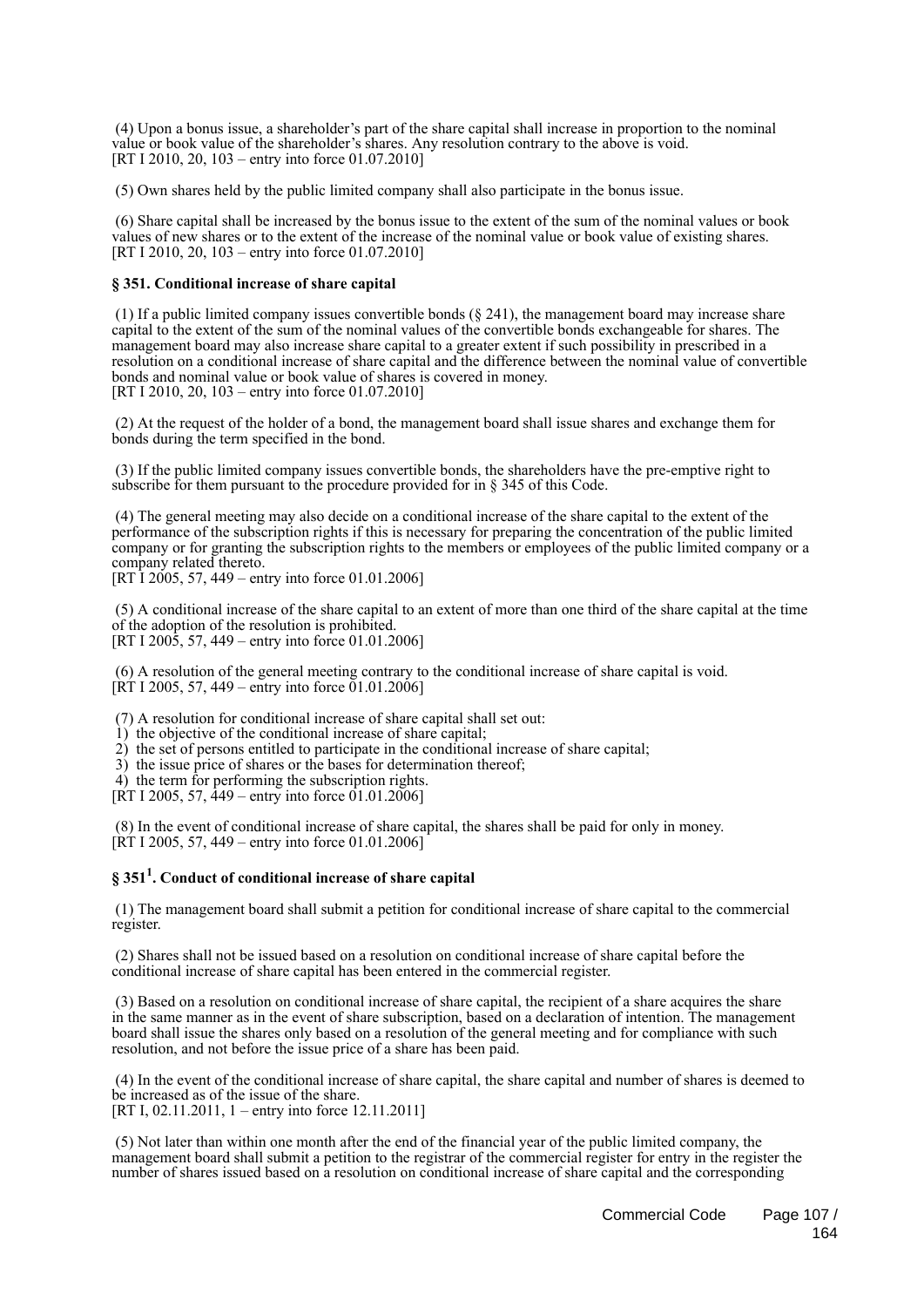increase of the share capital during the financial year. The members of the management board shall confirm in the petition that the shares were issued only based on a resolution on conditional increase of share capital and that they have been paid for in full.

[RT I 2005, 57, 449 – entry into force 01.01.2006]

# **§ 351<sup>2</sup> . Conditional increase of share capital in case of issuing shares admitted for trading on regulated securities market and admittance of shares for trading on such market**

 (1) The general meeting may decide on the conditional increase of the share capital to the extent of the performance of the subscription rights also in case the shares issued upon the increase of the share capital are admitted for trading on a regulated securities market or an application for the admittance for trading on such market has been filed in respect to the shares.

 (2) In the case specified in subsection (1) of this section the general meeting may decide on the conditional increase of the share capital to a greater extent than one third of the share capital at the time of the adoption of the resolution if at least three-fourths of the votes represented at the general meeting are in favour.

 (3) Based on the resolution on the conditional increase of the share capital specified in subsection (1) of this section, the shares may be issued within two months following the adoption of the resolution of the general meeting and on the condition that the conditional increase of the share capital is entered in the commercial register and the issue price of the share is paid.

 (4) Upon the conditional increase of the share capital in the case specified in subsection (1) of this section, the management board shall submit within 10 days following the issue of the shares to the registrar of the commercial register a petition for entry regarding the fact to what extent the shares have been issued and the share capital has increased on the basis of the resolution on the conditional increase of the share capital. The members of the management board shall confirm in the petition that the shares were issued only based on a resolution on conditional increase of share capital and that they have been paid for in full. [RT I, 02.11.2011, 1 – entry into force 12.11.2011]

 (5) In this section, the regulated securities market shall denote the regulated securities market and multilateral trading facility for the purposes of the Securities Market Act. [RT I 2009, 12, 71 – entry into force 27.02.2009]

# **Subchapter 2 Reduction of Share Capital**

# **§ 352. Methods of reduction of share capital**

 (1) Share capital may be reduced by a reduction of the nominal value or book value of shares or by the cancellation of shares.

 $(1<sup>1</sup>)$  If share capital is reduced by a reduction of the book value of shares, the book value of shares shall be reduced proportionately to the reduction of the share capital.

 (2) The provisions of subsections 223 (1) and (2) of this Code shall be observed in a reduction of the nominal value or book value of shares. [RT I 2010, 20, 103 – entry into force 01.07.2010]

# **§ 353. Extent of share capital reduction**

 (1) Share capital shall not be reduced below the amount of share capital specified in § 222 of this Code or any other minimum amount of share capital provided by law.

(2) Share capital shall first be reduced on account of own shares held by the public limited company.

 (3) Share capital may be reduced by way of preferred shares only if dividends are paid in full to the holders of such shares. The provisions of the previous sentence shall not apply in case of shares without nominal value. [RT I 2010, 20, 103 – entry into force 01.07.2010]

 (4) The provisions of subsection (1) of this section shall not apply if an increase of share capital at least to the amount of share capital specified in § 222 of this Code is decided concurrently with a reduction of share capital. The provisions of  $\S$  358 shall also not apply if an increase of share capital at least to the current size of the share capital is decided concurrently with a reduction of share capital. Shares which are issued concurrently with a decrease of the share capital shall only be paid for in money. A resolution on increase or reduction of share capital shall be entered in the commercial register.  $[\hat{RT} I 2005, 57, 449 -$  entry into force 01.01.2006]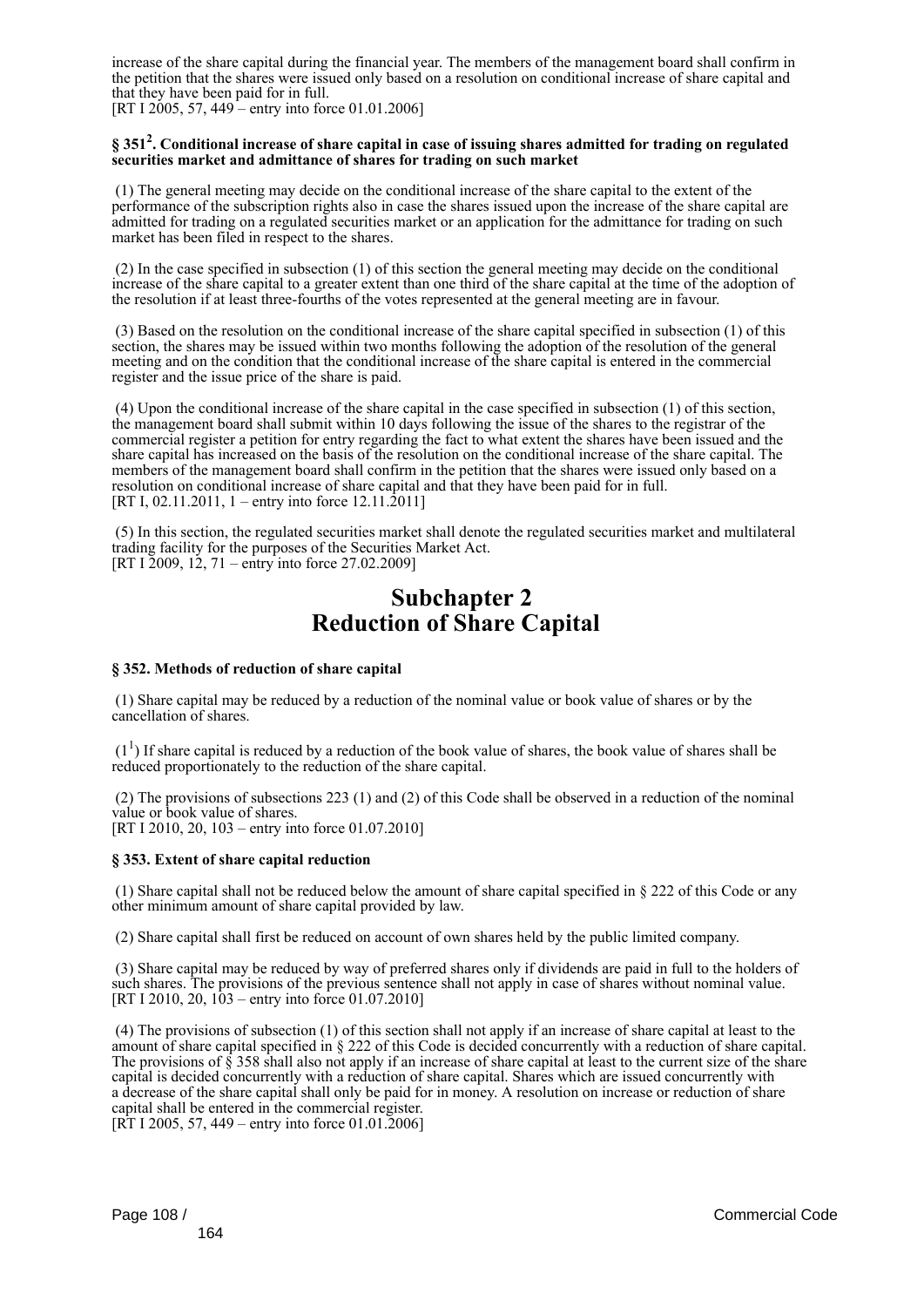### **§ 354. Notice calling general meeting**

In order to reduce share capital, the notice calling the general meeting shall set out:

1) the reason and method for reduction of share capital;

2) the extent of the reduction of share capital;

 3) in case of the cancellation of shares, the number and class of shares to be cancelled, and in case of the reduction of the nominal value of shares, the extent of the reduction of the nominal value of shares. [RT I 2010, 20, 103 – entry into force 01.07.2010]

### **§ 355. Documents presented to special general meeting**

 If reduction of share capital is decided by a special general meeting, the management board shall present the preceding annual report, approved by the general meeting, and an overview of the economic activities of the public limited company for the current year to the special general meeting.

### **§ 356. Adoption of resolution on reduction of share capital**

 (1) A resolution on reduction of share capital shall be adopted if at least two-thirds of the votes represented at the general meeting are in favour. The articles of association may prescribe a greater majority requirement.

 (2) If the public limited company has several classes of shares, a resolution on reduction of share capital shall be adopted if, in addition to the provisions of subsection (1) of this section, at least two-thirds of the votes represented of each class of shares at the general meeting are in favour. The articles of association may prescribe a greater majority requirement.

 $(2<sup>1</sup>)$  If there is a wish to reduce the nominal values of shares or cancel shares other than proportionally from each class of shares in the course of a reduction of share capital, such a resolution shall be adopted if, in addition to the provisions of subsections (1) and (2) of this section, the shareholders whose shares are disproportionately cancelled or the nominal values of which are disproportionately reduced vote in favour of the resolution.

 (3) If the articles of association must be amended due to the reduction of share capital, amendment of the articles of association shall be decided before the reduction of share capital, except if the share capital is reduced in the case specified in subsection 353 (4) of this Code.

### **§ 357. Resolution on reduction of share capital**

A resolution on reduction of share capital shall set out:

1) the reason for the reduction of share capital;

2) the extent and method of reduction of share capital;

 3) the number and class of shares to be cancelled or, in case of shares with nominal value, the extent of the reduction of the nominal value of shares;

[RT I 2010, 20, 103 – entry into force  $01.07.2010$ ]

4) [Repealed – RT I 2005, 57, 449 – entry into force 01.01.2006]

### **§ 358. Notification of creditors**

 (1) The management board shall, within fifteen days after adoption of the resolution on reduction of share capital, send notice concerning the new amount of share capital to the known creditors of the public limited company who have claims against the public limited company which predate the adoption of the resolution on reduction of share capital.

 (2) The management board shall publish a resolution on reduction of share capital in the publication *Ametlikud Teadaanded*and invite all creditors to submit their claims. The notice shall indicate that creditors are to submit their claims within two months.

[RT I 2006, 55, 412 – entry into force 01.01.2007]

 (3) The public limited company shall secure the claims of creditors if they are submitted within two months after publication of the notice. If the due date for fulfilment of a claim has arrived or if a claim is not sufficiently secured, the creditor may demand satisfaction or securing the claim. The creditor may demand securing the claim if the creditor provides proof that decrease in the share capital endangers the satisfaction of the claim. [RT I, 02.11.2011, 1 – entry into force 12.11.2011]

### **§ 359. Submission of petition to commercial register**

 (1) The management board shall submit a petition for entry of the reduction of share capital in the commercial register not earlier than three months after publication of the second reduction of share capital notice, except if the notice on reduction of share capital need not be published.. The following shall be appended to the petition: [RT I 2006, 55, 412 – entry into force 01.01.2007]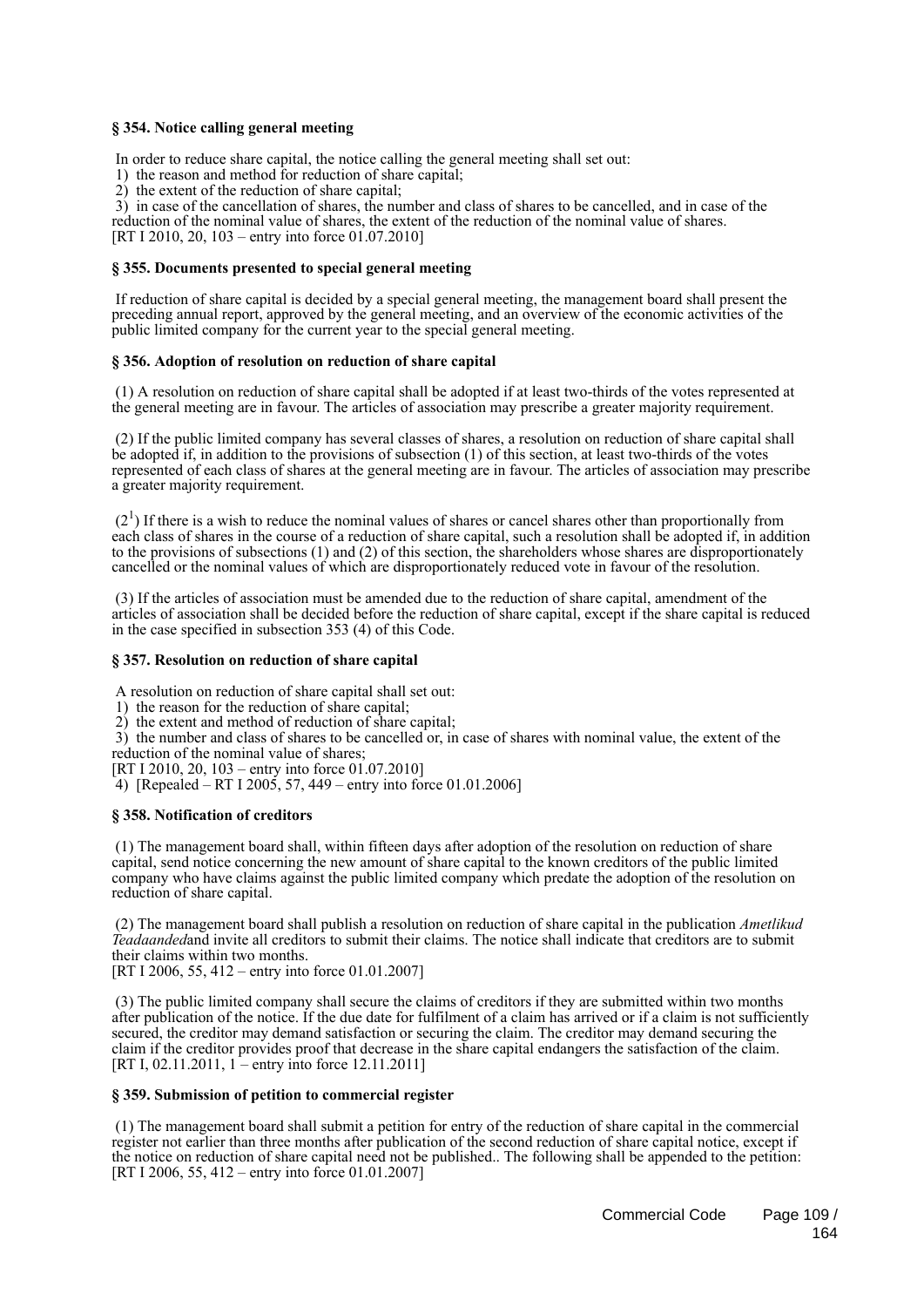1) the resolution of the general meeting;

2) [Repealed – RT I 2005, 57, 449 – entry into force 01.01.2006]

 21 ) a notice from the registrar of the Estonian register of securities or another depository confirming that the management board has notified the registrar or the depository of the reduction of share capital; [RT I, 26.06.2017, 1 – entry into force 01.10.2017]

22 ) reference to the dates on which notices to the creditors were published in the *Ametlikud Teadaanded*;

3) other documents provided by law.

 (2) In the petition, the members of the management board shall confirm that the claims of creditors who submitted their claims during the term or who opposed the reduction are secured or satisfied.

(3) The share capital shall be deemed to be reduced as of the making of such entry in the commercial register.

### **§ 360.**

[Repealed – RT I 2005, 57, 449 – entry into force  $01.01.2006$ ]

### **§ 361. Payment to shareholders**

 (1) Payments may be made to the shareholders upon a reduction of share capital if prescribed in the resolution on reduction of share capital.

 (2) The payments specified in subsection (1) of this section may be made no earlier than three months after entry of the reduction of share capital in the commercial register and on the condition that the claims of creditors submitted during the term are secured or satisfied.

### **§ 362. Simplified reduction of share capital**

 (1) Share capital may be reduced in order to cover a loss of the public limited company without applying the provisions of § 358 of this Code (simplified reduction of share capital).

 (2) A simplified reduction of share capital may be conducted if the reserve fund of the public limited company is insufficient to cover the loss and if the public limited company also does not have other reserves.

 (3) The resolution on reduction of share capital shall indicate the loss for the coverage of which the share capital is being reduced.

 (4) Available capital which arises upon a simplified reduction of share capital may only be used to cover the loss of the public limited company. If the amount of available capital which arises is greater than the loss, the amount exceeding the loss shall be transferred to the legal reserve.

### **§ 363. Restriction on profit distribution**

 (1) In the case of simplified reduction of the share capital, no payments shall be made to the shareholders and no dividends shall be paid to the shareholders during the financial year on which the decrease of the share capital was decided and for the two subsequent financial years.

 (2) The restriction specified in subsection (1) of this section shall not apply to preferred shares. [RT I 2005, 57, 449 – entry into force 01.01.2006]

## **Chapter 29<sup>1</sup> TAKEOVER OF SHARES FOR MONETARY COMPENSATION**

### **§ 363<sup>1</sup> . Application for takeover of shares**

 (1) Based on the application of a shareholder whose shares represent at least 9/10 of the share capital of a public limited company (majority shareholder), the general meeting of shareholders may decide in favour of the shares belonging to the remaining shareholders of the public limited company (minority shareholders) being taken over by the majority shareholder in return for fair monetary compensation.

 (2) Upon determination of the size of the share capital represented by the shares of the majority shareholder, own shares of the public limited company shall not be taken into account. The shares of the majority shareholder within the meaning of subsection (1) of this section are also deemed to include the shares of its parent undertaking or subsidiary, provided the parent undertaking or subsidiary has granted its consent to this effect.

 (3) The application specified in subsection (1) of this section shall be submitted to the management board of the public limited company. The documents specified in  $\S 363<sup>4</sup>$  of this Code shall be appended to the application. The management board is required to call a general meeting to decide on the takeover of shares.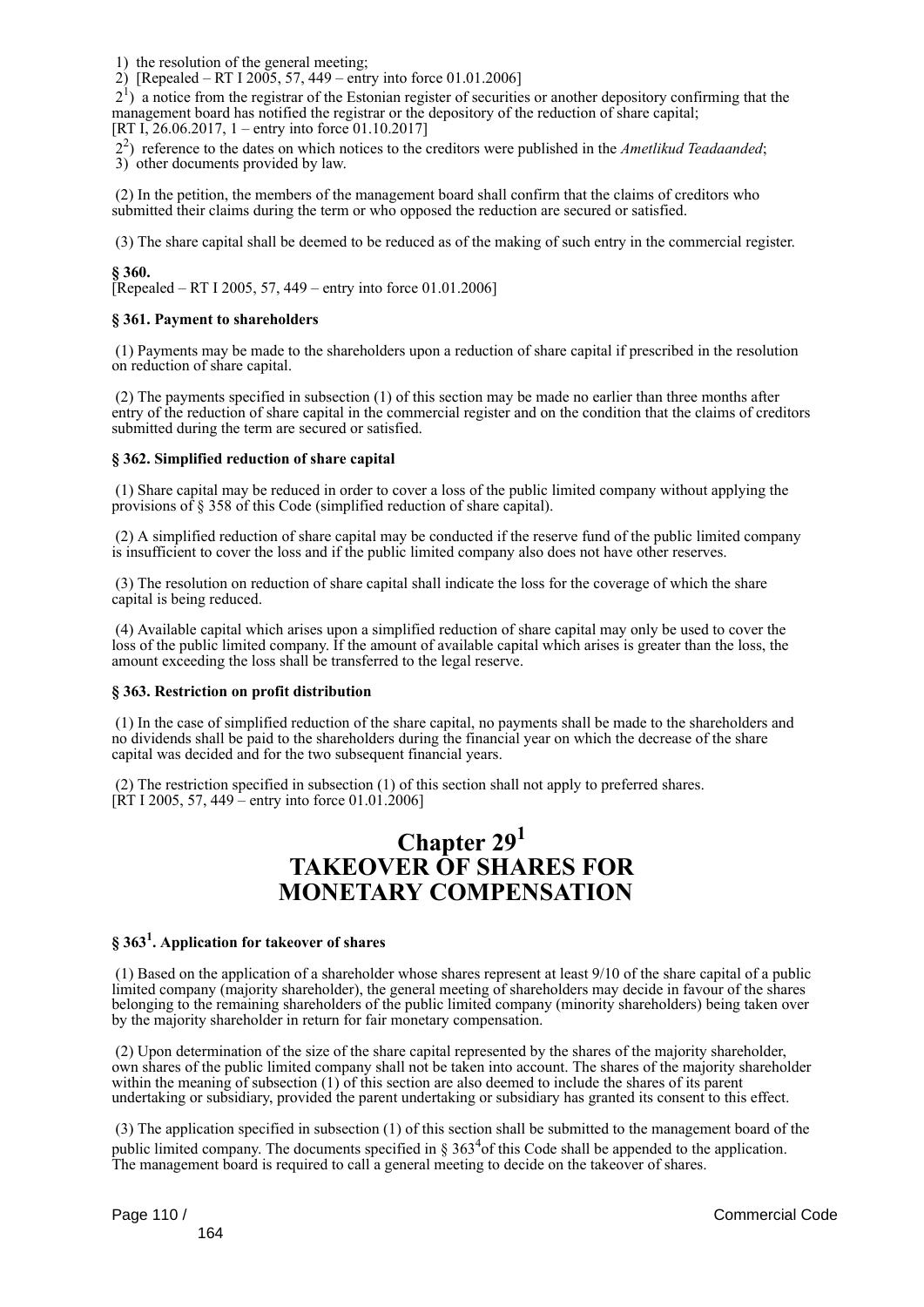(4) The application specified in subsection (1) of this section may not be withdrawn and its conditions may not be amended to the disadvantage of minority shareholders.

### **§ 363<sup>2</sup> . Determination of amount of compensation**

 (1) The majority shareholder shall determine the amount of compensation payable to minority shareholders. The amount of compensation shall be determined on the basis of the value of the shares to be taken over that these shares had ten days prior to the date on which the notice calling the general meeting was sent out. The management board shall provide the majority shareholder with all the necessary data and documents therefor and with information.

(2) [Repealed – RT I 2007, 58, 380 – entry into force 19.11.2007]

### **§ 363<sup>3</sup> . Notice calling general meeting**

 The notice calling the general meeting at which a resolution is to be adopted regarding the takeover of shares belonging to minority shareholders shall, in addition to the information specified in subsection 294 (4) of this Code, also set out:

 1) the name, residence or registered office and address thereof, and the personal identification code or registry code of the majority shareholder;

2) the amount of compensation to be paid to minority shareholders per share.

3) [Repealed – RT I 2009, 51, 349 – entry into force 15.11.2009]

### **§ 363<sup>4</sup> . Takeover report and audit**

 (1) The majority shareholder shall submit a written report (takeover report) to the general meeting explaining and justifying the conditions of taking over shares belonging to minority shareholders and the bases for determining the amount of compensation payable for the shares.

 (2) The takeover report shall be audited by an auditor. The auditor shall prepare a written report of the audit, stating in particular whether the amount of compensation determined by the majority shareholder meets the provisions of  $\S 363^2$ of this Code.

[RT I 2007,  $58$ ,  $380 -$  entry into force 19.11.2007]

 $(2<sup>1</sup>)$  Additionally, the auditor's report shall set out the method which was used upon determination of the amount of compensation, the difficulties relating to determination of the amount of compensation, whether the used method is appropriate for determination of the amount of compensation and other methods for determination of the compensation. If different methods are used upon determination of the amount of compensation, the amount of compensation in each method and the importance of results obtained on the basis of each method upon determination of the amount of compensation shall be set out.

(3) The majority shareholder shall appoint the auditor and cover the costs of the audit.

(4) The auditor shall be liable for any damage wrongfully caused by an inaccurate audit of the takeover report.

### **§ 363<sup>5</sup> . Preparation of general meeting**

 (1) At least one month before a general meeting to decide on the takeover of shares belonging to minority shareholders, the management board shall present the following to the shareholders for examination at the location of the public limited company:

 1) the draft resolution of the general meeting to decide on the takeover of shares belonging to minority shareholders;

[RT I 2009, 51, 349 – entry into force 15.11.2009]

2) the three preceding annual reports of the public limited company;

[RT I 2009, 13, 78 – entry into force 01.07.2009]

3) the takeover report;

4) the auditor's report.

 $(1<sup>1</sup>)$  Clause 294 (4) 8) and subsection 294 (4<sup>2</sup>) of this Code shall respectively apply to making the documents specified in subsection (1) of this section available. [RT I 2009, 51, 349 – entry into force 15.11.2009]

 (2) Copies of the documents specified in subsection (1) of this section shall be promptly given to a shareholder at the request of the shareholder. Clause 294 (4) 8) and subsection 294 (42) of this Code shall respectively apply to making the documents specified in the previous sentence available. [RT I 2009, 51, 349 – entry into force 15.11.2009]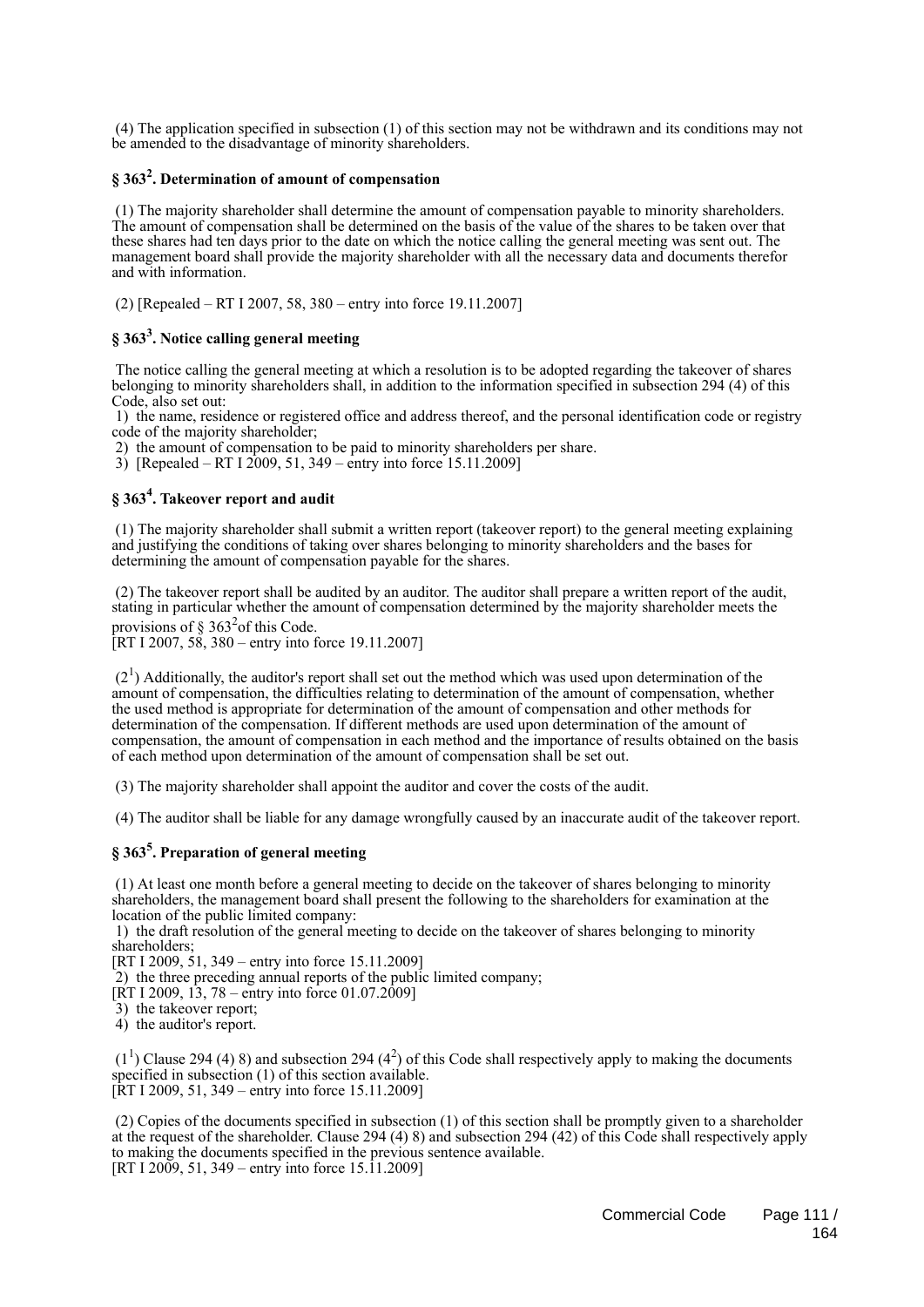### **§ 363<sup>6</sup> . Organisation of general meeting**

 The majority shareholder is required to explain to the minority shareholders at the general meeting the conditions of taking over the shares belonging to the minority shareholders and the bases for determining the amount of compensation payable for the shares.

### **§ 363<sup>7</sup> . Resolution of general meeting**

 (1) A resolution on the takeover of shares belonging to minority shareholders shall be adopted if at least 95/100 of the votes represented by shares are in favour.

 (2) The minutes of a general meeting at which a resolution is adopted on the takeover of shares belonging to minority shareholders shall be notarised.

### **§ 363<sup>8</sup> . Contestation of takeover resolution**

 (1) At the request of a shareholder, a court may declare a takeover resolution which is in conflict with law to be invalid if the request is submitted within one month as of the resolution being made.

 (2) A takeover resolution shall not be declared invalid on the basis that the compensation payable to minority shareholders is set too low.

 (3) If the compensation payable to minority shareholders is set too low, the court may, at the request of a minority shareholder, determine a fair rate of compensation.

(4) [Repealed – RT I 2007, 58, 380 – entry into force 19.11.2007]

 (5) As of the adoption of the takeover resolution, the majority shareholder shall pay a fine for delay on unpaid compensation in the amount established by law. [RT I 2005, 57, 449 – entry into force 01.01.2006]

### **§ 363<sup>9</sup> . Transfer of shares**

 (1) Within one month as of the adoption of the resolution of the general meeting specified in § 3637 of this Code, the management board of the public limited company shall submit a petition to the registrar of the Estonian register of securities or another depository for the shares of minority shareholders to be transferred to

the majority shareholder. A copy of the resolution of the general meeting specified in § 363<sup>7</sup> of this Code, which is certified by a notary, shall be appended to the petition. [RT I, 26.06.2017, 1 – entry into force 01.10.2017]

 (2) The registrar of the Estonian register of securities or another depository shall arrange for the transfer of the shares to the account of the majority shareholder on the basis of a petition specified in subsection (1) of this section against payment the size of which corresponds to the compensation payable for the shares. [RT I,  $26.06.2017$ , 1 – entry into force 01.10.2017]

### **§ 363<sup>10</sup> . Forwarding of takeover resolution to commercial register**

 The management board of the public limited company shall submit the notice specified in § 2891 of this Code to the registrar of the commercial register immediately after transfer of the shares to the account of the majority shareholder. The following shall be appended to the notice:

1) a copy of the resolution of the general meeting specified in  $\S 363^7$  of this Code, which is certified by a notary;

[RT I, 02.11.2011, 1 – entry into force 12.11.2011]

2) the takeover report;

3) the auditor's report provided for in subsection 3634 (2) of this Code;

 4) a notice from the Estonian register of securities or another depository regarding the transfer of the shares. [RT I, 26,06,2017, 1 – entry into force 01,10,2017]

## **Chapter 30 DISSOLUTION OF PUBLIC LIMITED COMPANY**

### **§ 364. Bases for dissolution of public limited company**

A public limited company shall be dissolved:

1) by a resolution of the general meeting;

2) by a court decision;

 $2<sup>1</sup>$ ) by declaration of bankruptcy of the public limited company;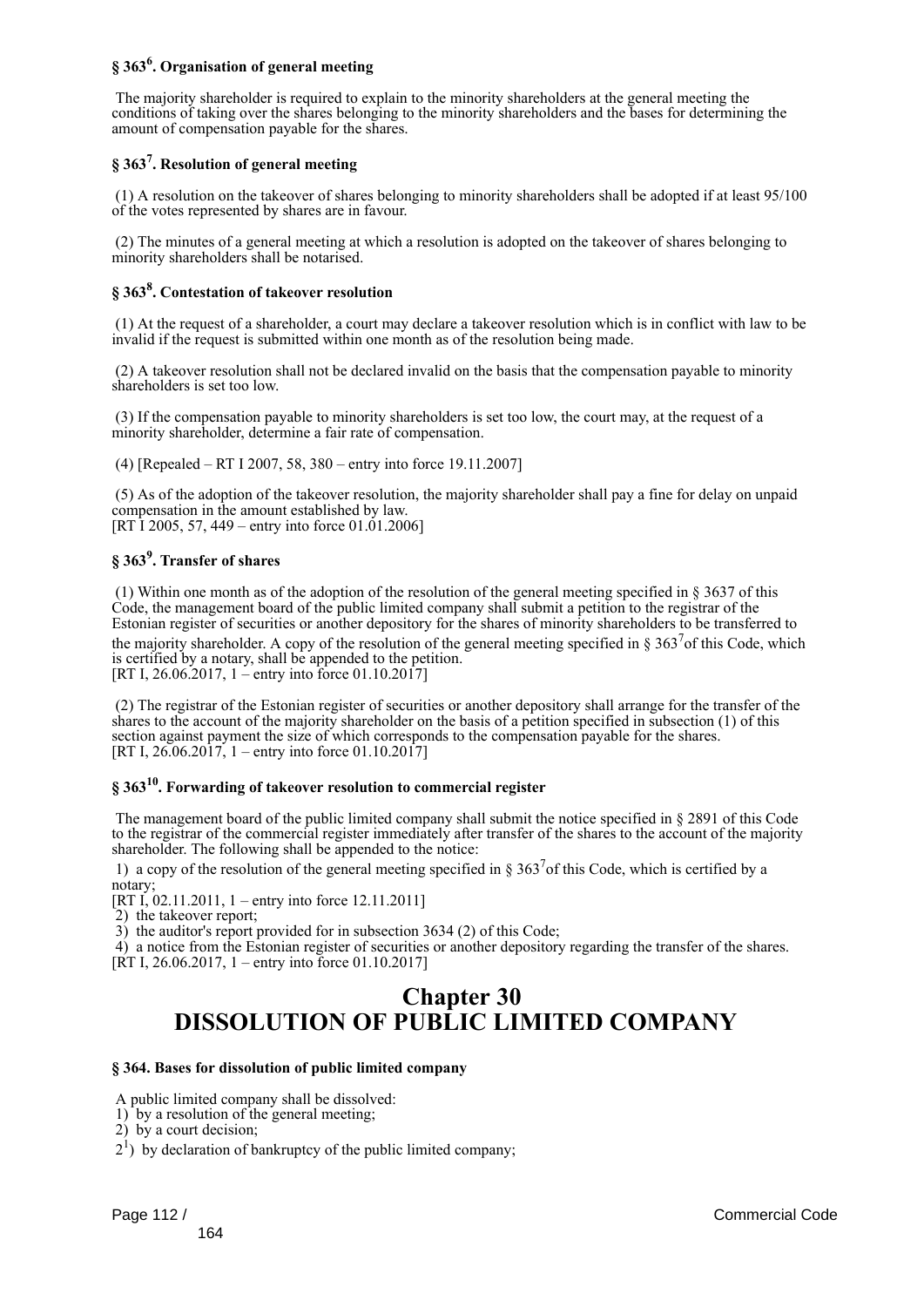22 ) by abatement of the bankruptcy proceeding of the public limited company before declaration of bankruptcy;

3) [Omitted - RT I 1996, 40, 773 – entry into force 08.06.1996]

4) on other bases prescribed by law or the articles of association.

 $[\text{RT } I \, 2005, 57, 449 - \text{entry into force } 01.01.2006]$ 

### **§ 365. Resolution on dissolution of public limited company at general meeting**

 (1) A dissolution resolution shall be adopted if at least two-thirds of the votes represented at the general meeting are in favour unless the articles of association prescribe a greater majority requirement. If a public limited company has several classes of shares, in order to adopt a dissolution resolution it shall also be necessary that at least two-thirds of the votes represented by shares of each class are in favour of the resolution unless the articles of association prescribe a greater majority requirement.

 (2) If dissolution of the public limited company is decided by a special general meeting, the management board shall present the preceding annual report, approved by the general meeting, and an overview of the economic activities of the public limited company for the current year to the special general meeting. Clause 294 (4) 8) and subsection 294  $(4^2)$  of this Code shall respectively apply to making the documents specified in the previous sentence available.

[RT I 2009, 51, 349 – entry into force 15.11.2009]

 (3) The overview of economic activities shall indicate the term during which the public limited company is able to satisfy the claims of creditors.

#### **§ 366. Compulsory dissolution**

(1) A public limited company shall be dissolved by a court ruling if:

 1) the general meeting does not adopt a dissolution resolution if its adoption is obligatory pursuant to law or the articles of association, the shareholders have not adopted any of the resolutions prescribed in § 301 or the general meeting has not been called to adopt such a resolution;

2) the general meeting has not been held during the last two financial years;

 3) the term of office of the management board expired more than two years previously and a new management board has not been elected;

4) in other cases provided by law.

[RT I 2005, 57, 449 – entry into force 01.01.2006]

 (2) A petition for the compulsory dissolution of a public limited company may be submitted by the management board, the supervisory board, a member of the management board, a shareholder or other persons specified by law. Unless otherwise provided by law, a court may also decide on compulsory dissolution at its own initiative. [RT I 2005, 57, 449 – entry into force 01.01.2006]

 (3) If the deficiency or other circumstance that provides the basis for compulsory dissolution can be evidently eliminated, the court shall previously establish a term for the public limited company for the elimination of the deficiency or circumstance.

[RT I 2008, 59, 330 – entry into force 01.01.2009]

### **§ 367. Petition for dissolution of public limited company**

 (1) The management board shall submit a petition for entry of the dissolution resolution of the public limited company in the commercial register. The resolution of the general meeting and the minutes of the general meeting shall be appended to the petition.

 (2) If a public limited company is dissolved on the basis of a court decision, the court shall send the decision to the commercial register for entry.

 (3) A public limited company is deemed to be dissolved as of the making of the entry on dissolution in the commercial register. Compulsory dissolution enters into force as of the entry into force of the court decision. [RT I 2005, 57, 449 – entry into force 01.01.2006]

### **§ 368. Liquidation**

 A public limited company shall be liquidated (liquidation proceeding) upon dissolution unless otherwise provided by law.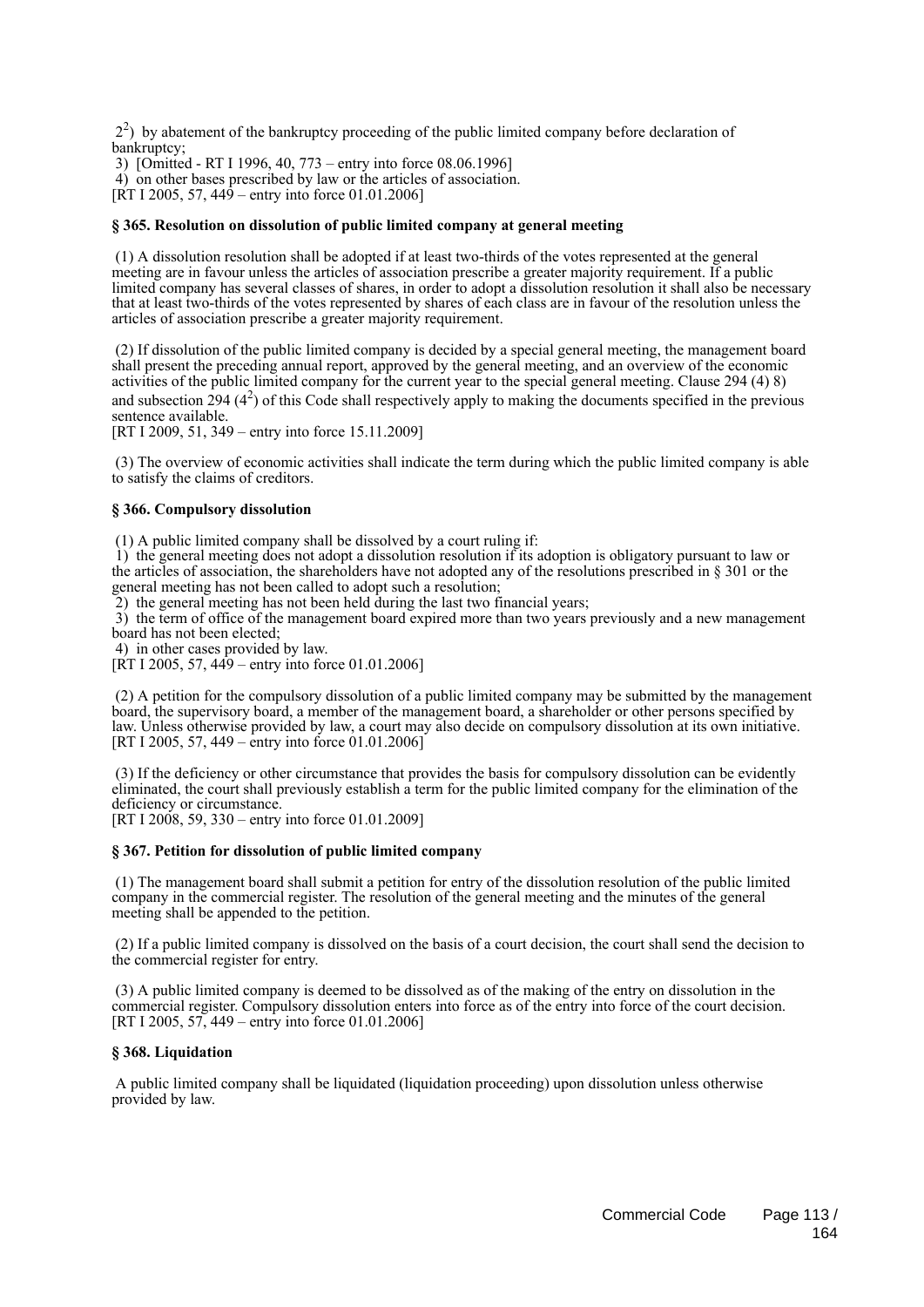### **§ 369. Appointment of liquidators**

 (1) The liquidators of a public limited company shall be members of the management board unless the articles of association, a resolution of the general meeting or a court ruling prescribes otherwise. A natural person who is prohibited from acting as a member of the management board shall not be a liquidator. [RT I 2008, 59, 330 – entry into force 01.01.2009]

(2) The residence of at least one liquidator must be in Estonia.

 (3) A court shall appoint the liquidators in a compulsory dissolution or if this is requested by shareholders whose shares represent at least one-tenth of the share capital. The court shall also specify the procedure for and amount of remuneration for the liquidators.

### **§ 370. Removal of liquidators**

 (1) A liquidator who is a member of the management board, or who has been appointed in accordance with the articles of association or by a resolution of the general meeting can be recalled at any time by a resolution of the general meeting. In order to adopt such resolution, a majority of votes equal to the majority of votes necessary for appointment of a liquidator is needed.

 (2) A court may recall a liquidator appointed by the court, and to appoint a new liquidator. At the request of the shareholders whose shares represent at least one tenth of the share capital, a court may also recall, for a good reason, a liquidator who is a member of the management board, or who has been appointed in accordance with the articles of association or by a resolution of the general meeting, and to appoint a new liquidator.

 (3) A liquidator may resign for the same reasons and pursuant to the same procedure as a member of the management board.

[RT I 2005, 57, 449 – entry into force 01.01.2006]

### **§ 371. Entry of liquidator**

 (1) The management board shall submit a petition for entry of the first liquidators in the commercial register. A petition for entry in the commercial register of a change of liquidator or the right of representation of a liquidator shall be submitted by the liquidators. The resolution which constitutes the basis for the change of a liquidator or the right of representation of a liquidator shall be appended to the petition. All liquidators shall submit to the registrar a written confirmation concerning their right pursuant to law to act as liquidators.

 (2) If a liquidator is appointed by a court decision, the court shall send the decision to the commercial register for entry.

 (3) The names and personal identification codes of the liquidators shall be entered in the commercial register.  $[\overline{RT} 1 2006, 61, 456 -$  entry into force 01.01.2007]

### **§ 372. Rights and obligations of liquidators**

 (1) Liquidators have the rights and obligations of the management board which are not contrary to the nature of liquidation. Liquidation does not affect the legal relationships between the shareholders or between the shareholders and the public limited company, or the rights of the supervisory board, unless otherwise provided by law and the nature of liquidation.

 (2) The liquidators shall terminate the activities of the public limited company, collect debts, sell assets and satisfy the claims of creditors.

 (3) The liquidators may only conclude transactions which are necessary for liquidation of the public limited company. The right of representation of liquidators is unrestricted with regard to third persons.

 (4) The right of representation of liquidators who are members of the management board does not change upon liquidation unless the articles of association, a resolution of the general meeting or a court decision prescribes the changing of the right of representation into joint representation or sole representation. Liquidators appointed by a resolution of the general meeting or a court decision may represent the private limited company only jointly, unless the resolution of the general meeting or a court decision prescribe that all or some of the liquidators may represent the public limited company alone or together. A division of the right of representation which differs from the right of representation prescribed by law applies with respect to third persons only if it has been entered in the commercial register.

 (5) During a liquidation proceeding, the notation "likvideerimisel" [in liquidation] shall be appended to the business name of the public limited company. [RT I 2005, 57, 449 – entry into force 01.01.2006]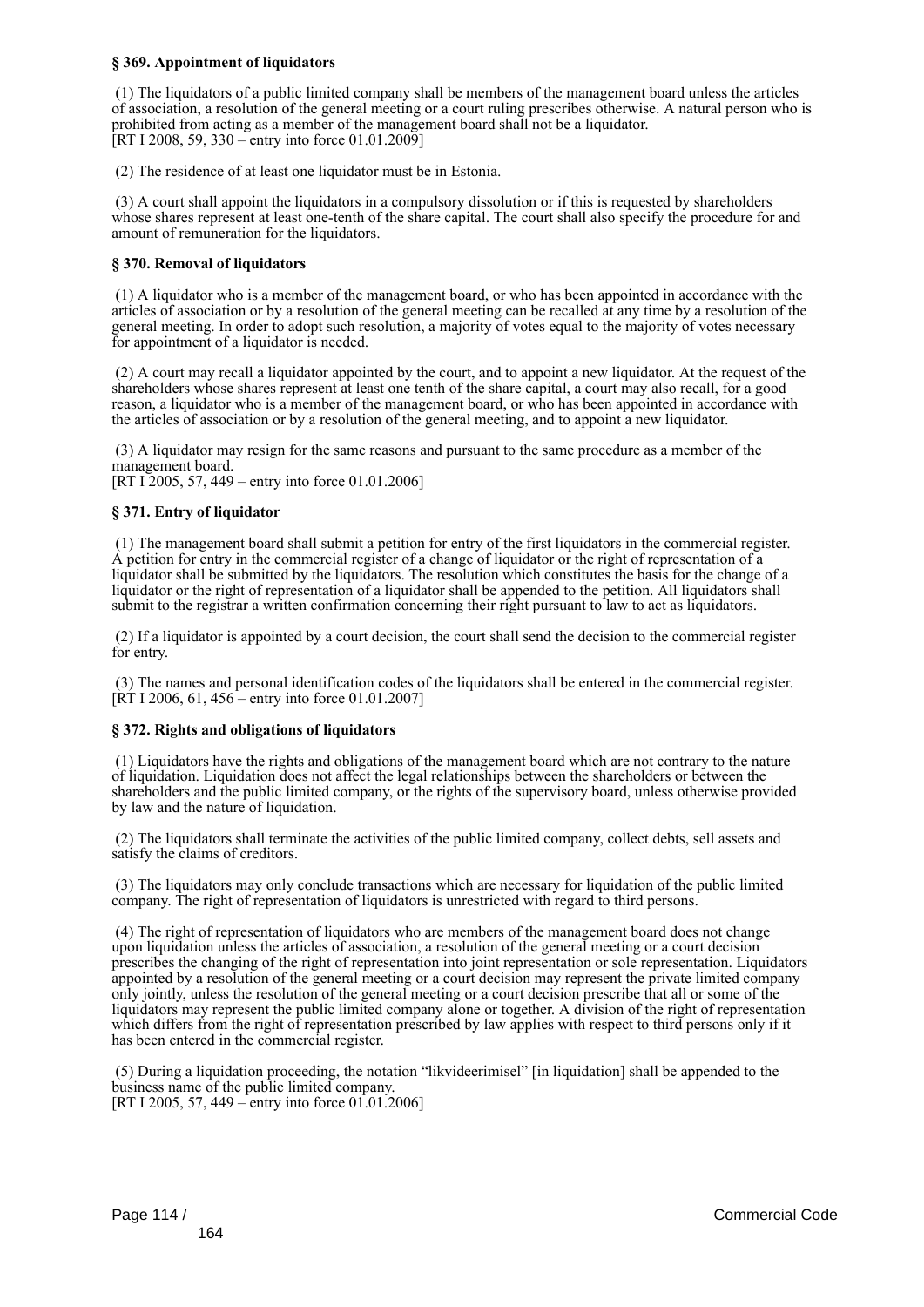### **§ 373. Submission of bankruptcy petition**

 If the assets of a public limited company being liquidated are insufficient for satisfaction of all claims of creditors, the liquidators shall submit a bankruptcy petition.

### **§ 374. Accounting during liquidation**

 (1) A public limited company undergoing liquidation shall organise its accounting pursuant to the procedure provided by the Accounting Act unless otherwise provided by the law or the nature of liquidation.

 (2) Within three months after the date of the dissolution resolution, the liquidators shall prepare, taking account of the provisions concerning the balance sheet contained in the annual report, the opening balance sheet of the liquidation and a report explaining such balance sheet which shall contain the information subject to inclusion in the annexes of the annual accounts.

 (3) With the adoption of the dissolution resolution, the current financial year of the public limited company shall end and a new financial year shall begin. The liquidators shall prepare the annual accounts of the public limited company as at the end of the financial year which ends at the time of dissolution of the public limited company and as at the end of every financial year following dissolution.

 (4) The general meeting of shareholders shall approve the opening balance sheet of the liquidation and the annual report by a resolution. After approval, the opening balance sheet of the liquidation and the annual report shall be immediately submitted to the commercial register.

 (5) A court may release a public limited company from the obligation to audit the opening balance sheet of the liquidation and the annual report if the financial situation of the public limited company is sufficiently clear and auditing is evidently not necessary in the interests of the shareholders and creditors. [RT I 2005, 57, 449 – entry into force 01.01.2006]

### **§ 375. Notification of creditors**

 (1) The liquidators shall promptly publish a notice of the liquidation proceeding of the public limited company in the official publication *Ametlikud Teadaanded*.

(2) The liquidators shall send a notice of liquidation to the known creditors.

 (3) The notice of liquidation shall indicate that creditors are to submit their claims within four months after publication of the notice.

### **§ 376. Submission of claims**

 The creditors shall notify the liquidators of all their claims against the public limited company within four months after publication of the notice. A notice shall set out the content, basis and amount of the claim, and documents substantiating the claim shall be appended thereto. Failure to notify of a claim on time does not affect the validity of the claim or restrict the right of the creditor to file an action with a court against the public limited company being liquidated.

[RT I 2005, 57, 449 – entry into force 01.01.2006]

### **§ 377. Satisfaction of claims**

 (1) Liquidators shall satisfy the claims of creditors of which the public limited company is aware regardless of whether or not notification of such claims has been given.

 (2) If a creditor known to the public limited company has not filed a claim and the claim cannot be satisfied for reasons independent of the public limited company, the money which belongs to the creditor shall be deposited if the conditions for depositing exist.

 (3) If an obligation cannot be performed during liquidation or if a claim is under dispute, the assets of the public limited company cannot be distributed between the shareholders unless the contested amount of money has been deposited and the creditor has been granted sufficient security.  $[R\overline{T} 1 2005, 57, 449 - entry into force 01.01.2006]$ 

### **§ 378. Final balance sheet**

 (1) After satisfaction of the claims of all creditors and the deposit of money, the liquidators shall prepare the final balance sheet and distribution plan for the assets remaining upon liquidation.

(2) An auditor shall audit the final balance sheet and asset distribution plan.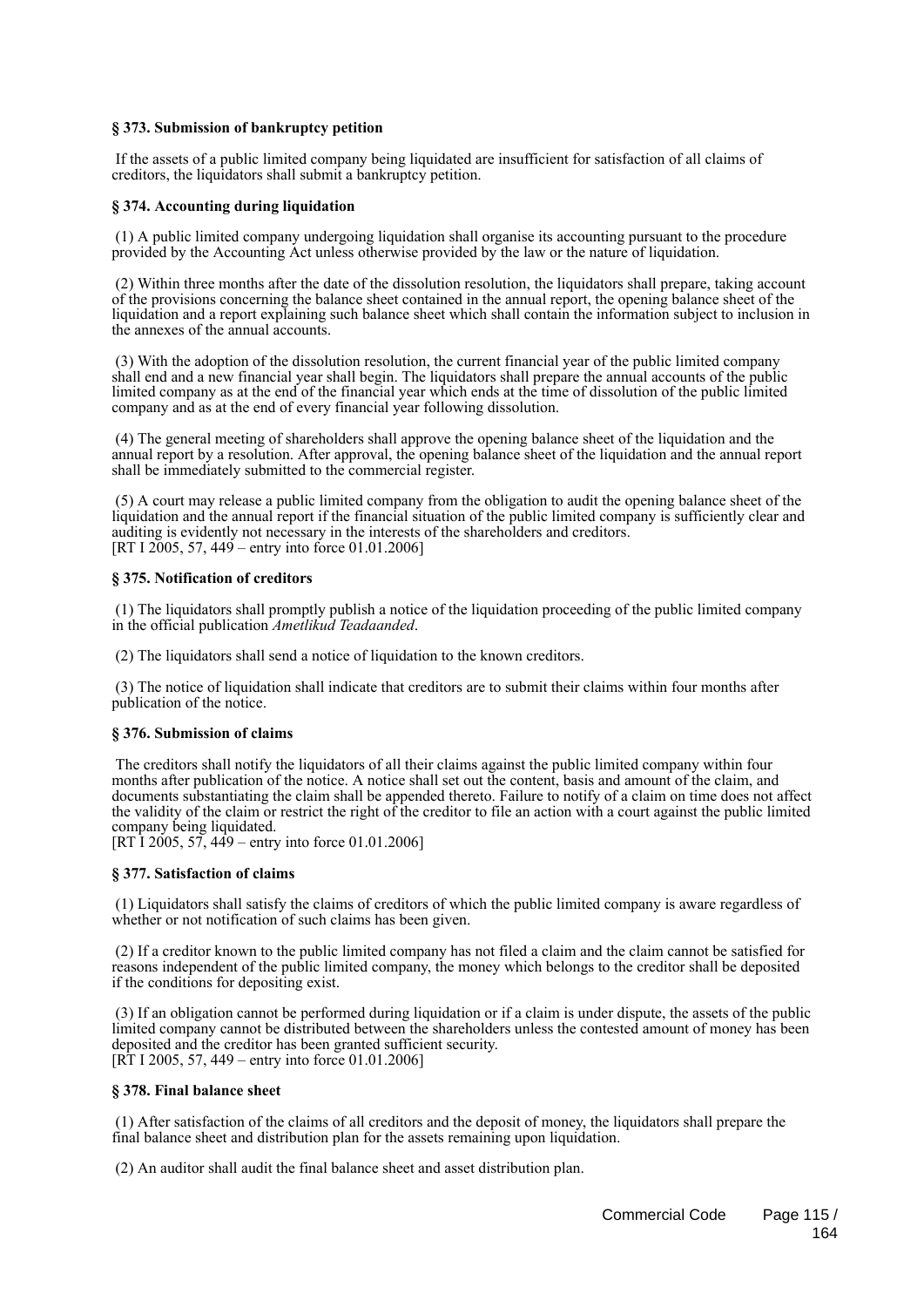(3) The liquidators shall present the final balance sheet and asset distribution plan to all shareholders for examination at the registered office of the public limited company and shall notify the shareholders who hold registered shares thereof. If the public limited company has bearer shares, the liquidators shall publish a notice in a newspaper concerning the examination of the balance sheet and asset distribution plan.

 (4) If the provisions of law or of the articles of association, or the resolutions of the general meeting are not observed in the preparation of a balance sheet or asset distribution plan, a court may, based on an action by the shareholders whose shares represent at least one tenth of the share capital, order preparation of a new balance sheet or asset distribution plan, or supplementary liquidation. Such action may be filed within two months after the date on which the shareholders were informed that the balance sheet and asset distribution plan are presented to the shareholders for examination. The public limited party is the defendant. [RT I 2005, 57, 449 – entry into force 01.01.2006]

### **§ 379. Distribution of assets**

 (1) After satisfying or securing all the creditors' claims and depositing the money, the remaining assets shall be distributed among the shareholders according to the nominal value or book value of their shares pursuant to the asset distribution plan prepared by the liquidators unless the articles of association prescribe otherwise. [RT I 2010, 20,  $103 -$ entry into force 01.07.2010]

 (2) Assets may be distributed within six months after the entry of the dissolution of the public limited company in the commercial register and within two months after the date on which the shareholders were informed that the final balance sheet and asset distribution plan are presented to the shareholders for examination, except in the case where the balance sheet or asset distribution plan have been contested in court, the action has not been heard or has not been satisfied, or if the proceeding in the matter has been concluded. [RT I 2005, 57, 449 – entry into force  $01.01.2006$ ]

 (3) A court may allow payments to shareholders within six months after publication of the notice of liquidation unless this damages the interests of the creditors.

(4) Payments shall be made in money unless the articles of association prescribe otherwise.

 (5) The liquidators need not sell assets unless this is necessary for satisfaction of the claims of creditors, and if the general meeting consents thereto.

### **§ 380. Continuation of activities of dissolved public limited company**

 (1) If dissolution of a public limited company is prescribed by the articles of association or is decided by a resolution of the general meeting, the general meeting may, until commencement of the distribution of assets among the shareholders, decide on continuation of the activities of the public limited company or on merger, division or transformation of the public limited company. A resolution on continuation of activities shall be adopted if at least two-thirds of the votes represented at the general meeting are in favour. [RT I 2009, 51, 349 – entry into force 15.11.2009]

 (2) If continuation of activities is decided, the same resolution shall designate the new supervisory board and management board, and shall reduce the share capital to the value of the remaining assets. If the assets have decreased below the amount of share capital specified in § 222 of this Code, increase of share capital shall also be decided.

 (3) The liquidators shall submit a petition for entry of the continuation of activities in the commercial register. The resolution on continuation shall enter into force as of its entry in the commercial register.

### **§ 381. Deletion from commercial register and supplementary liquidation**

 (1) Liquidators shall submit a petition for deletion of a public limited company from the commercial register after the conclusion of the liquidation, however not earlier than six months after the entry of the liquidation of the public limited company in the commercial register and publication of the liquidation notice and after three months of the date on which the shareholders were informed that the final balance sheet and asset distribution plan are presented to the shareholders for examination, provided that the public limited company is not a party to any court proceedings currently conducted in Estonia. The final balance sheet and asset distribution plan shall be appended to the petition. The petition shall include a confirmation by all the liquidators that the final balance sheet and asset distribution plan have not been contested in court, or the action has been not been heard or has not been satisfied, or that the proceeding in the matter has been terminated and the claims of the creditors of the public limited company have been satisfied or that the assets necessary to satisfy the claims have been deposited and that the public limited company is not a party to any court proceedings currently conducted in Estonia.

 (2) If, after the public limited company has been deleted from the register, it becomes evident that the public limited company has assets which were not distributed and that supplementary liquidation measures are necessary, a court may, at the request of an interested person, order a supplementary liquidation and restore the rights of the former liquidators or appoint new liquidators.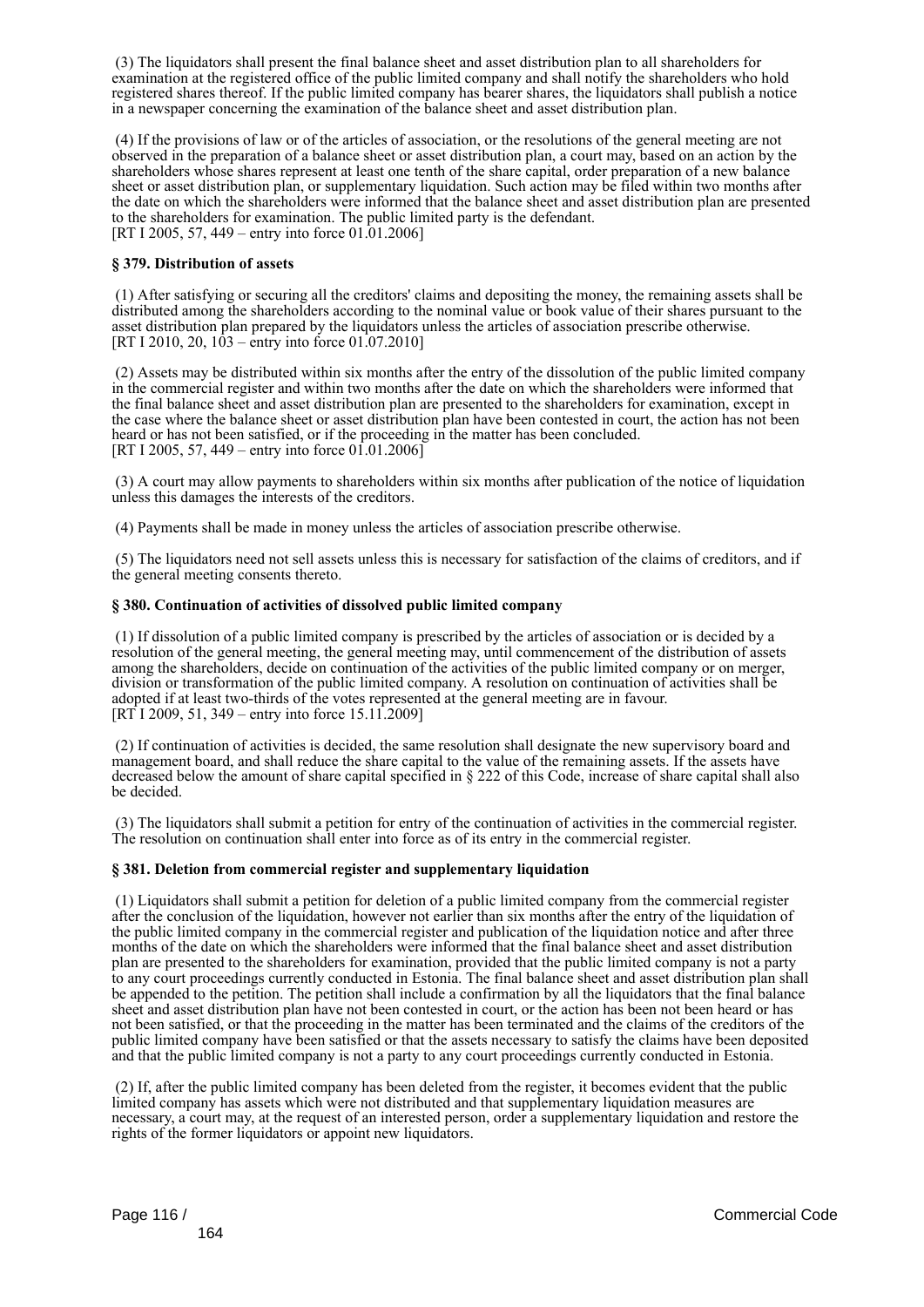(3) After a public limited company has been deleted from the register, liquidation may be carried out at the request of a creditor only in the case where the creditor proves that the creditor's claim against the public limited company was not satisfied in the liquidation proceeding, that the creditor has no other possibility for the satisfaction of the claim and that, upon restoration of the liquidation proceeding, the claim could be satisfied, or that the public limited company should not have been deleted from the register because a dispute over the claim existed. Among other, a creditor's demand for supplementary liquidation shall not be satisfied if the creditor has failed, without good reason, to submit the creditor's claim to the liquidators on time. [RT I 2005, 57, 449 – entry into force 01.01.2006]

### **§ 382. Preservation of documents**

 (1) The liquidators shall deposit the documents of a public limited company with a liquidator, a person maintaining an archive or another trustworthy person. If the liquidators have not appointed a depositary of documents, a court shall appoint one as necessary. Documents are kept in Estonia. [RT I, 20.04.2017, 1 – entry into force 15.01.2018]

 (2) The name, residence or registered office, and personal identification code or registry code of the depositary of documents shall be entered in the commercial register on the petition of the liquidators or, in the case of a court-appointed depositary, on the basis of the court ruling. The depositary of documents shall be exchanged and a new depositary shall be appointed based on a court ruling.

 (3) The depositary of documents shall be responsible for the preservation, during the term prescribed for by law, of the documents deposited with the depositary.

 (4) Shareholders and their legal successors have the right to examine the deposited documents. The creditors of the public limited company and persons with a legitimate interest in the matter may examine the documents with the permission of the court.

[RT I 2009, 13, 78 – entry into force 01.07.2009]

### **§ 383. Liability of liquidators**

 The liquidators shall be liable in the same manner as members of the management board for any damage caused.

## **Part VIII BRANCH**

### **§ 384. Branch of foreign company**

 (1) If a foreign company wants to permanently offer goods or services in its own name in Estonia, it shall enter a branch in the commercial register.

 (2) A branch is not a legal person. The company shall be liable for the obligations arising from the activities of the branch.

(3) In the cases provided by law, a company shall obtain a licence in order to found a branch in Estonia.

### **§ 385. Director of branch**

 (1) A foreign company shall appoint a director or directors for the branch. A director must be a natural person with active legal capacity. A person with respect to whom a court has, pursuant to  $\S\S 49$  or  $49<sup>1</sup>$  of the Penal Code, imposed a prohibition on acting as a member of the management board or a prohibition to engage in enterprise, a person who is prohibited from operating within the same area of activity as the branch, or a person who is prohibited to act as a member of the management board on the basis of law or a court decision shall not be a director.

[RT I, 02.07.2013, 3 – entry into force 12.07.2013]

 (2) A director shall direct and represent the branch and shall organise the accounting of the branch. A director may grant a procuration.

 (3) If several directors are appointed for a branch, each of them may represent the branch unless it is specified that the directors or some of them may represent the branch jointly.

(4) A restriction on the right of a director to represent the branch shall not apply with regard to third persons.

(5) The provisions of §§ 310 and 312–315 of this Code shall apply to directors.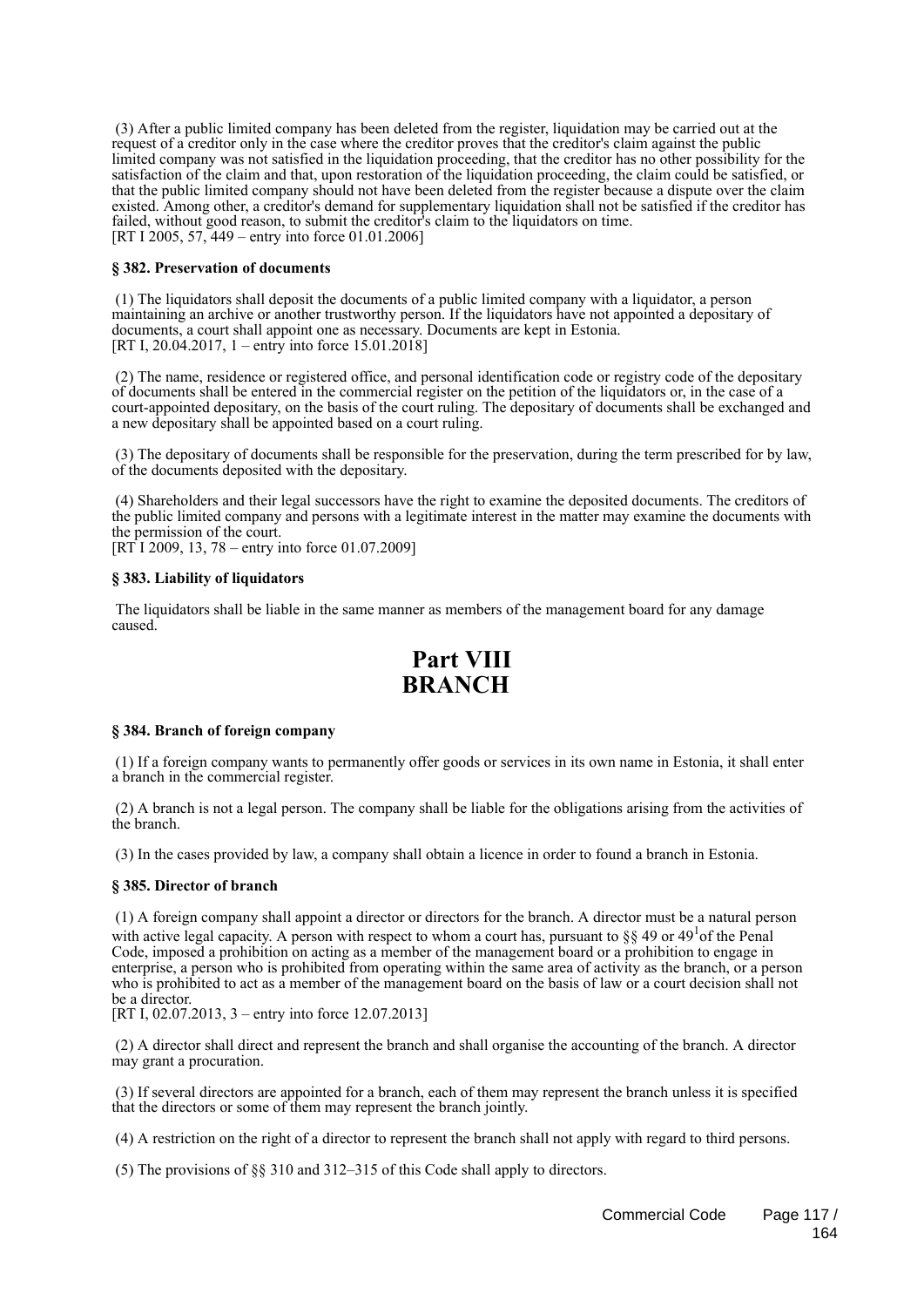### **§ 386. Entry of branch in register**

 (1) The branch of a foreign company shall be entered in the commercial register on the petition of the director of the branch. The information provided for in § 387 of this Code shall be set out in the petition. [RT I, 20.04.2017, 1 – entry into force 15.01.2018]

(2) The following shall be appended to the petition:

 1) an official certificate concerning the existence of the company in its home country (extract from a commercial register or a copy of a registration certificate);

2) the permission to found the branch if this is provided by law;

 3) an authorisation document certifying the authority of the director of the branch or a copy of a resolution appointing the director;

 4) a copy of the articles of association or partnership agreement of the company, authenticated according to the laws of the home country, if submission of the articles of association or partnership agreement to a register is also required in the home country of the company;

41 ) information on the planned principal activity of the branch;

 $[R\hat{T}]$  I 2006, 61, 456 – entry into force 01.01.2007]

 5) the e-mail address and other telecommunications data (telephone and fax numbers, Internet website address, etc.) of the company and the branch;

[RT I, 20.04.2017, 1 – entry into force 15.01.2018]

6) [Repealed – RT I 2005, 57, 449 – entry into force 01.01.2006]

7) other documents provided by law.

(3) [Repealed – RT I 1998, 59, 941 – entry into force 10.07.1998]

 (4) The petition for entry of a branch in the commercial register and other petitions submitted to the commercial register shall be signed by the director of the branch. If a branch has several directors, several directors shall sign the petition if they only have the right to represent the branch jointly.

 (5) A branch shall be deemed to be founded as of its entry in the commercial register and dissolved as of its deletion from the commercial register.

### **§ 387. Information to be entered in commercial register**

The following shall be entered in the commercial register:

1) the business names of the branch and company;

2) the location and address of the branch and of the company;

3) [Repealed – RT I 2006, 61, 456 – entry into force  $01.01.2007$ ]

4) the register in which the company is entered and the registration number if entry in a register is prescribed

by the law of the home country;

5) the legal form of the company;

6) the country under whose law the company operates in the home country;

 7) the amount of share capital of the company if this is entered in a register of the home country of the company;

 8) the date of adoption of the articles of association of the company and of amendments to the articles of association if these are entered in a register of the home country of the company;

9) [Omitted - RT I 1996, 40, 773 – entry into force 08.06.1996]

10) the names and personal identification codes of the managers of the branch;

[RT I 2006, 61, 456 – entry into force 01.01.2007]

 11) the directors who may represent the branch differently from the provisions of subsection 385 (3) of this Code;

 11<sup>1</sup> ) the names and personal identification codes of the legal representatives of the foreign company and the time for creation and extinguishment of the right of representation;

[RT I 2006, 61, 456 – entry into force 01.01.2007]

 112) the name or business name, personal identification code or registry code of the contact person and the Estonian address for delivery of the declarations of intent addressed to the branch and the procedural documents of the branch, and also the e-mail address of the contact person;

[RT I, 20.04.2017, 1 – entry into force 15.01.2018]

 12) the beginning and end of the financial year of the company and whether the company must publish an annual report;

13) other information provided by law.

### **§ 388. Accounting and submission of annual reports**

[RT I 2009, 54, 363 – entry into force 01.01.2010]

 (1) A foreign company shall maintain separate accounts concerning the branch. Accounts concerning the branch shall be maintained pursuant to the requirements of the Accounting Act.

 (2) The director of a branch of a foreign company shall submit the audited and approved annual report of the company to the commercial register within one month after approval of the annual report of the company or seven months after the end of the financial year. The requirement for submission of reports does not apply to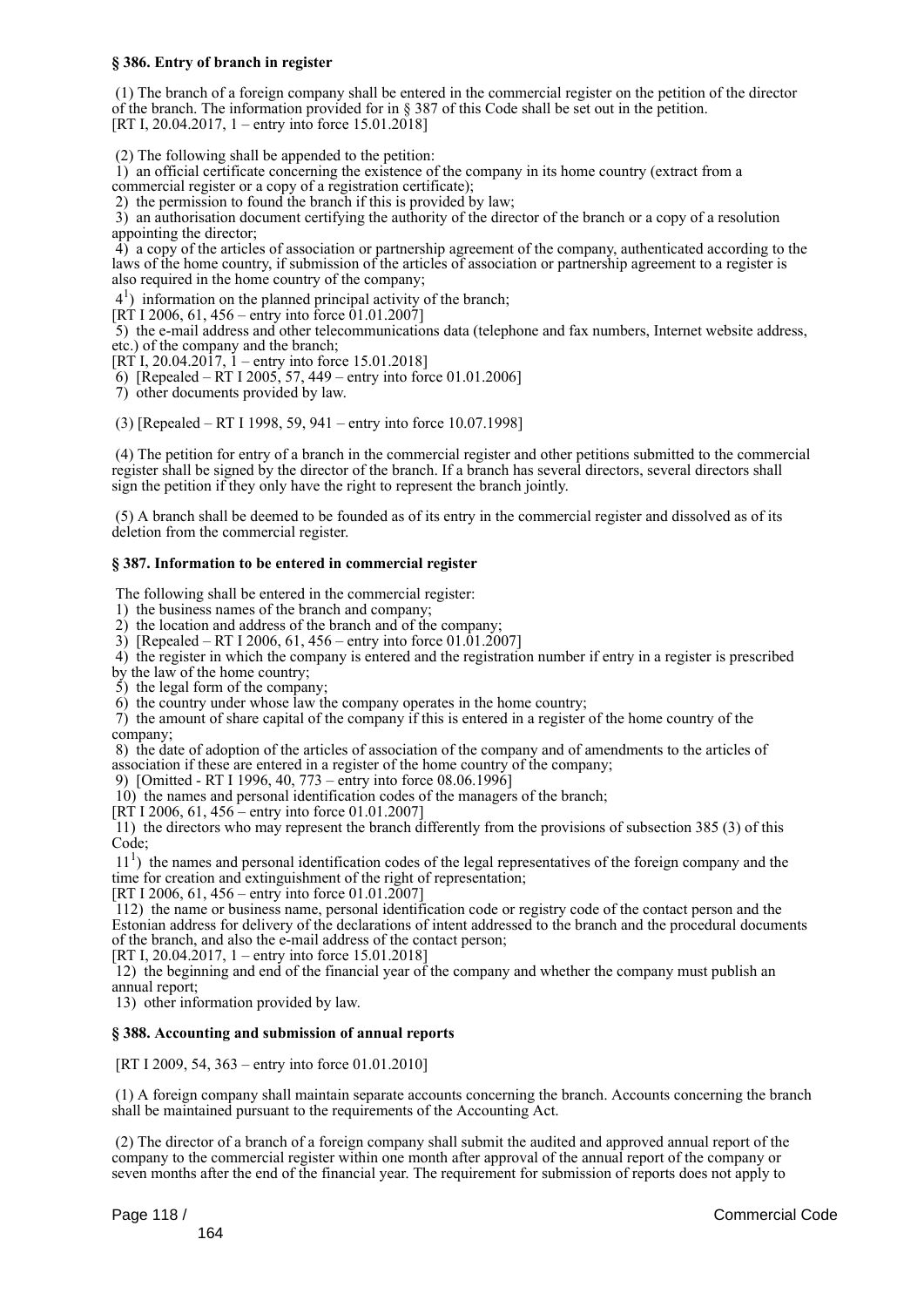companies of the states which are Contracting Parties to the EEA Agreement if the legislation of the country of the registered office of the company does not require the annual report to be disclosed. [RT I, 20.04.2017, 1 – entry into force 15.01.2018]

(3) [Repealed – RT I 2009, 54, 363 – entry into force 01.01.2010]

(4) [Repealed – RT I 2009, 54, 363 – entry into force 01.01.2010]

 (5) The report specified in subsection (2) of this section shall be prepared in compliance with the accounting frameworks specified in clause 17 (1) 2) of the Accounting Act. This requirement does not apply to companies of the Member States of the European Economic Area and the Organization for Economic Cooperation and Development (OECD).

[RT I,  $\overline{02.11.2011}$ , 1 – entry into force 12.11.2011]

### **§ 389. Bankruptcy or liquidation of company**

 Within fourteen days after commencement of bankruptcy proceedings or liquidation of the company, the director of the branch shall notify the registrar, who shall make a corresponding notation in the commercial register.

[RT I, 21.06.2014, 8 – entry into force 01.01.2015]

#### **§ 390. Liquidation and deletion of branch from register**

(1) A branch shall be deleted from the commercial register if:

1) the company is dissolved;

2) the company applies therefor;

 3) the branch does not have a director and a director is not appointed within three months after a caution by the registrar;

 4) the director of the branch does not submit the required annual report during the terms specified in § 388 of this Code and also does not do so during an additional term specified by the registrar. [RT I 2009, 54, 363 – entry into force  $01.01.2010$ ]

 (2) A branch shall be deleted from the commercial register on the basis of a court ruling at the request of a person or agency entitled by law or any other interested person if the object of the activities or the activities of the branch are in conflict with the law, the constitutional order or good morals, or at the request of a creditor who proves that the creditor cannot satisfy the creditor's claim which arises from operation of the company in Estonia by means of the assets of the company in Estonia, or on another basis provided by law. [RT I 2008, 59, 330 – entry into force 01.01.2009]

 (3) After deletion of a branch from the register, the foreign company may continue its activities in Estonia as an undertaking only if it has a new branch entered in the register. Upon deletion of a branch from the register on the petition of a creditor, a new branch may only be entered in the register if the claim of the creditor is satisfied or if the written consent of the creditor for entry of the branch in the register is submitted.

 (4) Before deletion of a branch from the register, the branch shall be liquidated, to which the provisions of §§ 369–372, 374–377, subsections 378 (1) and (2) and §§ 381–383 of this Code shall apply. After satisfaction of the claims of all creditors and the deposit of money, the liquidators shall prepare the final balance sheet, which shall be appended to the petition for deletion of the branch from the register.

## **Part IX MERGER, DIVISION AND TRANSFORMATION**

## **Chapter 31 MERGER**

## **Subchapter 1 General Provisions**

### **§ 391. Methods of merger**

 (1) A company (company being acquired) may merge with another company (acquiring company). The company being acquired shall be deemed to be dissolved.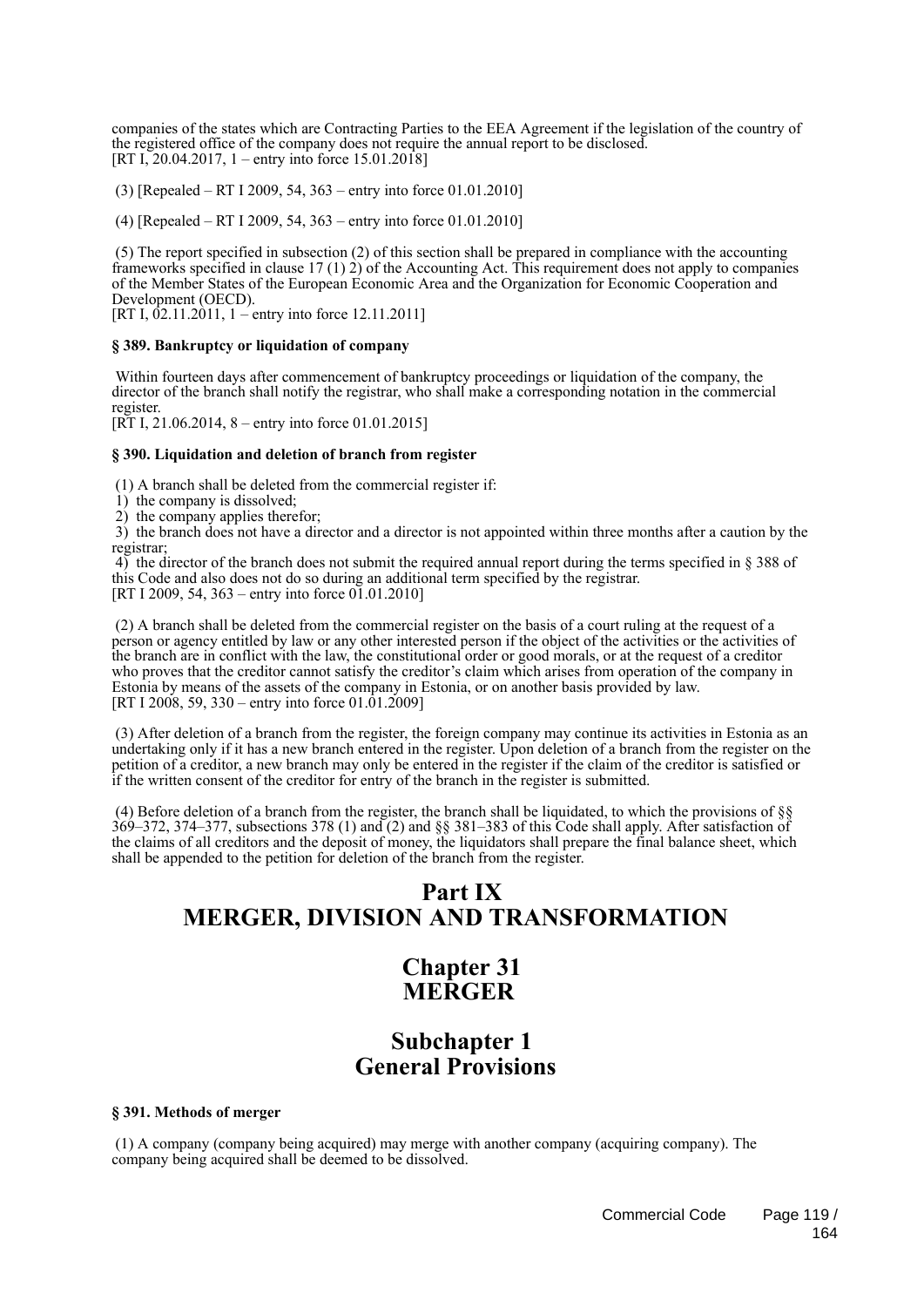(2) Companies may also merge such that they form a new company. In this case, the merging companies shall be deemed to be dissolved.

(3) Merger shall be effected without a liquidation proceeding.

 (4) The assets of a company being acquired, including its obligations, shall transfer to the acquiring company upon merger. Upon foundation of a new company, the assets of the merging companies, including their obligations, shall transfer to it.

 (5) The partners or shareholders of a company being acquired shall become partners or shareholders of the acquiring company upon merger. Upon foundation of a new company, the partners or shareholders of the merging companies shall become its partners or shareholders.

 (6) Merging companies may be of the same class or of different classes of companies entered in the commercial register in Estonia unless otherwise provided by law.

 (7) A private limited company or public limited company may, as a company being acquired, merge with the assets of a natural person (acquiring natural person) who is the sole shareholder of the company. The provisions of this Code concerning an acquiring private limited company apply to the acquiring natural person, unless otherwise provided by law.

[RT I, 21.03.2014, 3 – entry into force 01.01.2015]

### **§ 392. Merger agreement**

 (1) In order to merge, the management boards of or the partners entitled to represent the companies shall enter into a merger agreement. Rights and obligations shall arise from the merger agreement after approval of the agreement pursuant to the procedure provided for in § 397 of this Code. A merger agreement shall set out:

1) the business names and registered offices of the companies;

<sup>1</sup>) an agreement to transfer all the assets of the company being acquired to the acquiring company in exchange for a transfer of shares of the acquiring company;

[RT I 2005, 57, 449 – entry into force  $01.01.2006$ ]

 $2)$  the share exchange ratio for the companies and the amount of additional payments if additional payments are made;

3) the terms and conditions of transfer of the shares of the acquiring company;

 4) the date as of which the transferred shares shall grant the right to a share of profit of the acquiring company and the special conditions affecting this right;

[RT I, 02.11.2011, 1 – entry into force 12.11.2011]

 5) the rights which the acquiring company will grant to the partners or shareholders of the company being acquired, including the holders of preferred shares and convertible bonds of a public limited company; 6) the consequences of merger for the employees of the company being acquired;

 7) the date as of which the transactions of the company being acquired shall be deemed to be undertaken by the acquiring company (merger balance sheet date);

 8) the remuneration paid to the auditor who audits the merger agreement and the advantages granted in connection with the merger to the members of the management boards and supervisory boards of the companies or the partners entitled to represent the companies.

 (2) The sum of additional payments prescribed in the merger agreement which are to be paid by an acquiring private limited company or public limited company to the partners or shareholders of the company being acquired shall not exceed one-tenth of the sum of the nominal values or book values of their exchanged shares. [RT I 2010, 20, 103 – entry into force 01.07.2010]

 (3) If all shares of a company being acquired are held by the acquiring company, the merger agreement need not indicate the information specified in clauses (1) 2)–4) of this section.

(4) A merger agreement shall be notarised.

 (5) If an approved merger agreement is conditional and a condition is not met within five years after conclusion of the agreement, a company may terminate the agreement by giving at least six months' advance notice of termination unless the merger agreement prescribes a shorter term for advance notice.

### **§ 393. Merger report**

 (1) The management boards of or the partners entitled to represent the merging companies shall prepare a written report (merger report) which shall explain and justify legally and economically the merger and merger agreement, including the share exchange ratio and amount of additional payments if additional payments are to be made. Difficulties relating to valuation shall be referred to separately in the report.

 (2) A merger report need not be prepared if the only share or all the shares of the company being acquired are held by the acquiring company, or if this is agreed to by all the partners of the merging company or all the shareholders of the merging public limited companies. [RT I, 02.11.2011, 1 – entry into force 12.11.2011]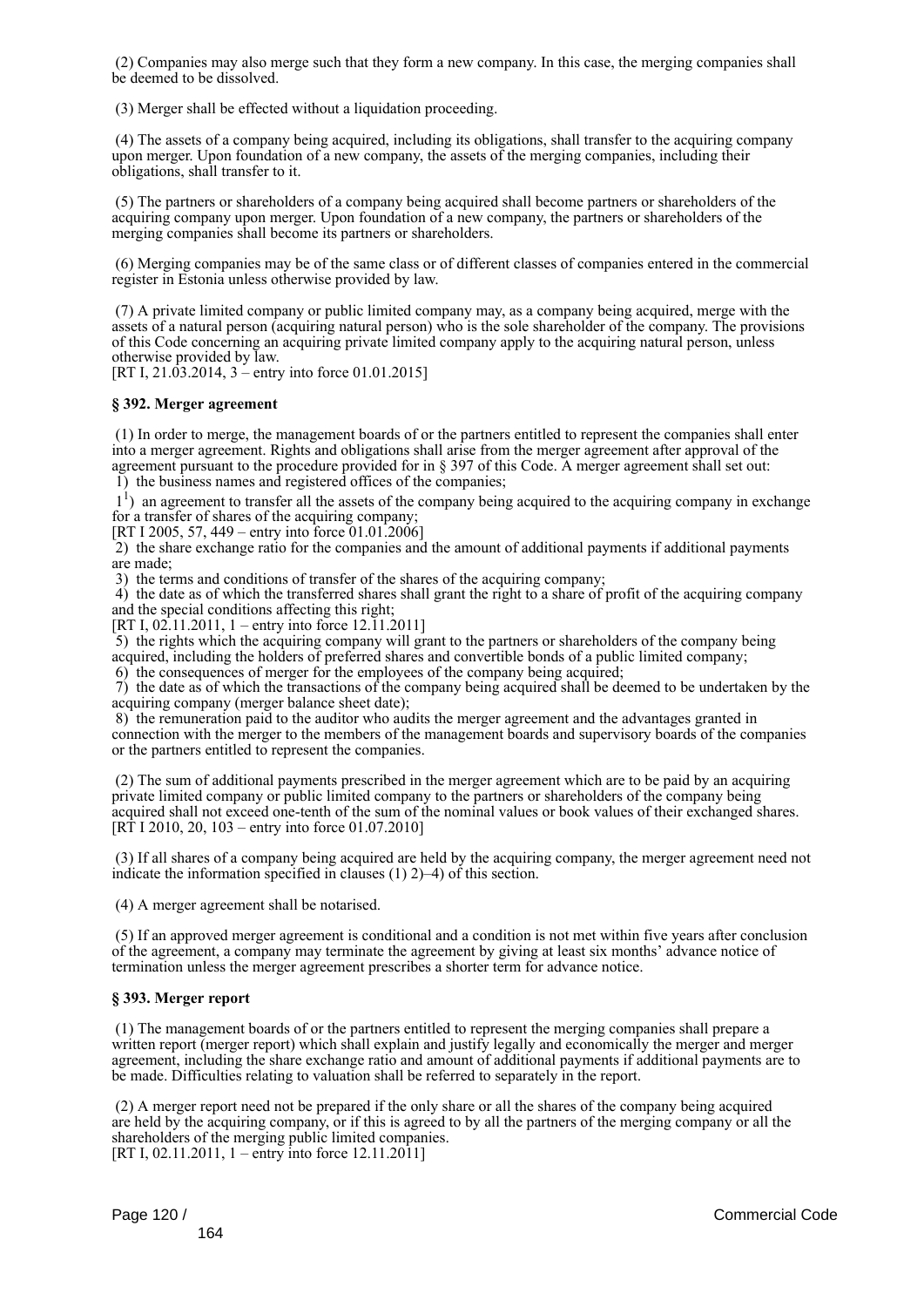(3) Merging companies may prepare a joint merger report.  $[\overline{RT} 1 2005, 57, 449 -$  entry into force 01.01.2006]

 (4) If the acquiring company belongs to a group, the merger report shall also set out information necessary for the merger concerning the other companies belonging to the group.  $[RT I 2005, 57, 449 -$  entry into force 01.01.2006

 (5) A merger report need not set out information, publication of which may result in significant damage to a company being acquired or a company belonging to the same group with such company. In such case, the reason for failure to submit the information shall be set out in the report. [RT I 2005, 57, 449 – entry into force 01.01.2006]

### **§ 394. Audit**

(1) An auditor shall audit a merger agreement in the cases provided by law.

 (2) An auditor need not audit a merger agreement if all shares of the company being acquired are held by the acquiring company, or if all the partners of the merging company or all the shareholders of the merging public limited companies agree that an auditor need not audit the merger agreement. [RT I, 02.11.2011, 1 – entry into force 12.11.2011]

### **§ 395. Appointment of auditor**

 An auditor shall be appointed by the management board or the managing partners of the merging company. One auditor may be appointed for some or all of the merging companies.

### **§ 396. Report and liability of auditor**

 (1) The auditor shall prepare a written report concerning the results of the audit of a merger agreement. The auditors who audit a merger agreement may prepare a joint report for the companies.

 (2) A report shall indicate whether the share exchange ratio and additional payments indicated in the merger agreement are appropriate consideration for the partners or shareholders of the company being acquired, and whether the merger may bring about damage to the interests of the creditors of the company.

 $(2<sup>1</sup>)$  Additionally, the auditor's report shall set out the method which was used upon determination of the exchange ratio of shares of the companies, the difficulties relating to determination of the exchange ratio, whether the used method is appropriate for determination of the exchange ratio and other methods for determination of the exchange ratio. If different methods are used upon determination of the exchange ratio, the exchange ratio in each method and the importance of results obtained on the basis of each method upon determination of the exchange ratio shall be set out.

 $(2<sup>2</sup>)$  An auditor's report need not set out information, publication of which may result in significant damage to a company being acquired or a company belonging to the same group with such company. In such case, the reason for failure to submit the information shall be set out in the report.

 (3) An auditor shall be liable, in the same manner as upon auditing an annual report, for the damage caused by inaccurate auditing of the merger agreement to the company, its shareholders or creditors.

 (4) An auditor has the same rights and obligations upon auditing a merger agreement as upon auditing an annual report. An auditor also has the right to obtain information necessary for auditing from other companies which belong to the same group with the company being acquired. [RT I 2005, 57, 449 – entry into force 01.01.2006]

### **§ 397. Merger resolution**

 (1) Rights and obligations shall arise from a merger agreement if the merger agreement is approved by all merging companies. A merger resolution shall be in writing.

 (2) The partners or shareholders shall be provided with the opportunity to examine the merger agreement, merger report and auditor's report at least two weeks before deciding on approval of the merger agreement unless otherwise provided by law.

(3) A partner or shareholder may demand a copy of the merger agreement or resolution.

 (4) The management boards of or the partners entitled to represent the merging companies, prior to deciding on the approval of the merger agreement, shall notify the partners or the general meeting of all material changes in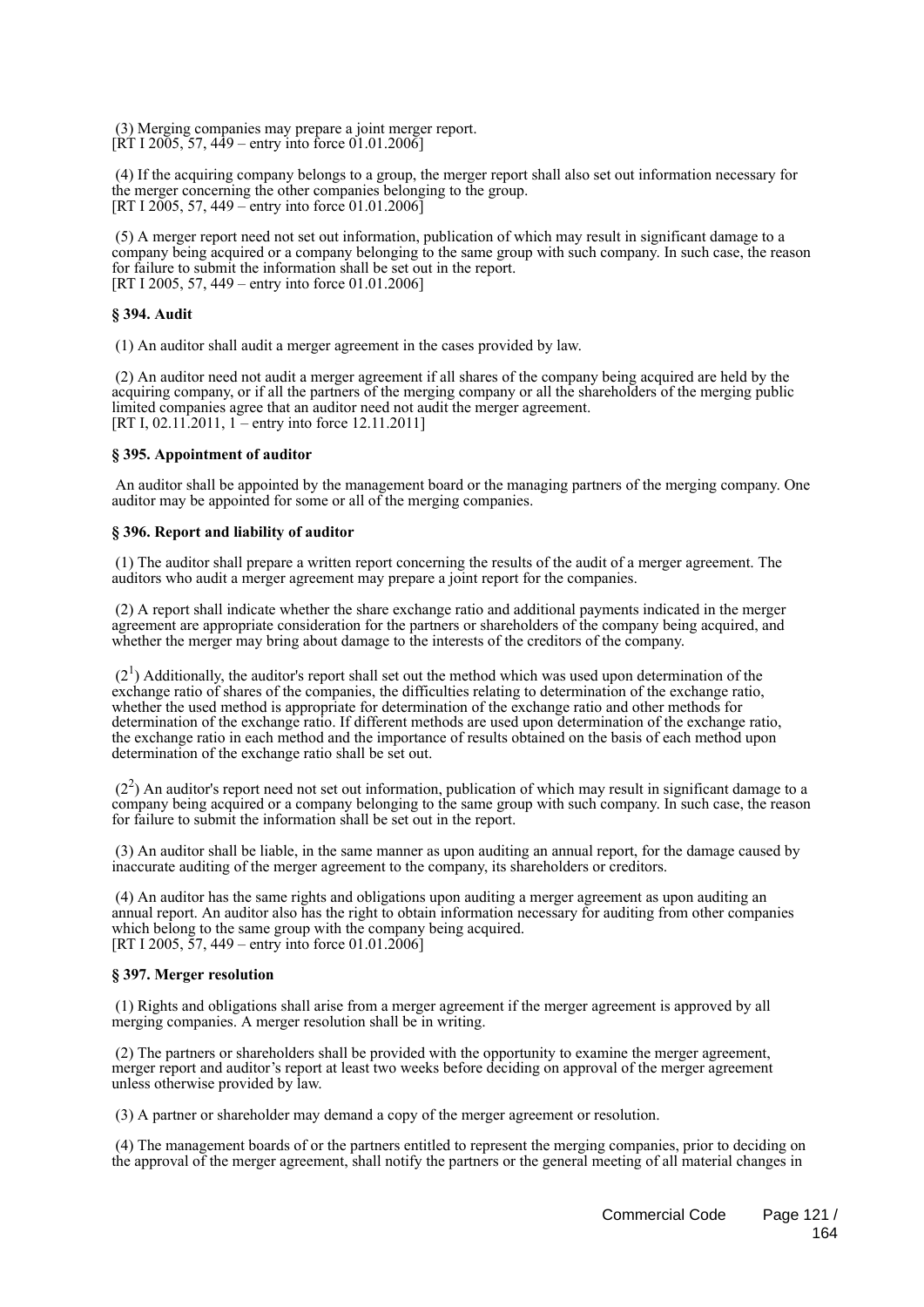the assets of the company which occur in the interim between the entry into the merger agreement and deciding on the approval of the merger agreement. The management boards of or the partners entitled to represent the merging companies shall notify of the changes specified in the previous sentence also the management boards of or the partners entitled to represent the other merging companies, who shall notify of the above changes the partners or the general meeting of their companies. [RT I, 02.11.2011, 1 – entry into force 12.11.2011]

 (5) The obligations specified in subsection (4) of this section need not be performed if the only share or all the shares of the company being acquired are held by the acquiring company, or if this is agreed to by all the partners or shareholders of the merging company. [RT I, 02.11.2011, 1 – entry into force 12.11.2011]

### **§ 398. Contestation of merger resolution and compensation for damage**

 (1) At the request of a partner, shareholder or member of the management board or supervisory board, a court may declare invalid a merger resolution which is in conflict with the law, the partnership agreement or the articles of association if the request is submitted within one month after the resolution is made.

 (2) The merger resolution of a company being acquired shall not be declared invalid on the basis that the share exchange ratio is fixed too low.

 (3) If the share exchange ratio is fixed too low, a partner or shareholder may demand a refund from the acquiring company which may exceed the amount specified in subsection 392 (2) of this Code.

 (4) The acquiring company shall pay a fine for delay on an unpaid refund in the amount provided by law as of entry of the merger on the registry card of the acquiring company. The above does not preclude or restrict the filing of claims for compensation for damage exceeding the default interest. [RT I, 21.06.2014, 8 – entry into force 01.01.2015]

### **§ 399. Protection of creditors**

 (1) Immediately after a merger has been entered on the registry card of the acquiring company, the acquiring company shall publish a merger notice to the creditors of the merged companies in the publication *Ametlikud Teadaanded*, informing them of the possibility to submit, within six months after the publication of the notice, their claims to the acquiring company in order to receive a security.

 (2) The acquiring company shall secure the claims submitted by the creditors of the companies being acquired within six months after the publication of the notice specified in subsection (1) of this section, if the creditors have no possibility to demand satisfaction of the claims and they prove that the merger may endanger the fulfilment of the claims.

[RT I 2005, 57, 449 – entry into force 01.01.2006]

### **§ 400. Submission of petition to commercial register**

 (1) The management board of or the partners entitled to represent a merging company shall submit, nor earlier than after one month of the approval of the merger resolution, a petition for entry of the merger in the commercial register. The following shall be appended to the petition:

[RT I,  $18.12.2012$ , 3 – entry into force 19.12.2012]

- 1) a copy of the merger agreement certified by a notary;
- 2) the merger resolution;
- 3) the minutes of the meeting of the partners or shareholders if the merger resolution is made at a meeting;
- 4) the permission for merger, if required;
- 5) the merger report or the agreements not to prepare one;
- 6) the auditor's report, if required, or the agreements not to prepare one;
- 7) the final balance sheet of the company being acquired if the company being acquired submits the petition;
- 8) [Repealed RT I 2005, 57, 449 entry into force 01.01.2006]

 9) resolution of the Competition Board to grant permission for a concentration if the obligation to request such permission arises from the Competition Act;

 10) if the shares of a merging company are entered in the Estonian register of securities or another depository, the confirmation of the registrar of the Estonian register of securities or another depository that the management board of the merging company has notified the registrar or the depository of the merger;

[RT I, 26.06.2017,  $1 -$  entry into force 01.10.2017]

- 11) the interim balance sheet or the agreements not to prepare one.
- [RT I, 02.11.2011, 1 entry into force 12.11.2011]

 (2) A registrar may enter a merger in the register only if the final balance sheet of the company being acquired is prepared as at a date not earlier than eight months before submission of the petition to the commercial register. The final balance sheet is prepared pursuant to the requirements established for the balance sheet that constitutes part of the annual report, and the approval of the final balance sheet and conducting the audit thereof is governed by the provisions concerning the approval of the annual report and conducting an audit. The final balance sheet shall be prepared using the same accounting policies and presentation which were used in the preparation of the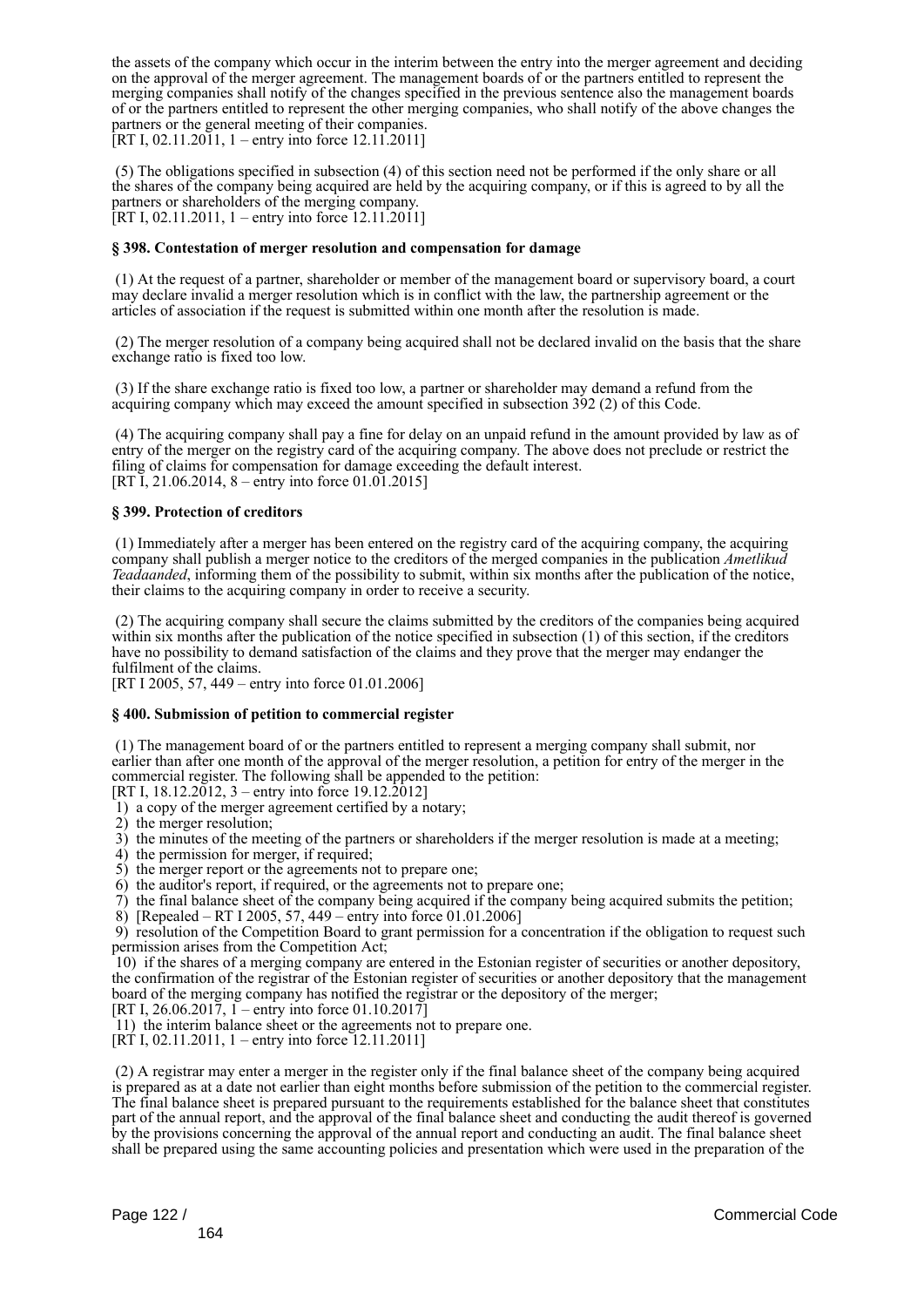balance sheet that constitutes part of the latest annual report. The final balance sheet shall be prepared as at the day preceding the merger balance sheet date.  $[R\bar{T}I, 02.11.2011, 1 - entry$  into force 12.11.2011]

 (3) In a petition, the members of the management board of or the partners entitled to represent the company shall confirm the merger resolution is not contested, or that a corresponding petition has been denied, or that the adoption of the merger resolution was not required.  $[RT I, 02.11.2011, 1 -$  entry into force 12.11.2011]

 (4) The members of the management board of or the partners entitled to represent the acquiring company may also submit a petition for entry of the company being acquired in the commercial register.

### **§ 401. Business name of acquiring company**

(1) An acquiring company may continue activities under the business name of the company being acquired.

 (2) If a partner or shareholder of the company being acquired is a natural person who no longer participates in the acquiring company, the acquiring company may continue to use his or her name in the business name only with the written consent of him or her, or of his or her successors.

### **§ 402. Merger entry**

 (1) A merger shall be entered on the registry card of the acquiring company if it is entered on the registry cards of all companies being acquired. Entries on the registry cards of the companies being acquired shall indicate that the merger shall be deemed to be effected as of entry on the registry card of the acquiring company.

 (2) The petitions related to merger shall be joined in one proceeding. [RT I,  $21.06.2014$ , 8 – entry into force 01.01.2015]

 (3) If the shares of a company being acquired are entered in the Estonian register of securities or another depository, the registrar of the commercial register shall promptly notify the registrar of the Estonian register of securities or another depository of the merger. [RT I, 26.06.2017, 1 – entry into force 01.10.2017]

### **§ 403. Legal effect of entry and compensation for damage caused by merger**

 (1) The assets of a company being acquired shall transfer to the acquiring company as of entry of the merger on the registry card of the acquiring company. After entry of the merger on the registry card of the acquiring company, entries regarding the transfer of assets shall be made in the registers on the petition of the acquiring company.

 (2) A company being acquired shall be deemed to be dissolved as of entry of the merger on the registry card of the acquiring company. The registrar shall delete the company being acquired from the commercial register.

 (3) The partners or shareholders of the company being acquired shall become partners or shareholders of the acquiring company as of entry of the merger on the registry card of the acquiring company, and their shares shall be exchanged for shares of the acquiring company. The rights of third persons with regard to the exchanged shares shall remain valid with regard to the shares of the acquiring company.

 (4) The shares of a company being acquired which are held by the acquiring company or by the company being acquired itself, or by a person acting in his or her own name but at the expense of the company shall not be exchanged and shall become invalid.

(5) A merger shall not be contested after its entry on the registry card of the acquiring company.

 (6) The members of the management board and supervisory board, or the managing partners of a merging company shall be solidarily liable to the company, the partners or shareholders, or the creditors of the company for any damage wrongfully caused by the merger. The provisions of the first sentence do not apply to damage, which is caused by the preparation and conducting of the merger to the shareholders of the public limited company being acquired by the members of the management board or supervisory board of the public limited company being acquired, if all the shares of the public limited company being acquired are held by the acquiring public limited company.

[RT I, 21.03.2014,  $3$  – entry into force 31.03.2014]

 (7) The limitation period for a claim specified in subsection (6) of this section shall be five years from entry of the merger on the registry card of the acquiring company. [RT I 2005, 57, 449 – entry into force 01.01.2006]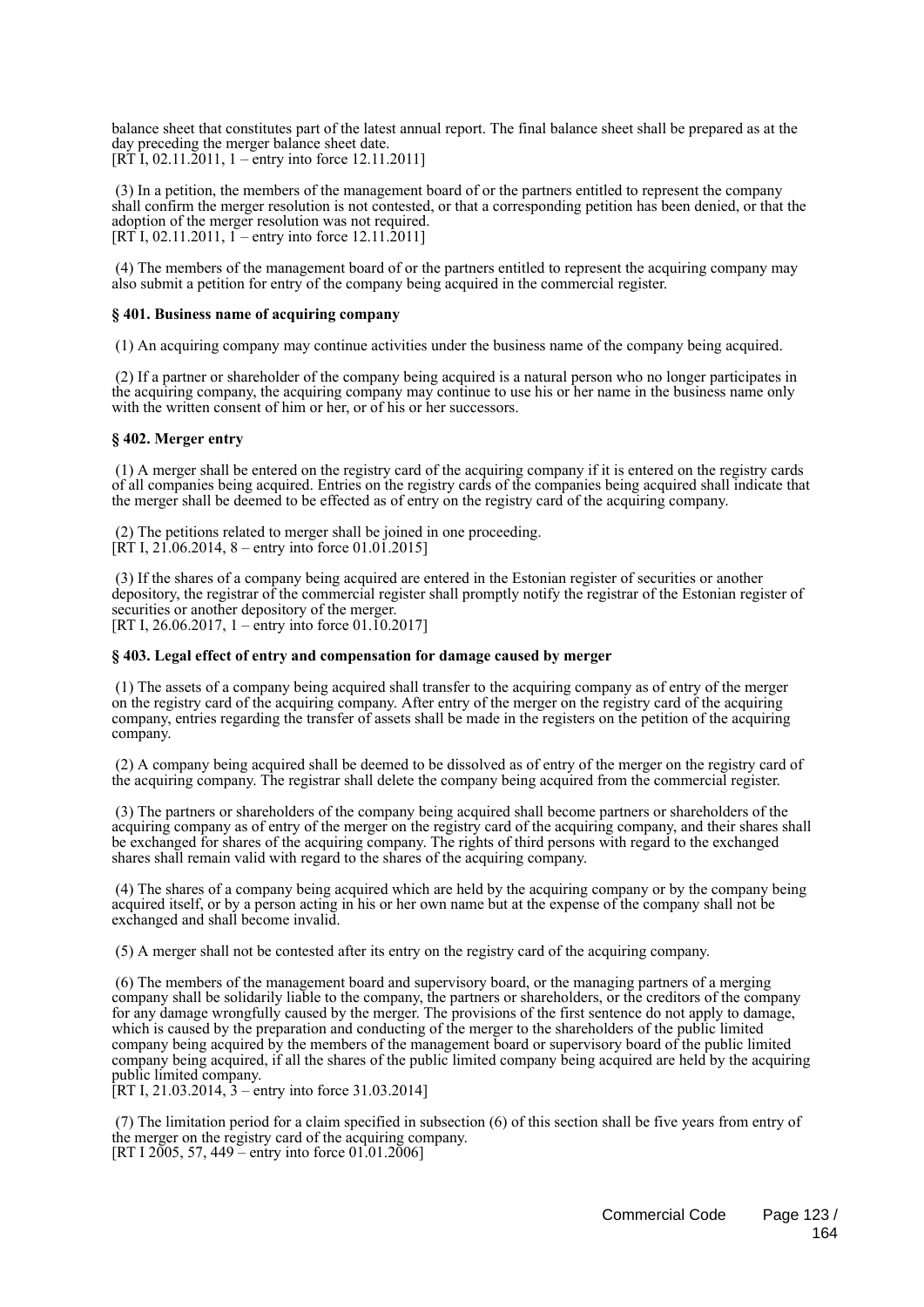### **§ 404. Compensation upon merger of different classes of companies**

 (1) Upon merger of companies of different classes, a partner or shareholder of the company being acquired who opposes the merger resolution may, within two months after entry of the merger on the registry card of the acquiring company, demand that the acquiring company acquire the exchanged share or shares of the partner or shareholder for monetary compensation. The monetary compensation shall be equal to the sum of money which the partner or shareholder would have received from the distribution of remaining assets upon liquidation of the company if the company had been liquidated at the time the merger resolution was made.

 (2) The provisions of clauses 162 (2) 11) and 283 (2) 2) of this Code shall not apply to acquisition of shares by a company on the bases specified in subsection (1) of this section.

 (3) The names of partners or shareholders who oppose the merger resolution and who wish to exercise the rights specified in this section shall be appended to the merger resolution. Opposition to the merger resolution shall be confirmed by each partner or shareholder by the signature of the partner or shareholder.

 (4) If the acquiring company is a general partnership or limited partnership, the compensation specified in subsection (1) of this section may be demanded by a partner who departs from the company.

 (5) An acquiring company shall pay a fine for delay on compensation in the amount provided by law as of entry of the merger on the registry card of the acquiring company.

 (6) If a partner or shareholder who opposes the merger resolution does not demand the compensation specified in this section, the partner or shareholder may transfer a share or shares within two months regardless of the restrictions on disposal provided by law or prescribed by the articles of association. [RT I 2005, 57, 449 – entry into force 01.01.2006]

### **§ 405. Merger whereby new company founded**

 (1) The provisions of this chapter together with amendments prescribed by law shall apply to a merger whereby a new company is founded.

 (2) The provisions regarding a company being acquired shall apply to the merging companies, and the provisions regarding an acquiring company shall apply to the company being founded. The companies shall be deemed to be merged as of entry of the new company in the register.

 (3) In the foundation of a new company, the foundation provisions for the class of company shall apply unless the provisions of this chapter provide otherwise. The founders shall be the merging companies.

 (4) In addition to the provisions of subsection 392 (1) of this Code, the merger agreement shall set out the business name and registered office of the new company. The articles of association or partnership agreement of the company being founded, which shall be approved by the merger resolution, shall be appended to the merger agreement.

 (5) The management board of or the partners entitled to represent a merging company shall submit a petition for entry of the merger in the commercial register.  $[RTI, 18.12.2012, 3 - entry into force 19.12.2012]$ 

 (6) The management boards of or the partners entitled to represent the merging companies shall submit a joint petition for entry of the new company in the commercial register of its registered office.

## **Subchapter 2 General Partnership or Limited Partnership as Merging Company**

### **§ 406. Meaning of contribution**

 For the purposes of this chapter, the contribution of a partner of a general partnership or limited partnership shall be deemed to be a share.

### **§ 407. Content of merger agreement**

 (1) If the acquiring company is a general partnership or limited partnership, the merger agreement shall, in addition to subsection 392 (1) of this Code, set out with regard to each partner or shareholder of the company being acquired whether the partner or shareholder will become a general partner or limited partner of the acquiring company and the amount of the contribution of the partner or shareholder.

 (2) A limited partner of a limited partnership, a shareholder of a private limited company or a shareholder of a public limited company being acquired who opposes the merger resolution shall become a limited partner of the acquiring company.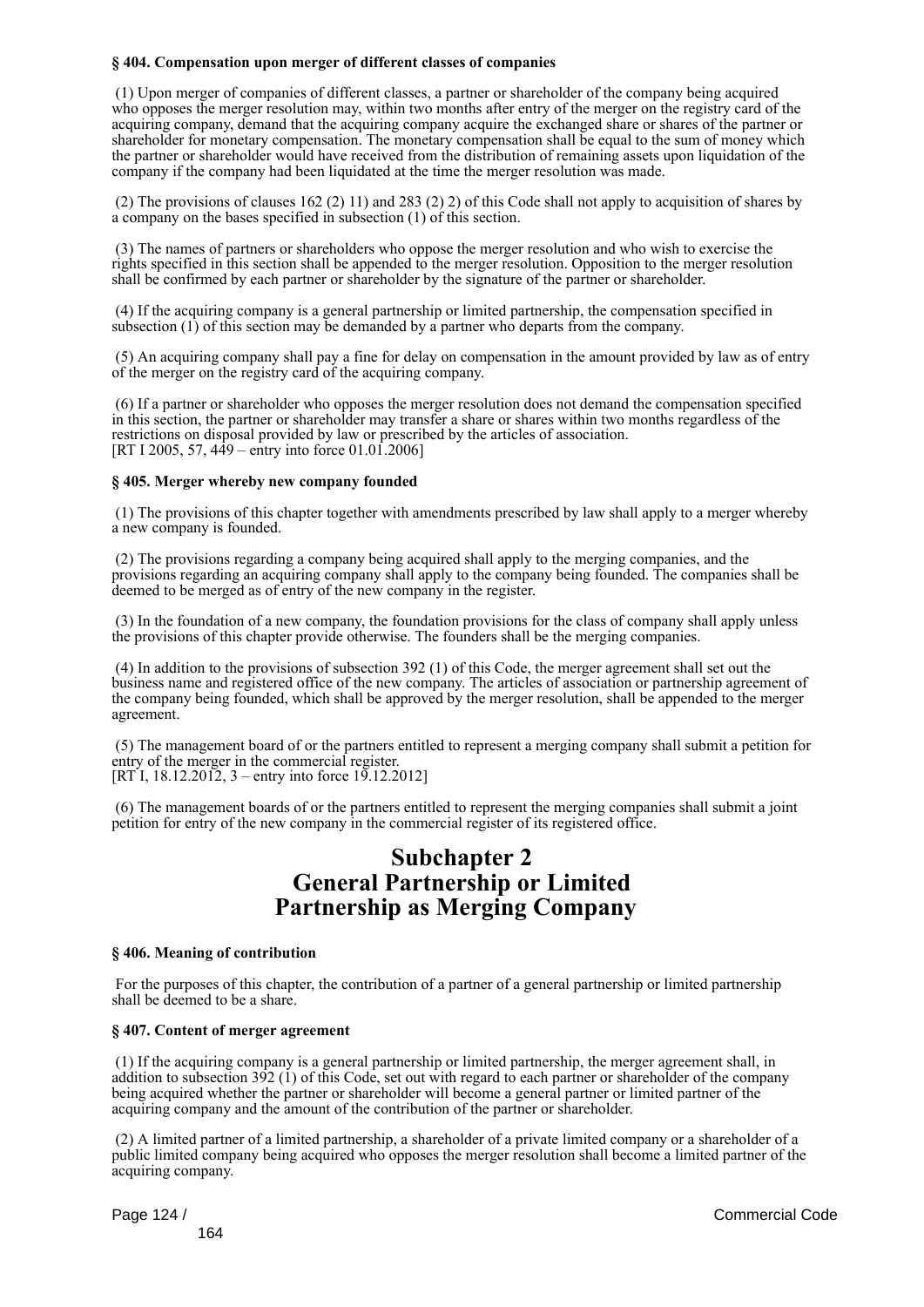### **§ 408. Merger report**

 A merger report need not be prepared if the partners of a merging general partnership or limited partnership are managing partners of the company.

#### **§ 409. Merger resolution**

(1) A merger resolution shall be adopted if all the partners vote in favour.

 (2) A partnership agreement may prescribe that the merger resolution shall be adopted if more than two-thirds of the partners vote in favour. If a partner of a general partnership or a general partner of a limited partnership being acquired opposes the merger resolution, the partner or general partner shall become a limited partner of the acquiring company.

 (3) If a merger resolution may be made by a majority vote pursuant to the partnership agreement, a partner may demand an audit of the merger agreement at the expense of the company.

#### **§ 410. Liability of shareholders**

 (1) If a general partnership or limited partnership merges with a limited partnership, private limited company or public limited company, a general partner shall be liable for the obligations of the company being acquired for which the due date for performance has arrived or will arrive within five years after entry of the merger on the registry card of the acquiring company.

 (2) If a general partnership or limited partnership merges with a limited partnership in which a general partner of the company being acquired is to become a general partner, the liability restriction prescribed in subsection (1) of this section shall not apply with regard to the general partner.

## **Subchapter 3 Private Limited Company as Merging Company**

### **§ 411. Audit of merger agreement**

 A shareholder of a merging private limited company may demand an audit of the merger agreement at the expense of the private limited company. The corresponding written request shall be submitted within ten days as of providing the opportunity to examine the documents specified in subsection 397 (2) of this Code.  $[R\dot{T} I, 02.1\dot{1}.2011, 1 - entry$  into force 12.11.2011]

#### **§ 412. Merger resolution**

 (1) A merger resolution shall be adopted if at least two-thirds of the votes represented at the meeting of shareholders are in favour, and the articles of association do not prescribe a greater majority requirement.

 (2) If a merger resolution is made pursuant to the procedure provided for in subsection 173 (2) of this Code, the resolution shall be adopted if at least two-thirds of the votes of the shareholders are in favour unless the articles of association prescribe a greater majority requirement. [RT I 2005, 57, 449 – entry into force 01.01.2006]

 $(2<sup>1</sup>)$  If the special rights of a shareholder in managing a company are damaged or restricted by a merger, the consent of such shareholder is necessary for adopting the merger resolution. [RT I 2005, 57, 449 – entry into force  $01.01.2006$ ]

 $(2<sup>2</sup>)$  If the acquiring company is a private limited company, the contribution for which shares has not been completely paid, the consent of all the partners or shareholders of the company being acquired is necessary for the adoption of the merger resolution. If the company being acquired is a private limited company, the contribution for which shares has not been completely paid, the consent of all the partners or shareholders of the acquiring company is necessary for the adoption of the merger resolution. [RT I,  $02.11.2011$ , 1 – entry into force 12.11.2011]

 (3) If at least nine-tenths of the share capital of a private limited company or of the share capital of a public limited company being acquired is held by the acquiring private limited company, approval of the merger agreement by a merger resolution of the acquiring private limited company shall not be required for merger. The own shares of the company being acquired shall not be taken into account in the determination of representation. The acquiring private limited company at least two weeks before deciding on the approval of the merger agreement by the company being acquired or, if the merger agreement need not be approved at the meeting of shareholders or the general meeting of the company being acquired, at least two weeks before the creation of the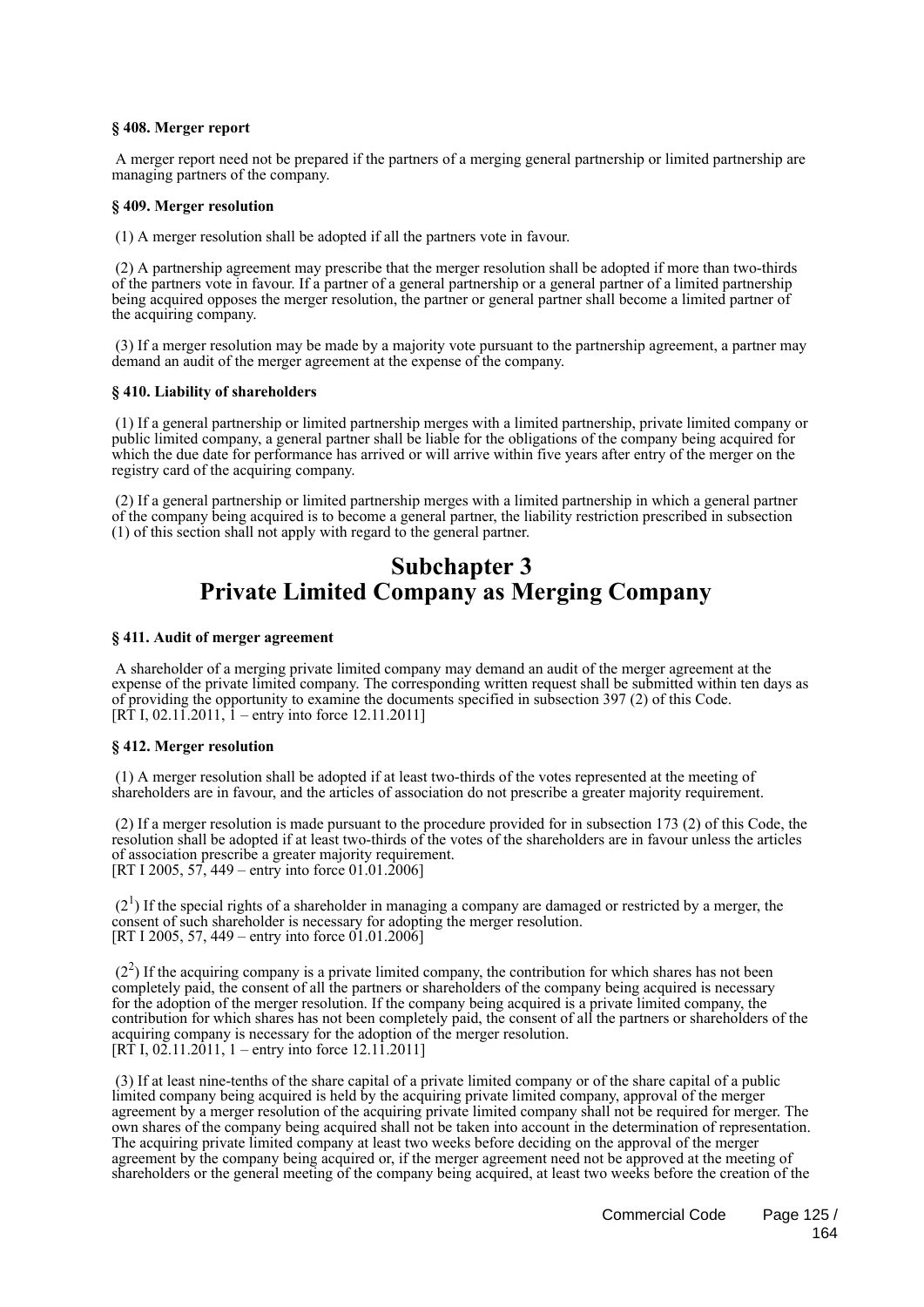rights and obligations arising from the merger agreement shall perform the disclosure obligations specified in subsection 397 (2) of this Code. A merger resolution is necessary if this is demanded within the term specified in the previous sentence by shareholders of the acquiring private limited company whose shares represent at least one-twentieth of the share capital and unless the articles of association prescribe a lower representation requirement.

[RT I, 02.11.2011, 1 – entry into force 12.11.2011]

 (4) If the only share of the private limited company being acquired is held by the acquiring private limited company or public limited company, the approval of the merger agreement by the merger resolution of the private limited company being acquired is not required for the merger. The own share of the private limited company being acquired shall not be taken into account in the determination of representation. [RT I, 02.11.2011,  $1 -$  entry into force 12.11.2011]

### **§ 413. Increase of share capital of acquiring company**

 (1) Upon an increase of share capital of an acquiring private limited company in connection with merger, other shareholders shall not have the pre-emptive right to the acquisition of shares (§ 193).

 (2) In addition to the documents specified in subsection 196 (1) of this Code, copies of the merger agreement and the merger resolutions of the merging companies certified by a notary shall be appended to the petition for entry of the increase of share capital in the commercial register.

 (3) In case of the increase of the share capital of the acquiring private limited company, the merger shall not be entered on the registry card of the acquiring private limited company before the increase of the share capital has been entered in the commercial register. [RT I, 21.06.2014, 8 – entry into force 01.01.2015]

 (4) The acquiring private limited company shall not increase the share capital for conducting the merger to the extent to which the shares of the company being acquired are held by the acquiring private limited company or by the company being acquired itself, or by a person acting in his or her own name but at the expense of the company.

 $[RT \dot{1}, 0\dot{2}.11.2011, 1 - entry into force 12.11.2011]$ 

### **§ 414. Transfer of shares upon merger**

 (1) An acquiring private limited company shall first transfer its own share of the acquiring private limited company to the partners or shareholders of the company being acquired in the exchange of their shares.

 (2) If the own share of an acquiring private limited company is transferred to the partners or shareholders of the company being acquired, it may be divided without observing the restrictions on transfer provided by law and the articles of association and without taking account of the minimum permitted nominal value of a share. [RT I 2005, 57, 449 – entry into force 01.01.2006]

### **§ 415.**

[Repealed – RT I 2007, 65, 405 – entry into force 15.12.2007]

### **§ 416. Valuation of assets to be transferred**

 (1) If the acquiring company is a private limited company whose share capital is to be increased in connection with the merger or if a new private limited company is to be founded upon merger, the procedure prescribed for valuation of a non-monetary contribution of a private limited company  $(\S 143)$  shall be used to assess whether the assets of the companies being acquired are sufficient for the increase of share capital or for the share capital of the private limited company being founded. Documents certifying the valuation of the assets shall be submitted to the commercial register together with the merger petition. [RT I, 02.11.2011, 1 – entry into force 12.11.2011]

 (2) The provisions of subsection (1) of this section shall not apply if the merger agreement is audited by an auditor. In auditing the merger agreement, the auditor shall also provide the assessment of the fact whether the assets of the merging companies are sufficient for increasing the share capital or for the share capital of a private limited company being founded.

[RT I, 02.11.2011, 1 – entry into force 12.11.2011]

### **§ 416<sup>1</sup> . Protection of holders of convertible bonds**

 The provisions of § 426 of this Code shall apply to the holders of convertible bonds of the private limited company being acquired. [RT I,  $04.03.2015$ ,  $4$  – entry into force 01.07.2015]

### **§ 417. Merger whereby new private limited company founded**

 (1) The provisions of § 138 shall not apply to a merger of companies whereby a new private limited company is founded.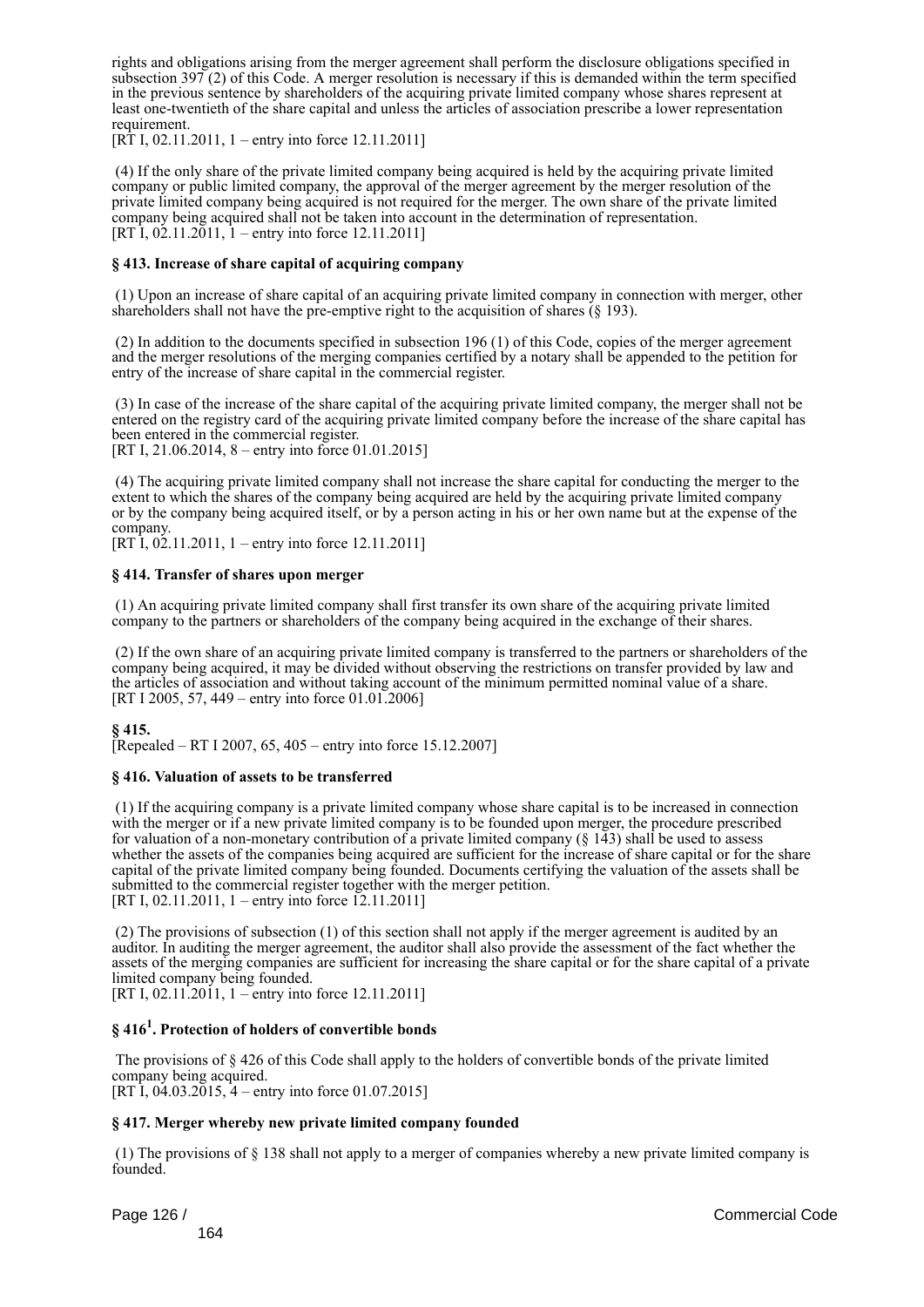(2) Upon a merger whereby a new private limited company is founded, the merger agreement shall, in addition to the provisions of subsections 392 (1) and 405 (4) of this Code, set out the amount of share capital and the members of the management board of the private limited company being founded. If a supervisory board is to be formed, the members of the supervisory board shall also be set out.

## **Subchapter 4 Public Limited Company as Merging Company**

### **§ 418. Audit**

Upon merger of a public limited company, an auditor shall audit the merger agreement.

### **§ 419. Preparation of general meeting**

 (1) At least one month before the general meeting to decide on merger, the management board shall present the following to the shareholders for examination at the registered office of the public limited company:

1) the merger agreement;

 2) the three preceding annual reports of the merging companies;  $[RT I 2009, 13, 78 - entry into force 01.07.2009]$ 

3) the merger reports of merging companies;

 $[RT I, 02.11.2011, 1 - entry into force 12.11.2011]$ 

4) the sworn auditor's reports of merging companies.

[RT I, 02.11.2011, 1 – entry into force  $12.11.2011$ ]

 (2) At the request of a shareholder, he or she shall be immediately provided free of charge either complete or partial copy, based on the shareholder's wish, of the documents specified in subsections (1) and (3) of this section. Upon the shareholder's consent, the copy may be sent to his or her e-mail address. [RT I, 02.11.2011, 1 – entry into force  $12.11.2011$ ]

 $(2<sup>1</sup>)$  If a public limited company pursuant to § 63 of this Code has provided to the registrar its homepage address, to fulfil the requirements specified in subsections  $(1)$  and  $(2)$  of this section it may publish the documents on its homepage in a way which provides the opportunity for saving and printing these. The documents shall be available on the homepage of the public limited company within one month prior to the general meeting and until the end of the general meeting. [RT I, 02.11.2011, 1 – entry into force 12.11.2011]

 (3) If the latest annual report of a merging public limited company is prepared in respect to financial year, which ended earlier than six months prior to the entry into the merger agreement, the balance sheet (interim balance sheet) compliant with the requirements established for the balance sheet that constitutes part of the annual report shall be prepared as at no earlier than the first day of the third month preceding the entry into the merger agreement. The interim balance sheet shall be prepared using the same accounting policies and presentation which were used in the preparation of the balance sheet that constitutes part of the latest annual report. The interim balance sheet shall be submitted to shareholders for examination pursuant to the procedure specified in subsections  $(1)$ – $(2^1)$  of this section. The interim balance sheet need not be prepared if all the shareholders of the merging public limited companies agree thereto. Instead of the interim balance sheet, the half-yearly report disclosed pursuant to  $\S 184^{11}$  of the Securities Market Act may be submitted to shareholders for examination.

[RT I, 02.11.2011, 1 – entry into force 12.11.2011]

 (4) At least one month prior to the general meeting deciding on the merger, the management board shall submit the merger agreement to the registrar of the commercial register or disclose it on the homepage of the public limited company. Upon the disclosure of the merger agreement on the homepage of the public limited company, it shall be available to the public free of charge until the end of the general meeting. In addition, the management board shall publish in the official publication *Ametlikud Teadaanded*a notice concerning the entry into the merger agreement. The notice shall indicate where or at which homepage address it is possible to examine the merger agreement and other documents specified in subsection (1) of this section and receive copies of these documents. Upon the disclosure of the merger agreement on the homepage of the public limited company, the notice shall also indicate the disclosure date of the merger agreement. [RT I, 02.11.2011, 1 – entry into force 12.11.2011]

 (5) If the public limited company is required to make public the regulated information in the central recording system for information specified in subsection  $184<sup>6</sup>(5)$  of the Securities Market Act, the merger agreement may be disclosed in such system instead of the homepage of the public limited company. In the remaining part, subsection (4) of this section shall apply.

[RT I, 02.11.2011, 1 – entry into force 12.11.2011]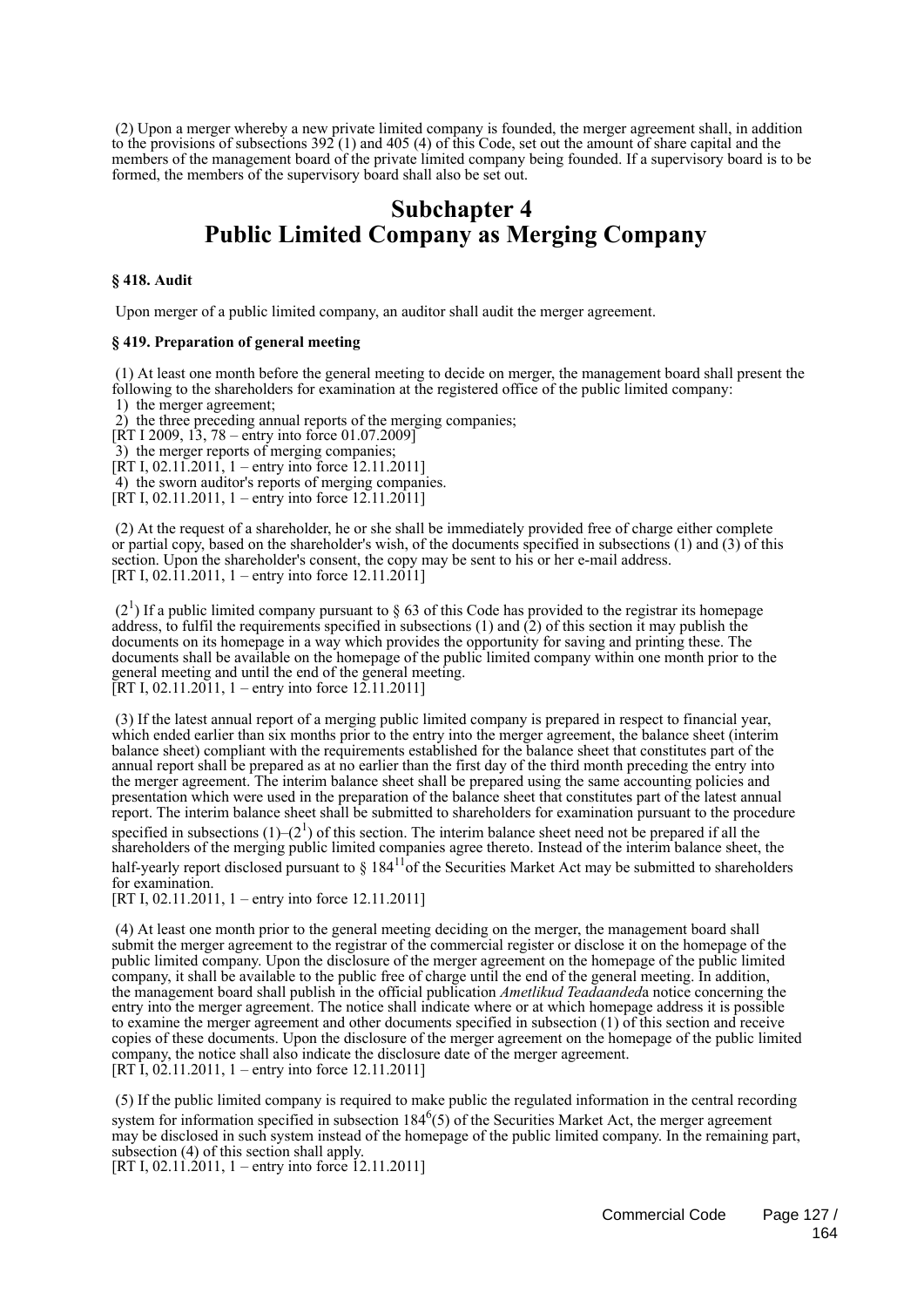### **§ 420. Organisation of general meeting**

 (1) At the general meeting, the management board shall explain the legal and economic consequences of the merger, including the exchange of shares.

(2) At the general meeting, the supervisory board shall present its opinion concerning the merger.

 (3) At the general meeting, information concerning circumstances related to other merging companies shall also be given to a shareholder at the request of the shareholder.

### **§ 421. Merger resolution**

 (1) A merger resolution shall be adopted if at least two-thirds of the votes represented at the general meeting are in favour, and the articles of association do not prescribe a greater majority requirement.

 (2) If a public limited company has several classes of shares, the merger resolution shall be adopted if, in addition to the provisions of subsection (1) of this section, at least two-thirds of the holders of each class of shares vote in favour of the resolution, and the articles of association do not prescribe a greater majority requirement. If a resolution is made pursuant to the procedure provided for in subsection 297 (2), at least two-thirds of the votes represented of each class of shares at the general meeting must vote in favour of the resolution unless the articles of association prescribe a greater majority requirement.

 (3) If the acquiring company is not a public limited company, the holders of preferred shares and convertible bonds of the public limited company being acquired shall participate in the determination of representation and in voting on the same bases as the shareholders.

 (4) If at least nine-tenths of the share capital of a private limited company or of the share capital of a public limited company being acquired is held by the acquiring public limited company, approval of the merger agreement by a merger resolution of the acquiring public limited company shall not be required for merger. The own shares of the company being acquired shall not be taken into account in the determination of representation. The acquiring public limited company at least one month before deciding on the approval of the merger agreement by the company being acquired or, if the merger agreement need not be approved at the meeting of shareholders or the general meeting of the company being acquired, at least one month before the creation of the rights and obligations arising from the merger agreement shall perform the disclosure obligations specified in § 419 of this Code. A merger resolution is necessary if this is demanded within the term specified in the previous sentence by shareholders of the acquiring public limited company whose shares represent at least one-twentieth of the share capital and unless the articles of association prescribe a lower representation requirement. [RT I, 02.11.2011, 1 – entry into force 12.11.2011]

 (5) If all the shares of the public limited company being acquired are held by the acquiring private limited company or public limited company, the approval of the merger agreement by the merger resolution of the public limited company being acquired is not required for the merger. The own shares of the public limited company being acquired shall not be taken into account in the determination of representation. The public limited company being acquired shall at least one month before the creation of the rights and obligations arising from the merger agreement perform the disclosure obligations specified in subsections 419 (4) and (5) of this Code.

[RT I, 02.11.2011, 1 – entry into force 12.11.2011]

### **§ 421<sup>1</sup> . Takeover of shares for conducting merger**

 (1) If the acquiring public limited company holds at least nine-tenths of the share capital of the public limited company being acquired, the general meeting of the public limited company being acquired, on the application of the majority shareholder, may decide within three months as of the entry into the merger agreement on the takeover of the shares held by the minority shareholders of the public limited company being acquired by the majority shareholder pursuant to the procedure specified in  $\S$ § 363<sup>1</sup>–36310 of this Code taking into account the peculiarities provided for in this section.

 (2) In the determining the amount of the share capital represented by the majority shareholder's shares, the second sentence of subsection  $363<sup>1</sup>(2)$  of this Code shall not apply.

 (3) A resolution on the takeover of shares belonging to minority shareholders shall be adopted if at least ninetenths of the votes represented at the general meeting by shares are in favour.

 (4) The merger agreement shall state that due to the merger the takeover of the shares held by the minority shareholders of the public limited company being acquired is taking place.

 (5) The merger agreement shall be submitted to shareholders for examination pursuant to the procedure specified in  $\S 363^5$  of this Code.

(6) A copy of the merger agreement certified by a notary shall be enclosed to the notice specified in §  $363^{10}$ of this Code.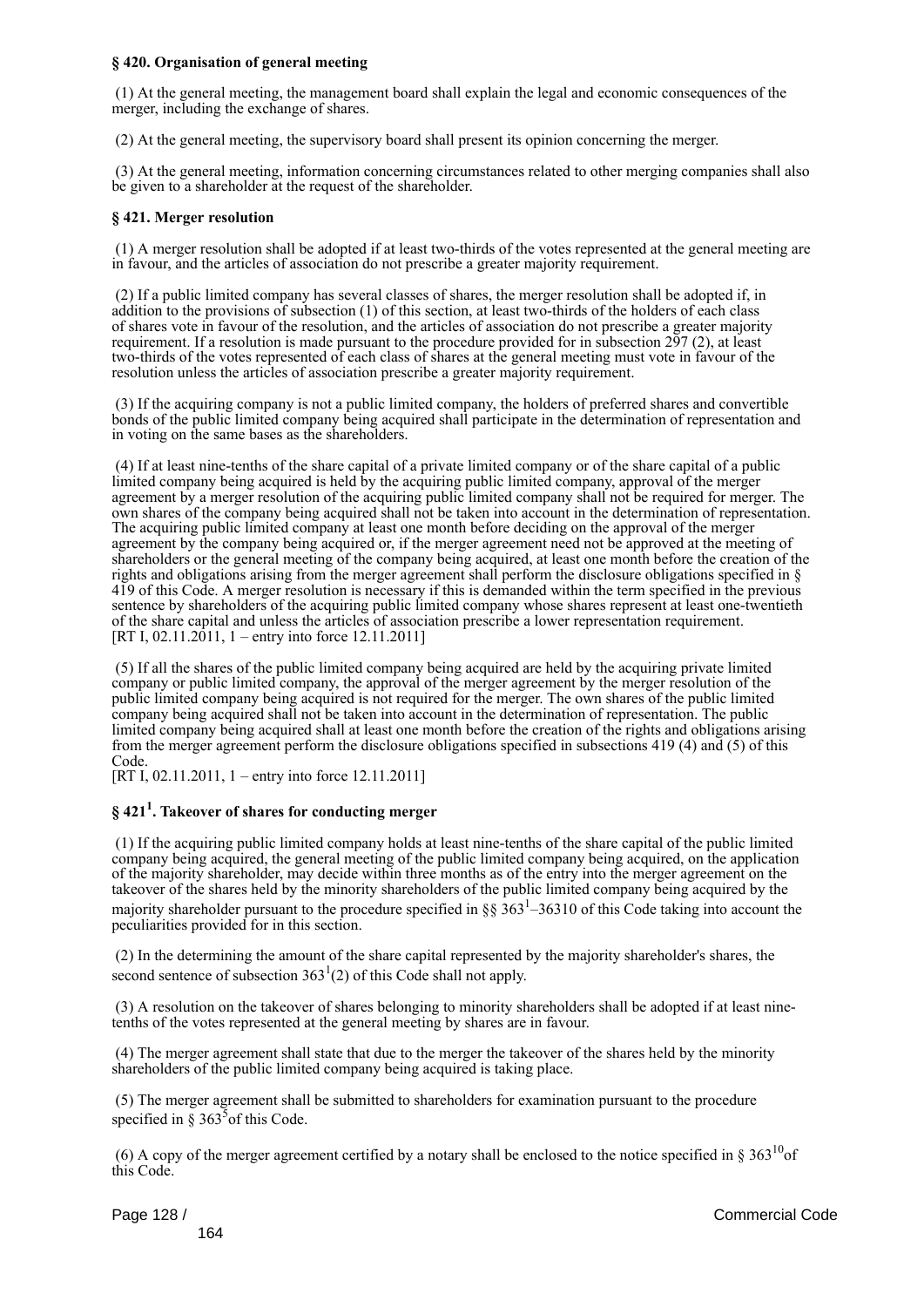[RT I, 02.11.2011, 1 – entry into force 12.11.2011]

### **§ 422. Increase of share capital of acquiring public limited company**

 (1) Upon an increase of share capital of an acquiring public limited company in connection with a merger, other shareholders shall not have the pre-emptive right to the acquisition of shares (§ 345).

 (2) In addition to the documents specified in subsection 343 (1) of this Code, copies of the merger agreement and the merger resolutions of the merging companies certified by a notary shall be appended to the petition for entry of the increase of share capital in the register.

 (3) In case of the increase of the share capital of the acquiring public limited company, the merger shall not be entered on the registry card of the acquiring public limited company before the increase of the share capital has been entered in the commercial register. [RT I, 21.06.2014, 8 – entry into force 01.01.2015]

 (4) The acquiring public limited company shall not increase the share capital for conducting the merger to the extent to which the shares of the company being acquired are held by the acquiring public limited company or by the company being acquired itself, or by a person acting in his or her own name but at the expense of the company.

 $[RT \overline{1}, 0 \overline{2}, 11, 2011, 1 -$  entry into force 12, 11, 2011]

### **§ 423. Transfer of shares upon merger**

 An acquiring public limited company shall first transfer its own shares of the acquiring public limited company to the partners or shareholders of the company being acquired in the exchange of their shares.

#### **§ 424. Valuation of assets to be transferred**

 (1) If the acquiring company is a public limited company whose share capital is to be increased in connection with the merger or if a new public limited company is to be founded upon merger, the procedure prescribed for valuation of a non-monetary contribution of a public limited company (§ 249) shall be used to assess whether the assets of the companies being acquired are sufficient for the increase of share capital or for the share capital of the public limited company being founded. Documents certifying the valuation of the assets shall be submitted to the commercial register together with the merger petition. [RT I, 02.11.2011, 1 – entry into force 12.11.2011]

 (2) The provisions of subsection (1) of this section shall not apply if the merger agreement is audited by an auditor. In auditing the merger agreement, the auditor shall also provide the assessment of the fact whether the assets of the merging companies are sufficient for increasing the share capital or for the share capital of a public limited company being founded.

[RT I, 02.11.2011, 1 – entry into force 12.11.2011]

### **§ 425.**

[Repealed – RT I 2000, 57, 373 – entry into force 01.01.2001]

### **§ 426. Protection of holders of preferred shares or convertible bonds**

 (1) The rights of holders of preferred shares or convertible bonds of a public limited company being acquired which they had in the public limited company being acquired shall be retained in the acquiring public limited company.

 (2) If the acquiring company is not a public limited company, the holders of preferred shares or convertible bonds shall acquire shares of the acquiring company on the same bases as the shareholders of the public limited company being acquired. Upon opposition to the merger agreement, they may claim compensation pursuant to  $\delta$ 404 of this Code.

### **§ 427. Merger whereby new public limited company founded**

 (1) The provisions of § 243 of this Code shall not apply to a merger of companies whereby a new public limited company is founded.

 (2) Upon a merger whereby a new public limited company is founded, the merger agreement shall, in addition to the provisions of subsections 392 (1) and 405 (4) of this Code, set out the amount of share capital and the members of the management board and supervisory board of the public limited company being founded. [RT I 2005, 57, 449 – entry into force  $01.01.2006$ ]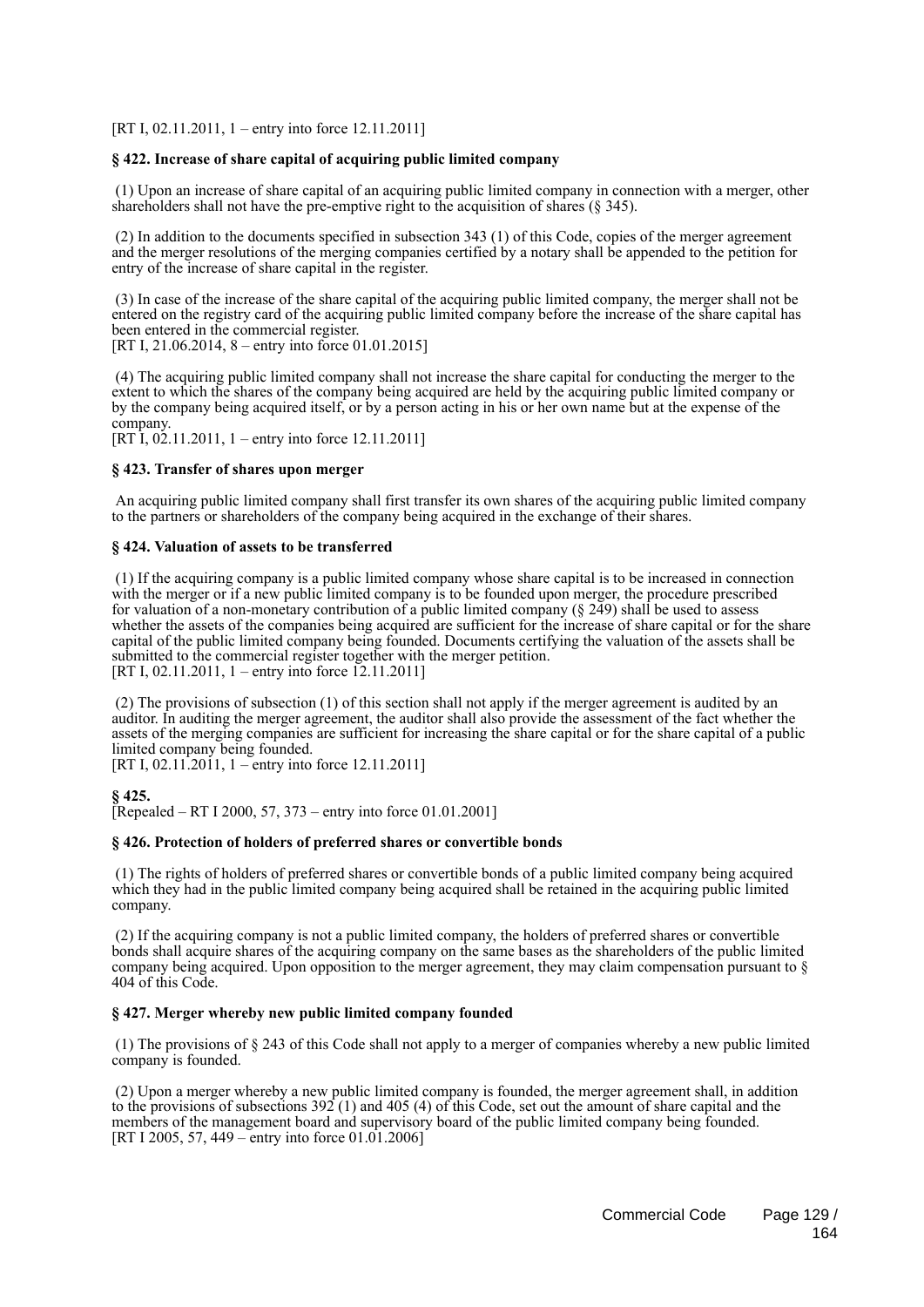## **Subchapter 4<sup>1</sup> Merger of Private Limited Company or Public Limited Company with Assets of Natural Person**

[RT I, 21.03.2014, 3 - entry into force 01.01.2015]

### **§ 427<sup>1</sup> . Right to merge**

 (1) The merger of a private limited company or public limited company with the assets of the company's shareholder who is a natural person is permitted also in case in addition to this shareholder the shares of a private limited company or public limited company being acquired are held exclusively by the company itself.

(2) The merger is permitted also in case the shares are in the joint ownership of the spouses.

(3) The merger is not permitted if a public limited company being acquired has issued convertible bonds.

 (4) The merger is not permitted if an acquiring natural person is insolvent.  $[\overline{RT} \, I, 21.03.2014, 3 -$ entry into force 01.01.2015]

### **§ 427<sup>2</sup> . Disclosure obligations**

 Upon the merger of a private limited company or public limited company with the assets of a natural person the disclosure obligations specified in subsection 397 (2) and subsections 419 (4) and (5) of this Code need not be performed.

[RT I, 21.03.2014, 3 – entry into force 01.01.2015]

### **§ 427<sup>3</sup> . Protection of creditors**

 (1) Upon the merger of a private limited company or public limited company with the assets of a natural person, the procedure for protection of creditors provided for in § 399 of this Code does not apply.

 (2) The management board of a company being acquired shall send at least one month prior to filing a petition for entry of the merger in the commercial register to the known creditors of the company a notice concerning the merger in a format which can be reproduced in writing. In addition, the management board of a company being acquired shall publish, within the term specified in the first sentence, a notice concerning the merger in the official publication *Ametlikud Teadaanded*. The notice shall set out that the creditors of a company being acquired have the rights specified in subsections (3) and (4) of this section.

 (3) A creditor has the right to demand a security for claims which arise before or within fifteen days after the publication of the notice in the official publication *Ametlikud Teadaanded*.

 (4) A company being acquired shall secure the claims of creditors if these are submitted within one month after publication of the notice in the official publication *Ametlikud Teadaanded*and only in case the creditors have no possibility to demand satisfaction of the claims and they prove that the merger may endanger the fulfilment of the claims.

[RT I, 21.03.2014, 3 – entry into force 01.01.2015]

### **§ 427<sup>4</sup> . Submission of petition to commercial register**

 (1) A petition for entry of the merger in the register shall set out the personal identification code of an acquiring natural person.

 (2) The members of the management board of a company being acquired shall confirm in a petition for entry of the merger in the register that the creditors of the company have been given a security pursuant  $\S 427<sup>3</sup>$  of this Code.

 (3) A written confirmation of an acquiring natural person regarding the fact that he or she is not insolvent shall be enclosed to a petition for entry of the merger in the register.

 (4) If the share or shares of a company being acquired are in the joint ownership of the spouses and only one of the spouses entered into a merger agreement, the notarised consent of the other spouse for merger shall be enclosed to a petition for entry of the merger in the register.

 (5) If the shares of a company being acquired are pledged, the notarised consent of the pledgee for merger shall be enclosed to a petition for entry of the merger in the register.

 (6) The provisions of subsection 400 (4) of this Code do not apply to submission of a petition for entry of the merger in the register.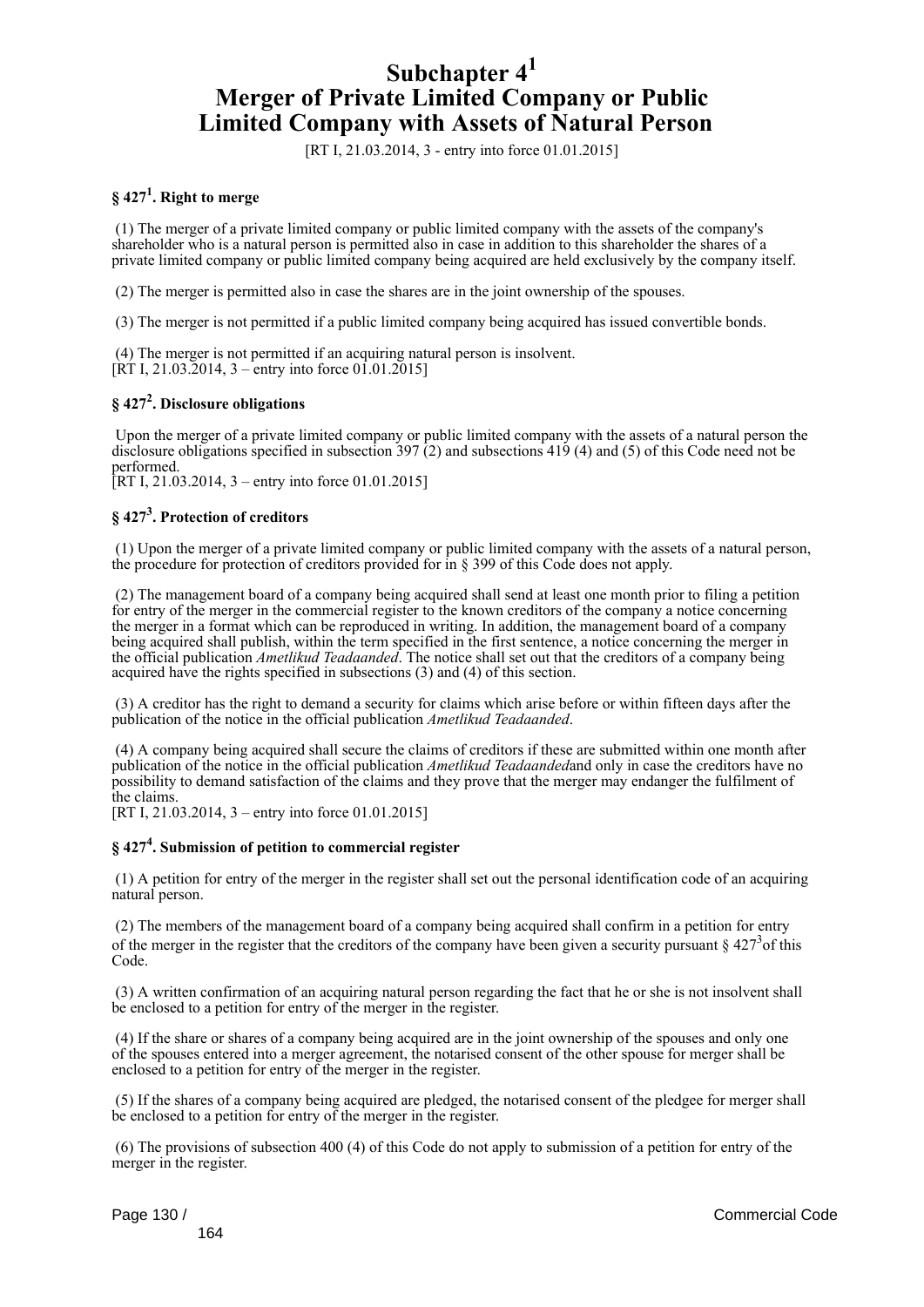[RT I, 21.03.2014, 3 – entry into force 01.01.2015]

### **§ 427<sup>5</sup> . Merger entry and legal effect of entry**

 (1) The merger shall be entered exclusively on the registry card of a company being acquired. Upon merger of several companies being acquired with the assets of a natural person, the entry shall set out the entry on the registry card of which company being acquired will result in the entry into force of the merger. The entry made on the registry card of a company being acquired shall also set out the name and personal identification code of an acquiring natural person.

 (2) The merger may be entered in the commercial register exclusively with the written consent of the Tax and Customs Board. Subsection 59 (4) of this Code shall apply to the granting of the consent. The Tax and Customs Board may refuse the consent also in case it has any claims against an acquiring natural person.

 (3) The merger shall enter into force upon entry of the merger on the registry card of the last company being acquired. [RT I, 21.03.2014, 3 – entry into force 01.01.2015]

**Subchapter 5**

# **Commercial Association as Merging Company**

### **§ 428. Commercial association as merging company**

A commercial association may only merge with a commercial association.

### **§ 429. Contribution and membership**

(1) For the purposes of this chapter, a contribution to a commercial association shall be deemed to be a share.

(2) For the purposes of this chapter, a member of a commercial association shall be deemed to be a shareholder.

### **§ 430. Audit of merger agreement**

 A member of a merging commercial association may demand an audit of the merger agreement at the expense of the commercial association. The corresponding written request shall be submitted within ten days as of providing the opportunity to examine the documents specified in subsection 397 (2) of this Code. [RT I,  $02.11.2011$ , 1 – entry into force 12.11.2011]

### **§ 431. Merger resolution**

 A merger resolution shall be adopted if at least two-thirds of the members who participate in the meeting vote in favour, and the articles of association do not prescribe a greater majority requirement.

### **§ 432. Valuation of assets to be transferred**

 The assets to be transferred of a commercial association being acquired shall be valuated pursuant to the procedure prescribed for valuation of a non-monetary contribution of an association. Documents certifying the valuation of the assets shall be submitted to the commercial register. [RT I 2007, 67, 413 – entry into force 28.12.2007]

### **§ 433. Merger whereby new commercial association founded**

 Upon a merger whereby a new commercial association is founded, the merger agreement shall, in addition to the provisions of subsections 392 (1) and 405 (4) of this Code, set out the members of the management board of the association being founded. If a supervisory board is to be formed, the members of the supervisory board shall also be set out.

## **Subchapter 6 Cross-border Merger**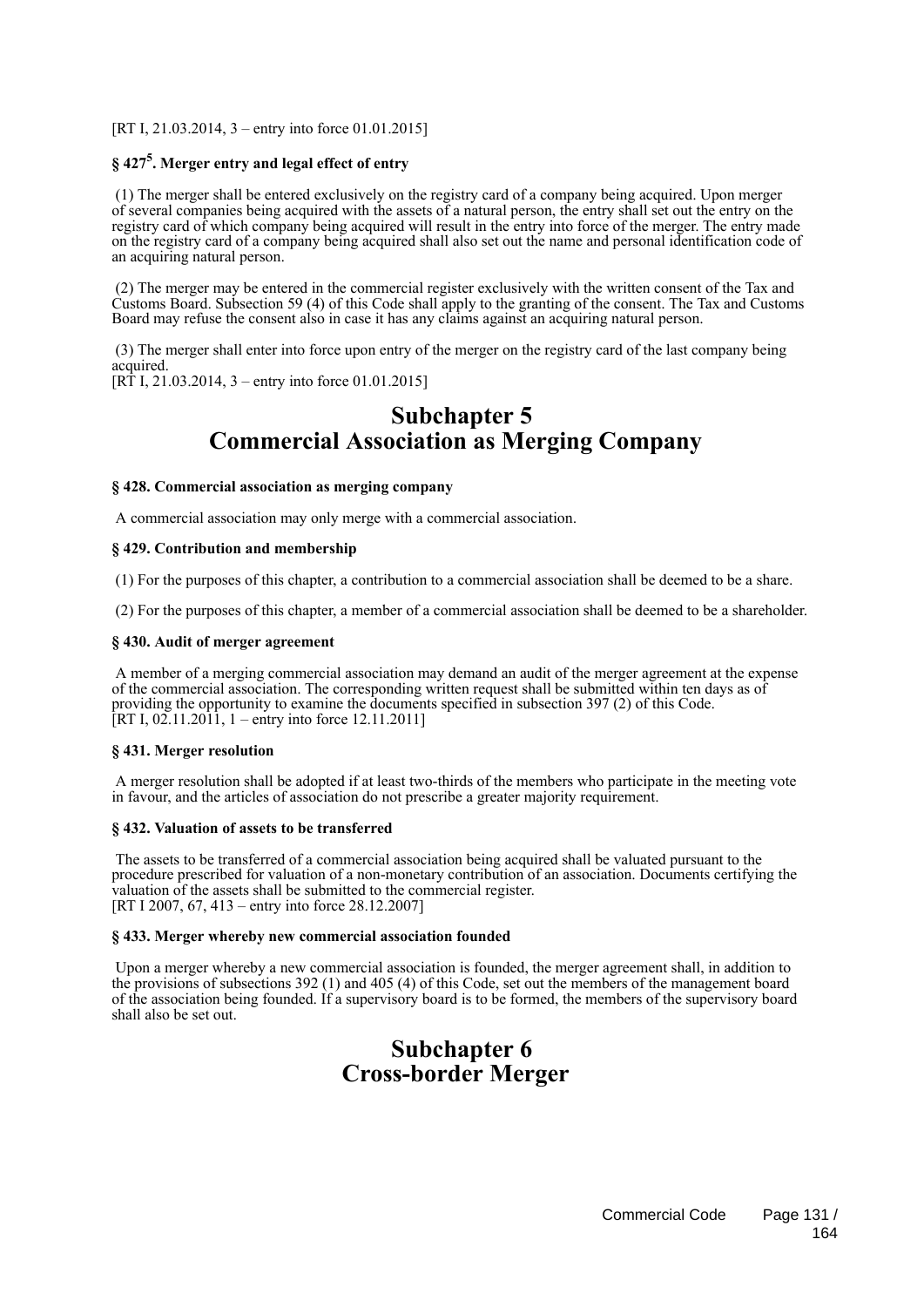### **§ 433<sup>1</sup> . Cross-border merger**

 (1) A public limited company or private limited company registered in the Estonian commercial register may merge with another limited liability company founded on the basis of the law of another State which is a Contracting Party to the EEA Agreement (hereinafter *Contracting State*) which conforms to the requirements provided in Article 2.1 of the Directive 2005/56/EC of the European Parliament and of the Council of on crossborder mergers of limited liability companies (OJ L 310, 25.11.2005, p. 1–9) and whose registered office, location of the management board or principal place of business is in a Contracting State (hereinafter *crossborder merger*).

 (2) The provisions of this Chapter apply to the participation in a cross-border merger of companies registered or subject to registration in the Estonian commercial register unless otherwise provided by law concerning the cross-border merger.

 (3) Commercial associations are prohibited to participate in a cross-border merger as the company being acquired or the acquiring company.

(4) In the cases and pursuant to the procedure provided in  $\S 41<sup>2</sup>$  of the Community-scale Involvement of Employees, the employees of the acquiring company shall be involved to participate in the management of the acquiring company.

 $[RT 1 2007, 65, 405 -$  entry into force 15.12.2007]

### **§ 433<sup>2</sup> . Merger agreement**

(1) In addition to the provisions on subsection 392 (1) of this Code, the merger agreement shall set forth:

1) the type of the company being acquired and the acquiring company;

2) in the case of the right to receive a share of the profit, the specifics for performance of such right;

3) information concerning the evaluation of the assets to be transferred to the acquiring company;

4) the dates of the financial statements used for determining the terms and conditions for the merger;

 5) in the case provided by law, the data concerning the participation by the employees in the management of the company.

[RT I  $2007, 65, 405$  – entry into force 15.12.2007]

 (2) If all the shares granting voting rights of the company being acquired belong to the acquiring company, the data specified in clauses 392 (1) 2)-4) of this Code and clause (1) 2) of this section need not be set forth in the merger agreement.

 $[RT\overline{1} 200\overline{7}, 65, 405 -$  entry into force 15.12.2007]

 (3) The articles of association of the acquiring company shall also be annexed to the merger agreement.  $[\hat{R}T I 2007, 65, 405 -$  entry into force 15.12.2007]

 (4) The sum of additional payments prescribed in the merger agreement which are to be paid by the acquiring company to the partners or shareholders of the company being acquired may exceed one-tenth of the sum of the nominal values or book values of the shares of the acquiring company if permitted by the law of the Contracting State applicable to the acquiring company participating in the cross-border merger. [RT I 2010, 20, 103 – entry into force 01.07.2010]

 (5) Subsections 419 (4) and (5) of this Code apply to the disclosure of the merger agreement. A notice published in *Ametlikud Teadaanded*shall set forth the following:

[RT I, 02.11.2011, 1 – entry into force 12.11.2011]

1) the type, business name and registered office of each merging company;

 2) the register in which the merger of each merging company has been registered and the number of the register entry;

 3) a reference that the merger agreement contains information concerning the protection of minority partners or shareholders and creditors.

[RT I 2007, 65, 405 – entry into force 15.12.2007]

 (6) In case of cross-border merger pursuant to subsection 4338 (1) of this Code, the merger agreement upon the disclosure thereof on the company's homepage or in the central recording system for information specified in subsection 1846 (5) of the Securities Market Act shall be available to the public free of charge for at least two months as of the disclosure of the notice in the official publication *Ametlikud Teadaanded*. [RT I, 02.11.2011, 1 – entry into force 12.11.2011]

### **§ 433<sup>3</sup> . Merger report**

 (1) In the case of cross-border merger, the merger report shall also set out the effect of the merger on the employees and creditors of the public limited company or the private limited company. The report shall also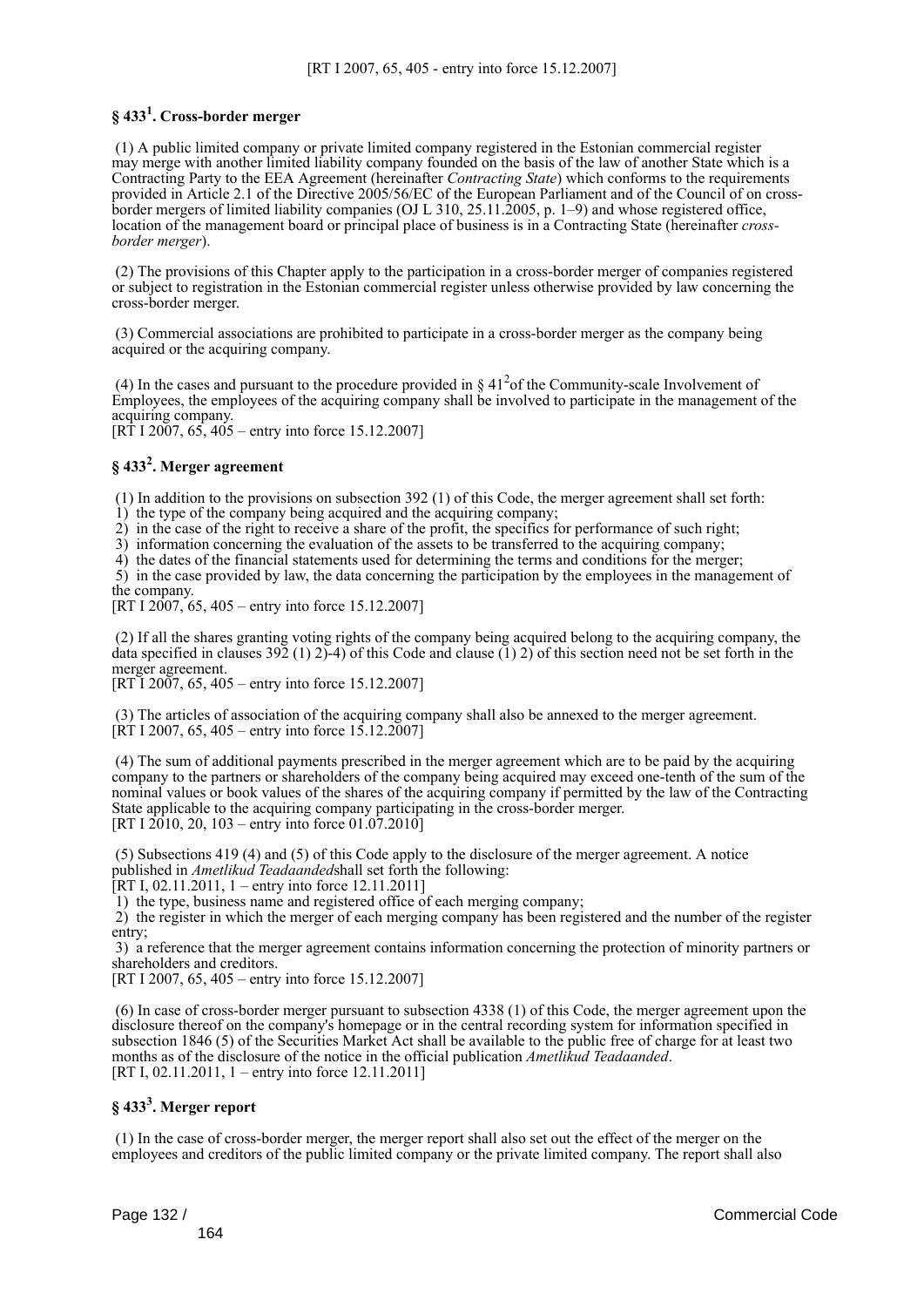include, as an annex, the opinion of the representative of the employees or the trade union if such opinion was provided at least one month prior to the meeting or general meeting which passed the resolution on the merger.

 (2) Subsection 393 (2) does not apply to the merger report. [RT I 2007, 65, 405 – entry into force 15.12.2007]

### **§ 433<sup>4</sup> . Audit**

(1) Upon cross-border merger, an auditor shall audit the merger agreement.

 (2) Upon cross-border merger, one or several common auditors may be appointed to several or all of the companies being acquired. A common auditor or auditors shall be appointed only by or with permission of a court or administrative agency of the Contracting State under whose jurisdiction one of companies being acquired or the acquiring company falls.

 (3) Based on the request of the merging companies, an Estonian court shall appoint the auditor or auditors specified in subsection (2) of this section who shall have the expertise and skills necessary for auditing a crossborder merger. The court shall also specify the procedure for and amount of remuneration for the auditor or auditors it appoints.

[RT I 2007, 65, 405 – entry into force 15.12.2007]

### **§ 433<sup>5</sup> . Merger resolution**

 (1) At least one month before the meeting or general meeting which decides on the merger, the partners or shareholders shall be granted an opportunity to examine the merger agreement, merger report and auditor's opinion. The merger report shall be made available to the representative of the employees or trade union of the company or, in the absence thereof, to the employees of the company at least one month prior to the meeting or general meeting which decides on the merger.

 (2) If all the shares of the company being acquired granting voting rights belong to the acquiring company, the meeting or general meeting of the company being acquired which decides on the merger need not approve of the merger agreement.

 (3) Instead of subsection 421 (3) of this Code, subsection 421 (4) thereto applies to private limited companies entered in the Estonian commercial register which participate in a cross-border merger.

 (4) The meeting or general meeting of the company being acquired may set, as a condition for approval of the merger resolution, that the acquiring company has expressly approved of the procedure for participation by the employees of the acquiring company in the management of the company.  $[RT 1 2007, 65, 405 - entry into force 15.12.2007]$ 

### **§ 433<sup>6</sup> . Share exchange ratio**

 (1) If, based on the law of the other Contracting State under whose jurisdiction a company participating in the merger falls, the partners or shareholders have no right to demand a refund within the meaning of subsection 398 (3) of this Code, then a partner or shareholder of a company registered in the Estonian commercial register has the right to demand such refund only if a company participating in the merger who falls under the jurisdiction of the other Contracting State recognises, in its merger agreement, the right to demand such refund.

 (2) Upon cross-border merger, subsections 398 (3) and (4) also apply, if a participant in the merger is a company who falls under the law of another Contracting State which grants partners and shareholders the right to demand refund in the case of a low share exchange ratio, and if the matter falls under the jurisdiction of the Estonian court.

 (3) In the cases not specified in subsections (1) and (2) of this section and if the acquiring company falls under the jurisdiction of another Contracting State, the merger resolution of a company being acquired registered in the Estonian commercial register may also be declared invalid for the reason that the share exchange ratio established is too low.

[RT I 2007, 65, 405 – entry into force 15.12.2007]

### **§ 433<sup>7</sup> . Compensation upon cross-border merger**

 If the acquiring company falls under the jurisdiction of another Contracting State, the partner or shareholder of a company being acquired entered in the Estonian commercial register who does not agree to the merger resolution has the right, pursuant to the procedure provided in § 404 of this Code, to transfer the shares thereof or to demand that the acquiring company acquire the exchanged share or shares of the partner or shareholder for monetary compensation.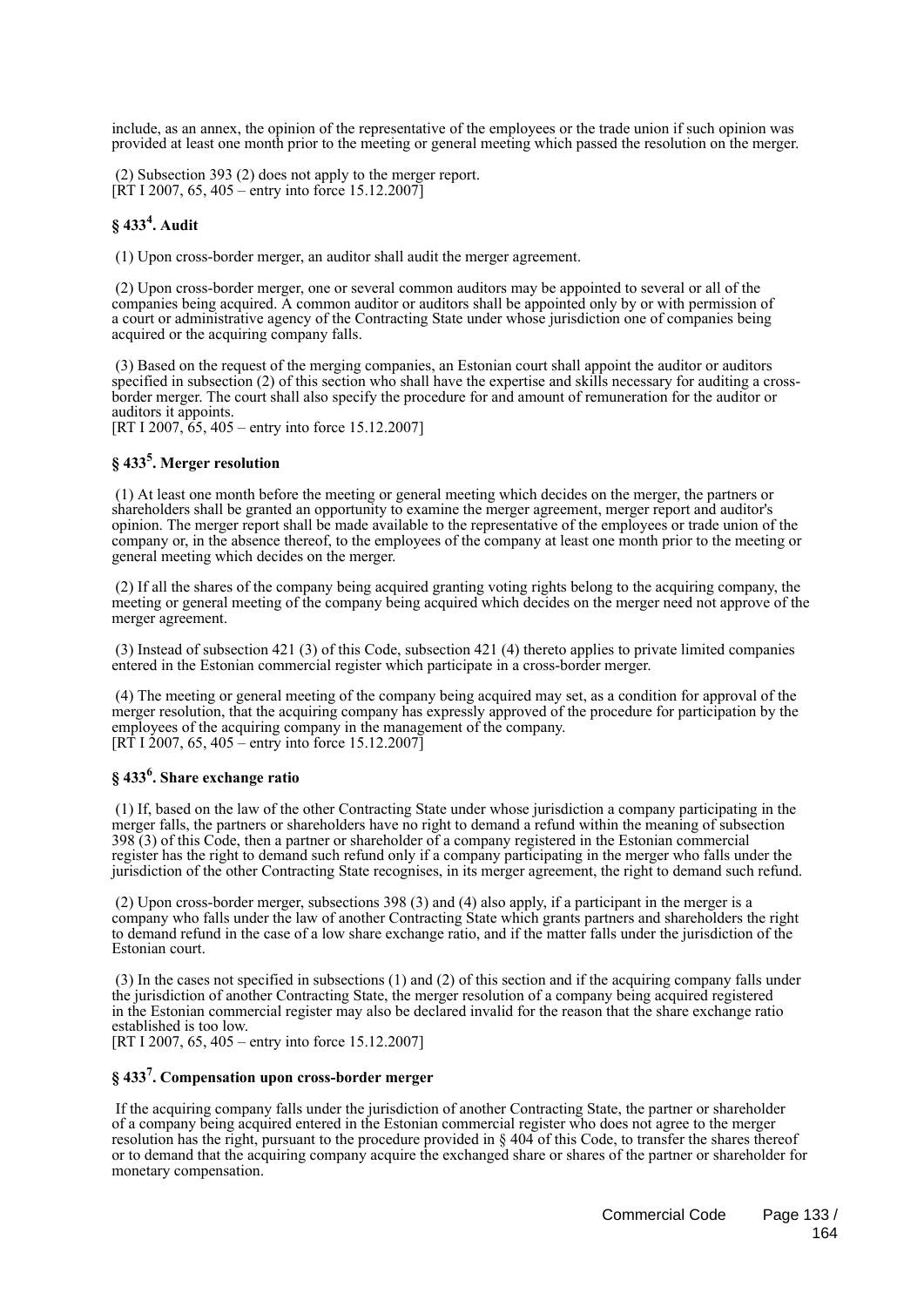[RT I 2007, 65, 405 – entry into force 15.12.2007]

### **§ 433<sup>8</sup> . Protection of creditors**

 (1) The provisions of § 399 of this Code do not apply to a cross-border merger of a company registered in the commercial register of Estonia where the acquiring company falls under the jurisdiction of another Contracting State.

 (2) In the case of a cross-border merger of a company registered in the commercial register of Estonia where the acquiring company falls under the jurisdiction of another Contracting State, the creditors of the public limited company or private limited company have the right, within two months after receiving the notice specified in subsection 419 (4) of this Code, to submit a claim to receive a security.

 (3) Only a creditor who is not able to demand satisfaction of claims and who provides proof that the merger is likely to endanger the fulfilment of the claims thereof has the right to receive the security provided in subsection (2) of this section.

 (4) Based on subsections (2) and (3) of this section, a creditor has the right to demand a security for claims which arise before or within fifteen days after the publication of the notice specified in subsection 419 (4) of this Code.

[RT I 2007, 65, 405 – entry into force 15.12.2007]

### **§ 433<sup>9</sup> . Merger entry and merger certificate**

 (1) Section 400 of this Code applies to the application submitted to the commercial register by an acquiring company or company being acquired registered or to be registered in the Estonian commercial register. In addition to the above, the members of the management board shall confirm, in the petition, that the creditors of the company have been given a security pursuant to § 4338 of this Code.

 (2) If a company registered in the Estonian commercial register participates in a cross-border merger as the company being acquired, the registrar shall issue a certificate to the company which confirms that the company being acquired has performed the required pre-merger acts and the merger has been entered in the commercial register. The certificate shall set out the date of the entry and also shall make reference, if relevant, to the court proceeding performed to check the exchange ratio provided in subsections 4336 (1) and (2) of this Code.

 (3) The minister responsible for the area shall establish the procedure for preparing and issuing of the certificate on cross-border merger specified in subsection (2) of this section.

 (4) If a company registered in the Estonian commercial register participates in a cross-border merger as the company being acquired, an entry is made in the commercial register of the company being acquired stating that the merger is deemed to have taken place pursuant to the law of the Contracting State under whose jurisdiction the acquiring company falls. After receiving a notice concerning the merger having taken place from a court, notary or other competent authority of the Contracting State under whose jurisdiction the acquiring company falls, the registrar shall make an entry in the commercial register concerning the date on which, according to the received notice, the merger took place, and, if the shares of the company being acquired are entered in the Estonian register of securities or another depository, shall also inform the registrar of the Estonian register of securities or another depository thereof.

[RT I, 26.06.2017, 1 – entry into force 01.10.2017]

 (5) After performing the acts specified in subsection (4) of this section, the registrar shall forward all the documents which have been submitted to it concerning the company being acquired by electronic means to the court, notary or other competent authority of the Contracting State under whose law the acquiring company falls.

 (6) If a company registered or to be registered in the Estonian commercial register participates in a crossborder merger as the acquiring company, the company being acquired which falls under the jurisdiction of a Contracting State shall submit the registrar a certificate by the court, notary or other competent authority of the corresponding Contracting State stating that the requirements for merger have been fulfilled and pre-merger acts have been concluded with respect to the company being acquired which falls under the jurisdiction of such Contracting State, and submit the merger agreement. The certificate shall be submitted within six months after its issue. The merger entry shall be made even if it is evident based on the certificate that a court proceeding for checking the share exchange ratio within the meaning of subsection 398 (3) of this Code has been initiated with respect to the company being acquired.

 (7) If a company registered or to be registered in the Estonian commercial register participates in a crossborder merger as the acquiring company, the registrar shall immediately give notice of the merger entry to a court, notary or other competent authority of the Contracting State under whose jurisdiction the company being acquired falls and, if the shares of the acquiring company are entered in the Estonian register of securities or another depository, shall also inform the registrar of the Estonian register of securities or another depository thereof.

[RT I, 26.06.2017, 1 – entry into force 01.10.2017]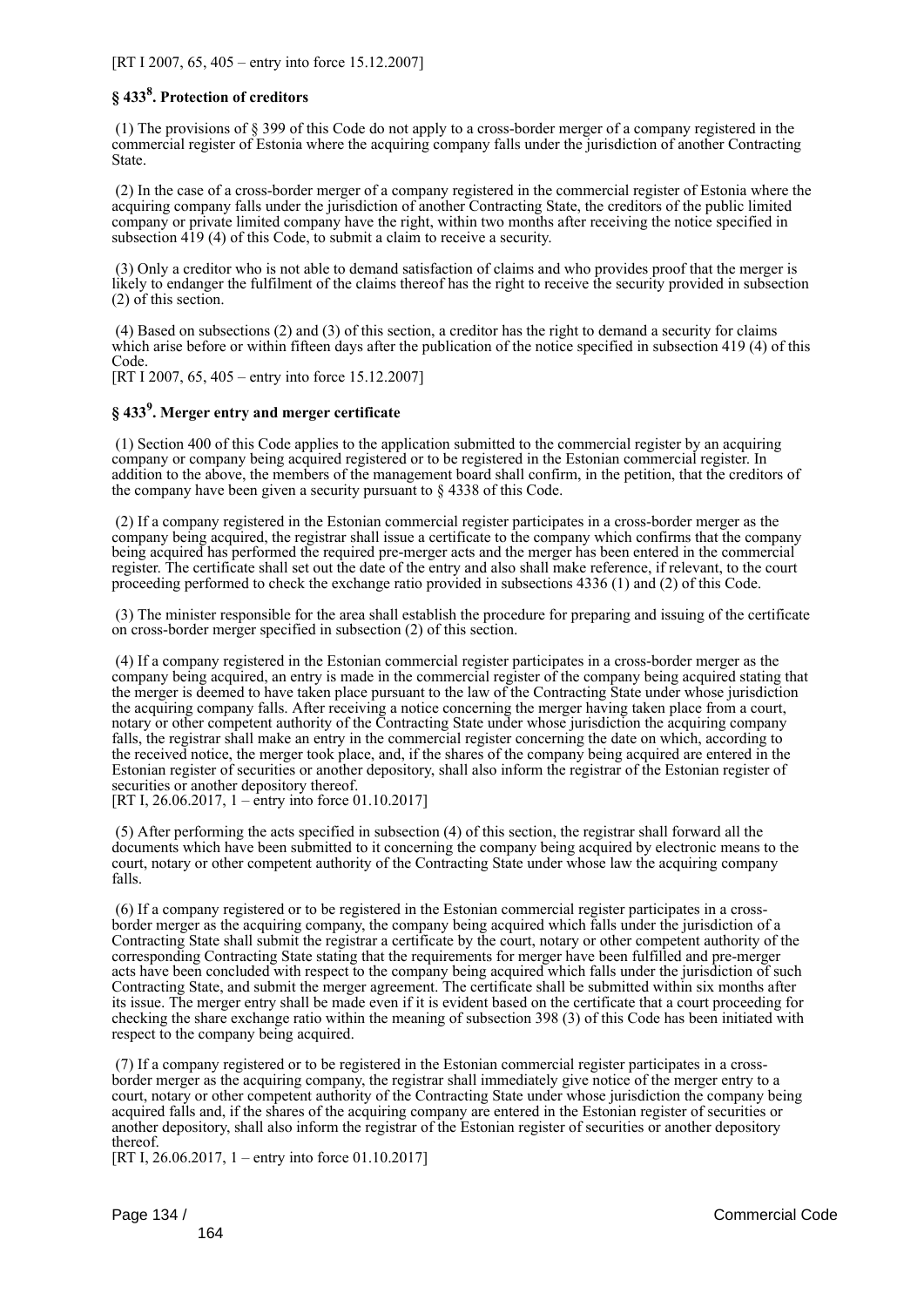(8) If the share capital is increased in the course of cross-border merger, the managing board of the acquiring company shall submit a petition for the entry of the increase of the share capital within one year after the resolution to increase the share capital was adopted. [RT I 2007, 65, 405 – entry into force 15.12.2007]

## **Chapter 32 DIVISION**

## **Subchapter 1 General Provisions**

### **§ 434. Methods of division**

(1) Division shall be effected without a liquidation proceeding by distribution or separation.

 (2) Upon distribution, the company being divided shall transfer its assets to the recipient companies. A recipient company may be an existing or new company. Upon distribution, the company being divided shall be deemed to be dissolved.

 (3) Upon distribution, the partners or shareholders of the company being divided shall become partners or shareholders of a recipient company.

 (4) Upon separation, the company being divided shall transfer part of its assets to one or several recipient companies. A recipient company may be an existing or new company.

 (5) Upon separation, the partners or shareholders of the company being divided shall become partners or shareholders of a recipient company, or the company being divided shall become the sole shareholder.

 (6) Existing and new companies entered in the commercial register in Estonia may simultaneously be recipient companies.

 (7) Companies participating in a division may be of the same class or of different classes of companies unless otherwise provided by law.

### **§ 435. Division agreement**

 (1) In order to divide, the management boards of or the partners entitled to represent the companies participating in division shall enter into a division agreement. Rights and obligations shall arise from the division agreement after approval of the agreement pursuant to the procedure provided for in § 440 of this Code. A division agreement shall set out:

1) the business names and registered offices of the companies participating in division;

 2) upon distribution or separation, the distribution and exchange ratio of shares in the companies participating in the division to be transferred to the partners or shareholders of the company being divided, and the amount of additional payments, if additional payments are to be made, for the exchange of shares to the partners or shareholders of the company being divided;

[RT I, 02.11.2011, 1 – entry into force 12.11.2011]

 3) upon distribution or separation, the terms and conditions of transfer of the shares of the recipient companies for the exchange of shares with the partners or shareholders of the company being divided;

 4) the date as of which the transferred shares shall grant the right to a share of profit of the recipient companies and the special conditions affecting this right;

[RT I, 02.11.2011, 1 – entry into force 12.11.2011]

 5) the rights which the recipient companies will grant to the partners or shareholders of the company being divided, including the holders of preferred shares and convertible bonds;

 6) a list of assets to be transferred to each recipient company and the distribution of obligations which belong to the assets among the companies participating in division;

7) the consequences of division for the employees;

 8) in the case of distribution, the date as of which the transactions of the company being divided shall be deemed to be undertaken by the recipient company (division balance sheet date);

 9) the remuneration paid to the auditor who audits the division agreement and the advantages granted to the members of the management boards and supervisory boards of the companies participating in division or the partners entitled to represent the companies.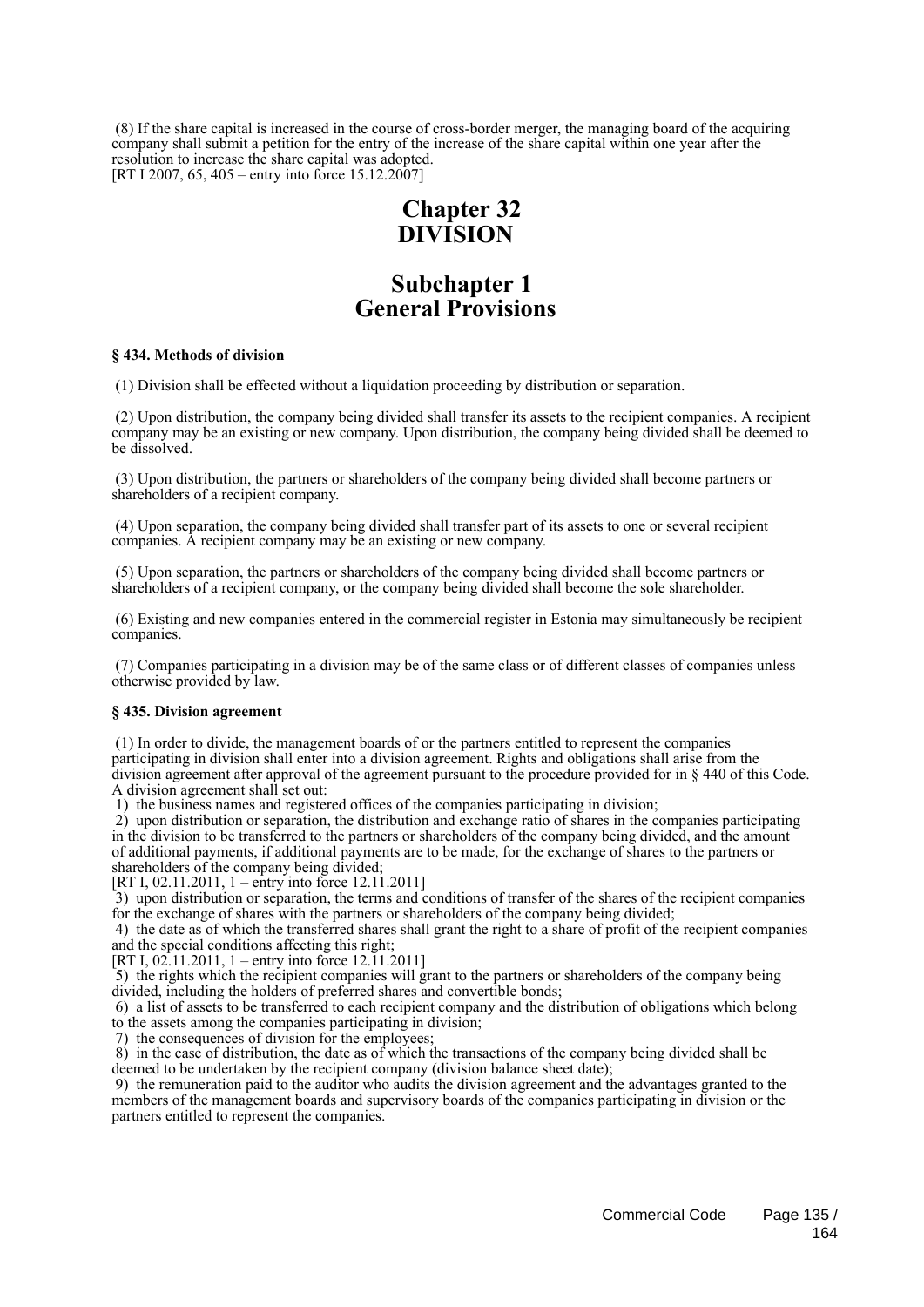(2) The sum of additional payments prescribed in a division agreement which are to be paid by a recipient private limited company or public limited company to the partners or shareholders of the company being divided shall not exceed one-tenth of the sum of the nominal values or book values of their exchanged shares. [RT I 2010, 20, 103 – entry into force 01.07.2010]

(3) A division agreement shall be notarised.

 (4) If an approved division agreement is conditional and a condition is not met within five years after conclusion of the agreement, a company may terminate the agreement by giving at least six months' advance notice of termination unless the division agreement prescribes a shorter term for advance notice.

### **§ 436. Division report**

 (1) The management boards of or the partners entitled to represent the companies participating in a division shall prepare a written report (division report) in which the division and division agreement shall be explained and justified legally and economically. Upon distribution or separation whereby shares are exchanged with the partners or shareholders of the company being divided, the share exchange ratio, the distribution of shares of the companies participating in the division among the partners or shareholders of the company being divided, and the amount of additional payments, if additional payments are to be made, shall be justified in the report. Difficulties relating to valuation shall be referred to separately in the report. [RT I, 02.11.2011, 1 – entry into force 12.11.2011]

 (2) A division report need not be prepared upon separation by an exchange of shares with the company being divided, or if this is agreed to by all the partners of the company participating in division or all the shareholders of the public limited companies participating in division. [RT I, 02.11.2011, 1 – entry into force 12.11.2011]

(3) The companies participating in division may prepare a joint division report.

 (4) If a company participating in division belongs to a group, the division report shall also set out information necessary for the division concerning the other companies belonging to the group.

 (5) A division report need not set out information, publication of which may result in significant damage to a company participating in division or a company belonging to the same group with such company. In such case, the reason for failure to submit the information shall be set out in the report. [RT I 2005, 57, 449 – entry into force 01.01.2006]

### **§ 437. Audit**

(1) An auditor shall audit a division agreement in the cases provided by law.

 (2) An auditor need not audit a division agreement upon separation by the exchange of shares with the company being divided, or if all the partners of the company participating in division or all the shareholders of the public limited companies participating in division agree that an auditor need not audit the division agreement. [RT I, 02.11.2011, 1 – entry into force 12.11.2011]

### **§ 438. Appointment of auditor**

 An auditor shall be appointed by the management board or managing partners of the company participating in a division. One auditor may be appointed for some or all of the companies participating in division.

### **§ 439. Report and liability of auditor**

 (1) The auditor shall prepare a written report concerning the results of the audit of a division agreement. The auditors who audit a division agreement may prepare a joint report for the companies.

 (2) A report shall indicate whether the share exchange ratio and additional payments indicated in the division agreement are appropriate consideration for the partners or shareholders of the company being divided, and whether the division may bring about damage to the interests of the creditors of the company.

 $(2<sup>1</sup>)$  Additionally, the auditor's report shall set out the method which was used upon determination of the exchange ratio of shares to be transferred to the partners or shareholders of the company being divided, the difficulties relating to determination of the exchange ratio, whether the used method is appropriate for determination of the exchange ratio and other methods for determination of the exchange ratio. If different methods are used upon determination of the exchange ratio, the exchange ratio in each method and the importance of results obtained on the basis of each method upon determination of the exchange ratio shall be set out.

 (3) An auditor shall be liable, in the same manner as upon auditing an annual report, for the damage caused by inaccurate auditing of the division agreement to the company, its shareholders or creditors.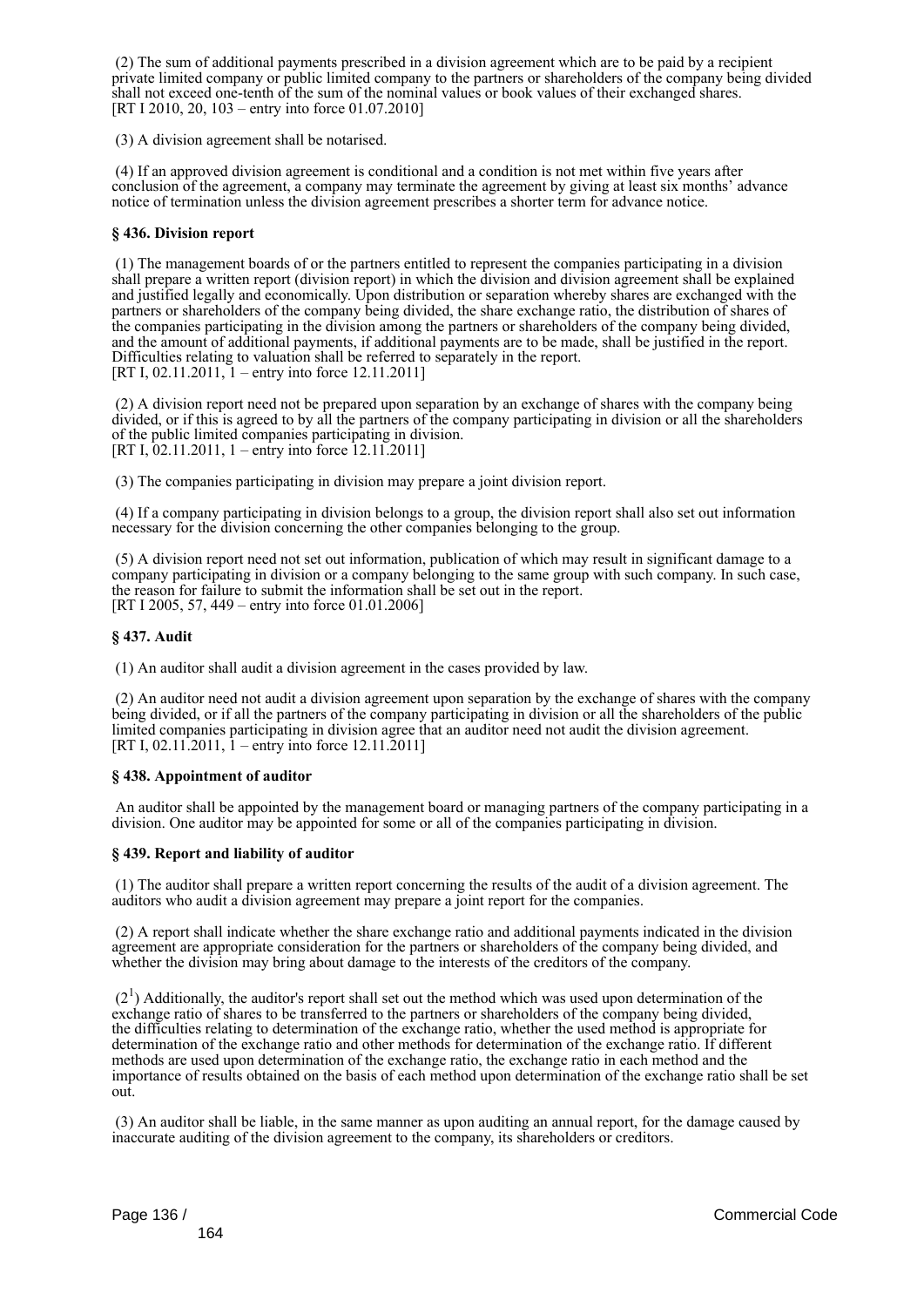(4) An auditor has the same rights and obligations upon auditing a division agreement as upon auditing an annual report. An auditor also has the right to obtain information necessary for auditing from other companies which belong to the same group with the company participating in division.

 (5) An auditor's report need not set out information, publication of which may result in significant damage to a company participating in division or a company belonging to the same group with such company. In such case, the reason for failure to submit the information shall be set out in the report. [RT I 2005, 57, 449 – entry into force 01.01.2006]

### **§ 440. Division resolution**

 (1) Rights and obligations shall arise from a division agreement if the division agreement is approved by all companies participating in the division. A division resolution shall be in writing.

(2) A partner or shareholder may demand a copy of the division agreement or resolution.

 (3) The partners or shareholders shall be provided with the opportunity to examine the division agreement, division report and auditor's report at least two weeks before deciding on approval of the division agreement unless otherwise provided by law.

 (4) All the partners or shareholders of a company being divided must be in favour of the division resolution if, in the companies participating in division, shares are to be determined between the partners or shareholders of the company being divided based on a different proportion than in the company being divided. [RT I,  $0\overline{2}$ .11.2011, 1 – entry into force 12.11.2011]

 (5) The management board of or the partners entitled to represent the company participating in division, prior to deciding on the approval of the division agreement, shall notify the partners or the general meeting of all material changes in the assets of the company which occur in the interim between the entry into the division agreement and deciding on the approval of the division agreement. The management board of or the partners entitled to represent the company participating in division shall notify of the changes specified in the previous sentence also the management boards of or the partners entitled to represent the other companies participating in division, who shall notify of the above changes the partners or the general meeting of their companies. [RT I, 02.11.2011, 1 – entry into force 12.11.2011]

 (6) The obligations specified in subsection (5) of this section need not be performed upon separation by an exchange of shares with the company being divided, or if this is agreed to by all the partners or shareholders of the companies participating in division. [RT I,  $0\overline{2}$ .11.2011, 1 – entry into force 12.11.2011]

### **§ 441. Contestation of division resolution and compensation for damage**

 (1) At the request of a partner, shareholder or member of the management board or supervisory board, a court may declare invalid a division resolution which is in conflict with the law, the partnership agreement or the articles of association if the request is submitted within one month after the resolution is made.

 (2) The division resolution of a company being divided shall not be declared invalid on the basis that the share exchange ratio is fixed too low.

 (3) If the share exchange ratio is fixed too low, a partner or shareholder may demand a refund from the recipient company which may exceed the amount specified in subsection 435 (2) of this Code.

 (4) A fine for delay shall be paid on an unpaid refund in the amount provided by law as of entry of the division on the registry card of the company being divided. The above does not preclude or restrict the filing of claims for compensation for damage exceeding the default interest. [RT I,  $2\overline{1}$ , 06.2014, 8 – entry into force  $01.01$ , 2015]

### **§ 442.** [Repealed – RT I 2005, 57, 449 – entry into force 01.01.2006]

### **§ 443. Submission of petition to commercial register**

 (1) The management board of or the shareholders entitled to represent a company participating in a division shall submit a petition for entry of the division in the commercial register not earlier than one month after approval of the division agreement. The following shall be appended to the petition:

 $[\hat{R}T I, 18.12.2012, 3 - entry into force 19.12.2012]$ 

1) a copy of the division agreement certified by a notary;

2) the division resolution;

3) the minutes of the meeting of partners or shareholders if the division resolution is made at a meeting;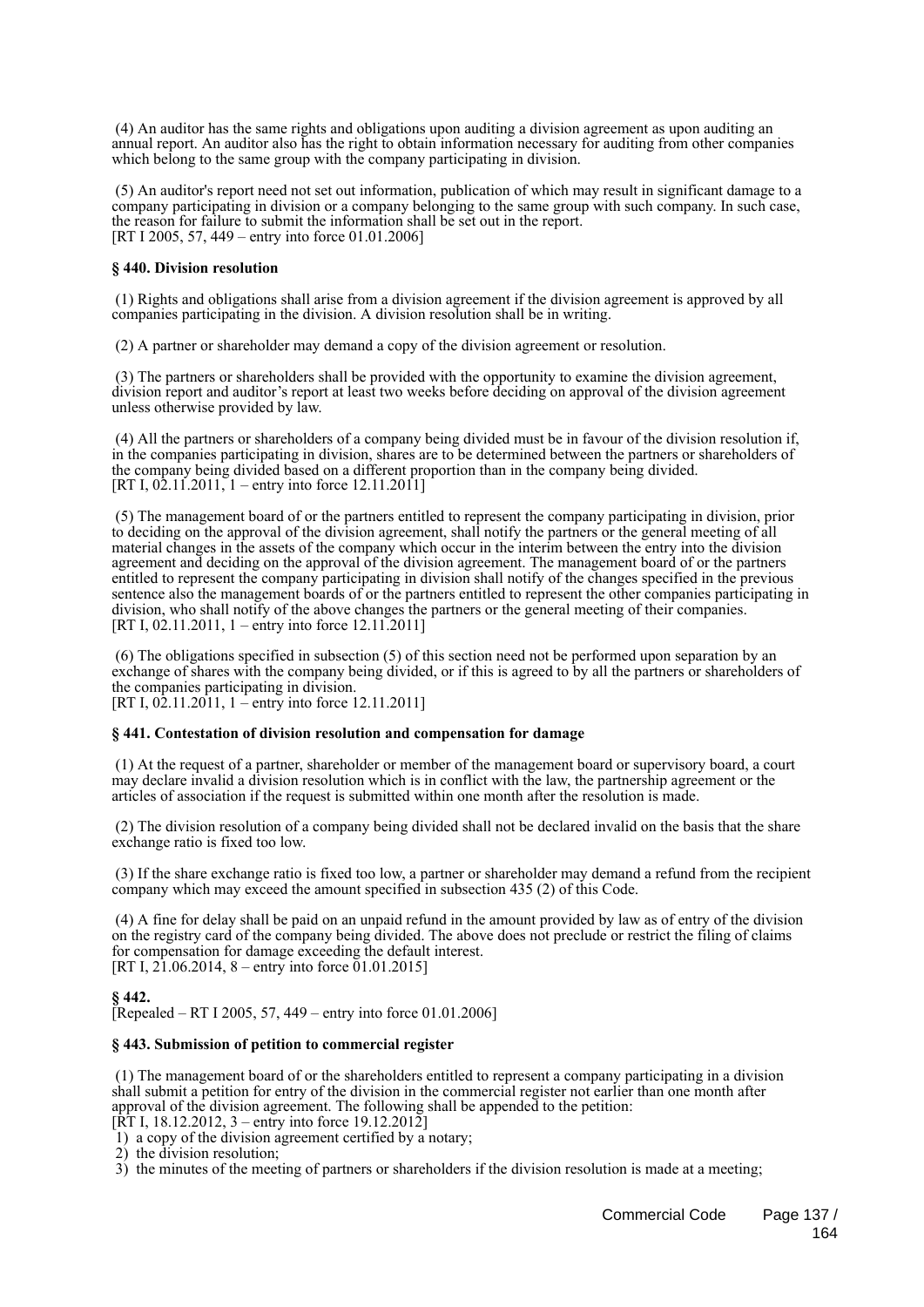4) the permission for division, if required;

5) the division report or the agreements not to prepare one;

6) the auditor's report, if required, or the agreements not to prepare one;

 7) upon distribution, the final balance sheet of the company being divided if the company being divided submits the petition;

8) [Repealed – RT I 2005, 57, 449 – entry into force 01.01.2006]

 9) if the shares of a company being divided are entered in the Estonian register of securities or another depository, the confirmation of the registrar of the Estonian register of securities or another depository that the management board of the company being divided has notified the registrar or the depository of the division; [RT I, 26.06.2017, 1 – entry into force 01.10.2017]

10) the interim balance sheet or the agreements not to prepare one.

 $[RT I, 02.11.2011, 1 - entry into force 12.11.2011]$ 

 (2) A registrar may enter a distribution in the register only if the final balance sheet of the company being divided is prepared as at a date not earlier than eight months before submission of the petition to the commercial register. The final balance sheet is prepared pursuant to the requirements established for the balance sheet that constitutes part of the annual report, and the approval of the final balance sheet and conducting the audit thereof is governed by the provisions concerning the approval of the annual report and conducting an audit. The final balance sheet shall be prepared using the same accounting policies and presentation which were used in the preparation of the balance sheet that constitutes part of the latest annual report. The final balance sheet shall be prepared as at the day before the division balance sheet.  $[RT 1, 02.11.2011, 1 -$  entry into force 12.11.2011]

 (3) In a petition, the members of the management board of or the partners entitled to represent the company shall confirm that the division resolution is not contested, or that a corresponding petition has been denied.

### **§ 444. Business name of recipient company**

 (1) Upon distribution, one recipient company may continue activities under the business name of the company being divided.

 (2) If a partner or shareholder of the company being divided is a natural person who no longer participates in the recipient company, the recipient company may continue to use his or her name in the business name only with the written consent of him or her, or of his or her successors.

### **§ 445. Division entry**

 (1) A division shall be entered on the registry card of the company being divided if it is entered on the registry cards of all recipient companies. Entries on the registry card of the recipient companies shall indicate that the division shall be deemed to be effected as of entry on the registry card of the company being divided.

 (2) The petitions related to division shall be joined in one proceeding.  $[\overline{RT} I, 21.06.2014, 8 -$  entry into force 01.01.2015]

 (3) If the shares of a company being divided are entered in the Estonian register of securities or another depository, the registrar of the commercial register shall promptly notify the registrar of the Estonian register of securities or another depository of the division. [RT I, 26.06.2017, 1 – entry into force 01.10.2017]

### **§ 446. Legal effect of entry**

 (1) All assets of a company being divided or, upon separation, the separated assets, shall transfer to the recipient companies pursuant to the distribution prescribed in the division agreement as of entry of the division on the registry card of the company being divided. After entry of the division on the registry card of the company being divided, entries regarding the transfer of assets shall be made in registers on the petitions of the recipient companies.

 (2) Upon distribution, the company being divided shall be deemed to be dissolved as of entry of the division on the registry card of the company being divided. The registrar shall delete the company being divided from the commercial register.

 (3) The partners or shareholders of the company being divided shall become partners or shareholders of the companies participating in division pursuant to the division agreement as of entry of the division on the registry card of the company being divided, except if the company being divided, upon separation, becomes the sole shareholder of the recipient company.

[RT I, 02.11.2011, 1 – entry into force 12.11.2011]

 (4) Upon division, the shares of the partners or shareholders of the company being divided shall be exchanged for shares of the recipient companies. The rights of third persons with regard to exchanged shares shall remain valid with regard to the shares of the recipient company. [RT I 2008, 16, 116 – entry into force 15.04.2008]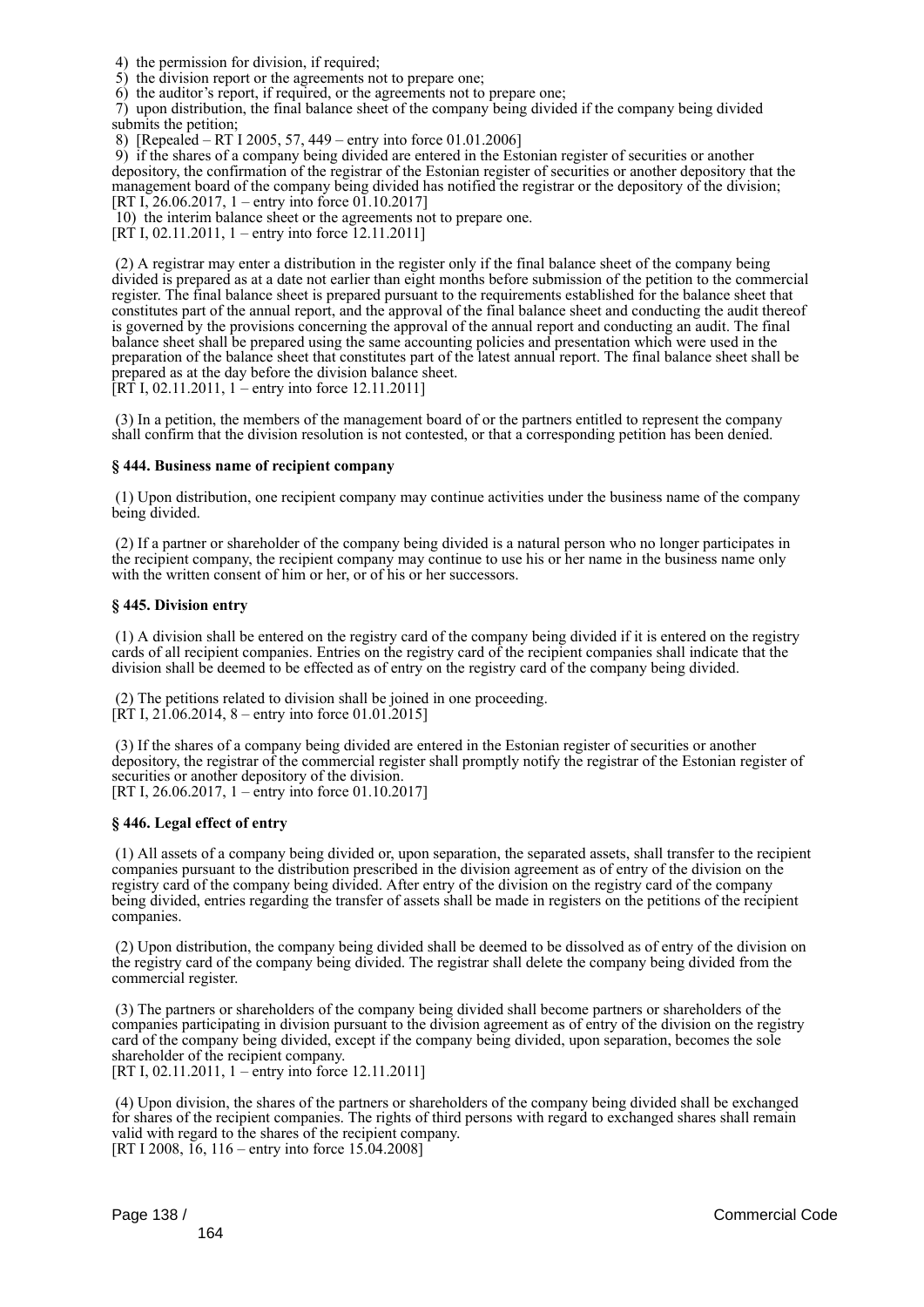(5) The shares held by a recipient company or by the company being divided itself, or by a person acting in his or her own name but at the expense of the company shall not be exchanged upon division and shall become invalid, except if the company being divided, upon separation, becomes the sole shareholder of the recipient company.

 (6) Assets which are not divided upon distribution shall be divided among the recipient companies in proportion to their shares in the divided assets.

 (7) A division shall not be contested after its entry on the registry card of the company being divided.  $[\hat{R}T 1 2005, 57, 449 -$  entry into force 01.01.2006

### **§ 447. Liability for obligations of company being divided and compensation for damage caused by division**

 (1) Companies participating in a division shall be solidarily liable for the obligations of the company being divided which arise before entry of the division on the registry card of the company being divided. In relations between solidary debtors, only persons to whom obligations are assigned by the division agreement are obligated persons.

 (2) A company participating in a division to whom obligations are not designated by the division agreement shall be liable for the obligations of the company being divided if the due date for their performance arrives within five years after entry of the division on the registry card of the company being divided.

 $(2<sup>1</sup>)$  Immediately after a division has been entered on the registry card of the company being divided, the company participating in the division shall publish a division notice to the creditors of the companies being divided in the publication *Ametlikud Teadaanded*, informing them of the possibility to submit, within six months after the publication of the notice, their claims in order to receive a security.

 $(2<sup>2</sup>)$  The company participating in division must secure the claims of the creditors within six months after the publication of the notice specified in subsection (21) of this section, if the creditors have no possibility to demand satisfaction of the claims and they prove that the division may endanger the fulfilment of the claims.

 (3) The members of the management board and supervisory board, or the managing partners of a company participating in a division shall be solidarily liable to the company, the partners or shareholders, and the creditors of the company for any damage wrongfully caused by the division.

 (4) The limitation period for a claim specified in subsection (3) of this section shall be five years from entry of the division on the registry card of the company being divided. [RT I 2005, 57, 449 – entry into force 01.01.2006]

### **§ 448. Compensation upon participation of different classes of companies in division**

 (1) Upon participation of companies of different classes in a division, a partner or shareholder of the company being divided who opposes the division resolution may, within two months after entry of the division on the registry card of the company being divided, demand that the recipient company acquire the exchanged share or shares of the partner or shareholder for monetary compensation. The monetary compensation shall be equal to the money which the partner or shareholder would have received from the distribution of remaining assets upon liquidation of the company if the company had been liquidated at the time the division resolution was made.

 (2) The provisions of clauses 162 (2) 11) and 283 (2) 2) of this Code shall not apply to acquisition of shares by a company on the bases specified in subsection (1) of this section.

 (3) The names of partners or shareholders who oppose the division resolution and who wish to exercise the rights specified in this section shall be appended to the division resolution. Opposition to the division resolution shall be confirmed by each partner or shareholder by the signature of the partner or shareholder.

 (4) If a recipient company is a general partnership or limited partnership, the compensation specified in subsection (1) of this section may be demanded by a partner who departs from the company.

 (5) A recipient company shall pay a fine for delay on compensation in an amount provided by law as of entry of the division on the registry card of the company being divided.

 (6) If a partner or shareholder who opposes the division resolution does not demand the compensation specified in this section, the partner or shareholder may transfer a share or shares within two months regardless of the restrictions on disposal provided by law or prescribed by the articles of association. [RT I 2005, 57, 449 – entry into force 01.01.2006]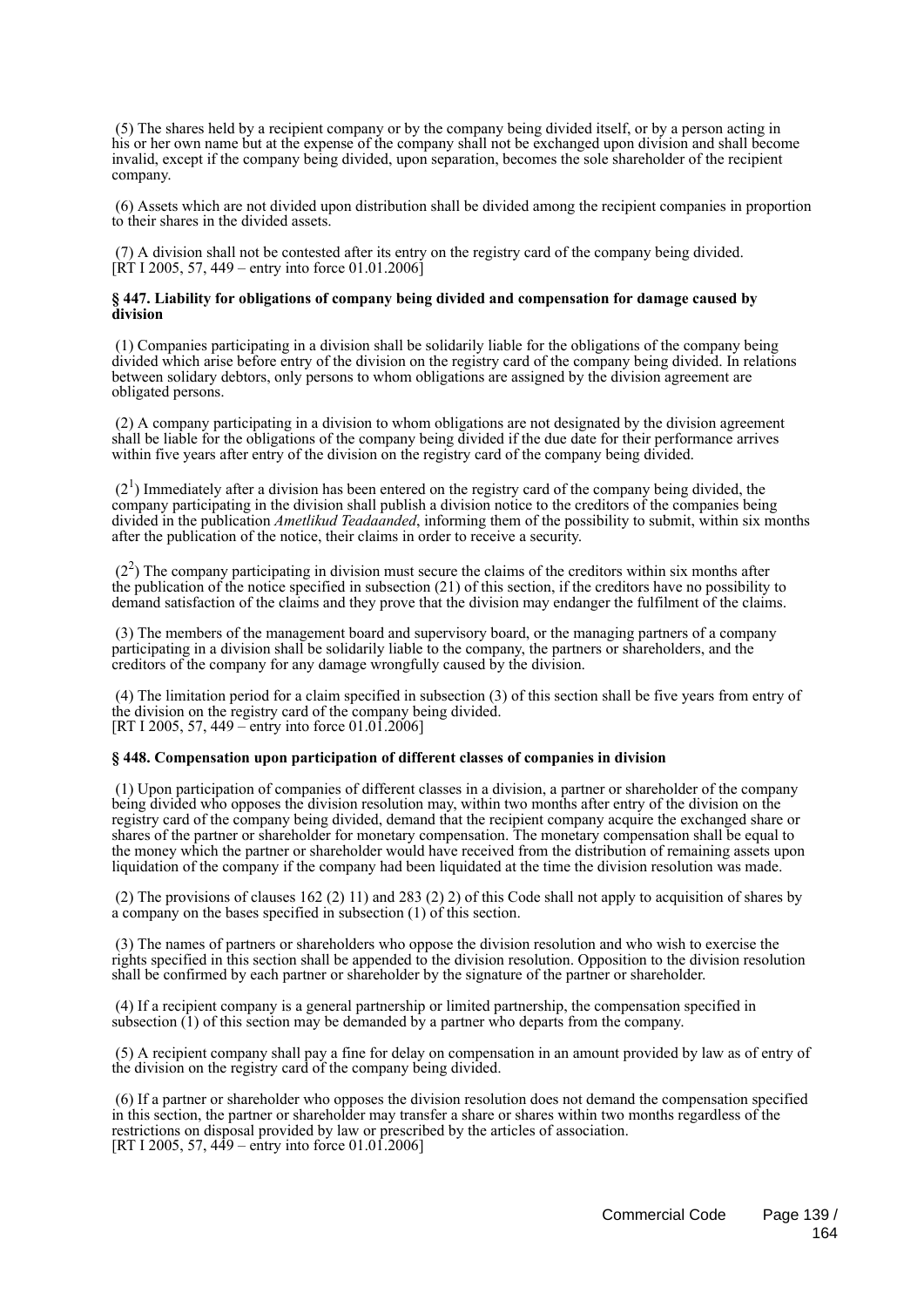### **§ 449. Division whereby new company founded**

 (1) The provisions of this chapter together with amendments prescribed by law shall apply to a division whereby a new company is founded.

(2) The provisions regarding recipient companies shall apply to companies being founded.

 (3) In the foundation of a new company, the foundation provisions for the class of company shall apply unless the provisions of this chapter provide otherwise. The founder shall be the company being divided.

 (4) Upon division whereby a new company is founded, the management board of or the partners entitled to represent the company being divided shall draft a division plan which shall substitute for the division agreement. In addition to the provisions of subsection 435 (1) of this Code, the division plan shall set out the business name and registered office of the new company. The articles of association or partnership agreement of the company being founded, which shall be approved by the division resolution, shall be appended to the division plan.

 (5) The management board of or the partners entitled to represent a company being divided shall submit a petition for entry of the new companies and the division in the commercial register. [RT I,  $18.12.2012$ , 3 – entry into force 19.12.2012]

 (6) The registrar shall first enter each new company in the commercial register. Thereafter, the registrar shall enter the division in the commercial register and make a notation concerning each new company specifying when the division was entered in the commercial register. [RT I, 18.12.2012, 3 – entry into force 19.12.2012]

## **Subchapter 2 General Partnership or Limited Partnership as Company Participating in Division**

### **§ 450. Meaning of contribution**

 For the purposes of this chapter, the contribution of a partner of a general partnership or limited partnership shall be deemed to be a share.

### **§ 451. Content of division agreement**

 (1) If a recipient company is a general partnership or limited partnership, the division agreement shall, in addition to the provisions of subsection 435 (1) of this Code, set out with regard to each partner or shareholder of the company being divided whether the partner or shareholder will become a general partner or limited partner of the recipient company and the amount of the contribution of the partner or shareholder.

 (2) If a limited partner of a limited partnership, a shareholder of a private limited company or a shareholder of a public limited company being divided opposes the division resolution, the recipient company shall be a limited partnership, and the opposing limited partner, shareholder of the private limited company or shareholder of the public limited company shall become a limited partner of the recipient company.

### **§ 452. Division report**

 A division report need not be prepared if all partners of the general partnership or limited partnership being divided are managing partners of the company.

### **§ 453. Division resolution**

(1) A division resolution shall be adopted if all the partners vote in favour.

 (2) A partnership agreement may prescribe that the division resolution shall be adopted if more than two-thirds of the partners vote in favour. If a partner of the general partnership or a general partner of a limited partnership being divided opposes the division resolution, the partner or general partner shall become a limited partner of a recipient limited partnership.

 (3) If a division resolution may be made by a majority vote pursuant to the partnership agreement, a partner may demand an audit of the division agreement at the expense of the company.

### **§ 454. Liability of shareholders**

 (1) If, upon distribution of a general partnership or limited partnership, a recipient company is a limited partnership, private limited company or public limited company, a general partner shall be liable for the obligations of the company being divided for which the due date for performance has arrived or will arrive within five years after entry of the division on the registry card of the company being divided.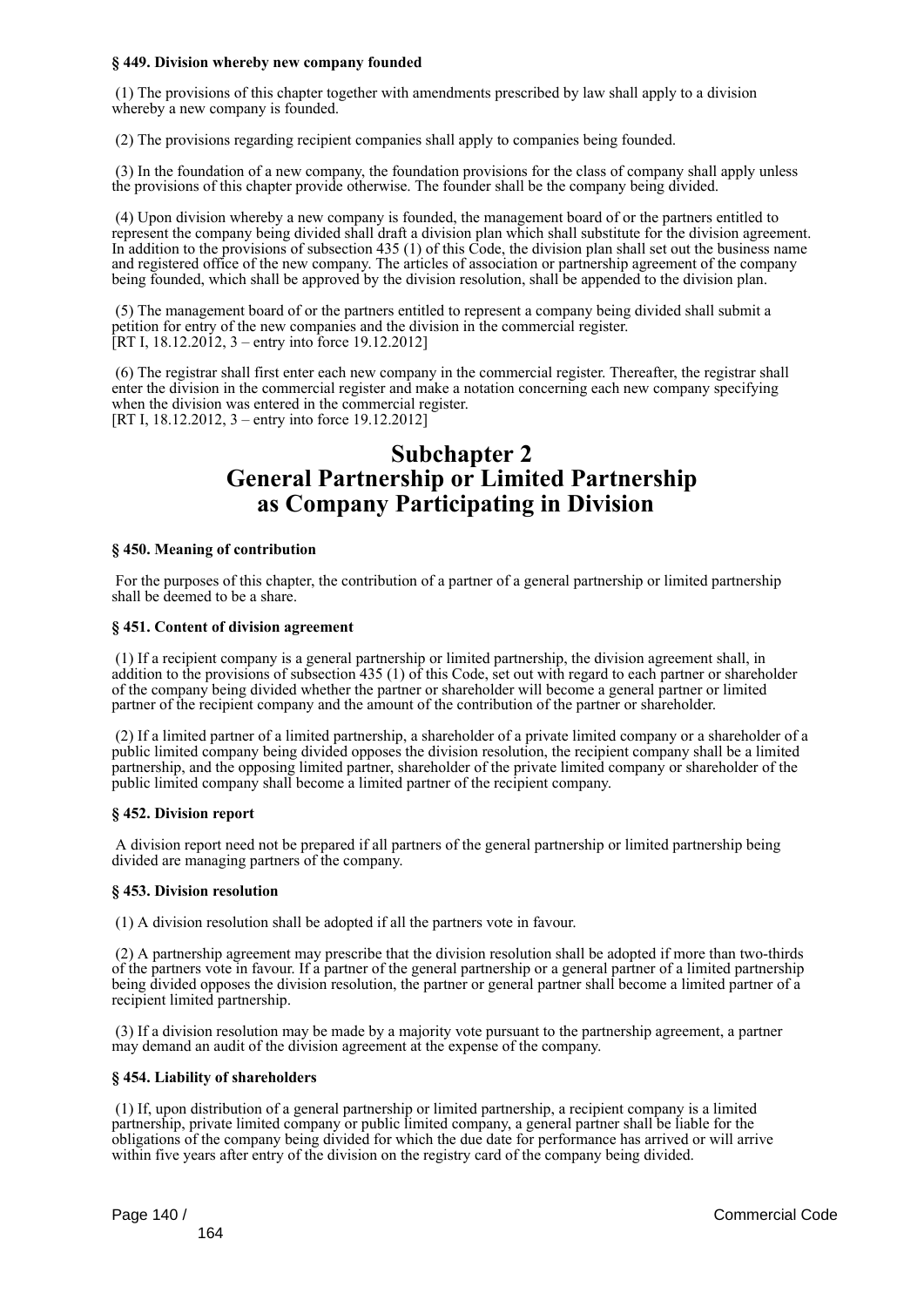(2) If a recipient company is a limited partnership in which a general partner of the company being divided is to become a general partner, the liability restriction prescribed in subsection (1) of this section shall not apply with regard to the general partner.

## **Subchapter 3 Private Limited Company as Company Participating in Division**

### **§ 455. Audit of division agreement**

 A shareholder of a private limited company participating in a division may demand an audit of the division agreement at the expense of the private limited company. The corresponding written request shall be submitted within ten days as of providing the opportunity to examine the documents specified in subsection 440 (3) of this Code.

[RT I, 02.11.2011, 1 – entry into force 12.11.2011]

### **§ 456. Division resolution**

 (1) A division resolution shall be adopted if at least two-thirds of the votes represented at the meeting of shareholders are in favour, and the articles of association do not prescribe a greater majority requirement.

 (2) If a division resolution is made pursuant to the procedure provided for in subsection 173 (2) of this Code, the resolution shall be adopted if at least two-thirds of the votes of the shareholders are in favour, and the law or the articles of association do not prescribe a greater majority requirement. [RT I 2005, 57, 449 – entry into force 01.01.2006]

 (3) If the special rights of a shareholder concerning management of a company are damaged or restricted by division, the consent of this shareholder is also required for the adoption of the division resolution. [RT I 2005, 57, 449 – entry into force 01.01.2006]

 (4) If all shares of the private limited company being divided are held by the recipient private limited companies or public limited companies, the approval of the division agreement by the division resolution of the private limited company being divided shall not be required for division. The own share of the company being divided shall not be taken into account in the determination of representation. [RT I, 02.11.2011, 1 – entry into force 12.11.2011]

 (5) If the recipient company is a private limited company, the contribution for which shares has not been completely paid, the consent of all the partners or shareholders of the company being divided is necessary for the adoption of the division resolution. If the company being divided is a private limited company, the contribution for which shares has not been completely paid, the consent of all the partners or shareholders of the recipient company is necessary for the adoption of the division resolution.  $[RT<sup>†</sup>1, 02.11.2011]$ , 1 – entry into force 12.11.2011]

### **§ 457. Increase of share capital of recipient company**

 (1) Upon an increase of share capital of a recipient private limited company in connection with a division, other shareholders shall not have the pre-emptive right to the acquisition of shares (§ 193).

 (2) In addition to the documents specified in subsection 196 (1) of this Code, copies of the division agreement and the division resolutions of the companies participating in the division certified by a notary shall be appended to the petition for entry of the increase of share capital in the commercial register.

 (3) In the case of the increase of the share capital of a recipient private limited company, the division shall not be entered on the registry card of the company being divided before the increase of the share capital has been entered in the commercial register.

[RT I, 21.06.2014, 8 – entry into force 01.01.2015]

 (4) The recipient private limited company shall not increase the share capital for conducting the division to the extent to which the shares of the company being divided are held by the recipient private limited company or the company being divided itself, or by a person acting in his or her own name but at the expense of the company, except if the company being divided, upon separation, becomes the sole shareholder of the recipient private limited company.

[RT I,  $02.11.2011$ , 1 – entry into force 12.11.2011]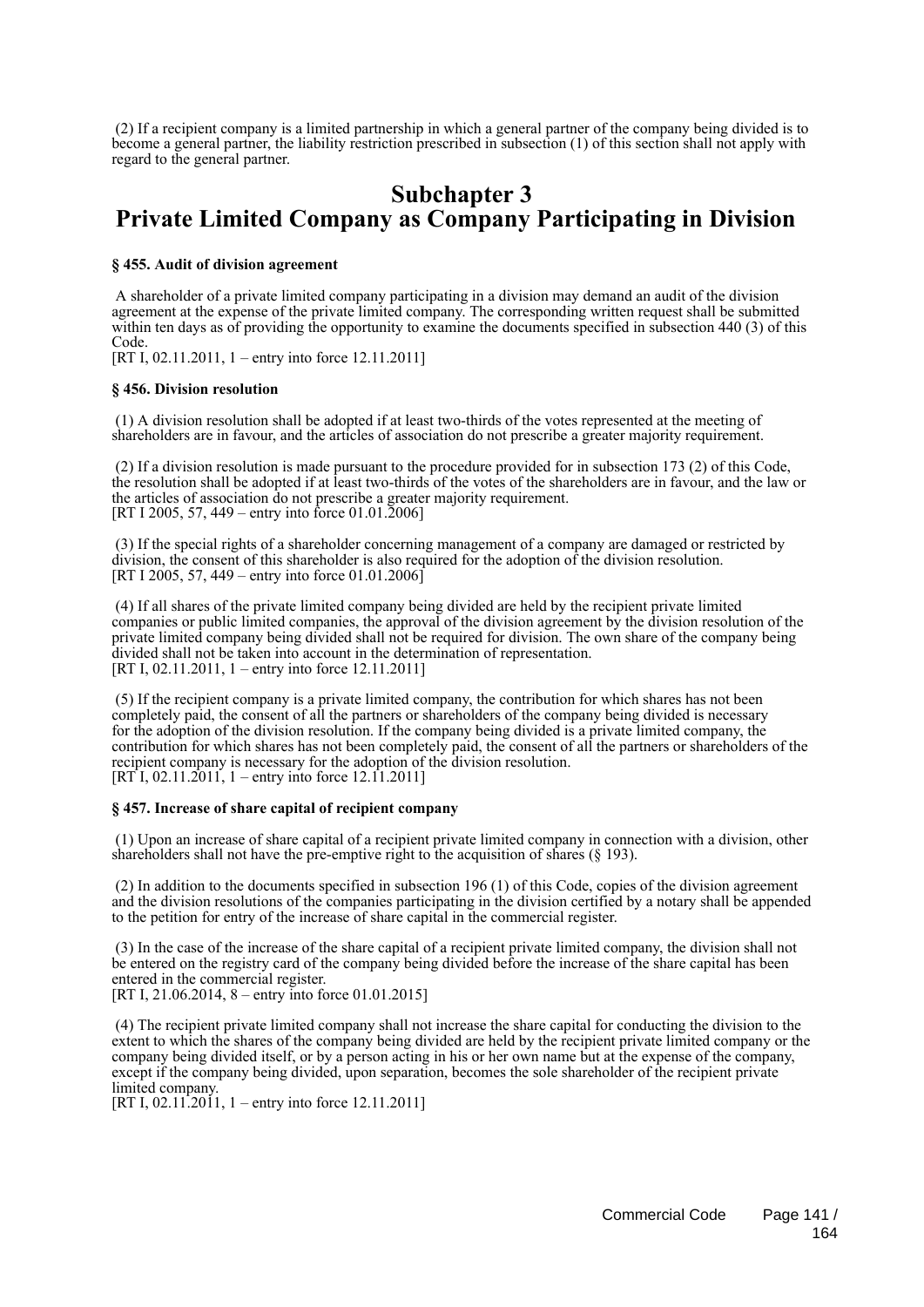### **§ 458. Transfer of shares upon division**

 (1) A recipient private limited company shall first transfer its own share of the recipient private limited company to the partners or shareholders of the company being divided in the exchange of their shares.

 (2) If the own share of a recipient private limited company is transferred to the partners or shareholders of the company being divided, it may be divided without observing the restrictions on transfer provided by law and the articles of association and without taking account of the minimum permitted nominal value of a share. [RT I 2005, 57, 449 – entry into force  $01.01.2006$ ]

(3) [Omitted - RT I 1996, 40, 773 – entry into force 08.06.1996]

### **§ 459. Admissibility of transfer**

 If a shareholder who opposes the division resolution does not demand the compensation specified in subsection 448 (1) of this Code, the shareholder may transfer a share within two months regardless of the restrictions on disposal provided for in subsections  $149(1)$ –(3) of this Code.

### **§ 460. Valuation of assets to be transferred**

 If a recipient company is a private limited company whose share capital is to be increased in connection with a division or if a new private limited company is to be founded upon a division, the procedure prescribed for valuation of a non-monetary contribution of a private limited company (§ 143) shall be used to assess whether the assets transferred by the company being divided are sufficient for the increase of share capital or for the share capital of the private limited company being founded. Documents certifying the valuation of the assets shall be submitted to the commercial register together with the division petition.

### **§ 460<sup>1</sup> . Reduction of share capital of company being divided**

 (1) If the share capital of a private limited company being divided must be reduced in order to organise a division, such reduction may be carried out under simplified procedure.

 (2) In the case of reduction of the share capital of a private limited company being divided, the division shall not be entered on the registry card of the company being divided before the reduction of the share capital has been entered in the commercial register.

[RT I 2005, 57, 449 – entry into force 01.01.2006]

### **§ 460<sup>2</sup> . Protection of holders of convertible bonds**

 The provisions of § 470 of this Code shall apply to the holders of convertible bonds of the private limited company being divided.

 $[RT\overline{1}, 0\overline{4}.03.2\overline{0}15, 4 -$  entry into force 01.07.2015]

### **§ 461. Division whereby new private limited company founded**

 (1) The provisions of § 138 of this Code shall not apply to the division of a company whereby a new private limited company is founded.

 (2) Upon a division whereby a new private limited company is founded, the division plan shall, in addition to the provisions of subsections 435 (1) and 449 (4) of this Code, set out the amount of share capital and the members of the management board of the private limited company being founded. If a supervisory board is to be formed, the members of the supervisory board shall also be set out.

 (3) No division report needs to be prepared upon the division of a private limited company or public limited company involving the foundation of a new private limited company and the auditor need not audit the division agreement if in each private limited company or public limited company participating in division the shares are to be determined between the shareholders of the private limited company or the public limited company being divided based on the same proportion as in the private limited company or the public limited company being divided. Subsection 440 (5) of this Code shall also not apply in the case provided for in the previous sentence. [RT I, 02.11.2011, 1 – entry into force 12.11.2011]

## **Subchapter 4 Public Limited Company as Company Participating in Division**

### **§ 462. Audit**

If a public limited company participates in a division, an auditor shall audit the division agreement.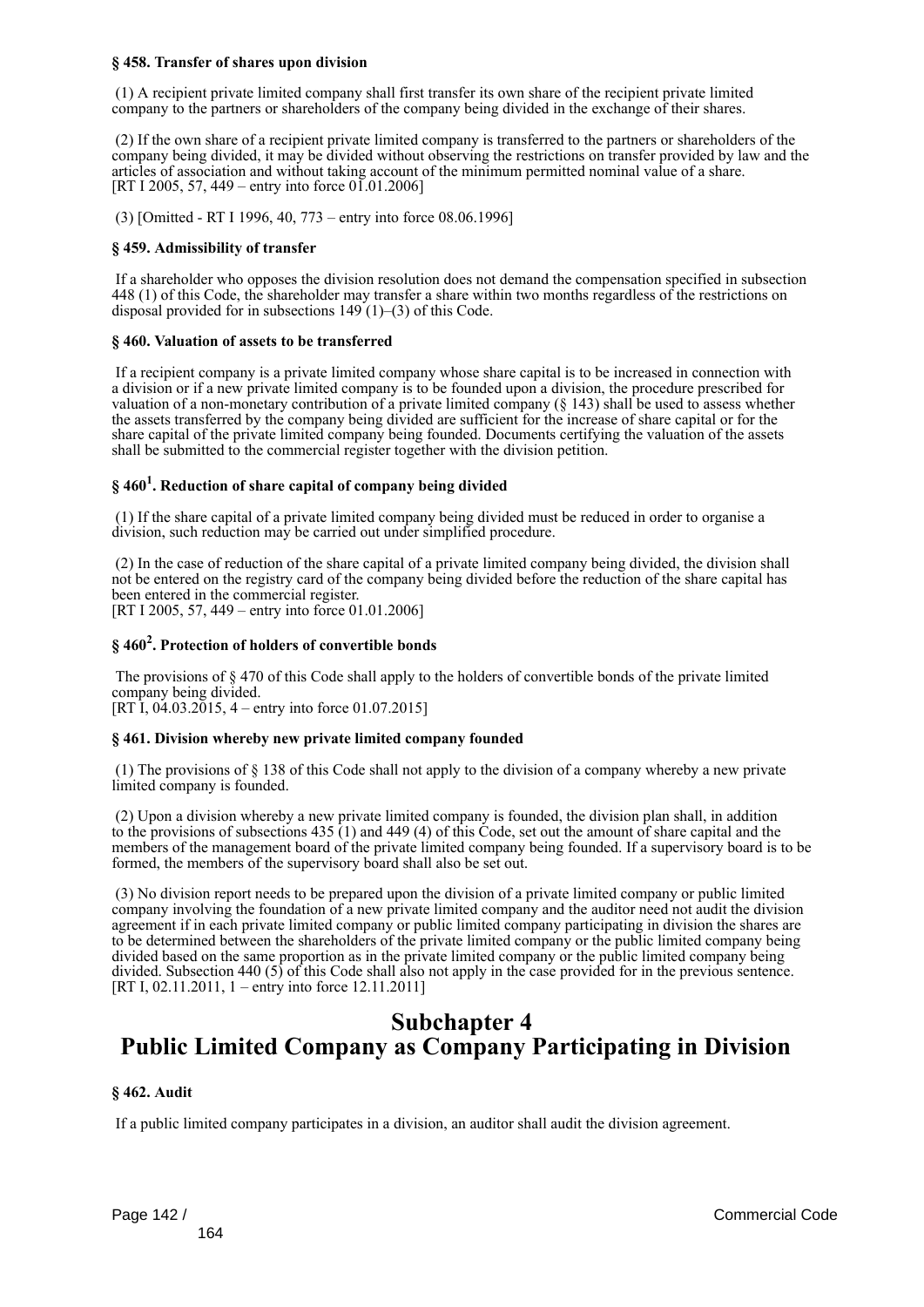### **§ 463. Preparation of general meeting**

 (1) At least one month before the general meeting to decide on a division, the management board shall present the following to the shareholders for examination at the registered office of the public limited company:

1) the division agreement;

2) the three preceding annual reports of the companies participating in division;

 $[RT I 2009, 13, 78 - entry into force 01.07.2009]$ 

3) the division reports of the companies participating in division;

 $[\overline{RT} I, 02.11.2011]$  – entry into force 12.11.2011]

4) the sworn auditor's reports of the companies participating in division.

 $[RT I, 02.11.2011, 1 - entry into force 12.11.2011]$ 

 (2) At the request of a shareholder, he or she shall be immediately provided free of charge either complete or partial copy, based on the shareholder's wish, of the documents specified in subsection (1) of this section. Upon the shareholder's consent, the copy may be sent to his or her e-mail address. [RT I, 02.11.2011, 1 – entry into force 12.11.2011]

 $(2<sup>1</sup>)$  If a public limited company pursuant to § 63 of this Code has provided to the registrar its homepage address, to fulfil the requirements specified in subsections  $(1)$  and  $(2)$  of this section it may publish the documents on its homepage in a way which provides the opportunity for saving and printing these. The documents shall be available on the homepage of the public limited company within one month prior to the general meeting and until the end of the general meeting. [RT I, 02.11.2011, 1 – entry into force  $12.11.2011$ ]

 (3) If the latest annual report of a public limited company participating in division is prepared in respect to financial year, which ended earlier than six months prior to the entry into the division agreement, the balance sheet (interim balance sheet) compliant with the requirements established for the balance sheet that constitutes part of the annual report shall be prepared as at no earlier than the first day of the third month preceding the entry into the division agreement. The interim balance sheet shall be prepared using the same accounting policies and presentation which were used in the preparation of the balance sheet that constitutes part of the latest annual report. The interim balance sheet shall be submitted to shareholders for examination pursuant to the procedure specified in subsections  $(1)$ – $(2^1)$  of this section. The interim balance sheet need not be prepared if all the shareholders of the public limited companies participating in division agree thereto. Instead of the interim balance sheet, the half-yearly report disclosed pursuant to § 184<sup>11</sup> of the Securities Market Act may be submitted to shareholders for examination.

[RT I, 02.11.2011, 1 – entry into force 12.11.2011]

 (4) At least one month prior to the general meeting deciding on the division, the management board shall submit the division agreement to the registrar of the commercial register or disclose it on the homepage of the public limited company. Upon the disclosure of the division agreement on the homepage of the public limited company, it shall be available to the public free of charge until the end of the general meeting. In addition, the management board shall publish in the official publication *Ametlikud Teadaanded*a notice concerning the entry into the division agreement. The notice shall indicate where or at which homepage address it is possible to examine the division agreement and other documents specified in subsection (1) of this section and receive copies of these documents. Upon the disclosure of the division agreement on the homepage of the public limited company, the notice shall also indicate the disclosure date of the division agreement.  $[RT \overline{1}, 02 \overline{2}]$ . 11.2011, 1 – entry into force 12.11.2011]

 (5) If the public limited company is required to make public the regulated information in the central recording system for information specified in subsection  $184<sup>6</sup>(5)$  of the Securities Market Act, the division agreement may be disclosed in such system instead of the homepage of the public limited company. In the remaining part, subsection (4) of this section shall apply.

[RT I, 02.11.2011, 1 – entry into force 12.11.2011]

### **§ 464. Organisation of general meeting**

 (1) At the general meeting, the management board shall explain the legal and economic consequences of the division, including the exchange of shares.

(2) At the general meeting, the supervisory board shall present its opinion concerning the division.

 (3) At the general meeting, information concerning material circumstances related to other companies participating in the division shall also be given to a shareholder at the request of the shareholder.

(4) [Repealed – RT I, 02.11.2011, 1 – entry into force 12.11.2011]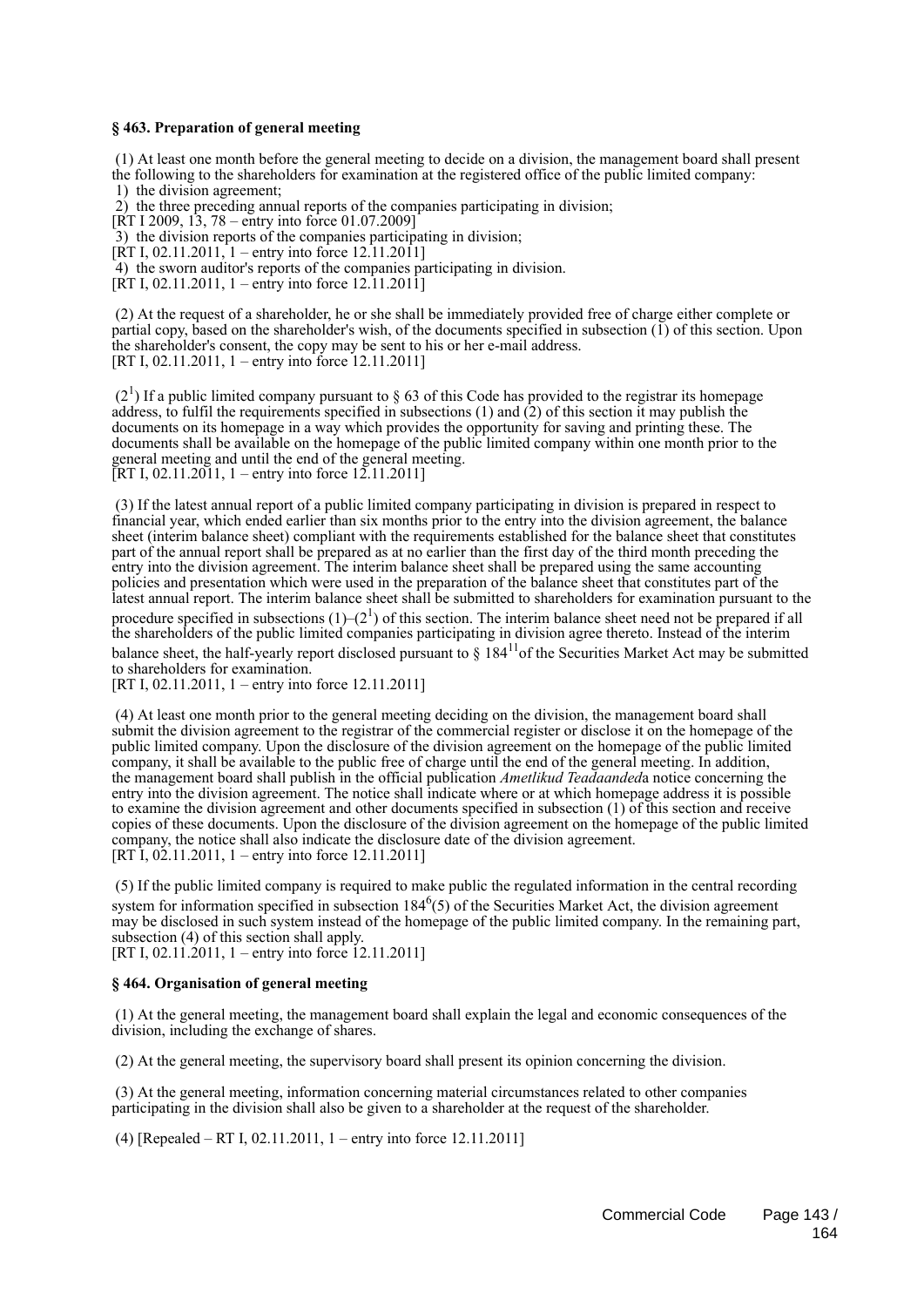### **§ 465. Division resolution**

 (1) A division resolution shall be adopted if at least two-thirds of the votes represented at the general meeting are in favour unless the articles of association prescribe a greater majority requirement.

 (2) If a public limited company has several classes of shares, the division resolution shall be adopted if, in addition to the provisions of subsection (1) of this section, at least two-thirds of the holders of each class of shares vote in favour of the resolution, and the articles of association do not prescribe a greater majority requirement. If a resolution is made pursuant to the procedure provided for in subsection 297 (2), at least two-thirds of the votes represented of each class of shares at the general meeting must vote in favour of the resolution unless the articles of association prescribe a greater majority requirement.

 (3) If a recipient company is not a public limited company, the holders of preferred shares and convertible bonds of the public limited company being divided shall participate in the determination of representation and in voting on the same bases as the shareholders.

 (4) If all shares of the public limited company being divided are held by the recipient private limited companies or public limited companies, the approval of the division agreement by the division resolution of the public limited company being divided shall not be required for division. The own shares of the public limited company being divided shall not be taken into account in the determination of representation. The public limited company being divided shall at least one month before the creation of the rights and obligations arising from the merger agreement perform the disclosure obligations specified in § 463 of this Code. The information specified in subsection 440 (5) of this Code shall record all material changes that occurred in the assets of the company following the entry into the division agreement.

[RT I, 02.11.2011, 1 – entry into force 12.11.2011]

### **§ 466. Increase of share capital of recipient public limited company**

 (1) Upon an increase of share capital of a recipient public limited company in connection with a division, other shareholders shall not have the pre-emptive right to the acquisition of shares (§ 345).

 (2) In addition to the documents specified in subsection 343 (1) of this Code, copies of the division agreement and the division resolutions of the companies participating in the division certified by a notary shall be appended to the petition for entry of the increase of share capital in the register.

 (3) In the case of the increase of the share capital of a recipient public limited company, the division shall not be entered on the registry card of the company being divided before the increase of the share capital has been entered in the commercial register.

[RT I, 21.06.2014, 8 – entry into force 01.01.2015]

 (4) The recipient public limited company shall not increase the share capital for conducting the division to the extent to which the shares of the company being divided are held by the recipient public limited company or the company being divided itself, or by a person acting in his or her own name but at the expense of the company, except if the company being divided, upon separation, becomes the sole shareholder of the recipient public limited company.

[RT I, 02.11.2011, 1 – entry into force 12.11.2011]

### **§ 467. Transfer of shares upon division**

 A recipient public limited company shall first transfer its own shares of the recipient public limited company to the partners or shareholders of the company being divided in the exchange of their shares.

### **§ 468. Valuation of assets to be transferred**

 (1) If a recipient company is a public limited company whose share capital is to be increased in connection with a division or if a new public limited company is to be founded upon a division, the procedure prescribed for valuation of a non-monetary contribution of a public limited company (§ 249) shall be used to assess whether the assets transferred by the company being divided are sufficient for the increase of share capital or for the share capital of the public limited company being founded. Documents certifying the valuation of the assets shall be submitted to the commercial register together with the division petition. [RT I, 02.11.2011, 1 – entry into force  $12.11.2011$ ]

 (2) The division report shall provide reference to the sworn auditor's report concerning the valuation of a nonmonetary contribution and specify the register where this report is deposited pursuant to § 343 of this Code. [RT I,  $02.11.2011$ , 1 – entry into force 12.11.2011]

### **§ 468<sup>1</sup> . Reduction of share capital of company being divided**

 (1) If the share capital of a public limited company being divided must be reduced in order to organise a division, such reduction may be carried out under simplified procedure.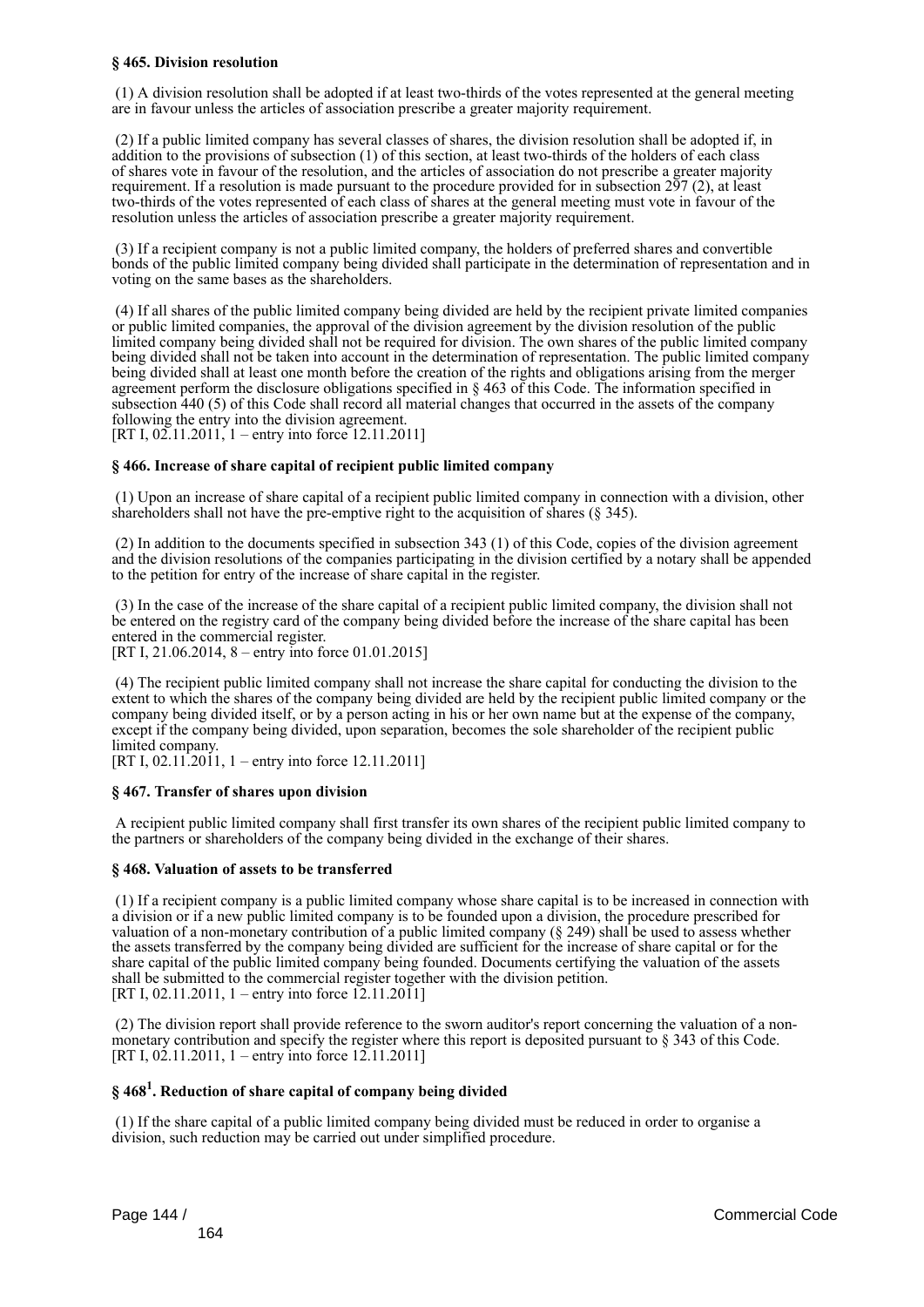(2) In the case of reduction of the share capital of a public limited company being divided, the division shall not be entered on the registry card of the company being divided before the reduction of the share capital has been entered in the commercial register.

[RT I 2005, 57, 449 – entry into force 01.01.2006]

# **§ 469.**

[Repealed – RT I 2000, 57, 373 – entry into force 01.01.2001]

## **§ 470. Protection of holders of preferred shares or convertible bonds**

 (1) The rights of holders of preferred shares or convertible bonds of a public limited company being divided which they had in the public limited company being divided shall be retained in a recipient public limited company.

 (2) If a recipient company is not a public limited company, the holders of preferred shares or convertible bonds shall acquire shares of the recipient company on the same bases as the shareholders of the public limited company being divided. Upon opposition to the division agreement, they may claim compensation pursuant to § 448 of this Code.

# **§ 471. Division whereby new public limited company founded**

 (1) The provisions of § 243 of this Code shall not apply to the division of a company whereby a new public limited company is founded.

[RT I 2005, 57, 449 – entry into force 01.01.2006]

 (2) Upon a division whereby a new public limited company is founded, the division plan shall, in addition to the provisions of subsections 435 (1) and 449 (4) of this Code, set out the amount of share capital and the members of the management board and supervisory board of the public limited company being founded.

 (3) Neither division report nor interim balance sheet needs to be prepared upon the division of a private limited company or public limited company involving the foundation of a new public limited company and the auditor need not audit the division agreement if in each private limited company and public limited company participating in division the shares are to be determined between the shareholders of the private limited company or the public limited company being divided based on the same proportion as in the private limited company or the public limited company being divided. Subsection 440 (5) of this Code shall also not apply in the case provided for in the previous sentence.

[RT I, 02.11.2011, 1 – entry into force 12.11.2011]

# **Subchapter 5 Commercial Association as Company Participating in Division**

# **§ 472. Commercial association as company participating in division**

Upon separation, the company being divided shall not become a member of the association being separated.

# **§ 473. Contribution and membership**

(1) For the purposes of this chapter, a contribution to a commercial association shall be deemed to be a share.

(2) For the purposes of this chapter, a member of a commercial association shall be deemed to be a shareholder.

### **§ 474. Audit of division agreement**

 A member of a commercial association being divided may demand an audit of the division agreement at the expense of the commercial association. The corresponding written request shall be submitted within ten days as of providing the opportunity to examine the documents specified in subsection 440 (3) of this Code.  $[R\dot{T} I, 02.1\dot{1}.2011, 1 - entry$  into force 12.11.2011]

# **§ 475. Division resolution**

 A division resolution shall be adopted if at least two-thirds of the members who participate in the meeting vote in favour, and the articles of association do not prescribe a greater majority requirement.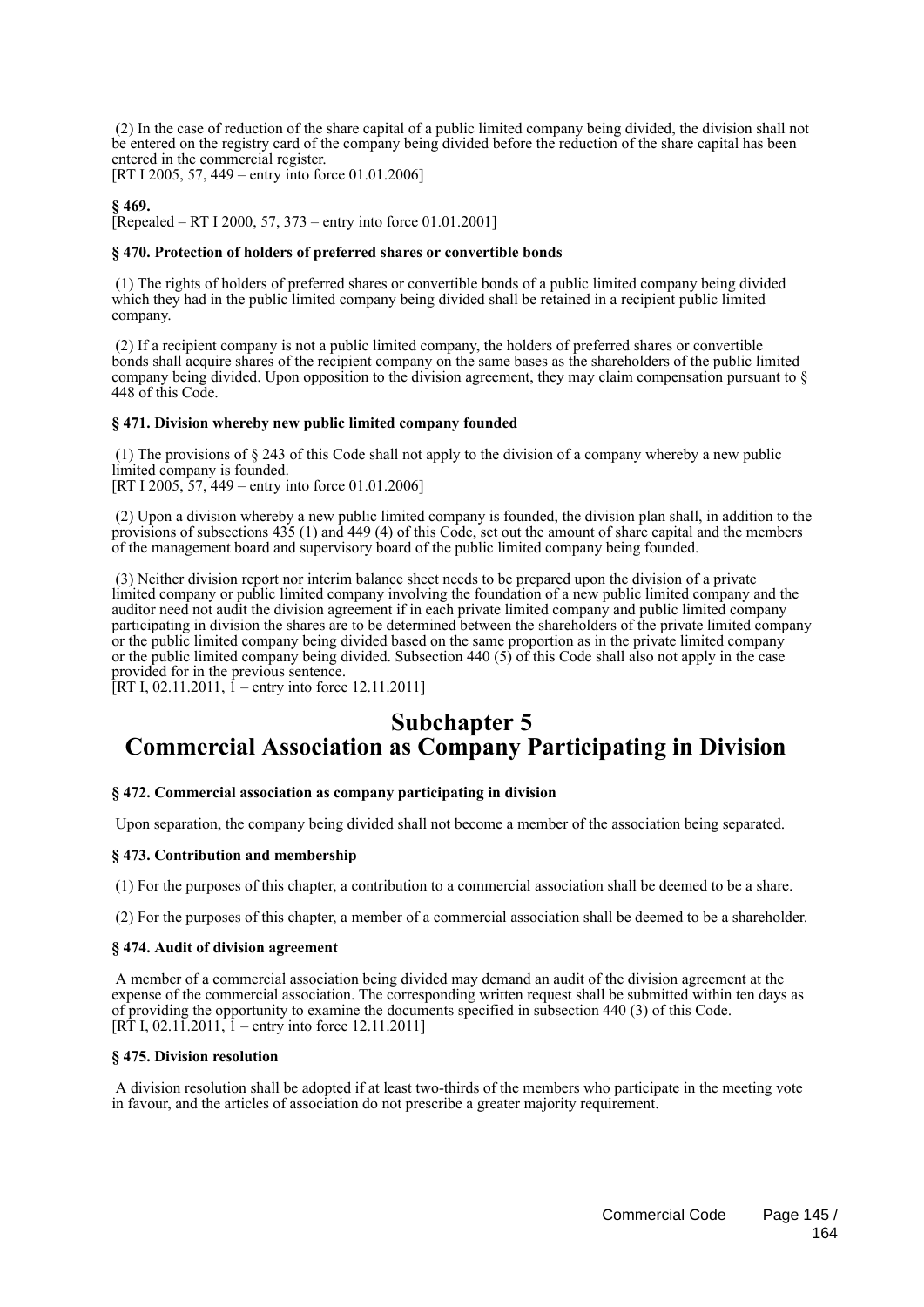## **§ 476. Valuation of assets to be transferred**

 The assets to be transferred of a commercial association being divided shall be valuated pursuant to the procedure prescribed for valuation of a non-monetary contribution of an association. Documents certifying the valuation of the assets shall be submitted to the commercial register. [RT I 2005, 57, 449 – entry into force 01.01.2006]

## **§ 477. Division whereby new commercial association founded**

 Upon a division whereby a new commercial association is founded, the division agreement shall, in addition to the provisions of subsections 435 (1) and 449 (4) of this Code, set out the members of the management board of the association being founded. If a supervisory board is to be formed, the members of the supervisory board shall also be set out.

# **Chapter 33 TRANSFORMATION**

# **Subchapter 1 General Provisions**

### **§ 478. Right to transformation**

 (1) A company may be transformed into a company of a different class. Transformation of a commercial association and transformation into a commercial association shall not be permitted.

 (2) The partners or shareholders of a company being transformed shall become partners or shareholders of the new company.

## **§ 479. Transformation report**

 (1) The management board or managing partners of a company being transformed shall prepare a written report (transformation report) which shall explain and justify legally and economically the transformation, including the share exchange ratio and amount of additional payments if additional payments are to be made. Difficulties relating to valuation shall be referred to separately in the report.

 $(1<sup>1</sup>)$  The draft of the transformation report constitutes a part of a transformation report.

 (1<sup>2</sup> ) A transformation report need not set out information, publication of which may result in significant damage to a company being transformed or a company belonging to the same group with such company. In such case, the reason for failure to submit the information shall be set out in the report.

 (2) A transformation report need not be prepared if a company being transformed has only one shareholder or if all the partners or shareholders of the company being transformed agree that a transformation report need not be prepared.

 $[RT 1 2005, 57, 449 - entry into force 01.01.2006]$ 

### **§ 480. Transformation resolution**

 (1) Transformation shall be decided by the partners or shareholders of the company being transformed. A transformation resolution shall be in writing.

(2) A partner or shareholder may demand a copy of the transformation resolution.

(3) A transformation resolution shall set out:

- 1) the class of company to be formed as a result of the transformation;
- 2) the business name of the company;

3) the share exchange ratio of the partners or shareholders of the company being transformed;

 4) the rights granted to the partners or shareholders of the company, including the holders of preferred shares and convertible bonds;

5) the consequences of the transformation for the employees;

 6) if the company is transformed into a private limited company or public limited company, the amount of share capital;

 7) the date as of which the transactions of the company being transformed shall be deemed to be undertaken by the transformed company (transformation balance sheet date).

 (4) The names of partners or shareholders who oppose the transformation resolution shall be appended to the transformation resolution. Opposition to the transformation resolution shall be confirmed by each partner or shareholder by the signature of the partner or shareholder.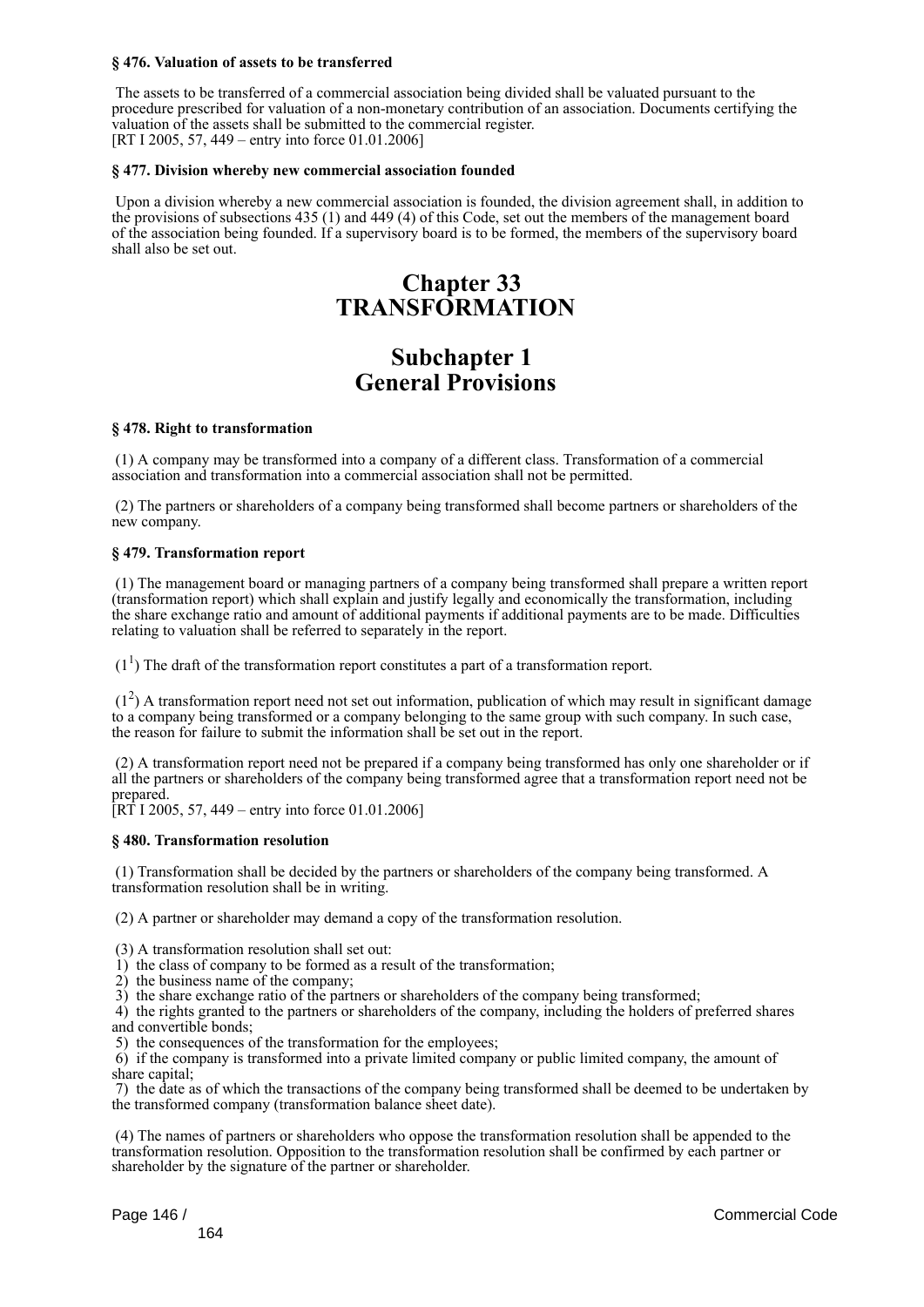(5) A transformation resolution shall approve the articles of association or partnership agreement of the new company. Upon transformation of the company into a private limited company or public limited company, the members of the management board and, if a supervisory board is to be formed, the members of the supervisory board shall be elected with the adoption of the resolution.

 (6) If the special rights of a shareholder in managing a company are damaged or restricted by transformation, the consent of such shareholder is necessary for passing the transformation resolution. [RT I 2005, 61, 478 – entry into force 01.12.2005]

## **§ 481. Contestation of transformation resolution and compensation for damage**

 (1) At the request of a partner, shareholder, or a member of the management board or supervisory board, a court may declare invalid a transformation resolution which is in conflict with the law, the partnership agreement or the articles of association if the request is submitted within one month after the resolution is made.

 (2) A transformation resolution shall not be declared invalid on the basis that the share exchange ratio is fixed too low.

 (3) If the share exchange ratio is fixed too low, a partner or shareholder may demand a refund from the new company.

 (4) A fine for delay shall be paid on an unpaid refund in an amount provided by law as of entry of the transformation in the commercial register. The above does not preclude or restrict the right to file a claim for compensation of damages exceeding the amount of the fine for delay. [RT 1 2005, 57, 449 – entry into force 01.01.2006]

## **§ 482. Application of foundation provisions**

 The foundation provisions for the class of company being formed upon transformation shall apply to a transformation unless the provisions of this chapter provide otherwise. The partners or shareholders of the company being transformed who vote in favour of the transformation resolution shall be deemed to be the founders.

## **§ 483. Protection of creditors**

 (1) Immediately after a transformation has been entered in the commercial register, the company being transformed shall publish a transformation notice to the creditors of the company in the publication *Ametlikud Teadaanded*, informing them of the possibility to submit, within six months after the publication of the notice, their claims in order to receive a security.

 (2) The company must secure the claims of the creditors within six months after the publication of the notice specified in subsection (1) of this section, if the creditors have no possibility to demand satisfaction of the claims and they prove that the transformation may endanger the fulfilment of the claims.

 (3) The provisions of subsections (1) and (2) of this section do not apply if a private limited company or public limited company is transformed into a general partnership or limited partnership. [RT I 2005, 57, 449 – entry into force  $01.01.2006$ ]

**§ 484.**

 $\text{I}^{\bullet}$  [Omitted - RT I 1996, 40, 773 – entry into force 08.06.1996]

# **§ 485. Submission of petition to commercial register**

 (1) The management board of or the partners entitled to represent a company being transformed shall submit a petition for entry of the transformation in the commercial register not earlier than one month after approval of the transformation resolution. The following shall be appended to the petition:

1) the transformation resolution and the names of the partners or shareholders who oppose it;

2) the minutes of the meeting of partners or shareholders if the transformation resolution is made at a meeting,

or the record of voting of the partners or shareholders;

3) the articles of association of the new company;

- 4) the permission for transformation, if required;
- 5) the transformation report or the agreements not to prepare one;
- 6) the balance sheet taken as the basis for the transformation;

 7) information on and specimen signatures of the members of the management board of or the partners entitled to represent the new company;

 8) information on the members of the supervisory board of the new company if a supervisory board is to be formed;

9) [Repealed – RT I 2005, 57, 449 – entry into force 01.01.2006]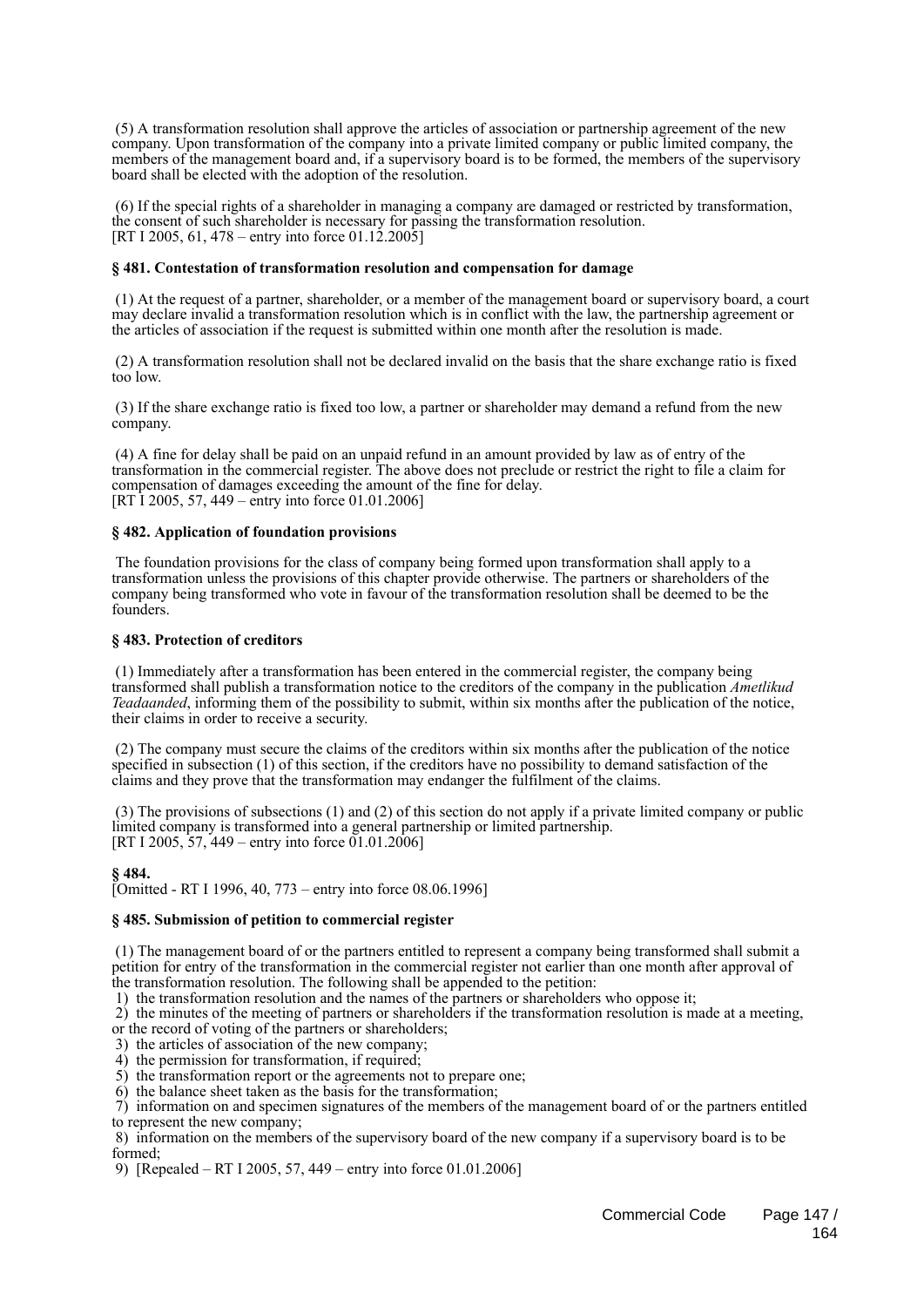10) if the shares of a company being transformed are entered in the Estonian register of securities or another depository or if the company is transformed into a public limited company, a confirmation by the registrar of the Estonian register of securities or another depository that the management board of the company being transformed or the partners entitled to represent the company have informed the registrar or the depository of the transformation;

[RT I, 26.06.2017, 1 – entry into force 01.10.2017

11) the interim balance sheet or the agreements not to prepare one.

[RT I, 02.11.2011, 1 – entry into force  $12.11.2011$ ]

 (2) A registrar may enter a transformation in the register only if the balance sheet taken as the basis for the transformation is prepared as at a date not earlier than eight months before submission of the petition to the commercial register. The balance sheet is prepared pursuant to the requirements established for the balance sheet that constitutes part of the annual report, and the approval of the final balance sheet and conducting the audit thereof is governed by the provisions concerning the approval of the annual report and conducting an audit. The balance sheet shall be prepared using the same accounting policies and presentation which were used in the preparation of the balance sheet that constitutes part of the latest annual report. The balance sheet taken as the basis for a transformation shall be prepared as at the day before the transformation balance sheet. [RT I, 02.11.2011, 1 – entry into force 12.11.2011]

 (3) If a company is transformed into a private limited company or public limited company, the members of the management board of or the partners entitled to represent the company shall confirm in the petition that the transformation resolution is not contested, or that a corresponding petition has been denied.

(4) [Repealed – RT I, 20.04.2017, 1 – entry into force 15.01.2018]

 (5) If an increase of share capital of the company is decided together with a transformation, documents certifying increase of the share capital shall also be submitted to the commercial register.

### **§ 486. Business name of new company**

 (1) The new company may continue activities under the business name of the company being transformed. The business name shall not use an appendage or abbreviation that refers to the class of company being transformed.

 (2) If a partner or shareholder of the company being transformed is a natural person who no longer participates in the new company, the new company may continue to use his or her name in the business name only with the written consent of him or her, or of his or her successors.

### **§ 487. Legal effect of entry and compensation for damage caused by transformation**

(1) A company shall be deemed to be transformed as of entry of the transformation in the commercial register.

 (2) The partners or shareholders of a company being transformed shall become partners or shareholders of the new company as of entry of the transformation in the commercial register, and their shares shall be exchanged for the shares of the new company. The rights of third persons with regard to exchanged shares shall remain valid with regard to the shares of the new company.

 $(2<sup>1</sup>)$  If the shares of a company being transformed are entered in the Estonian register of securities or another depository or if the company is transformed into a public limited company, the registrar of the commercial register shall immediately inform the registrar of the Estonian register of securities or another depository of the entry of the transformation in the commercial register.  $[RT\,I, 26.06.2017, 1 - entry$  into force 01.10.2017]

(3) [Repealed – RT I, 20.04.2017, 1 – entry into force 15.01.2018]

(4) A transformation shall not be contested after its entry in the commercial register.

 (5) The members of the management board and supervisory board, or the managing partners of the company being transformed shall be solidarily liable to the company, the partners or shareholders, and the creditors of the company for any damage wrongfully caused by the transformation.

 (6) The limitation period for a claim specified in subsection (5) of this section shall be five years from entry of the transformation in the commercial register.

#### **§ 488. Compensation upon transformation**

 (1) Upon transformation, a partner or shareholder of the company being transformed who opposes the transformation resolution may, within two months after entry of the transformation in the register, demand that the new company acquire the exchanged share or shares of the partner or shareholder for monetary compensation. The amount of monetary compensation shall be equal to the money which the partner or shareholder would have received from the distribution of remaining assets upon liquidation of the company if the company had been liquidated at the time the transformation resolution was made.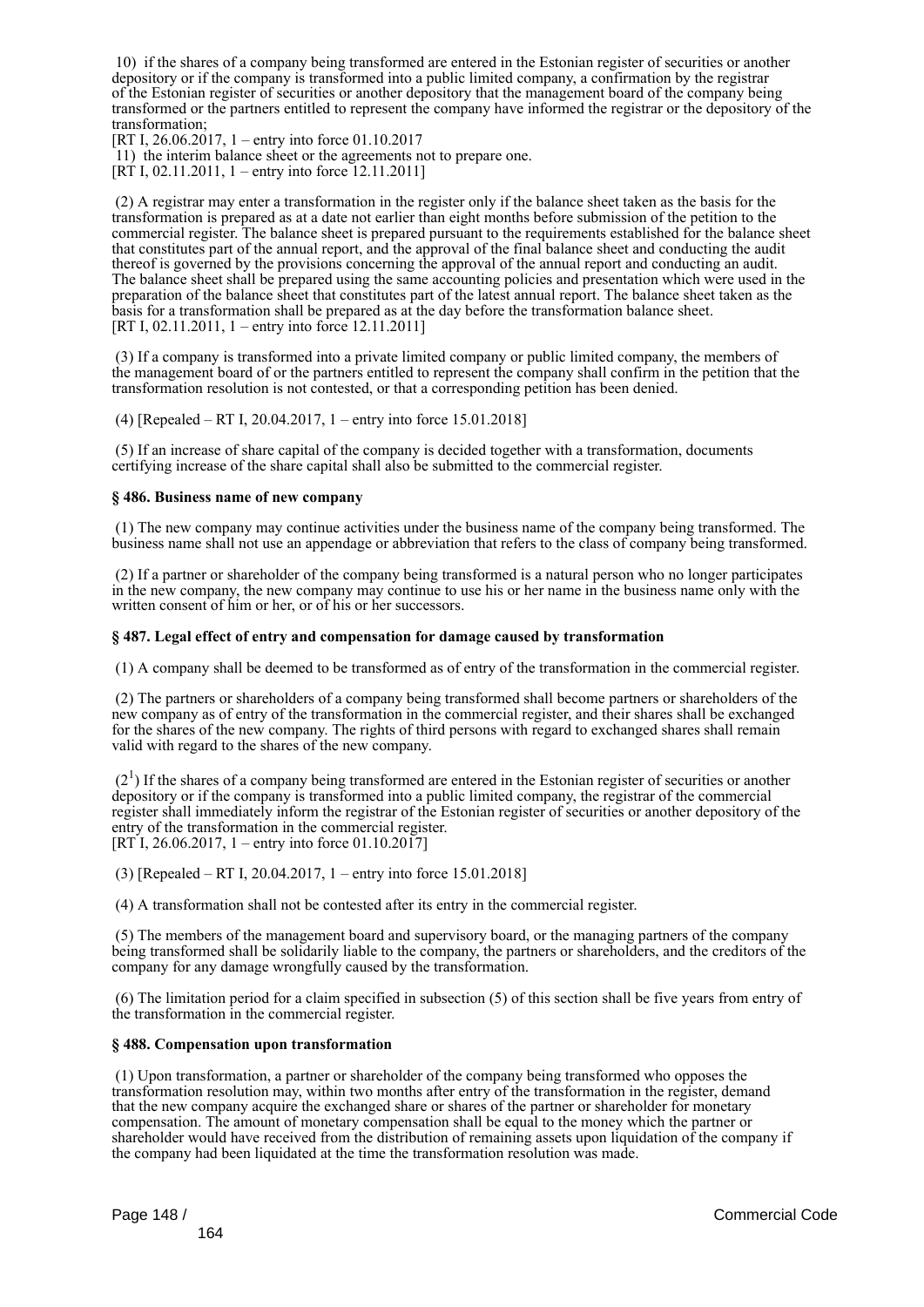(2) The provisions of clauses 162 (2) 11) and 283 (2) 2) of this Code shall not apply to acquisition of shares by a company on the bases specified in subsection (1) of this section.

 (3) The names of partners or shareholders who oppose the transformation resolution and who wish to exercise the rights specified in this section shall be appended to the transformation resolution. Opposition to the transformation resolution shall be confirmed by each partner or shareholder by the signature of the partner or shareholder.

 (4) If a company is transformed into a general partnership or limited partnership, the compensation specified in subsection (1) of this section may be demanded by a partner who departs from the company.

 (5) The new company shall pay a fine for delay on compensation in an amount provided by law as of entry of the transformation in the commercial register.

 (6) Upon a transformation, a partner or shareholder who opposes the transformation resolution and does not demand compensation may transfer a share or shares within two months after entry of the transformation in the commercial register regardless of the restrictions on disposal provided by law or prescribed by the articles of association.

[RT I 2005, 57, 449 – entry into force 01.01.2006]

#### **§ 489. Protection of holders of preferred shares or convertible bonds**

 (1) If a public limited company is transformed into another class of company, the holders of preferred shares or convertible bonds shall participate in the determination of representation and in voting on the same bases as the shareholders.

 (2) Holders of preferred shares or convertible bonds shall acquire shares of the new company on the same bases as shareholders of the public limited company being transformed. Holders of preferred shares or convertible bonds who oppose the transformation resolution may claim compensation pursuant to § 488 of this Code.

 (3) The provisions of subsection (1) and (2) of this section shall apply to the holders of convertible bonds of the private limited company being transformed. [RT I, 04.03.2015,  $\overline{4}$  – entry into force 01.07.2015]

**§ 490.**

[Repealed – RT I 2000, 57, 373 – entry into force 01.01.2001]

# **§ 491. Meaning of contribution**

 For the purposes of this chapter, the contribution of a partner of a general partnership or limited partnership shall be deemed to be a share.

# **Subchapter 2 Transformation of General Partnership or Limited Partnership into Private Limited Company or Public Limited Company**

#### **§ 492. Transformation report**

 A transformation report need not be prepared if all the partners of the general partnership or limited partnership being transformed are managing partners of the company.

### **§ 493. Transformation resolution**

(1) A transformation resolution shall be adopted if all the partners vote in favour.

 (2) The partnership agreement may prescribe that a transformation resolution shall be adopted if more than twothirds of the votes of the partners are in favour.

## **§ 494.**

[Repealed – RT I 2005, 57, 449 – entry into force 01.01.2006]

### **§ 495. Liability of partners**

 If a general partnership or limited partnership is transformed into a private limited company or public limited company, a general partner shall be liable for the obligations of the company being transformed for which the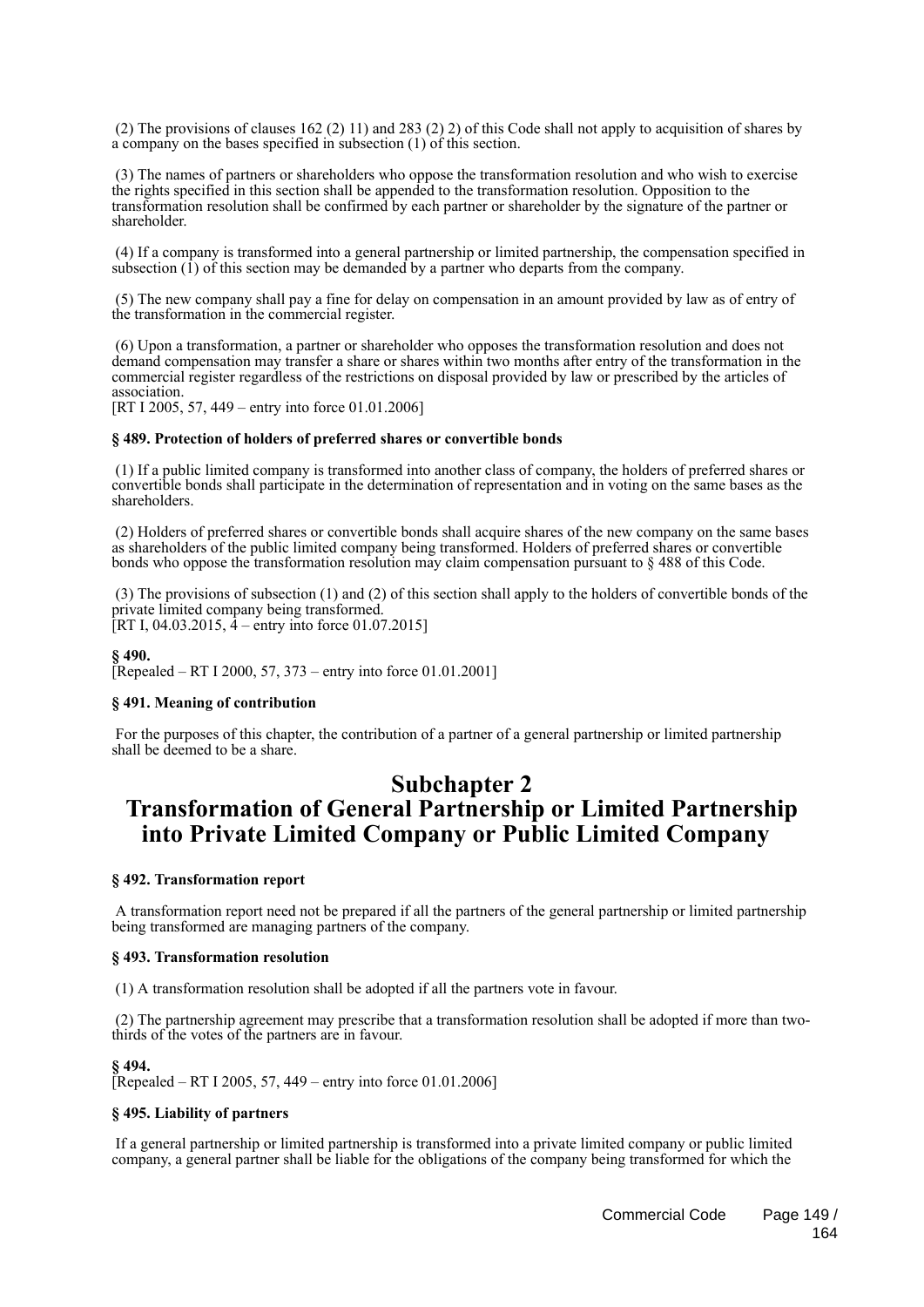due date for performance has arrived or will arrive within five years after entry of the transformation in the commercial register.

# **Subchapter 3 Transformation of Private Limited Company or Public Limited Company into General Partnership or Limited Partnership**

## **§ 496. Preparation of general meeting of shareholders**

 (1) At least two weeks before the general meeting to decide on transformation, the management board of the public limited company being transformed shall present the transformation report and the latest annual report of the public limited company to the shareholders for examination at the registered office of the public limited company. A transformation report shall not be presented in the case specified in subsection 479 (2) of this Code.

 (2) Copies of the documents specified in subsection (1) of this section shall be promptly given to a shareholder at the request of the shareholder.

 (3) If the latest annual report of a public limited company is prepared in respect to financial year, which ended earlier than six months prior to making the transformation resolution, the balance sheet (interim balance sheet) compliant with the requirements established for the balance sheet that constitutes part of the annual report shall be prepared as at no earlier than the first day of the third month preceding the making of the transformation resolution. The interim balance sheet shall be prepared using the same accounting policies and presentation which were used in the preparation of the balance sheet that constitutes part of the latest annual report. The interim balance sheet shall be submitted to shareholders for examination pursuant to the procedure specified in subsections (1) and (2) of this section. The interim balance sheet need not be prepared if all the shareholders agree thereto. Instead of the interim balance sheet, the half-yearly report disclosed pursuant to  $\delta$  184<sup>11</sup>of the Securities Market Act may be submitted to shareholders for examination. [RT I, 02.11.2011, 1 – entry into force 12.11.2011]

### **§ 497. Organisation of general meeting**

 (1) At the general meeting of shareholders, the management board of the public limited company being transformed shall explain the legal and economic consequences of the transformation, including the exchange of shares.

(2) At the general meeting, the supervisory board shall present its opinion concerning the transformation.

 (3) At the general meeting, information concerning other material circumstances related to the transformation shall also be given to a shareholder at the request of the shareholder.

### **§ 498. Transformation resolution**

 (1) A resolution on transformation into a general partnership shall be adopted if all the shareholders vote in favour.

 (2) A resolution on transformation into a limited partnership shall be adopted if at least two-thirds of the votes represented at the meeting of shareholders are in favour unless the articles of association prescribe a greater majority requirement, and all the shareholders who are to become general partners of the limited partnership vote in favour of the resolution.

 (3) If a resolution on transformation of a private limited company into a limited partnership is made pursuant to subsection 173 (2) of this Code, the resolution shall be adopted if at least two-thirds of the votes of the shareholders are in favour unless the articles of association prescribe a greater majority requirement, and all the shareholders who are to become general partners of the limited partnership vote in favour of the resolution.

 (4) If a public limited company has several classes of shares, the transformation resolution shall be adopted if, in addition to the provisions of subsection (2) of this section, at least two-thirds of the holders of each class of shares vote in favour of the resolution unless the articles of association prescribe a greater majority requirement. [RT I 2005, 57, 449 – entry into force 01.01.2006]

**§ 499.** [Repealed – RT I 2005, 57, 449 – entry into force 01.01.2006]

# **Subchapter 4**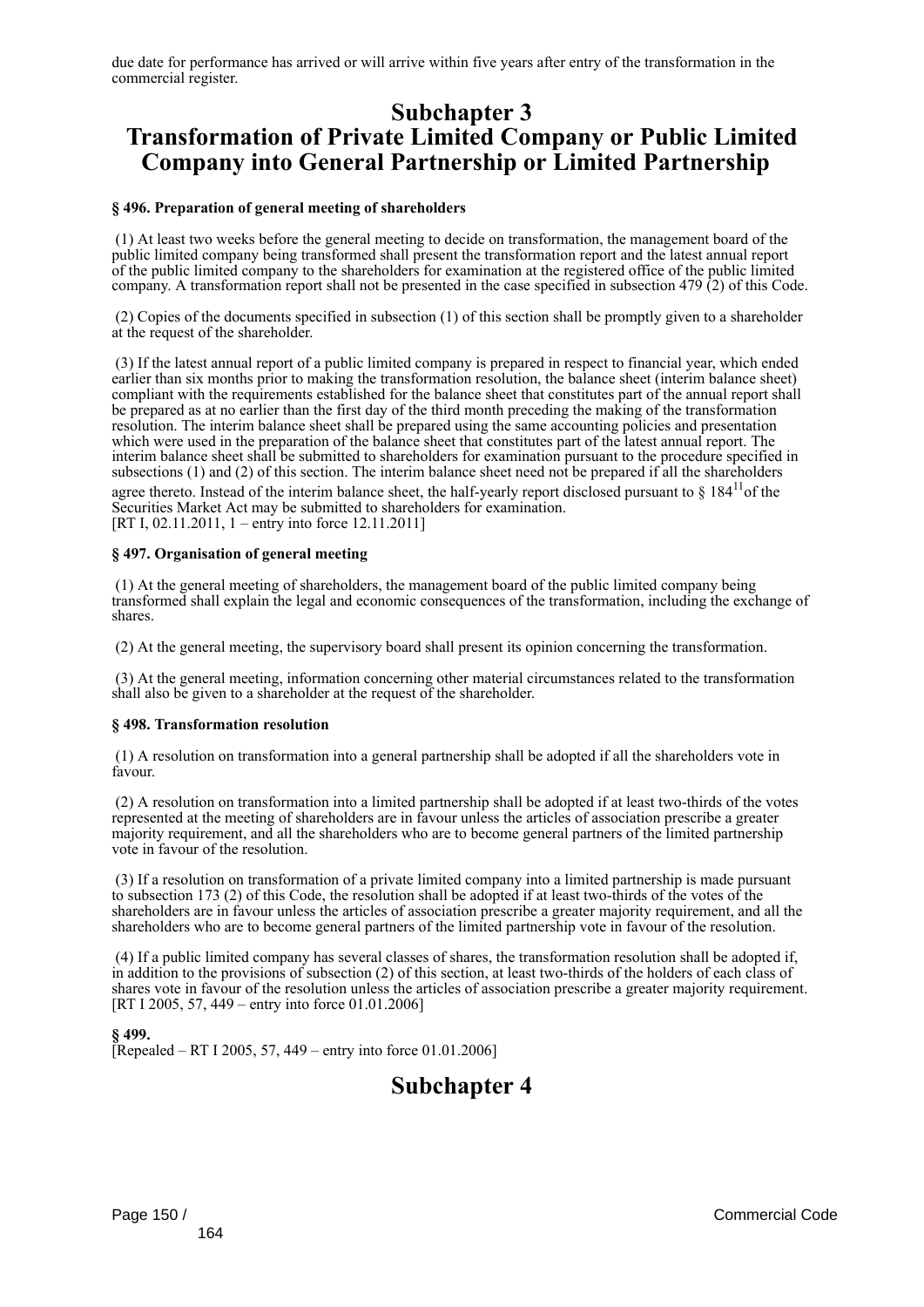# **Transformation of Private Limited Company into Public Limited Company**

## **§ 500. Transformation resolution**

 (1) A resolution on transformation of a private limited company into a public limited company shall be adopted if at least two-thirds of the votes represented at the meeting of shareholders are in favour, and the articles of association do not prescribe a greater majority requirement.

 (2) If a transformation resolution is made pursuant to the procedure provided for in subsection 173 (2) of this Code, the resolution shall be adopted if at least two-thirds of the votes of the shareholders are in favour, and the articles of association do not prescribe a greater majority requirement. [RT I 2005, 57, 449 – entry into force 01.01.2006]

 (3) The nominal values of shares of the public limited company may be determined differently from those of shares of the private limited company being transformed, and also the introduction of shares without nominal value may be decided upon. The nominal value or book value of shares shall comply with the requirements of § 223 of this Code. The shares of the private limited company being transformed may be divided without observing the restrictions on transfer provided by law and the articles of association and without taking account of the minimum permitted nominal value of a share. [RT I 2010, 20,  $103$  – entry into force 01.07.2010]

 (4) The shares of a private limited company being transformed shall be registered with the Estonian register of securities before submission of the petition specified in § 485 of this Code to the commercial register. [RT I, 26.06.2017, 1 – entry into force 01.10.2017]

# **§ 501.**

[Repealed – RT I 2005, 57, 449 – entry into force  $01.01.2006$ ]

# **Subchapter 5 Transformation of Public Limited Company into Private Limited Company**

### **§ 502. Preparation of general meeting of shareholders**

 (1) At least one month before the general meeting to decide on transformation, the management board of the public limited company being transformed shall present the transformation report and the latest annual report of the public limited company to the shareholders for examination at the registered office of the public limited company. A transformation report shall not be presented in the case specified in subsection 479 (2) of this Code.

 (2) Copies of the documents specified in subsection (1) of this section shall be promptly given to a shareholder at the request of the shareholder.

 (3) If the latest annual report of a public limited company is prepared in respect to financial year, which ended earlier than six months prior to making the transformation resolution, the balance sheet (interim balance sheet) compliant with the requirements established for the balance sheet that constitutes part of the annual report shall be prepared as at no earlier than the first day of the third month preceding the making of the transformation resolution. The interim balance sheet shall be prepared using the same accounting policies and presentation which were used in the preparation of the balance sheet that constitutes part of the latest annual report. The interim balance sheet shall be submitted to shareholders for examination pursuant to the procedure specified in subsections (1) and (2) of this section. The interim balance sheet need not be prepared if all the shareholders agree thereto. Instead of the interim balance sheet, the half-yearly report disclosed pursuant to  $\S$  184<sup>11</sup>of the Securities Market Act may be submitted to shareholders for examination. [RT I, 02.11.2011, 1 – entry into force 12.11.2011]

### **§ 503. Organisation of general meeting**

 (1) At the general meeting of shareholders, the management board of the public limited company being transformed shall explain the legal and economic consequences of the transformation, including the exchange of shares.

(2) At the general meeting, the supervisory board shall present its opinion concerning the transformation.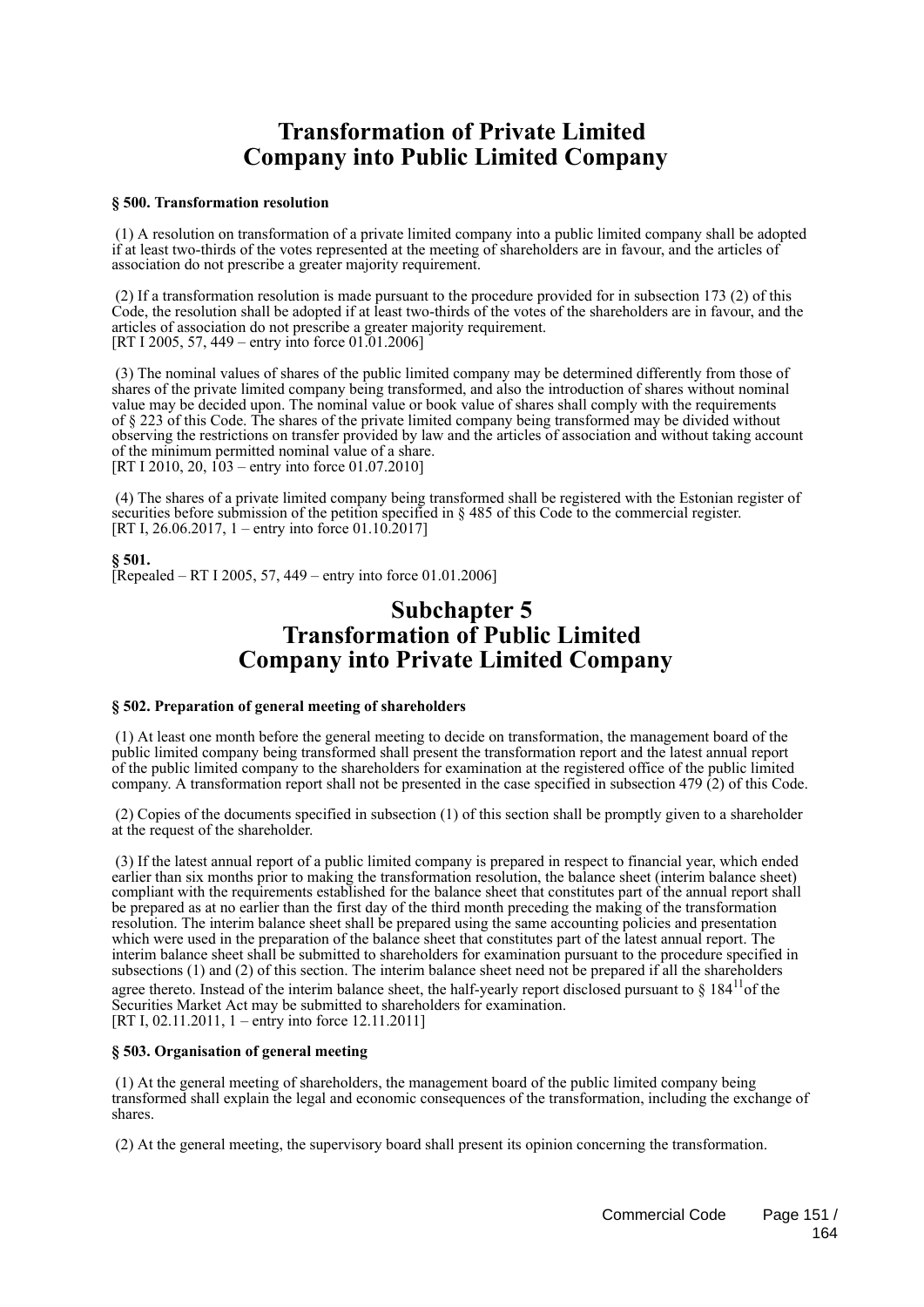(3) At the general meeting, information concerning other material circumstances related to the transformation shall also be given to a shareholder at the request of the shareholder.

## **§ 504. Transformation resolution**

 (1) A resolution on transformation of a public limited company into a private limited company shall be adopted if at least two-thirds of the votes represented at the general meeting are in favour, and the articles of association do not prescribe a greater majority requirement.

 (2) If a public limited company has several classes of shares, the transformation resolution shall be adopted if, in addition to the provisions of subsection (1) of this section, at least two-thirds of the holders of each class of shares vote in favour of the resolution unless the articles of association prescribe a greater majority requirement. If a resolution is made pursuant to the procedure provided for in subsection 297 (2), at least two-thirds of the votes represented of each class of shares at the general meeting must vote in favour of the resolution unless the articles of association prescribe a greater majority requirement.

 (3) The nominal values of shares of the private limited company may be determined differently from the nominal value or book value of shares of the public limited company being transformed. The nominal values of shares of the private limited company shall comply with the requirements of § 148 of this Code. [RT I 2010, 20, 103 – entry into force 01.07.2010]

```
Part IX1
```
## **LIABILITY FOR MISDEMEANOURS**

[RT I 2002, 63, 387 – entry into force 01.09.2002]

# **§ 504<sup>1</sup> . Submission of false information into list of shareholders**

 Submission, by a shareholder or the representative of a shareholder, of incorrect information to the list of shareholders prepared at a general meeting is punishable by a fine of up to 100 fine units. [RT I 2005,  $\frac{57}{449}$  – entry into force 01.01.2006]

# **§ 504<sup>2</sup> . Violation of requirements for issue of shares**

 The issue of shares before full payment of the issue price, or the issue of shares before the making of an entry in the commercial register concerning the public limited company or the increase of share capital, or the issue of shares with a nominal value or book value less than the permitted nominal value or book value, or the simultaneous issue of shares with nominal value and without nominal value by a member of the management board or supervisory board or a liquidator of the public limited company is punishable by a fine of up to 200 fine units.

[RT I 2010, 20, 103 – entry into force 01.07.2010]

# **§ 504<sup>3</sup> . Violation of requirements for transfer of shares**

 The illegal acquisition of the shares of a public limited company for the same public limited company or taking of such shares as security, failure to offer own shares of a public limited company for transfer or failure to terminate the taking of own shares as security for a public limited company by a member of the management board or supervisory board of the public limited company or a liquidator is punishable by a fine of up to 200 fine units.

**§ 504<sup>4</sup> .** [Repealed – RT I 2005, 57, 449 – entry into force 01.01.2006]

### **§ 5045. Offer and acceptance of advantages upon voting**

[Repealed – RT I, 12.07.2014, 1 – entry into force 01.01.2015]

# **§ 504<sup>6</sup> . Proceedings**

 Extra-judicial proceedings concerning the misdemeanours provided for in this Chapter shall be conducted by the Police and Border Guard Board. [RT I, 12.07.2014, 1 – entry into force 01.01.2015]

# **Part X IMPLEMENTATION OF ACT**

**§ 505.**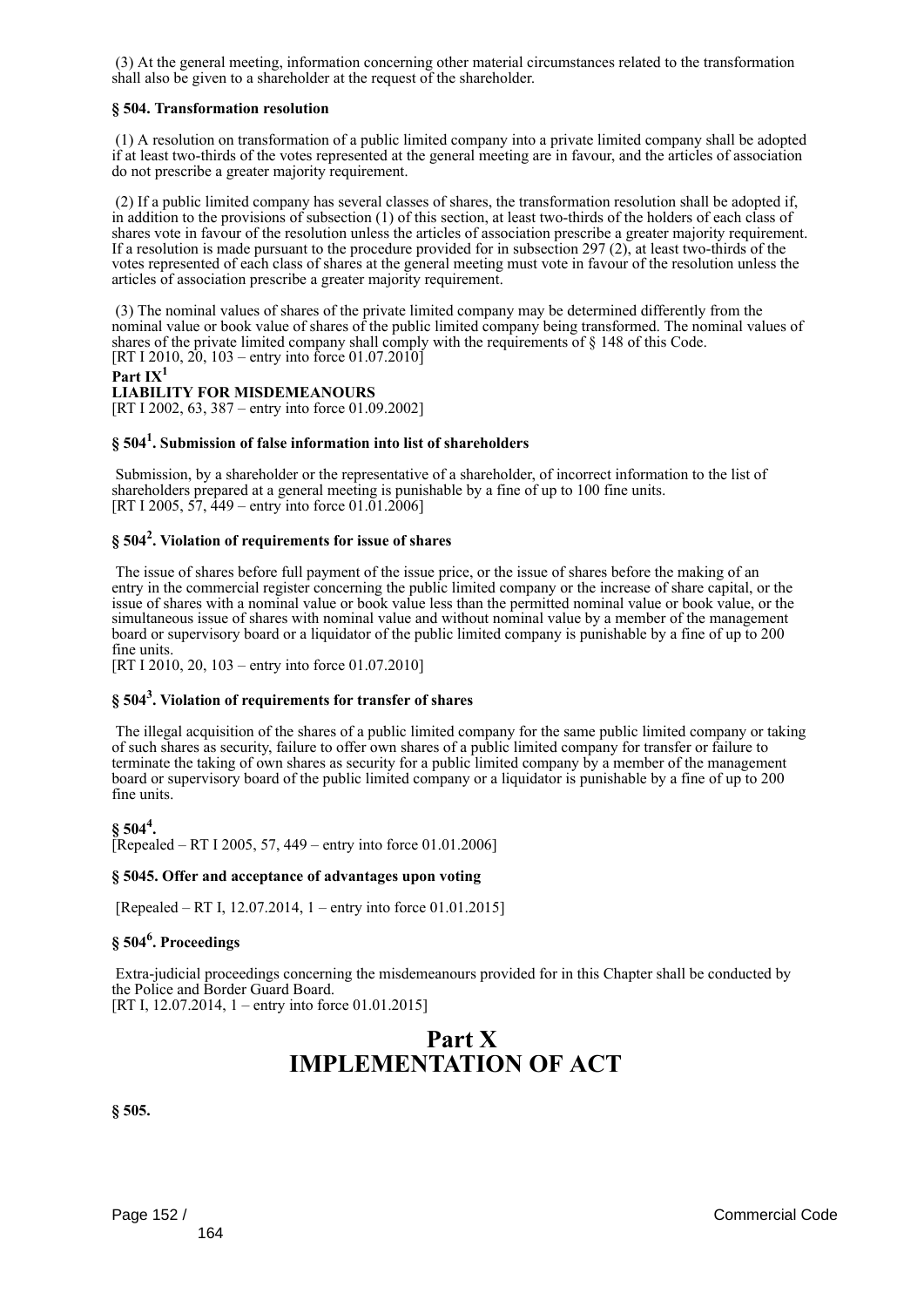[Omitted from this text]

## **§ 506. Application of this Code to companies**

 (1) As of 1 September 1995, companies shall only be founded pursuant to the procedure provided for in this Code, and the provisions of this Code shall apply to them.

 (2) The provisions of § 1, subsections 2 (1), (4) and (5), §§ 4–6, 79–82, 85–98, 100, 101, subsections 102 (1)– (3) and 103 (1)–(3), §§ 104–111, 113–115, 117–121, 123–126, 128–130, subsection 131 (1), § 132, subsection 134 (1), §§ 135, 140–143, clauses 144 (1) 1),2),4),5),7),8) and subsection 144 (3), §§ 145, 146, subsections 148 (3)–(6), §§ 149–170, subsections 171 (1) and (3) and clause 171 (2) 3), §§ 172–175, 177, 178, subsections 179 (1)–(3), 180 (1), (2), (6) and (7) and the first and second sentences of subsection 180 (3), §§ 181–188, subsection 189 (2), §§ 190, 191, subsections 192 (1) and (2), §§ 193–195, 197–199, 201–203, 205–207, 209– 216, subsection 219 (1), §§ 220, 221, 223–226, subsections 227 (1) and (2), §§ 228–240, subsections 241 (1), (2), (3) and (4), §§ 246–248, subsection 249 (4), clauses 250 (1) 1), 2), 5), 6), 7), and 8) and subsection 250 (3), §§ 251, 252, 272–291, clause 292 (1) 2), subsections 292 (2) and (3), §§ 293–299, subsection 300 (1), §§ 302–307, subsections 308 (1)–(3), §§ 309–315, 328–332, 334–340, subsections 341 (1)–(3), §§ 342, 344– 358, 360–366, 368–370, 372–379 and 383 of this Code shall correspondingly apply to companies founded before 1 September 1995 until their entry in the commercial register. Until entry in the commercial register, the management board of a public limited company has both the rights of a management board and supervisory board unless the articles of association of the public limited company prescribe otherwise. If the articles of association or partnership agreement of a company is in conflict with the law, the provisions of law shall apply. The liability of members of the supervisory board prescribed in § 327 of this Code shall extend to members of the management board of a public limited company which is not entered in the commercial register if the public limited company does not have a supervisory board.

 $(2<sup>1</sup>)$  The personal liability provided for in §§ 187, 315 and subsection 506 (2) of this Code shall apply to the director of an enterprise entered in the enterprise register unless he or she proves that he or she was not the director of the enterprise at the time of conclusion of a transaction or of failure to perform an act.

 $(2^2)$  The provisions of §§ 363<sup>1</sup>–363<sup>10</sup> of this Code shall apply only to public limited companies whose shares are registered in the Estonian register of securities. [RT I, 26.06.2017, 1 – entry into force 01.10.2017]

 (3) Until entry of a company in the commercial register, private limited companies and public limited companies of which all the shares are held by the state shall be managed taking into account the exceptions established by the Government of the Republic.

 (4) Until entry in the commercial register, the general meeting of a public limited company shall, in addition to the provisions of subsection 298 (1), also be competent to decide on other matters placed within the competence of the general meeting by the articles of association of the public limited company.

 $(4<sup>1</sup>)$  The provisions of clause 139 (1) 7), subsection 156 (3), subsection 160 (2) and subsection 1992 (4) of this Code in the wording effective before 1 January 2011 shall apply to the legal reserve of the private limited companies founded before 1 January 2011. The shareholders may adopt a resolution concerning the termination of the formation or increase of the legal reserve. Subsection 175 (1) of this Code shall apply to the adoption of the respective resolution.

[RT I, 02.11.2011, 1 – entry into force 12.11.2011]

 (5) Before the entry into force of the requirements specified in the fourth sentence of subsection 180 (2) and in subsection 308 (4), the membership of the management boards of private limited companies and public limited companies entered in the commercial register shall be brought into accordance with the specified requirements by 1 September 1997.

 $(5<sup>1</sup>)$  The provisions of subsection 184 (2) of this Code in the wording effective at the time of the election of a member of the management board shall apply to the term of office of a member of the management board elected before 1 January 2011. [RT I 2010, 77, 589 – entry into force 01.01.2011]

 (6) Until 1 September 1999, the management board of a private limited company or public limited company may acquire and transfer immovables, structures as movables and holdings in other companies (shares) in the name of the private limited company or public limited company only by a resolution of the supervisory board or, if no supervisory board exists, of the meeting of shareholders or general meeting of shareholders, unless the articles of association of the private limited company or public limited company prescribe otherwise. This restriction shall apply with regard to third persons.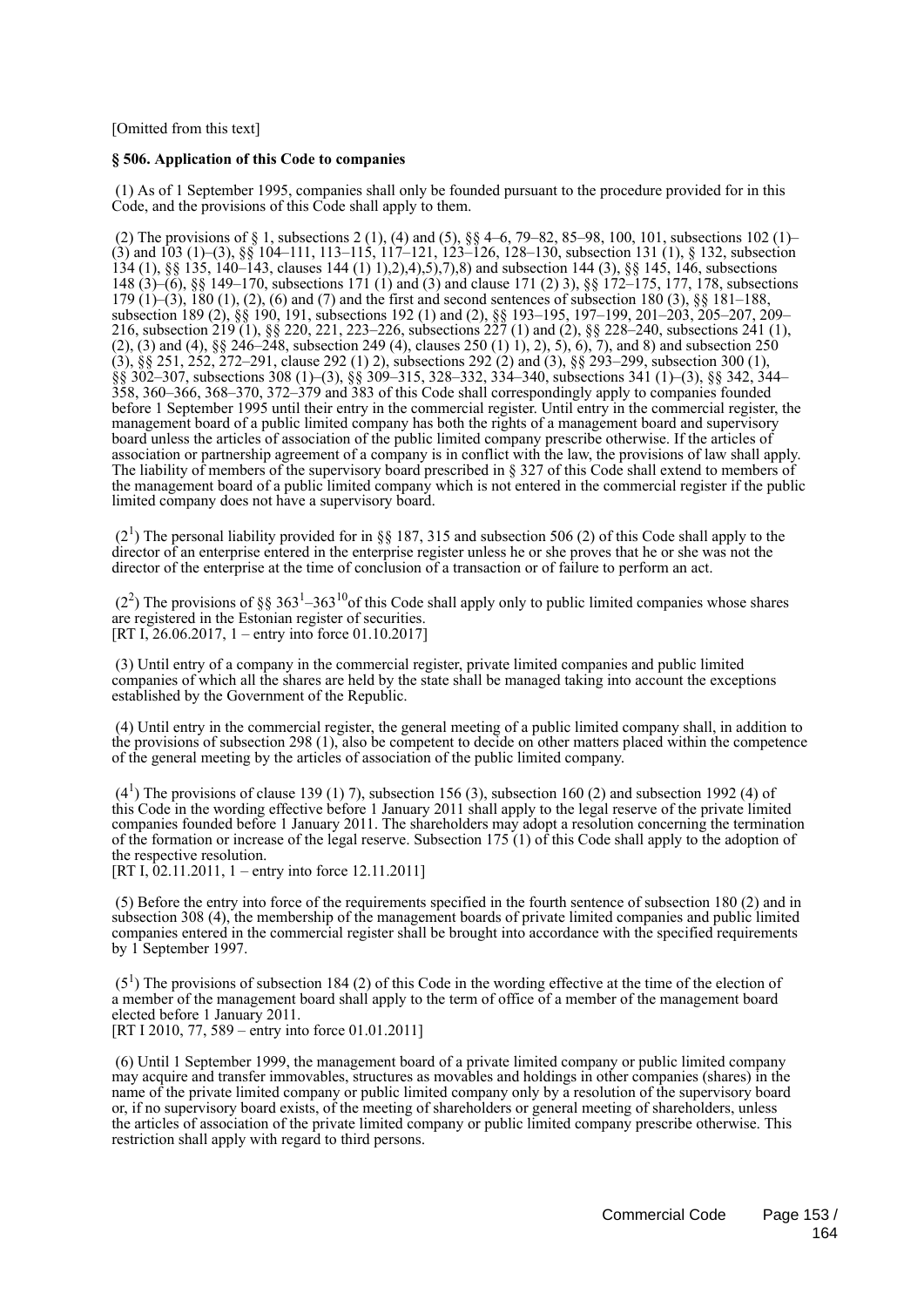(7) The provisions of subsections 97 (1), 155 (2), 179 (2), 225 (2), 332 (4), 335 (11) and 388 (5) of this Code in the wording in force before 1 December 2005 apply to accounting periods which began before 1 January 2005, and to the reports concerning such periods.

[RT I 2005, 61, 478 – entry into force 01.12.2005]

 (8) The provisions of subsections 400 (2), 443 (2), 480 (3) and 485 (2) of this Code in the wording in force before 1 December 2005 apply to mergers, divisions and transformations which started before 1 December 2005.

[RT I 2005, 61, 478 – entry into force 01.12.2005]

 (9) Public limited companies which have introduced shares without nominal value and which number of shares without nominal value is not entered in the commercial register shall submit together with the petition submitted to the commercial register containing the petition for entry concerning the amendment of the articles of association into the commercial register the petition for the entry of the number of shares without nominal value into the commercial register, if the articles of association are amended in connection with the number of shares without nominal value.

[RT I, 02.11.2011, 1 – entry into force 12.11.2011]

 (10) The e-mail address of an undertaking and branch of a foreign company submitted to the registrar before 15 January 2018 shall be entered on the registry card automatically. [RT I, 20.04.2017, 1 – entry into force 15.01.2018]

## **§ 507. Enterprises not provided for in this Code**

 (1) Enterprises founded pursuant to legislation valid before the entry into force of this Code and not provided for as undertakings in this Code shall, by 1 September 1997, be transformed pursuant to § 509 of this Code or be dissolved. The foundation of, transformation into, merger with or division into such enterprises shall not be permitted after 1 September 1995.

 (2) Provisions of legislation concerning enterprises which were founded pursuant to legislation valid before the entry into force of this Code and which are not provided for as undertakings in this Code shall apply to such enterprises.

 (3) If an enterprise founded pursuant to legislation valid before the entry into force of this Code is not transformed or dissolved by 1 September 1997, it shall undergo compulsorily dissolution pursuant to the procedure provided for in § 513 of this Code.

## **§ 508. Foundation of enterprise before entry into force of this Code**

 An enterprise founded before 1 September 1995 may be entered in the register of enterprises, agencies and organisations of the Republic of Estonia (hereinafter *enterprise register*) if the enterprise is granted permission for foundation before 1 September 1995, and the petition for entry in the register is submitted by not later than 10 September 1995.

### **§ 509. Merger, division and transformation**

 (1) The merger, division or transformation of companies entered in the commercial register shall be effected pursuant to the procedure provided for in this Code. A company entered in the commercial register shall not merge with a company which is not entered in the commercial register.

 (2) An enterprise which is not entered in the commercial register may be transformed into an undertaking provided for in this Code or in another manner provided for in this section. The provisions of §§ 478–482, 485– 487, 489–495, 498, 500 and 504 of this Code shall apply to the transformation of enterprises which are not entered in the commercial register. The term specified in the first sentence of subsection 485 (1) shall not apply to the transformation of an enterprise which is not entered in the commercial register.

 (3) Transformation, merger or division of state enterprises [ *riigiettevõte, riiklik ettevõte*], state small enterprises, other enterprises held by the state, collective enterprises, leased enterprises and state funds shall be effected on the basis of an order of the Government of the Republic and pursuant to the procedure established by the Government of the Republic.

 (4) A municipal enterprise may be transformed into a private limited company, public limited company or local government agency. Transformation of a municipal enterprise shall be decided by the rural municipality or city council and shall be organised by the rural municipality or city government.

 (5) A state enterprise [ *riigiettevõte, riiklik ettevõte*] may be transformed into a private limited company, public limited company, legal person in public law or state agency.

 (6) A leased enterprise, collective enterprise or state small enterprise may be transformed into a private limited company or public limited company.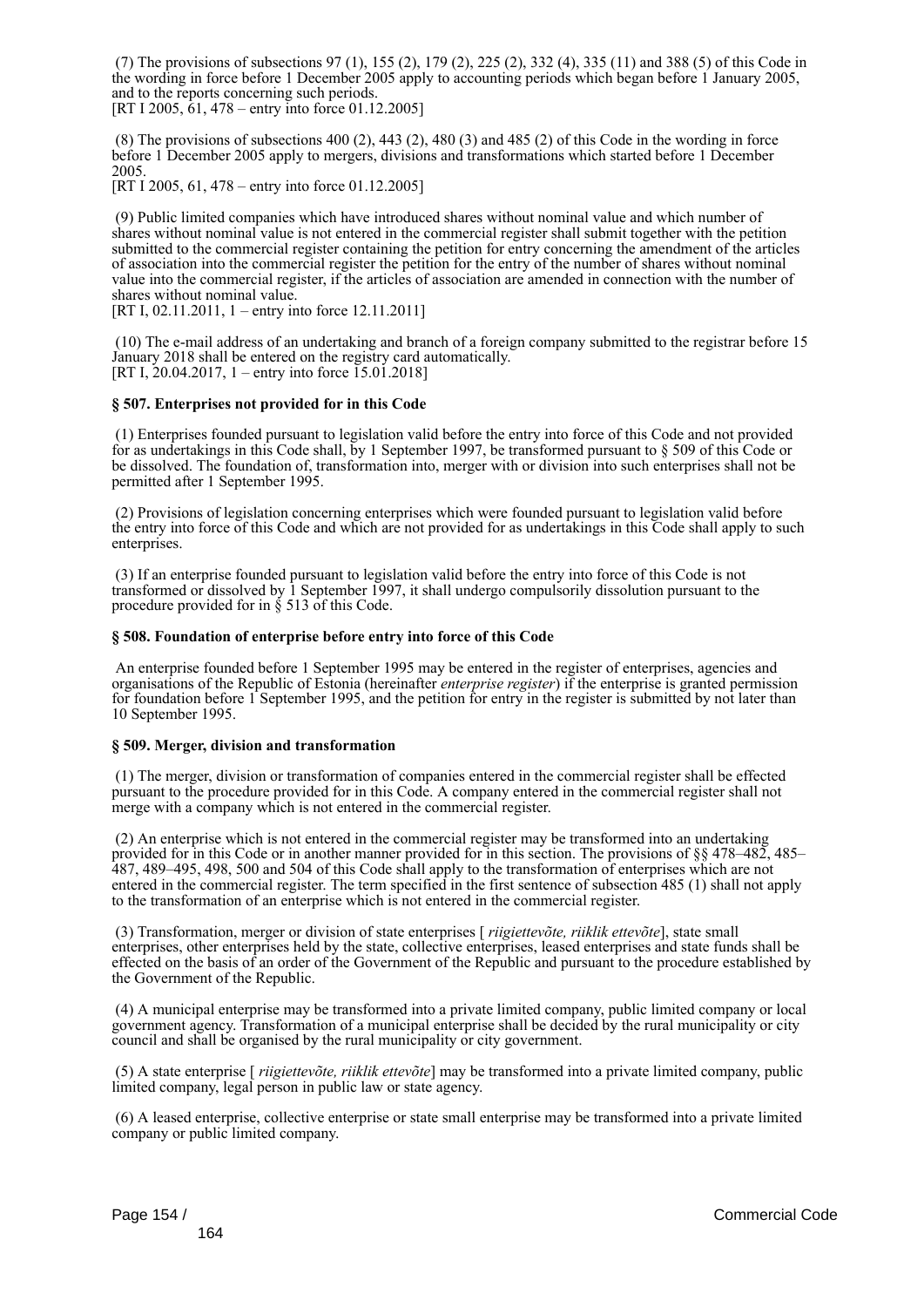(7) Upon a transformation, the documents provided for in clauses  $485$  (1) 1)–4) and 6)–8) and, in the case of the transformation of a public limited company, the opinion of an auditor on whether the public limited company has net assets which correspond to the share capital, shall be submitted to the registrar of the commercial register. Upon the transformation of a private limited company, the opinion of an auditor shall be appended if the company meets the conditions for which an audit is prescribed.

 (8) Enterprises which are not entered in the commercial register may merge such that they found a new company, which shall be entered in the commercial register, or such that one enterprise is merged with another. The provisions of §§ 391–393, 397, 398, 400, 401, 403, 405–410, 412–417, 421–433 shall correspondingly apply to a merger of enterprises. The provisions of the first sentence of subsection 400 (1) shall not apply to a merger of enterprises which are not entered in the commercial register. The opinion of an auditor on whether a public limited company has net assets which correspond to the share capital shall also be submitted to the registrar concerning a public limited company being entered in the commercial register. Upon entry of a private limited company in the commercial register, the opinion of an auditor shall be appended if the company meets the conditions for which an audit is prescribed.

 (9) Transformation or merger into a company provided for in this Code shall be deemed to be effected as of entry of the company in the commercial register. Upon transformation of a state enterprise [ *riigiettevõte, riiklik ettevõte*], state small enterprise, state foundation or municipal enterprise into a company, assets transferred to such enterprise pursuant to law by the state, assets acquired on the basis of such assets or in some other manner and which are in the lawful possession of such enterprise at the time of entry in the commercial register shall be deemed to be to have transferred from state ownership into the ownership of the company as of the moment of entry of the company in the commercial register. The same shall apply with regard to entry of a state foundation or municipal enterprise in the non-profit associations and foundations register. [RT I 1998, 23, 322 – entry into force 22.03.1998 - applied retroactively as of 1 September 1995.]

 $(9<sup>1</sup>)$  The provisions of the second sentence of subsection (9) of this section shall apply upon a merger of the enterprises specified in subsection (9) to the company to which the assets in the possession of the merging companies are transferred.

[RT I 1998, 23, 322 – entry into force 22.03.1998 - applied retroactively as of 1 September 1995.]

 (9<sup>2</sup> ) Upon a division of a state enterprise [*riigiettevõte*] pursuant to subsection (3) of this section, the Government of the Republic shall establish the procedure for transfer of the assets in the possession of the state enterprise to the ownership of the company.

 (10) Upon transformation or merger of an enterprise which is not entered in the commercial register into an undertaking provided for in this Code, the assets transferred to the new undertaking shall be exempt from income tax and value added tax.

 (11) A general partnership or limited partnership which is not entered in the commercial register shall not be transformed into a private limited company or public limited company.

 (12) A state fund may be transformed into a private limited company, public limited company, foundation or legal person in public law. The petition of a state foundation which is being transformed into a private limited company or public limited company shall be submitted to the registrar of the commercial register by not later than 1 September 1997; the petition of a state foundation which is being transferred into a foundation shall be submitted to the registrar of the non-profit associations and foundations register by not later than 1 October 1998.

### **§ 510. Transformation into sole proprietorship**

 (1) A private limited company or public limited company which is not entered in the commercial register, all the shares of which are held by one shareholder who is a natural person, may, by a resolution of the meeting of shareholders or of the general meeting of shareholders, be transformed into a sole proprietorship. This transformation shall be permitted and shall be deemed to be effected if the sole proprietor is entered in the commercial register.

 (2) Upon transformation, the assets of the private limited company or public limited company together with the obligations shall transfer to the sole proprietor who was a shareholder.

 (3) The business name of the sole proprietorship, the registered office of the enterprise and other measures necessary for transformation shall be set out in the transformation resolution.

 (4) The sole proprietor shall submit a petition for entry of the transformation and of the sole proprietor in the commercial register. The following shall be appended to the petition:

1) the transformation resolution;

2) the balance sheet taken as the basis for the transformation.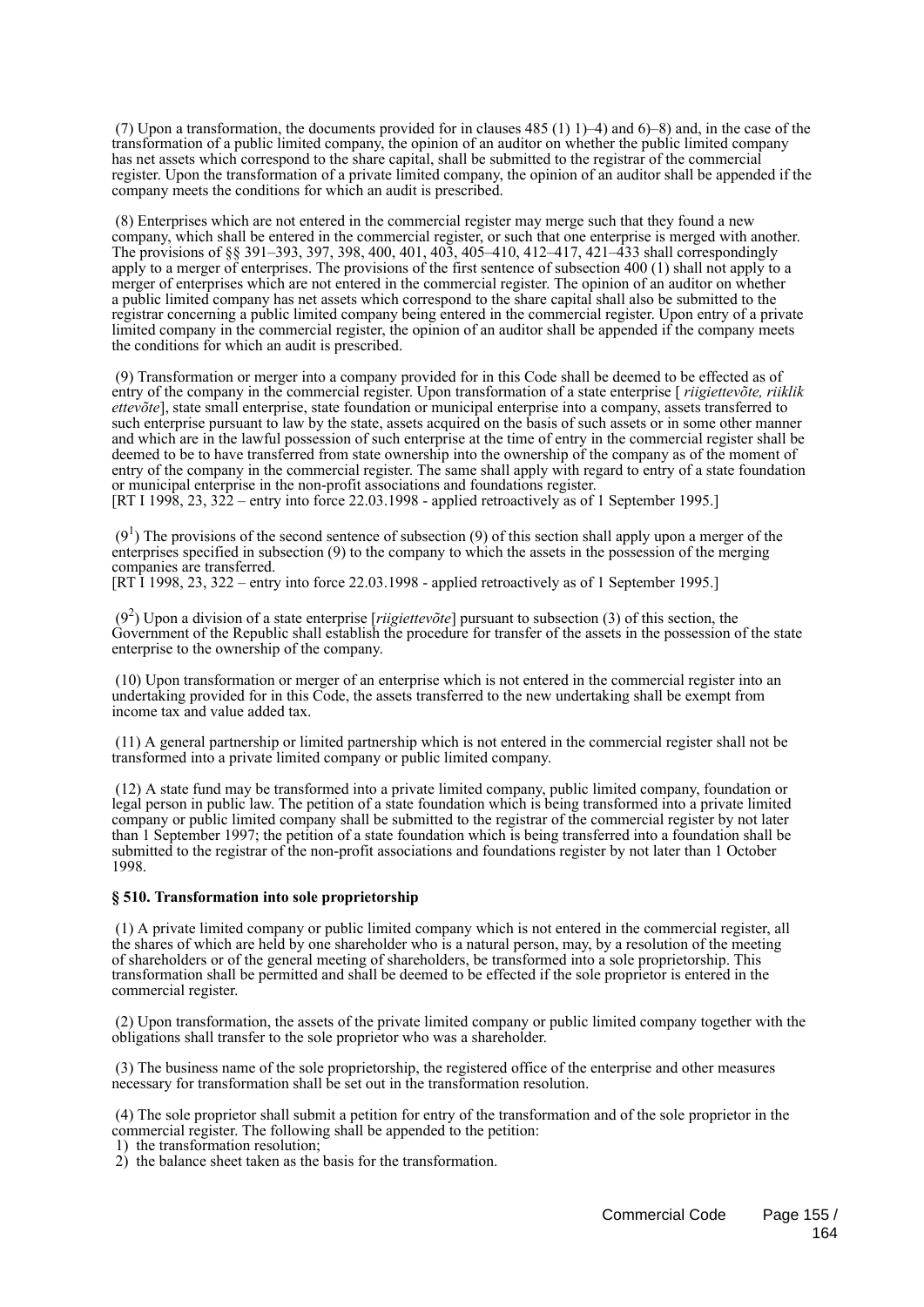(5) A registrar may enter a transformation in the commercial register only if the balance sheet taken as the basis for the transformation is prepared not earlier than eight months before submission of the petition to the commercial register. The provisions for preparation of an annual report shall apply to preparation of a balance sheet.

 (6) Upon entry of the transformation and of the sole proprietor in the commercial register, the assets of the private limited company or public limited company shall transfer to the sole proprietor. The private limited company or public limited company shall dissolve as of entry of the transformation.

 (7) The sole proprietor may use the business name of the private limited company or public limited company, taking into account the requirements of § 8 of this Code.

## **§ 511. Petition for entry in commercial register**

 (1) An undertaking founded and registered in the enterprise register before 1 September 1995 shall be entered in the commercial register on the petition of the undertaking.

 (2) A petition for entry in the commercial register shall set out the information concerning the undertaking as provided by law and the documents provided by law, and the certificate of registration of the undertaking in the enterprise register shall be appended to the petition. All members of the management board of or the partners entitled to represent the company shall sign the petition.

 (3) For entry in the commercial register, the articles of association of the company shall be brought into accordance with the provisions of this Code.

 (4) A person competent to make rulings on entries shall review a petition for entry in the commercial register of an enterprise entered in the enterprise register in the same legal form or by way of transformation or by way of merger within six months days after such petition is submitted. Petitions shall be reviewed in the order they are received. The head of a registration department may with good reason permit the review of a petition as a priority. The primary good reason shall be participation in a transaction for which the corresponding natural or legal person must, pursuant to the Land Reform Act be entered in the commercial register. [RT I 2005, 57,  $449$  – entry into force 01.01.2006]

(5) [Repealed – RT I, 21.06.2014, 8 – entry into force 01.01.2015]

# **§ 511<sup>1</sup> . Change of personal data and details of telecommunications by registrar**

[RT I, 20.12.2018, 1 – entry into force 01.01.2019]

(1) If the residence or registered office or address data of persons provided for in subsections 62 (3)-( $5^1$ ) of this Code are changed, the registrar shall make amending entries for each undertaking separately together with amendments of other information on the undertaking in the register. If technically possible, the address data may also be amended automatically. The procedure for automatic amendment of address data shall be established by a regulation of the minister responsible for the area.

 (2) The e-mail address of a company shall be changed upon submission of an annual report without a petition for entry. If technically possible, an entry on the e-mail address shall be amended automatically pursuant to the procedure established under subsection (1) of this section. [RT I, 20.12.2018, 1 – entry into force  $01.01.2019$ ]

# **§ 511<sup>2</sup> . Changes to territorial jurisdiction of registrars**

[Repealed – RT I, 21.06.2014, 8 – entry into force 01.01.2015]

# **§ 511<sup>3</sup> . Making notation regarding person maintaining list of shareholders**

[RT I, 26.06.2017, 1 – entry into force 01.10.2017]

 (1) If technically possible, a notation on the registry card concerning the entry of shares in the Estonian register of securities may be made automatically based on the data obtained from the Estonian register of securities.

 (2) The specific conditions of making the notation specified in subsection (1) of this section shall be established by a regulation of the minister responsible for the area. [RT I,  $26.06.2017$ , 1 – entry into force 01.10.2017]

# **§ 511<sup>4</sup> . Entry of sole proprietors registered with register of taxable persons in commercial register**

 (1) A sole proprietor registered with the register of taxable persons shall be entered in the commercial register based on his or her petition. It is possible to file a petition from 1 January to 31 December 2009. Filing the petition is exempt from state fees.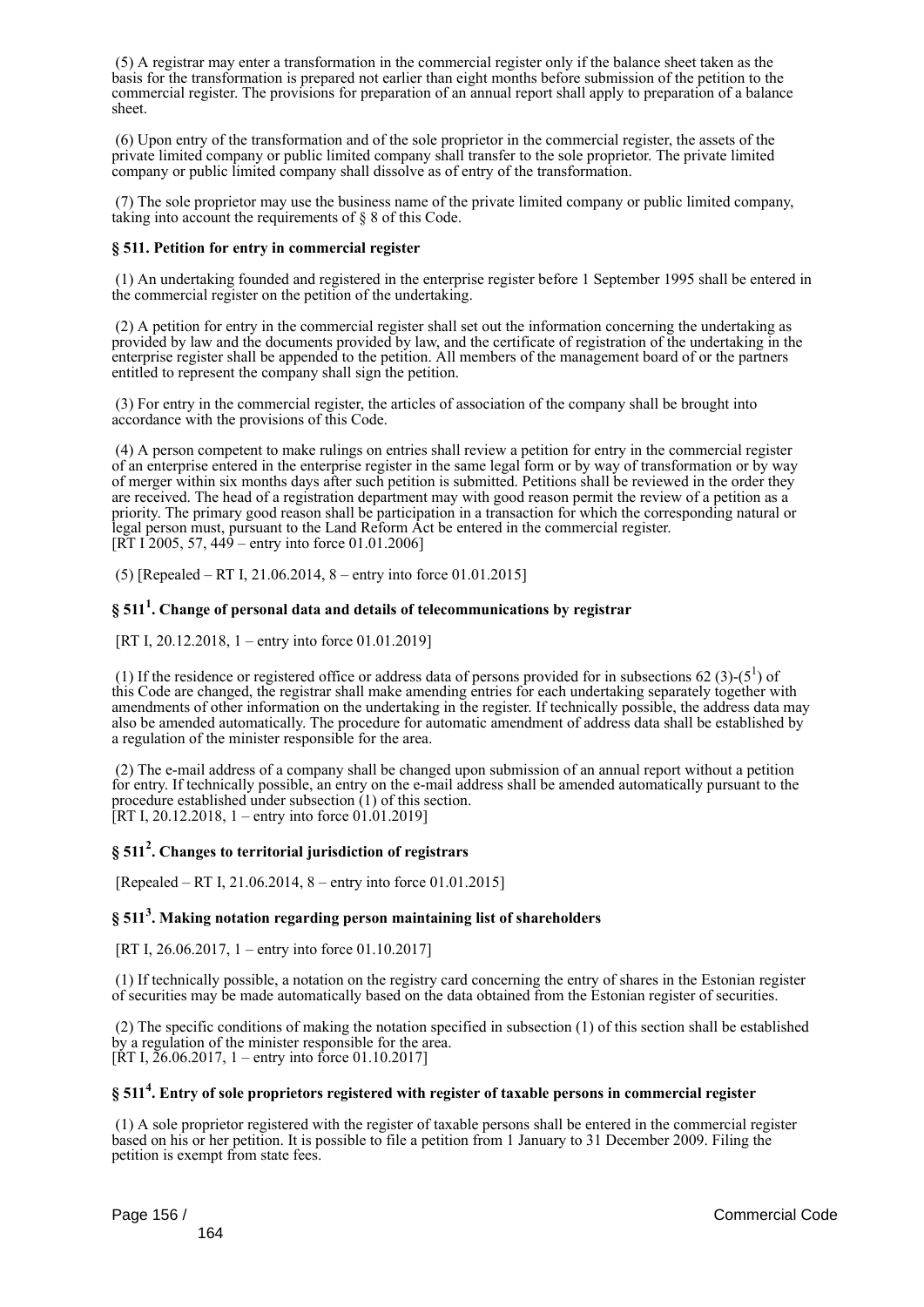(2) The petition for entry in the commercial register shall include in addition to other information specified in this Code also the registration of a sole proprietor with the register of taxable persons. The starting date of the registration of a sole proprietor with the register of taxable persons shall be entered in the commercial register.

(3) The petition for entry in the commercial register shall be reviewed within the term specified in subsection  $\S$  $\overline{53}$  (1) of this Code. If the petition for entry is filed within the last five months of the term specified in subsection (1) of this section, the petition for entry shall be reviewed within 10 working days as of the filing of the petition.

 (4) The registrar shall promptly notify the Tax and Customs Board of the information concerning sole proprietors whose petitions for entry in the commercial register have been satisfied, and after 31 December 2009 also of the information concerning sole proprietors whose petitions for entry have been dismissed.

 (5) A sole proprietor whose petition for entry in the commercial register has been satisfied or who has failed to submit a petition for entry in the commercial register by the term specified in subsection (1) of this section or whose petition for entry has been dismissed shall be deleted from the register of taxable persons. The Tax and Customs Board shall notify a sole proprietor of his or her deletion from the register of taxable persons. [RT I 2008, 27, 177 – entry into force 10.07.2008]

# **§ 511<sup>5</sup> . Transition to electronic maintenance of commercial register**

 Until the transition to the electronic commercial register, the commercial register shall be maintained pursuant to the regulation in force until 31 October 2012. [RT I, 18.12.2012, 3 – entry into force 19.12.2012]

## **§ 512. Branch of foreign company**

 (1) A branch or representation of a foreign company entered in the enterprise register before 1 September 1995 shall be entered in the commercial register as a branch on the petition of the undertaking.

 (2) The petition shall be signed by the director of the branch or representation. The documents provided by law concerning a branch shall be appended to the petition.

(3) The branch of a foreign company shall lose the rights of a legal person as of 1 September 1995.

### **§ 513. Deletion from register**

 (1) Upon entry in the commercial register of an undertaking recorded in the enterprise register, a notation to this effect shall be made in the entry in the enterprise register on the basis of a notice from the registrar of the commercial register.

 (2) Enterprises in the enterprise register which by 1 September 1997 are not entered as undertakings in the commercial register or for which, by 1 September 1997, no petition for entry in the commercial register has been submitted to the registrar of the commercial register or whose petition for entry in the commercial register has been denied, shall be deemed to have undergone compulsory dissolution.

The right of representation of the management board of an enterprise which has undergone compulsory liquidation or of the body substituting therefor shall be retained until a court appoints liquidators or declares a bankruptcy or deletes the enterprise from the register. The composition of the management board or of the body substituting therefor may be changed until such time only with good reason and the permission of the court. The primary good reasons shall be:

 1) a lengthy or serious illness due to which performance of the duties of the management board or of the body substituting therefor becomes impossible;

 2) the death of a member of the management board or of the body substituting therefore or the declaration of a member of the management board or of the body substituting therefor as missing or dead or to be without active legal capacity;

3) the entry into force of a court judgment by which punishment with imprisonment is imposed;

 4) the entry into force of a court judgment by which a member of the management board or of the body substituting therefor is deprived of the right to operate in a particular area of activity;

 5) a member of the management board or of the body substituting therefor takes up residence in a foreign country permanently. Changes in the composition of a management board or of a body substituting therefor shall enter into force as of registration in the enterprise register.

 (3) The registrar of the enterprise register shall publish a notice of the compulsory dissolution of an undertaking in the official publication *Ametlikud Teadaanded*. If the registrar of the commercial register makes a judgment concerning a petition for entry of an undertaking in the commercial register by which the registrar denies the petition after 1 September 1997, the registrar shall publish a notice in the official publication *Ametlikud Teadaanded*. A notice of dissolution shall indicate that creditors, shareholders and members are to submit their claims within four months after publication of the notice to the court according to the registered office of the enterprise for the appointment of liquidators or a declaration of bankruptcy.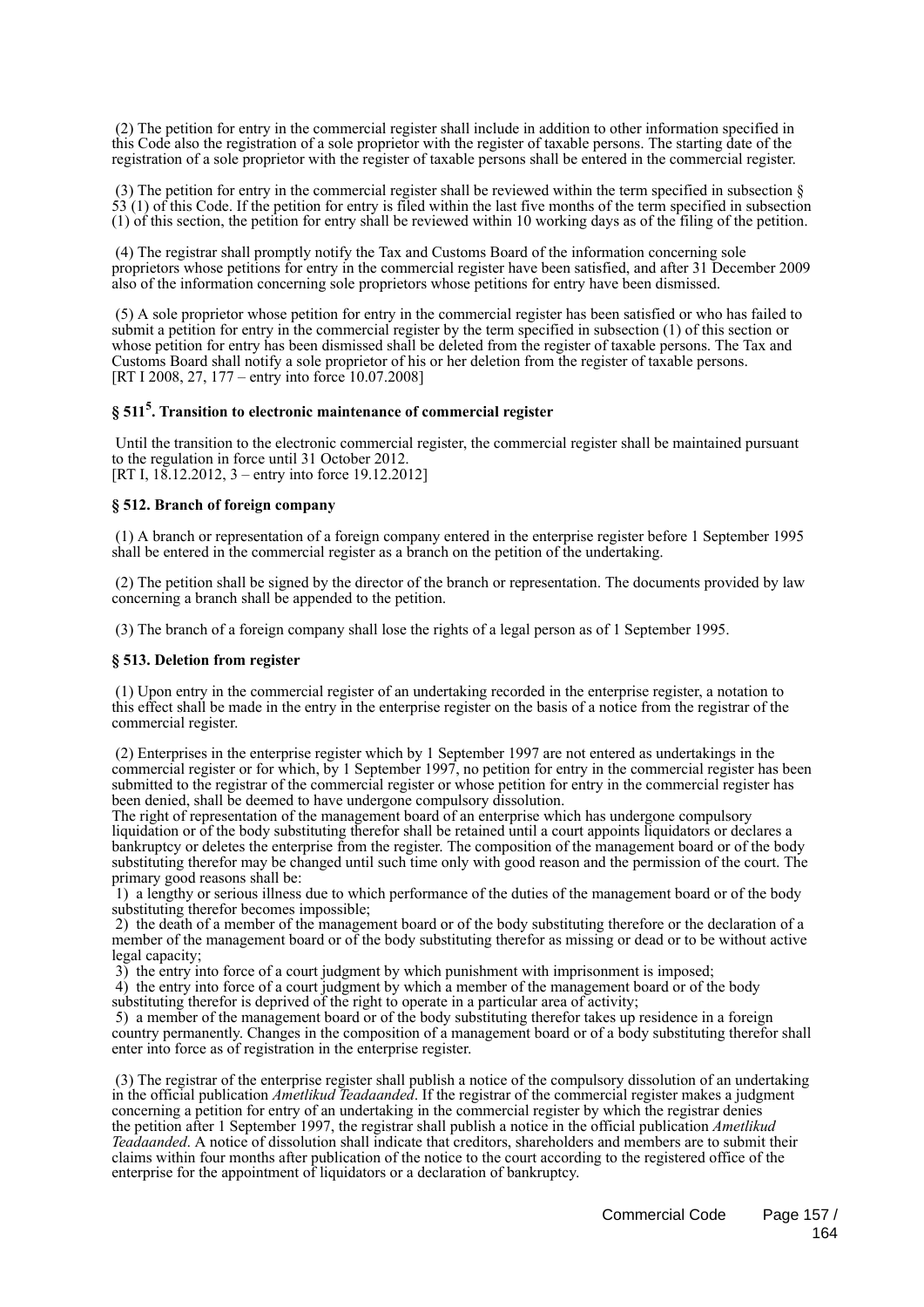$(3<sup>1</sup>)$  Creditors, shareholders and members may submit a petition to the court according to the registered office of the enterprise for appointment of liquidators or a declaration of bankruptcy within four months after publication of the notice specified in subsection (3) of this section. The court may give preference to appointment of the director of the enterprise entered in the enterprise register as the liquidator, who is obligated to accept the duties of liquidator unless refusal to accept such duties is due to a good reason specified in subsection (2) of this section. The following shall be set out in a petition for liquidation:

 1) information on the enterprise which has undergone compulsory dissolution for which liquidation is applied for, including reference to the issue of Riigi Teataja Lisa in which the notice of compulsory dissolution was published;

2) the name, residence or registered office and postal address of the petitioner;

 3) a request for a person to be appointed as liquidator, and the name, residence and postal address of such person;

 4) information on the amount, basis and term for payment of the claim on which the petition is based if the petition is submitted by a creditor; in such case proof of existence of the claim shall be appended to the petition. The consent of a person shall be appended to the petition if the person's appointment as liquidator is requested unless the petition is for appointment of the director of an enterprise entered in the enterprise register as liquidator. A receipt for payment of the state fee shall also be appended to the petition.

If the court has already appointed a liquidator for an enterprise which has undergone compulsory dissolution, any subsequent petitions for liquidation shall be deemed to be notices of claims and the court shall forward them to the liquidator. Any person who submits a knowingly false petition for liquidation shall compensate for any damage caused thereby to the enterprise, its creditors, shareholders or members.

(32) An enterprise which has undergone compulsory dissolution shall not:

1) distribute profits to shareholders, members or the undertaking (dividends);

 2) transfer or rent immovables, movables registered in a state register (buildings, vehicles, etc.) or holdings in other companies (shares) belonging to the enterprise, or encumber immovables, movables registered in a state register (buildings, vehicles, etc.) or holdings in other companies (shares) belonging to the enterprise with a restricted real right;

3) amend the articles of association;

4) change the amount of share capital or the amount of the contribution of partners;

 5) found legal persons. The restrictions provided for in clause 2) of this subsection shall apply until a court appoints liquidators or declare a bankruptcy. The restrictions provided for in clause 2) of this subsection shall apply with regard to third persons.

### (4) [Omitted]

 (5) If creditors, shareholders or members do not give notice of their claims during the term specified in subsection (3) of this section or if a liquidation is completed, the enterprise shall be deemed to be dissolved and shall be deleted from the register.

In order to conclude liquidation, the liquidators shall submit the final balance sheet and a petition for deletion of the enterprise from the register and for entry of the depositary of the documents of the liquidated enterprise in the register to the registrar of the enterprise register. If an enterprise is dissolved due to failure to fulfil a claim, the director of the enterprise entered in the enterprise register at the time of dissolution shall be deemed to be the depositary of the documents of the liquidated enterprise and shall be entered in the enterprise register by the registrar of the enterprise register.

 (6) Upon entry in the commercial register of a company or branch founded before 1 September 1995, a notation concerning the earlier registration of the company or branch in the enterprise register shall be made in the commercial register, indicating the former registration number.

 (7) A branch or representation of a foreign company which is not entered in the commercial register by 1 September 1997 or for which, by 1 September 1997, no petition for entry in the commercial register has been submitted to the registrar of the commercial register or whose petition for entry in the commercial register has been denied, shall be deleted from the enterprise register by the registrar of the enterprise register unless it is a branch or representation of a foreign credit institution.

 (8) The minister responsible for the area may, by a regulation, establish a specific procedure for carrying out compulsory dissolution specified in this section. The minister responsible for the area shall, by a regulation, establish the procedure for remuneration of liquidators of enterprises which undergo compulsory dissolution and the maximum amounts of remuneration.

# **§ 514.**

[Repealed – RT I 2008, 60, 331 – entry into force 01.01.2009]

# **§ 515. Rights attaching to different classes of shares**

 (1) Rights attaching to shares issued before 1 September 1995 which do not comply with the provisions of this Code shall continue to be valid. Such rights shall be set out in the articles of association of the public limited company.

 (2) The rights of founders and shareholders which are not attaching to shares shall be void as of 1 September 1995.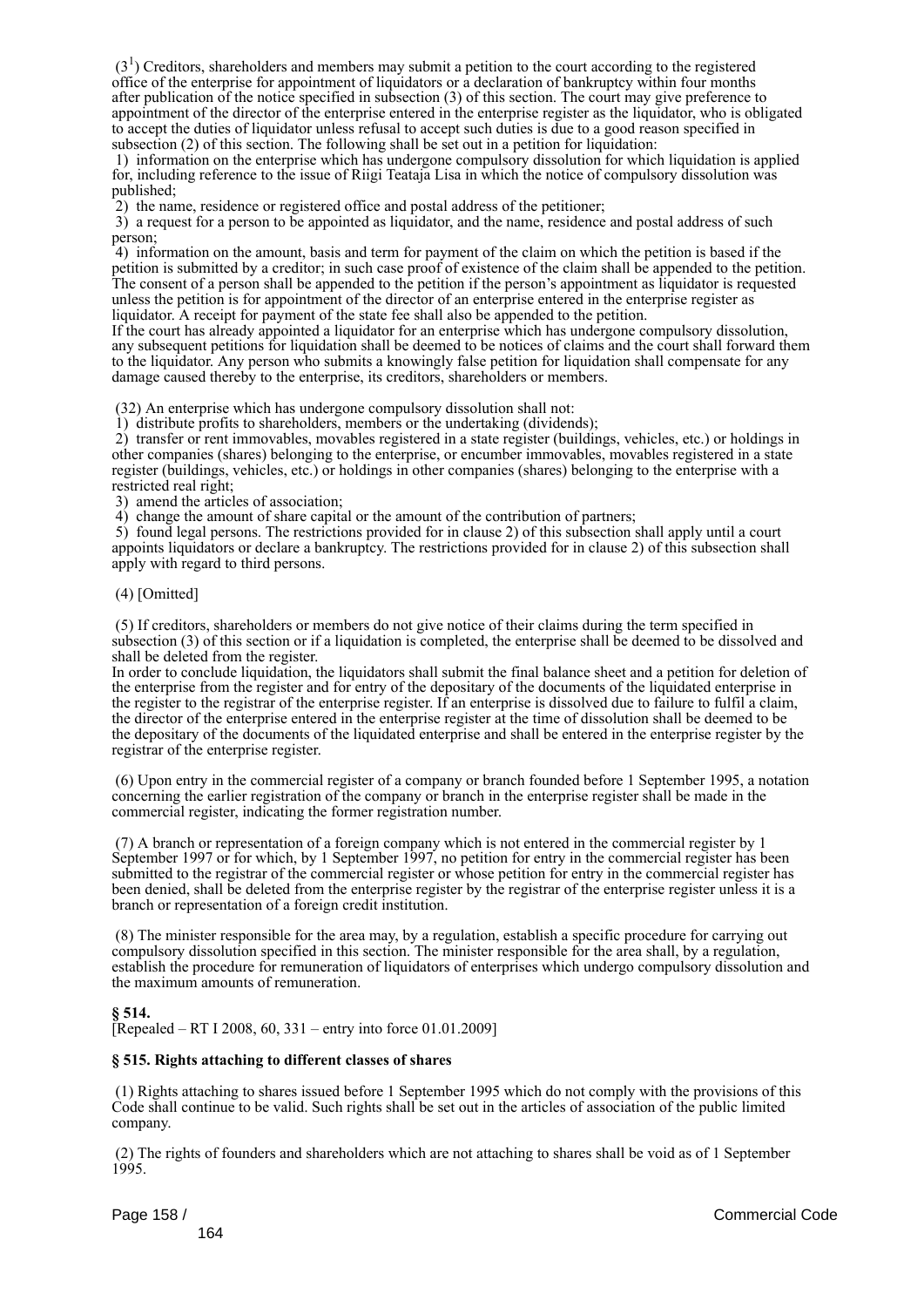## **§ 516. Nominal value of share**

 The shares of a private limited company founded before 1 September 1995 with nominal values less than the nominal value provided for in § 148 of this Code shall continue to be valid.

### **§ 517. Business name**

 (1) Upon entry of an undertaking in the commercial register, the registrar shall make inquiries to the enterprise register concerning the registration of the same or a similar name in the corresponding registers.

 (2) A business name being applied for shall not be entered in the commercial register if it or a misleadingly similar business name is registered in the enterprise register by another undertaking before the applicant.

(3) [Repealed – RT I 2001, 93, 565 – entry into force 01.02.2002]

## **§ 518. Audit of share capital**

 (1) Upon entry in the commercial register of a private limited company or public limited company in the same legal form entered in the enterprise register, the balance sheet of the private limited company or public limited company, which must be prepared as at a date not earlier than six months before submission of the petition for entry in the commercial register, shall be submitted. The balance sheet shall reflect the share capital entered in the register.

 (2) The opinion of an auditor concerning whether a public limited company has net assets which correspond to the share capital shall be appended to the balance sheet of a public limited company specified in subsection (1) of this section. The opinion of an auditor shall be appended to the balance sheet of a private limited company if the private limited company meets the conditions for which an audit is prescribed.

 (3) A resolution on alteration of share capital may, for the purpose of entry of the company in the commercial register, be made regardless of the restrictions on alterations of capital prescribed in the articles of association. An alteration of capital need not be previously registered in the enterprise register.

### **§ 519. Amount of share capital**

 (1) As of 1 September 1995, the share capital of a private limited company being founded and entered in the commercial register shall be at least 10,000 kroons, and the share capital of a public limited company shall be at least 100,000 kroons.

 (2) As of 1 September 1999, the share capital of a private limited company shall comply with the amount provided for in § 136 of this Code, and the share capital of a public limited company shall comply with the amount provided for in § 222 of this Code.

 (3) A private limited company the share capital of which is not at least 40,000 kroons or a public limited company the share capital of which is not at least 400,000 kroons shall be deemed to have undergone compulsory dissolution, if:

 1) the private limited company or the public limited company has not submitted a petition to the registrar of the commercial register to increase the share capital to the amount specified by 1 September 1999 at the latest, or 2) the private limited company or the public limited company has not submitted a petition concerning the transformation of the company to the registrar of the commercial register by 1 September 1999 at the latest, or 3) the petition of the private limited company or the public limited company specified in clause 1) or 2) of this subsection is denied after 1 September 1999.

 (4) Provisions of section 513 of this Code shall apply to companies deemed to have undergone compulsory dissolution pursuant to subsection (3) of this section, and the term "commercial register" shall be used instead of enterprise register upon the application of the provisions and the duties assigned to the registrar of the enterprise register by the given provisions shall be performed by the registrar of the commercial register.

### **§ 520. Foundation of company**

 (1) During the foundation of a company, the founders shall use the proposed business name of the company together with the appendage " *asutamisel*" [in foundation]. In addition to the above, a company being founded shall be marked, in national and local government databases, by the number of the notarial act of the foundation transaction and, in the case the foundation transaction is not notarised, by the foundation number issued to the founders by the internet-based information system of the commercial register. [RT I 2006, 61, 456 – entry into force 01.01.2007]

 $(1<sup>1</sup>)$  The procedure for formation of the notarial act number and foundation number specified in subsection (1) of this section shall be established by a regulation of the minister responsible for the area.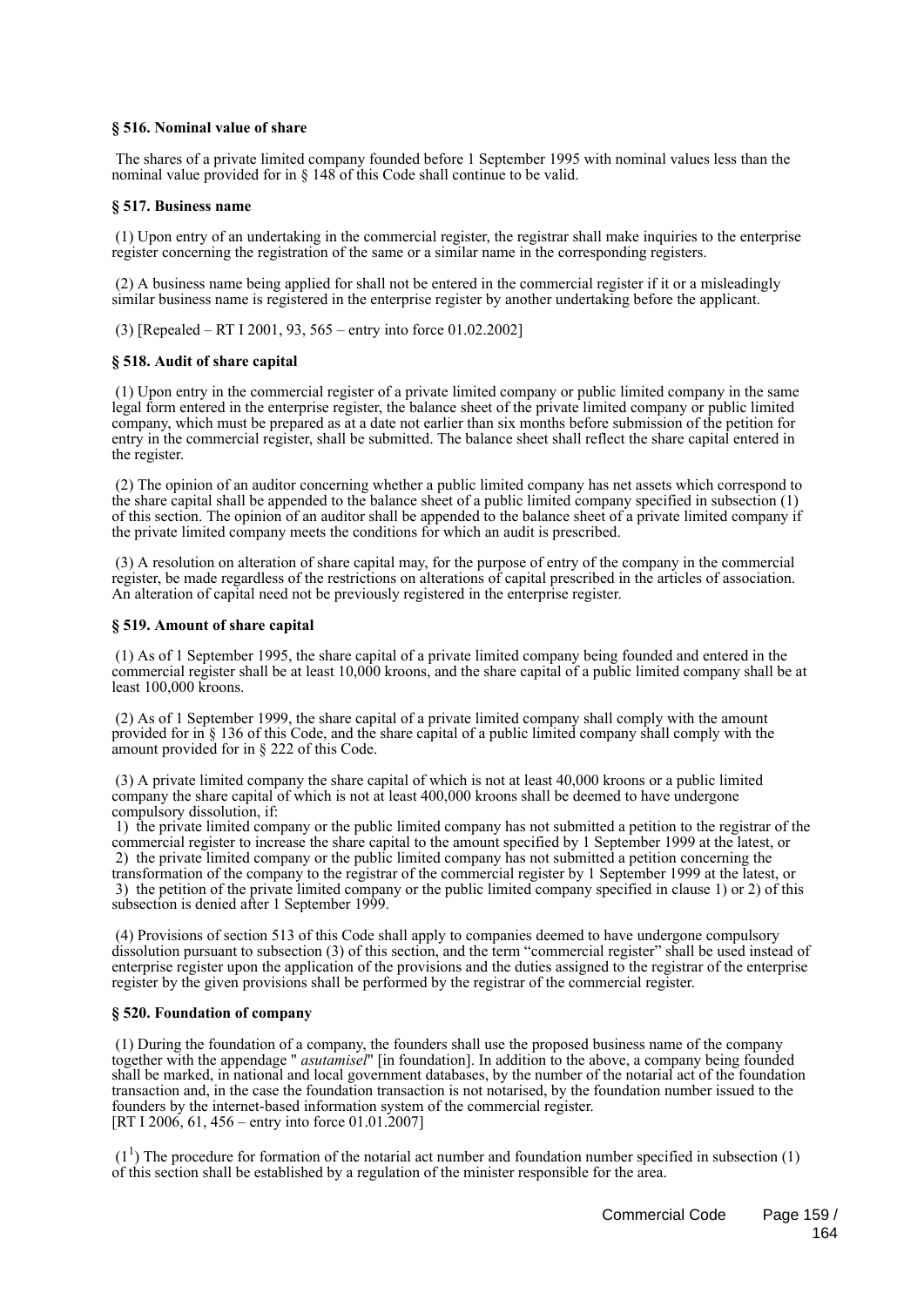[RT I 2006, 61, 456 – entry into force 01.01.2007]

 (2) In order to make a non-monetary contribution, an agreement concerning the transfer of the item of the nonmonetary contribution shall be entered into with the company being founded. The agreement shall be in writing unless notarial authentication or notarial certification is required by law for transfer of a certain item.

(3) [Repealed – RT I 2006, 61, 456 – entry into force 01.01.2007]

 (4) In order to make monetary contributions to a private limited company or public limited company, the founders shall open, in the name of the company being founded using the business name, the appendage and the number specified in subsection (1) of this section, a payment account with a credit institution or payment institution founded in a state which is a Contracting Party to the EEA Agreement or with a branch of such credit institution or payment institution opened in a state which is a Contracting Party to the EEA Agreement, which may be disposed of in the name of the company after entry of the company in the commercial register. The founders may authorise a notary to open the account. [RT I, 20.12.2018, 1 – entry into force 01.01.2019]

 $(4<sup>1</sup>)$  In expedited procedure, a monetary contribution is made upon foundation of a company as a deposit to the account of the registrar or the account specified in subsection 27 (2) of the Money Laundering and Terrorist Financing Prevention Act. The business name, appendage and number specified in subsection (1) of this section shall be used while making the contribution. If the contribution is made as a deposit to the account of the registrar, the company shall apply no later than within one year following its entry in the register for the return of the contribution to its payment account with a credit institution or payment institution founded in a state which is a Contracting Party to the EEA Agreement or with a branch of such credit institution or payment institution opened in a state which is a Contracting Party to the EEA Agreement; in case of exceeding the term the contribution shall remain in the public revenues. The contribution shall be returned within five working days after submission of a conforming application.

[RT I, 20.12.2018, 1 – entry into force 01.01.2019]

 $(4<sup>2</sup>)$  The minister responsible for the area shall establish, by a regulation, the procedure for submission of the application for return specified in subsection (41) of this section and the corresponding technical requirements and shall in concordance with the minister responsible for the area authorise an agency to whom the applications for return are submitted as the agency who carries out the returns.

[RT I, 29.06.2014, 109 – entry into force 01.07.2014, "The Minister of Justice" at the beginning of the sentence is substituted for "The minister responsible for the area" and "the Minister of Finance" in the middle of the sentence is substituted for "the minister responsible for the area" on the basis of subsection  $107<sup>3</sup>$  (4) of the Government of the Republic Act.]

 (5) If a company is not entered in the register, movables entered in the register and immovables entered in the land register in the name of the company, as well as the account specified in subsection 27 (2) of the Money Laundering and Terrorist Financing Prevention Act may be disposed of only pursuant to procedure specified by a court ruling. The contribution of the share capital made as a deposit to the account of the registrar or the account opened in the name of the company being founded if a company is not entered in the register, or the overpaid amount of the share capital if an amount exceeding the share capital has been paid as a deposit to the account of the registrar shall also be returned pursuant to the procedure prescribed by the court ruling. The court shall make the ruling on the basis of a petition by the founders. The petition shall set out the reasons for failure to found or overpayment, which founders shall be given the right of disposal and to what extent, and who has made contributions to what extent. A payment made as a deposit to the account of the registrar shall remain in the public revenues unless a petition for the return of the payment is submitted to a court within two years as of the date of payment or overpayment.

[RT I, 17.11.2017, 2 – entry into force 27.11.2017]

 $(5<sup>1</sup>)$  A credit institution shall promptly notify the registrar if it does not agree to enter into a settlement contract concerning the account specified in subsection 27 (2) of the Money Laundering and Terrorist Financing Prevention Act or if a company has failed to perform the obligation established in the second sentence of the above provision. The registrar shall decide on returning the contribution of the share capital made to the account opened in the name of the company being founded by a court ruling in compliance with subsection 44 (1) of the Money Laundering and Terrorist Financing Prevention Act. The registrar shall provide the company with a onemonth term for making a new contribution of the share capital. If the company fails to certify the contribution of the share capital within the specified term, the registrar shall decide on the compulsory dissolution of the company.

[RT I, 17.11.2017, 2 – entry into force 27.11.2017]

 $(5<sup>2</sup>)$  If the Financial Intelligence Unit on the basis of subsection 57 (1) of the Money Laundering and Terrorist Financing Prevention Act has made a precept concerning the restriction on the disposal of the account specified in subsection 27 (2) of the above Act, the respective notation shall be made on the registry card. The notation shall be deleted from the registry card on the basis of the respective petition by the Financial Intelligence Unit. If the Financial Intelligence Unit in compliance with subsection 57 (5) of the Money Laundering and Terrorist Financing Prevention Act does not terminate the restriction on the disposal of the account, it shall notify the registrar thereof. On the basis of the above notification, the registrar shall commence the compulsory dissolution of the company under the procedure established in subsection  $(5^1)$  of this section.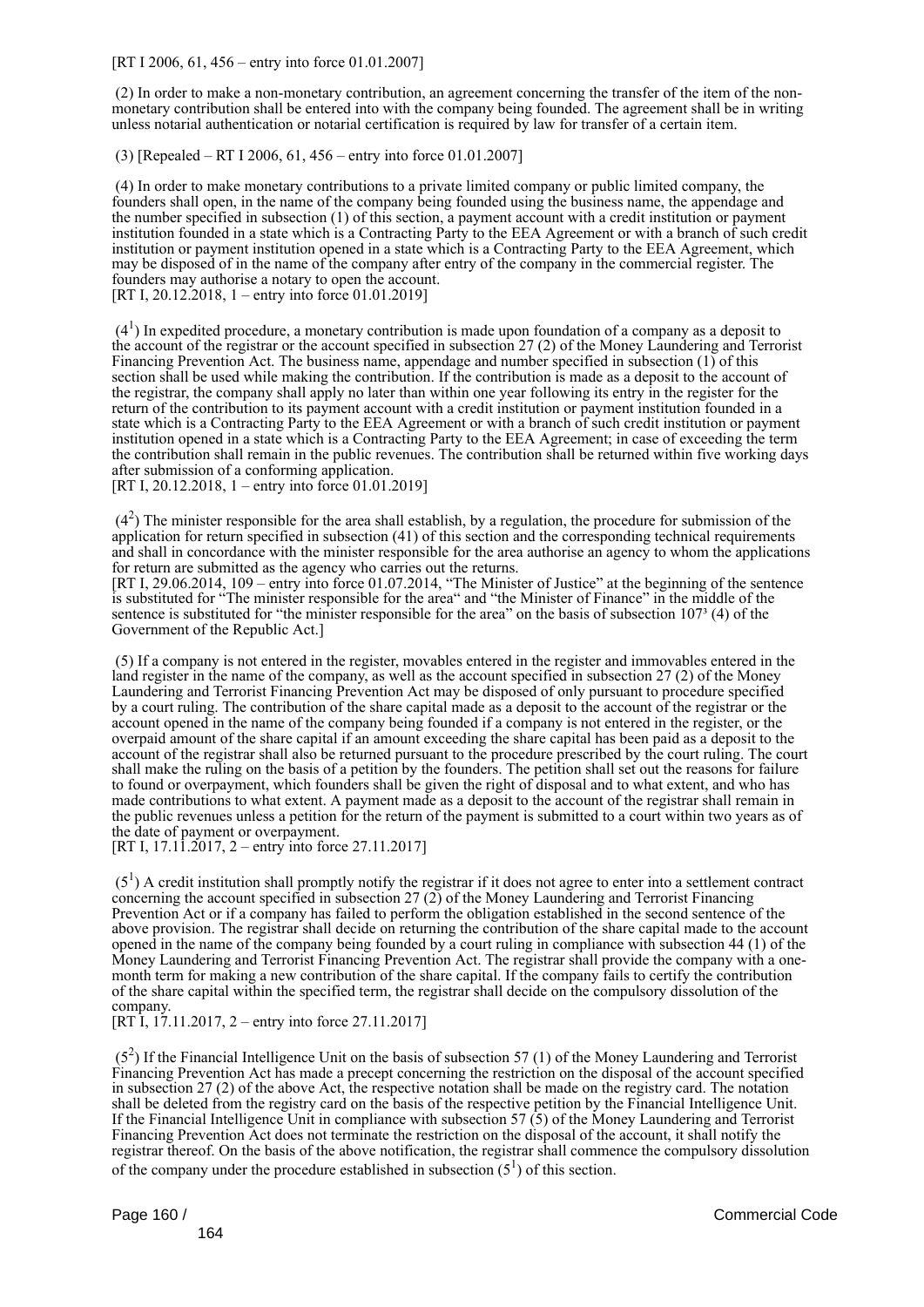[RT I, 21.11.2020, 1 – entry into force 01.01.2021]

(6) [Repealed – RT I 2006, 61, 456 – entry into force 01.01.2007]

# **§ 521.**

 $\text{Renealed} - \text{RT}$  I 2006, 61, 456 – entry into force 01.01.2007]

# **§ 521<sup>1</sup> . Updating of data concerning activity entered in commercial register**

 (1) The registrar shall delete an activity of an undertaking entered in the commercial register without a petition for entry and ruling on entry if the data concerning the activity have been submitted to the registrar pursuant to subsections 4 (5) and (6) of this Code. The second sentence of § 61 of this Code and § 599 of the Code of Civil Procedure do not apply to deletion and a state fee is not charged for it.

 (2) The registrar shall make an inquiry concerning an undertaking whose activity has been entered in the commercial register and set a term for submission of notice concerning the activity.

 (3) An inquiry shall not be made concerning a company who is required to submit an annual report to the registrar. The amendment of the data concerning the activity of such undertaking shall be automated on basis of the annual report.

[RT I, 21.03.2014, 3 – entry into force 31.03.2014]

## **§ 522. Reorganisation of work of enterprise register**

 (1) The Government of the Republic shall reorganise the work of the enterprise register resulting from implementation of the commercial register.

(2) [Repealed – RT I 1998, 59, 941 – entry into force 10.07.1998]

# **§ 523.**

[Repealed – RT I 2009, 54, 363 – entry into force  $01.01.2010$ ]

# **§ 523<sup>1</sup> . Implementation of electronic reporting**

 The provisions of subsection 32 (3) of this Code shall be applied to annual reports which are prepared in respect to accounting period starting on 1 January 2009 or later. [RT I 2009, 54, 363 – entry into force 01.01.2010]

# **§ 523<sup>2</sup> . Merger of part A and B of card register**

 Parts A and B of the card register shall be merged and new registry cards shall be formed automatically. [RT I, 18.12.2012, 3 – entry into force 19.12.2012]

## **§ 524.**

 $[Repeated - RT I 1998, 59, 941 - entry into force 10.07.1998]$ 

### **§ 525. Registry secretary**

(1) The staff of a registration department may include a registry secretary.

(2) The registry secretary is a court official who shall:

 1) review petitions for entry submitted to the registrar and prepare drafts for rulings on entries concerning such petitions;

2) [Repealed – RT I, 09.05.2017, 1 – entry into force 01.07.2017]

3) [Repealed – RT I, 09.05.2017, 1 – entry into force 01.07.2017]

4) make the rulings specified in subsection 221 (3) of the Code of Civil Procedure;

 $[RT I, 18.12.2012, 3 - entry into force 19.12.2012]$ 

 5) decide on making an entry concerning a sole proprietor, excluding the entry into the commercial register and amendment of business name;

 6) decide on changing the address entered in the commercial register and the non-profit associations and foundations register if the registered office (local government) does not change;

 61 ) decide on entering the date of the beginning and end of the financial year in the commercial register and the non-profit associations and foundations register;

[RT I, 21.03.2014, 3 – entry into force  $31.03.2014$ ]

 $6<sup>2</sup>$ ) perform the acts specified in § 521<sup>1</sup>;

[RT I, 21.03.2014, 3 – entry into force 31.03.2014]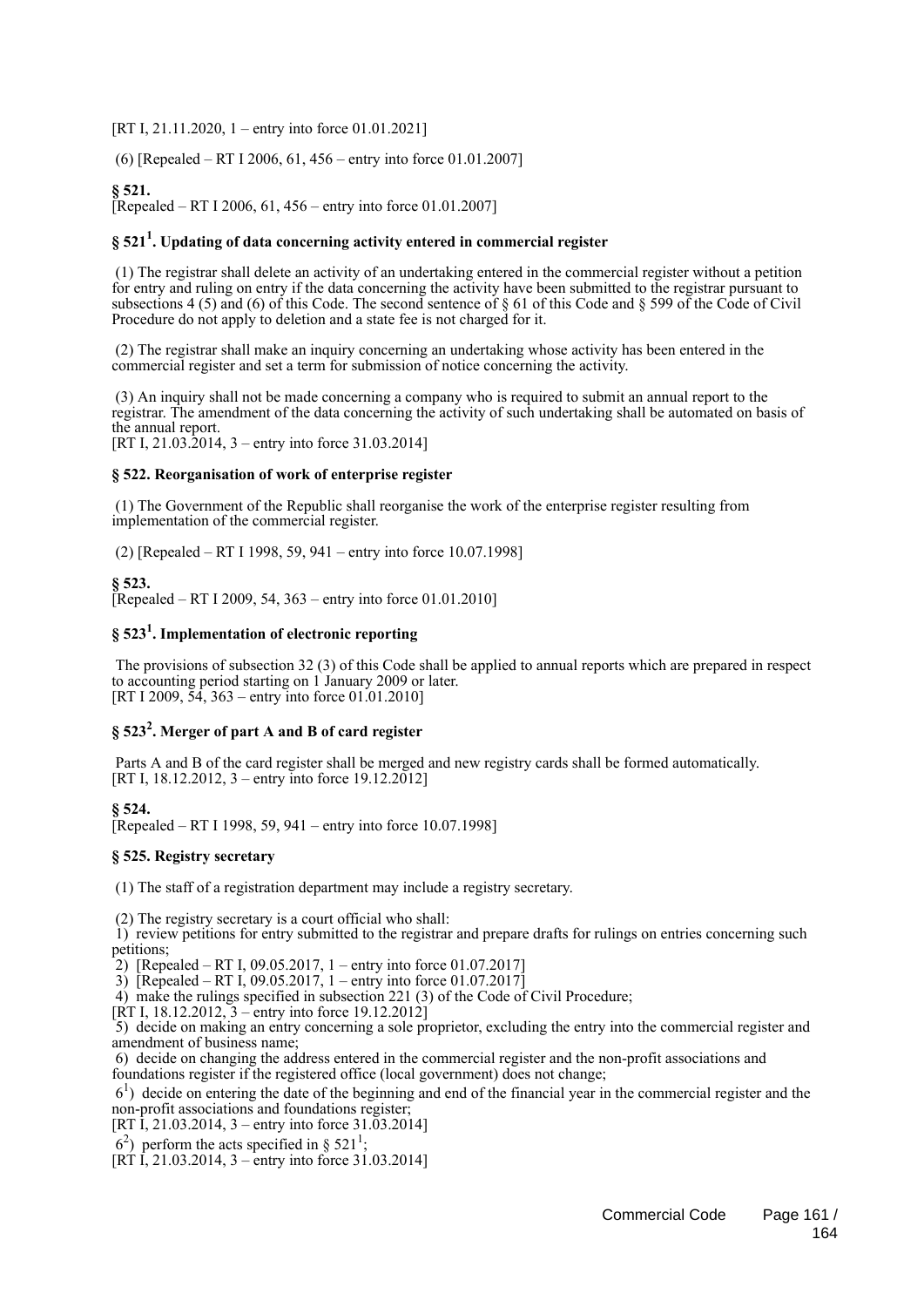63 ) decide on entering and changing an e-mail address in the register;

[RT I, 20.12.2018, 1 – entry into force 01.01.2019]

 7) perform other duties pursuant to the procedure established by he minister responsible for the area.  $[RT]$  2008, 60, 331 – entry into force 01.01.2009]

 $(2^1)$  [Repealed – RT I, 09.05.2017, 1 – entry into force 01.07.2017]

(3) [Repealed – RT I, 22.06.2016, 21 – entry into force 01.08.2016]

 (4) A registry secretary shall be appointed to and released from office by the director of the court on the proposal of the head of the registration department of the court. [RT I 2006, 61, 456 – entry into force 01.01.2007]

# **§ 525<sup>1</sup> . Currency to be used**

 (1) As of the date which has been determined in the Decision of the Council of the European Union regarding the abrogation of the derogation established in respect of the Republic of Estonia on the basis provided for in Article 140 (2) of the Treaty on the Functioning of the European Union (hereinafter *date of abrogation of derogation*), a private limited company or public limited company shall be entered in the commercial register in case its share capital and the nominal values of shares are denominated in euros in the memorandum of association, foundation resolution and articles of association.

 (2) Private limited companies and public limited companies that were entered and are entered in the commercial register before the date of the abrogation of the derogation after the date of the abrogation of the derogation may further denominate in the articles of association the share capital and the nominal values of shares in the Estonian kroons. If the share capital and the nominal values of shares are denominated in kroons, these shall comply with the terms and conditions specified in subsection (3) of this section.

 (3) If the share capital of a private limited company is denominated in the articles of association in the Estonian kroons, the share capital of the private limited company shall amount at least to 40,000 kroons. The minimum nominal value of a share shall be 100 kroons. If the nominal value of a share is greater than 100 kroons, the nominal value shall be a multiple of 100 kroons. If the share capital of a public limited company is denominated in kroons, the share capital of the public limited company shall amount at least to 400,000 kroons. The minimum nominal value of a share shall be ten kroons. If the nominal value of a share is greater than ten kroons, the nominal value shall be a multiple of ten kroons. Shares with a nominal value of less than ten kroons shall be void. The second sentence of subsection 223 (3) of this Code shall apply respectively. Each 100 kroons of the share of a private limited company shall grant one vote unless the articles of association prescribe otherwise.

 (4) After the expiry of one year as of the date of abrogation of derogation, the amendment to the articles of association of a private limited company or a public limited company shall be entered in the commercial register only in case the share capital or the nominal values of shares are denominated in euros in the articles of association or in case the respective amendment to the articles of association is simultaneously entered in the register. The same applies to the entry of the increase or reduction of the share capital in the commercial register, excluding the entry in the commercial register of the conditional increase of the share capital. [RT I 2010, 20,  $103$  – entry into force 01.07.2010]

## **§ 525<sup>2</sup> . Amendments to articles of association and change of share capital of private limited companies and public limited companies for euro changeover**

 (1) Subsections 174 (1) and (2) of this Code shall apply to the adoption of such resolution of the shareholders of a private limited company which amends the articles of association due to the conversion of the share capital and the nominal values of the shares into euros and which increases or reduces the share capital to fulfil the requirements provided for in § 136 and subsections 148 (1) and (2) of this Code. The provisions of the previous sentence shall apply also in case the articles of association are amended due to the increase or reduction of the share capital to fulfil the requirements provided for in  $\S$  136 and subsections 148 (1) and (2) of this Code. The provisions of the first sentence of this section shall not apply if the share capital is increased or reduced more than to the closest possible amount compared to the previous amount of the share capital to fulfil the requirements provided for in  $\S$  136 and subsections 148 (1) and (2) of this Code.

 (2) Subsection 299 (1) of this Code shall apply to the adoption of such resolution of the general meeting of a public limited company which amends the articles of association due to the conversion of the share capital and the nominal values of the shares into euros and which increases the share capital to fulfil the requirements provided for in § 222 and subsections 223 (1) and (2) of this Code. If a public limited company has several classes of shares, a resolution specified in the previous sentence shall be adopted if, in addition to the provisions of the previous sentence, at least more than half of the votes represented at the general meeting of each class of share are in favour unless the articles of association prescribe a greater majority requirement. The provisions of the first and second sentence of this section shall apply also in case the articles of association are amended due to the increase of the share capital to fulfil the requirements provided for in § 222 and subsections 223 (1) and (2) of this Code. The provisions of the first and second sentence of this section shall not apply if the share capital is increased more than to the closest possible amount compared to the previous amount of the share capital to fulfil the requirements provided for in § 222 and subsections 223 (1) and (2) of this Code.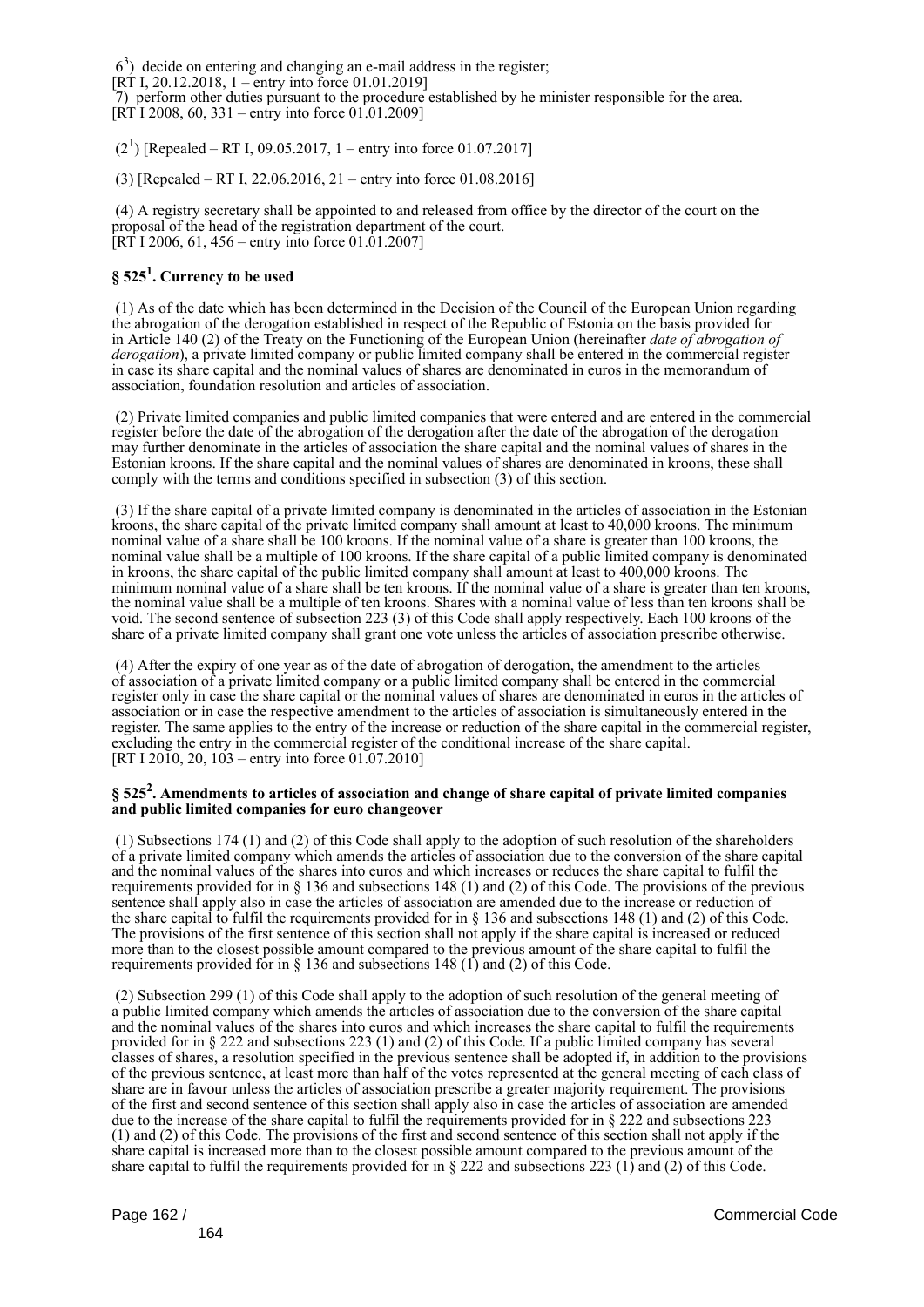The provisions of the first and second sentence of this section shall also not apply if it is decided to amend the articles of association for the introduction of a share without nominal value.

 (3) Section 5253 of this Code shall apply to the conversion of the share capital and nominal values of the shares from kroons into euros to fulfil the requirements provided for in § 136, subsections 148 (1) and (2), § 222 and subsections 223 (1) and (2) of this Code. The conversion from kroons into euros shall not affect any rights related to the shares and the ratio between the nominal values of the shares and the share capital. The rounding of the result of the conversion of the nominal values of the shares shall have no legal importance. A private limited company and a public limited company shall refer in the respective resolutions to the rounding of the result of the conversion of the nominal values of the shares and the absence of its legal importance.

 (4) If a private limited company or a public limited company reduces for the conversion of the share capital and the nominal values of the shares into euros the share capital to the closest possible amount compared to the previous amount of the share capital to fulfil the requirements provided for in  $\S$  136, subsections 148 (1) and  $(2)$ ,  $\S$  222 and subsections 223  $(1)$  and  $(2)$  of this Code, this may be performed in simplified way pursuant to the procedure provided for in §§ 199<sup>2</sup> and 362 of this Code. In case of the reduction of the share capital for the conversion of the share capital and the nominal values of the shares into euros, the provisions of subsection 199<sup>2</sup>(5) and § 363 of this Code do not apply irrespective of the time of conducting the reduction. [RT I, 02.11.2011, 1 – entry into force 12.11.2011]

 (5) The shares issued on the basis of a resolution on the conditional increase of the share capital after the adoption of a resolution specified in subsection (2) of this section, which changes the nominal value of the shares, shall be effective in respect to the adoption of the above resolution as issued only after making the entry on the basis of the above resolution in the commercial register. The shares being issued on the basis of a resolution on the conditional increase of the share capital after the adoption of a resolution specified in the previous sentence shall participate in changing the nominal value. [RT I 2010, 20, 103 – entry into force 01.07.2010]

# **§ 525<sup>3</sup> . Calculation of euro**

 (1) Before the date of the abrogation of the derogation, the amounts recorded in euros in this Code shall be converted into the Estonian kroons based on the exchange rate of Eesti Pank.

 (2) The received result shall be rounded to the accuracy of one cent based on the third decimal. If the third decimal is from 0 to 4, the second decimal shall remain unchanged. If the third decimal is from 5 to 9, the second decimal shall be rounded up by one. [RT I 2010, 20, 103 – entry into force 01.07.2010]

# **§ 525<sup>4</sup> . Number of votes in general partnership and limited partnership**

 If in case of a general partnership or limited partnership founded before the date of the abrogation of the derogation the number of the votes of partners is calculated pursuant to the amount of contributions, it shall be considered that each 10 kroons of a contribution shall grant one vote to the partner unless the partnership agreement prescribes otherwise. The second sentence of subsection 93 (2) of this Code shall not apply in the case provided for in the previous sentence. Section  $525<sup>3</sup>$  of this Code shall apply to the conversion from euros into kroons and from kroons into euros. The conversion shall not affect the number of votes held by the shareholders. The rounding of the result of the conversion shall have no legal importance. [RT I 2010, 20, 103 – entry into force 01.01.2011]

# **§ 525<sup>5</sup> . Access to commercial register information in office of county court**

[Repealed – RT I, 09.05.2017, 1 – entry into force 01.07.2017]

# **§ 525<sup>6</sup> . Return of paper documents**

 Any paper documents submitted before 1 April 2014 shall be returned in a registration department until 1 January 2016. [RT I, 21.03.2014, 3 – entry into force 01.04.2014]

# **§ 525<sup>7</sup> . Destruction of paper files**

 (1) The business and registry files on paper may be destroyed if the files have been properly digitized and the term prescribed in § 5256 of this Code for the return of the documents has expired.

 (2) The procedure for digitization, return and destruction of paper files shall be established by a regulation of the minister responsible for the area.